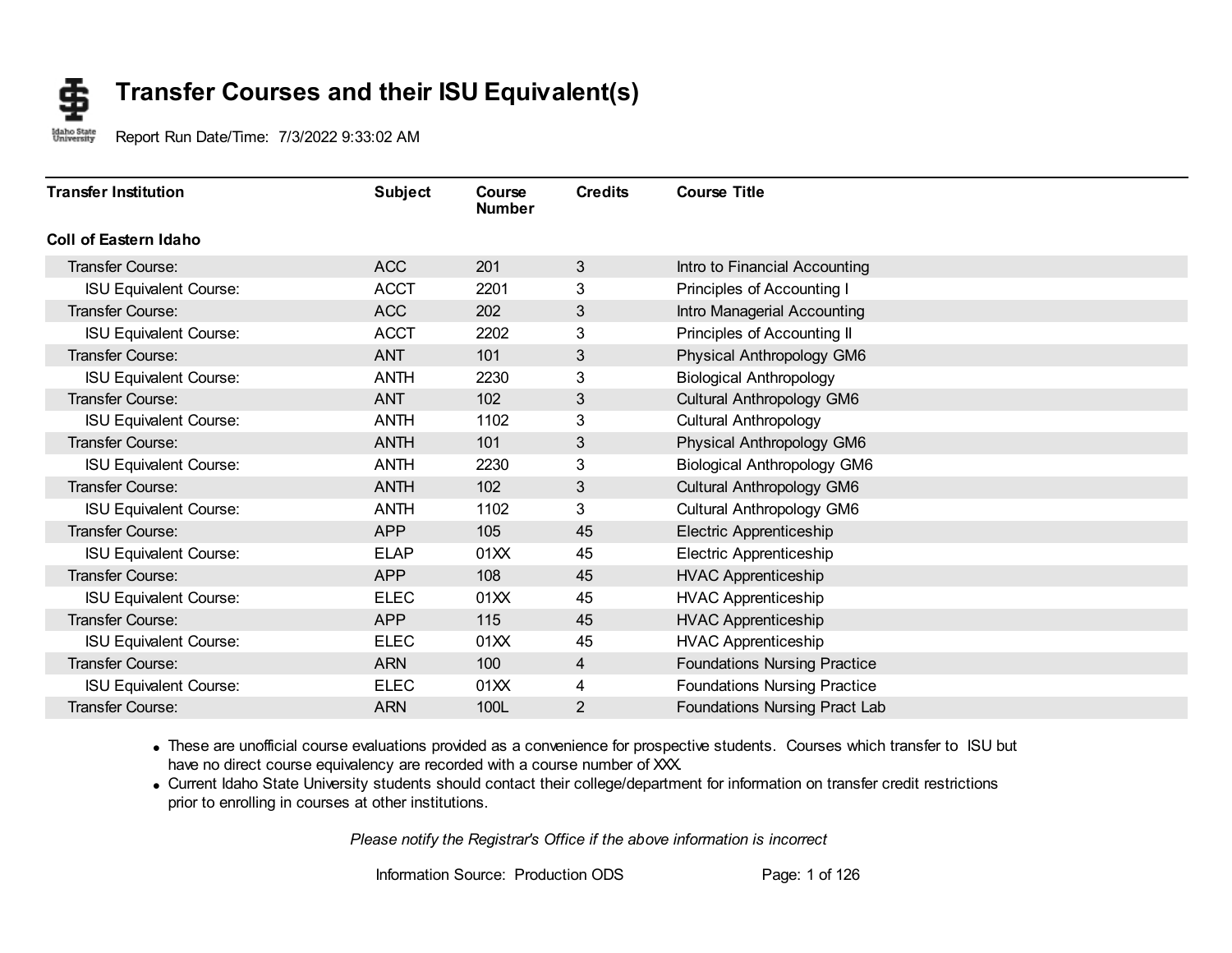Report Run Date/Time: 7/3/2022 9:33:02 AM

| <b>Transfer Institution</b>   | <b>Subject</b> | Course<br><b>Number</b> | <b>Credits</b> | <b>Course Title</b>                   |
|-------------------------------|----------------|-------------------------|----------------|---------------------------------------|
| <b>Coll of Eastern Idaho</b>  |                |                         |                |                                       |
| Transfer Course:              | <b>ARN</b>     | 100L                    | $\overline{2}$ | Foundations Nursing Pract Lab         |
| <b>ISU Equivalent Course:</b> | <b>ELEC</b>    | 01XX                    | $\overline{2}$ | Foundations Nursing Pract Lab         |
| Transfer Course:              | <b>ARN</b>     | 120                     | $\mathfrak{S}$ | <b>Nursing Pharmacology</b>           |
| <b>ISU Equivalent Course:</b> | <b>ELEC</b>    | 01XX                    | 3              | Nursing Pharmacology                  |
| Transfer Course:              | <b>ARN</b>     | 130                     | $\overline{2}$ | <b>Adv Foundations Nursing Pract</b>  |
| <b>ISU Equivalent Course:</b> | <b>ELEC</b>    | 01XX                    | 2              | <b>Adv Foundations Nursing Pract</b>  |
| Transfer Course:              | <b>ARN</b>     | 130L                    | $\mathbf{1}$   | Adv Found Nursing Pract Lab           |
| <b>ISU Equivalent Course:</b> | <b>ELEC</b>    | 01XX                    |                | Adv Found Nursing Pract Lab           |
| Transfer Course:              | <b>ARN</b>     | 150                     | $\mathfrak{S}$ | <b>Concepts Medical-Surgical Nurs</b> |
| <b>ISU Equivalent Course:</b> | <b>ELEC</b>    | 01XX                    | 3              | <b>Concepts Medical-Surgical Nurs</b> |
| Transfer Course:              | <b>ARN</b>     | 155                     | 3              | Fund Concepts Med/Surg Nrs            |
| <b>ISU Equivalent Course:</b> | <b>ELEC</b>    | 01XX                    |                | Fund Concepts Med/Surg Nrs            |
| Transfer Course:              | <b>ARN</b>     | 160                     | 3              | Fnd Conc Med-Surg Nrs Clinical        |
| <b>ISU Equivalent Course:</b> | <b>ELEC</b>    | 01XX                    | 3              | Fnd Conc Med-Surg Nrs Clinical        |
| Transfer Course:              | <b>ARN</b>     | 200                     | 4              | Adv Cncpts Med-Surg Nursing           |
| <b>ISU Equivalent Course:</b> | <b>ELEC</b>    | 02XX                    | 4              | Adv Cncpts Med-Surg Nursing           |
| Transfer Course:              | <b>ARN</b>     | 205                     | 5              | Med/Srgical Nurs Bridge Crs           |
| <b>ISU Equivalent Course:</b> | <b>ELEC</b>    | 02XX                    | 5              | Med/Srgical Nurs Bridge Crs           |
| Transfer Course:              | <b>ARN</b>     | 210                     | $\sqrt{3}$     | Adv Cncpts Med-Surg Nurs Clin         |
| <b>ISU Equivalent Course:</b> | <b>ELEC</b>    | 02XX                    | 3              | Adv Cncpts Med-Surg Nurs Clin         |
| Transfer Course:              | <b>ARN</b>     | 215                     | 5              | Adv Concepts Med/Surg Nrs             |
| <b>ISU Equivalent Course:</b> | <b>ELEC</b>    | 02XX                    | 5              | Adv Concepts Med/Surg Nrs             |
| Transfer Course:              | <b>ARN</b>     | 220                     | 3              | <b>Mental Health Nursing Princpls</b> |

· These are unofficial course evaluations provided as a convenience for prospective students. Courses which transfer to ISU but have no direct course equivalency are recorded with a course number of XXX.

· Current Idaho State University students should contact their college/department for information on transfer credit restrictions prior to enrolling in courses at other institutions.

*Please notify the Registrar's Office if the above information is incorrect*

Information Source: Production ODS Page: 2 of 126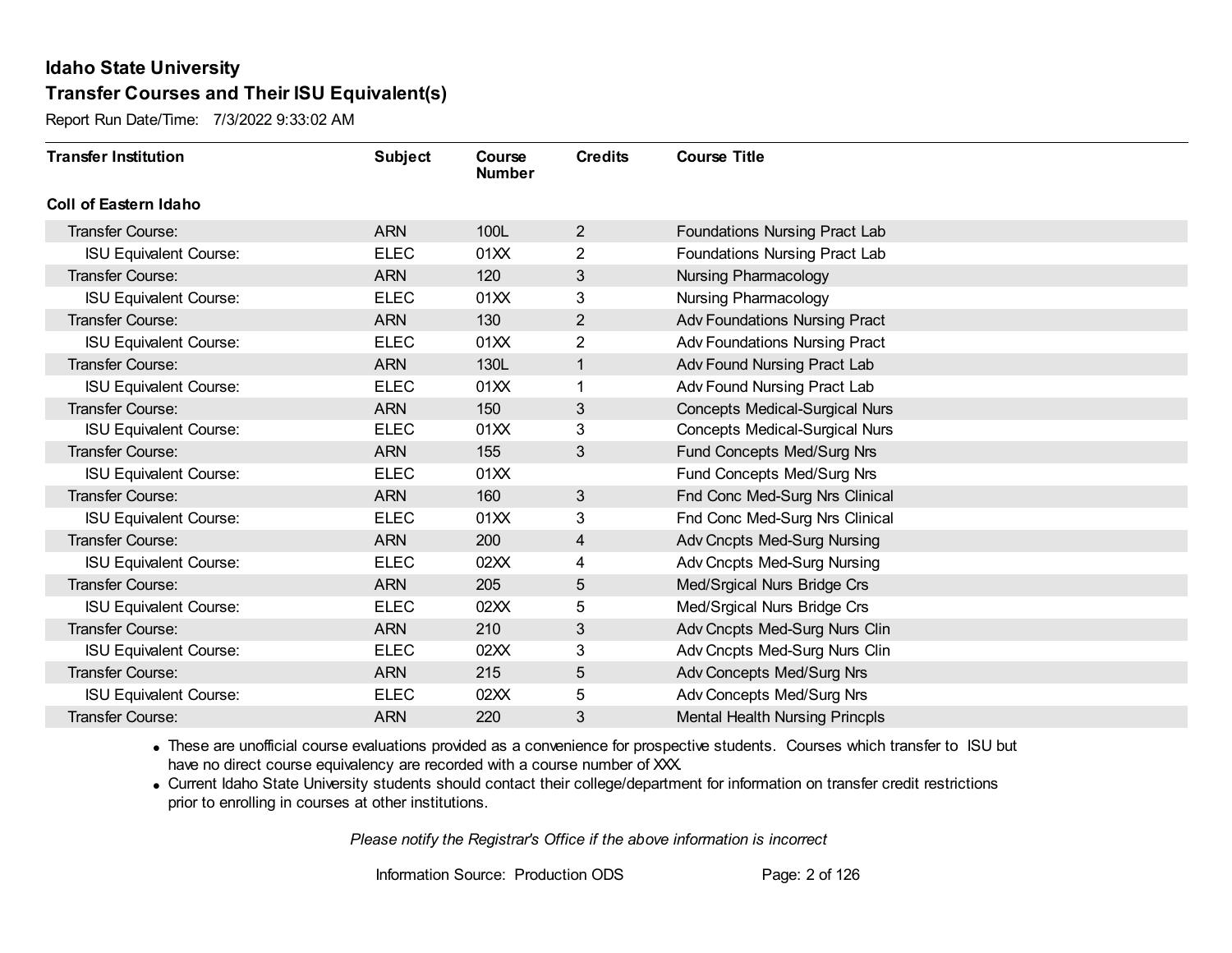Report Run Date/Time: 7/3/2022 9:33:02 AM

| <b>Transfer Institution</b>   | <b>Subject</b> | Course<br><b>Number</b> | <b>Credits</b> | <b>Course Title</b>                   |
|-------------------------------|----------------|-------------------------|----------------|---------------------------------------|
| <b>Coll of Eastern Idaho</b>  |                |                         |                |                                       |
| Transfer Course:              | <b>ARN</b>     | 220                     | 3              | <b>Mental Health Nursing Princpls</b> |
| <b>ISU Equivalent Course:</b> | <b>ELEC</b>    | 02XX                    | 3              | <b>Mental Health Nursing Princpls</b> |
| <b>Transfer Course:</b>       | <b>ARN</b>     | 230                     | $\overline{2}$ | <b>Bridge Maternal/Ped Nurs</b>       |
| <b>ISU Equivalent Course:</b> | <b>ELEC</b>    | 02XX                    | $\overline{2}$ | <b>Bridge Maternal/Ped Nurs</b>       |
| <b>Transfer Course:</b>       | <b>ARN</b>     | 235                     | $\mathbf{1}$   | <b>Bridge Maternal/Ped Nurs Clin</b>  |
| <b>ISU Equivalent Course:</b> | <b>ELEC</b>    | 02XX                    |                | Bridge Maternal/Ped Nurs Clin         |
| <b>Transfer Course:</b>       | <b>ARN</b>     | 240                     | 3              | Maternal & Pediatric Nurs Ess         |
| <b>ISU Equivalent Course:</b> | <b>ELEC</b>    | 02XX                    | 3              | Maternal & Pediatric Nurs Ess         |
| <b>Transfer Course:</b>       | <b>ARN</b>     | 245                     | $\mathfrak{S}$ | Adv Fund Crs & Lab                    |
| <b>ISU Equivalent Course:</b> | <b>ELEC</b>    | 02XX                    | 3              | Adv Fund Crs & Lab                    |
| <b>Transfer Course:</b>       | <b>ARN</b>     | 250                     | $\mathbf{1}$   | Matern & Pedi Nurs Ess Clin           |
| <b>ISU Equivalent Course:</b> | <b>ELEC</b>    | 02XX                    |                | Matern & Pedi Nurs Ess Clin           |
| Transfer Course:              | <b>ARN</b>     | 260                     | $\overline{2}$ | Integration of Prof Nursing           |
| <b>ISU Equivalent Course:</b> | <b>ELEC</b>    | 02XX                    | $\overline{2}$ | Integration of Prof Nursing           |
| Transfer Course:              | <b>ARN</b>     | 265                     | $\mathfrak{S}$ | Leadersnip/Nursing/NCLEX Prep         |
| <b>ISU Equivalent Course:</b> | <b>ELEC</b>    | 02XX                    | 3              | <b>Transfer Course</b>                |
| <b>Transfer Course:</b>       | <b>ARN</b>     | 270                     | $\overline{2}$ | <b>Critical Reflections Clinical</b>  |
| <b>ISU Equivalent Course:</b> | <b>ELEC</b>    | 02XX                    | 2              | <b>Critical Reflections Clinical</b>  |
| <b>Transfer Course:</b>       | <b>ARN</b>     | 275                     | 3              | Adv Fund Crs & Lab                    |
| <b>ISU Equivalent Course:</b> | <b>ELEC</b>    | 02XX                    | 3              | Adv Fund Crs & Lab                    |
| <b>Transfer Course:</b>       | <b>ARN</b>     | 276                     | $\overline{7}$ | Work Experience                       |
| <b>ISU Equivalent Course:</b> | <b>ELEC</b>    | 02XX                    | $\overline{7}$ | Work Experience                       |
| Transfer Course:              | <b>ARN</b>     | 280                     | 10             | <b>Clinical Practicum</b>             |

· These are unofficial course evaluations provided as a convenience for prospective students. Courses which transfer to ISU but have no direct course equivalency are recorded with a course number of XXX.

· Current Idaho State University students should contact their college/department for information on transfer credit restrictions prior to enrolling in courses at other institutions.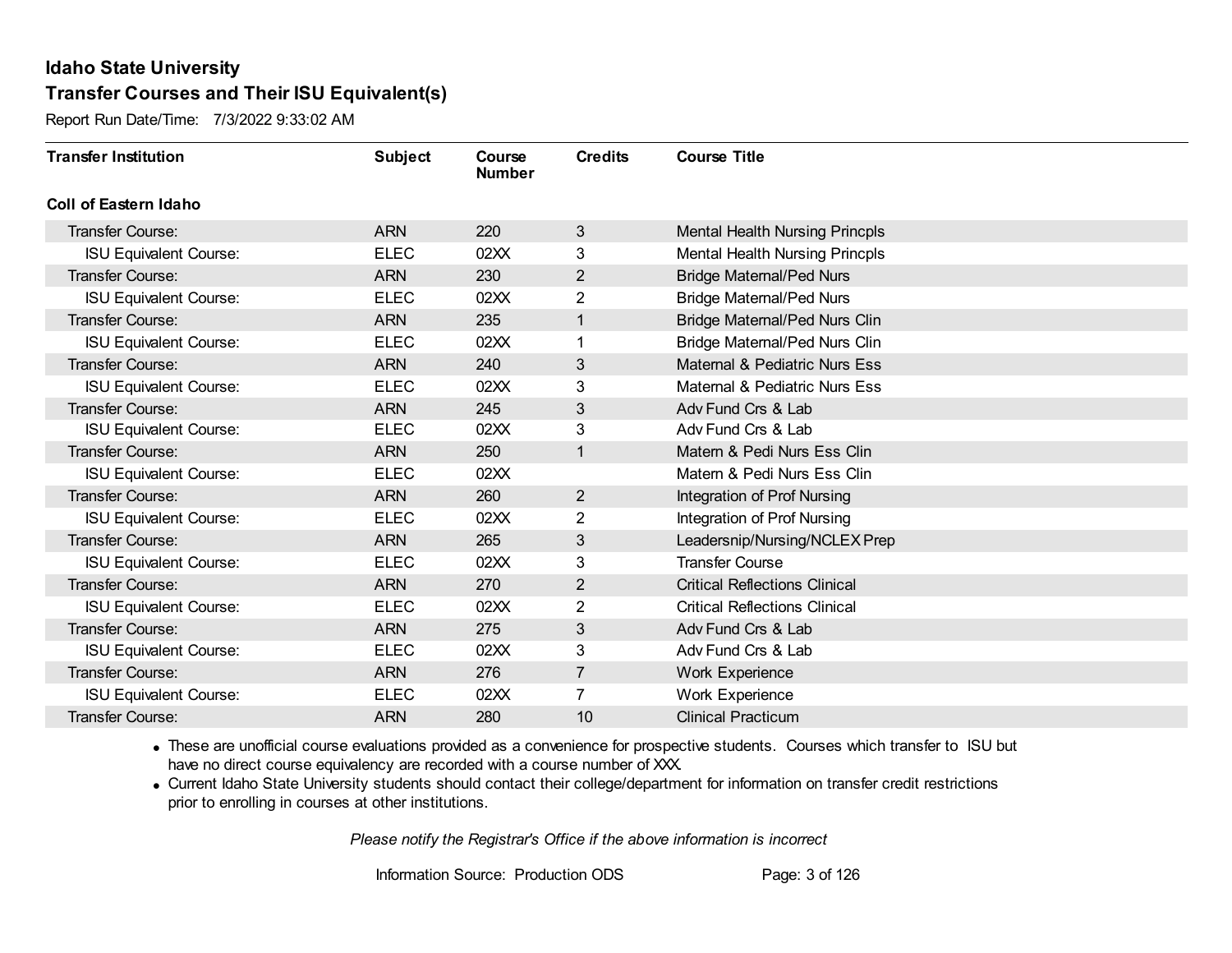Report Run Date/Time: 7/3/2022 9:33:02 AM

| <b>Transfer Institution</b>   | <b>Subject</b> | Course<br><b>Number</b> | <b>Credits</b> | <b>Course Title</b>               |
|-------------------------------|----------------|-------------------------|----------------|-----------------------------------|
| Coll of Eastern Idaho         |                |                         |                |                                   |
| Transfer Course:              | <b>ARN</b>     | 280                     | 10             | <b>Clinical Practicum</b>         |
| <b>ISU Equivalent Course:</b> | <b>ELEC</b>    | 02XX                    | 10             | <b>Clinical Practicum</b>         |
| Transfer Course:              | <b>ART</b>     | 100                     | 3              | Intro to Art GM5A                 |
| <b>ISU Equivalent Course:</b> | <b>ART</b>     | 1100                    | 3              | Introduction to Art GM5A          |
| <b>Transfer Course:</b>       | <b>ART</b>     | 101                     | 3 <sup>1</sup> | Art History I GM5A                |
| <b>ISU Equivalent Course:</b> | <b>ART</b>     | 1101                    | 3              | Survey of Art History I GM5A      |
| Transfer Course:              | <b>ART</b>     | 102                     | 3              | Art History II GM5A               |
| <b>ISU Equivalent Course:</b> | <b>ART</b>     | 1102                    | 3              | Survey of Art History II GM5A     |
| <b>Transfer Course:</b>       | <b>ART</b>     | 105                     | $\mathfrak{S}$ | Design I                          |
| <b>ISU Equivalent Course:</b> | <b>ART</b>     | 1103                    | 3              | <b>Creative Process</b>           |
| Transfer Course:              | <b>ART</b>     | 109                     | 3              | Drawing 1                         |
| <b>ISU Equivalent Course:</b> | <b>ART</b>     | 1105                    | 3              | Drawing I                         |
| Transfer Course:              | <b>ART</b>     | 231                     | 3              | Intro to Graphic Design           |
| <b>ISU Equivalent Course:</b> | <b>ART</b>     | 2XXX                    | 3              | Intro to Graphic Design           |
| Transfer Course:              | <b>ASE</b>     | 001                     | $\mathbf{1}$   | <b>Basic Mechanics</b>            |
| <b>ISU Equivalent Course:</b> | <b>AUTM</b>    | 01XX                    |                | <b>Basic Mechanics</b>            |
| Transfer Course:              | <b>ASE</b>     | 100                     | $\mathbf{1}$   | <b>Basic Mechanics</b>            |
| <b>ISU Equivalent Course:</b> | <b>AUTM</b>    | 01XX                    |                | <b>Basic Mechanics</b>            |
| Transfer Course:              | <b>ASE</b>     | 101                     | $\mathbf{1}$   | Basic Mech & Industrial Repo      |
| <b>ISU Equivalent Course:</b> | <b>AUTM</b>    | 01XX                    |                | Basic Mech & Industrial Repo      |
| Transfer Course:              | <b>ASE</b>     | 102                     | 3              | <b>Workplace Technical Skills</b> |
| <b>ISU Equivalent Course:</b> | <b>AUTM</b>    | 01XX                    | 3              | <b>Workplace Technical Skills</b> |
| Transfer Course:              | <b>ASE</b>     | 103                     | 6              | Automotive I Theory               |

· These are unofficial course evaluations provided as a convenience for prospective students. Courses which transfer to ISU but have no direct course equivalency are recorded with a course number of XXX.

· Current Idaho State University students should contact their college/department for information on transfer credit restrictions prior to enrolling in courses at other institutions.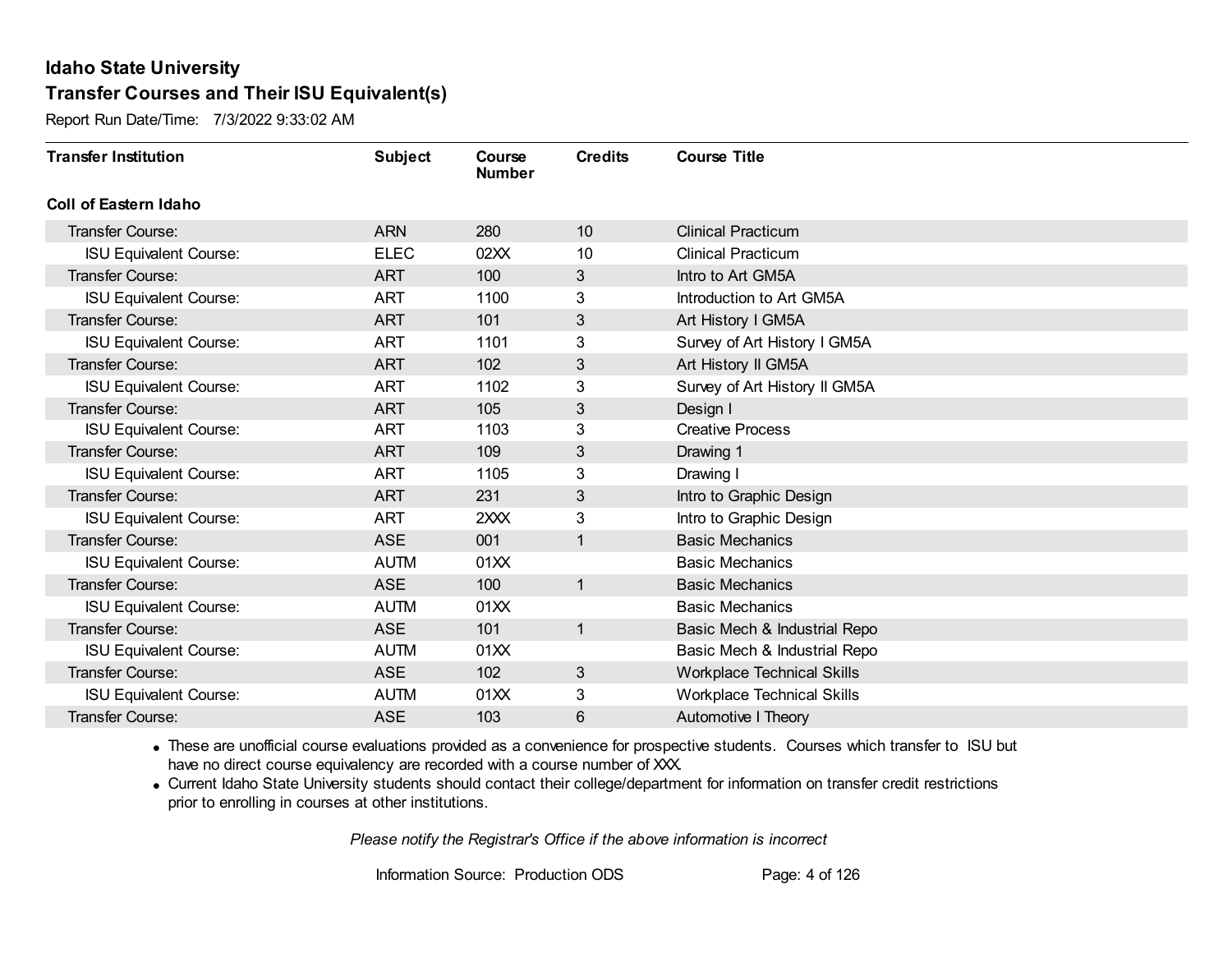Report Run Date/Time: 7/3/2022 9:33:02 AM

| <b>Transfer Institution</b>   | <b>Subject</b> | Course<br><b>Number</b> | <b>Credits</b> | <b>Course Title</b>                  |
|-------------------------------|----------------|-------------------------|----------------|--------------------------------------|
| Coll of Eastern Idaho         |                |                         |                |                                      |
| Transfer Course:              | <b>ASE</b>     | 103                     | $6\,$          | Automotive I Theory                  |
| <b>ISU Equivalent Course:</b> | <b>AUTM</b>    | 01XX                    | 6              | Automotive I Theory                  |
| Transfer Course:              | <b>ASE</b>     | 103L                    | $6\phantom{1}$ | Automotive I Lab                     |
| <b>ISU Equivalent Course:</b> | <b>AUTM</b>    | 01XX                    | 6              | Automotive I Lab                     |
| <b>Transfer Course:</b>       | <b>ASE</b>     | 105                     | 6              | Diesel I Theory                      |
| <b>ISU Equivalent Course:</b> | <b>DESL</b>    | 01XX                    | 6              | Diesel I Theory                      |
| Transfer Course:              | <b>ASE</b>     | 105L                    | $6\,$          | Diesel I Lab                         |
| <b>ISU Equivalent Course:</b> | <b>DESL</b>    | 01XX                    | 6              | Diesel I Lab                         |
| Transfer Course:              | <b>ASE</b>     | 111                     | $\overline{2}$ | <b>Basic Power Plant Systems</b>     |
| <b>ISU Equivalent Course:</b> | <b>AUTM</b>    | 01XX                    | $\overline{2}$ | <b>Basic Power Plant Systems</b>     |
| <b>Transfer Course:</b>       | <b>ASE</b>     | 112                     | 2              | <b>Upper Power Plant Systems</b>     |
| <b>ISU Equivalent Course:</b> | <b>AUTM</b>    | 01XX                    | 2              | <b>Upper Power Plant Systems</b>     |
| Transfer Course:              | <b>ASE</b>     | 113                     | 2              | Lower Power Plant Systems            |
| <b>ISU Equivalent Course:</b> | <b>AUTM</b>    | 01XX                    | $\overline{2}$ | <b>Upper Power Plant Systems</b>     |
| Transfer Course:              | <b>ASE</b>     | 114                     | 3              | <b>Engine Repair</b>                 |
| <b>ISU Equivalent Course:</b> | <b>AUTM</b>    | 01XX                    | 3              | <b>Engine Repair</b>                 |
| Transfer Course:              | <b>ASE</b>     | 121                     | 3              | <b>Automatic Transmissions</b>       |
| <b>ISU Equivalent Course:</b> | <b>AUTM</b>    | 01XX                    | 3              | <b>Basic Automatic Transmissions</b> |
| <b>Transfer Course:</b>       | <b>ASE</b>     | 131                     | $\overline{2}$ | Manual Drive Train & Axles           |
| <b>ISU Equivalent Course:</b> | <b>AUTM</b>    | 01XX                    | $\overline{2}$ | Manual Drive Train & Axles           |
| Transfer Course:              | <b>ASE</b>     | 133                     | $\overline{2}$ | Manual Drive-Train                   |
| <b>ISU Equivalent Course:</b> | <b>AUTM</b>    | 01XX                    | $\overline{2}$ | Manual Drive-Train                   |
| Transfer Course:              | <b>ASE</b>     | 141                     | 2              | Automotive Suspension/Steering       |

· These are unofficial course evaluations provided as a convenience for prospective students. Courses which transfer to ISU but have no direct course equivalency are recorded with a course number of XXX.

· Current Idaho State University students should contact their college/department for information on transfer credit restrictions prior to enrolling in courses at other institutions.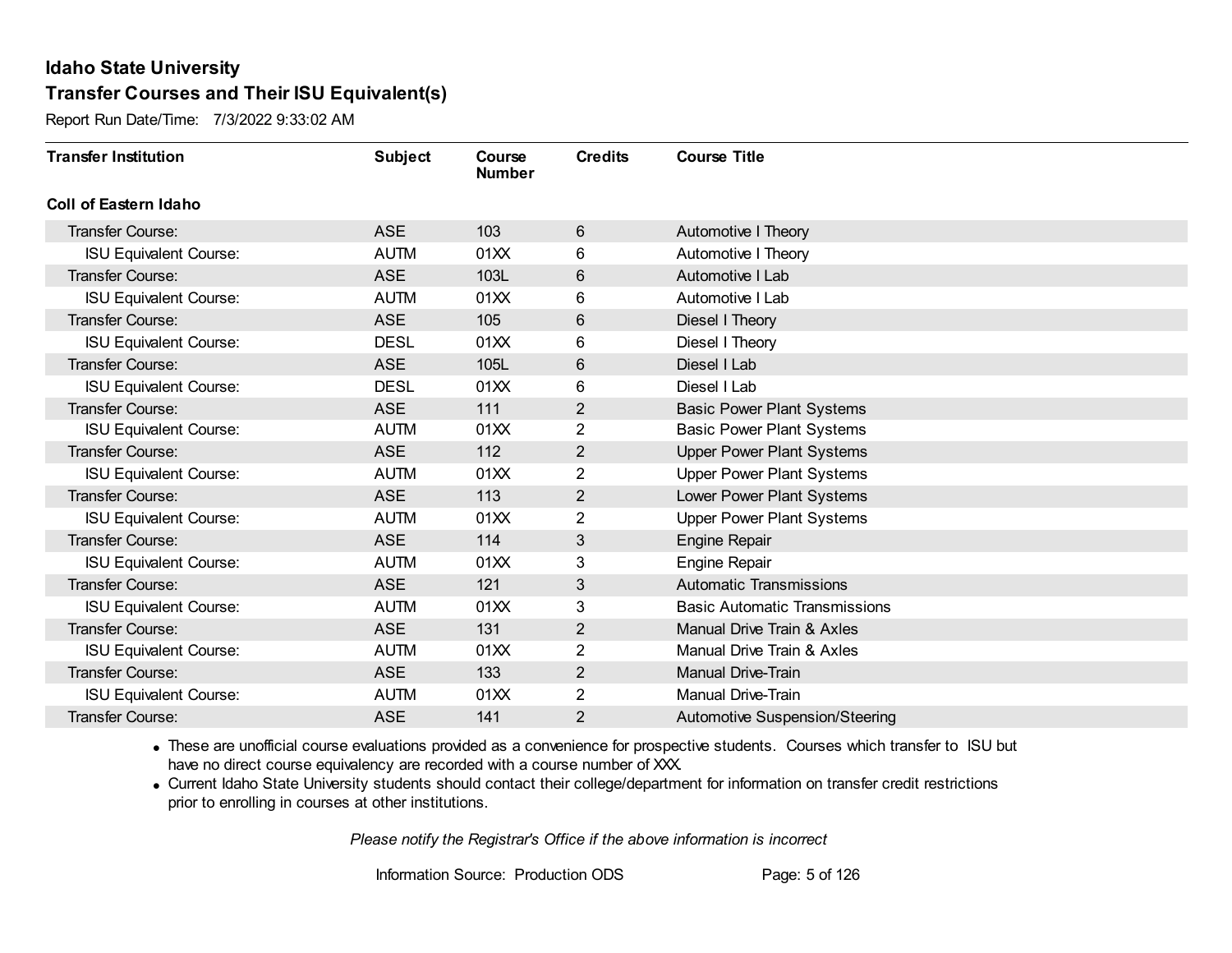Report Run Date/Time: 7/3/2022 9:33:02 AM

| <b>Transfer Institution</b>   | <b>Subject</b> | Course<br><b>Number</b> | <b>Credits</b> | <b>Course Title</b>             |
|-------------------------------|----------------|-------------------------|----------------|---------------------------------|
| Coll of Eastern Idaho         |                |                         |                |                                 |
| Transfer Course:              | <b>ASE</b>     | 141                     | $\overline{2}$ | Automotive Suspension/Steering  |
| <b>ISU Equivalent Course:</b> | <b>AUTM</b>    | 01XX                    | $\overline{2}$ | Automotive Suspension/Steering  |
| <b>Transfer Course:</b>       | <b>ASE</b>     | 151                     | $\overline{2}$ | Automotive Brake Systems        |
| <b>ISU Equivalent Course:</b> | <b>AUTM</b>    | 01XX                    | $\overline{2}$ | Automotive Brake Systems        |
| <b>Transfer Course:</b>       | <b>ASE</b>     | 161                     | $\overline{2}$ | <b>Basic Electrical Systems</b> |
| <b>ISU Equivalent Course:</b> | <b>AUTM</b>    | 01XX                    |                | <b>Basic Electrical Systems</b> |
| <b>Transfer Course:</b>       | <b>ASE</b>     | 162                     | 3              | Intro to Automotive Ele         |
| <b>ISU Equivalent Course:</b> | <b>AUTM</b>    | 01XX                    |                | Intro to Automotive Ele         |
| Transfer Course:              | <b>ASE</b>     | 163                     | 5              | Intro to Auto Electronics       |
| <b>ISU Equivalent Course:</b> | <b>AUTM</b>    | 01XX                    | 5              | Intro to Auto Electronics       |
| Transfer Course:              | <b>ASE</b>     | 164                     | 1              | Introduction to Electrical      |
| <b>ISU Equivalent Course:</b> | <b>AUTM</b>    | 01XX                    |                | Introduction to Electrical      |
| Transfer Course:              | <b>ASE</b>     | 165                     | 3              | <b>Electrical Systems</b>       |
| <b>ISU Equivalent Course:</b> | <b>AUTM</b>    | 01XX                    | 3              | <b>Electrical Systems</b>       |
| Transfer Course:              | <b>ASE</b>     | 171                     | $\overline{2}$ | Heating and Air Conditioning    |
| <b>ISU Equivalent Course:</b> | <b>AUTM</b>    | 01XX                    |                | Heating and Air Conditioning    |
| Transfer Course:              | <b>ASE</b>     | 172                     | $\overline{4}$ | Basic Heating & Air Condition   |
| <b>ISU Equivalent Course:</b> | <b>AUTM</b>    | 01XX                    | 4              | Basic Heating & Air Condition   |
| <b>Transfer Course:</b>       | <b>ASE</b>     | 173                     | 2              | Automotive/Diesel Basic HVAC    |
| <b>ISU Equivalent Course:</b> | <b>AUTM</b>    | 01XX                    | $\overline{2}$ | Automotive/Diesel Basic HVAC    |
| Transfer Course:              | <b>ASE</b>     | 181                     | $\overline{2}$ | Basic Ignit Systems & Tuneup    |
| <b>ISU Equivalent Course:</b> | <b>AUTM</b>    | 01XX                    |                | Basic Ignit Systems & Tuneup    |
| Transfer Course:              | <b>ASE</b>     | 182                     | 2              | Adv Ignition Sys & Tune-up      |

· These are unofficial course evaluations provided as a convenience for prospective students. Courses which transfer to ISU but have no direct course equivalency are recorded with a course number of XXX.

· Current Idaho State University students should contact their college/department for information on transfer credit restrictions prior to enrolling in courses at other institutions.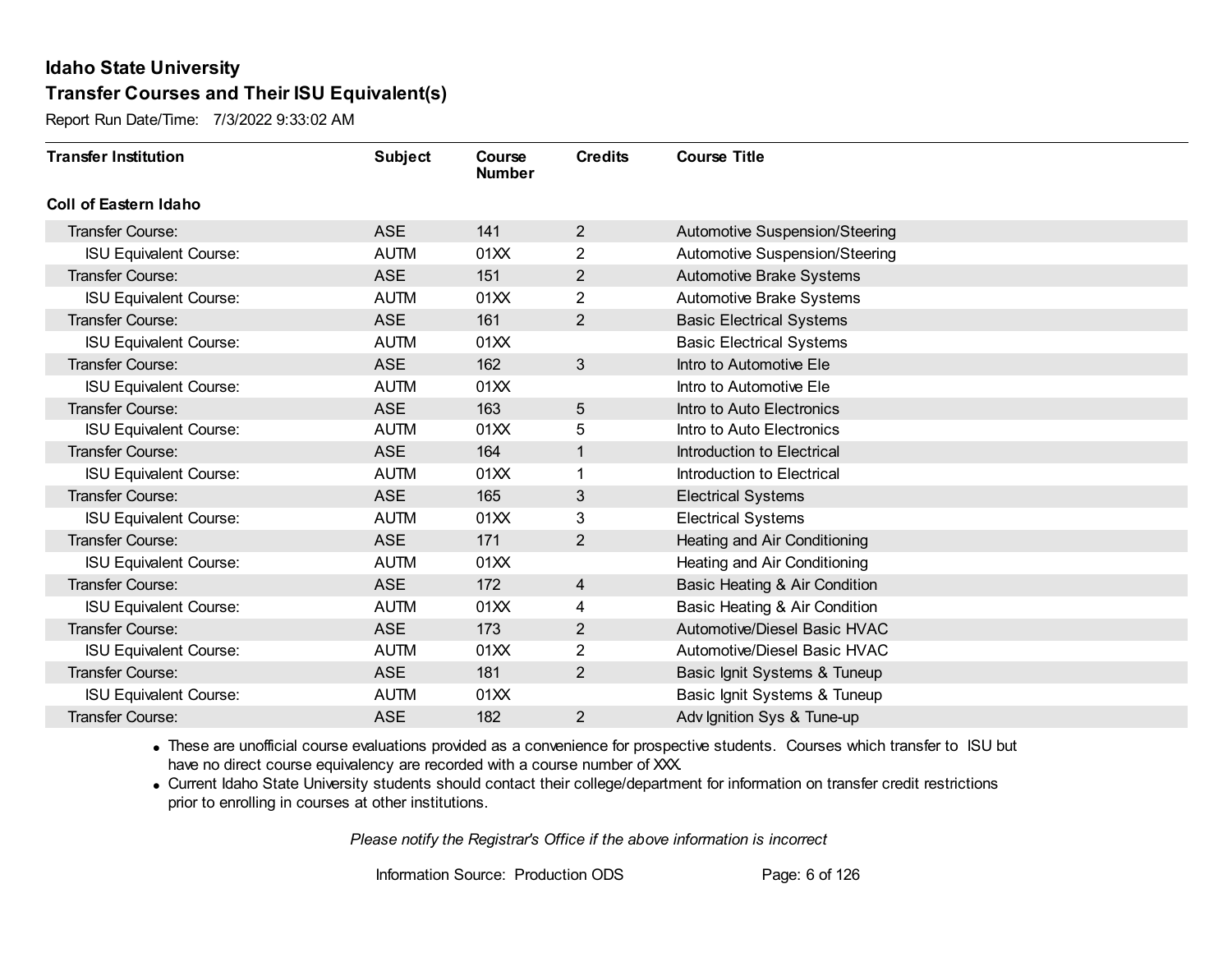Report Run Date/Time: 7/3/2022 9:33:02 AM

| <b>Transfer Institution</b>   | <b>Subject</b> | Course<br><b>Number</b> | <b>Credits</b> | <b>Course Title</b>               |
|-------------------------------|----------------|-------------------------|----------------|-----------------------------------|
| Coll of Eastern Idaho         |                |                         |                |                                   |
| Transfer Course:              | <b>ASE</b>     | 182                     | $\overline{2}$ | Adv Ignition Sys & Tune-up        |
| <b>ISU Equivalent Course:</b> | <b>AUTM</b>    | 01XX                    |                | Adv Ignition Sys & Tune-up        |
| Transfer Course:              | <b>ASE</b>     | 183                     | $2^{\circ}$    | <b>Gasoline Fuel Systems</b>      |
| <b>ISU Equivalent Course:</b> | <b>AUTM</b>    | 01XX                    |                | Gasoline Fuel Systems             |
| <b>Transfer Course:</b>       | <b>ASE</b>     | 184                     | $\overline{2}$ | <b>Basic Computer Control Eng</b> |
| <b>ISU Equivalent Course:</b> | <b>AUTM</b>    | 01XX                    | 2              | <b>Basic Computer Control Eng</b> |
| Transfer Course:              | <b>ASE</b>     | 185                     | $\overline{2}$ | Ignition Systems                  |
| <b>ISU Equivalent Course:</b> | <b>AUTM</b>    | 01XX                    | 2              | Ignition Systems                  |
| <b>Transfer Course:</b>       | <b>ASE</b>     | 203                     | 6              | Automotive II Theory              |
| <b>ISU Equivalent Course:</b> | <b>AUTM</b>    | 02XX                    | 6              | Automotive II Theory              |
| Transfer Course:              | <b>ASE</b>     | 203L                    | 6              | Automotive II Lab                 |
| <b>ISU Equivalent Course:</b> | <b>AUTM</b>    | 02XX                    | 6              | Automotive II Lab                 |
| Transfer Course:              | <b>ASE</b>     | 204                     | 6              | Automotive III Theory             |
| <b>ISU Equivalent Course:</b> | <b>AUTM</b>    | 02XX                    | 6              | Automotive III Theory             |
| Transfer Course:              | <b>ASE</b>     | 204L                    | 6              | Automotive III Lab                |
| <b>ISU Equivalent Course:</b> | <b>AUTM</b>    | 02XX                    | 6              | Automotive III Lab                |
| Transfer Course:              | <b>ASE</b>     | 205                     | 6              | Diesel Theory II                  |
| <b>ISU Equivalent Course:</b> | <b>DESL</b>    | 02XX                    | 6              | Diesel Theory II                  |
| Transfer Course:              | <b>ASE</b>     | 205L                    | 6              | Diesel II Lab                     |
| <b>ISU Equivalent Course:</b> | <b>DESL</b>    | 02XX                    | 6              | Diesel II Lab                     |
| <b>Transfer Course:</b>       | <b>ASE</b>     | 206                     | 6              | Diesel III Theory                 |
| <b>ISU Equivalent Course:</b> | <b>DESL</b>    | 02XX                    | 6              | Diesel III Theory                 |
| Transfer Course:              | <b>ASE</b>     | 206L                    | 6              | Diesel III Lab                    |

· These are unofficial course evaluations provided as a convenience for prospective students. Courses which transfer to ISU but have no direct course equivalency are recorded with a course number of XXX.

· Current Idaho State University students should contact their college/department for information on transfer credit restrictions prior to enrolling in courses at other institutions.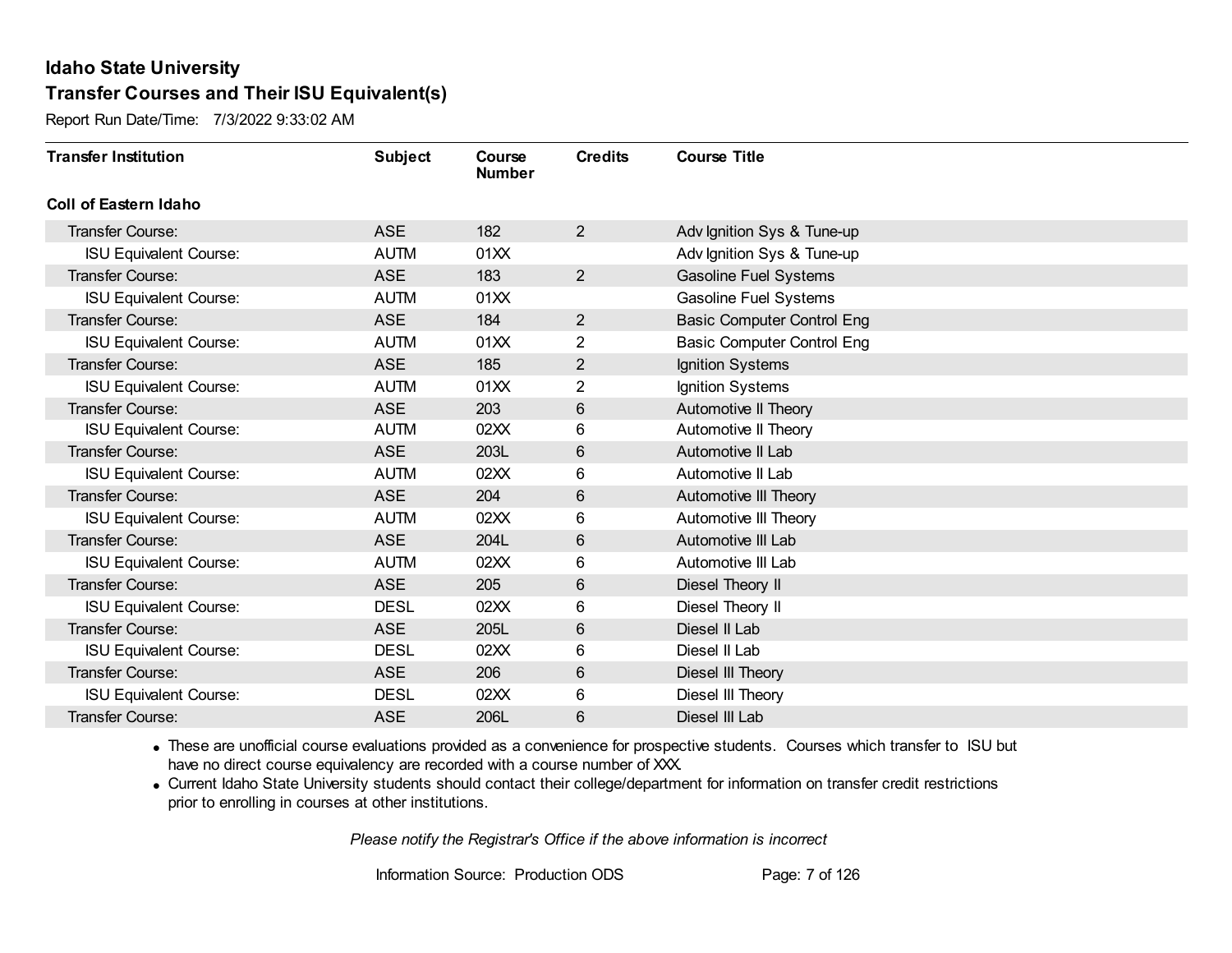Report Run Date/Time: 7/3/2022 9:33:02 AM

| <b>Transfer Institution</b>   | <b>Subject</b> | Course<br><b>Number</b> | <b>Credits</b> | <b>Course Title</b>             |
|-------------------------------|----------------|-------------------------|----------------|---------------------------------|
| Coll of Eastern Idaho         |                |                         |                |                                 |
| Transfer Course:              | <b>ASE</b>     | 206L                    | 6              | Diesel III Lab                  |
| <b>ISU Equivalent Course:</b> | <b>DESL</b>    | 02XX                    | 6              | Diesel III Lab                  |
| Transfer Course:              | <b>ASE</b>     | 207                     | 6              | L/D Diesel II Theory            |
| <b>ISU Equivalent Course:</b> | <b>AUTM</b>    | 02XX                    | 6              | L/D Diesel II Theory            |
| <b>Transfer Course:</b>       | <b>ASE</b>     | 207L                    | 6              | L/D Diesel II Lab               |
| <b>ISU Equivalent Course:</b> | <b>AUTM</b>    | 02XX                    | 6              | L/D Diesel II Lab               |
| Transfer Course:              | <b>ASE</b>     | 214                     | 2              | <b>Diesel Engine Rebuilding</b> |
| <b>ISU Equivalent Course:</b> | <b>DESL</b>    | 02XX                    | 2              | <b>Diesel Engine Rebuilding</b> |
| Transfer Course:              | <b>ASE</b>     | 216                     | $\overline{2}$ | <b>Diesel Engine Service</b>    |
| <b>ISU Equivalent Course:</b> | <b>DESL</b>    | 02XX                    | $\overline{2}$ | <b>Diesel Engine Service</b>    |
| <b>Transfer Course:</b>       | <b>ASE</b>     | 221                     | 3              | Comp Controlled Auto Trans      |
| <b>ISU Equivalent Course:</b> | <b>AUTM</b>    | 02XX                    | 3              | Comp Controlled Auto Trans      |
| Transfer Course:              | <b>ASE</b>     | 232                     | 3              | <b>Heavy Duty Powertrains</b>   |
| <b>ISU Equivalent Course:</b> | <b>DESL</b>    | 02XX                    |                | <b>Heavy Duty Powertrains</b>   |
| Transfer Course:              | <b>ASE</b>     | 233                     | 3              | Heavy Duty Drivetrain/Tran      |
| <b>ISU Equivalent Course:</b> | <b>AUTM</b>    | 02XX                    | 3              | Heavy Duty Drivetrain/Tran      |
| Transfer Course:              | <b>ASE</b>     | 242                     | 2              | Adv Suspension/Steering Syste   |
| <b>ISU Equivalent Course:</b> | <b>AUTM</b>    | 02XX                    | $\overline{2}$ | Adv Suspension/Steering Syste   |
| Transfer Course:              | <b>ASE</b>     | 243                     | $\overline{2}$ | Heavy Duty Suspens & Steer      |
| <b>ISU Equivalent Course:</b> | <b>DESL</b>    | 02XX                    | $\overline{2}$ | Heavy Duty Suspens & Steer      |
| Transfer Course:              | <b>ASE</b>     | 252                     | $\overline{0}$ | Antilock & Power Brake Systems  |
| <b>ISU Equivalent Course:</b> | <b>AUTM</b>    | 02XX                    |                | Antilock & Power Brake Systems  |
| Transfer Course:              | <b>ASE</b>     | 253                     | $\overline{2}$ | Air Brake Systems               |

· These are unofficial course evaluations provided as a convenience for prospective students. Courses which transfer to ISU but have no direct course equivalency are recorded with a course number of XXX.

· Current Idaho State University students should contact their college/department for information on transfer credit restrictions prior to enrolling in courses at other institutions.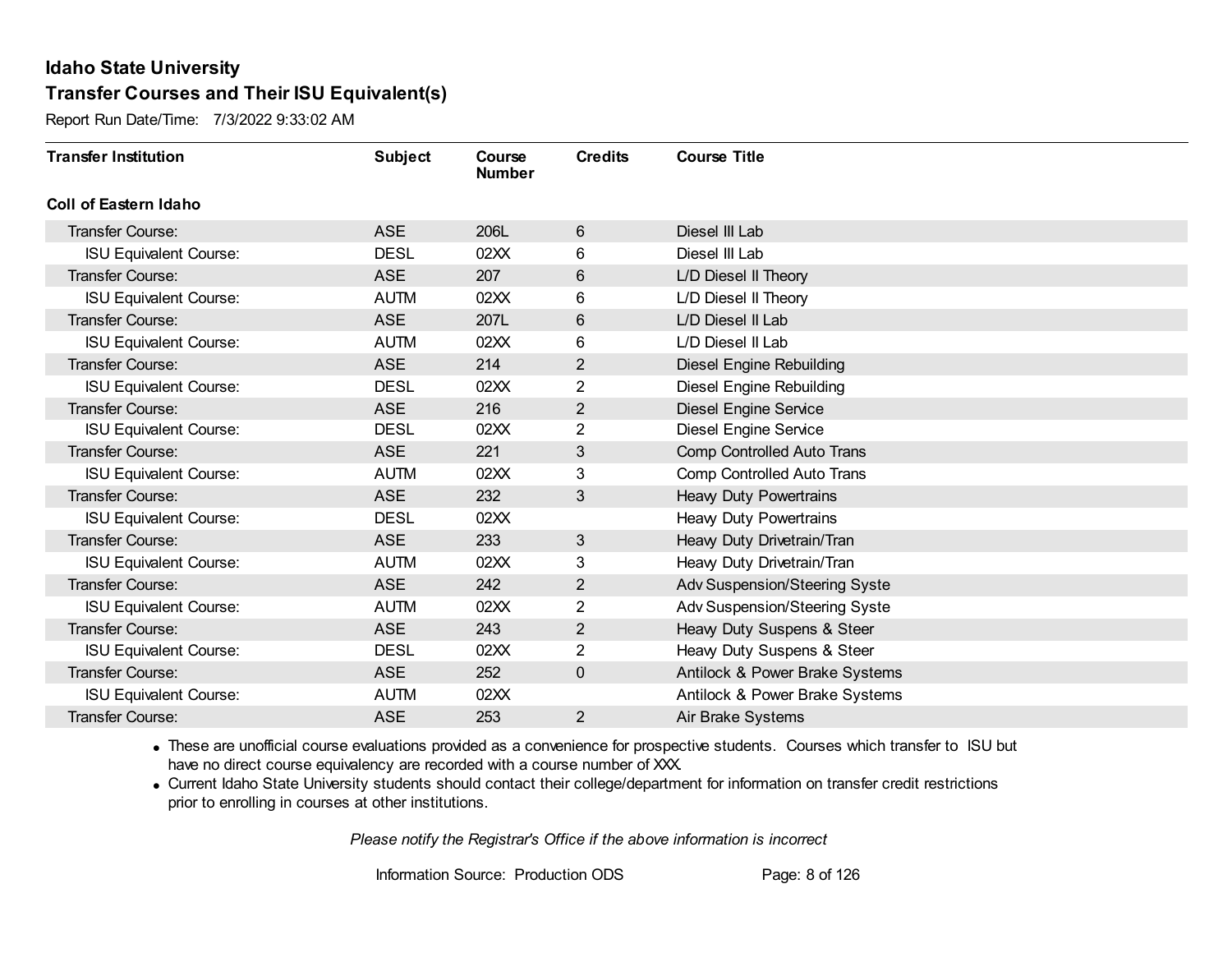Report Run Date/Time: 7/3/2022 9:33:02 AM

| <b>Transfer Institution</b>   | <b>Subject</b> | <b>Course</b><br><b>Number</b> | <b>Credits</b> | <b>Course Title</b>                  |
|-------------------------------|----------------|--------------------------------|----------------|--------------------------------------|
| Coll of Eastern Idaho         |                |                                |                |                                      |
| Transfer Course:              | <b>ASE</b>     | 253                            | $\overline{2}$ | Air Brake Systems                    |
| <b>ISU Equivalent Course:</b> | <b>DESL</b>    | 02XX                           | $\overline{2}$ | Air Brake Systems                    |
| Transfer Course:              | <b>ASE</b>     | 262                            | $\overline{2}$ | <b>Automotive Electronics</b>        |
| <b>ISU Equivalent Course:</b> | <b>AUTM</b>    | 02XX                           | $\overline{2}$ | <b>Automotive Electronics</b>        |
| <b>Transfer Course:</b>       | <b>ASE</b>     | 263                            | $\overline{2}$ | Heavy Duty Electrical Systems        |
| <b>ISU Equivalent Course:</b> | <b>AUTM</b>    | 02XX                           |                | Heavy Duty Electrical Systems        |
| Transfer Course:              | <b>ASE</b>     | 264                            | 3              | Advanced Auto Elec Components        |
| <b>ISU Equivalent Course:</b> | <b>AUTM</b>    | 02XX                           | 3              | <b>Advanced Auto Elec Components</b> |
| Transfer Course:              | <b>ASE</b>     | 265                            | 3              | Heavy Duty Diesel Electrical         |
| <b>ISU Equivalent Course:</b> | <b>DESL</b>    | 02XX                           | 3              | Heavy Duty Diesel Electrical         |
| Transfer Course:              | <b>ASE</b>     | 266                            | 5              | <b>Diesel Electrical Systems</b>     |
| <b>ISU Equivalent Course:</b> | <b>DESL</b>    | 02XX                           | 5              | <b>Diesel Electrical Systems</b>     |
| Transfer Course:              | <b>ASE</b>     | 272                            | $\overline{2}$ | Advanced Heating & A/C               |
| <b>ISU Equivalent Course:</b> | <b>DESL</b>    | 02XX                           | $\overline{2}$ | Advanced Heating & A/C               |
| Transfer Course:              | <b>ASE</b>     | 284                            | $\overline{2}$ | Light Truck Diesel Fuel Inject       |
| <b>ISU Equivalent Course:</b> | <b>DESL</b>    | 02XX                           | $\overline{2}$ | Light Truck Diesel Fuel Inject       |
| Transfer Course:              | <b>ASE</b>     | 285                            | 3              | <b>Gasoline Fuel Injection Sys</b>   |
| <b>ISU Equivalent Course:</b> | <b>AUTM</b>    | 02XX                           | 3              | Gasoline Fuel Injection Sys          |
| <b>Transfer Course:</b>       | <b>ASE</b>     | 286                            | 3              | <b>Computer Control Engine Sys</b>   |
| <b>ISU Equivalent Course:</b> | <b>AUTM</b>    | 02XX                           | 3              | <b>Computer Control Engine Sys</b>   |
| Transfer Course:              | <b>ASE</b>     | 287                            | 3              | <b>Emission Control Systems</b>      |
| <b>ISU Equivalent Course:</b> | <b>AUTM</b>    | 02XX                           | 3              | <b>Emission Control Systems</b>      |
| Transfer Course:              | <b>ASE</b>     | 288                            | 1              | On Board Diagnostics II              |

· These are unofficial course evaluations provided as a convenience for prospective students. Courses which transfer to ISU but have no direct course equivalency are recorded with a course number of XXX.

· Current Idaho State University students should contact their college/department for information on transfer credit restrictions prior to enrolling in courses at other institutions.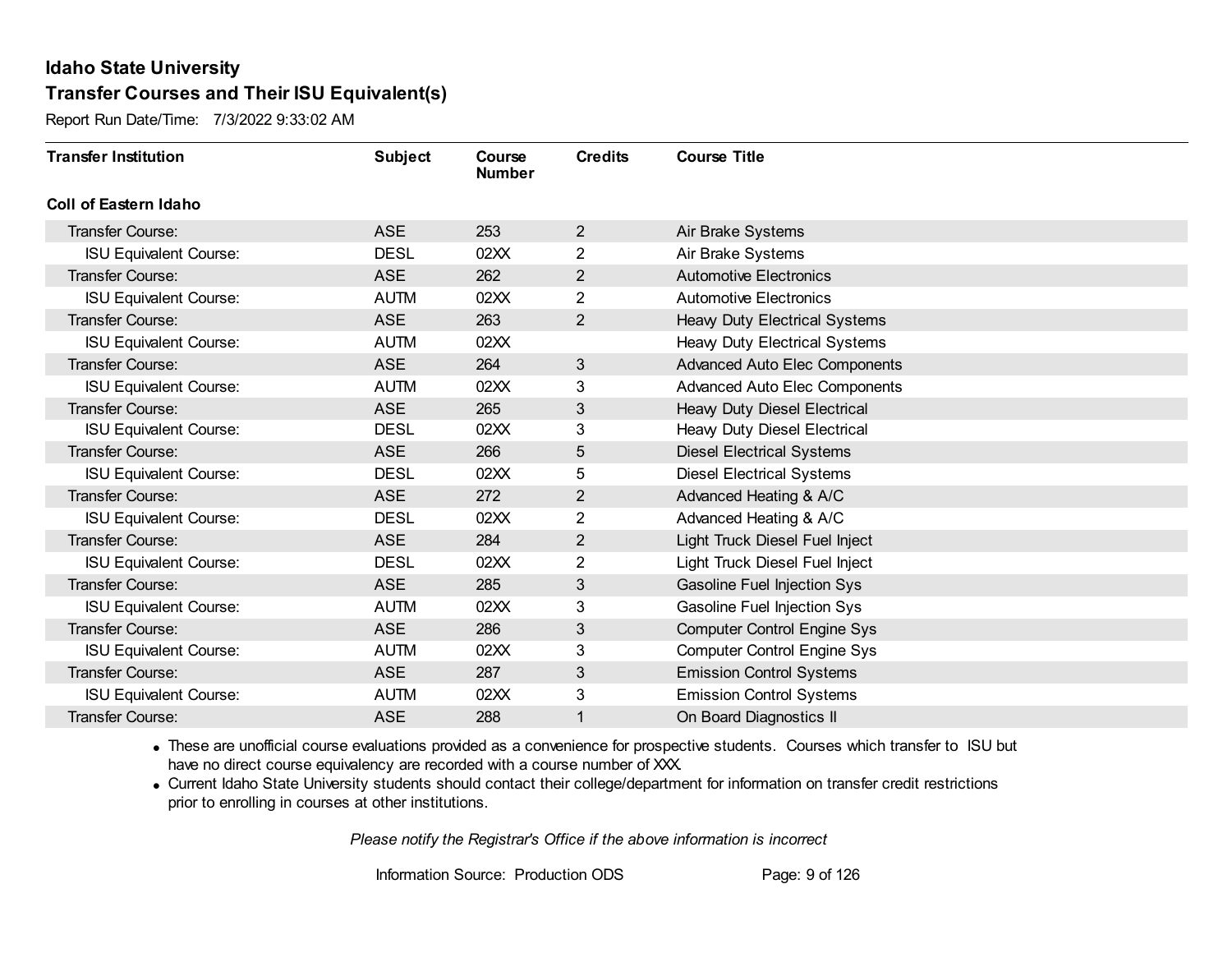Report Run Date/Time: 7/3/2022 9:33:02 AM

| <b>Transfer Institution</b>   | <b>Subject</b> | Course<br><b>Number</b> | <b>Credits</b> | <b>Course Title</b>                   |
|-------------------------------|----------------|-------------------------|----------------|---------------------------------------|
| <b>Coll of Eastern Idaho</b>  |                |                         |                |                                       |
| Transfer Course:              | <b>ASE</b>     | 288                     | $\mathbf{1}$   | On Board Diagnostics II               |
| <b>ISU Equivalent Course:</b> | <b>AUTM</b>    | 02XX                    |                | On Board Diagnostics II               |
| <b>Transfer Course:</b>       | <b>ASE</b>     | 289                     | $\overline{2}$ | Heavy Duty Diesel Fuel Inject         |
| <b>ISU Equivalent Course:</b> | <b>DESL</b>    | 02XX                    | $\overline{2}$ | Heavy Duty Diesel Fuel Inject         |
| <b>Transfer Course:</b>       | <b>ASE</b>     | 291                     | $\overline{2}$ | <b>Fluid Power Systems</b>            |
| <b>ISU Equivalent Course:</b> | <b>DESL</b>    | 02XX                    | $\overline{c}$ | Fluid Power Systems                   |
| <b>Transfer Course:</b>       | <b>ASE</b>     | 292                     | 5              | <b>Computer Engine Control/Diesel</b> |
| <b>ISU Equivalent Course:</b> | <b>DESL</b>    | 02XX                    | 5              | <b>Computer Engine Control/Diesel</b> |
| <b>Transfer Course:</b>       | <b>ASE</b>     | 293                     | $\mathfrak{S}$ | New Generation OBD III                |
| <b>ISU Equivalent Course:</b> | <b>AUTM</b>    | 02XX                    |                | New Generation OBD III                |
| <b>Transfer Course:</b>       | <b>ASE</b>     | 294                     | 3              | <b>Automotive Trends</b>              |
| <b>ISU Equivalent Course:</b> | <b>AUTM</b>    | 02XX                    | 3              | <b>Automotive Trends</b>              |
| Transfer Course:              | <b>AVAD</b>    | 1010                    | 3              | <b>Airport Systems/Facilities</b>     |
| <b>ISU Equivalent Course:</b> | <b>ELEC</b>    | 01XX                    | 3              | <b>Airport Systems/Facilities</b>     |
| Transfer Course:              | <b>BIO</b>     | 100                     | 4              | Concepts Biology with Lab GM4         |
| <b>ISU Equivalent Course:</b> | <b>BIOL</b>    | 1100                    | 4              | Concepts Biol Human Conc GM4          |
| <b>ISU Equivalent Course:</b> | <b>BIOL</b>    | 1100L                   | 0              | Concepts Biol Hum Conc LabGM4L        |
| <b>Transfer Course:</b>       | <b>BIO</b>     | 120                     | 4              | Environmental Sci w/Lab GM4           |
| <b>ISU Equivalent Course:</b> | <b>BIOL</b>    | 1XXX                    | 4              | Environmental Sci w/Lab GM4           |
| <b>Transfer Course:</b>       | <b>BIO</b>     | 201                     | 3              | Biology I GM 4                        |
| <b>ISU Equivalent Course:</b> | <b>BIOL</b>    | 1101                    |                | Biology I GM4                         |
| Transfer Course:              | <b>BIO</b>     | 201L                    | $\mathbf{1}$   | Biology I Lab GM 4L                   |
| <b>ISU Equivalent Course:</b> | <b>BIOL</b>    | 1101L                   |                | Biology I Lab GM4L                    |

· These are unofficial course evaluations provided as a convenience for prospective students. Courses which transfer to ISU but have no direct course equivalency are recorded with a course number of XXX.

· Current Idaho State University students should contact their college/department for information on transfer credit restrictions prior to enrolling in courses at other institutions.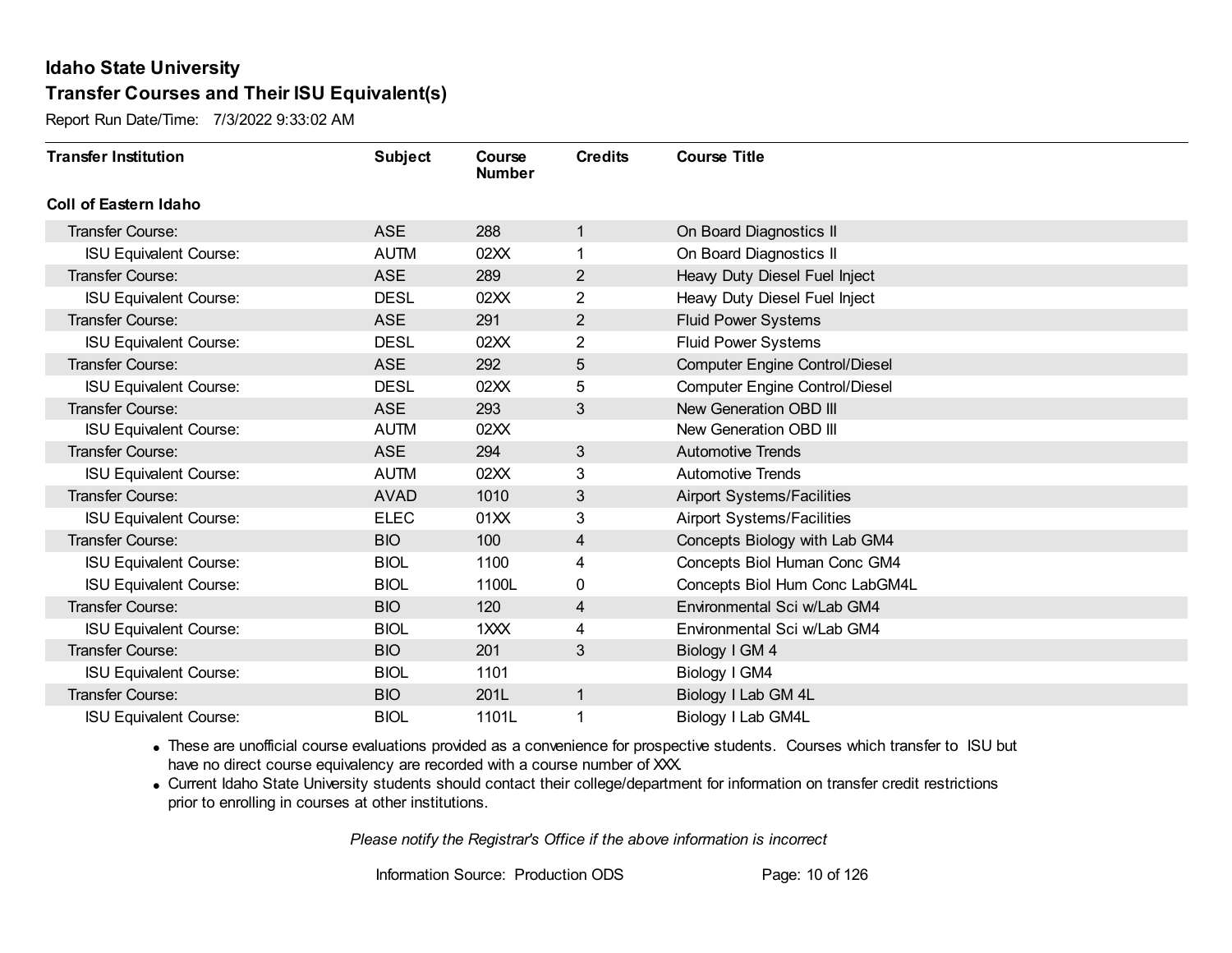Report Run Date/Time: 7/3/2022 9:33:02 AM

| <b>Transfer Institution</b>   | <b>Subject</b> | Course<br><b>Number</b> | <b>Credits</b> | <b>Course Title</b>            |
|-------------------------------|----------------|-------------------------|----------------|--------------------------------|
| Coll of Eastern Idaho         |                |                         |                |                                |
| Transfer Course:              | <b>BIO</b>     | 202                     | 3              | <b>Biology II</b>              |
| <b>ISU Equivalent Course:</b> | <b>BIOL</b>    | 1102                    | 3              | <b>Biology II</b>              |
| Transfer Course:              | <b>BIO</b>     | 202L                    | $\mathbf{1}$   | Biology II Lab                 |
| <b>ISU Equivalent Course:</b> | <b>BIOL</b>    | 1102L                   |                | Biology II Lab                 |
| <b>Transfer Course:</b>       | <b>BIO</b>     | 209                     | 4              | General Ecology w/Lab GM4      |
| <b>ISU Equivalent Course:</b> | <b>BIOL</b>    | 2209                    | 4              | <b>General Ecology GM4</b>     |
| <b>ISU Equivalent Course:</b> | <b>BIOL</b>    | 2209L                   | 0              | General Ecology Lab GM4L       |
| <b>Transfer Course:</b>       | <b>BIO</b>     | 209L                    | $\mathbf 0$    | General Ecology Lab            |
| <b>ISU Equivalent Course:</b> | <b>BIOL</b>    | 2209L                   | 0              | General Ecology Laboratory     |
| <b>Transfer Course:</b>       | <b>BIO</b>     | 227                     | 4              | Human Anat/Phys I GM4          |
| <b>ISU Equivalent Course:</b> | <b>BIOL</b>    | 2227                    | 4              | Human Anat and Phys 1          |
| <b>Transfer Course:</b>       | <b>BIO</b>     | 227L                    | $\mathbf 0$    | Human Anat/Phys I Lab GM4L     |
| <b>ISU Equivalent Course:</b> | <b>BIOL</b>    | 2227L                   | 0              | Human Anat and Phys 1 Lab      |
| <b>Transfer Course:</b>       | <b>BIO</b>     | 228                     | 4              | Human Anat & Physiology II GM4 |
| <b>ISU Equivalent Course:</b> | <b>BIOL</b>    | 2228                    | 4              | Human Anat and Phys 2          |
| <b>Transfer Course:</b>       | <b>BIO</b>     | 228L                    | $\pmb{0}$      | Human Anat & Phys II Lab GM4L  |
| <b>ISU Equivalent Course:</b> | <b>BIOL</b>    | 2228L                   | 0              | Human Anat and Phys 2 Lab      |
| <b>Transfer Course:</b>       | <b>BIO</b>     | 250                     | 3              | Intro to Microbiology GM4      |
| <b>ISU Equivalent Course:</b> | <b>BIOL</b>    | 2221                    | 3              | Introductory Microbiology GM4  |
| <b>Transfer Course:</b>       | <b>BIO</b>     | 250L                    | $\mathbf 0$    | General Microbiology Lab GM4L  |
| <b>ISU Equivalent Course:</b> | <b>BIOL</b>    | 2221L                   |                | Introductory Microbiology Lab  |
| Transfer Course:              | <b>BIOL</b>    | 100                     | $\overline{4}$ | Concepts Biology w/Lab GM4     |
| <b>ISU Equivalent Course:</b> | <b>BIOL</b>    | 1100L                   | 0              | Concepts of Biology Lab GM4L   |

· These are unofficial course evaluations provided as a convenience for prospective students. Courses which transfer to ISU but have no direct course equivalency are recorded with a course number of XXX.

· Current Idaho State University students should contact their college/department for information on transfer credit restrictions prior to enrolling in courses at other institutions.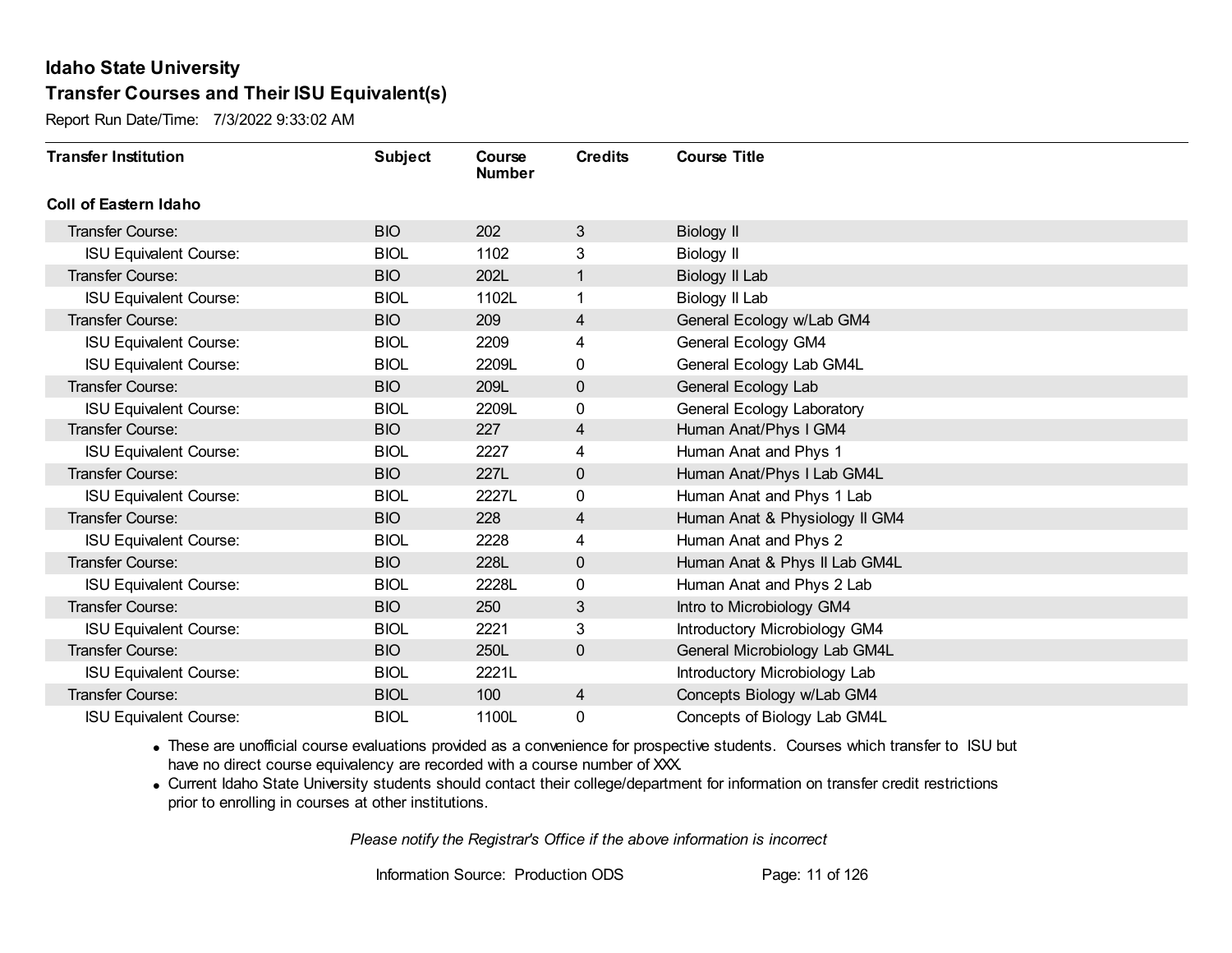Report Run Date/Time: 7/3/2022 9:33:02 AM

| <b>Transfer Institution</b>   | <b>Subject</b> | Course<br><b>Number</b>     | <b>Credits</b> | <b>Course Title</b>              |
|-------------------------------|----------------|-----------------------------|----------------|----------------------------------|
| Coll of Eastern Idaho         |                |                             |                |                                  |
| Transfer Course:              | <b>BIOL</b>    | 100                         | 4              | Concepts Biology w/Lab GM4       |
| <b>ISU Equivalent Course:</b> | <b>BIOL</b>    | 1100                        | 4              | Concepts of Biology GM4          |
| <b>ISU Equivalent Course:</b> | <b>BIOL</b>    | 1100L                       | 0              | Concepts of Biology Lab GM4L     |
| <b>ISU Equivalent Course:</b> | <b>BIOL</b>    | 1100                        | 4              | Concepts of Biology GM4          |
| <b>Transfer Course:</b>       | <b>BIOL</b>    | 120                         | 4              | <b>Environmental Science GM4</b> |
| <b>ISU Equivalent Course:</b> | <b>BIOL</b>    | 1 <sup>2</sup> <sup>2</sup> | 4              | <b>Environmental Science GM4</b> |
| Transfer Course:              | <b>BIOL</b>    | 201                         | 3              | Biology I GM4                    |
| <b>ISU Equivalent Course:</b> | <b>BIOL</b>    | 1101                        | 3              | Biology I GM4                    |
| <b>Transfer Course:</b>       | <b>BIOL</b>    | 201L                        | $\mathbf{1}$   | <b>Biology I Lab GM4L</b>        |
| <b>ISU Equivalent Course:</b> | <b>BIOL</b>    | 1101L                       | 1              | Biology I Lab GM4L               |
| <b>Transfer Course:</b>       | <b>BIOL</b>    | 202                         | 3              | Biology II                       |
| <b>ISU Equivalent Course:</b> | <b>BIOL</b>    | 1102                        | 3              | <b>Biology II</b>                |
| Transfer Course:              | <b>BIOL</b>    | 202L                        | 1              | Biology II Lab                   |
| <b>ISU Equivalent Course:</b> | <b>BIOL</b>    | 1102L                       | 1              | Biology II Lab                   |
| Transfer Course:              | <b>BIOL</b>    | 209                         | 4              | <b>General Ecology</b>           |
| <b>ISU Equivalent Course:</b> | <b>BIOL</b>    | 2209                        | 4              | <b>General Ecology</b>           |
| Transfer Course:              | <b>BIOL</b>    | 209L                        | 0              | General Ecology Lab              |
| <b>ISU Equivalent Course:</b> | <b>BIOL</b>    | 2209L                       | 0              | General Ecology Laboratory       |
| Transfer Course:              | <b>BIOL</b>    | 227                         | 4              | Human Anat/Phys I GM4            |
| <b>ISU Equivalent Course:</b> | <b>BIOL</b>    | 2227                        | 4              | Human Anat and Phys 1 GM4        |
| <b>Transfer Course:</b>       | <b>BIOL</b>    | 227L                        | 0              | Human Anat/Phys I Lab GM4L       |
| <b>ISU Equivalent Course:</b> | <b>BIOL</b>    | 2227L                       | 0              | Human Anat and Phys 1 Lab GM4L   |
| <b>Transfer Course:</b>       | <b>BIOL</b>    | 228                         | 4              | Human Anat/Phys II GM4           |

· These are unofficial course evaluations provided as a convenience for prospective students. Courses which transfer to ISU but have no direct course equivalency are recorded with a course number of XXX.

· Current Idaho State University students should contact their college/department for information on transfer credit restrictions prior to enrolling in courses at other institutions.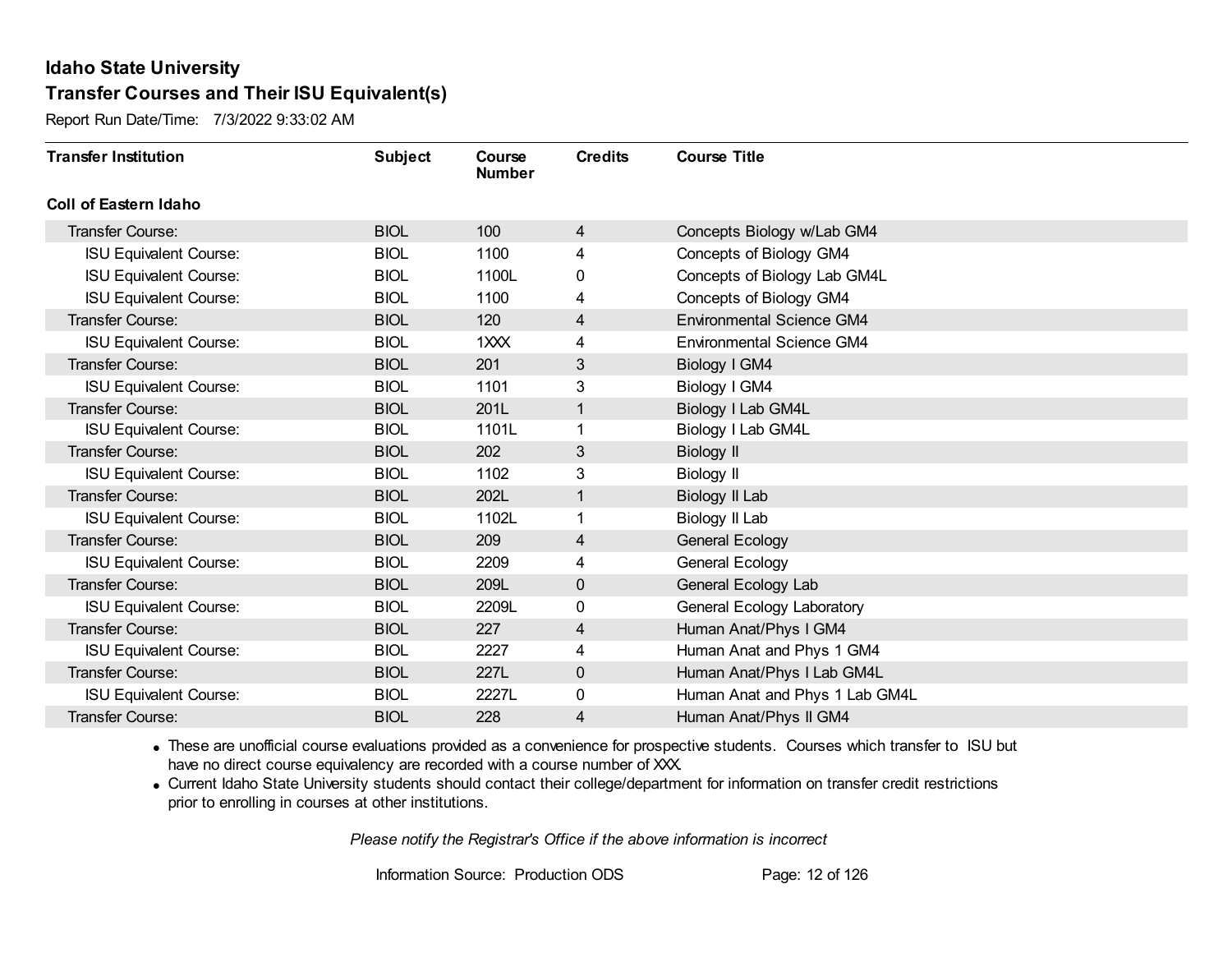Report Run Date/Time: 7/3/2022 9:33:02 AM

| <b>Transfer Institution</b>   | <b>Subject</b> | Course<br><b>Number</b> | <b>Credits</b> | <b>Course Title</b>            |
|-------------------------------|----------------|-------------------------|----------------|--------------------------------|
| Coll of Eastern Idaho         |                |                         |                |                                |
| Transfer Course:              | <b>BIOL</b>    | 228                     | $\overline{4}$ | Human Anat/Phys II GM4         |
| <b>ISU Equivalent Course:</b> | <b>BIOL</b>    | 2228                    | 4              | Human Anat and Phys 2 GM4      |
| Transfer Course:              | <b>BIOL</b>    | 228L                    | $\mathbf 0$    | Human Anat/Phys II Lab GM4L    |
| <b>ISU Equivalent Course:</b> | <b>BIOL</b>    | 2228L                   | 0              | Human Anat and Phys 2 Lab GM4L |
| Transfer Course:              | <b>BIOL</b>    | 250                     | 3              | General Microbiology GM4       |
| <b>ISU Equivalent Course:</b> | <b>BIOL</b>    | 2235                    | 3              | General Microbiology GM4       |
| Transfer Course:              | <b>BIOL</b>    | 250L                    | 1              | General Microbiology Lab GM4L  |
| <b>ISU Equivalent Course:</b> | <b>BIOL</b>    | 2235L                   | 1              | General Microbiology Lab GM4L  |
| <b>Transfer Course:</b>       | <b>BOT</b>     | 106                     | 4              | <b>Bus Engl/Spelling</b>       |
| <b>ISU Equivalent Course:</b> | <b>ELEC</b>    | 01XX                    | 4              | <b>Bus Engl/Spelling</b>       |
| <b>Transfer Course:</b>       | <b>BOT</b>     | 108                     | 3              | <b>Bus Office Procedure</b>    |
| <b>ISU Equivalent Course:</b> | <b>ELEC</b>    | 01XX                    | 3              | <b>Bus Office Procedure</b>    |
| Transfer Course:              | <b>BOT</b>     | 109                     | 1              | Intermed Electron Spreadsheet  |
| <b>ISU Equivalent Course:</b> | <b>ELEC</b>    | 01XX                    | 1              | Intermed Electron Spreadsheet  |
| Transfer Course:              | <b>BOT</b>     | 110                     | 3              | Keyboarding                    |
| <b>ISU Equivalent Course:</b> | <b>ELEC</b>    | 01XX                    | 3              | Keyboarding                    |
| Transfer Course:              | <b>BOT</b>     | 111                     | 1              | <b>Keyboarding Update</b>      |
| <b>ISU Equivalent Course:</b> | <b>ELEC</b>    | 01XX                    | 1              | Keyboarding Update             |
| Transfer Course:              | <b>BOT</b>     | 112                     | 3              | Machine Transcription          |
| <b>ISU Equivalent Course:</b> | <b>ELEC</b>    | 01XX                    | 3              | <b>Machine Transcription</b>   |
| Transfer Course:              | <b>BOT</b>     | 114                     | 3              | Prin of Composition            |
| <b>ISU Equivalent Course:</b> | <b>TGE</b>     | 01XX                    | 3              | Prin of Composition            |
| Transfer Course:              | <b>BOT</b>     | 115                     | 2              | <b>Speedwriting Theory</b>     |

· These are unofficial course evaluations provided as a convenience for prospective students. Courses which transfer to ISU but have no direct course equivalency are recorded with a course number of XXX.

· Current Idaho State University students should contact their college/department for information on transfer credit restrictions prior to enrolling in courses at other institutions.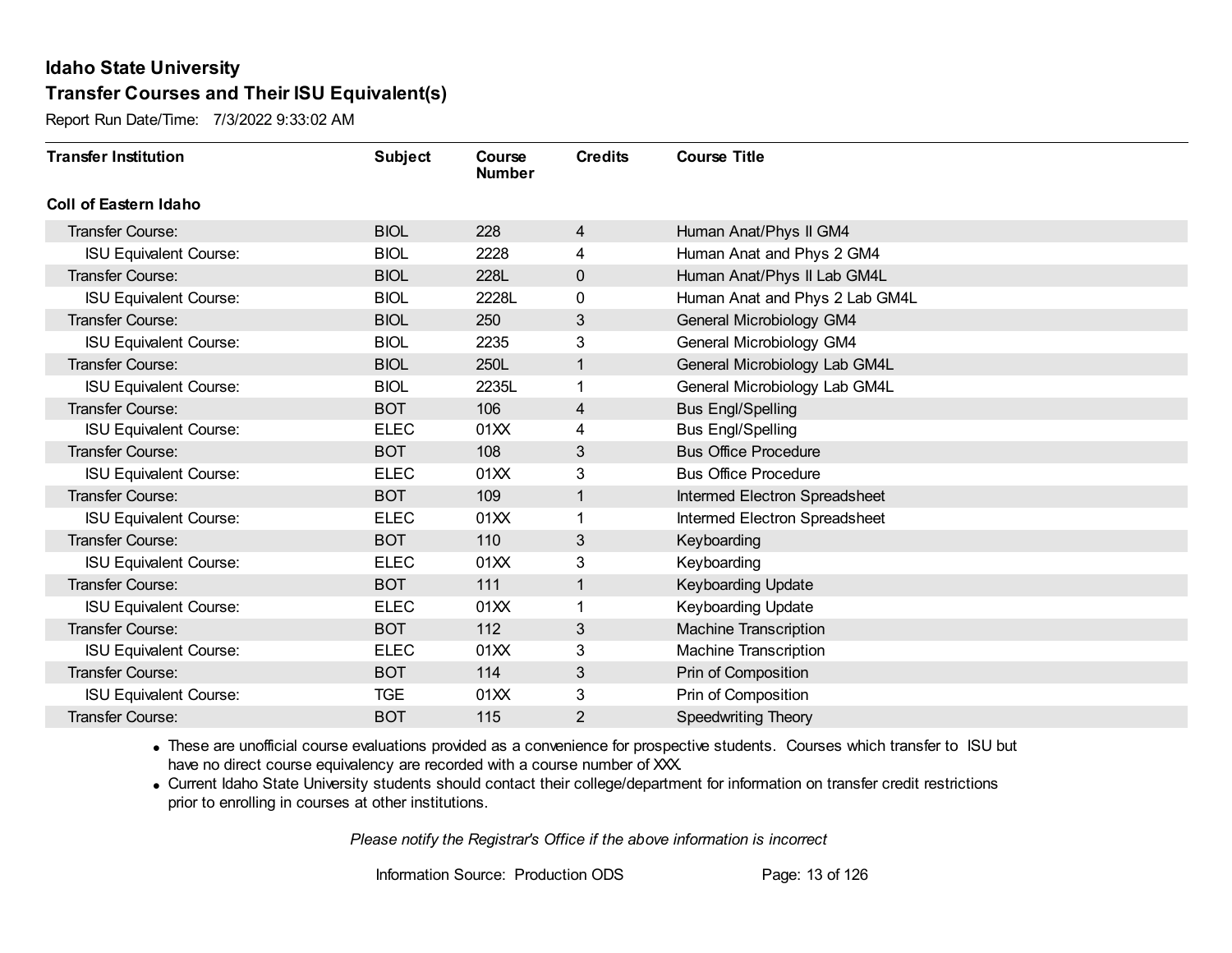Report Run Date/Time: 7/3/2022 9:33:02 AM

| <b>Transfer Institution</b>   | <b>Subject</b> | Course<br><b>Number</b> | <b>Credits</b> | <b>Course Title</b>            |
|-------------------------------|----------------|-------------------------|----------------|--------------------------------|
| <b>Coll of Eastern Idaho</b>  |                |                         |                |                                |
| Transfer Course:              | <b>BOT</b>     | 115                     | 2              | <b>Speedwriting Theory</b>     |
| <b>ISU Equivalent Course:</b> | <b>ELEC</b>    | 01XX                    | $\overline{2}$ | Speedwriting Theory            |
| Transfer Course:              | <b>BOT</b>     | 116                     | $\overline{2}$ | Speedwrtg/Speedbldg            |
| <b>ISU Equivalent Course:</b> | <b>ELEC</b>    | 01XX                    | $\overline{2}$ | Speedwrtg/Speedbldg            |
| <b>Transfer Course:</b>       | <b>BOT</b>     | 117                     | 3              | <b>Telecommunications</b>      |
| <b>ISU Equivalent Course:</b> | <b>ELEC</b>    | 01XX                    | 3              | Telecommunications             |
| <b>Transfer Course:</b>       | <b>BOT</b>     | 118                     | 3              | <b>Word Processing</b>         |
| <b>ISU Equivalent Course:</b> | <b>ELEC</b>    | 01XX                    | 3              | <b>Word Processing</b>         |
| <b>Transfer Course:</b>       | <b>BOT</b>     | 119                     | 3              | Leadership Development         |
| <b>ISU Equivalent Course:</b> | <b>ELEC</b>    | 01XX                    | 3              | Leadership Development         |
| <b>Transfer Course:</b>       | <b>BOT</b>     | 121                     | 3              | <b>Applied English</b>         |
| <b>ISU Equivalent Course:</b> | <b>TGE</b>     | 01XX                    | 3              | <b>Applied English</b>         |
| <b>Transfer Course:</b>       | <b>BOT</b>     | 123                     | 1              | <b>Business Machines</b>       |
| <b>ISU Equivalent Course:</b> | <b>ELEC</b>    | 01XX                    | 1              | <b>Business Machines</b>       |
| <b>Transfer Course:</b>       | <b>BOT</b>     | 124                     | 3              | <b>Business Letter Writing</b> |
| <b>ISU Equivalent Course:</b> | <b>ELEC</b>    | 01XX                    | 3              | <b>Business Letter Writing</b> |
| Transfer Course:              | <b>BOT</b>     | 126                     | $\overline{2}$ | Paralegal Empl Strat           |
| <b>ISU Equivalent Course:</b> | <b>ELEC</b>    | 01XX                    | 2              | Paralegal Employment Strat     |
| <b>Transfer Course:</b>       | <b>BOT</b>     | 127                     | 3              | Intro/Paralegalism             |
| <b>ISU Equivalent Course:</b> | <b>PARA</b>    | 01XX                    |                | Intro/Paralegalism             |
| <b>Transfer Course:</b>       | <b>BOT</b>     | 129                     | $\overline{2}$ | Intro /Workman's Comp          |
| <b>ISU Equivalent Course:</b> | <b>PARA</b>    | 01XX                    |                | Intro /Workman's Comp          |
| Transfer Course:              | <b>BOT</b>     | 130                     | $\overline{2}$ | <b>Administrative Law</b>      |

· These are unofficial course evaluations provided as a convenience for prospective students. Courses which transfer to ISU but have no direct course equivalency are recorded with a course number of XXX.

· Current Idaho State University students should contact their college/department for information on transfer credit restrictions prior to enrolling in courses at other institutions.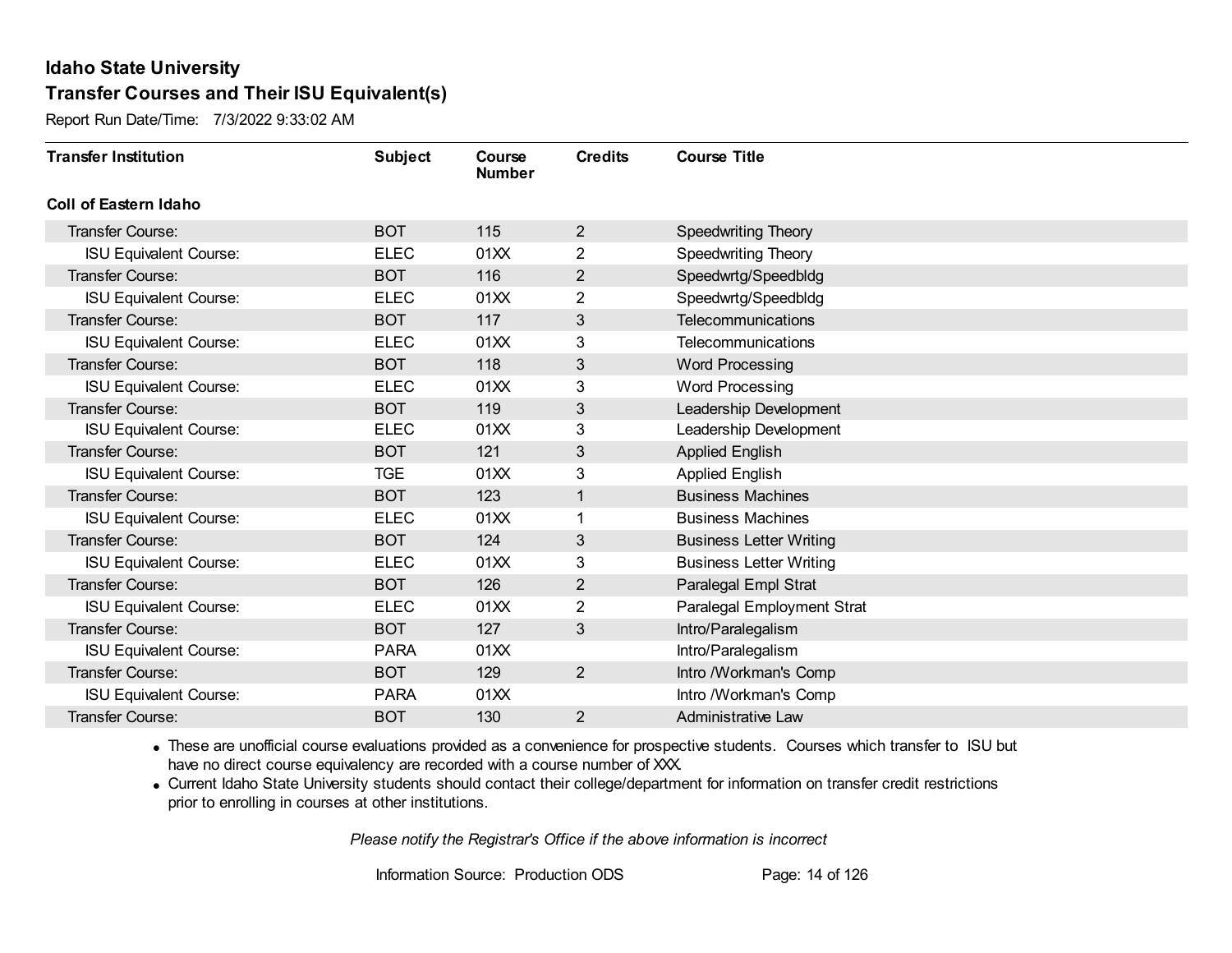Report Run Date/Time: 7/3/2022 9:33:02 AM

| <b>Transfer Institution</b>   | <b>Subject</b> | Course<br><b>Number</b> | <b>Credits</b> | <b>Course Title</b>               |
|-------------------------------|----------------|-------------------------|----------------|-----------------------------------|
| Coll of Eastern Idaho         |                |                         |                |                                   |
| <b>Transfer Course:</b>       | <b>BOT</b>     | 130                     | $\overline{2}$ | <b>Administrative Law</b>         |
| <b>ISU Equivalent Course:</b> | <b>PARA</b>    | 01XX                    |                | Administrative Law                |
| Transfer Course:              | <b>BOT</b>     | 132                     | 3              | <b>Business Ethics</b>            |
| <b>ISU Equivalent Course:</b> | <b>PARA</b>    | 01XX                    |                | <b>Business Ethics</b>            |
| <b>Transfer Course:</b>       | <b>BOT</b>     | 133                     | $\overline{2}$ | <b>Office Procedures I</b>        |
| <b>ISU Equivalent Course:</b> | <b>ELEC</b>    | 01XX                    | 2              | <b>Office Procedures I</b>        |
| <b>Transfer Course:</b>       | <b>BOT</b>     | 134                     | $\overline{2}$ | <b>Office Procedures II</b>       |
| <b>ISU Equivalent Course:</b> | <b>ELEC</b>    | 01XX                    | 2              | <b>Office Procedures II</b>       |
| <b>Transfer Course:</b>       | <b>BOT</b>     | 135                     | $\mathbf{1}$   | Professional Organizations I      |
| <b>ISU Equivalent Course:</b> | <b>ELEC</b>    | 01XX                    | 1              | Professional Orgs I               |
| <b>Transfer Course:</b>       | <b>BOT</b>     | 137                     | 3              | Internet & Html                   |
| <b>ISU Equivalent Course:</b> | <b>ELEC</b>    | 01XX                    | 3              | Internet & HTML                   |
| Transfer Course:              | <b>BOT</b>     | 138                     | 3              | <b>Business English</b>           |
| <b>ISU Equivalent Course:</b> | <b>ELEC</b>    | 01XX                    | 3              | <b>Business English</b>           |
| Transfer Course:              | <b>BOT</b>     | 139                     | $\mathbf{1}$   | Professional Organizations II     |
| <b>ISU Equivalent Course:</b> | <b>ELEC</b>    | 01XX                    | 1              | Professional Orgs II              |
| Transfer Course:              | <b>BOT</b>     | 140                     | 3              | <b>Electronic Office Concepts</b> |
| <b>ISU Equivalent Course:</b> | <b>ELEC</b>    | 01XX                    | 3              | <b>Electronic Office Concepts</b> |
| Transfer Course:              | <b>BOT</b>     | 141                     | $\overline{2}$ | <b>Business Presentations</b>     |
| <b>ISU Equivalent Course:</b> | <b>ELEC</b>    | 01XX                    | 2              | <b>Business Presentations</b>     |
| <b>Transfer Course:</b>       | <b>BOT</b>     | 142                     | 3              | <b>Business Spreadsheets</b>      |
| <b>ISU Equivalent Course:</b> | <b>ELEC</b>    | 01XX                    | 3              | <b>Business Spreadsheets</b>      |
| Transfer Course:              | <b>BOT</b>     | 143                     | 2              | <b>Internet Concepts</b>          |

· These are unofficial course evaluations provided as a convenience for prospective students. Courses which transfer to ISU but have no direct course equivalency are recorded with a course number of XXX.

· Current Idaho State University students should contact their college/department for information on transfer credit restrictions prior to enrolling in courses at other institutions.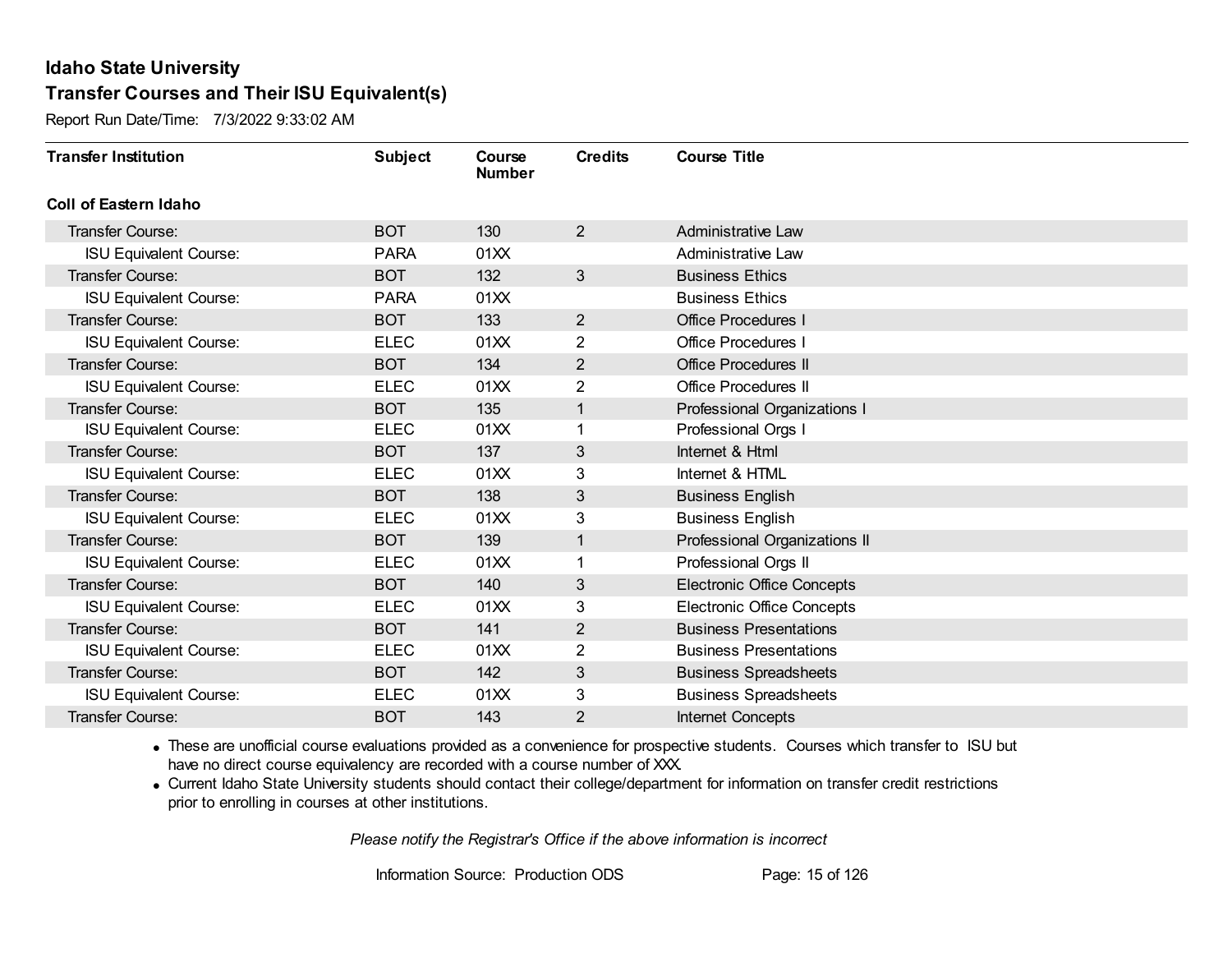Report Run Date/Time: 7/3/2022 9:33:02 AM

| <b>Transfer Institution</b>   | <b>Subject</b> | Course<br><b>Number</b> | <b>Credits</b> | <b>Course Title</b>                 |
|-------------------------------|----------------|-------------------------|----------------|-------------------------------------|
| <b>Coll of Eastern Idaho</b>  |                |                         |                |                                     |
| <b>Transfer Course:</b>       | <b>BOT</b>     | 143                     | $\overline{2}$ | Internet Concepts                   |
| <b>ISU Equivalent Course:</b> | <b>ELEC</b>    | 01XX                    | 2              | <b>Internet Concepts</b>            |
| Transfer Course:              | <b>BOT</b>     | 144                     | 1              | Speedbuilding                       |
| <b>ISU Equivalent Course:</b> | <b>ELEC</b>    | 01XX                    | 1              | Speedbuilding                       |
| <b>Transfer Course:</b>       | <b>BOT</b>     | 145                     | 4              | Internetworking Technologies        |
| <b>ISU Equivalent Course:</b> | <b>ELEC</b>    | 01XX                    | 4              | Internetworking Tech                |
| <b>Transfer Course:</b>       | <b>BOT</b>     | 146                     | $\mathbf{1}$   | Keyboarding                         |
| <b>ISU Equivalent Course:</b> | BT             | 01XX                    |                | Keyboarding                         |
| <b>Transfer Course:</b>       | <b>BOT</b>     | 147                     | 1              | Keyboarding II                      |
| <b>ISU Equivalent Course:</b> | <b>BT</b>      | 01XX                    | 1              | Keyboarding II                      |
| <b>Transfer Course:</b>       | <b>BOT</b>     | 148                     | $\mathbf{1}$   | Keyboarding III                     |
| <b>ISU Equivalent Course:</b> | <b>BT</b>      | 01XX                    | 1              | Keyboarding III                     |
| <b>Transfer Course:</b>       | <b>BOT</b>     | 150                     | 1              | <b>Employment Strategies</b>        |
| <b>ISU Equivalent Course:</b> | <b>TGE</b>     | 0158                    |                | <b>Employment Strategies</b>        |
| Transfer Course:              | <b>BOT</b>     | 151                     | $\mathbf{1}$   | Leadership I                        |
| <b>ISU Equivalent Course:</b> | <b>ELEC</b>    | 01XX                    | 1              | Leadership I                        |
| Transfer Course:              | <b>BOT</b>     | 152                     | 1              | Leadership II                       |
| <b>ISU Equivalent Course:</b> | <b>ELEC</b>    | 01XX                    | 1              | Leadership II                       |
| Transfer Course:              | <b>BOT</b>     | 153                     | $\overline{2}$ | Leadership/Employment               |
| <b>ISU Equivalent Course:</b> | <b>ELEC</b>    | 01XX                    | 2              | Leadership/Employment               |
| <b>Transfer Course:</b>       | <b>BOT</b>     | 155                     | 1              | Orientation to Computer Techno      |
| <b>ISU Equivalent Course:</b> | <b>ELEC</b>    | 01XX                    | 1              | Orientation to Computer Techno      |
| <b>Transfer Course:</b>       | <b>BOT</b>     | 170                     | 3              | <b>Business Document Processing</b> |

· These are unofficial course evaluations provided as a convenience for prospective students. Courses which transfer to ISU but have no direct course equivalency are recorded with a course number of XXX.

· Current Idaho State University students should contact their college/department for information on transfer credit restrictions prior to enrolling in courses at other institutions.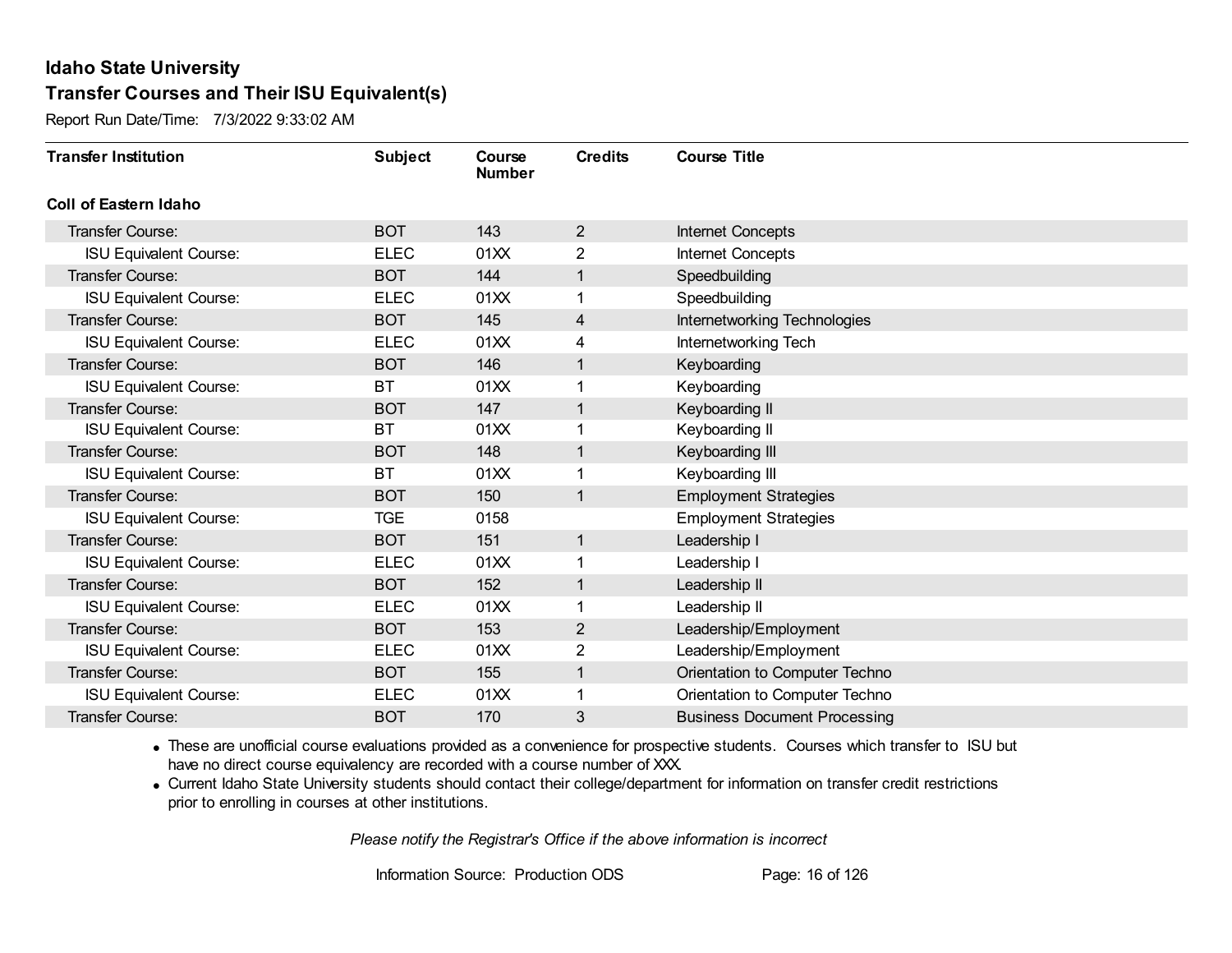Report Run Date/Time: 7/3/2022 9:33:03 AM

| <b>Transfer Institution</b>   | <b>Subject</b> | Course<br><b>Number</b> | <b>Credits</b> | <b>Course Title</b>                 |
|-------------------------------|----------------|-------------------------|----------------|-------------------------------------|
| Coll of Eastern Idaho         |                |                         |                |                                     |
| Transfer Course:              | <b>BOT</b>     | 170                     | 3              | <b>Business Document Processing</b> |
| <b>ISU Equivalent Course:</b> | <b>BT</b>      | 01XX                    | 3              | <b>Business Document Processing</b> |
| Transfer Course:              | <b>BOT</b>     | 180                     | 3              | <b>Financial Bus Appl</b>           |
| <b>ISU Equivalent Course:</b> | <b>BT</b>      | 01XX                    | 3              | <b>Financial Bus Appl</b>           |
| <b>Transfer Course:</b>       | <b>BOT</b>     | 190                     | 3              | Mechanics of Business Wrtg          |
| <b>ISU Equivalent Course:</b> | <b>BT</b>      | 01XX                    | 3              | Mechanics of Business Wrtg          |
| <b>Transfer Course:</b>       | <b>BOT</b>     | 202                     | 3              | Computers & Information Proc        |
| <b>ISU Equivalent Course:</b> | <b>ELEC</b>    | 02XX                    | 3              | Computers & Info Processing         |
| <b>Transfer Course:</b>       | <b>BOT</b>     | 203                     | $\mathbf{3}$   | <b>Advanced Keyboarding</b>         |
| <b>ISU Equivalent Course:</b> | <b>ELEC</b>    | 02XX                    | 3              | Adv Keyboarding                     |
| <b>Transfer Course:</b>       | <b>BOT</b>     | 204                     | $\overline{2}$ | <b>Advanced Word Processing</b>     |
| <b>ISU Equivalent Course:</b> | <b>ELEC</b>    | 02XX                    | 2              | <b>Adv Word Processing</b>          |
| Transfer Course:              | <b>BOT</b>     | 209                     | 3              | <b>Dsktp Publ/Graphics</b>          |
| <b>ISU Equivalent Course:</b> | <b>ELEC</b>    | 02XX                    | 3              | <b>Dsktp Publ/Graphics</b>          |
| Transfer Course:              | <b>BOT</b>     | 216                     | 3              | <b>Supervised Work Experience</b>   |
| <b>ISU Equivalent Course:</b> | <b>ELEC</b>    | 02XX                    | 3              | Supervised Work Experience          |
| Transfer Course:              | <b>BOT</b>     | 220                     | 3              | Litigation: Civil                   |
| <b>ISU Equivalent Course:</b> | <b>PARA</b>    | 01XX                    |                | Litigation: Civil                   |
| Transfer Course:              | <b>BOT</b>     | 221                     | 3              | Wills/Trusts/Estates                |
| <b>ISU Equivalent Course:</b> | <b>PARA</b>    | 02XX                    |                | Wills/Trusts/Estates                |
| <b>Transfer Course:</b>       | <b>BOT</b>     | 222                     | 3              | Pro of Bnkruptcy Law                |
| <b>ISU Equivalent Course:</b> | <b>PARA</b>    | 02XX                    |                | Pro of Bnkruptcy Law                |
| Transfer Course:              | <b>BOT</b>     | 223                     | 3              | Family Law                          |

· These are unofficial course evaluations provided as a convenience for prospective students. Courses which transfer to ISU but have no direct course equivalency are recorded with a course number of XXX.

· Current Idaho State University students should contact their college/department for information on transfer credit restrictions prior to enrolling in courses at other institutions.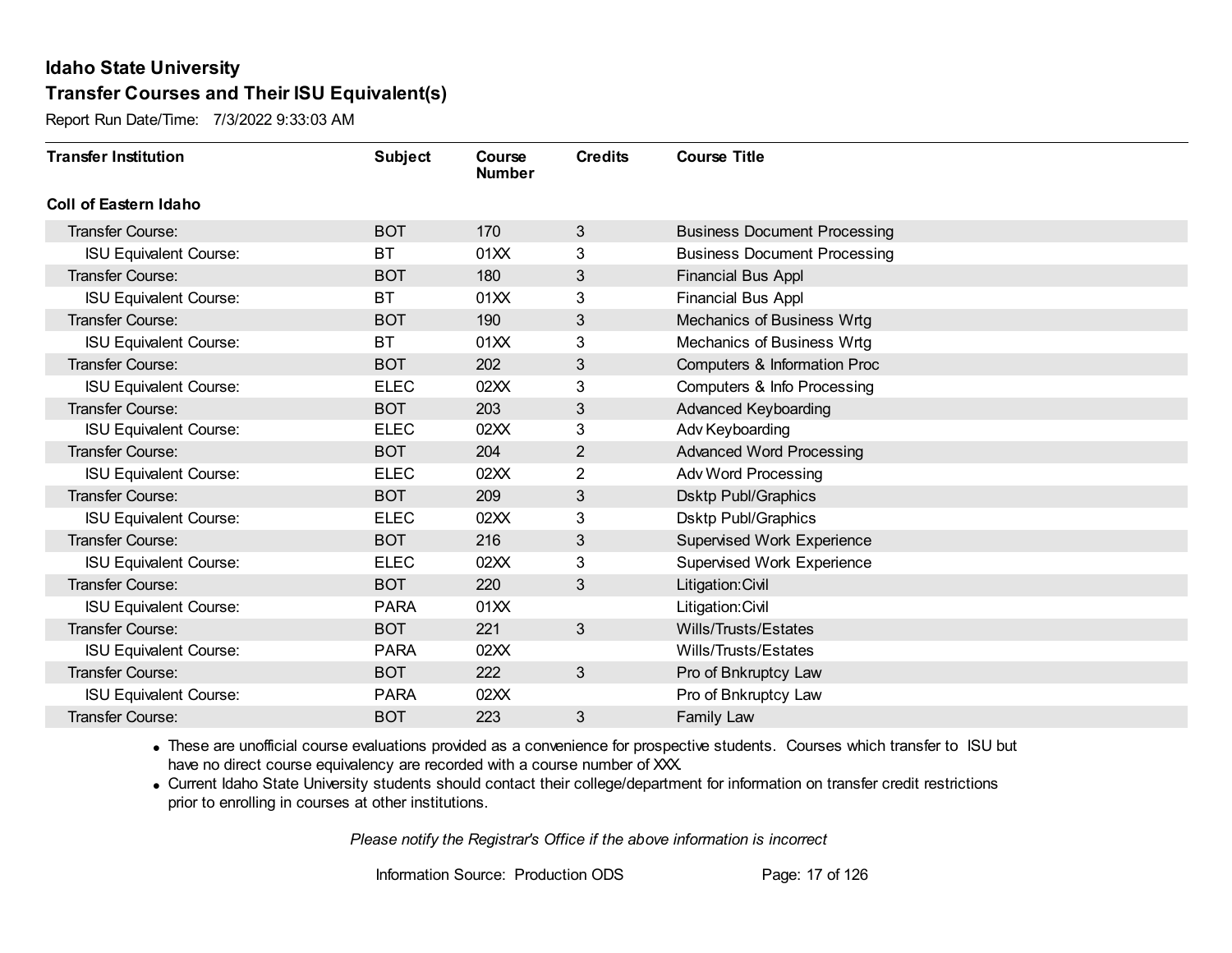Report Run Date/Time: 7/3/2022 9:33:03 AM

| <b>Transfer Institution</b>   | <b>Subject</b> | Course<br><b>Number</b> | <b>Credits</b> | <b>Course Title</b>                |
|-------------------------------|----------------|-------------------------|----------------|------------------------------------|
| <b>Coll of Eastern Idaho</b>  |                |                         |                |                                    |
| Transfer Course:              | <b>BOT</b>     | 223                     | 3              | Family Law                         |
| <b>ISU Equivalent Course:</b> | <b>PARA</b>    | 01XX                    |                | Family Law                         |
| Transfer Course:              | <b>BOT</b>     | 226                     | $\overline{2}$ | <b>Desktop Publishing Graphics</b> |
| <b>ISU Equivalent Course:</b> | <b>ELEC</b>    | 02XX                    | $\overline{2}$ | Desktop Publishing Graphics        |
| <b>Transfer Course:</b>       | <b>BOT</b>     | 227                     | $\overline{2}$ | Database Management                |
| <b>ISU Equivalent Course:</b> | <b>ELEC</b>    | 02XX                    |                | Database Management                |
| <b>Transfer Course:</b>       | <b>BOT</b>     | 228                     | 1              | Profess Organ III                  |
| <b>ISU Equivalent Course:</b> | <b>ELEC</b>    | 02XX                    |                | Profess Org III                    |
| <b>Transfer Course:</b>       | <b>BOT</b>     | 229                     | 1              | Professional Organizations IV      |
| <b>ISU Equivalent Course:</b> | <b>ELEC</b>    | 02XX                    | 1              | Professional Orgs IV               |
| <b>Transfer Course:</b>       | <b>BOT</b>     | 230                     | 4              | Desktop Publishing                 |
| <b>ISU Equivalent Course:</b> | <b>ELEC</b>    | 02XX                    | 4              | <b>Desktop Publishing</b>          |
| <b>Transfer Course:</b>       | <b>BOT</b>     | 231                     | 3              | Web Page Design                    |
| <b>ISU Equivalent Course:</b> | <b>ELEC</b>    | 02XX                    | 3              | Web Page Design                    |
| <b>Transfer Course:</b>       | <b>BOT</b>     | 232                     | 3              | <b>Computer Concepts</b>           |
| <b>ISU Equivalent Course:</b> | <b>ELEC</b>    | 02XX                    | 3              | <b>Computer Concepts</b>           |
| <b>Transfer Course:</b>       | <b>BOT</b>     | 234                     | 3              | <b>Computer Assited Graphics</b>   |
| <b>ISU Equivalent Course:</b> | <b>ELEC</b>    | 02XX                    |                | <b>Computer Assited Graphics</b>   |
| <b>Transfer Course:</b>       | <b>BOT</b>     | 235                     | $\mathfrak{S}$ | Advanced Web Site Design           |
| <b>ISU Equivalent Course:</b> | <b>ELEC</b>    | 02XX                    | 3              | Adv Web Site Design                |
| <b>Transfer Course:</b>       | <b>BOT</b>     | 236                     | 3              | Web Development Tools              |
| <b>ISU Equivalent Course:</b> | <b>ELEC</b>    | 02XX                    | 3              | Web Development Tools              |
| Transfer Course:              | <b>BOT</b>     | 237                     | 3              | <b>Implementing Web Servers</b>    |

· These are unofficial course evaluations provided as a convenience for prospective students. Courses which transfer to ISU but have no direct course equivalency are recorded with a course number of XXX.

· Current Idaho State University students should contact their college/department for information on transfer credit restrictions prior to enrolling in courses at other institutions.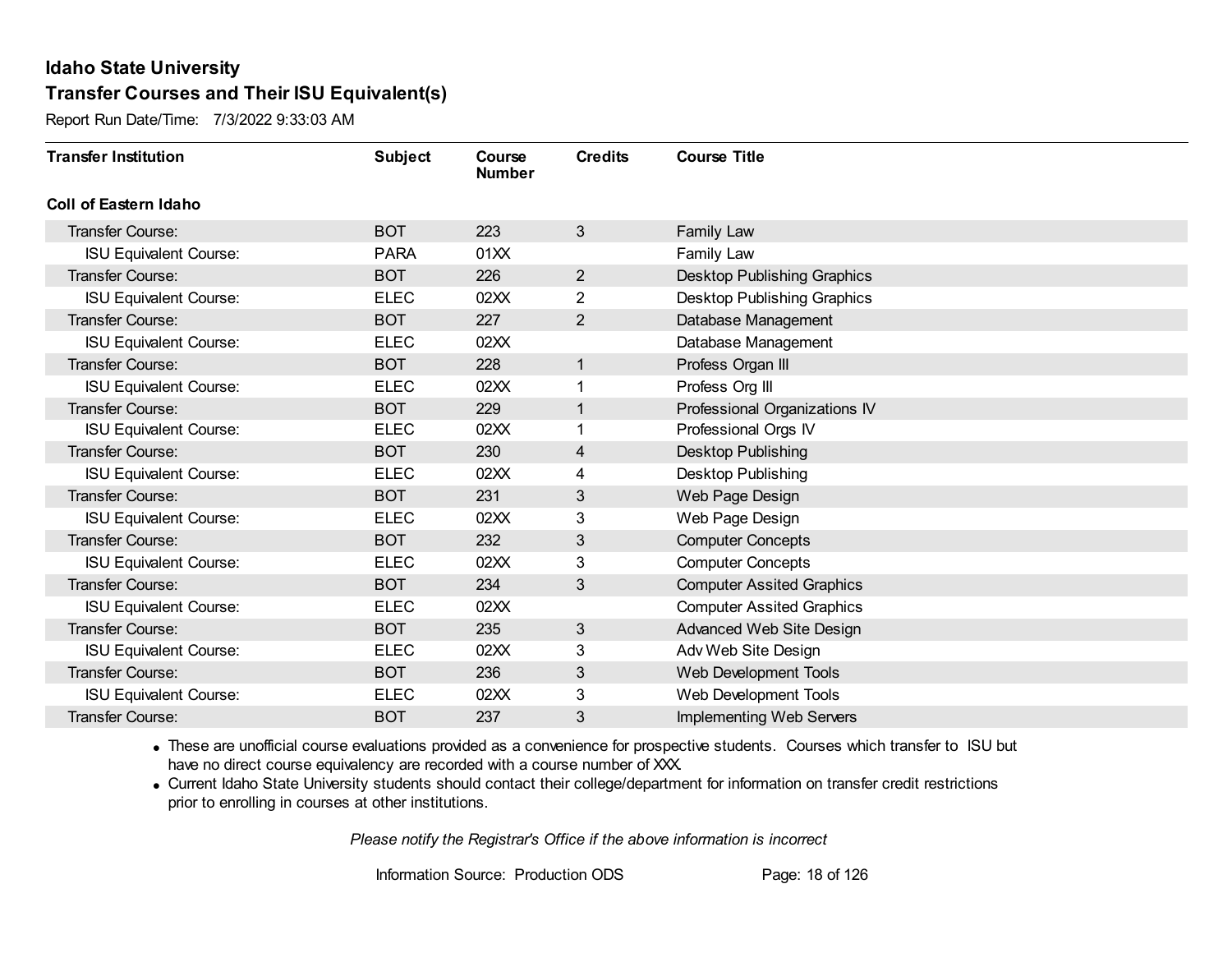Report Run Date/Time: 7/3/2022 9:33:03 AM

| <b>Transfer Institution</b>   | <b>Subject</b> | Course<br><b>Number</b> | <b>Credits</b> | <b>Course Title</b>                 |
|-------------------------------|----------------|-------------------------|----------------|-------------------------------------|
| Coll of Eastern Idaho         |                |                         |                |                                     |
| Transfer Course:              | <b>BOT</b>     | 237                     | 3              | <b>Implementing Web Servers</b>     |
| <b>ISU Equivalent Course:</b> | <b>WDM</b>     | 02XX                    | 3              | <b>Implementing Web Servers</b>     |
| Transfer Course:              | <b>BOT</b>     | 239                     | 3              | Advanced Data Management            |
| <b>ISU Equivalent Course:</b> | <b>ELEC</b>    | 02XX                    | 3              | Adv Data Mgmt                       |
| <b>Transfer Course:</b>       | <b>BOT</b>     | 251                     | 1              | Leadership III                      |
| <b>ISU Equivalent Course:</b> | <b>ELEC</b>    | 02XX                    |                | Leadership III                      |
| Transfer Course:              | <b>BOT</b>     | 252                     | 1              | Leadership IV                       |
| <b>ISU Equivalent Course:</b> | <b>ELEC</b>    | 02XX                    |                | Leadership IV                       |
| Transfer Course:              | <b>BSN</b>     | 101                     | 3              | Intro to Business                   |
| <b>ISU Equivalent Course:</b> | <b>MGT</b>     | 1101                    | 3              | Introduction to Business            |
| <b>Transfer Course:</b>       | <b>BSN</b>     | 201                     | 3              | <b>Business Communication</b>       |
| <b>ISU Equivalent Course:</b> | <b>CMP</b>     | 2201                    | 3              | <b>Business Professional Comm</b>   |
| Transfer Course:              | <b>BSN</b>     | 215                     | 3              | Intro to Information Science        |
| <b>ISU Equivalent Course:</b> | <b>INFO</b>    | 1101                    |                | Digital Information Literacy        |
| Transfer Course:              | <b>BSN</b>     | 216                     | 3              | <b>Business Statistics GM3</b>      |
| <b>ISU Equivalent Course:</b> | <b>MGT</b>     | 2216                    | 3              | <b>Business Statistics GM3</b>      |
| Transfer Course:              | <b>BSN</b>     | 217                     | $\mathbf{3}$   | <b>Adv Business Statistics</b>      |
| <b>ISU Equivalent Course:</b> | <b>MGT</b>     | 2217                    | 3              | <b>Advanced Business Statistics</b> |
| Transfer Course:              | <b>BSN</b>     | 250                     | 3              | <b>Principles of Marketing</b>      |
| <b>ISU Equivalent Course:</b> | <b>MKTG</b>    | 2225                    | 3              | <b>Basic Marketing Management</b>   |
| Transfer Course:              | <b>BSN</b>     | 255                     | 3              | Leadership Development Skills       |
| <b>ISU Equivalent Course:</b> | <b>MGT</b>     | 2XXX                    | 3              | Leadership Development Skills       |
| Transfer Course:              | <b>BSN</b>     | 261                     | 3              | <b>Legal Environment of Orgs</b>    |

· These are unofficial course evaluations provided as a convenience for prospective students. Courses which transfer to ISU but have no direct course equivalency are recorded with a course number of XXX.

· Current Idaho State University students should contact their college/department for information on transfer credit restrictions prior to enrolling in courses at other institutions.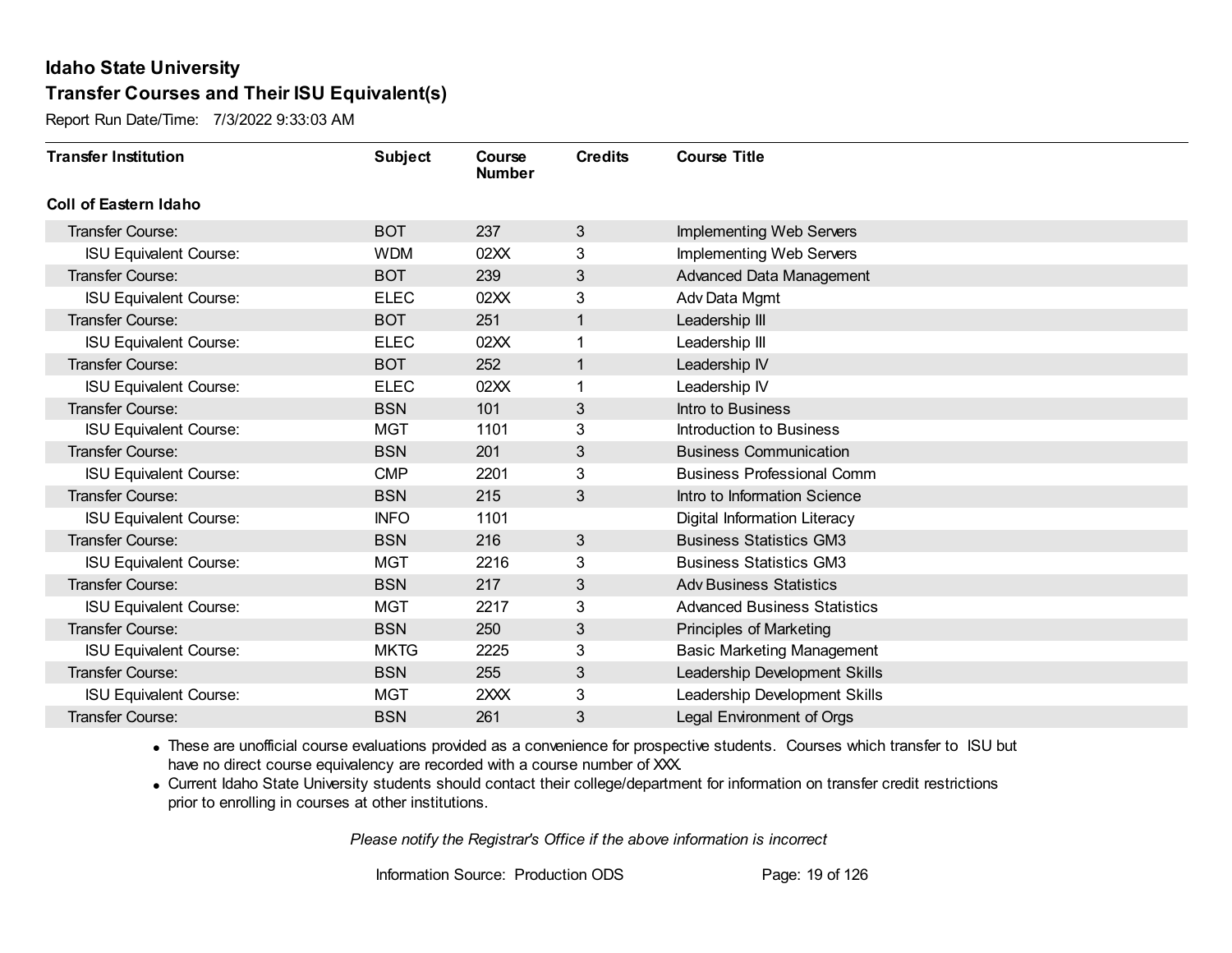Report Run Date/Time: 7/3/2022 9:33:03 AM

| <b>Transfer Institution</b>   | <b>Subject</b> | Course<br><b>Number</b> | <b>Credits</b> | <b>Course Title</b>        |
|-------------------------------|----------------|-------------------------|----------------|----------------------------|
| Coll of Eastern Idaho         |                |                         |                |                            |
| <b>Transfer Course:</b>       | <b>BSN</b>     | 261                     | $\mathbf{3}$   | Legal Environment of Orgs  |
| <b>ISU Equivalent Course:</b> | <b>MGT</b>     | 2261                    | 3              | Legal Environment of Orgs  |
| Transfer Course:              | <b>BUS</b>     | 101                     | 3              | <b>Business English</b>    |
| <b>ISU Equivalent Course:</b> | BI             | 01XX                    | 3              | <b>Business English</b>    |
| <b>Transfer Course:</b>       | <b>BUS</b>     | 102                     | $\overline{2}$ | <b>Business Spelling</b>   |
| <b>ISU Equivalent Course:</b> | BI             | 01XX                    | 2              | <b>Business Spelling</b>   |
| Transfer Course:              | <b>BUS</b>     | 103                     | 4              | Keyboarding                |
| <b>ISU Equivalent Course:</b> | BI             | 01XX                    | 4              | Keyboarding                |
| <b>Transfer Course:</b>       | <b>BUS</b>     | 104                     | 4              | <b>Office Simulation</b>   |
| <b>ISU Equivalent Course:</b> | BI             | 01XX                    | 4              | <b>Office Simulation</b>   |
| <b>Transfer Course:</b>       | <b>BUS</b>     | 105                     | 1.5            | Prof Development           |
| <b>ISU Equivalent Course:</b> | B <sub>l</sub> | 01XX                    | 1.5            | Prof Development           |
| Transfer Course:              | <b>BUS</b>     | 106                     | 3.5            | Microcomputer Applic       |
| <b>ISU Equivalent Course:</b> | BI             | 01XX                    | 3.5            | Microcomputer Applic       |
| Transfer Course:              | <b>BUS</b>     | 107                     | 3              | <b>Word Processing</b>     |
| <b>ISU Equivalent Course:</b> | BI             | 01XX                    | 3              | Word Processing            |
| Transfer Course:              | <b>BUS</b>     | 120                     | 3              | <b>Basic Business Math</b> |
| <b>ISU Equivalent Course:</b> | B <sub>l</sub> | 01XX                    | 3              | <b>Basic Business Math</b> |
| Transfer Course:              | <b>BUS</b>     | 121                     | $\mathbf{1}$   | Ess of Proofreading        |
| <b>ISU Equivalent Course:</b> | BI             | 01XX                    | 1              | Ess of Proofreading        |
| Transfer Course:              | <b>BUS</b>     | 122                     | $\overline{2}$ | Off Recordkeeping I        |
| <b>ISU Equivalent Course:</b> | BI             | 01XX                    | $\overline{2}$ | Off Recordkeeping I        |
| Transfer Course:              | <b>BUS</b>     | 123                     | 3              | Princ of Composition       |

· These are unofficial course evaluations provided as a convenience for prospective students. Courses which transfer to ISU but have no direct course equivalency are recorded with a course number of XXX.

· Current Idaho State University students should contact their college/department for information on transfer credit restrictions prior to enrolling in courses at other institutions.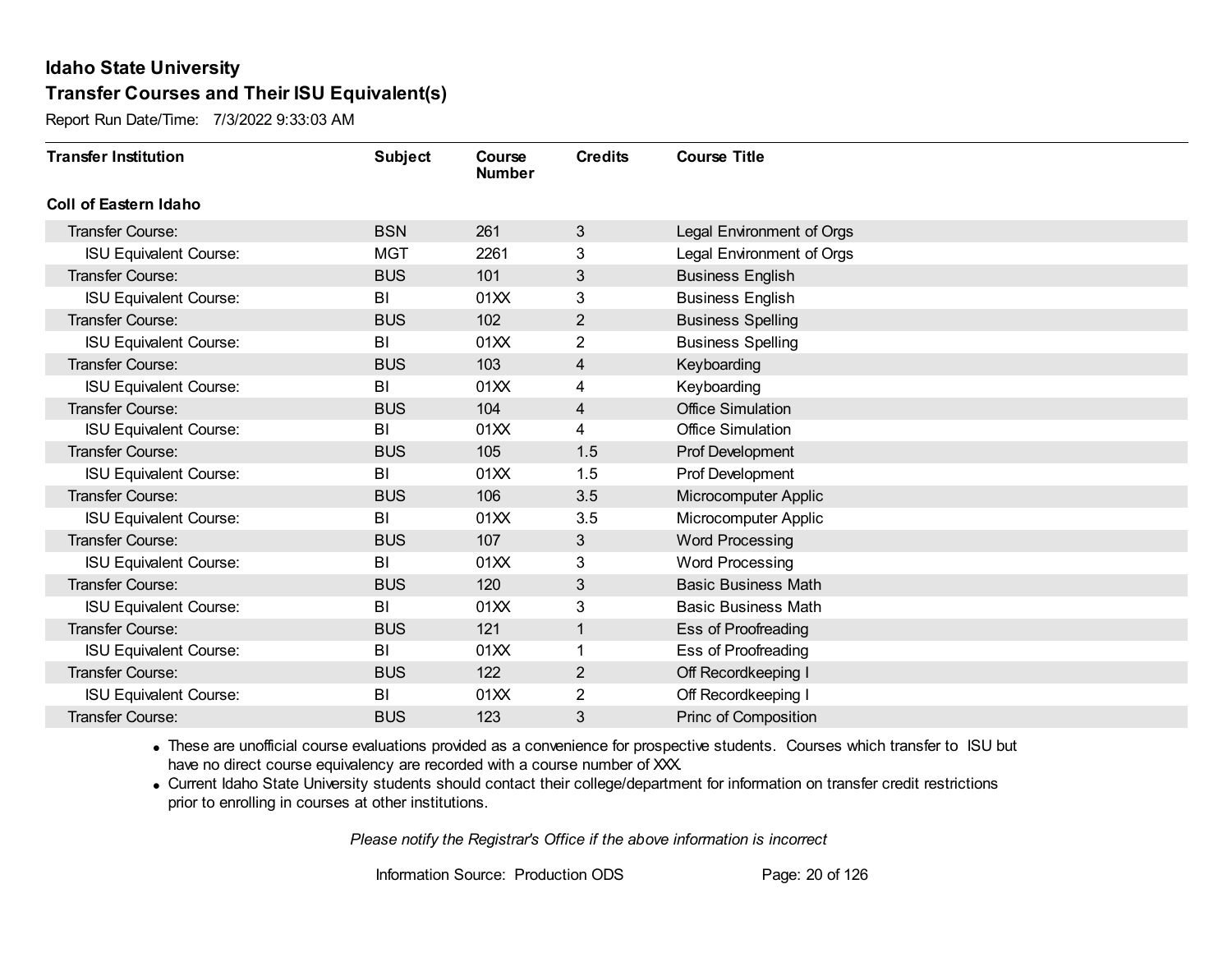Report Run Date/Time: 7/3/2022 9:33:03 AM

| <b>Transfer Institution</b>   | <b>Subject</b> | Course<br><b>Number</b> | <b>Credits</b> | <b>Course Title</b>          |
|-------------------------------|----------------|-------------------------|----------------|------------------------------|
| Coll of Eastern Idaho         |                |                         |                |                              |
| Transfer Course:              | <b>BUS</b>     | 123                     | 3              | Princ of Composition         |
| <b>ISU Equivalent Course:</b> | BI             | 01XX                    | 3              | Princ of Composition         |
| <b>Transfer Course:</b>       | <b>BUS</b>     | 124                     | 4              | <b>Bus Office Procedures</b> |
| <b>ISU Equivalent Course:</b> | BI             | 01XX                    | 4              | <b>Bus Office Procedures</b> |
| <b>Transfer Course:</b>       | <b>BUS</b>     | 125                     | $\mathbf{2}$   | <b>Machine Transcription</b> |
| <b>ISU Equivalent Course:</b> | BI             | 01XX                    | 2              | <b>Machine Transcription</b> |
| <b>Transfer Course:</b>       | <b>BUS</b>     | 135                     | 3              | Med Office Typing            |
| <b>ISU Equivalent Course:</b> | BI             | 01XX                    | 3              | Med Office Typing            |
| <b>Transfer Course:</b>       | <b>BUS</b>     | 136                     | $\overline{2}$ | Med Terminology              |
| <b>ISU Equivalent Course:</b> | BI             | 01XX                    | $\overline{2}$ | Med Terminology              |
| <b>Transfer Course:</b>       | <b>BUS</b>     | 230                     | 3              | Supervised Work Exper        |
| <b>ISU Equivalent Course:</b> | BI             | 02XX                    | 3              | Supervised Work Exper        |
| Transfer Course:              | <b>CDP</b>     | 101                     | 3              | Environ/ECE Lrng             |
| <b>ISU Equivalent Course:</b> | <b>ELEC</b>    | 01XX                    | 3              | Environ/ECE Lrng             |
| Transfer Course:              | <b>CDP</b>     | 102                     | $\mathfrak{S}$ | Child Health & Safety        |
| <b>ISU Equivalent Course:</b> | <b>ELEC</b>    | 01XX                    | 3              | Child Health & Safety        |
| <b>Transfer Course:</b>       | <b>CDP</b>     | 103                     | $6\phantom{1}$ | Intro ECE Curriculum         |
| <b>ISU Equivalent Course:</b> | <b>ELEC</b>    | 01XX                    | 6              | Intro ECE Curriculum         |
| <b>Transfer Course:</b>       | <b>CDP</b>     | 104                     | 3              | Play and Creativity          |
| <b>ISU Equivalent Course:</b> | <b>ELEC</b>    | 01XX                    | 3              | Play and Creativity          |
| <b>Transfer Course:</b>       | <b>CDP</b>     | 105                     | $\,6$          | The Holistic Child           |
| <b>ISU Equivalent Course:</b> | <b>ELEC</b>    | 01XX                    | 6              | The Holistic Child           |
| Transfer Course:              | <b>CDP</b>     | 106                     | 3              | Adv Curric in ECE            |

· These are unofficial course evaluations provided as a convenience for prospective students. Courses which transfer to ISU but have no direct course equivalency are recorded with a course number of XXX.

· Current Idaho State University students should contact their college/department for information on transfer credit restrictions prior to enrolling in courses at other institutions.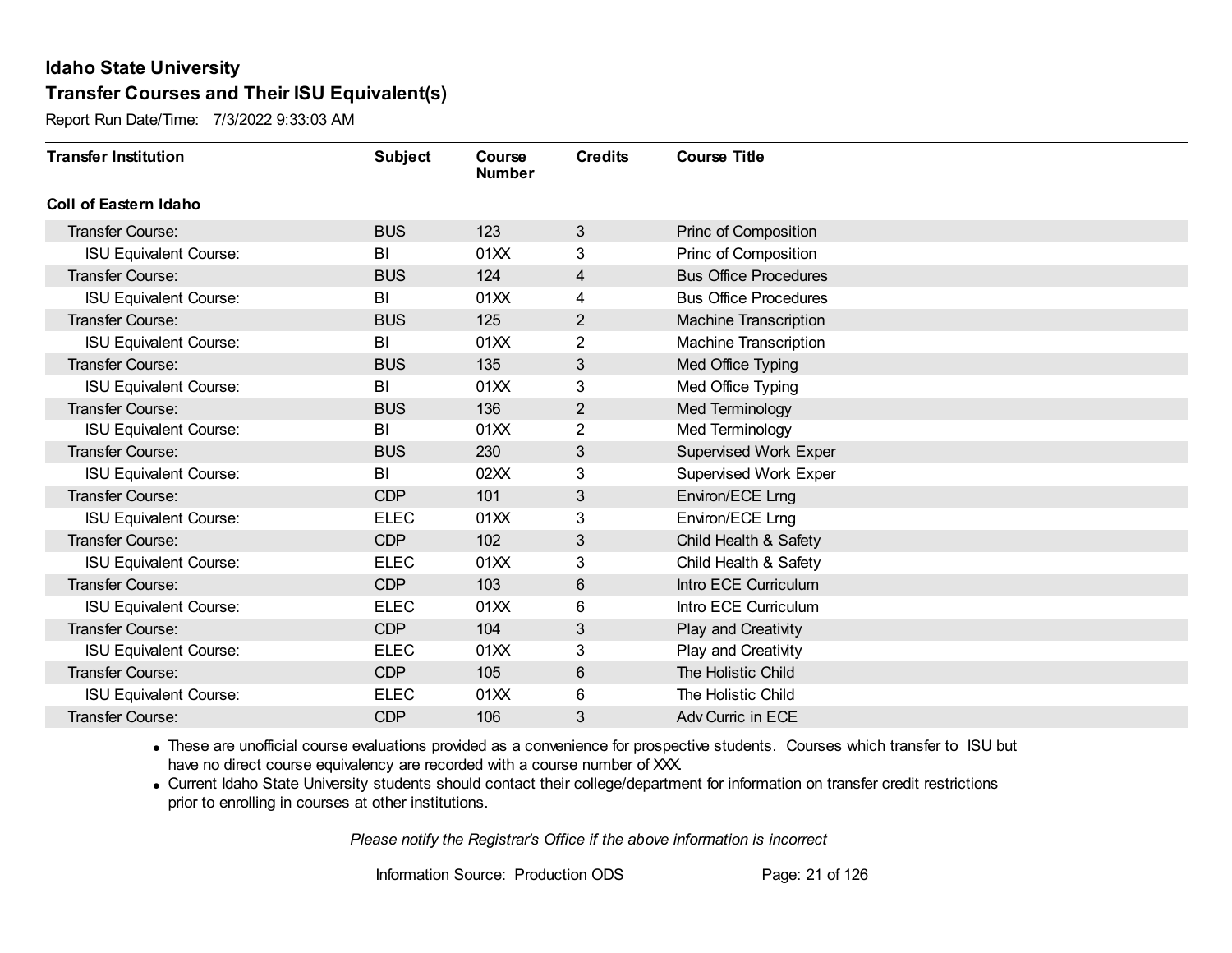Report Run Date/Time: 7/3/2022 9:33:03 AM

| <b>Transfer Institution</b>   | <b>Subject</b> | Course<br><b>Number</b> | <b>Credits</b> | <b>Course Title</b>      |
|-------------------------------|----------------|-------------------------|----------------|--------------------------|
| Coll of Eastern Idaho         |                |                         |                |                          |
| Transfer Course:              | <b>CDP</b>     | 106                     | $\mathbf{3}$   | Adv Curric in ECE        |
| <b>ISU Equivalent Course:</b> | <b>ELEC</b>    | 01XX                    | 3              | Adv Curric in ECE        |
| Transfer Course:              | <b>CDP</b>     | 107                     | 3              | Guidance in ECE          |
| <b>ISU Equivalent Course:</b> | <b>ELEC</b>    | 01XX                    | 3              | Guidance in ECE          |
| <b>Transfer Course:</b>       | <b>CDP</b>     | 108                     | 2              | Professionalism          |
| <b>ISU Equivalent Course:</b> | <b>ELEC</b>    | 01XX                    | 2              | Professionalism          |
| Transfer Course:              | <b>CDP</b>     | 109                     | 1              | Intro Music/Finger PI    |
| <b>ISU Equivalent Course:</b> | <b>ELEC</b>    | 01XX                    |                | Intro Music/Finger PI    |
| <b>Transfer Course:</b>       | <b>CDP</b>     | 110                     | 3              | Intro to ECE Prof        |
| <b>ISU Equivalent Course:</b> | <b>ELEC</b>    | 01XX                    | 3              | Intro to ECE Prof        |
| <b>Transfer Course:</b>       | <b>CDP</b>     | 202                     | $\overline{4}$ | Families in ECE          |
| <b>ISU Equivalent Course:</b> | <b>ELEC</b>    | 02XX                    | 4              | Families in ECE          |
| Transfer Course:              | <b>CDP</b>     | 203                     | 4              | Program Management       |
| <b>ISU Equivalent Course:</b> | <b>ELEC</b>    | 02XX                    | 4              | Program Management       |
| Transfer Course:              | <b>CDP</b>     | 204                     | 1              | <b>Childrens Music</b>   |
| <b>ISU Equivalent Course:</b> | <b>ELEC</b>    | 02XX                    | 1              | <b>Childrens Music</b>   |
| Transfer Course:              | <b>CDP</b>     | 210                     | 3              | <b>Fund of Nutrition</b> |
| <b>ISU Equivalent Course:</b> | <b>ELEC</b>    | 02XX                    | 3              | Fund of Nutrition        |
| Transfer Course:              | <b>CES</b>     | 210                     | 3              | <b>Human Relations</b>   |
| <b>ISU Equivalent Course:</b> | <b>ELEC</b>    | 02XX                    |                | <b>Human Relations</b>   |
| <b>Transfer Course:</b>       | <b>CESE</b>    | 210                     | 3 <sup>1</sup> | <b>Human Relations</b>   |
| <b>ISU Equivalent Course:</b> | <b>ELEC</b>    | 02XX                    |                | <b>Human Relations</b>   |
| Transfer Course:              | <b>CHDV</b>    | 101                     | 3              | Safe Environment         |

· These are unofficial course evaluations provided as a convenience for prospective students. Courses which transfer to ISU but have no direct course equivalency are recorded with a course number of XXX.

· Current Idaho State University students should contact their college/department for information on transfer credit restrictions prior to enrolling in courses at other institutions.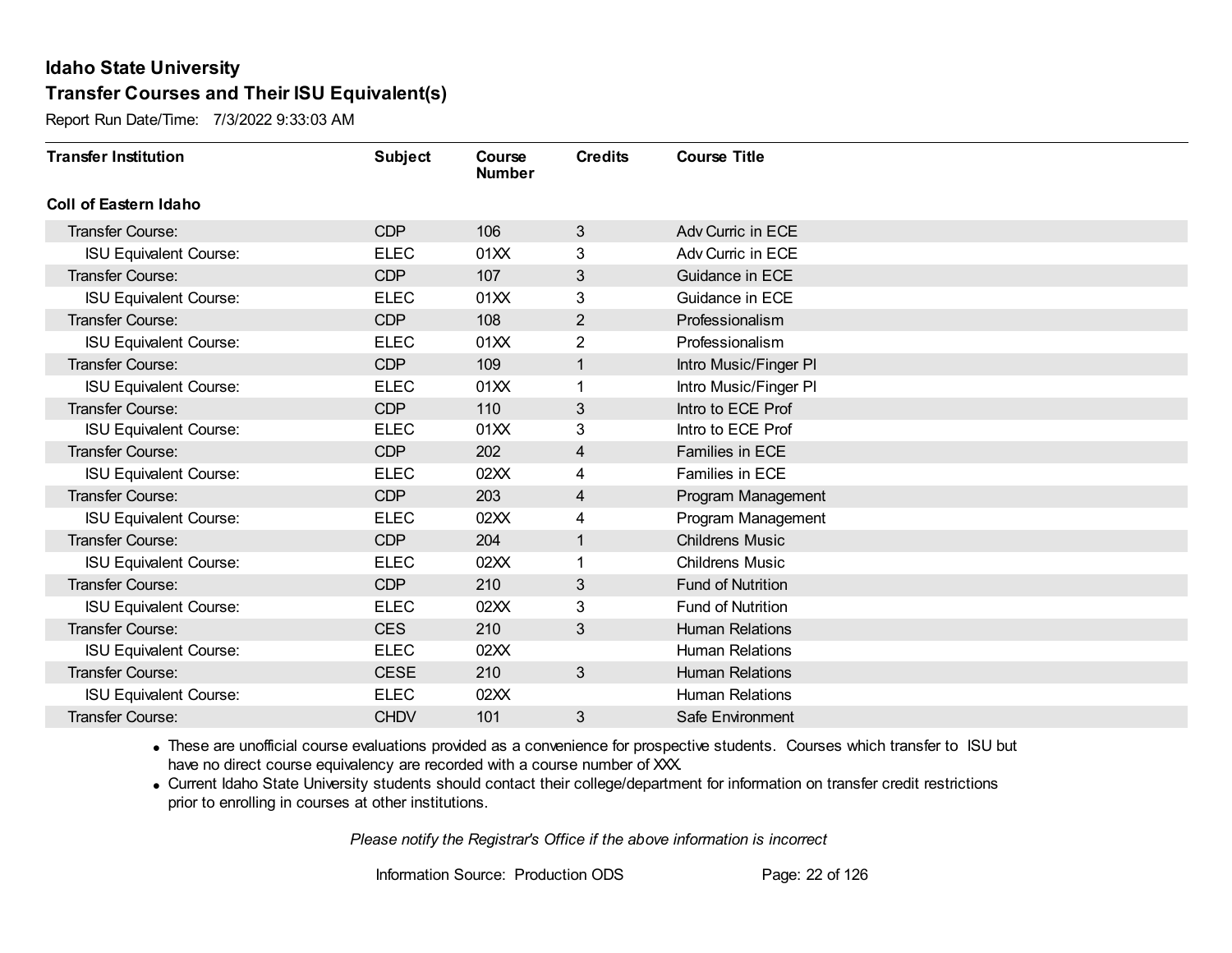Report Run Date/Time: 7/3/2022 9:33:03 AM

| <b>Transfer Institution</b>   | <b>Subject</b> | Course<br><b>Number</b> | <b>Credits</b> | <b>Course Title</b>                 |
|-------------------------------|----------------|-------------------------|----------------|-------------------------------------|
| Coll of Eastern Idaho         |                |                         |                |                                     |
| Transfer Course:              | <b>CHDV</b>    | 101                     | 3              | Safe Environment                    |
| <b>ISU Equivalent Course:</b> | <b>ELEC</b>    | 1XXX                    |                | Safe Environment                    |
| <b>Transfer Course:</b>       | <b>CHDV</b>    | 102                     | $\mathfrak{S}$ | <b>Healthy Environment</b>          |
| <b>ISU Equivalent Course:</b> | <b>ELEC</b>    | 1XXX                    |                | <b>Healthy Environment</b>          |
| <b>Transfer Course:</b>       | <b>CHDV</b>    | 103                     | $\mathfrak{S}$ | Learning Environment                |
| <b>ISU Equivalent Course:</b> | <b>ELEC</b>    | 1XXX                    |                | Learning Environment                |
| <b>Transfer Course:</b>       | <b>CHDV</b>    | 104                     | $\mathfrak{S}$ | <b>Physical Environment</b>         |
| <b>ISU Equivalent Course:</b> | <b>ELEC</b>    | 1XXX                    |                | <b>Physical Environment</b>         |
| <b>Transfer Course:</b>       | <b>CHDV</b>    | 105                     | $\mathfrak{S}$ | Practicum                           |
| <b>ISU Equivalent Course:</b> | <b>ELEC</b>    | 1XXX                    |                | Practicum                           |
| <b>Transfer Course:</b>       | <b>CHDV</b>    | 110                     | $\mathfrak{S}$ | Introduction to Computers           |
| <b>ISU Equivalent Course:</b> | <b>ELEC</b>    | 1XXX                    |                | Introduction to Computers           |
| <b>Transfer Course:</b>       | <b>CHE</b>     | 100                     | 4              | Chemistry Everyday Life GM4         |
| <b>ISU Equivalent Course:</b> | <b>CHEM</b>    | 1100                    | 4              | Architecture of Matter GM4          |
| <b>Transfer Course:</b>       | <b>CHE</b>     | 101                     | 4              | <b>Essentials Gen Chemistry GM4</b> |
| <b>ISU Equivalent Course:</b> | <b>CHEM</b>    | 1XXX                    |                | <b>Essentials Gen Chem LabGM4L</b>  |
| <b>ISU Equivalent Course:</b> | <b>CHEM</b>    | 1101                    | 4              | Intro to General Chemistry GM4      |
| <b>ISU Equivalent Course:</b> | <b>CHEM</b>    | 1XXX                    |                | Essentials Gen Chem LabGM4L         |
| <b>ISU Equivalent Course:</b> | <b>CHEM</b>    | 1101                    | 3              | Intro to General Chemistry GM4      |
| <b>Transfer Course:</b>       | <b>CHE</b>     | 101L                    | $\mathbf 0$    | Essentials of Gen Chem LabGM4L      |
| <b>ISU Equivalent Course:</b> | <b>CHEM</b>    | 1XXX                    | 0              | Essentials of Gen Chem LabGM4L      |
| Transfer Course:              | <b>CHE</b>     | 102                     | 4              | Ess Organic/Biochem w/Lab GM4       |
| <b>ISU Equivalent Course:</b> | <b>CHEM</b>    | 1102                    | 3              | Intro to Org and BioChem            |

· These are unofficial course evaluations provided as a convenience for prospective students. Courses which transfer to ISU but have no direct course equivalency are recorded with a course number of XXX.

· Current Idaho State University students should contact their college/department for information on transfer credit restrictions prior to enrolling in courses at other institutions.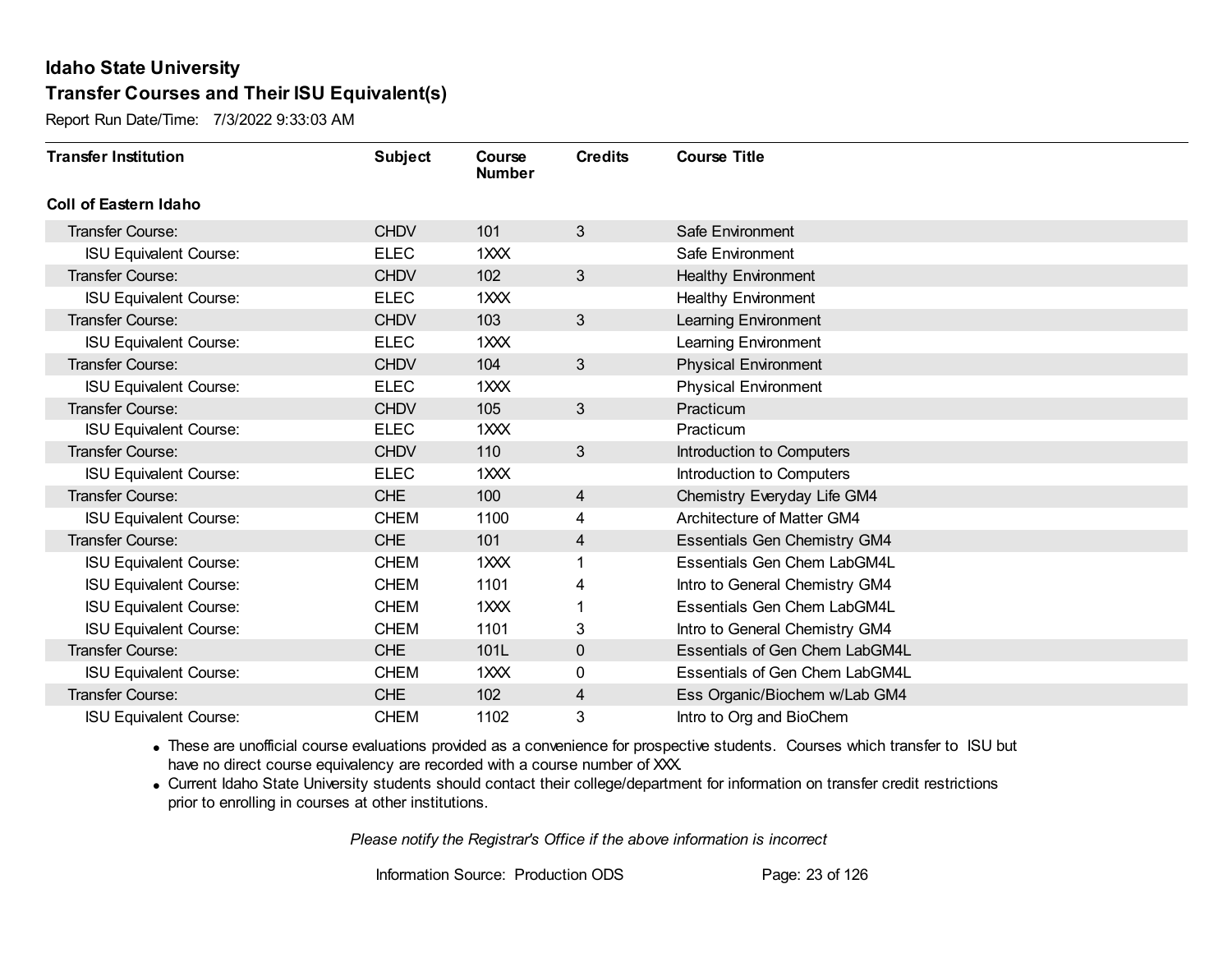Report Run Date/Time: 7/3/2022 9:33:03 AM

| <b>Transfer Institution</b>   | <b>Subject</b> | Course<br><b>Number</b> | <b>Credits</b> | <b>Course Title</b>            |
|-------------------------------|----------------|-------------------------|----------------|--------------------------------|
| <b>Coll of Eastern Idaho</b>  |                |                         |                |                                |
| <b>Transfer Course:</b>       | <b>CHE</b>     | 102                     | 4              | Ess Organic/Biochem w/Lab GM4  |
| <b>ISU Equivalent Course:</b> | <b>CHEM</b>    | 1103                    | 3              | Intro Gen Org BioChem Lab      |
| <b>ISU Equivalent Course:</b> | <b>CHEM</b>    | 1102                    | 4              | Intro to Org and BioChem GM4   |
| <b>ISU Equivalent Course:</b> | <b>CHEM</b>    | 1103                    | 3              | Intro Gen Org BioChem Lab      |
| <b>ISU Equivalent Course:</b> | <b>CHEM</b>    | 1102                    | 4              | Intro to Org and BioChem GM4   |
| Transfer Course:              | <b>CHE</b>     | 111                     | 5              | Gen Chemistry w/Lab GM4        |
| <b>ISU Equivalent Course:</b> | <b>CHEM</b>    | 1111                    | 4              | <b>General Chemistry I</b>     |
| <b>ISU Equivalent Course:</b> | <b>CHEM</b>    | 1111L                   |                | General Chemistry I Lab        |
| <b>ISU Equivalent Course:</b> | <b>CHEM</b>    | 1111                    | 4              | <b>General Chemistry I</b>     |
| Transfer Course:              | <b>CHE</b>     | 112                     | 5              | Gen Chem w/Organic Lab         |
| <b>ISU Equivalent Course:</b> | <b>CHEM</b>    | 1112                    | 4              | <b>General Chemistry II</b>    |
| <b>ISU Equivalent Course:</b> | <b>CHEM</b>    | 1112L                   | 1              | General Chemistry II Lab       |
| Transfer Course:              | <b>CHEM</b>    | 100                     | 4              | Concepts/Chemistry w/Lab GM4   |
| <b>ISU Equivalent Course:</b> | <b>CHEM</b>    | 1100                    | 4              | Concepts/Chemistry w/Lab GM4   |
| Transfer Course:              | <b>CHEM</b>    | 101                     | 4              | Intro to Chemistry GM4         |
| <b>ISU Equivalent Course:</b> | <b>CHEM</b>    | 1101                    | 4              | Intro to Chemistry GM4         |
| Transfer Course:              | <b>CHEM</b>    | 101L                    | $\mathbf{0}$   | Intro to Chemistry Lab GM4I    |
| <b>ISU Equivalent Course:</b> | <b>CHEM</b>    | 1XXX                    | 0              | Essentials/Gen Chemistry GM4L  |
| Transfer Course:              | <b>CHEM</b>    | 102                     | $\overline{4}$ | Essentials/Org & Biochem GM4   |
| <b>ISU Equivalent Course:</b> | <b>CHEM</b>    | 1102                    | 4              | Ess of Organic and Biochem GM4 |
| Transfer Course:              | <b>CHEM</b>    | 102L                    | $\mathbf 0$    | Ess Org & Biochem Lab GM4L     |
| <b>ISU Equivalent Course:</b> | <b>CHEM</b>    | 1103                    | 0              | Ess Organic/Biochem Lab GM4L   |
| Transfer Course:              | <b>CHEM</b>    | 111                     | 5              | Gen Chemistry I w/Lab GM4      |

· These are unofficial course evaluations provided as a convenience for prospective students. Courses which transfer to ISU but have no direct course equivalency are recorded with a course number of XXX.

· Current Idaho State University students should contact their college/department for information on transfer credit restrictions prior to enrolling in courses at other institutions.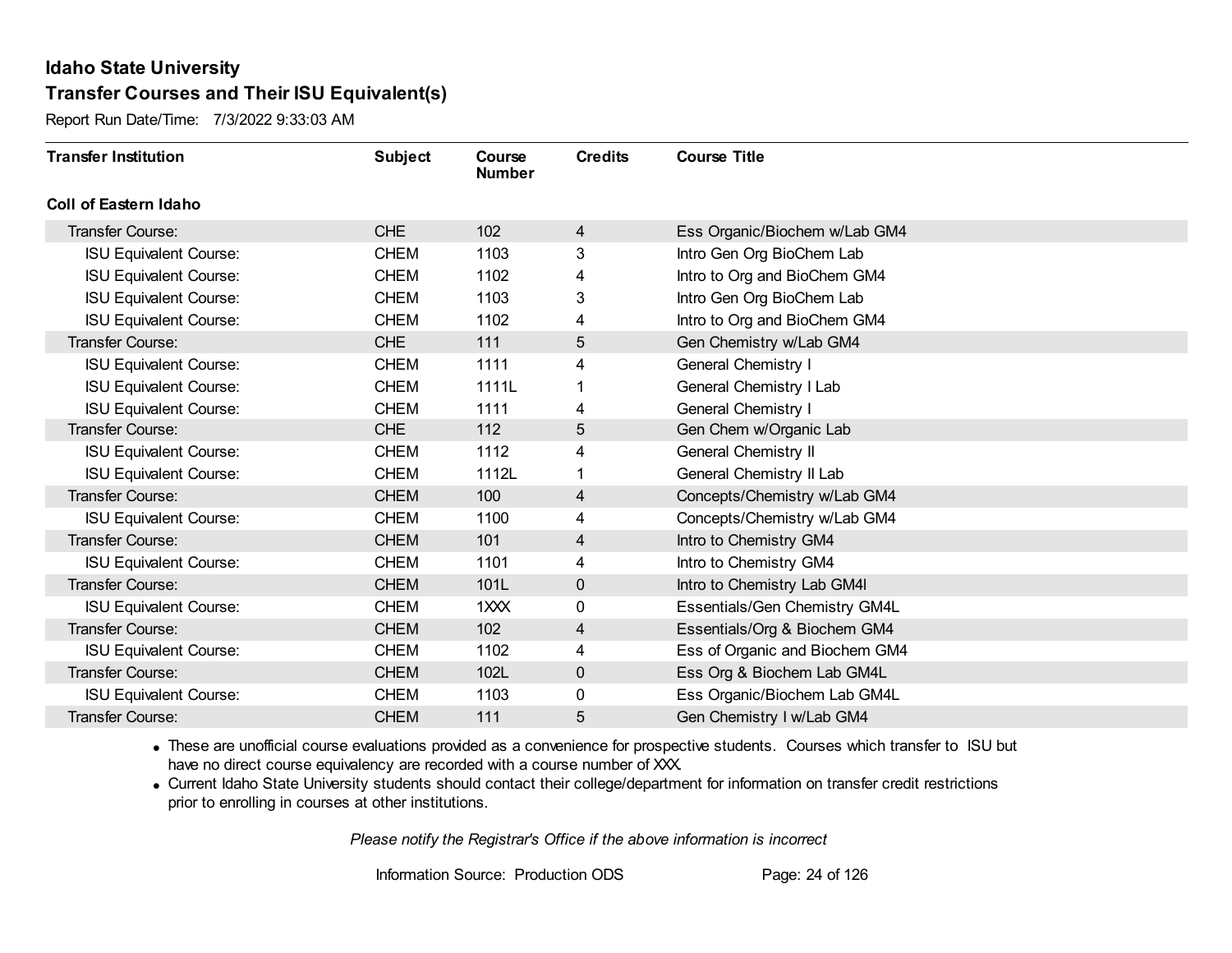Report Run Date/Time: 7/3/2022 9:33:03 AM

| <b>Transfer Institution</b>   | <b>Subject</b> | Course<br><b>Number</b> | <b>Credits</b> | <b>Course Title</b>                 |
|-------------------------------|----------------|-------------------------|----------------|-------------------------------------|
| <b>Coll of Eastern Idaho</b>  |                |                         |                |                                     |
| Transfer Course:              | <b>CHEM</b>    | 111                     | 5              | Gen Chemistry I w/Lab GM4           |
| <b>ISU Equivalent Course:</b> | <b>CHEM</b>    | 1111                    | 4              | General Chemistry I GM4             |
| <b>ISU Equivalent Course:</b> | <b>CHEM</b>    | 1111L                   |                | General Chemistry I Lab             |
| <b>ISU Equivalent Course:</b> | <b>CHEM</b>    | 1111                    | 4              | General Chemistry I GM4             |
| Transfer Course:              | <b>CHEM</b>    | 112                     | 5              | Gen Chemistry w/Organic Lab         |
| <b>ISU Equivalent Course:</b> | <b>CHEM</b>    | 1112                    | 4              | General Chemistry II                |
| <b>ISU Equivalent Course:</b> | <b>CHEM</b>    | 1112L                   |                | General Chemistry II Lab            |
| <b>ISU Equivalent Course:</b> | <b>CHEM</b>    | 1112                    | 4              | <b>General Chemistry II</b>         |
| <b>ISU Equivalent Course:</b> | <b>CHEM</b>    | 1112L                   |                | General Chemistry II Lab            |
| Transfer Course:              | <b>CHM</b>     | 102 <sub>2</sub>        | $\overline{2}$ | General Chemistry I Lab             |
| <b>ISU Equivalent Course:</b> | <b>CHEM</b>    | 1103                    |                | General Chemistry I Lab             |
| <b>ISU Equivalent Course:</b> | <b>CHEM</b>    | 1XXX                    |                | General Chemistry I Lab             |
| Transfer Course:              | <b>CHM</b>     | 110                     | $\overline{2}$ | Intro to Computers I                |
| <b>ISU Equivalent Course:</b> | BI             | 01XX                    |                | Intro to Computers I                |
| Transfer Course:              | <b>CIS</b>     | 101                     | 3 <sup>2</sup> | <b>Computer Information Systems</b> |
| <b>ISU Equivalent Course:</b> | <b>ELEC</b>    | 01XX                    | 3              | <b>Computer Information Systems</b> |
| Transfer Course:              | <b>CIS</b>     | 101L                    | $\mathbf 0$    | CIS 101 Lab                         |
| <b>ISU Equivalent Course:</b> | <b>ELEC</b>    | 01XX                    | 0              | CIS 101 Lab                         |
| Transfer Course:              | <b>CIS</b>     | 110                     | 3              | Basics of Web Developement          |
| <b>ISU Equivalent Course:</b> | <b>ELEC</b>    | 01XX                    | 3              | Basics of Web Developement          |
| Transfer Course:              | <b>CIS</b>     | 110L                    | 1              | Basics of Web Develop Lab           |
| <b>ISU Equivalent Course:</b> | <b>ELEC</b>    | 01XX                    | 1              | Basics of Web Develop Lab           |
| <b>Transfer Course:</b>       | <b>CIS</b>     | 120                     | 4              | Web Development Basics              |

· These are unofficial course evaluations provided as a convenience for prospective students. Courses which transfer to ISU but have no direct course equivalency are recorded with a course number of XXX.

· Current Idaho State University students should contact their college/department for information on transfer credit restrictions prior to enrolling in courses at other institutions.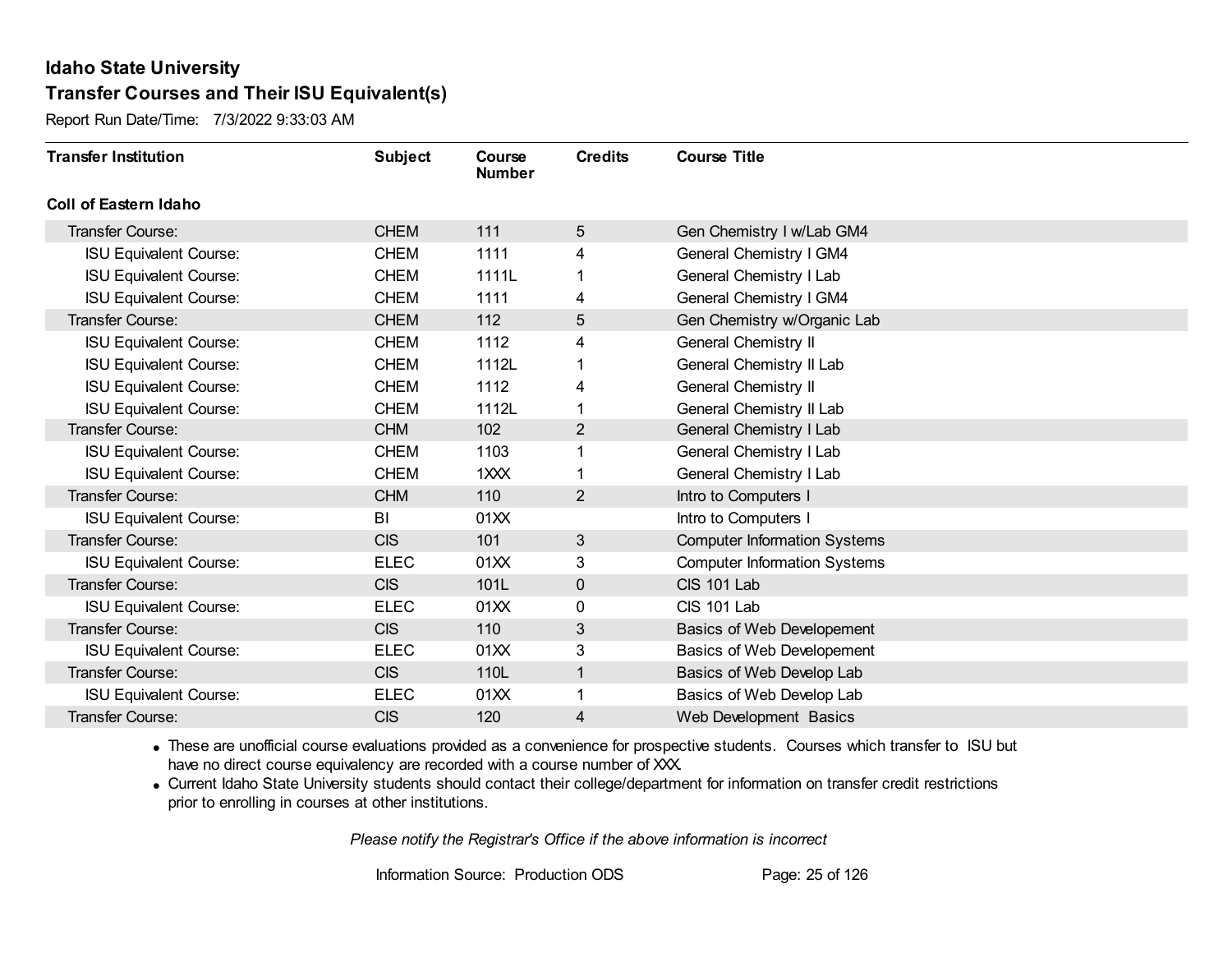Report Run Date/Time: 7/3/2022 9:33:03 AM

| <b>Transfer Institution</b>   | <b>Subject</b> | Course<br><b>Number</b> | <b>Credits</b> | <b>Course Title</b>                |
|-------------------------------|----------------|-------------------------|----------------|------------------------------------|
| Coll of Eastern Idaho         |                |                         |                |                                    |
| Transfer Course:              | <b>CIS</b>     | 120                     | $\overline{4}$ | Web Development Basics             |
| <b>ISU Equivalent Course:</b> | <b>ELEC</b>    | 01XX                    | 4              | Web Development Basics             |
| Transfer Course:              | <b>CIS</b>     | 121                     | $\mathbf{3}$   | <b>Graphic Design Fundamentals</b> |
| <b>ISU Equivalent Course:</b> | <b>ELEC</b>    | 01XX                    |                | Graphic Design Fundamentals        |
| <b>Transfer Course:</b>       | <b>CIS</b>     | 130                     | $\mathfrak{S}$ | Fundamental Web Design             |
| <b>ISU Equivalent Course:</b> | <b>ELEC</b>    | 01XX                    | 3              | Fundamental Web Design             |
| Transfer Course:              | <b>CIS</b>     | 145                     | 4              | Internetworking Technologies       |
| <b>ISU Equivalent Course:</b> | <b>ELEC</b>    | 01XX                    |                | Internetworking Technologies       |
| Transfer Course:              | <b>CIS</b>     | 146                     | $\mathfrak{S}$ | <b>Beginning Programming</b>       |
| <b>ISU Equivalent Course:</b> | <b>ELEC</b>    | 01XX                    |                | <b>Beginning Programming</b>       |
| Transfer Course:              | <b>CIS</b>     | 147                     | 3              | Tools for Web Development          |
| <b>ISU Equivalent Course:</b> | <b>ELEC</b>    | 01XX                    |                | Tools for Web Development          |
| Transfer Course:              | <b>CIS</b>     | 148                     | 3              | Data Management                    |
| <b>ISU Equivalent Course:</b> | <b>ELEC</b>    | 01XX                    |                | Data Management                    |
| Transfer Course:              | <b>CIS</b>     | 200                     | $\mathfrak{S}$ | Web Design Fundamentals            |
| <b>ISU Equivalent Course:</b> | <b>ELEC</b>    | 02XX                    | 3              | Web Design Fundamentals            |
| Transfer Course:              | <b>CIS</b>     | 220                     | 4              | Dev for Modern Devices             |
| <b>ISU Equivalent Course:</b> | <b>ELEC</b>    | 02XX                    | 4              | Dev for Modern Devices             |
| <b>Transfer Course:</b>       | <b>CIS</b>     | 234                     | 3              | <b>Computer Assisted Graphics</b>  |
| <b>ISU Equivalent Course:</b> | <b>ELEC</b>    | 02XX                    | 3              | <b>Computer Assisted Graphics</b>  |
| Transfer Course:              | <b>CIS</b>     | 235                     | $\mathfrak{S}$ | Advanced Web Site Design           |
| <b>ISU Equivalent Course:</b> | <b>ELEC</b>    | 02XX                    | 3              | Advanced Web Site Design           |
| Transfer Course:              | <b>CIS</b>     | 236                     | 3              | Web Development Tools              |

· These are unofficial course evaluations provided as a convenience for prospective students. Courses which transfer to ISU but have no direct course equivalency are recorded with a course number of XXX.

· Current Idaho State University students should contact their college/department for information on transfer credit restrictions prior to enrolling in courses at other institutions.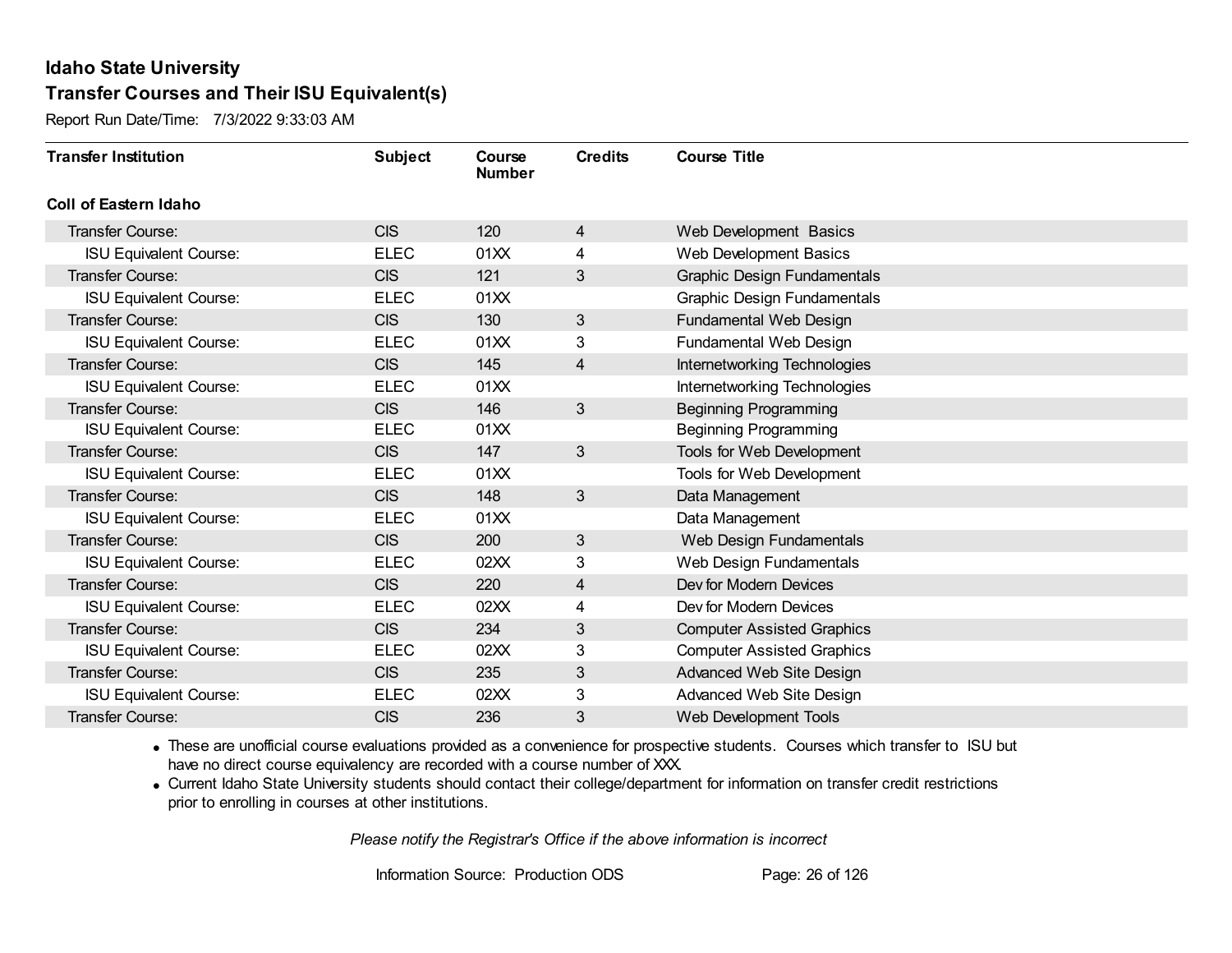Report Run Date/Time: 7/3/2022 9:33:03 AM

| <b>Transfer Institution</b>   | <b>Subject</b> | <b>Course</b><br><b>Number</b> | <b>Credits</b> | <b>Course Title</b>                   |
|-------------------------------|----------------|--------------------------------|----------------|---------------------------------------|
| Coll of Eastern Idaho         |                |                                |                |                                       |
| Transfer Course:              | <b>CIS</b>     | 236                            | 3              | Web Development Tools                 |
| <b>ISU Equivalent Course:</b> | <b>ELEC</b>    | 02XX                           | 3              | Web Development Tools                 |
| Transfer Course:              | <b>CIS</b>     | 237                            | 3              | Web Development Tools II              |
| <b>ISU Equivalent Course:</b> | <b>ELEC</b>    | 02XX                           | 3              | Web Development Tools II              |
| Transfer Course:              | <b>CIS</b>     | 239                            | 3              | Advanced Data Management              |
| <b>ISU Equivalent Course:</b> | <b>ELEC</b>    | 02XX                           | 3              | Advanced Data Management              |
| <b>Transfer Course:</b>       | <b>CIS</b>     | 240                            | 3              | Emerging Tech of the Internet         |
| <b>ISU Equivalent Course:</b> | <b>ELEC</b>    | 02XX                           | 3              | Emerging Tech of the Internet         |
| Transfer Course:              | <b>CIS</b>     | 241                            | 3              | Adv Web Development                   |
| <b>ISU Equivalent Course:</b> | <b>ELEC</b>    | 02XX                           |                | Adv Web Development                   |
| Transfer Course:              | <b>CIS</b>     | 244                            | 3              | <b>Modern Device Applications</b>     |
| <b>ISU Equivalent Course:</b> | <b>ELEC</b>    | 02XX                           |                | <b>Modern Device Applications</b>     |
| <b>Transfer Course:</b>       | <b>CIS</b>     | 245                            | 3              | Web Application Development           |
| <b>ISU Equivalent Course:</b> | <b>ELEC</b>    | 02XX                           |                | Web Application Development           |
| Transfer Course:              | <b>CIS</b>     | 248                            | 3              | Database Driven Applications          |
| <b>ISU Equivalent Course:</b> | <b>ELEC</b>    | 02XX                           |                | Database Driven Applications          |
| Transfer Course:              | <b>CIS</b>     | 249                            | 3              | <b>Industry Trends</b>                |
| <b>ISU Equivalent Course:</b> | <b>ELEC</b>    | 02XX                           |                | <b>Industry Trends</b>                |
| <b>Transfer Course:</b>       | <b>CIS</b>     | 250                            | 4              | Emerging Trends in Web Develop        |
| <b>ISU Equivalent Course:</b> | <b>ELEC</b>    | 02XX                           | 4              | <b>Emerging Trends in Web Develop</b> |
| Transfer Course:              | <b>CLT</b>     | 101                            | $\overline{2}$ | <b>General Chemistry I</b>            |
| <b>ISU Equivalent Course:</b> | <b>ELEC</b>    | 01XX                           |                | <b>General Chemistry I</b>            |
| Transfer Course:              | <b>CLT</b>     | 102                            | $\overline{2}$ | <b>General Chemistry I Lab</b>        |

· These are unofficial course evaluations provided as a convenience for prospective students. Courses which transfer to ISU but have no direct course equivalency are recorded with a course number of XXX.

· Current Idaho State University students should contact their college/department for information on transfer credit restrictions prior to enrolling in courses at other institutions.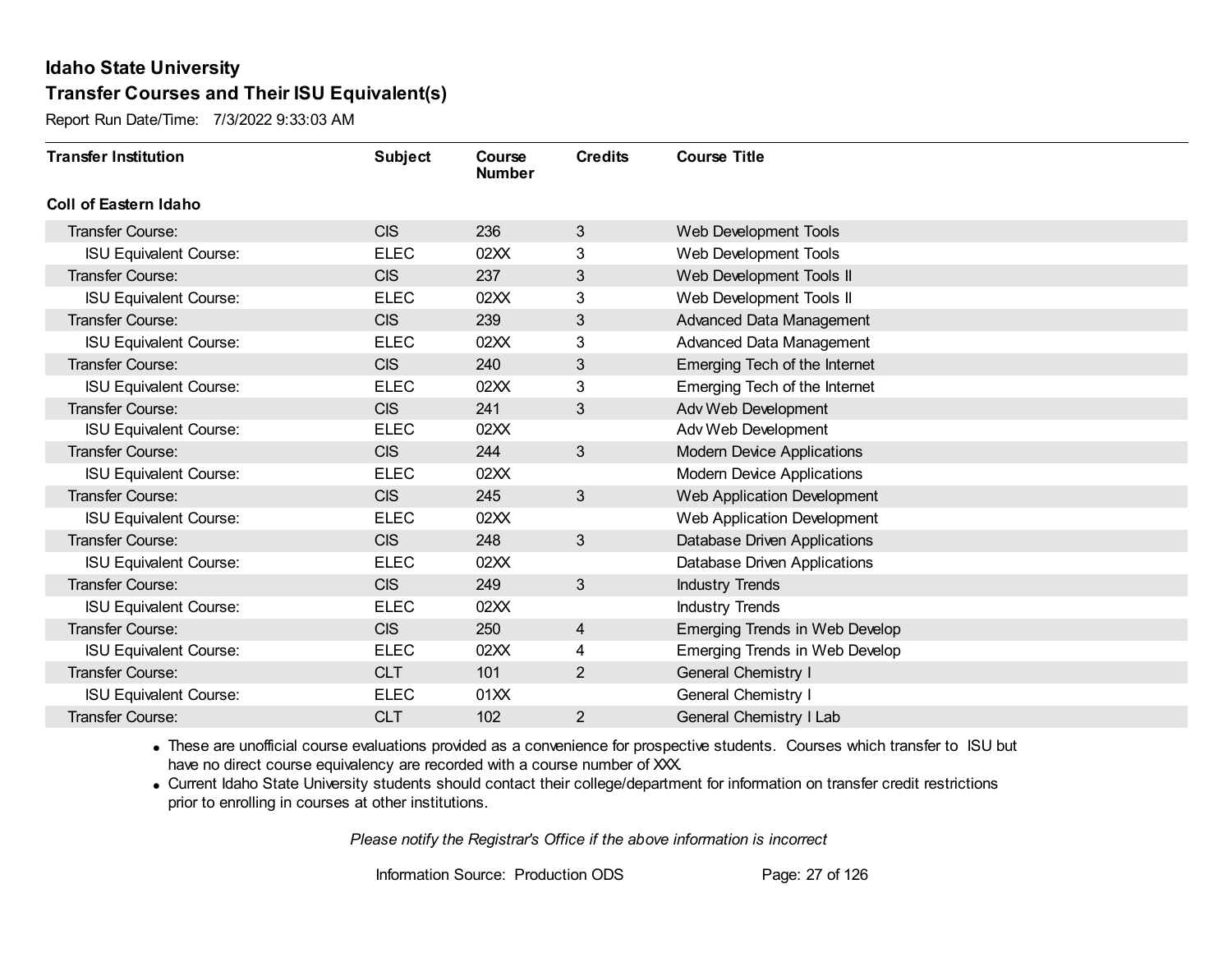Report Run Date/Time: 7/3/2022 9:33:03 AM

| <b>Transfer Institution</b>   | <b>Subject</b> | Course<br><b>Number</b> | <b>Credits</b> | <b>Course Title</b>               |
|-------------------------------|----------------|-------------------------|----------------|-----------------------------------|
| <b>Coll of Eastern Idaho</b>  |                |                         |                |                                   |
| Transfer Course:              | <b>CLT</b>     | 102                     | $\overline{2}$ | General Chemistry I Lab           |
| <b>ISU Equivalent Course:</b> | <b>ELEC</b>    | 02XX                    |                | General Chemistry I Lab           |
| Transfer Course:              | <b>CLT</b>     | 103                     | $\overline{2}$ | General Chemistry II              |
| <b>ISU Equivalent Course:</b> | <b>ELEC</b>    | 01XX                    |                | <b>General Chemistry II</b>       |
| <b>Transfer Course:</b>       | <b>CLT</b>     | 104                     | $\overline{2}$ | General Chemistry II Lab          |
| <b>ISU Equivalent Course:</b> | <b>ELEC</b>    | 01XX                    |                | General Chemistry II Lab          |
| Transfer Course:              | <b>CLT</b>     | 105                     | $\overline{2}$ | Gen Chemistry III                 |
| <b>ISU Equivalent Course:</b> | <b>ELEC</b>    | 01XX                    |                | Gen Chemistry III                 |
| Transfer Course:              | <b>CLT</b>     | 106                     | $\overline{2}$ | General Chemistry III Lab         |
| <b>ISU Equivalent Course:</b> | <b>ELEC</b>    | 01XX                    |                | General Chemistry III Lab         |
| <b>Transfer Course:</b>       | <b>CLT</b>     | 107                     | $\overline{2}$ | Intro - Organic Chemistry         |
| <b>ISU Equivalent Course:</b> | <b>ELEC</b>    | 01XX                    |                | Intro - Organic Chemistry         |
| Transfer Course:              | <b>CLT</b>     | 108                     | $\overline{2}$ | Intro to Organic Chem Lab         |
| <b>ISU Equivalent Course:</b> | <b>ELEC</b>    | 01XX                    |                | Intro to Organic Chem Lab         |
| Transfer Course:              | <b>CLT</b>     | 109                     | 8              | <b>Supervised Work Experience</b> |
| <b>ISU Equivalent Course:</b> | <b>ELEC</b>    | 01XX                    |                | <b>Supervised Work Experience</b> |
| Transfer Course:              | <b>CLT</b>     | 110                     | $\overline{2}$ | Intro to Computers                |
| <b>ISU Equivalent Course:</b> | BI             | 01XX                    |                | Intro to Computers                |
| Transfer Course:              | <b>CLT</b>     | 210                     | $\overline{4}$ | <b>Analytical Chemistry</b>       |
| <b>ISU Equivalent Course:</b> | <b>ELEC</b>    | 02XX                    |                | <b>Analytical Chemistry</b>       |
| Transfer Course:              | <b>CLT</b>     | 211                     | 4              | Analytical Chem Lab               |
| <b>ISU Equivalent Course:</b> | <b>ELEC</b>    | 02XX                    |                | Analytical Chem Lab               |
| Transfer Course:              | <b>CLT</b>     | 215                     | 3              | <b>Environmental Chemistry</b>    |

· These are unofficial course evaluations provided as a convenience for prospective students. Courses which transfer to ISU but have no direct course equivalency are recorded with a course number of XXX.

· Current Idaho State University students should contact their college/department for information on transfer credit restrictions prior to enrolling in courses at other institutions.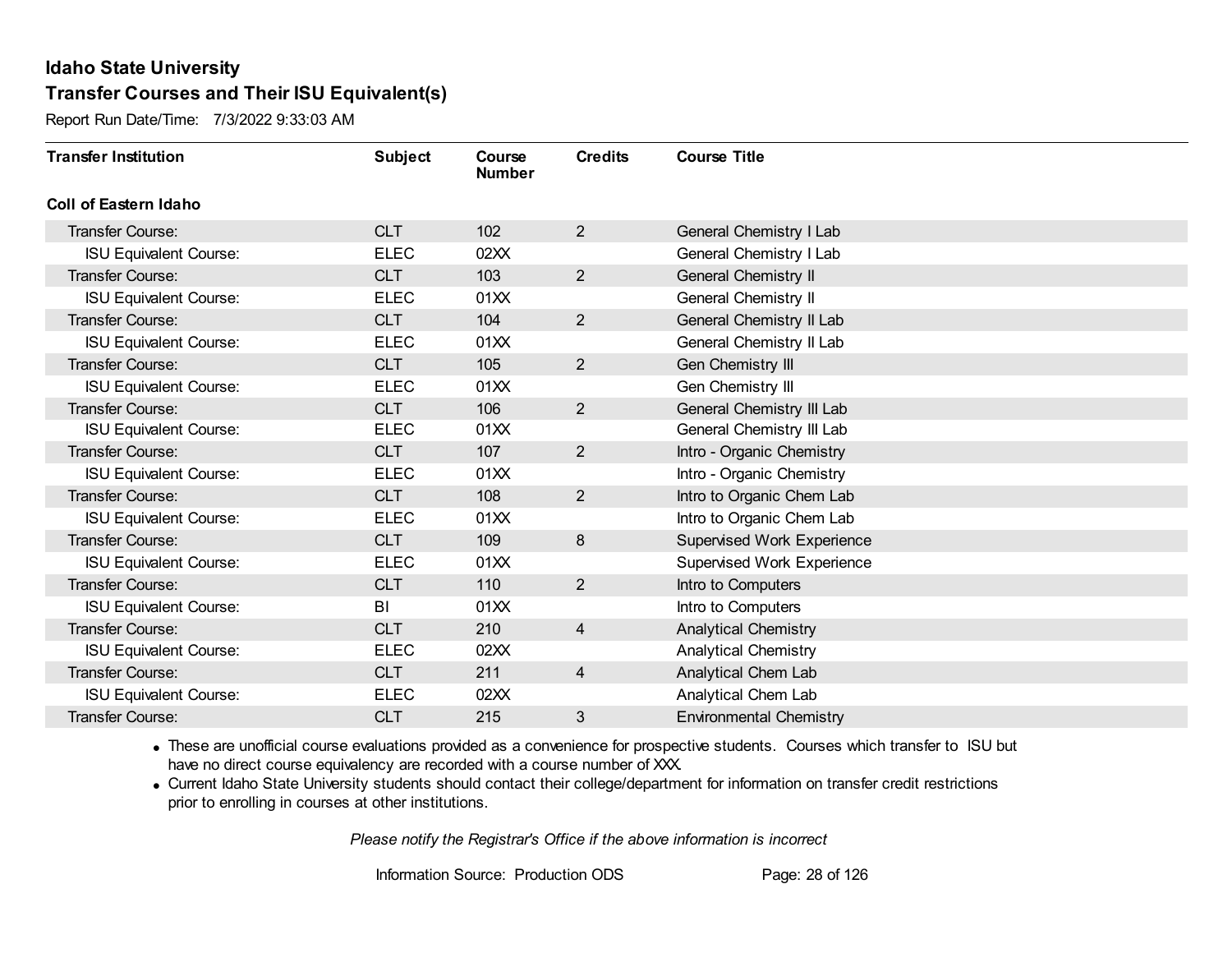Report Run Date/Time: 7/3/2022 9:33:03 AM

| <b>Transfer Institution</b>   | <b>Subject</b> | Course<br><b>Number</b> | <b>Credits</b> | <b>Course Title</b>            |
|-------------------------------|----------------|-------------------------|----------------|--------------------------------|
| Coll of Eastern Idaho         |                |                         |                |                                |
| Transfer Course:              | <b>CLT</b>     | 215                     | 3              | <b>Environmental Chemistry</b> |
| <b>ISU Equivalent Course:</b> | <b>ELEC</b>    | 02XX                    |                | <b>Environmental Chemistry</b> |
| Transfer Course:              | <b>CLT</b>     | 217                     | 3              | Intro/Biotechnology            |
| <b>ISU Equivalent Course:</b> | <b>ELEC</b>    | 02XX                    |                | Intro/Biotechnology            |
| <b>Transfer Course:</b>       | <b>CLT</b>     | 218                     | $\mathbf{3}$   | <b>Directed Studies</b>        |
| <b>ISU Equivalent Course:</b> | <b>ELEC</b>    | 02XX                    |                | <b>Directed Studies</b>        |
| Transfer Course:              | <b>CMP</b>     | 100                     | 3              | <b>Basic Computers</b>         |
| <b>ISU Equivalent Course:</b> | BI             | 01XX                    |                | <b>Basic Computers</b>         |
| <b>Transfer Course:</b>       | <b>CMP</b>     | 101                     | 3              | <b>Intermediate Computers</b>  |
| <b>ISU Equivalent Course:</b> | BI             | 01XX                    |                | Intermediate Computers         |
| <b>Transfer Course:</b>       | <b>CMP</b>     | 111                     | $\mathbf{1}$   | <b>Elementary Computers</b>    |
| <b>ISU Equivalent Course:</b> | BI             | 01XX                    |                | <b>Elementary Computers</b>    |
| Transfer Course:              | <b>CMP</b>     | 118                     | $\mathbf{1}$   | Quickbooks                     |
| <b>ISU Equivalent Course:</b> | BI             | 01XX                    |                | Quickbooks                     |
| Transfer Course:              | <b>CNT</b>     | 101                     | $\overline{4}$ | Micro Concept/Intro Network    |
| <b>ISU Equivalent Course:</b> | <b>ELEC</b>    | 01XX                    | 4              | Micro Concept/Intro Network    |
| Transfer Course:              | <b>CNT</b>     | 102                     | $\overline{2}$ | Peer to Peer Networking        |
| <b>ISU Equivalent Course:</b> | <b>ELEC</b>    | 01XX                    | 2              | Peer to Peer Networking        |
| <b>Transfer Course:</b>       | <b>CNT</b>     | 103                     | 3              | Intro to UNIX/LINUX            |
| <b>ISU Equivalent Course:</b> | <b>ELEC</b>    | 01XX                    | 3              | Intro to UNIX/LINUX            |
| <b>Transfer Course:</b>       | <b>CNT</b>     | 104                     | 5              | Network Serv & Supp            |
| <b>ISU Equivalent Course:</b> | <b>ELEC</b>    | 01XX                    | 5              | Network Serv & Supp            |
| Transfer Course:              | <b>CNT</b>     | 105                     | $\overline{2}$ | <b>TCP/IP Lan Wkpl DOS</b>     |

· These are unofficial course evaluations provided as a convenience for prospective students. Courses which transfer to ISU but have no direct course equivalency are recorded with a course number of XXX.

· Current Idaho State University students should contact their college/department for information on transfer credit restrictions prior to enrolling in courses at other institutions.

*Please notify the Registrar's Office if the above information is incorrect*

Information Source: Production ODS Page: 29 of 126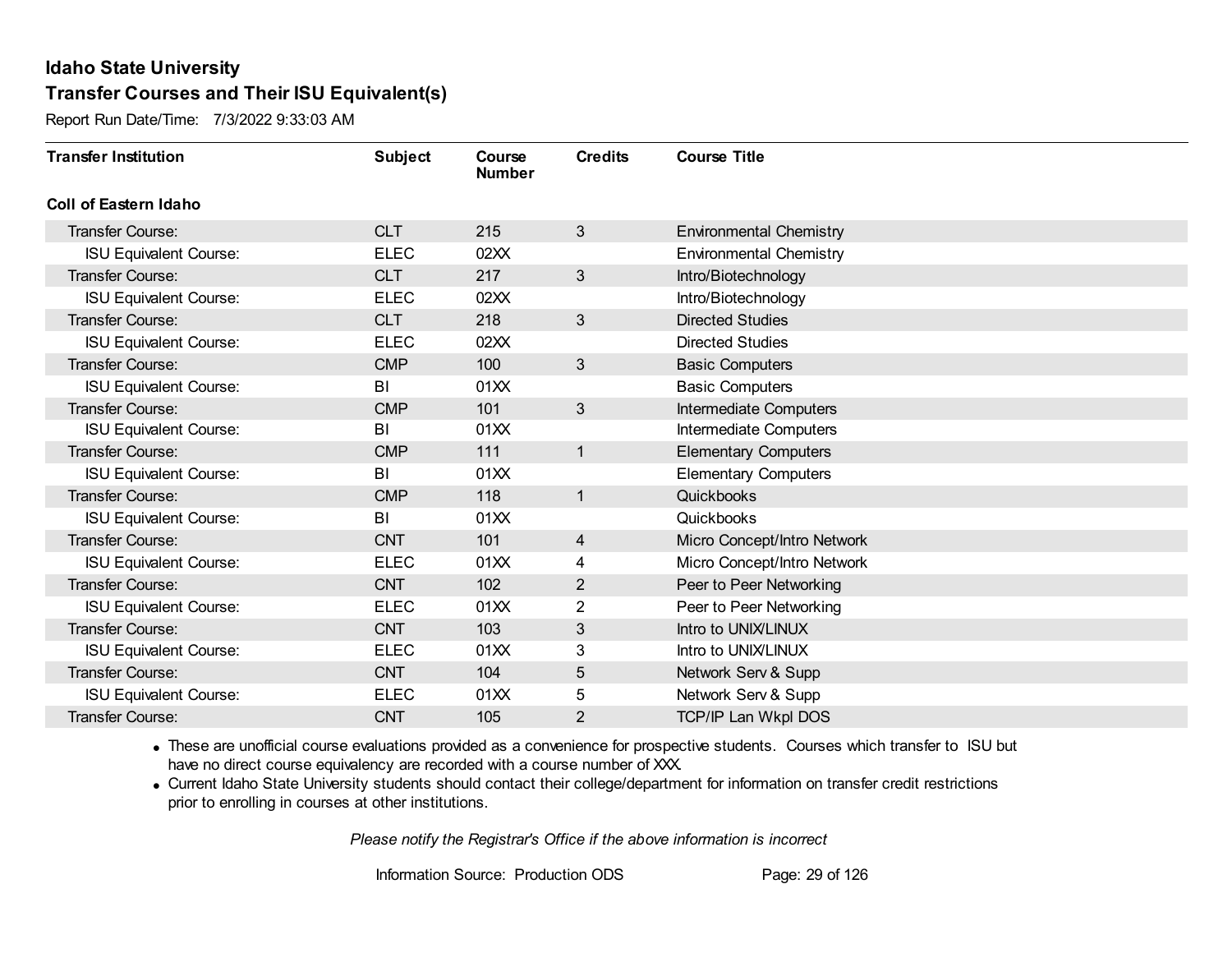Report Run Date/Time: 7/3/2022 9:33:03 AM

| <b>Transfer Institution</b>   | <b>Subject</b> | Course<br><b>Number</b> | <b>Credits</b> | <b>Course Title</b>           |
|-------------------------------|----------------|-------------------------|----------------|-------------------------------|
| Coll of Eastern Idaho         |                |                         |                |                               |
| Transfer Course:              | <b>CNT</b>     | 105                     | $\overline{2}$ | TCP/IP Lan Wkpl DOS           |
| <b>ISU Equivalent Course:</b> | <b>ELEC</b>    | 01XX                    | 2              | <b>TCP/IP Lan Wkpl DOS</b>    |
| Transfer Course:              | <b>CNT</b>     | 106                     | 4              | Networking Technologies       |
| <b>ISU Equivalent Course:</b> | <b>ELEC</b>    | 01XX                    | 4              | Networking Technologies       |
| <b>Transfer Course:</b>       | <b>CNT</b>     | 107                     | 3              | W.Area NetW/Internet          |
| <b>ISU Equivalent Course:</b> | <b>ELEC</b>    | 01XX                    | 3              | W.Area NetW/Internet          |
| Transfer Course:              | <b>CNT</b>     | 108                     | $\sqrt{3}$     | Intro to TCP/IP Wide Area Net |
| <b>ISU Equivalent Course:</b> | <b>ELEC</b>    | 01XX                    | 3              | Intro to TCP/IP Wide Area Net |
| Transfer Course:              | <b>CNT</b>     | 109                     | 4              | Network System Admin          |
| <b>ISU Equivalent Course:</b> | <b>ELEC</b>    | 01XX                    | 4              | Network System Admin          |
| <b>Transfer Course:</b>       | <b>CNT</b>     | 112                     | $\overline{2}$ | Internet W/Intranet W         |
| <b>ISU Equivalent Course:</b> | <b>ELEC</b>    | 01XX                    | 2              | Internet W/Intranet W         |
| Transfer Course:              | <b>CNT</b>     | 114                     | 4              | <b>Computer Essentials</b>    |
| <b>ISU Equivalent Course:</b> | <b>ELEC</b>    | 01XX                    | 4              | <b>Computer Essentials</b>    |
| Transfer Course:              | <b>CNT</b>     | 120                     | $\overline{2}$ | Microsoft Networking          |
| <b>ISU Equivalent Course:</b> | <b>ELEC</b>    | 01XX                    | 2              | Microsoft Networking          |
| Transfer Course:              | <b>CNT</b>     | 122                     | 3              | <b>Wireless LAN Security</b>  |
| <b>ISU Equivalent Course:</b> | <b>ELEC</b>    | 01XX                    | 3              | <b>Wireless LAN Security</b>  |
| Transfer Course:              | <b>CNT</b>     | 123                     | 3              | <b>Fund Network Security</b>  |
| <b>ISU Equivalent Course:</b> | <b>ELEC</b>    | 01XX                    | 3              | <b>Fund Network Security</b>  |
| <b>Transfer Course:</b>       | <b>CNT</b>     | 141                     | 3              | Linux 2                       |
| <b>ISU Equivalent Course:</b> | <b>ELEC</b>    | 01XX                    | 3              | Linux 2                       |
| Transfer Course:              | <b>CNT</b>     | 142                     | 6              | Linux                         |

· These are unofficial course evaluations provided as a convenience for prospective students. Courses which transfer to ISU but have no direct course equivalency are recorded with a course number of XXX.

· Current Idaho State University students should contact their college/department for information on transfer credit restrictions prior to enrolling in courses at other institutions.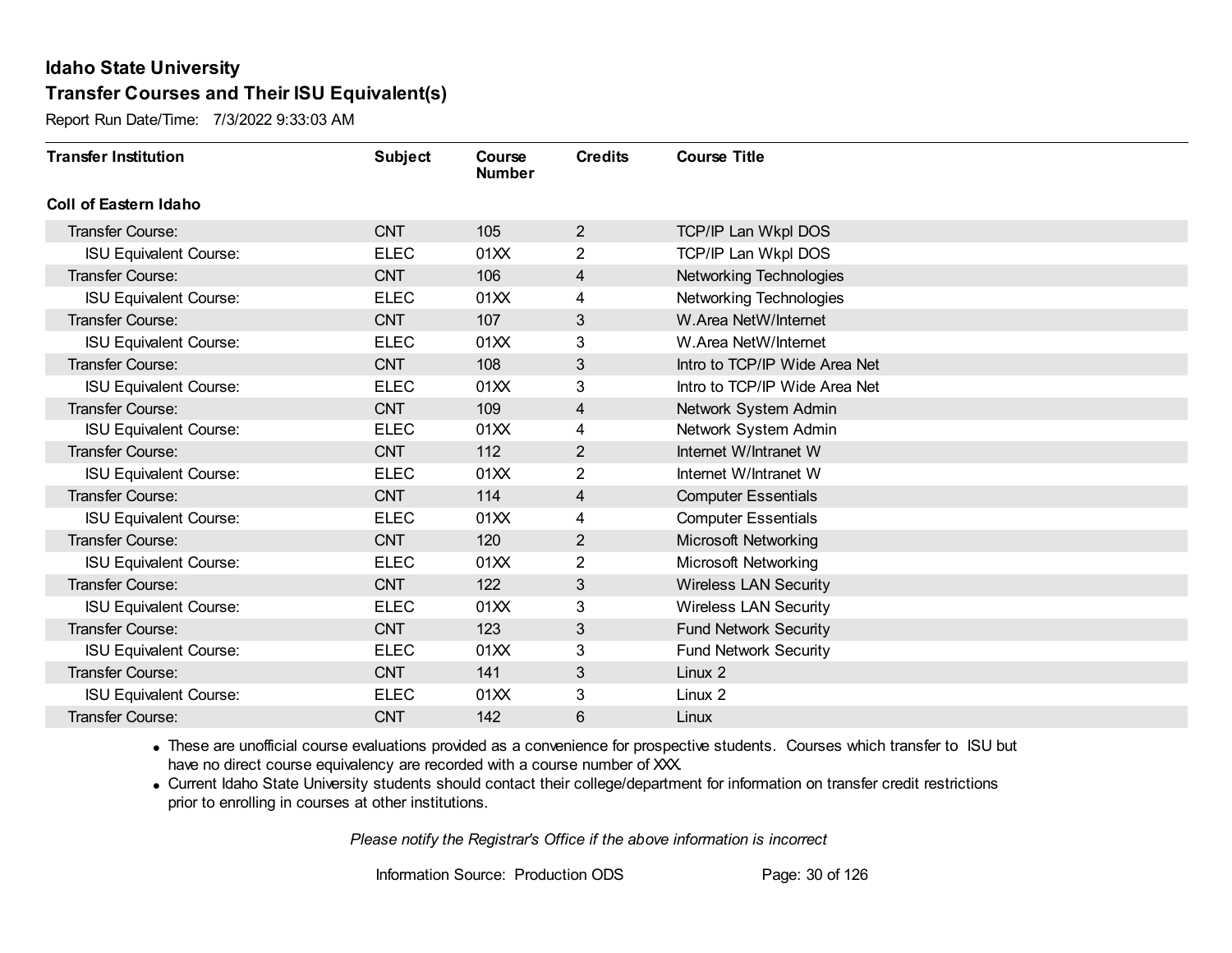Report Run Date/Time: 7/3/2022 9:33:03 AM

| <b>Transfer Institution</b>   | <b>Subject</b> | Course<br><b>Number</b> | <b>Credits</b> | <b>Course Title</b>          |
|-------------------------------|----------------|-------------------------|----------------|------------------------------|
| <b>Coll of Eastern Idaho</b>  |                |                         |                |                              |
| <b>Transfer Course:</b>       | <b>CNT</b>     | 142                     | 6              | Linux                        |
| <b>ISU Equivalent Course:</b> | <b>ELEC</b>    | 01XX                    | 6              | Work Experience              |
| <b>Transfer Course:</b>       | <b>CNT</b>     | 150                     | 4              | Desktop/Client Comp Op Systs |
| <b>ISU Equivalent Course:</b> | <b>ELEC</b>    | 01XX                    | 4              | Desktop/Client Comp Op Systs |
| <b>Transfer Course:</b>       | <b>CNT</b>     | 151                     | 4              | <b>Network</b>               |
| <b>ISU Equivalent Course:</b> | <b>ELEC</b>    | 01XX                    | 4              | <b>Network</b>               |
| <b>Transfer Course:</b>       | <b>CNT</b>     | 170                     | 4              | Cisco 2                      |
| <b>ISU Equivalent Course:</b> | <b>ELEC</b>    | 01XX                    | 4              | Cisco 2                      |
| <b>Transfer Course:</b>       | <b>CNT</b>     | 171                     | $6\,$          | Networking 1                 |
| <b>ISU Equivalent Course:</b> | <b>ELEC</b>    | 01XX                    | 6              | Networking 1                 |
| Transfer Course:              | <b>CNT</b>     | 201                     | 5              | Netware 3.12 Sys.Adm         |
| <b>ISU Equivalent Course:</b> | <b>ELEC</b>    | 02XX                    | 5              | Netware 3.12 Sys.Adm         |
| <b>Transfer Course:</b>       | <b>CNT</b>     | 202                     | 4              | <b>Advanced Unix/Linux</b>   |
| <b>ISU Equivalent Course:</b> | <b>ELEC</b>    | 02XX                    | 4              | <b>Advanced Unix/Linux</b>   |
| Transfer Course:              | <b>CNT</b>     | 203                     | $\overline{2}$ | GUI MS WIN 3.1/AS7.X         |
| <b>ISU Equivalent Course:</b> | <b>ELEC</b>    | 02XX                    | $\overline{2}$ | GUI MS WIN 3.1/AS7.X         |
| <b>Transfer Course:</b>       | <b>CNT</b>     | 204                     | 4              | Netw 3.12 ADV.SYS.AD         |
| <b>ISU Equivalent Course:</b> | <b>ELEC</b>    | 02XX                    | 4              | Netw 3.12 ADV.SYS.AD         |
| Transfer Course:              | <b>CNT</b>     | 205                     | $\overline{2}$ | <b>Remote Computing</b>      |
| <b>ISU Equivalent Course:</b> | <b>ELEC</b>    | 02XX                    | $\overline{2}$ | <b>Remote Computing</b>      |
| <b>Transfer Course:</b>       | <b>CNT</b>     | 206                     | $\overline{2}$ | Netwr 3.12->4.0 UPDT         |
| <b>ISU Equivalent Course:</b> | <b>ELEC</b>    | 02XX                    | $\overline{2}$ | Netwr 3.12->4.0 UPDT         |
| Transfer Course:              | <b>CNT</b>     | 207                     | 3              | Netware For the Mac          |

· These are unofficial course evaluations provided as a convenience for prospective students. Courses which transfer to ISU but have no direct course equivalency are recorded with a course number of XXX.

· Current Idaho State University students should contact their college/department for information on transfer credit restrictions prior to enrolling in courses at other institutions.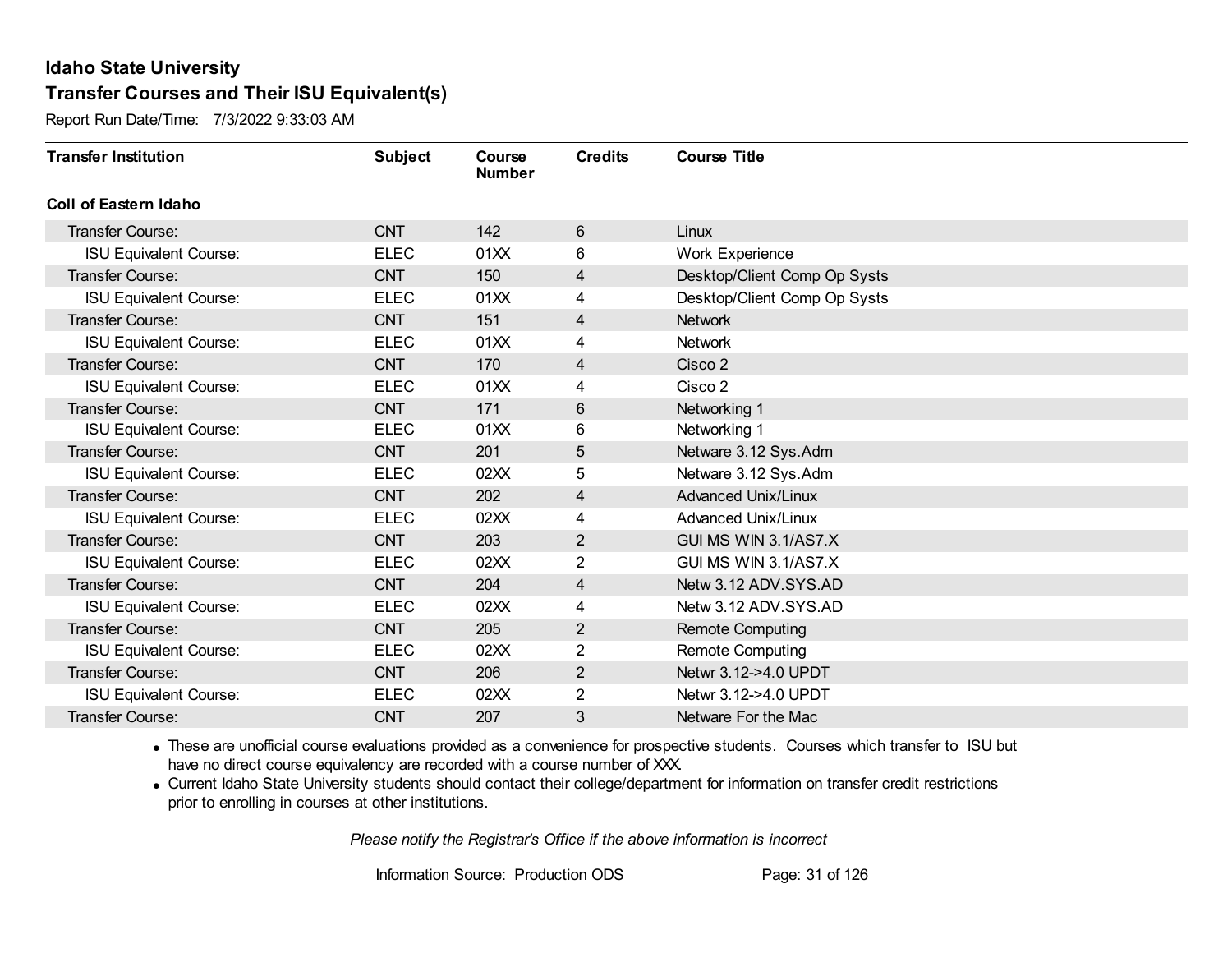Report Run Date/Time: 7/3/2022 9:33:03 AM

| <b>Transfer Institution</b>   | <b>Subject</b> | Course<br><b>Number</b> | <b>Credits</b> | <b>Course Title</b>              |
|-------------------------------|----------------|-------------------------|----------------|----------------------------------|
| Coll of Eastern Idaho         |                |                         |                |                                  |
| Transfer Course:              | <b>CNT</b>     | 207                     | 3              | Netware For the Mac              |
| <b>ISU Equivalent Course:</b> | <b>ELEC</b>    | 02XX                    | 3              | Netware For the Mac              |
| Transfer Course:              | <b>CNT</b>     | 208                     | $\overline{2}$ | Netwr TCT/IP TR/NFS              |
| <b>ISU Equivalent Course:</b> | <b>ELEC</b>    | 02XX                    | $\overline{2}$ | Netwr TCT/IP TR/NFS              |
| <b>Transfer Course:</b>       | <b>CNT</b>     | 209                     | 4              | Supervised Work Experience       |
| <b>ISU Equivalent Course:</b> | <b>ELEC</b>    | 02XX                    | 4              | Supervised Work Experience       |
| Transfer Course:              | <b>CNT</b>     | 210                     | $\overline{2}$ | Supervised Work Experience       |
| <b>ISU Equivalent Course:</b> | <b>ELEC</b>    | 02XX                    |                | Supervised Work Experience       |
| <b>Transfer Course:</b>       | <b>CNT</b>     | 220                     | $\overline{2}$ | <b>Administr Windows NT</b>      |
| <b>ISU Equivalent Course:</b> | <b>ELEC</b>    | 02XX                    | $\overline{2}$ | <b>Administr Windows NT</b>      |
| Transfer Course:              | <b>CNT</b>     | 222                     | 3              | <b>Wireless LAN Analysis</b>     |
| <b>ISU Equivalent Course:</b> | <b>ELEC</b>    | 02XX                    | 3              | <b>Wireless LAN Analysis</b>     |
| Transfer Course:              | <b>CNT</b>     | 224                     | 4              | Server 1                         |
| <b>ISU Equivalent Course:</b> | <b>ELEC</b>    | 02XX                    | 4              | Server 1                         |
| <b>Transfer Course:</b>       | <b>CNT</b>     | 225                     | 4              | Server <sub>2</sub>              |
| <b>ISU Equivalent Course:</b> | <b>ELEC</b>    | 02XX                    | 4              | Server <sub>2</sub>              |
| Transfer Course:              | <b>CNT</b>     | 226                     | 3              | Server <sub>3</sub>              |
| <b>ISU Equivalent Course:</b> | <b>ELEC</b>    | 02XX                    | 3              | Server <sub>3</sub>              |
| Transfer Course:              | <b>CNT</b>     | 232                     | 4              | MCSE 1                           |
| <b>ISU Equivalent Course:</b> | <b>ELEC</b>    | 02XX                    | 4              | MCSE 1                           |
| <b>Transfer Course:</b>       | <b>CNT</b>     | 233                     | 4              | MCSE <sub>2</sub>                |
| <b>ISU Equivalent Course:</b> | <b>ELEC</b>    | 02XX                    | 4              | MCSE <sub>2</sub>                |
| Transfer Course:              | <b>CNT</b>     | 241                     | 4              | <b>Application Infras Config</b> |

· These are unofficial course evaluations provided as a convenience for prospective students. Courses which transfer to ISU but have no direct course equivalency are recorded with a course number of XXX.

· Current Idaho State University students should contact their college/department for information on transfer credit restrictions prior to enrolling in courses at other institutions.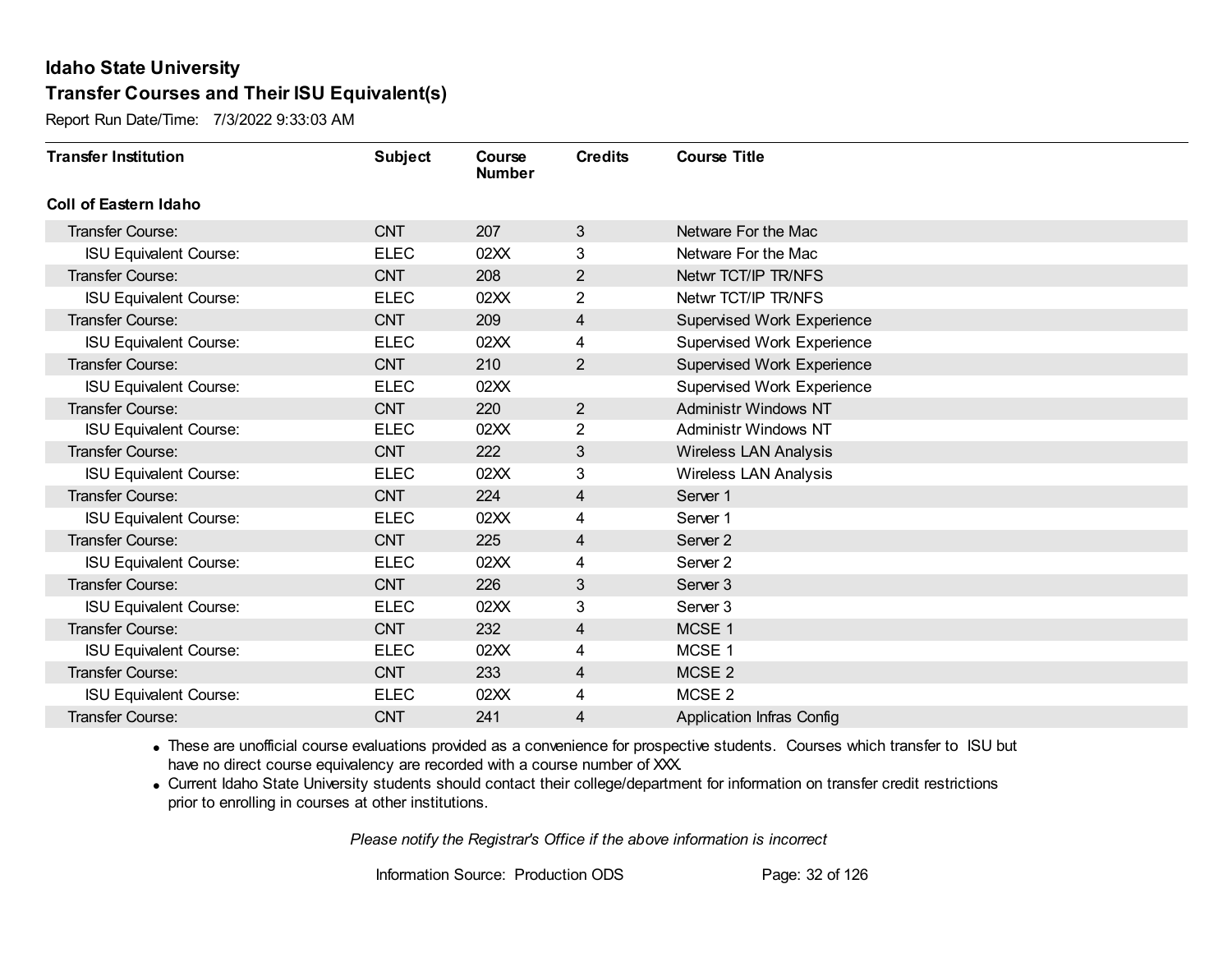Report Run Date/Time: 7/3/2022 9:33:03 AM

| <b>Transfer Institution</b>   | <b>Subject</b> | Course<br><b>Number</b> | <b>Credits</b> | <b>Course Title</b>                   |
|-------------------------------|----------------|-------------------------|----------------|---------------------------------------|
| <b>Coll of Eastern Idaho</b>  |                |                         |                |                                       |
| Transfer Course:              | <b>CNT</b>     | 241                     | 4              | Application Infras Config             |
| <b>ISU Equivalent Course:</b> | <b>ELEC</b>    | 02XX                    | 4              | Application Infras Config             |
| Transfer Course:              | <b>CNT</b>     | 242                     | $\overline{2}$ | Designing Sec for Microsft Ntw        |
| <b>ISU Equivalent Course:</b> | <b>ELEC</b>    | 02XX                    | $\overline{2}$ | Designing Sec for Microsft Ntw        |
| Transfer Course:              | <b>CNT</b>     | 243                     | 4              | Network Infras Config                 |
| <b>ISU Equivalent Course:</b> | <b>ELEC</b>    | 02XX                    | 4              | Network Infras Config                 |
| Transfer Course:              | <b>CNT</b>     | 244                     | 4              | <b>Biztalk Svr Busin Integ Soluto</b> |
| <b>ISU Equivalent Course:</b> | <b>ELEC</b>    | 02XX                    | 4              | <b>Biztalk Svr Busin Integ Soluto</b> |
| Transfer Course:              | <b>CNT</b>     | 245                     | $\mathfrak{S}$ | NW Solutions for Small/Med Bus        |
| <b>ISU Equivalent Course:</b> | <b>ELEC</b>    | 02XX                    | 3              | NW Solutions for Small/Med Bus        |
| Transfer Course:              | <b>CNT</b>     | 246                     | 3              | Deploying Vista Desktop               |
| <b>ISU Equivalent Course:</b> | <b>ELEC</b>    | 02XX                    | 3              | Deploying Vista Desktop               |
| Transfer Course:              | <b>CNT</b>     | 247                     | 3              | Implement Sharepoint Server           |
| <b>ISU Equivalent Course:</b> | <b>ELEC</b>    | 02XX                    | 3              | Implement Sharepoint Server           |
| Transfer Course:              | <b>CNT</b>     | 252                     | 4              | <b>Supporting Windows NT Core</b>     |
| <b>ISU Equivalent Course:</b> | <b>ELEC</b>    | 02XX                    | 4              | Supporting Windows NT Core            |
| Transfer Course:              | <b>CNT</b>     | 255                     | $\mathfrak{S}$ | Exchange Server Admin                 |
| <b>ISU Equivalent Course:</b> | <b>ELEC</b>    | 02XX                    | 3              | Exchange Server Admin                 |
| Transfer Course:              | <b>CNT</b>     | 256                     | $\sqrt{3}$     | <b>SQL Server Administration</b>      |
| <b>ISU Equivalent Course:</b> | <b>ELEC</b>    | 02XX                    | 3              | <b>SQL Server Administration</b>      |
| Transfer Course:              | <b>CNT</b>     | 257                     | $\overline{2}$ | Secure Web Acc/MS Proxy Serv          |
| <b>ISU Equivalent Course:</b> | <b>ELEC</b>    | 02XX                    | 2              | Secure Web Acc/MS Proxy Serv          |
| Transfer Course:              | <b>CNT</b>     | 260                     | 2              | Windows 2000 Operating Systems        |

· These are unofficial course evaluations provided as a convenience for prospective students. Courses which transfer to ISU but have no direct course equivalency are recorded with a course number of XXX.

· Current Idaho State University students should contact their college/department for information on transfer credit restrictions prior to enrolling in courses at other institutions.

*Please notify the Registrar's Office if the above information is incorrect*

Information Source: Production ODS Page: 33 of 126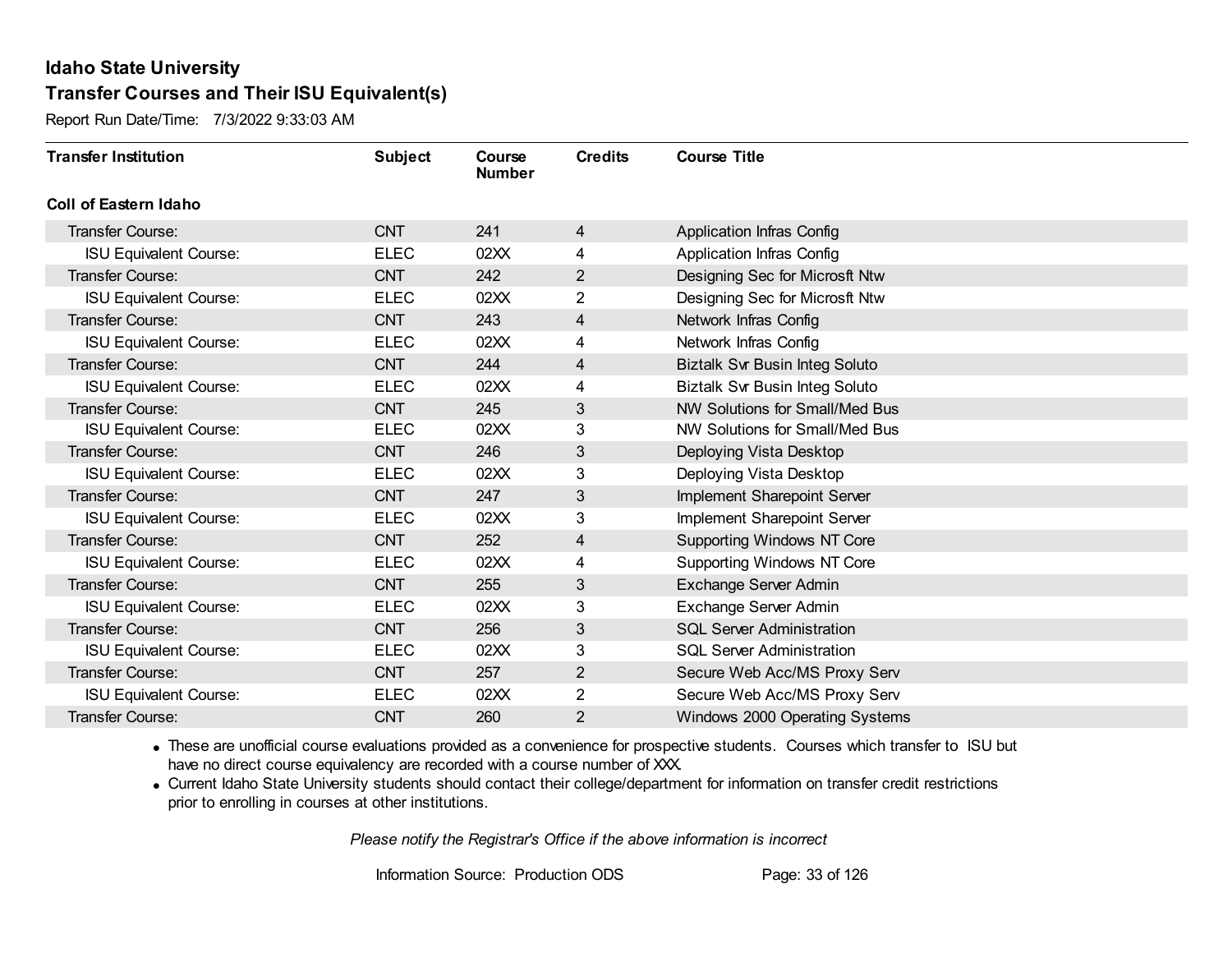Report Run Date/Time: 7/3/2022 9:33:03 AM

| <b>Transfer Institution</b>   | <b>Subject</b> | Course<br><b>Number</b> | <b>Credits</b> | <b>Course Title</b>                   |
|-------------------------------|----------------|-------------------------|----------------|---------------------------------------|
| <b>Coll of Eastern Idaho</b>  |                |                         |                |                                       |
| <b>Transfer Course:</b>       | <b>CNT</b>     | 260                     | $\overline{2}$ | Windows 2000 Operating Systems        |
| <b>ISU Equivalent Course:</b> | <b>ELEC</b>    | 02XX                    | $\overline{2}$ | Windows 2000 Operating Systems        |
| <b>Transfer Course:</b>       | <b>CNT</b>     | 261                     | 4              | Server Administration                 |
| <b>ISU Equivalent Course:</b> | <b>ELEC</b>    | 02XX                    | 4              | Server Administration                 |
| <b>Transfer Course:</b>       | <b>CNT</b>     | 262                     | $\overline{2}$ | Network Infrastructure Plan           |
| <b>ISU Equivalent Course:</b> | <b>ELEC</b>    | 02XX                    |                | Network Infrastructure Plan           |
| <b>Transfer Course:</b>       | <b>CNT</b>     | 263                     | 4              | Active Directory Configuration        |
| <b>ISU Equivalent Course:</b> | <b>ELEC</b>    | 02XX                    | 4              | Active Directory Configuration        |
| <b>Transfer Course:</b>       | <b>CNT</b>     | 264                     | $\overline{2}$ | Design Windows 200 Direct Svr         |
| <b>ISU Equivalent Course:</b> | <b>ELEC</b>    | 02XX                    | $\overline{2}$ | Design Windows 200 Direct Svr         |
| <b>Transfer Course:</b>       | <b>CNT</b>     | 265                     | 3              | Implement/Admin Sec/MS Serv           |
| <b>ISU Equivalent Course:</b> | <b>ELEC</b>    | 02XX                    | 3              | Implement/Admin Sec/MS Serv           |
| <b>Transfer Course:</b>       | <b>CNT</b>     | 266                     | 4              | Designing Secure Windows Net          |
| <b>ISU Equivalent Course:</b> | <b>ELEC</b>    | 02XX                    | 4              | Designing Secure Windows Net          |
| Transfer Course:              | <b>CNT</b>     | 270                     | 3              | <b>Emerging Trends Comp Netwrkng</b>  |
| <b>ISU Equivalent Course:</b> | <b>ELEC</b>    | 02XX                    | 3              | <b>Emerging Trends Comp Netwrkng</b>  |
| <b>Transfer Course:</b>       | <b>CNT</b>     | 271                     | 3              | Networking 2                          |
| <b>ISU Equivalent Course:</b> | <b>ELEC</b>    | 02XX                    | 3              | Networking 2                          |
| <b>Transfer Course:</b>       | <b>CNT</b>     | 275                     | 4              | CISCO Internetworking Tech            |
| <b>ISU Equivalent Course:</b> | <b>ELEC</b>    | 02XX                    | 4              | CISCO Internetworking Tech            |
| <b>Transfer Course:</b>       | <b>CNT</b>     | 276                     | 4              | CISCO Router Setup & Op               |
| <b>ISU Equivalent Course:</b> | <b>ELEC</b>    | 02XX                    | 4              | CISCO Router Setup & Op               |
| Transfer Course:              | <b>CNT</b>     | 277                     | 4              | <b>CISCO NW Segment/Protoc Encaps</b> |

· These are unofficial course evaluations provided as a convenience for prospective students. Courses which transfer to ISU but have no direct course equivalency are recorded with a course number of XXX.

· Current Idaho State University students should contact their college/department for information on transfer credit restrictions prior to enrolling in courses at other institutions.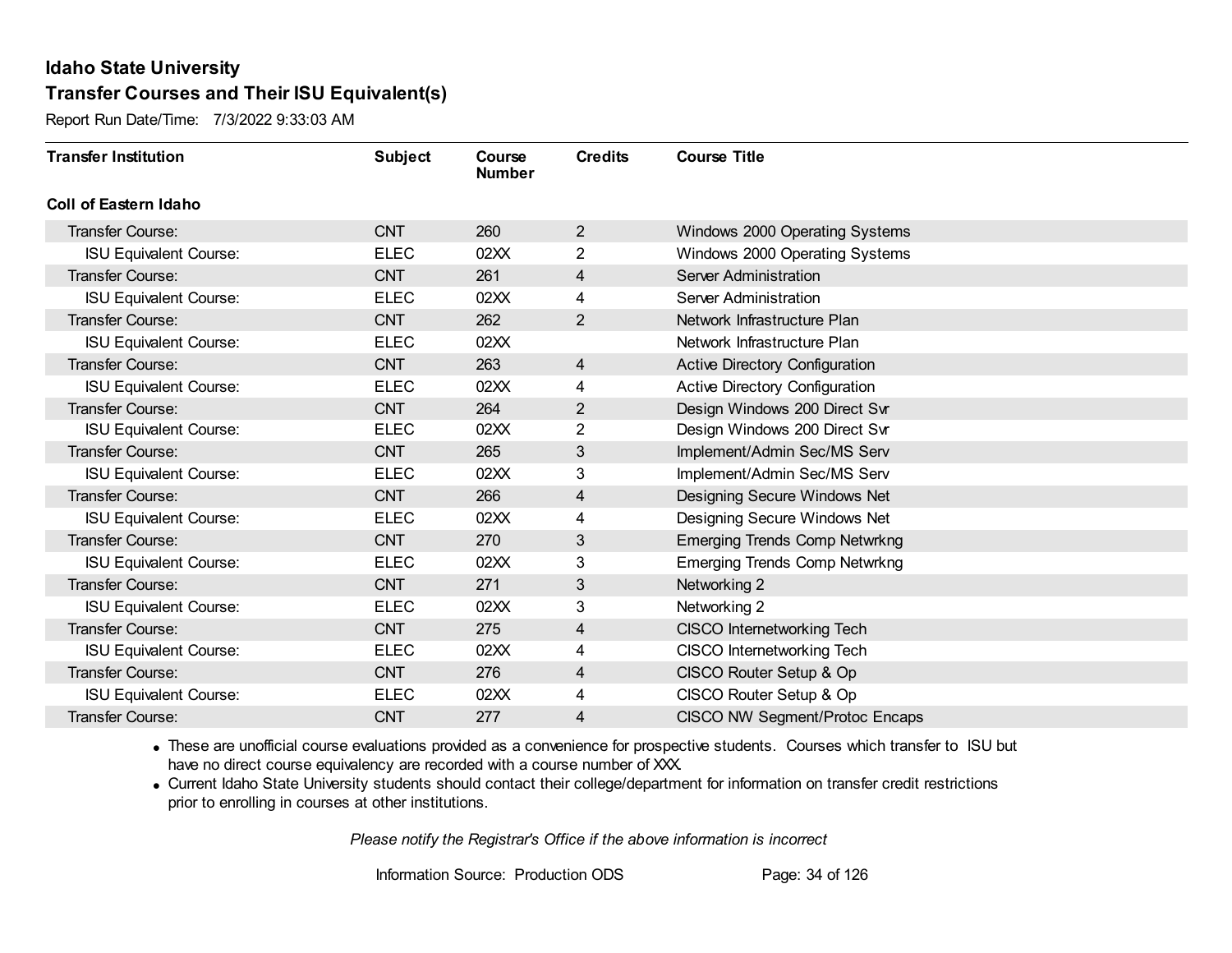Report Run Date/Time: 7/3/2022 9:33:03 AM

| <b>Transfer Institution</b>   | <b>Subject</b> | Course<br><b>Number</b> | <b>Credits</b> | <b>Course Title</b>                  |
|-------------------------------|----------------|-------------------------|----------------|--------------------------------------|
| Coll of Eastern Idaho         |                |                         |                |                                      |
| Transfer Course:              | <b>CNT</b>     | 277                     | 4              | CISCO NW Segment/Protoc Encaps       |
| <b>ISU Equivalent Course:</b> | <b>ELEC</b>    | 02XX                    | 4              | CISCO NW Segment/Protoc Encaps       |
| <b>Transfer Course:</b>       | <b>CNT</b>     | 278                     | 4              | <b>CISCO WAN Technologies</b>        |
| <b>ISU Equivalent Course:</b> | <b>ELEC</b>    | 02XX                    | 4              | <b>CISCO WAN Technologies</b>        |
| <b>Transfer Course:</b>       | <b>CNT</b>     | 280                     | $\mathfrak{S}$ | Cisco 3                              |
| <b>ISU Equivalent Course:</b> | <b>ELEC</b>    | 02XX                    | 3              | Cisco 3                              |
| <b>Transfer Course:</b>       | <b>CNT</b>     | 290                     | 3              | <b>Practical Programming</b>         |
| <b>ISU Equivalent Course:</b> | <b>ELEC</b>    | 02XX                    | 3              | <b>Practical Programming</b>         |
| <b>Transfer Course:</b>       | <b>CNT</b>     | 291                     | 3              | <b>Digital Forensics</b>             |
| <b>ISU Equivalent Course:</b> | <b>ELEC</b>    | 02XX                    | 3              | <b>Digital Forensics</b>             |
| <b>Transfer Course:</b>       | <b>CNT</b>     | 292                     | 3              | <b>Intrusion Detection</b>           |
| <b>ISU Equivalent Course:</b> | <b>ELEC</b>    | 02XX                    | 3              | <b>Intrusion Detection</b>           |
| <b>Transfer Course:</b>       | <b>CNT</b>     | 293                     | 4              | <b>Emerging Trends/Cybersecurity</b> |
| <b>ISU Equivalent Course:</b> | <b>ELEC</b>    | 02XX                    | 4              | <b>Emerging Trends/Cybersecurity</b> |
| Transfer Course:              | <b>COM</b>     | 101                     | $\mathfrak{S}$ | Fundamentals of Speech GM2           |
| <b>ISU Equivalent Course:</b> | <b>COMM</b>    | 1101                    | 3              | Principles of Speech GM2             |
| <b>Transfer Course:</b>       | <b>COM</b>     | 101T                    | $\mathbf{1}$   | Fund/Speech (Trans Std Only)         |
| <b>ISU Equivalent Course:</b> | <b>CMP</b>     | 1XXX                    |                | Fund/Speech (Trans Std Only)         |
| <b>Transfer Course:</b>       | <b>COM</b>     | 102                     | 3              | Communications II                    |
| <b>ISU Equivalent Course:</b> | <b>COMM</b>    | 1XXX                    | 3              | Communications II                    |
| <b>Transfer Course:</b>       | <b>COM</b>     | 105                     | 0.5            | Presentation & Public Spkng          |
| <b>ISU Equivalent Course:</b> | <b>COMM</b>    | 1 <sub>XX</sub>         |                | Presentation & Public Spkng          |
| <b>Transfer Course:</b>       | <b>COM</b>     | 121                     | 3              | <b>Communications I</b>              |

· These are unofficial course evaluations provided as a convenience for prospective students. Courses which transfer to ISU but have no direct course equivalency are recorded with a course number of XXX.

· Current Idaho State University students should contact their college/department for information on transfer credit restrictions prior to enrolling in courses at other institutions.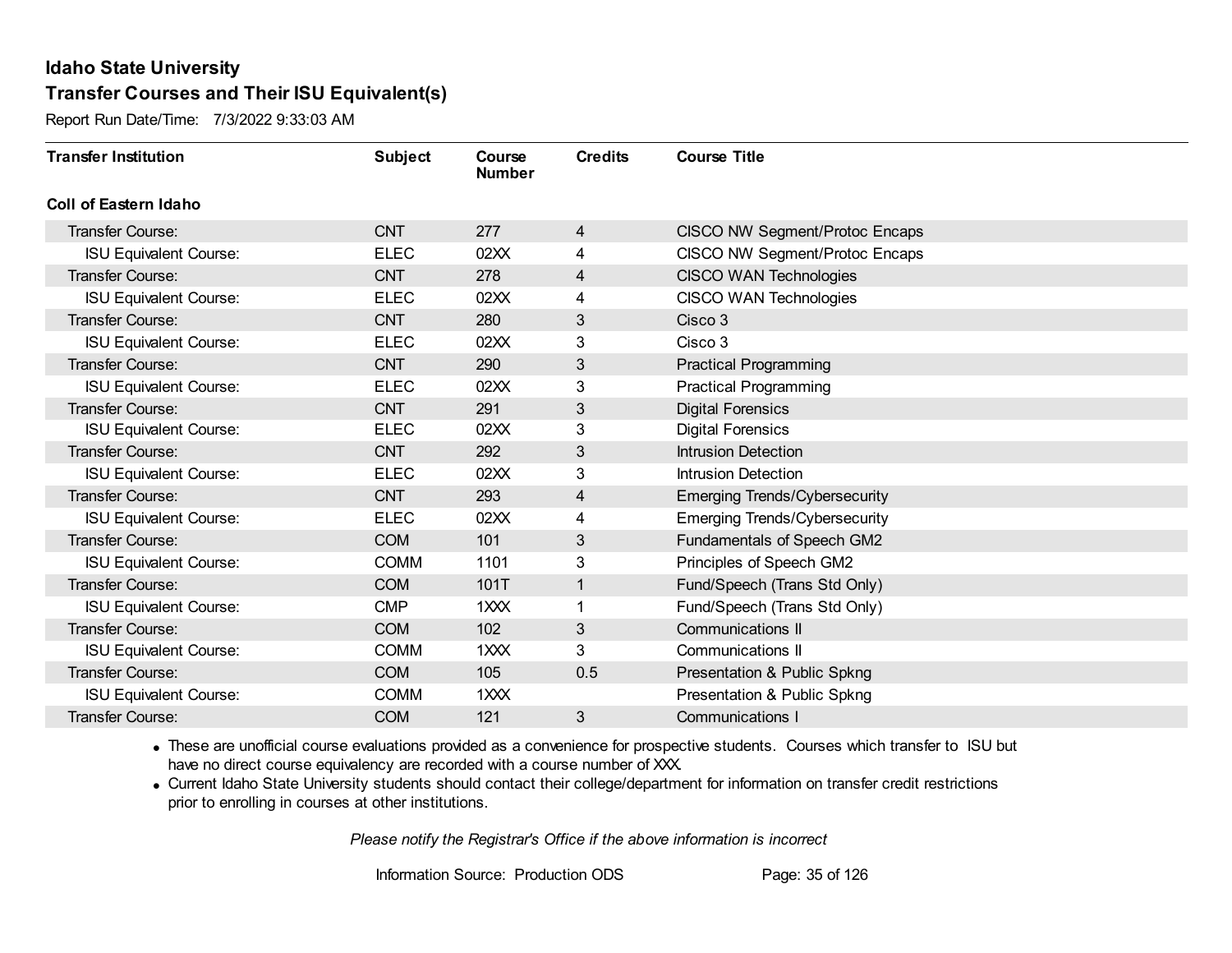Report Run Date/Time: 7/3/2022 9:33:03 AM

| <b>Transfer Institution</b>   | <b>Subject</b> | Course<br><b>Number</b> | <b>Credits</b> | <b>Course Title</b>                  |
|-------------------------------|----------------|-------------------------|----------------|--------------------------------------|
| Coll of Eastern Idaho         |                |                         |                |                                      |
| Transfer Course:              | <b>COM</b>     | 121                     | 3              | <b>Communications I</b>              |
| <b>ISU Equivalent Course:</b> | <b>ELEC</b>    | 01XX                    | 3              | Communications I                     |
| <b>Transfer Course:</b>       | <b>COM</b>     | 122                     | $\mathfrak{S}$ | <b>Communications II</b>             |
| <b>ISU Equivalent Course:</b> | <b>ELEC</b>    | 01XX                    | 3              | <b>Communications II</b>             |
| <b>Transfer Course:</b>       | <b>COM</b>     | 135                     | $\mathbf{1}$   | <b>Comm Skills For Electronics I</b> |
| <b>ISU Equivalent Course:</b> | <b>ELEC</b>    | 01XX                    |                | <b>Comm Skills For Electronics I</b> |
| <b>Transfer Course:</b>       | <b>COM</b>     | 140                     | $\mathbf{1}$   | Comm Skills Electronics II           |
| <b>ISU Equivalent Course:</b> | <b>ELTR</b>    | 01XX                    |                | Comm Skills Electronics II           |
| <b>Transfer Course:</b>       | <b>COM</b>     | 299                     | 3              | Communications                       |
| <b>ISU Equivalent Course:</b> | <b>ELEC</b>    | 02XX                    | 3              | Communications                       |
| <b>Transfer Course:</b>       | <b>COMM</b>    | 101                     | 3              | Fundamentals of Oral Comm GM2        |
| <b>ISU Equivalent Course:</b> | <b>COMM</b>    | 1101                    | 3              | Fundamentals of Oral Comm GM2        |
| <b>Transfer Course:</b>       | <b>COMM</b>    | 101T                    |                | <b>Fundamentals of Oral Comm</b>     |
| <b>ISU Equivalent Course:</b> | <b>CMP</b>     | 1XXX                    |                | <b>Fundamentals of Oral Comm</b>     |
| <b>Transfer Course:</b>       | <b>COMM</b>    | 121                     | 3              | Communications I                     |
| <b>ISU Equivalent Course:</b> | <b>COMM</b>    | 1XXX                    | 3              | Communications I                     |
| <b>Transfer Course:</b>       | <b>COMM</b>    | 122                     | 3              | <b>Communications II</b>             |
| <b>ISU Equivalent Course:</b> | <b>ELEC</b>    | 1XXX                    |                | Communications II                    |
| <b>Transfer Course:</b>       | <b>COMM</b>    | 233                     | $\mathbf{3}$   | Interpersonal Communication          |
| <b>ISU Equivalent Course:</b> | <b>CMP</b>     | 2XXX                    |                | Interpersonal Communication          |
| <b>Transfer Course:</b>       | <b>COMM</b>    | 299                     | $\sqrt{3}$     | <b>Communication Skills</b>          |
| <b>ISU Equivalent Course:</b> | <b>COMM</b>    | 2XXX                    | 3              | <b>Communication Skilils</b>         |
| Transfer Course:              | COU            | 210                     | 3              | <b>Human Relations</b>               |

· These are unofficial course evaluations provided as a convenience for prospective students. Courses which transfer to ISU but have no direct course equivalency are recorded with a course number of XXX.

· Current Idaho State University students should contact their college/department for information on transfer credit restrictions prior to enrolling in courses at other institutions.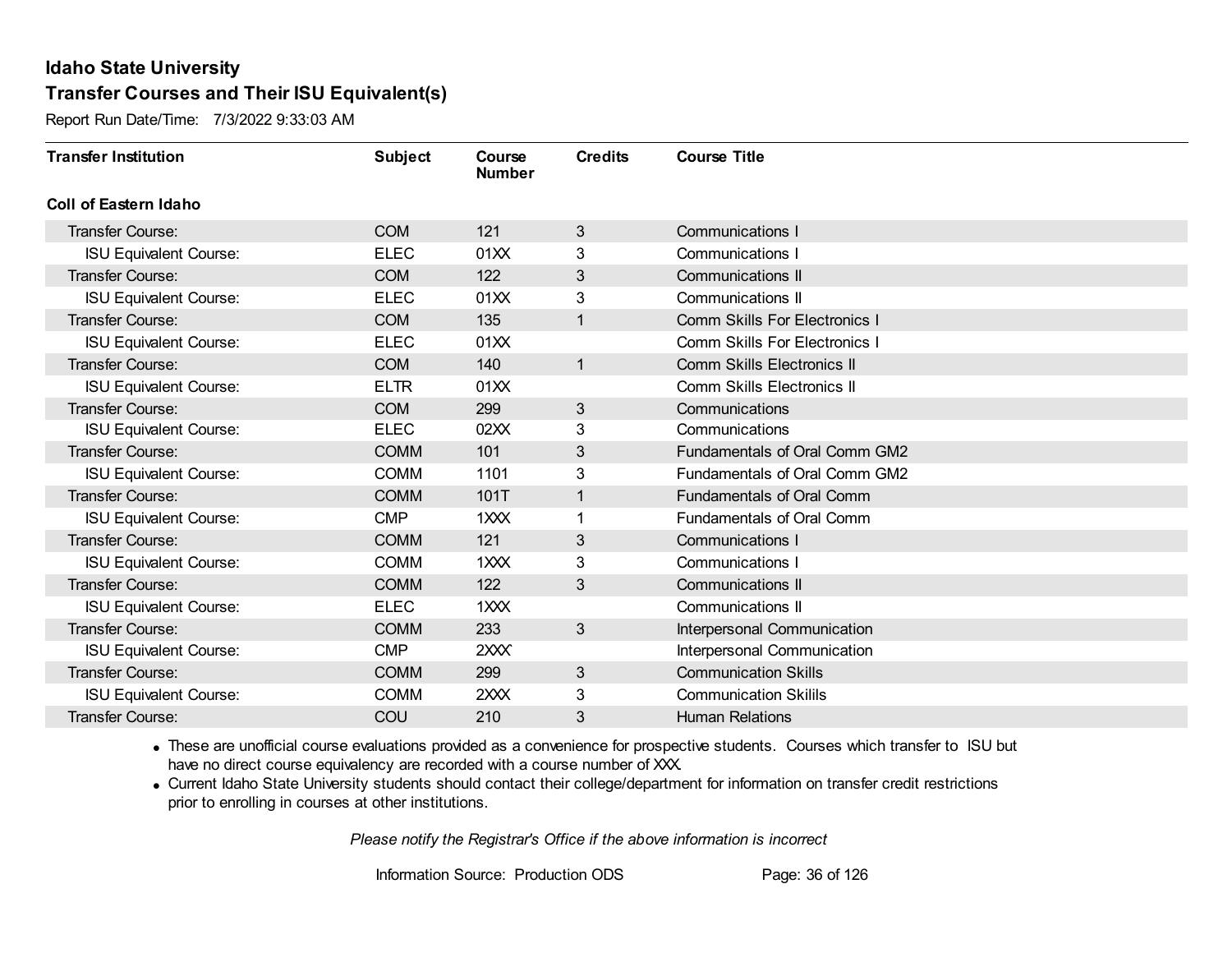Report Run Date/Time: 7/3/2022 9:33:03 AM

| <b>Transfer Institution</b>   | <b>Subject</b> | Course<br><b>Number</b> | <b>Credits</b>  | <b>Course Title</b>                |
|-------------------------------|----------------|-------------------------|-----------------|------------------------------------|
| Coll of Eastern Idaho         |                |                         |                 |                                    |
| Transfer Course:              | COU            | 210                     | $3\overline{3}$ | <b>Human Relations</b>             |
| <b>ISU Equivalent Course:</b> | <b>ELEC</b>    | 02XX                    |                 | <b>Human Relations</b>             |
| Transfer Course:              | <b>CPSC</b>    | 150                     | 3               | Software/Systems Architecture      |
| <b>ISU Equivalent Course:</b> | <b>CS</b>      | 1XXX                    | 3               | Software/Systems Architecture      |
| <b>Transfer Course:</b>       | <b>CPSC</b>    | 181                     | 3               | Computer Science/Prog I GM7        |
| <b>ISU Equivalent Course:</b> | <b>CS</b>      | 1181                    | 3               | Computer Sci and Prog I GM7        |
| <b>Transfer Course:</b>       | <b>CRJ</b>     | 103                     | 3               | Intro to Law & Justice GM6         |
| <b>ISU Equivalent Course:</b> | <b>SOC</b>     | 1XXX                    | 3               | Intro law & Justice GM6            |
| <b>Transfer Course:</b>       | <b>CSS</b>     | 101                     | 1               | <b>College Survival Skills</b>     |
| <b>ISU Equivalent Course:</b> | <b>ACAD</b>    | 1101                    | 1               | <b>College Learning Strategies</b> |
| <b>Transfer Course:</b>       | <b>CST</b>     | 101                     | 3               | Princ/Meths of Sterilization       |
| <b>ISU Equivalent Course:</b> | HO             | 01XX                    | 3               | Princ/Meth of Sterilization        |
| Transfer Course:              | <b>CUL</b>     | 207                     | 3               | Intro Am Indian Lit GM5H           |
| <b>ISU Equivalent Course:</b> | <b>ENGL</b>    | 2XXX                    |                 | Intro Am Indian Lit GM5H           |
| Transfer Course:              | D              | 101                     | 3               | Lettering                          |
| <b>ISU Equivalent Course:</b> | <b>ELEC</b>    | 01XX                    |                 | Lettering                          |
| Transfer Course:              | D              | 102                     | 6               | Projections                        |
| <b>ISU Equivalent Course:</b> | <b>ELEC</b>    | 01XX                    |                 | Projections                        |
| Transfer Course:              | D              | 103                     | $\overline{2}$  | <b>Dimensions-Tolerences</b>       |
| <b>ISU Equivalent Course:</b> | <b>ELEC</b>    | 01XX                    |                 | Dimensions-Tolerences              |
| <b>Transfer Course:</b>       | D              | 104                     | $\overline{2}$  | Instr Drawing & Linework           |
| <b>ISU Equivalent Course:</b> | <b>ELEC</b>    | 01XX                    |                 | Instr Drawing & Linework           |
| Transfer Course:              | D              | 105                     | $\overline{2}$  | <b>Scales</b>                      |

· These are unofficial course evaluations provided as a convenience for prospective students. Courses which transfer to ISU but have no direct course equivalency are recorded with a course number of XXX.

· Current Idaho State University students should contact their college/department for information on transfer credit restrictions prior to enrolling in courses at other institutions.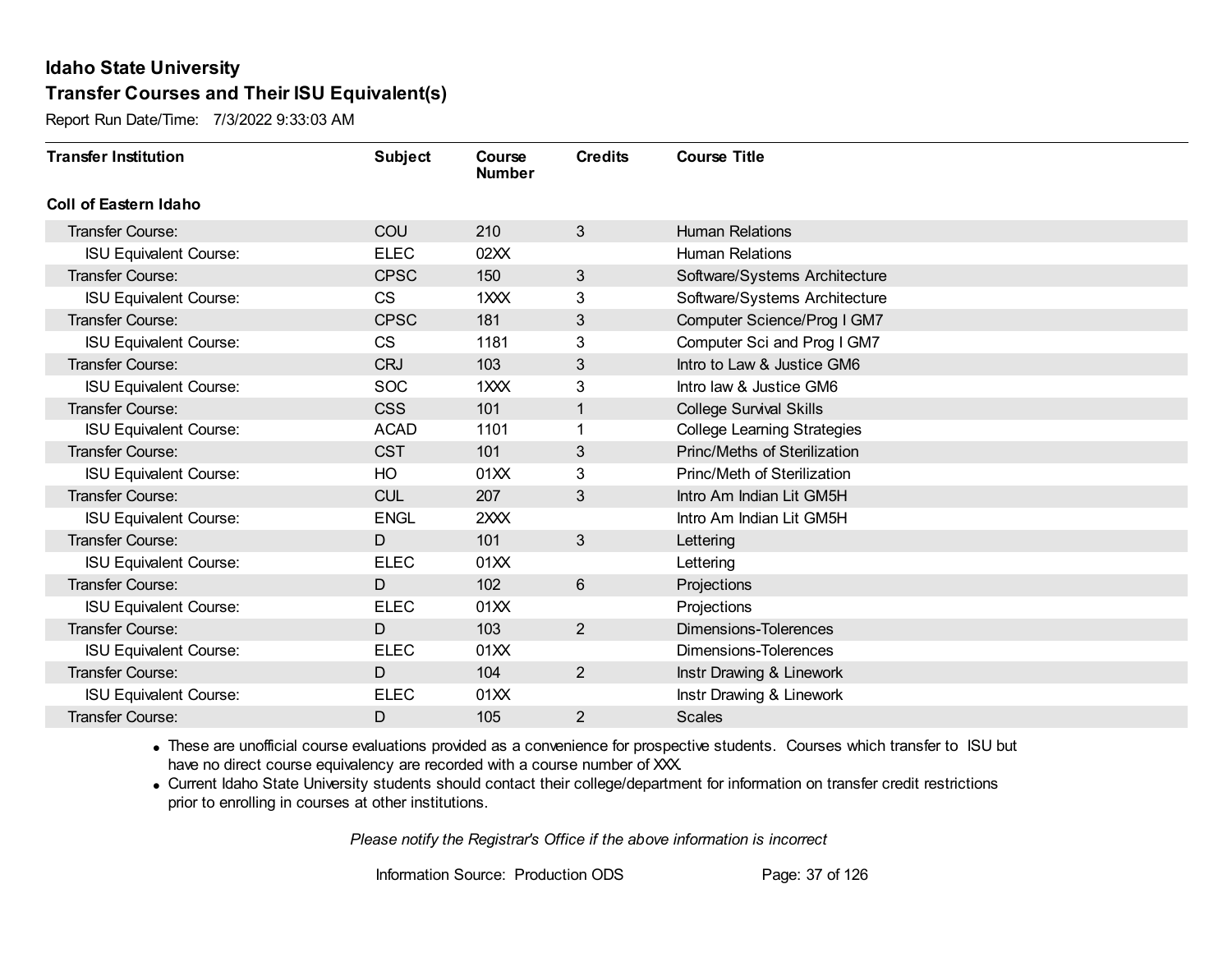Report Run Date/Time: 7/3/2022 9:33:03 AM

| <b>Transfer Institution</b>   | <b>Subject</b> | Course<br><b>Number</b> | <b>Credits</b>  | <b>Course Title</b>                |
|-------------------------------|----------------|-------------------------|-----------------|------------------------------------|
| Coll of Eastern Idaho         |                |                         |                 |                                    |
| Transfer Course:              | D              | 105                     | $\overline{2}$  | <b>Scales</b>                      |
| <b>ISU Equivalent Course:</b> | <b>ELEC</b>    | 01XX                    |                 | <b>Scales</b>                      |
| Transfer Course:              | D              | 106                     | 4               | <b>Auxiliary &amp; Revolutions</b> |
| <b>ISU Equivalent Course:</b> | <b>ELEC</b>    | 01XX                    |                 | <b>Auxiliary &amp; Revolutions</b> |
| <b>Transfer Course:</b>       | D              | 107                     | $5\overline{)}$ | <b>Assemblies &amp; Details</b>    |
| <b>ISU Equivalent Course:</b> | <b>ELEC</b>    | 01XX                    |                 | <b>Assemblies &amp; Details</b>    |
| <b>Transfer Course:</b>       | D              | 110                     | $\overline{2}$  | Math                               |
| <b>ISU Equivalent Course:</b> | <b>TGE</b>     | 01XX                    |                 | Math                               |
| <b>Transfer Course:</b>       | D              | 111                     | $\overline{2}$  | <b>Geometric Construction</b>      |
| <b>ISU Equivalent Course:</b> | <b>ELEC</b>    | 01XX                    |                 | <b>Geometric Construction</b>      |
| <b>Transfer Course:</b>       | D              | 114                     | $\overline{2}$  | Development & Intersections        |
| <b>ISU Equivalent Course:</b> | <b>ELEC</b>    | 01XX                    |                 | Development & Intersections        |
| Transfer Course:              | D              | 116                     | $\overline{2}$  | Isometric & Perspective            |
| <b>ISU Equivalent Course:</b> | <b>ELEC</b>    | 01XX                    |                 | Isometric & Perspective            |
| Transfer Course:              | DA             | 100                     | 0.5             | Orientation & Dental Terminol      |
| <b>ISU Equivalent Course:</b> | HO             | 01XX                    |                 | Orientation & Dental Term          |
| Transfer Course:              | DA             | 101                     | 0.5             | Comm, Ethics & Jurisprudence       |
| <b>ISU Equivalent Course:</b> | HO             | 01XX                    |                 | Comm, Ethics & Jurisprudence       |
| Transfer Course:              | DA             | 102                     | $\mathbf{1}$    | First Aid, CPR, & Pers Safety      |
| <b>ISU Equivalent Course:</b> | HO             | 01XX                    |                 | First Aid, CPR, & Pers Safety      |
| <b>Transfer Course:</b>       | DA             | 103                     | $\mathbf{1}$    | Dental Anat, Oral Hist, & Embr     |
| <b>ISU Equivalent Course:</b> | HO             | 01XX                    |                 | Dental Anat, Oral Hist, & Embr     |
| Transfer Course:              | DA             | 104                     | 1               | <b>Gross Anatomy</b>               |

· These are unofficial course evaluations provided as a convenience for prospective students. Courses which transfer to ISU but have no direct course equivalency are recorded with a course number of XXX.

· Current Idaho State University students should contact their college/department for information on transfer credit restrictions prior to enrolling in courses at other institutions.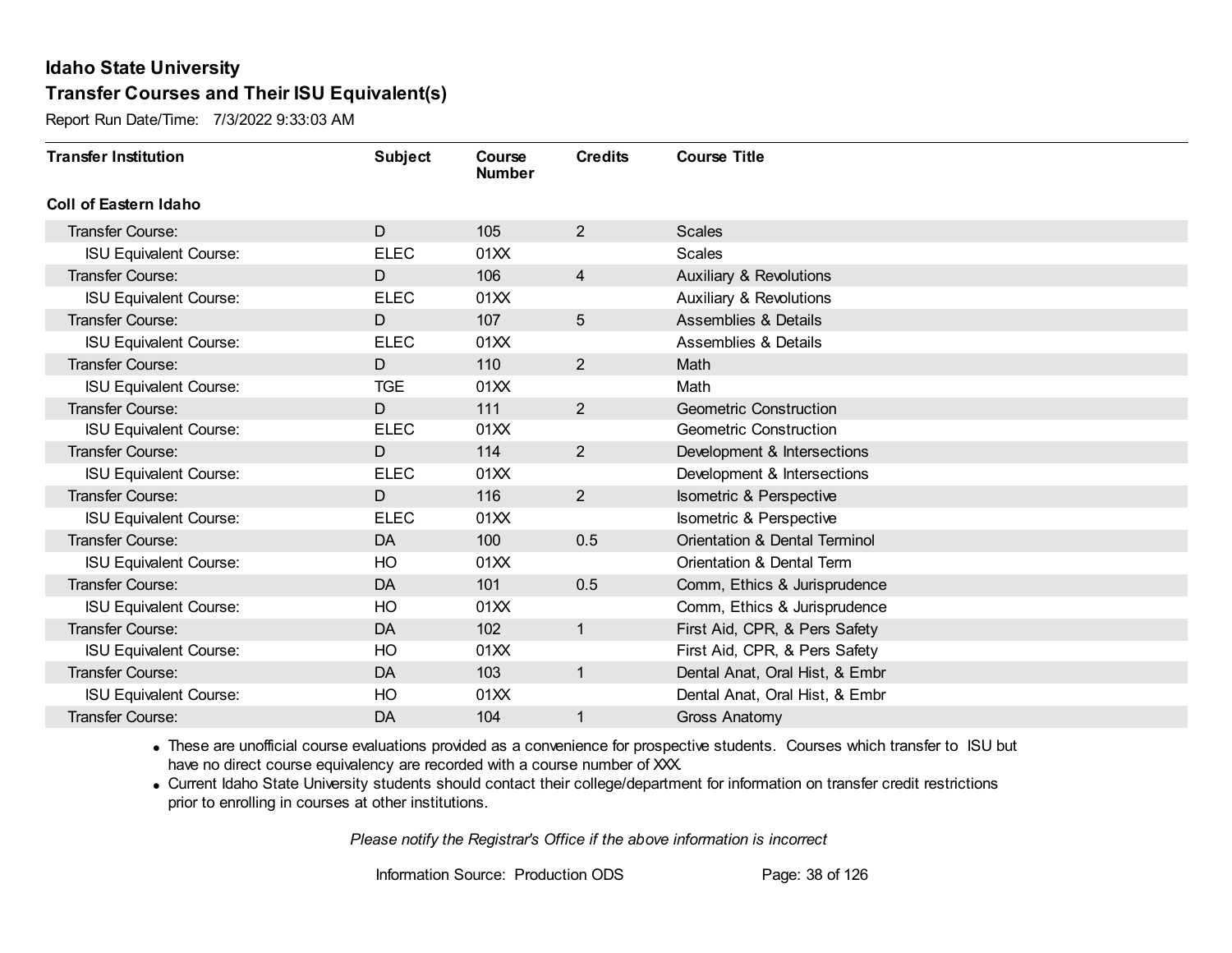Report Run Date/Time: 7/3/2022 9:33:03 AM

| <b>Transfer Institution</b>   | <b>Subject</b> | Course<br><b>Number</b> | <b>Credits</b> | <b>Course Title</b>              |
|-------------------------------|----------------|-------------------------|----------------|----------------------------------|
| Coll of Eastern Idaho         |                |                         |                |                                  |
| Transfer Course:              | DA             | 104                     | 1              | <b>Gross Anatomy</b>             |
| <b>ISU Equivalent Course:</b> | HO             | 01XX                    |                | Gross Anatomy                    |
| Transfer Course:              | DA             | 105                     | $\mathbf{1}$   | <b>Dental Office Emergencies</b> |
| <b>ISU Equivalent Course:</b> | HO             | 01XX                    | 1              | <b>Dental Office Emergencies</b> |
| <b>Transfer Course:</b>       | <b>DA</b>      | 106                     | $\overline{2}$ | <b>Dental Materials</b>          |
| <b>ISU Equivalent Course:</b> | HO             | 01XX                    |                | <b>Dental Materials</b>          |
| Transfer Course:              | DA             | 106.1                   | 0.5            | Dental Materials Lab             |
| <b>ISU Equivalent Course:</b> | HO             | 01XX                    |                | Dental Materials Lab             |
| <b>Transfer Course:</b>       | DA             | 106.2                   | 0.5            | Dental Materials Lab             |
| <b>ISU Equivalent Course:</b> | HO             | 01XX                    |                | Dental Materials Lab             |
| <b>Transfer Course:</b>       | <b>DA</b>      | 107                     | $\overline{2}$ | Oral Radiology Theory            |
| <b>ISU Equivalent Course:</b> | HO             | 01XX                    |                | Oral Radiology Theory            |
| Transfer Course:              | <b>DA</b>      | 108                     | $\overline{2}$ | Oral Radiology Lab               |
| <b>ISU Equivalent Course:</b> | HO             | 01XX                    |                | Oral Radiology Lab               |
| Transfer Course:              | DA             | 109                     | 0.5            | <b>Career Success</b>            |
| <b>ISU Equivalent Course:</b> | HO             | 01XX                    |                | <b>Career Success</b>            |
| Transfer Course:              | DA             | 110.1                   | 3              | <b>Chairside Assisting</b>       |
| <b>ISU Equivalent Course:</b> | HO             | 01XX                    |                | <b>Career Success</b>            |
| Transfer Course:              | DA             | 110.2                   | 3              | <b>Chairside Assisting</b>       |
| <b>ISU Equivalent Course:</b> | HO             | 01XX                    |                | <b>Chairside Assisting</b>       |
| <b>Transfer Course:</b>       | <b>DA</b>      | 111.1                   | 6              | <b>Clinical Experience</b>       |
| <b>ISU Equivalent Course:</b> | HO             | 01XX                    |                | <b>Clinical Experience</b>       |
| Transfer Course:              | DA             | 111.2                   | 6              | <b>Clinical Experience</b>       |

· These are unofficial course evaluations provided as a convenience for prospective students. Courses which transfer to ISU but have no direct course equivalency are recorded with a course number of XXX.

· Current Idaho State University students should contact their college/department for information on transfer credit restrictions prior to enrolling in courses at other institutions.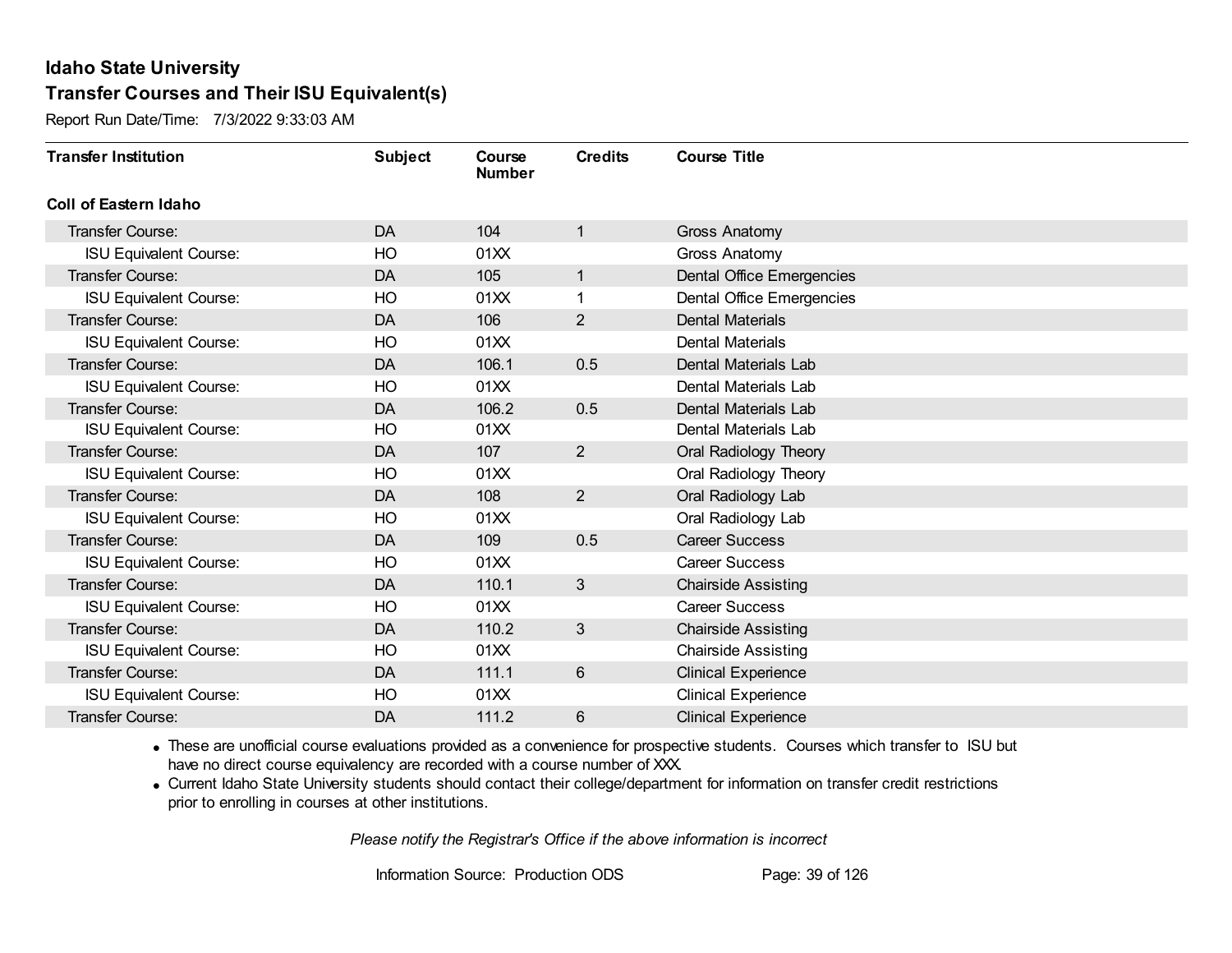Report Run Date/Time: 7/3/2022 9:33:03 AM

| <b>Transfer Institution</b>   | <b>Subject</b> | Course<br><b>Number</b> | <b>Credits</b> | <b>Course Title</b>          |
|-------------------------------|----------------|-------------------------|----------------|------------------------------|
| <b>Coll of Eastern Idaho</b>  |                |                         |                |                              |
| Transfer Course:              | DA             | 111.2                   | 6              | <b>Clinical Experience</b>   |
| <b>ISU Equivalent Course:</b> | HO             | 01XX                    |                | <b>Clinical Experience</b>   |
| <b>Transfer Course:</b>       | DA             | 112                     | 0.5            | Pharma, Dent Emerg, & Thera  |
| <b>ISU Equivalent Course:</b> | HO             | 01XX                    |                | Pharma, Dent Emerg, & Thera  |
| <b>Transfer Course:</b>       | DA             | 113                     | 0.5            | Nutrition & Comm Dental Hith |
| <b>ISU Equivalent Course:</b> | HO             | 01XX                    |                | Nutrition & Comm Dental Hith |
| <b>Transfer Course:</b>       | <b>DA</b>      | 114                     | 0.5            | Microbiology                 |
| <b>ISU Equivalent Course:</b> | HO             | 01XX                    |                | Microbiology                 |
| <b>Transfer Course:</b>       | <b>DA</b>      | 115                     | 0.5            | Dental Ed & Preventive Dent  |
| <b>ISU Equivalent Course:</b> | HO             | 01XX                    |                | Dental Ed & Preventive Dent  |
| <b>Transfer Course:</b>       | <b>DISP</b>    | 1500                    | $\overline{7}$ | Dispatch Apps                |
| <b>ISU Equivalent Course:</b> | <b>ELEC</b>    | 01XX                    | 7              | Dispatch Apps                |
| <b>Transfer Course:</b>       | <b>DTL</b>     | 101                     | 2              | Dental Equipment & Materials |
| <b>ISU Equivalent Course:</b> | <b>ELEC</b>    | 01XX                    |                | Dental Equipment & Materials |
| <b>Transfer Course:</b>       | <b>DTL</b>     | 102                     | $\mathbf{1}$   | Computers                    |
| <b>ISU Equivalent Course:</b> | <b>ELEC</b>    | 01XX                    |                | Computers                    |
| Transfer Course:              | <b>DTL</b>     | 103                     | $\overline{2}$ | <b>Dental Clinic</b>         |
| <b>ISU Equivalent Course:</b> | <b>ELEC</b>    | 01XX                    |                | Dental Clinic                |
| Transfer Course:              | <b>DTL</b>     | 104                     | $\overline{2}$ | Communications               |
| <b>ISU Equivalent Course:</b> | <b>ELEC</b>    | 01XX                    |                | Communications               |
| <b>Transfer Course:</b>       | <b>DTL</b>     | 105                     | $\overline{4}$ | <b>Basic Dental Science</b>  |
| <b>ISU Equivalent Course:</b> | <b>ELEC</b>    | 01XX                    |                | <b>Basic Dental Science</b>  |
| Transfer Course:              | <b>DTL</b>     | 106                     | 5              | Dental Radiology             |

· These are unofficial course evaluations provided as a convenience for prospective students. Courses which transfer to ISU but have no direct course equivalency are recorded with a course number of XXX.

· Current Idaho State University students should contact their college/department for information on transfer credit restrictions prior to enrolling in courses at other institutions.

*Please notify the Registrar's Office if the above information is incorrect*

Information Source: Production ODS Page: 40 of 126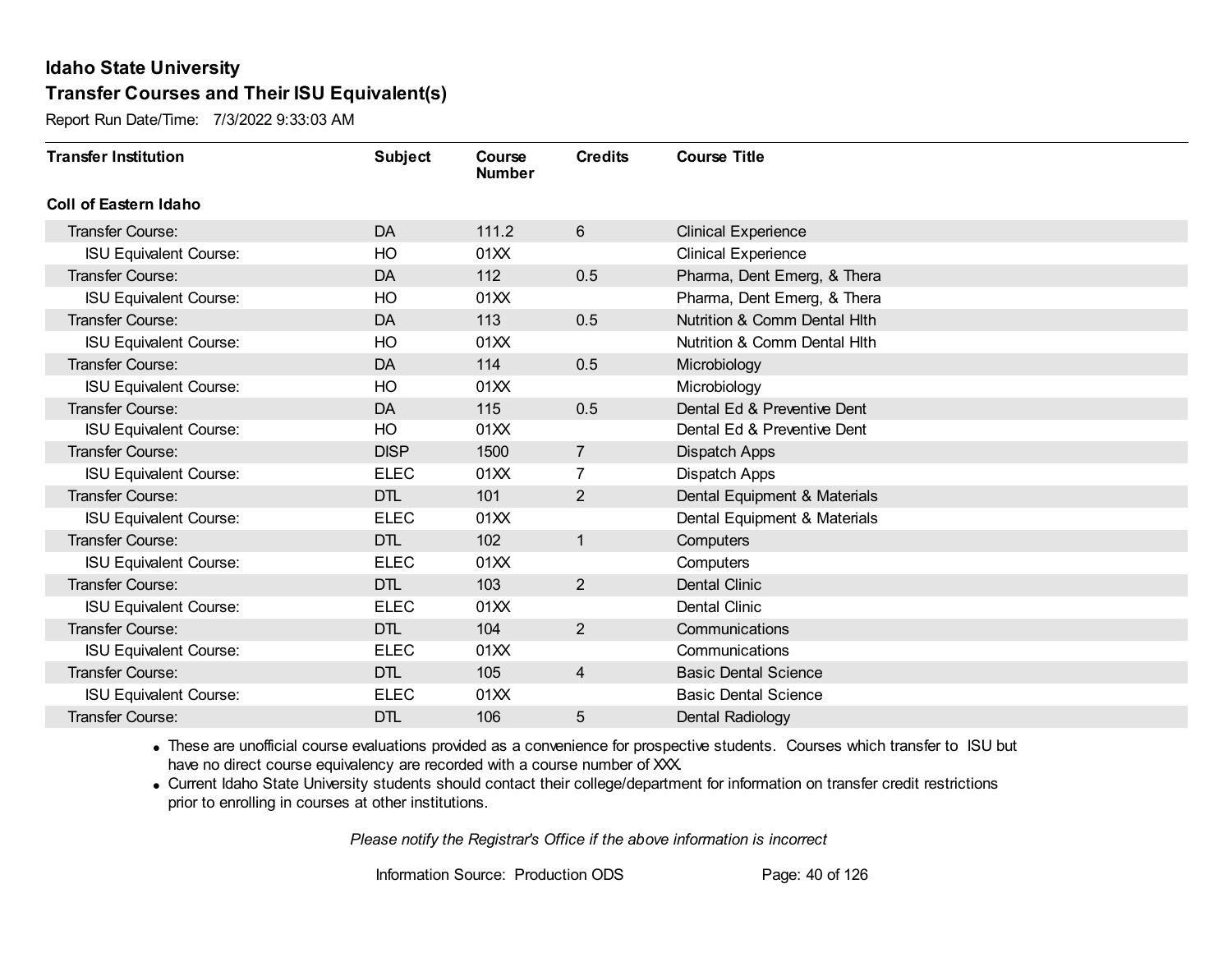Report Run Date/Time: 7/3/2022 9:33:03 AM

| <b>Transfer Institution</b>   | <b>Subject</b> | Course<br><b>Number</b> | <b>Credits</b>          | <b>Course Title</b>                |
|-------------------------------|----------------|-------------------------|-------------------------|------------------------------------|
| Coll of Eastern Idaho         |                |                         |                         |                                    |
| Transfer Course:              | <b>DTL</b>     | 106                     | 5                       | Dental Radiology                   |
| <b>ISU Equivalent Course:</b> | <b>ELEC</b>    | 01XX                    | 5                       | Dental Radiology                   |
| Transfer Course:              | <b>DTL</b>     | 107                     | 3                       | Dental Chairside & Lab             |
| <b>ISU Equivalent Course:</b> | <b>ELEC</b>    | 01XX                    |                         | Dental Chairside & Lab             |
| <b>Transfer Course:</b>       | <b>DTL</b>     | 108                     | $\mathbf{3}$            | Dental Office Management           |
| <b>ISU Equivalent Course:</b> | <b>ELEC</b>    | 01XX                    |                         | Dental Office Management           |
| Transfer Course:              | <b>DTL</b>     | 109                     | 10                      | Sup Work Experience                |
| <b>ISU Equivalent Course:</b> | <b>ELEC</b>    | 01XX                    |                         | Sup Work Experience                |
| <b>Transfer Course:</b>       | <b>DTL</b>     | 110                     | $\overline{4}$          | Dental Radiology                   |
| <b>ISU Equivalent Course:</b> | <b>ELEC</b>    | 01XX                    |                         | Dental Radiology                   |
| <b>Transfer Course:</b>       | <b>DTL</b>     | 111                     | $\mathbf{1}$            | Dental Radiology Lab               |
| <b>ISU Equivalent Course:</b> | <b>ELEC</b>    | 01XX                    |                         | Dental Radiology Lab               |
| Transfer Course:              | <b>DTL</b>     | 121                     | 2                       | Orient-Dental Asst-Ofce Mgt        |
| <b>ISU Equivalent Course:</b> | <b>ELEC</b>    | 01XX                    | $\overline{2}$          | Orient-Dental Asst-Ofce Mgt        |
| Transfer Course:              | <b>DTL</b>     | 124                     | 3                       | Basic Dent Sci & Med Situation     |
| <b>ISU Equivalent Course:</b> | <b>ELEC</b>    | 01XX                    | 3                       | Basic Dent Sci & Med Situation     |
| Transfer Course:              | <b>DTL</b>     | 125                     | $\overline{\mathbf{4}}$ | <b>Dental Operatory Procedures</b> |
| <b>ISU Equivalent Course:</b> | <b>ELEC</b>    | 01XX                    | 4                       | <b>Dental Operatory Procedures</b> |
| Transfer Course:              | <b>DTL</b>     | 126                     | 4                       | Dental Radiology                   |
| <b>ISU Equivalent Course:</b> | <b>ELEC</b>    | 01XX                    | 4                       | Dental Radiology                   |
| Transfer Course:              | <b>DTL</b>     | 127                     | $\overline{2}$          | <b>Dental Clinic</b>               |
| <b>ISU Equivalent Course:</b> | <b>ELEC</b>    | 01XX                    | $\overline{2}$          | Dental Clinic                      |
| Transfer Course:              | <b>DTL</b>     | 128                     | 4                       | <b>Dental Specialities</b>         |

· These are unofficial course evaluations provided as a convenience for prospective students. Courses which transfer to ISU but have no direct course equivalency are recorded with a course number of XXX.

· Current Idaho State University students should contact their college/department for information on transfer credit restrictions prior to enrolling in courses at other institutions.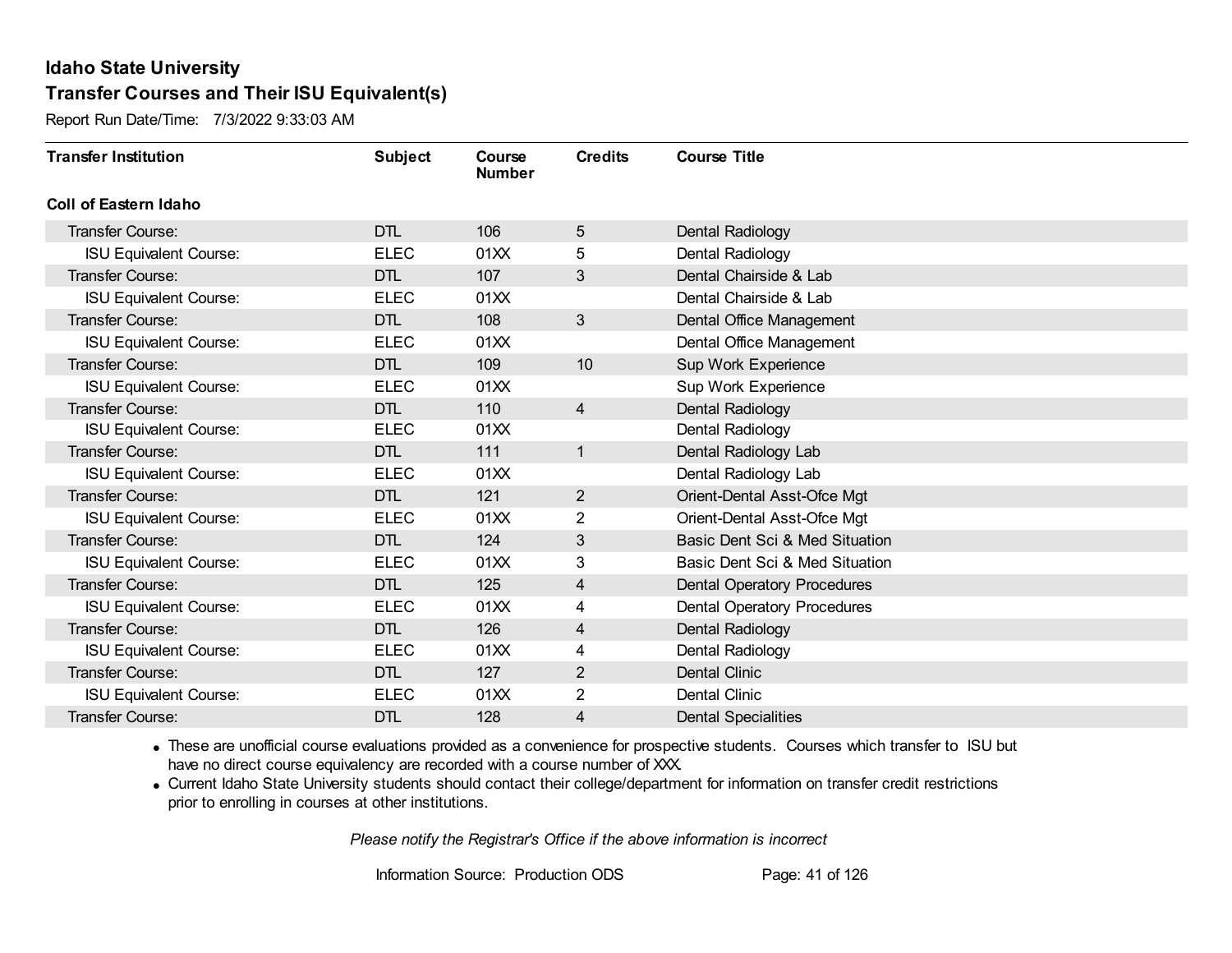Report Run Date/Time: 7/3/2022 9:33:03 AM

| <b>Transfer Institution</b>   | <b>Subject</b> | Course<br><b>Number</b> | <b>Credits</b> | <b>Course Title</b>               |
|-------------------------------|----------------|-------------------------|----------------|-----------------------------------|
| Coll of Eastern Idaho         |                |                         |                |                                   |
| Transfer Course:              | <b>DTL</b>     | 128                     | 4              | <b>Dental Specialities</b>        |
| <b>ISU Equivalent Course:</b> | <b>ELEC</b>    | 01XX                    | 4              | <b>Dental Specialities</b>        |
| Transfer Course:              | <b>DTL</b>     | 129                     | $\overline{2}$ | Dental Biology                    |
| <b>ISU Equivalent Course:</b> | <b>ELEC</b>    | 01XX                    | $\overline{2}$ | Dental Biology                    |
| <b>Transfer Course:</b>       | <b>DTL</b>     | 131                     | $\mathfrak{S}$ | Dental Lab Mtrls & Exp Funct      |
| <b>ISU Equivalent Course:</b> | <b>ELEC</b>    | 01XX                    |                | Dental Lab Mtrls & Exp Funct      |
| <b>Transfer Course:</b>       | <b>DTL</b>     | 132                     | 6              | <b>Supervised Work Experience</b> |
| <b>ISU Equivalent Course:</b> | <b>ELEC</b>    | 01XX                    | 6              | <b>Supervised Work Experience</b> |
| <b>Transfer Course:</b>       | <b>DTL</b>     | 134                     | 3              | <b>Fund of Dental Assisting</b>   |
| <b>ISU Equivalent Course:</b> | <b>ELEC</b>    | 01XX                    | 3              | Fund of Dental Assisting          |
| <b>Transfer Course:</b>       | <b>DTL</b>     | 135                     | 3              | <b>Expanded Duties</b>            |
| <b>ISU Equivalent Course:</b> | <b>ELEC</b>    | 01XX                    | 3              | <b>Expanded Duties</b>            |
| Transfer Course:              | <b>EAR</b>     | 105                     |                | Early Childhood Environments      |
| <b>ISU Equivalent Course:</b> | <b>FCS</b>     | 2209                    |                | Early Childhood Environments      |
| Transfer Course:              | <b>ECN</b>     | 100                     | $\mathfrak{S}$ | Economics                         |
| <b>ISU Equivalent Course:</b> | <b>ECON</b>    | 1XXX                    | 3              | Economics                         |
| Transfer Course:              | ECO            | 100                     | $\mathfrak{S}$ | Economic Issues                   |
| <b>ISU Equivalent Course:</b> | <b>ECON</b>    | 1100                    | 3              | Economic Issues                   |
| Transfer Course:              | ECO            | 201                     | $\sqrt{3}$     | Macroeconomics GM6                |
| <b>ISU Equivalent Course:</b> | <b>ECON</b>    | 2201                    | 3              | Princ of Macroeconomics GM6       |
| <b>Transfer Course:</b>       | ECO            | 202                     | $\sqrt{3}$     | Microeconomics GM6                |
| <b>ISU Equivalent Course:</b> | <b>ECON</b>    | 2202                    | 3              | Princ of Microeconomics GM6       |
| Transfer Course:              | <b>ECON</b>    | 100                     | 3              | Economic Issues                   |

· These are unofficial course evaluations provided as a convenience for prospective students. Courses which transfer to ISU but have no direct course equivalency are recorded with a course number of XXX.

· Current Idaho State University students should contact their college/department for information on transfer credit restrictions prior to enrolling in courses at other institutions.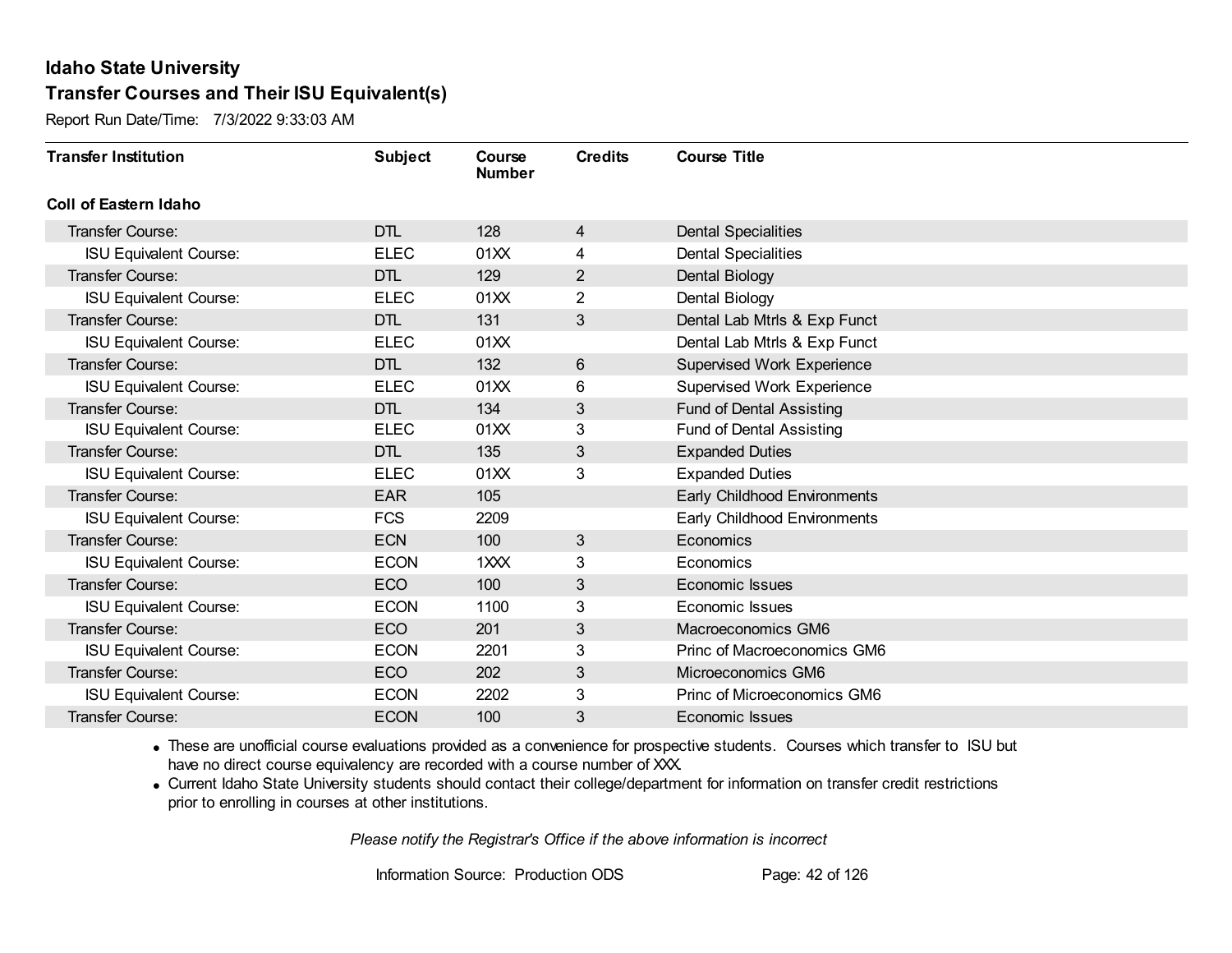Report Run Date/Time: 7/3/2022 9:33:03 AM

| <b>Transfer Institution</b>   | <b>Subject</b> | Course<br><b>Number</b> | <b>Credits</b> | <b>Course Title</b>                 |
|-------------------------------|----------------|-------------------------|----------------|-------------------------------------|
| <b>Coll of Eastern Idaho</b>  |                |                         |                |                                     |
| Transfer Course:              | <b>ECON</b>    | 100                     | $\mathbf{3}$   | Economic Issues                     |
| <b>ISU Equivalent Course:</b> | <b>ELEC</b>    | 1XXX                    |                | Economic Issues                     |
| <b>Transfer Course:</b>       | <b>ECON</b>    | 201                     | $\mathbf{3}$   | Principles/Macroeconomics GM6       |
| <b>ISU Equivalent Course:</b> | <b>ECON</b>    | 2201                    | 3              | Principles/Macroeconomics GM6       |
| <b>Transfer Course:</b>       | <b>ECON</b>    | 202                     | $\mathfrak{S}$ | Principles/Microeconomics GM6       |
| <b>ISU Equivalent Course:</b> | <b>ECON</b>    | 2202                    | 3              | Principles/Microeconomics GM6       |
| <b>Transfer Course:</b>       | <b>EDU</b>     | 201                     | 3              | Foundations of Education            |
| <b>ISU Equivalent Course:</b> | <b>EDUC</b>    | 2XXX                    | 3              | Foundations of Education            |
| <b>Transfer Course:</b>       | EDU            | 204                     | 3              | Families/Communities/Cult           |
| <b>ISU Equivalent Course:</b> | <b>EDUC</b>    | 2204                    | 3              | <b>Families Communities Culture</b> |
| <b>Transfer Course:</b>       | <b>EGR</b>     | 105                     | $\overline{2}$ | <b>Engineering Graphics</b>         |
| <b>ISU Equivalent Course:</b> | <b>ELEC</b>    | 1XXX                    | $\overline{2}$ | <b>Engineering Graphcs</b>          |
| Transfer Course:              | <b>EGR</b>     | 120                     | $\overline{2}$ | Introduction to Engineering         |
| <b>ISU Equivalent Course:</b> | EE             | 1101                    |                | <b>Electrical Engr and Society</b>  |
| <b>ISU Equivalent Course:</b> | <b>NE</b>      | 1120                    |                | Intro to Nuclear Engineering        |
| <b>Transfer Course:</b>       | <b>ELC</b>     | 101                     | $\mathbf{2}$   | Safety                              |
| <b>ISU Equivalent Course:</b> | <b>ELEC</b>    | 01XX                    | $\overline{2}$ | Safety                              |
| <b>Transfer Course:</b>       | <b>ELC</b>     | 102                     | 3              | DC/AC Theory                        |
| <b>ISU Equivalent Course:</b> | <b>ELEC</b>    | 01XX                    | 3              | DC/AC Theory                        |
| <b>Transfer Course:</b>       | <b>ELC</b>     | 103                     | 6              | <b>AC/DC Laboratory</b>             |
| <b>ISU Equivalent Course:</b> | <b>ELEC</b>    | 01XX                    | 6              | <b>AC/DC Laboratory</b>             |
| Transfer Course:              | <b>ELC</b>     | 104                     | $\mathfrak{S}$ | <b>Discrete Device Theory</b>       |
| <b>ISU Equivalent Course:</b> | <b>ELEC</b>    | 01XX                    | 3              | <b>Discrete Device Theory</b>       |

· These are unofficial course evaluations provided as a convenience for prospective students. Courses which transfer to ISU but have no direct course equivalency are recorded with a course number of XXX.

· Current Idaho State University students should contact their college/department for information on transfer credit restrictions prior to enrolling in courses at other institutions.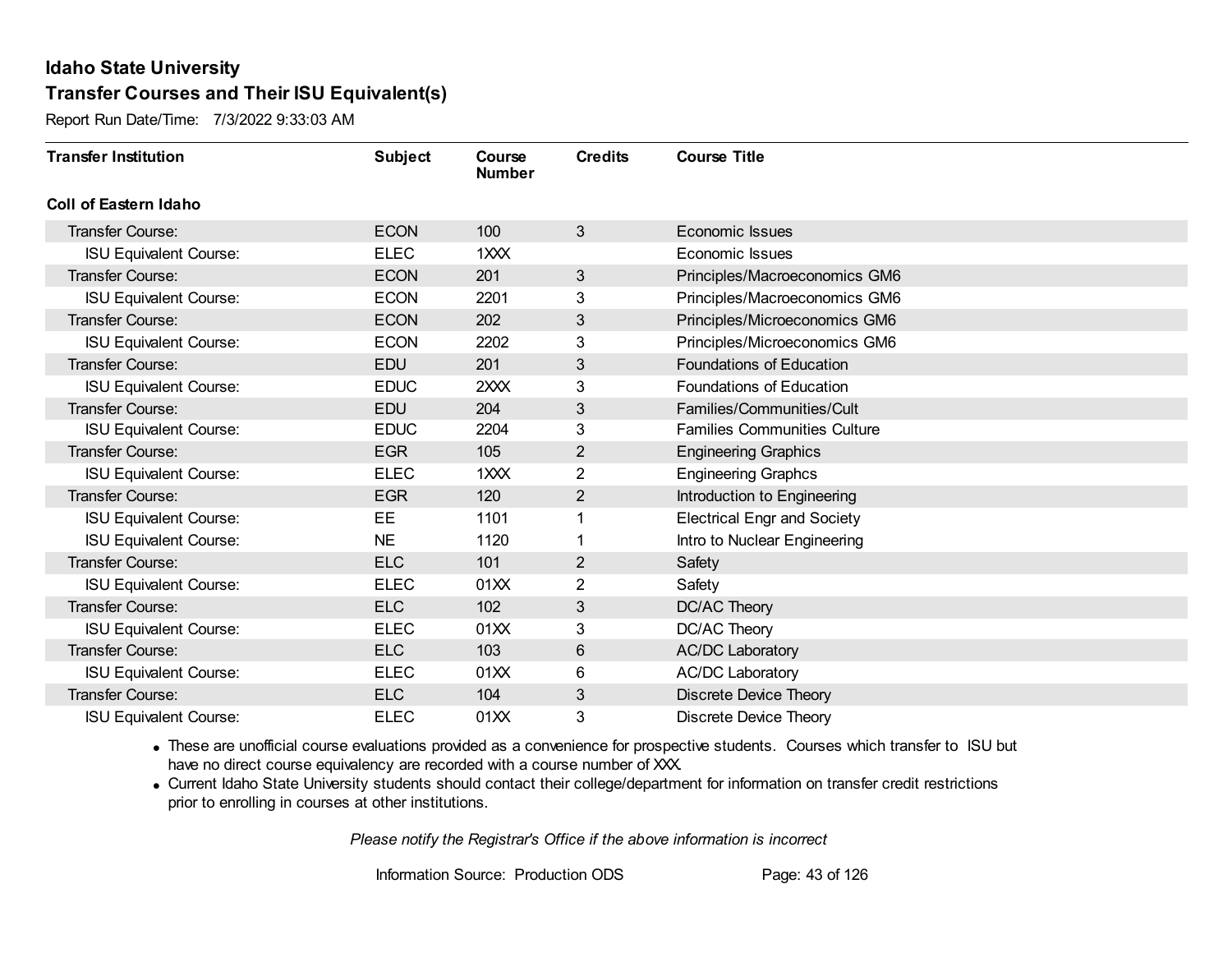Report Run Date/Time: 7/3/2022 9:33:03 AM

| <b>Transfer Institution</b>   | <b>Subject</b> | Course<br><b>Number</b> | <b>Credits</b>          | <b>Course Title</b>                   |
|-------------------------------|----------------|-------------------------|-------------------------|---------------------------------------|
| Coll of Eastern Idaho         |                |                         |                         |                                       |
| Transfer Course:              | <b>ELC</b>     | 105                     | 6                       | Discrete Device Lab                   |
| <b>ISU Equivalent Course:</b> | <b>ELEC</b>    | 01XX                    | 6                       | Discrete Device Lab                   |
| Transfer Course:              | <b>ELC</b>     | 106                     | 3                       | Video & Comm Systems                  |
| <b>ISU Equivalent Course:</b> | <b>ELEC</b>    | 01XX                    | 3                       | Video & Comm Systems                  |
| <b>Transfer Course:</b>       | <b>ELC</b>     | 107                     | $\overline{\mathbf{4}}$ | Video & Comm Systems Lab              |
| <b>ISU Equivalent Course:</b> | <b>ELEC</b>    | 01XX                    | 4                       | Video & Comm Systems Lab              |
| Transfer Course:              | <b>ELC</b>     | 110                     | $\overline{2}$          | Direct Current (DC) Theory            |
| <b>ISU Equivalent Course:</b> | <b>ELEC</b>    | 01XX                    | 2                       | Direct Current (DC) Theory            |
| Transfer Course:              | <b>ELC</b>     | 112                     | 5                       | Direct & Alternating Current T        |
| <b>ISU Equivalent Course:</b> | <b>ELEC</b>    | 01XX                    | 5                       | Direct & Alternating Current T        |
| Transfer Course:              | <b>ELC</b>     | 113                     | 6                       | Direct & Alternating Current L        |
| <b>ISU Equivalent Course:</b> | <b>ELEC</b>    | 01XX                    | 6                       | Direct & Alternating Current L        |
| Transfer Course:              | <b>ELC</b>     | 120                     | 3                       | Direct Current (DC) Lab               |
| <b>ISU Equivalent Course:</b> | <b>ELEC</b>    | 01XX                    | 3                       | Direct Current (DC) Lab               |
| Transfer Course:              | <b>ELC</b>     | 121                     | 5                       | <b>Discrete Device Theory</b>         |
| <b>ISU Equivalent Course:</b> | <b>ELEC</b>    | 01XX                    | 5                       | <b>Discrete Device Theory</b>         |
| Transfer Course:              | <b>ELC</b>     | 122                     | 6                       | Discrete Device Theory Lab            |
| <b>ISU Equivalent Course:</b> | <b>ELEC</b>    | 01XX                    | 6                       | Discrete Device Theory Lab            |
| Transfer Course:              | <b>ELC</b>     | 124                     | $\overline{2}$          | Discrete Device Comp Asst             |
| <b>ISU Equivalent Course:</b> | <b>ELTR</b>    | 01 <sub>XX</sub>        |                         | Discrete Device Comp Asst             |
| Transfer Course:              | <b>ELC</b>     | 127                     | $\overline{2}$          | Direct & Alternating Current          |
| <b>ISU Equivalent Course:</b> | <b>ELTR</b>    | 01XX                    |                         | Direct & Alternating Current          |
| Transfer Course:              | <b>ELC</b>     | 130                     | $\overline{2}$          | <b>Alternating Current (AC)Theory</b> |

· These are unofficial course evaluations provided as a convenience for prospective students. Courses which transfer to ISU but have no direct course equivalency are recorded with a course number of XXX.

· Current Idaho State University students should contact their college/department for information on transfer credit restrictions prior to enrolling in courses at other institutions.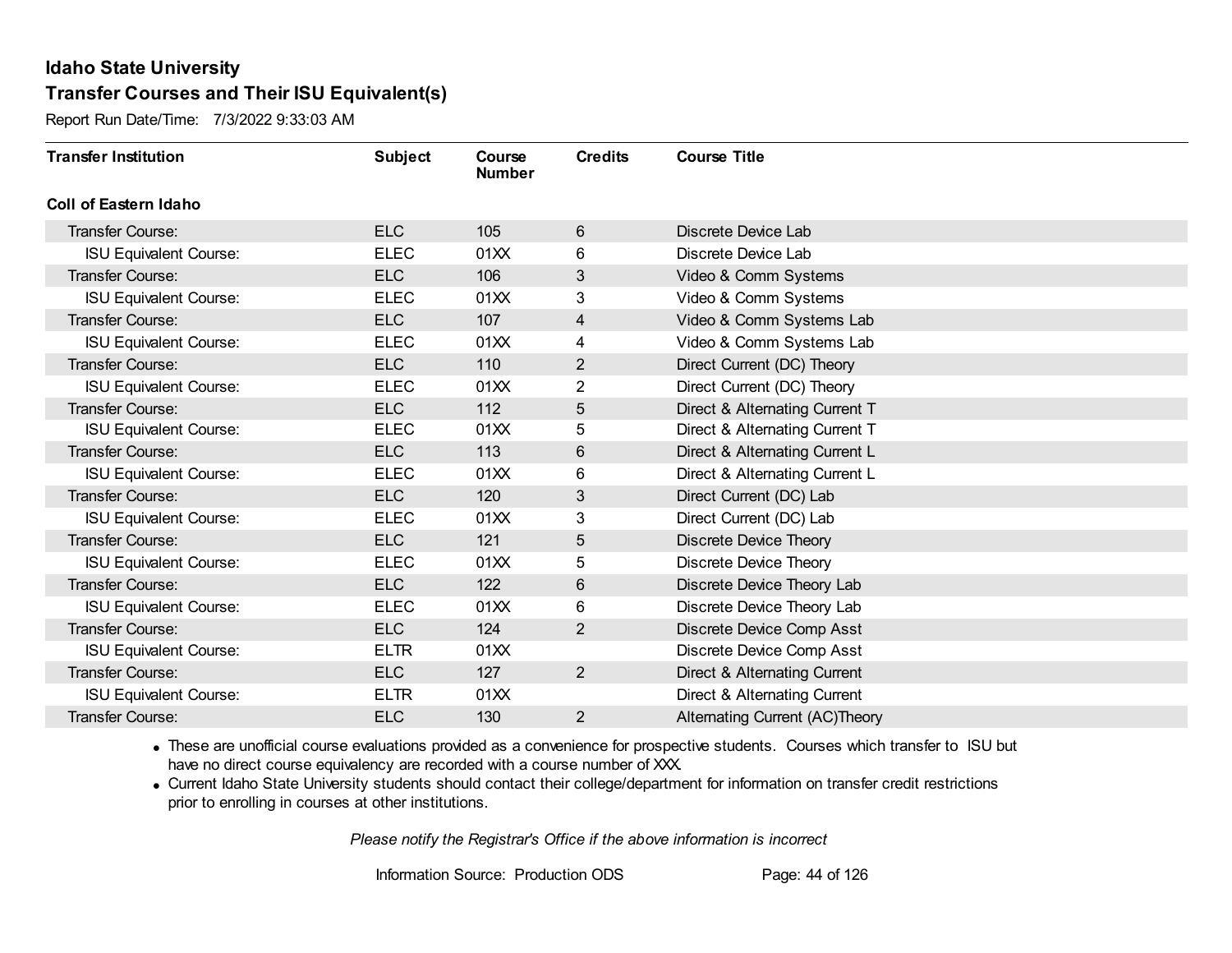Report Run Date/Time: 7/3/2022 9:33:03 AM

| <b>Transfer Institution</b>   | <b>Subject</b> | Course<br><b>Number</b> | <b>Credits</b> | <b>Course Title</b>            |
|-------------------------------|----------------|-------------------------|----------------|--------------------------------|
| Coll of Eastern Idaho         |                |                         |                |                                |
| Transfer Course:              | <b>ELC</b>     | 130                     | $\overline{2}$ | Alternating Current (AC)Theory |
| <b>ISU Equivalent Course:</b> | <b>ELEC</b>    | 01XX                    | $\overline{2}$ | Alternating Current (AC)Theory |
| Transfer Course:              | <b>ELC</b>     | 135                     | 3              | Alternating Current (AC) Lab   |
| <b>ISU Equivalent Course:</b> | <b>ELEC</b>    | 01XX                    | 3              | Alternating Current (AC) Lab   |
| <b>Transfer Course:</b>       | <b>ELC</b>     | 141                     | 4              | Applied Electronic Math 1      |
| <b>ISU Equivalent Course:</b> | <b>ELTR</b>    | 01XX                    |                | Applied Electronic Math I      |
| Transfer Course:              | <b>ELC</b>     | 201                     | 5              | <b>Digital Electronics</b>     |
| <b>ISU Equivalent Course:</b> | <b>ELEC</b>    | 02XX                    | 5              | <b>Digital Electronics</b>     |
| Transfer Course:              | <b>ELC</b>     | 202                     | 5              | Digital Electronics Lab        |
| <b>ISU Equivalent Course:</b> | <b>ELEC</b>    | 02XX                    | 5              | Digital Electronics Lab        |
| <b>Transfer Course:</b>       | <b>ELC</b>     | 203                     | $\overline{2}$ | Intro Computer Programming     |
| <b>ISU Equivalent Course:</b> | <b>ELEC</b>    | 02XX                    |                | Intro Computer Programming     |
| Transfer Course:              | <b>ELC</b>     | 204                     | 5              | Super Work Experience          |
| <b>ISU Equivalent Course:</b> | <b>ELEC</b>    | 02XX                    | 5              | Super Work Experience          |
| Transfer Course:              | <b>ELC</b>     | 205                     | 3              | Microcomputer/Comp Syst        |
| <b>ISU Equivalent Course:</b> | <b>ELEC</b>    | 02XX                    | 3              | Microcomputer/Comp Syst        |
| Transfer Course:              | <b>ELC</b>     | 206                     | 4              | Microprocessors & Computers    |
| <b>ISU Equivalent Course:</b> | <b>ELTR</b>    | 02XX                    |                | Microprocessors & Computers    |
| Transfer Course:              | <b>ELC</b>     | 207                     | $6\phantom{1}$ | <b>Digital Electronics</b>     |
| <b>ISU Equivalent Course:</b> | <b>ELTR</b>    | 02XX                    |                | <b>Digital Electronics</b>     |
| Transfer Course:              | <b>ELC</b>     | 208                     | 6              | Digital Electronics Lab        |
| <b>ISU Equivalent Course:</b> | <b>ELTR</b>    | 02XX                    |                | Digital Electronics Lab        |
| Transfer Course:              | <b>ELC</b>     | 209                     | 4              | Microprocessors & Comp Sys     |

· These are unofficial course evaluations provided as a convenience for prospective students. Courses which transfer to ISU but have no direct course equivalency are recorded with a course number of XXX.

· Current Idaho State University students should contact their college/department for information on transfer credit restrictions prior to enrolling in courses at other institutions.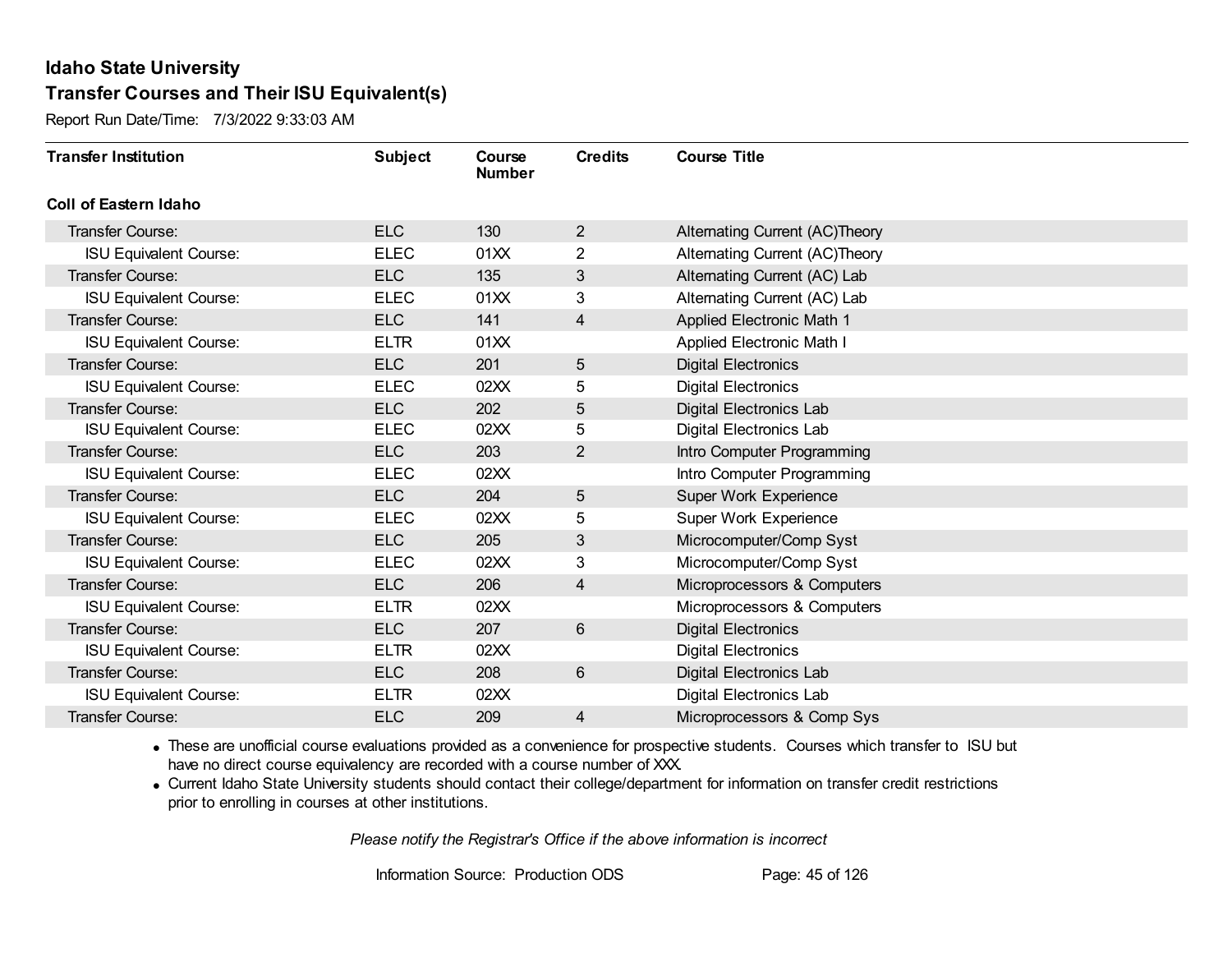Report Run Date/Time: 7/3/2022 9:33:03 AM

| <b>Transfer Institution</b>   | <b>Subject</b> | Course<br><b>Number</b> | <b>Credits</b> | <b>Course Title</b>                   |
|-------------------------------|----------------|-------------------------|----------------|---------------------------------------|
| <b>Coll of Eastern Idaho</b>  |                |                         |                |                                       |
| Transfer Course:              | <b>ELC</b>     | 209                     | $\overline{4}$ | Microprocessors & Comp Sys            |
| <b>ISU Equivalent Course:</b> | <b>ELTR</b>    | 02XX                    |                | Microprocessors & Comp Sys            |
| Transfer Course:              | <b>ELC</b>     | 250                     | 3              | <b>Supervised Work Experience</b>     |
| <b>ISU Equivalent Course:</b> | <b>ELTR</b>    | 02XX                    |                | <b>Supervised Work Experience</b>     |
| <b>Transfer Course:</b>       | <b>ELEC</b>    | 101                     | 3              | Safety                                |
| <b>ISU Equivalent Course:</b> | <b>ELEC</b>    | 01XX                    |                | Safety                                |
| <b>Transfer Course:</b>       | <b>ELEC</b>    | 102                     | $\mathbf{1}$   | <b>Direct Current Theory</b>          |
| <b>ISU Equivalent Course:</b> | <b>ELEC</b>    | 01XX                    |                | <b>Direct Current Theory</b>          |
| Transfer Course:              | <b>ELEC</b>    | 103                     | 3              | <b>Direct Current Laboratory</b>      |
| <b>ISU Equivalent Course:</b> | <b>ELEC</b>    | 01XX                    |                | <b>Direct Current Laboratory</b>      |
| <b>Transfer Course:</b>       | <b>ELEC</b>    | 104                     | $\mathbf{1}$   | <b>Alternating Current Theory</b>     |
| <b>ISU Equivalent Course:</b> | <b>ELEC</b>    | 01XX                    |                | <b>Alternating Current Theory</b>     |
| Transfer Course:              | <b>ELEC</b>    | 105                     | 3              | <b>Alternating Current Laboratory</b> |
| <b>ISU Equivalent Course:</b> | <b>ELEC</b>    | 01XX                    |                | Alternating Current Laboratory        |
| Transfer Course:              | <b>ELEC</b>    | 106                     | $\mathbf{1}$   | <b>Discrete Devices</b>               |
| <b>ISU Equivalent Course:</b> | <b>ELEC</b>    | 01XX                    |                | <b>Discrete Devices</b>               |
| Transfer Course:              | <b>ELEC</b>    | 107                     | 3              | <b>Discrete Devices Laboratory</b>    |
| <b>ISU Equivalent Course:</b> | <b>ELEC</b>    | 01XX                    |                | <b>Discrete Devices Laboratory</b>    |
| Transfer Course:              | <b>ELEC</b>    | 108                     | $\mathbf{1}$   | Device Config & RF Communic           |
| <b>ISU Equivalent Course:</b> | <b>ELEC</b>    | 01XX                    |                | Device Config & RF Communic           |
| Transfer Course:              | <b>ELEC</b>    | 109                     | 3              | Device Config & RF Comm Lab           |
| <b>ISU Equivalent Course:</b> | <b>ELEC</b>    | 01XX                    |                | Device Config & RF Comm Lab           |
| Transfer Course:              | <b>ELEC</b>    | 110                     | 3              | <b>Video Systems</b>                  |

· These are unofficial course evaluations provided as a convenience for prospective students. Courses which transfer to ISU but have no direct course equivalency are recorded with a course number of XXX.

· Current Idaho State University students should contact their college/department for information on transfer credit restrictions prior to enrolling in courses at other institutions.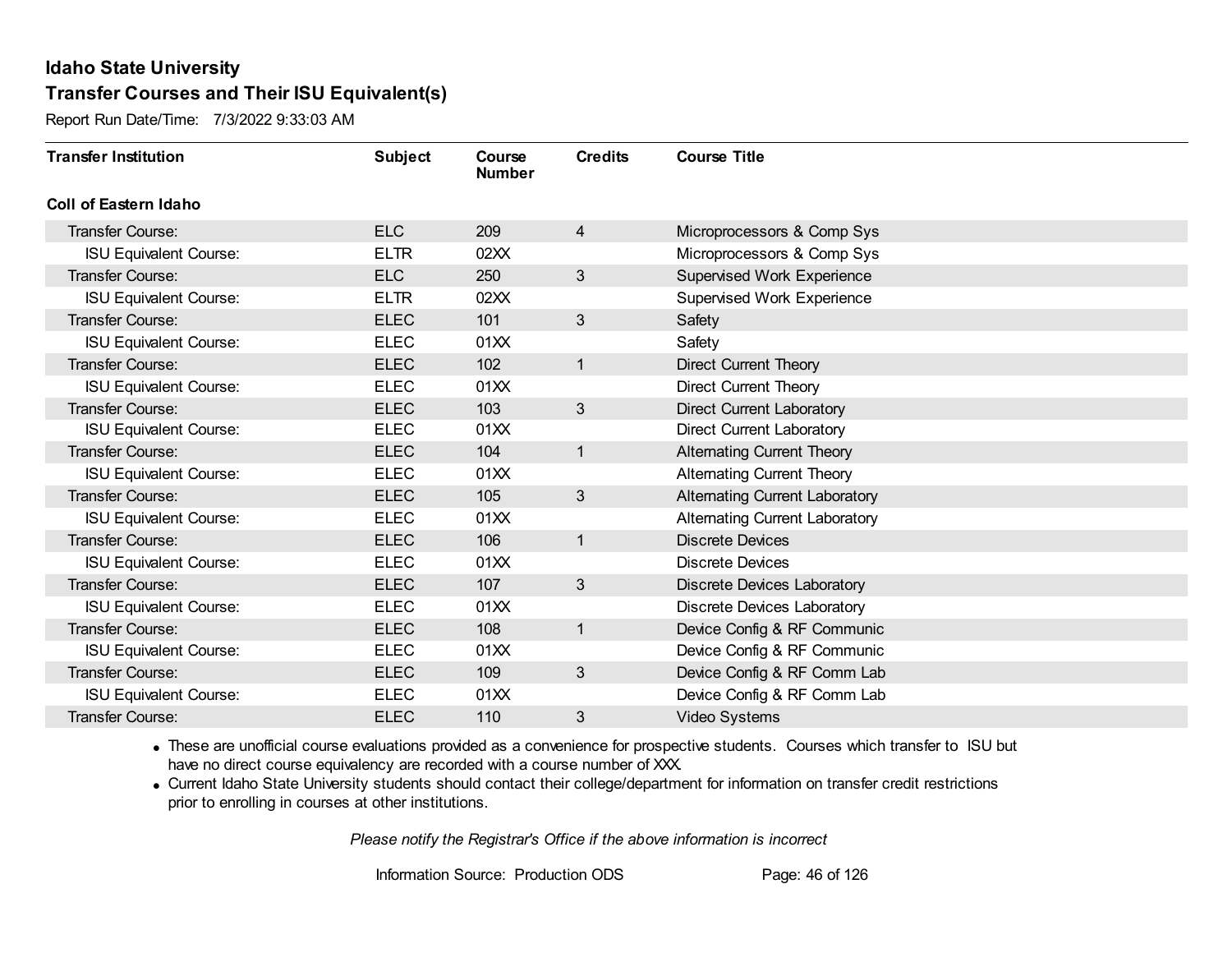Report Run Date/Time: 7/3/2022 9:33:03 AM

| <b>Transfer Institution</b>   | <b>Subject</b> | Course<br><b>Number</b> | <b>Credits</b>  | <b>Course Title</b>                  |
|-------------------------------|----------------|-------------------------|-----------------|--------------------------------------|
| Coll of Eastern Idaho         |                |                         |                 |                                      |
| Transfer Course:              | <b>ELEC</b>    | 110                     | $3\overline{3}$ | Video Systems                        |
| <b>ISU Equivalent Course:</b> | <b>ELEC</b>    | 01XX                    |                 | Video Systems                        |
| Transfer Course:              | <b>ELEC</b>    | 111                     | $\overline{4}$  | Video Systems Laboratory             |
| <b>ISU Equivalent Course:</b> | <b>ELEC</b>    | 01XX                    |                 | Video Systems Laboratory             |
| <b>Transfer Course:</b>       | <b>ELEC</b>    | 201                     | $\mathbf{1}$    | Safety                               |
| <b>ISU Equivalent Course:</b> | <b>ELEC</b>    | 02XX                    |                 | Safety                               |
| Transfer Course:              | <b>ELEC</b>    | 202                     | $\mathbf{1}$    | <b>Basic Digital Electronics</b>     |
| <b>ISU Equivalent Course:</b> | <b>ELEC</b>    | 02XX                    |                 | <b>Basic Digital Electronics</b>     |
| Transfer Course:              | <b>ELEC</b>    | 203                     | 3               | <b>Basic Digital Electronics Lab</b> |
| <b>ISU Equivalent Course:</b> | <b>ELEC</b>    | 02XX                    |                 | <b>Basic Digital Electronics Lab</b> |
| <b>Transfer Course:</b>       | <b>ELEC</b>    | 204                     | $\mathbf{1}$    | <b>Advanced Digital Electronics</b>  |
| <b>ISU Equivalent Course:</b> | <b>ELEC</b>    | 02XX                    |                 | <b>Advanced Digital Electronics</b>  |
| Transfer Course:              | <b>ELEC</b>    | 205                     | $\overline{2}$  | Advan Digital Electronic Lab         |
| <b>ISU Equivalent Course:</b> | <b>ELEC</b>    | 02XX                    |                 | Advan Digital Electronic Lab         |
| Transfer Course:              | <b>ELEC</b>    | 206                     | $\mathbf{1}$    | <b>Basic Computer Principles</b>     |
| <b>ISU Equivalent Course:</b> | <b>ELEC</b>    | 02XX                    |                 | <b>Basic Computer Principles</b>     |
| Transfer Course:              | <b>ELEC</b>    | 207                     | $\mathbf{3}$    | Basic Computer Principles Lab        |
| <b>ISU Equivalent Course:</b> | <b>ELEC</b>    | 02XX                    |                 | Basic Computer Principles Lab        |
| Transfer Course:              | <b>ELEC</b>    | 208                     | $\mathbf{1}$    | <b>Computer Systems Interfacing</b>  |
| <b>ISU Equivalent Course:</b> | <b>ELEC</b>    | 02XX                    |                 | <b>Computer Systems Interfacing</b>  |
| Transfer Course:              | <b>ELEC</b>    | 209                     | $\mathbf{1}$    | Computer Syst Interfacing Lab        |
| <b>ISU Equivalent Course:</b> | <b>ELEC</b>    | 02XX                    |                 | Computer Syst Interfacing Lab        |
| Transfer Course:              | <b>ELEC</b>    | 210                     | 4               | <b>Supervised Work Experience</b>    |

· These are unofficial course evaluations provided as a convenience for prospective students. Courses which transfer to ISU but have no direct course equivalency are recorded with a course number of XXX.

· Current Idaho State University students should contact their college/department for information on transfer credit restrictions prior to enrolling in courses at other institutions.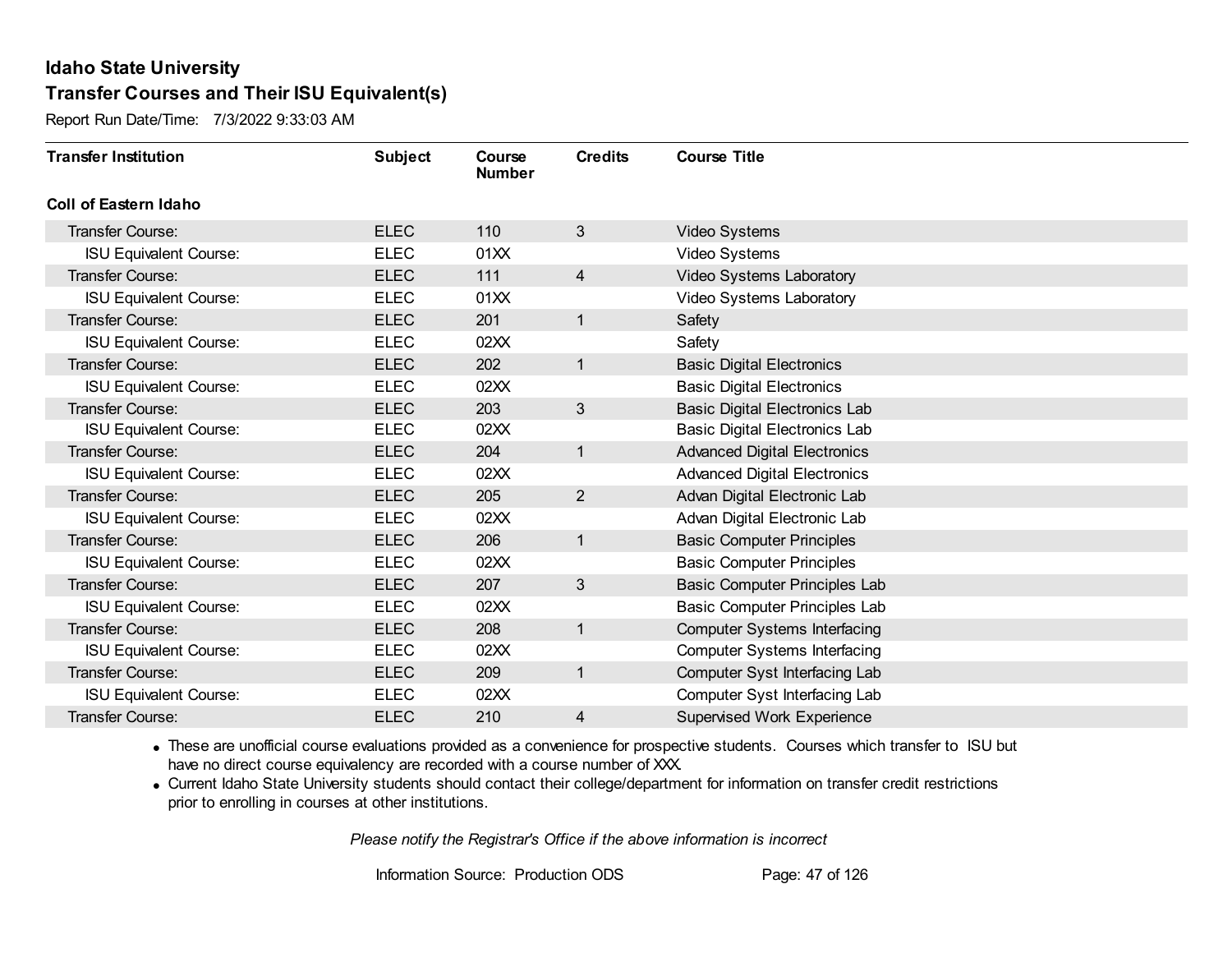Report Run Date/Time: 7/3/2022 9:33:03 AM

| <b>Transfer Institution</b>   | <b>Subject</b> | Course<br><b>Number</b> | <b>Credits</b> | <b>Course Title</b>                   |
|-------------------------------|----------------|-------------------------|----------------|---------------------------------------|
| <b>Coll of Eastern Idaho</b>  |                |                         |                |                                       |
| Transfer Course:              | <b>ELEC</b>    | 210                     | $\overline{4}$ | Supervised Work Experience            |
| <b>ISU Equivalent Course:</b> | <b>ELEC</b>    | 02XX                    |                | <b>Supervised Work Experience</b>     |
| Transfer Course:              | <b>ELEC</b>    | 211                     | 1              | <b>Basic Digital Mathematics</b>      |
| <b>ISU Equivalent Course:</b> | <b>ELEC</b>    | 02XX                    |                | <b>Basic Digital Mathematics</b>      |
| Transfer Course:              | <b>ELEC</b>    | 212                     | $\overline{2}$ | <b>Computer Math</b>                  |
| <b>ISU Equivalent Course:</b> | <b>ELEC</b>    | 02XX                    |                | <b>Computer Math</b>                  |
| Transfer Course:              | <b>ELEC</b>    | 215                     | 1              | <b>Advanced Digital Mathematics</b>   |
| <b>ISU Equivalent Course:</b> | <b>ELEC</b>    | 02XX                    |                | <b>Advanced Digital Mathematics</b>   |
| Transfer Course:              | <b>ELT</b>     | 140                     | 5              | Appl Tech Intermed Algebra            |
| <b>ISU Equivalent Course:</b> | <b>ESET</b>    | 0140                    | 5              | Applied Tech Intermediate Alg         |
| Transfer Course:              | <b>ELT</b>     | 141                     | $\overline{4}$ | <b>Applied Mathematics I</b>          |
| <b>ISU Equivalent Course:</b> | <b>ESET</b>    | 0141                    | 4              | <b>Applied Mathematics I</b>          |
| Transfer Course:              | <b>ELT</b>     | 142                     | 4              | <b>Applied Mathematics II</b>         |
| <b>ISU Equivalent Course:</b> | <b>ESET</b>    | 0142                    | 4              | <b>Applied Mathematics II</b>         |
| Transfer Course:              | <b>ELT</b>     | 143                     | 4              | <b>Electronic Theory</b>              |
| <b>ISU Equivalent Course:</b> | <b>ESET</b>    | 01XX                    | 4              | <b>Electronic Theory</b>              |
| Transfer Course:              | <b>ELT</b>     | 145                     | 4              | Electronics Lab                       |
| <b>ISU Equivalent Course:</b> | <b>ESET</b>    | 01XX                    | 4              | Electronics Lab                       |
| Transfer Course:              | <b>ELT</b>     | 153                     | 5              | <b>Electronic Theory</b>              |
| <b>ISU Equivalent Course:</b> | <b>ESET</b>    | 0101                    | 5              | <b>Electrical Circuits I</b>          |
| Transfer Course:              | <b>ELT</b>     | 154                     | 5              | <b>Electronic Ctrl Devices Theory</b> |
| <b>ISU Equivalent Course:</b> | <b>ESET</b>    | 0102                    | 5              | <b>Electrical Circuits II</b>         |
| <b>Transfer Course:</b>       | <b>ELT</b>     | 155                     | 5              | Electronic Lab                        |

· These are unofficial course evaluations provided as a convenience for prospective students. Courses which transfer to ISU but have no direct course equivalency are recorded with a course number of XXX.

· Current Idaho State University students should contact their college/department for information on transfer credit restrictions prior to enrolling in courses at other institutions.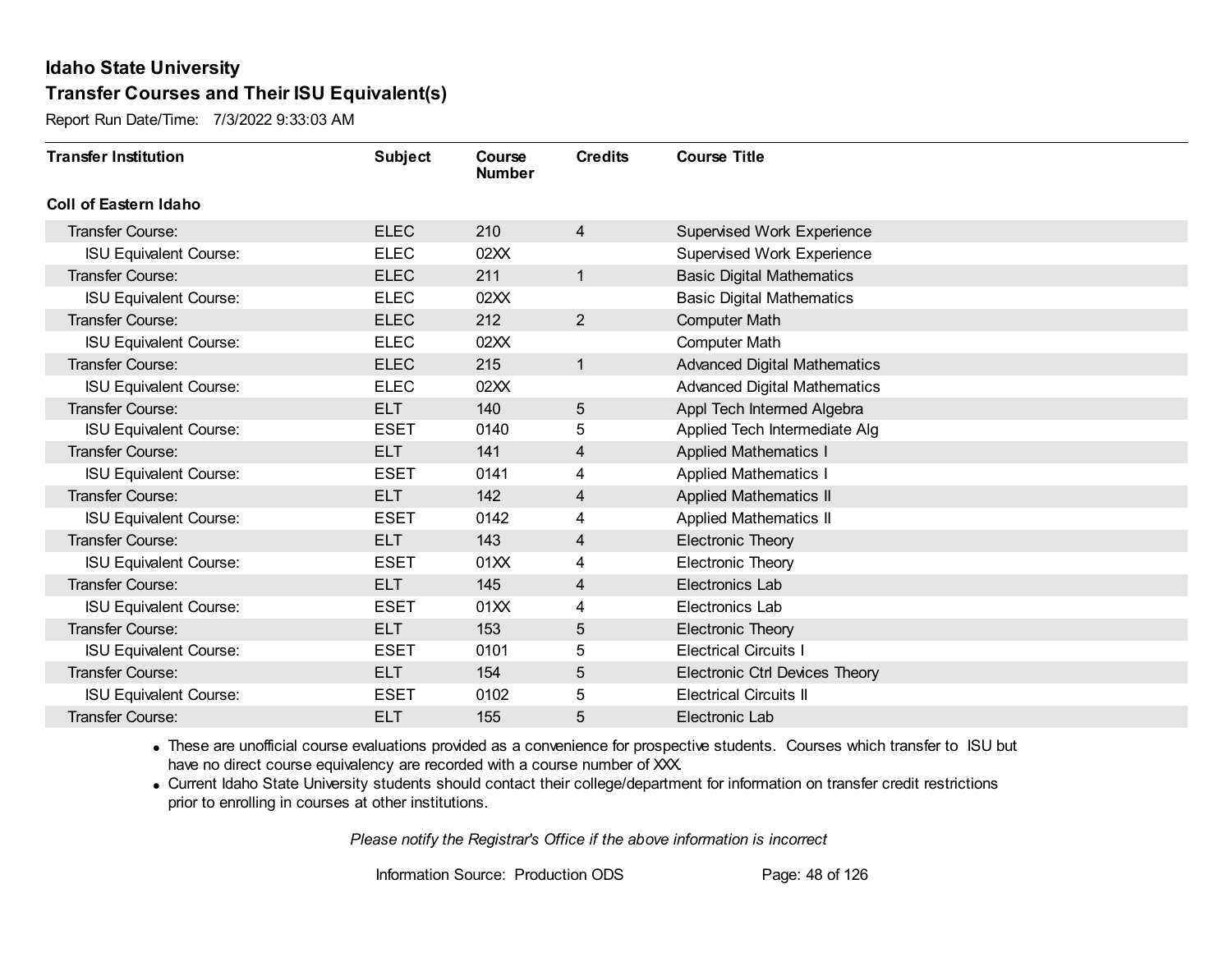Report Run Date/Time: 7/3/2022 9:33:03 AM

| <b>Transfer Institution</b>   | <b>Subject</b> | Course<br><b>Number</b> | <b>Credits</b> | <b>Course Title</b>                       |
|-------------------------------|----------------|-------------------------|----------------|-------------------------------------------|
| <b>Coll of Eastern Idaho</b>  |                |                         |                |                                           |
| Transfer Course:              | <b>ELT</b>     | 155                     | 5              | Electronic Lab                            |
| <b>ISU Equivalent Course:</b> | <b>ESET</b>    | 0101L                   | 5              | <b>Electrical Circuits I Lab</b>          |
| <b>Transfer Course:</b>       | <b>ELT</b>     | 156                     | 5              | <b>Electronics Ctrl Devices Lab</b>       |
| <b>ISU Equivalent Course:</b> | <b>ESET</b>    | 0102L                   | 5              | <b>Electrical Circuits II Lab</b>         |
| <b>Transfer Course:</b>       | <b>EMER</b>    | 102                     | $\mathbf 0$    | <b>First Aid Basics</b>                   |
| <b>ISU Equivalent Course:</b> | HO             | 1XXX                    |                | <b>First Aid Basics</b>                   |
| <b>Transfer Course:</b>       | <b>EMER</b>    | 103                     | $\mathbf 0$    | <b>Health Care Provider CPR</b>           |
| <b>ISU Equivalent Course:</b> | HO             | 1XXX                    |                | <b>Health Care Provider CPR</b>           |
| <b>Transfer Course:</b>       | <b>ENG</b>     | 090                     | $\mathfrak{S}$ | <b>Basic Writing</b>                      |
| <b>ISU Equivalent Course:</b> | <b>ENGL</b>    | 0090                    | 3              | <b>Basic Writing</b>                      |
| <b>Transfer Course:</b>       | <b>ENG</b>     | 100                     | $\overline{2}$ | Applied Technical Comm                    |
| <b>ISU Equivalent Course:</b> | <b>ENGL</b>    | 01XX                    |                | Applied Technical Commun                  |
| <b>Transfer Course:</b>       | <b>ENG</b>     | 101                     | 3              | <b>English Composition GM1</b>            |
| <b>ISU Equivalent Course:</b> | <b>ENGL</b>    | 1101                    | 3              | <b>English Composition GM1</b>            |
| Transfer Course:              | <b>ENG</b>     | 101L                    | 0              | English 101 Lab                           |
| <b>ISU Equivalent Course:</b> | <b>ENGL</b>    | 1XXX                    | $\pmb{0}$      | English 101 Lab                           |
| <b>Transfer Course:</b>       | <b>ENG</b>     | 101P                    | $\mathbf{1}$   | <b>English Composition Plus</b>           |
| <b>ISU Equivalent Course:</b> | <b>ENGL</b>    | 1XXX                    |                | <b>English Composition Plus</b>           |
| Transfer Course:              | <b>ENG</b>     | 102                     | 3              | <b>Critical Reading &amp; Writing GM1</b> |
| <b>ISU Equivalent Course:</b> | <b>ENGL</b>    | 1102                    | 3              | <b>Critical Reading/Writing GM1</b>       |
| <b>Transfer Course:</b>       | <b>ENG</b>     | 110                     | $\mathfrak{S}$ | Intro to Literature GM5                   |
| <b>ISU Equivalent Course:</b> | <b>ENGL</b>    | 1175                    | 3              | Literature and Ideas                      |
| Transfer Course:              | <b>ENG</b>     | 115                     | 3              | Intro to Literature GM5                   |

· These are unofficial course evaluations provided as a convenience for prospective students. Courses which transfer to ISU but have no direct course equivalency are recorded with a course number of XXX.

· Current Idaho State University students should contact their college/department for information on transfer credit restrictions prior to enrolling in courses at other institutions.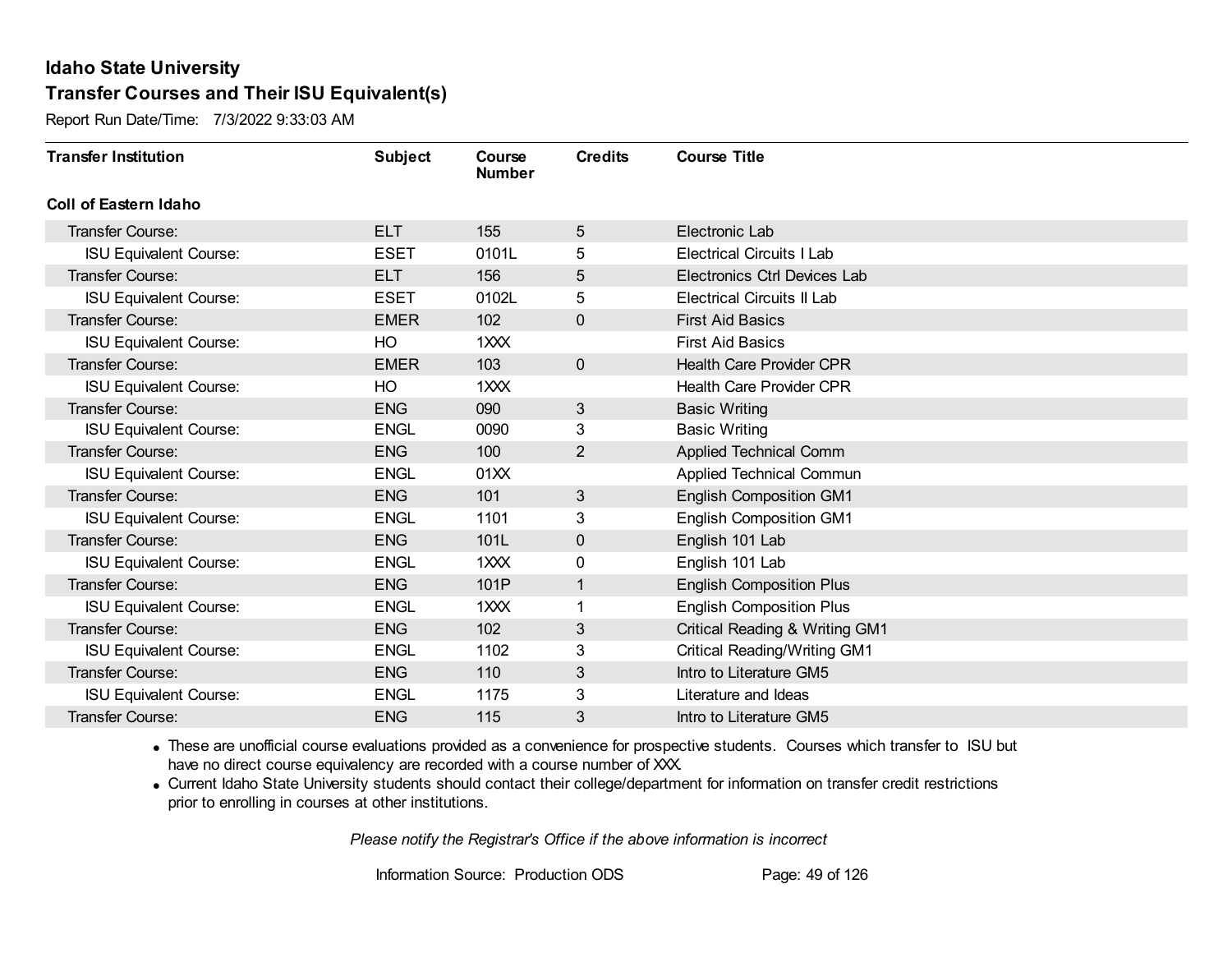Report Run Date/Time: 7/3/2022 9:33:03 AM

| <b>Transfer Institution</b>   | <b>Subject</b> | Course<br><b>Number</b> | <b>Credits</b> | <b>Course Title</b>                   |
|-------------------------------|----------------|-------------------------|----------------|---------------------------------------|
| <b>Coll of Eastern Idaho</b>  |                |                         |                |                                       |
| Transfer Course:              | <b>ENG</b>     | 115                     | $\mathbf{3}$   | Intro to Literature GM5               |
| <b>ISU Equivalent Course:</b> | <b>ENGL</b>    | 1175                    | 3              | Literature and Ideas                  |
| Transfer Course:              | <b>ENG</b>     | 202                     | 3              | <b>Technical Communication</b>        |
| <b>ISU Equivalent Course:</b> | <b>ELEC</b>    | 02XX                    | 3              | <b>Technical Communication</b>        |
| <b>Transfer Course:</b>       | <b>ENG</b>     | 203                     | 3              | <b>Effective Technical Communicat</b> |
| <b>ISU Equivalent Course:</b> | <b>ELEC</b>    | 02XX                    | 3              | <b>Effective Technical Communicat</b> |
| Transfer Course:              | <b>ENG</b>     | 215                     | $\mathfrak{S}$ | Survey World Mythology GM5            |
| <b>ISU Equivalent Course:</b> | <b>ENGL</b>    | 2257                    |                | Survey of World Literature I          |
| Transfer Course:              | <b>ENG</b>     | 235                     | 3              | Intro to Shakespeare                  |
| <b>ISU Equivalent Course:</b> | <b>ENGL</b>    | 2XXX                    | 3              | Intro to Shakespeare                  |
| Transfer Course:              | <b>ENGL</b>    | 101                     | 3              | Writing and Rhetoric I GM1            |
| <b>ISU Equivalent Course:</b> | <b>ENGL</b>    | 1101                    | 3              | Writing and Rhetoric I GM1            |
| Transfer Course:              | <b>ENGL</b>    | 101P                    | 1              | Writing and Rhetoric I Plus           |
| <b>ISU Equivalent Course:</b> | <b>ENGL</b>    | 1XXX                    | 1              | Writing and Rhetoric I Plus           |
| Transfer Course:              | <b>ENGL</b>    | 102                     | 3              | Writing and Rhetoric II GM1           |
| <b>ISU Equivalent Course:</b> | <b>ENGL</b>    | 1102                    | 3              | Writing and Rhetoric II GM1           |
| Transfer Course:              | <b>ENGL</b>    | 175                     | 3              | Literature and Ideas GM5H             |
| <b>ISU Equivalent Course:</b> | <b>ENGL</b>    | 1175                    | 3              | Literature and Ideas GM5H             |
| Transfer Course:              | <b>ENGL</b>    | 203                     | 3              | <b>Effective Technical Comm</b>       |
| <b>ISU Equivalent Course:</b> | <b>ENGL</b>    | 2XXX                    | 3              | <b>Effective Technical Comm</b>       |
| Transfer Course:              | <b>ENGL</b>    | 206                     | 3              | Intro to Creative Writing             |
| <b>ISU Equivalent Course:</b> | <b>ENGL</b>    | 2206                    | 3              | <b>Creative Writing Workshop</b>      |
| Transfer Course:              | <b>ENGL</b>    | 215                     | 3              | Surv/World Mythology GM5H             |

· These are unofficial course evaluations provided as a convenience for prospective students. Courses which transfer to ISU but have no direct course equivalency are recorded with a course number of XXX.

· Current Idaho State University students should contact their college/department for information on transfer credit restrictions prior to enrolling in courses at other institutions.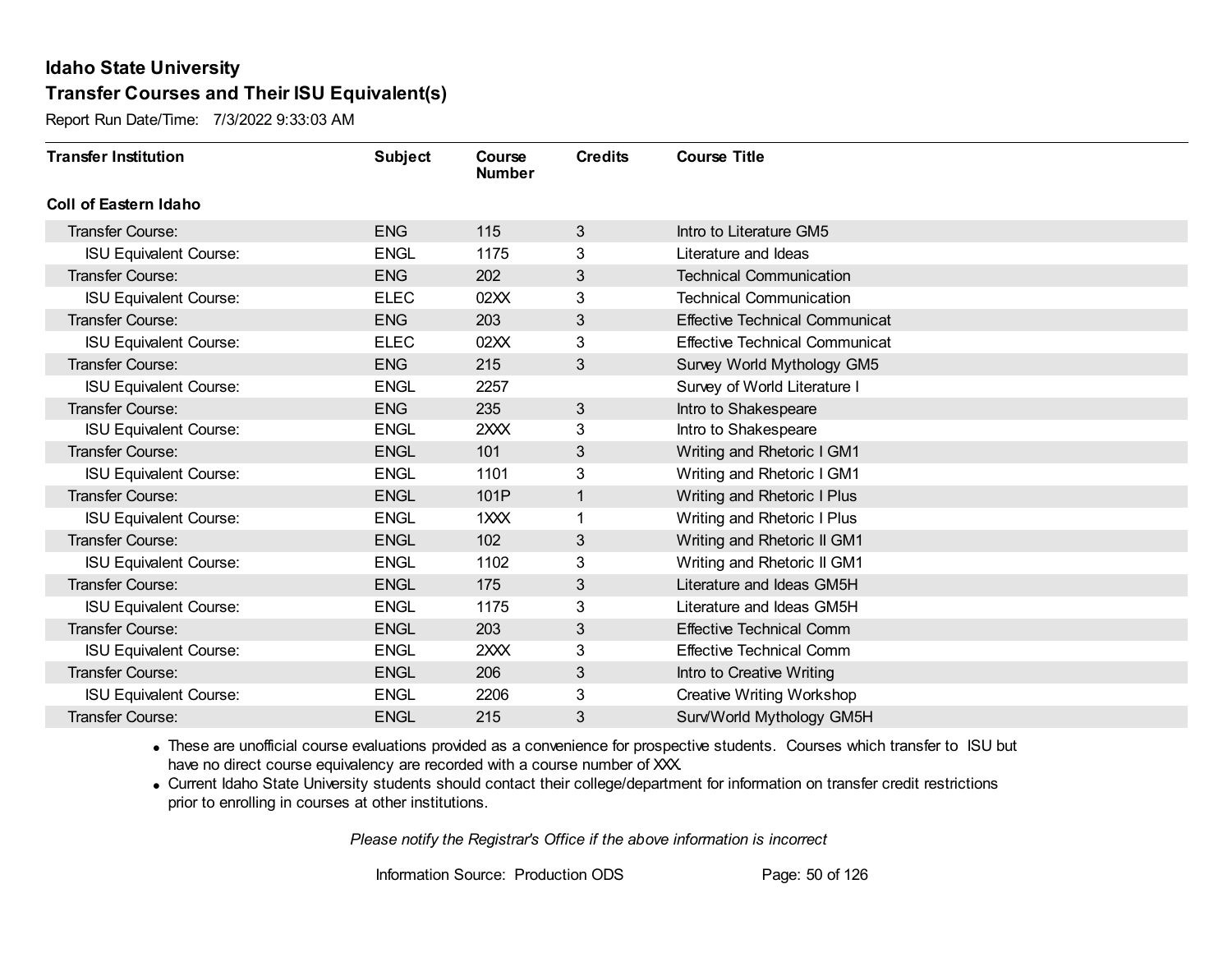Report Run Date/Time: 7/3/2022 9:33:03 AM

| <b>Transfer Institution</b>   | <b>Subject</b> | Course<br><b>Number</b> | <b>Credits</b> | <b>Course Title</b>                  |
|-------------------------------|----------------|-------------------------|----------------|--------------------------------------|
| Coll of Eastern Idaho         |                |                         |                |                                      |
| Transfer Course:              | <b>ENGL</b>    | 215                     | 3              | Surv/World Mythology GM5H            |
| <b>ISU Equivalent Course:</b> | <b>ENGL</b>    | 2XXX                    | 3              | Surv/World Mythology GM5H            |
| Transfer Course:              | <b>ENGL</b>    | 235                     | 3              | Intro to Shakespeare                 |
| <b>ISU Equivalent Course:</b> | <b>ENGL</b>    | 2XXX                    | 3              | Intro to Shakespeare                 |
| <b>Transfer Course:</b>       | <b>EPH</b>     | 110                     | $\mathbf{1}$   | Physics for Electronics I            |
| <b>ISU Equivalent Course:</b> | <b>ELEC</b>    | 01XX                    |                | Physics for Electronics I            |
| <b>Transfer Course:</b>       | <b>EPH</b>     | 120                     | $\mathbf{1}$   | Physics for Electronics II           |
| <b>ISU Equivalent Course:</b> | <b>ELEC</b>    | 01XX                    |                | Physics for Electronics II           |
| <b>Transfer Course:</b>       | <b>ES</b>      | 110                     | $\mathbf{1}$   | Safety I                             |
| <b>ISU Equivalent Course:</b> | <b>ELEC</b>    | 01XX                    | 1              | Safety I                             |
| <b>Transfer Course:</b>       | <b>ES</b>      | 135                     | $\mathbf{1}$   | Safety II                            |
| <b>ISU Equivalent Course:</b> | <b>ELEC</b>    | 01XX                    | 1              | Safety II                            |
| Transfer Course:              | <b>ES</b>      | 210                     | 1              | Electronic Safety III                |
| <b>ISU Equivalent Course:</b> | <b>ELEC</b>    | 02XX                    | 1              | <b>Electronic Safety III</b>         |
| Transfer Course:              | <b>ESD</b>     | 102                     | $\mathbf{1}$   | 40-Hour OSHA Hazwoper Train          |
| <b>ISU Equivalent Course:</b> | <b>ELEC</b>    | 01XX                    |                | 40-Hour OSHA Hazwoper Train          |
| Transfer Course:              | <b>ESE</b>     | 100                     | $\mathbf{1}$   | <b>Engineering Tech Orientation</b>  |
| <b>ISU Equivalent Course:</b> | <b>ESET</b>    | 0100                    | 1              | <b>Engineering Technology Orient</b> |
| Transfer Course:              | <b>ESE</b>     | 100L                    | $\mathbf{1}$   | Engr Tech Orientation Lab            |
| <b>ISU Equivalent Course:</b> | <b>ESET</b>    | 0100L                   |                | Engineering Technology Lab           |
| <b>Transfer Course:</b>       | <b>ESE</b>     | 102                     | $\mathbf{1}$   | 40-Hr OSHA HAZWOPER Train            |
| <b>ISU Equivalent Course:</b> | <b>ESET</b>    | 01XX                    |                | 40-Hr OSHA HAZWOPER Train            |
| Transfer Course:              | <b>ESE</b>     | 110                     | 1              | Intro Process Control                |

· These are unofficial course evaluations provided as a convenience for prospective students. Courses which transfer to ISU but have no direct course equivalency are recorded with a course number of XXX.

· Current Idaho State University students should contact their college/department for information on transfer credit restrictions prior to enrolling in courses at other institutions.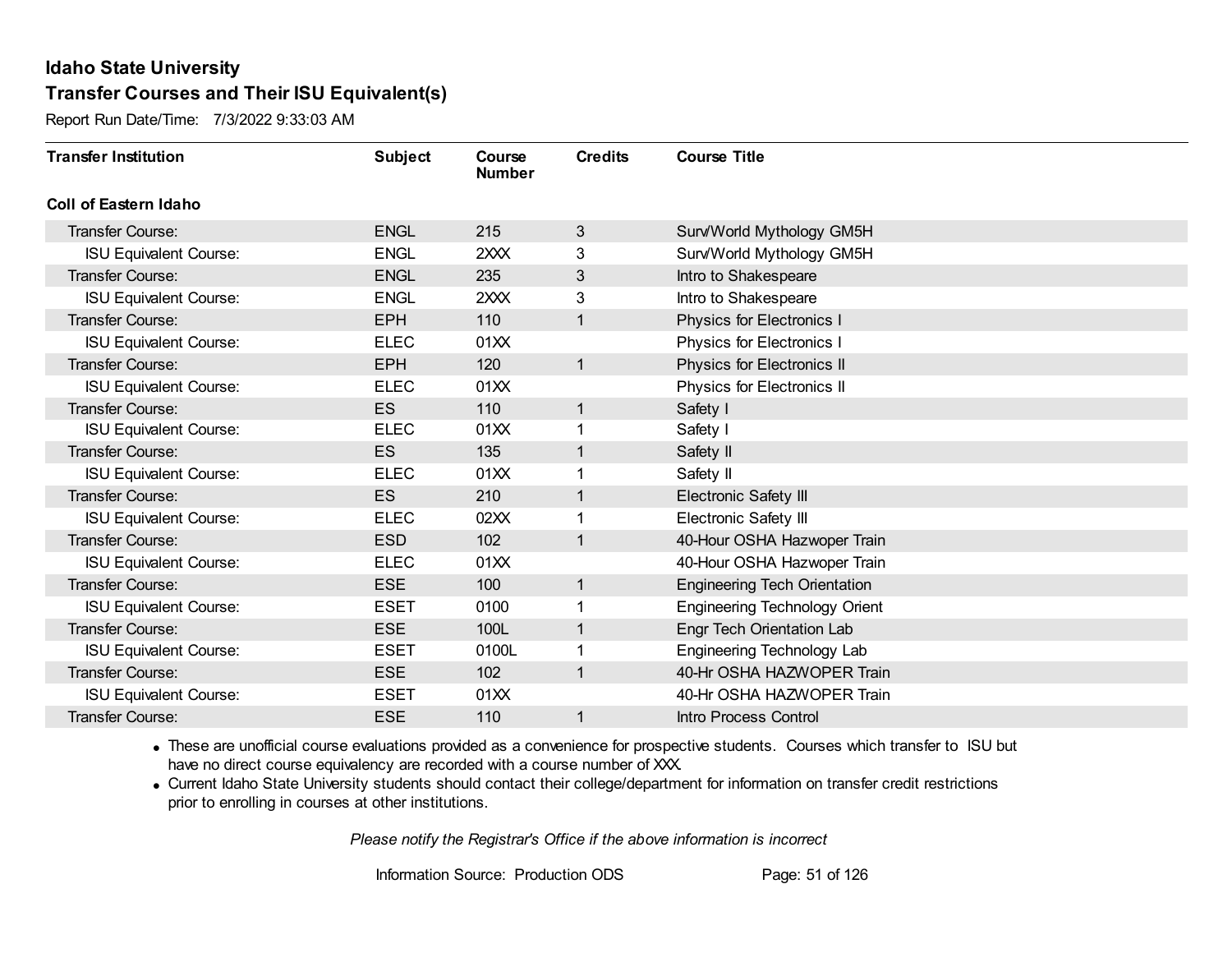Report Run Date/Time: 7/3/2022 9:33:03 AM

| <b>Transfer Institution</b>   | <b>Subject</b> | Course<br><b>Number</b> | <b>Credits</b> | <b>Course Title</b>            |
|-------------------------------|----------------|-------------------------|----------------|--------------------------------|
| <b>Coll of Eastern Idaho</b>  |                |                         |                |                                |
| Transfer Course:              | <b>ESE</b>     | 110                     | $\mathbf{1}$   | Intro Process Control          |
| <b>ISU Equivalent Course:</b> | <b>ESET</b>    | 0110                    |                | Intro to Process Control       |
| <b>Transfer Course:</b>       | <b>ESE</b>     | 110L                    |                | Intro Process Control Lab      |
| <b>ISU Equivalent Course:</b> | <b>ESET</b>    | 0110L                   |                | Intro to Process Control Lab   |
| Transfer Course:              | <b>ESH</b>     | 102                     | $\mathbf{1}$   | 40 hour OSHA Hazwoper Traning  |
| <b>ISU Equivalent Course:</b> | <b>ELEC</b>    | 01XX                    |                | 40 hour OSHA Hazwoper Traning  |
| <b>Transfer Course:</b>       | <b>ESH</b>     | 130                     | $\overline{2}$ | 40 hour OSHA Hazwoper Training |
| <b>ISU Equivalent Course:</b> | <b>ELEC</b>    | 01XX                    | 2              | 40 hour OSHA Hazwoper Training |
| <b>Transfer Course:</b>       | ET.            | 110                     | 1              | <b>Basic Electronics I</b>     |
| <b>ISU Equivalent Course:</b> | <b>ELEC</b>    | 01XX                    |                | <b>Basic Electronics I</b>     |
| <b>Transfer Course:</b>       | ET.            | 112                     | $\mathbf{1}$   | <b>Electronics Safety</b>      |
| <b>ISU Equivalent Course:</b> | <b>ELEC</b>    | 01XX                    |                | <b>Electronics Safety</b>      |
| Transfer Course:              | ET.            | 120                     | 1              | <b>Basic Electronics II</b>    |
| <b>ISU Equivalent Course:</b> | <b>ELEC</b>    | 01XX                    |                | <b>Basic Electronics II</b>    |
| Transfer Course:              | ET.            | 130                     | $\overline{2}$ | Advance Electronics & Comm     |
| <b>ISU Equivalent Course:</b> | <b>ELEC</b>    | 01XX                    | $\overline{2}$ | Advance Electronics & Comm     |
| <b>Transfer Course:</b>       | ET.            | 135                     | $\mathbf{1}$   | <b>Discrete Components</b>     |
| <b>ISU Equivalent Course:</b> | <b>ELEC</b>    | 01XX                    |                | <b>Discrete Components</b>     |
| <b>Transfer Course:</b>       | ET.            | 140                     | $\mathbf{1}$   | Device Configuration & RF Comm |
| <b>ISU Equivalent Course:</b> | <b>ELEC</b>    | 01XX                    |                | Device Configuration & RF Comm |
| <b>Transfer Course:</b>       | ET.            | 145                     | $\overline{1}$ | <b>FCC Licensing</b>           |
| <b>ISU Equivalent Course:</b> | <b>ELEC</b>    | 01XX                    |                | <b>FCC Licensing</b>           |
| Transfer Course:              | ET             | 150                     |                | <b>Basic Television</b>        |

· These are unofficial course evaluations provided as a convenience for prospective students. Courses which transfer to ISU but have no direct course equivalency are recorded with a course number of XXX.

· Current Idaho State University students should contact their college/department for information on transfer credit restrictions prior to enrolling in courses at other institutions.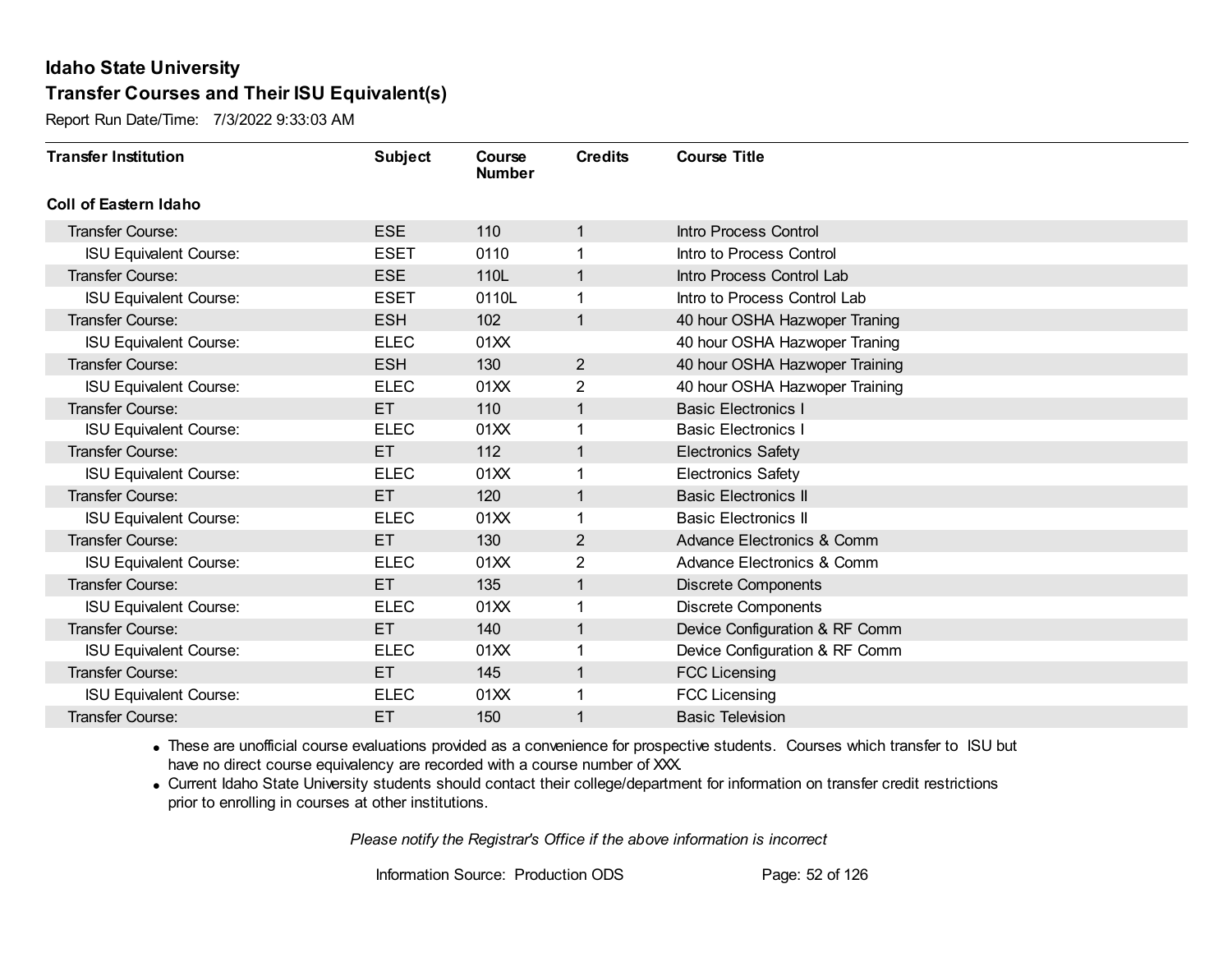Report Run Date/Time: 7/3/2022 9:33:03 AM

| <b>Transfer Institution</b>   | <b>Subject</b> | Course<br><b>Number</b> | <b>Credits</b> | <b>Course Title</b>                 |
|-------------------------------|----------------|-------------------------|----------------|-------------------------------------|
| Coll of Eastern Idaho         |                |                         |                |                                     |
| Transfer Course:              | ET             | 150                     | 1              | <b>Basic Television</b>             |
| <b>ISU Equivalent Course:</b> | <b>ELEC</b>    | 01XX                    | 1              | <b>Basic Television</b>             |
| Transfer Course:              | ET.            | 210                     | 1              | <b>Basic Digital Electronics</b>    |
| <b>ISU Equivalent Course:</b> | <b>ELEC</b>    | 02XX                    | 1              | <b>Basic Digital Electronics</b>    |
| <b>Transfer Course:</b>       | ET             | 215                     | 1              | <b>Advanced Digital Electronics</b> |
| <b>ISU Equivalent Course:</b> | <b>ELEC</b>    | 02XX                    |                | <b>Advanced Digital Electronics</b> |
| Transfer Course:              | ET.            | 220                     | $\mathbf 1$    | <b>Basic Computer Principles</b>    |
| <b>ISU Equivalent Course:</b> | <b>ELEC</b>    | 02XX                    |                | <b>Basic Computer Principles</b>    |
| Transfer Course:              | ET             | 230                     | 3              | Adv Computer Princ/Syst             |
| <b>ISU Equivalent Course:</b> | <b>ELEC</b>    | 02XX                    | 3              | Adv Computer Princ/Syst             |
| <b>Transfer Course:</b>       | ET.            | 250                     | 1              | <b>Computer Syst Interfacing</b>    |
| <b>ISU Equivalent Course:</b> | <b>ELEC</b>    | 02XX                    |                | <b>Computer Syst Interfacing</b>    |
| Transfer Course:              | ET.            | 255                     | 1              | Communications                      |
| <b>ISU Equivalent Course:</b> | <b>ELEC</b>    | 02XX                    | 1              | Communications                      |
| Transfer Course:              | <b>FBM</b>     | 175                     | 5              | Farm Bus Records & Accts            |
| <b>ISU Equivalent Course:</b> | <b>ELEC</b>    | 01XX                    | 5              | Farm Bus Records & Accts            |
| Transfer Course:              | <b>FBM</b>     | 177                     | 5              | Farm Bus Analysis/Eval              |
| <b>ISU Equivalent Course:</b> | <b>ELEC</b>    | 01XX                    | 5              | Farm Bus Analysis/Eval              |
| <b>Transfer Course:</b>       | <b>FST</b>     | 100                     | 48             | Fire Service Technologies           |
| <b>ISU Equivalent Course:</b> | <b>ELEC</b>    | 01XX                    | 48             | Fire Service Technologies           |
| Transfer Course:              | <b>GE</b>      | 299                     | 3              | <b>Various Titles</b>               |
| <b>ISU Equivalent Course:</b> | <b>ELTR</b>    | 02XX                    |                | <b>Various Titles</b>               |
| Transfer Course:              | <b>GEO</b>     | 101                     | 3              | <b>Physical Geology GM4</b>         |

· These are unofficial course evaluations provided as a convenience for prospective students. Courses which transfer to ISU but have no direct course equivalency are recorded with a course number of XXX.

· Current Idaho State University students should contact their college/department for information on transfer credit restrictions prior to enrolling in courses at other institutions.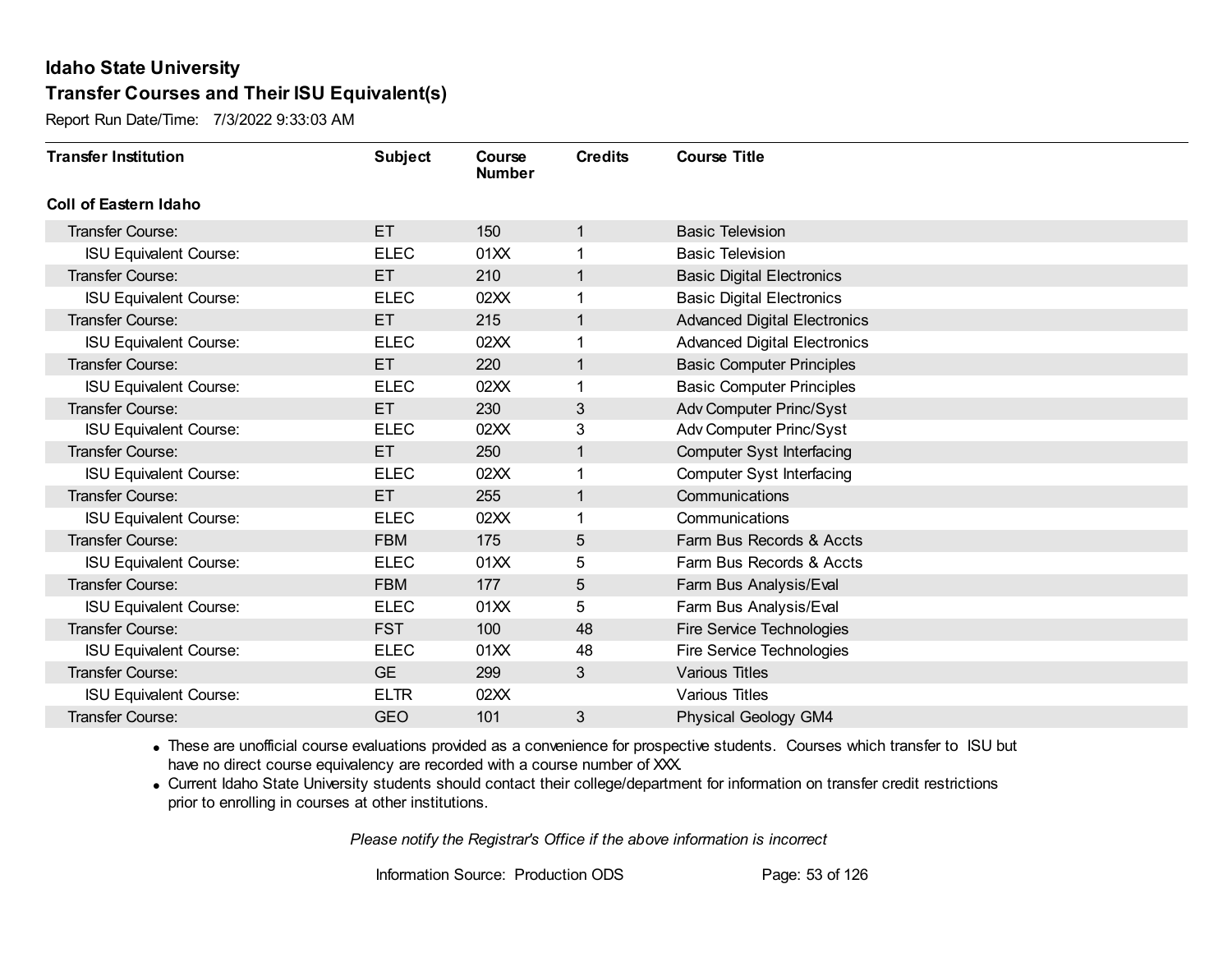Report Run Date/Time: 7/3/2022 9:33:03 AM

| <b>Transfer Institution</b>   | <b>Subject</b> | Course<br><b>Number</b> | <b>Credits</b> | <b>Course Title</b>               |
|-------------------------------|----------------|-------------------------|----------------|-----------------------------------|
| Coll of Eastern Idaho         |                |                         |                |                                   |
| Transfer Course:              | <b>GEO</b>     | 101                     | 3              | <b>Physical Geology GM4</b>       |
| <b>ISU Equivalent Course:</b> | <b>GEOL</b>    | 1101                    | 3              | <b>Physical Geology GM4</b>       |
| Transfer Course:              | <b>GEO</b>     | 101L                    | 1              | Physical Geology Lab GM4L         |
| <b>ISU Equivalent Course:</b> | <b>GEOL</b>    | 1101L                   |                | Physical Geology Lab              |
| <b>Transfer Course:</b>       | <b>GEOL</b>    | 101                     | $\mathfrak{S}$ | <b>Physical Geology GM4</b>       |
| <b>ISU Equivalent Course:</b> | <b>GEOL</b>    | 1101                    | 3              | Physical Geology GM4              |
| <b>Transfer Course:</b>       | <b>GEOL</b>    | 101L                    | 1              | Physical Geology Lab GM4L         |
| <b>ISU Equivalent Course:</b> | <b>GEOL</b>    | 1101L                   |                | Physical Geology Lab GM4L         |
| Transfer Course:              | <b>GEOL</b>    | 102                     | 3              | <b>Historical Geology</b>         |
| <b>ISU Equivalent Course:</b> | <b>GEOL</b>    | 1XXX                    | 3              | <b>Historical Geology</b>         |
| Transfer Course:              | <b>GEOL</b>    | 102L                    | $\mathbf{1}$   | <b>Historical Geology Lab</b>     |
| <b>ISU Equivalent Course:</b> | <b>GEOL</b>    | 1XXX                    |                | <b>Historical Geology Lab</b>     |
| Transfer Course:              | <b>GEOL</b>    | 107                     | 3              | <b>Real Monsters</b>              |
| <b>ISU Equivalent Course:</b> | <b>GEOL</b>    | 1107                    | 3              | <b>Real Monsters</b>              |
| Transfer Course:              | <b>GEOL</b>    | 199                     | $\mathbf{1}$   | ST:                               |
| <b>ISU Equivalent Course:</b> | <b>GEOL</b>    | 1XXX                    |                | ST:                               |
| Transfer Course:              | <b>GS</b>      | 101                     | $\mathbf{1}$   | Academic & Career Exploration     |
| <b>ISU Equivalent Course:</b> | <b>ELEC</b>    | 1XXX                    |                | Academic & Career Exploration     |
| <b>Transfer Course:</b>       | <b>GS</b>      | 110                     | $\mathbf{1}$   | <b>Biology Career Exploration</b> |
| <b>ISU Equivalent Course:</b> | <b>ELEC</b>    | 1XXX                    |                | <b>Biology Career Exploration</b> |
| Transfer Course:              | <b>GS</b>      | 120                     |                | <b>Student Leadership Class</b>   |
| <b>ISU Equivalent Course:</b> | <b>ELEC</b>    | 1XXX                    |                | <b>Student Leadership Class</b>   |
| Transfer Course:              | <b>HAZ</b>     | 104                     | 4              | <b>Super Work Experience</b>      |

· These are unofficial course evaluations provided as a convenience for prospective students. Courses which transfer to ISU but have no direct course equivalency are recorded with a course number of XXX.

· Current Idaho State University students should contact their college/department for information on transfer credit restrictions prior to enrolling in courses at other institutions.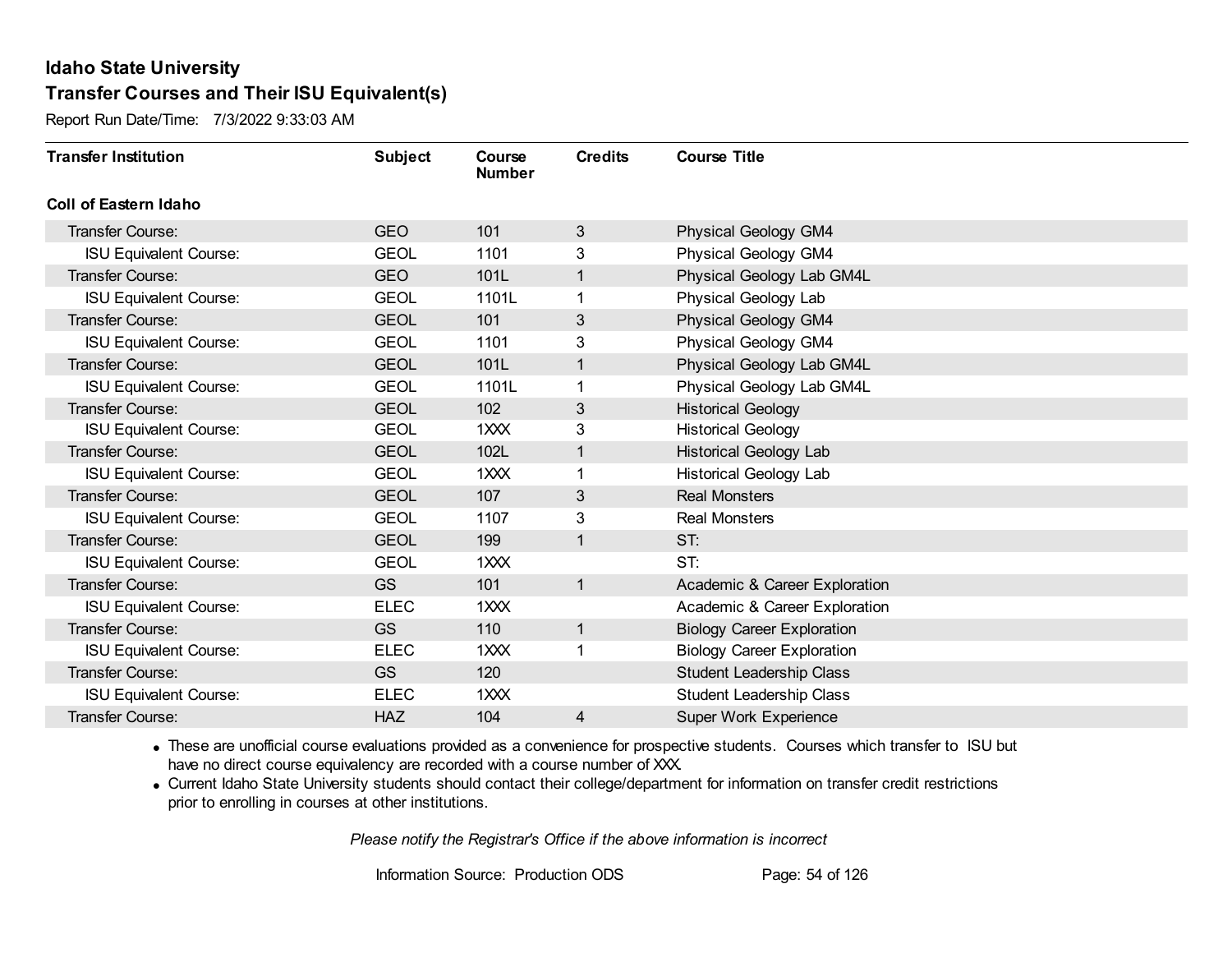Report Run Date/Time: 7/3/2022 9:33:03 AM

| <b>Transfer Institution</b>   | <b>Subject</b> | Course<br><b>Number</b> | <b>Credits</b> | <b>Course Title</b>            |
|-------------------------------|----------------|-------------------------|----------------|--------------------------------|
| Coll of Eastern Idaho         |                |                         |                |                                |
| Transfer Course:              | <b>HAZ</b>     | 104                     | $\overline{4}$ | Super Work Experience          |
| <b>ISU Equivalent Course:</b> | <b>ELEC</b>    | 01XX                    |                | Super Work Experience          |
| Transfer Course:              | <b>HCT</b>     | 100                     | $\overline{2}$ | Intro to Health Professions    |
| <b>ISU Equivalent Course:</b> | HO             | 0105                    | $\overline{2}$ | Intro Allied Health Careers    |
| <b>Transfer Course:</b>       | <b>HCT</b>     | 101                     | $\overline{2}$ | <b>Medical Terminology</b>     |
| <b>ISU Equivalent Course:</b> | HO             | 0106                    | $\overline{2}$ | Medical Terminology            |
| <b>Transfer Course:</b>       | <b>HCT</b>     | 102                     | $\overline{2}$ | <b>Health and Wellness</b>     |
| <b>ISU Equivalent Course:</b> | HO             | 01XX                    |                | <b>Health and Wellness</b>     |
| <b>Transfer Course:</b>       | <b>HCT</b>     | 103                     | $\mathbf{3}$   | Intro Anatomy/Phys w/Lab       |
| <b>ISU Equivalent Course:</b> | HO             | 0111                    | 3              | Intro Anatomy and Physiology   |
| <b>Transfer Course:</b>       | <b>HCT</b>     | 104                     | 2              | Microbiology for Health Prof   |
| <b>ISU Equivalent Course:</b> | <b>BIOL</b>    | 2221                    |                | Introductory Microbiology      |
| Transfer Course:              | <b>HCT</b>     | 104L                    | $\mathbf{1}$   | Microbiology Lab               |
| <b>ISU Equivalent Course:</b> | <b>BIOL</b>    | 2221L                   | 1              | Introductory Microbiology Lab  |
| Transfer Course:              | <b>HCT</b>     | 105                     | 2              | Phlebotomy                     |
| <b>ISU Equivalent Course:</b> | HO             | 01XX                    | $\overline{2}$ | Phlebotomy                     |
| Transfer Course:              | <b>HCT</b>     | 108                     | $\overline{2}$ | Ekg/Ecg                        |
| <b>ISU Equivalent Course:</b> | HO             | 01XX                    | 2              | Ekg/Ecg                        |
| Transfer Course:              | <b>HCT</b>     | 109                     | $\overline{2}$ | <b>Medical Intro to Ethics</b> |
| <b>ISU Equivalent Course:</b> | HO             | 01XX                    | $\overline{2}$ | Medical Intro to Ethics        |
| <b>Transfer Course:</b>       | <b>HCT</b>     | 110                     | $\overline{2}$ | Nutrition                      |
| <b>ISU Equivalent Course:</b> | HO             | 01XX                    |                | Nutrition                      |
| Transfer Course:              | <b>HCT</b>     | 111                     | 2              | Growth and Development         |

· These are unofficial course evaluations provided as a convenience for prospective students. Courses which transfer to ISU but have no direct course equivalency are recorded with a course number of XXX.

· Current Idaho State University students should contact their college/department for information on transfer credit restrictions prior to enrolling in courses at other institutions.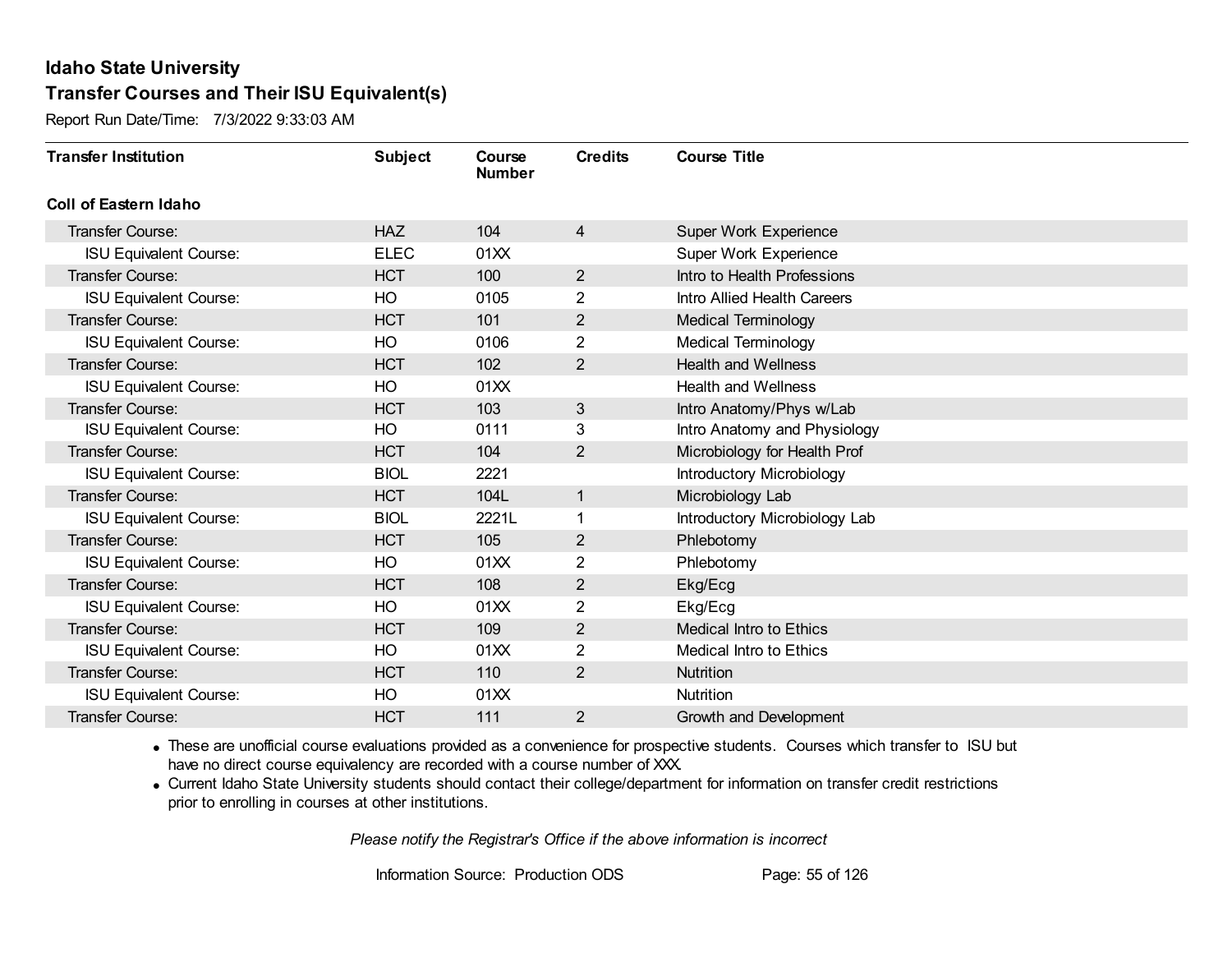Report Run Date/Time: 7/3/2022 9:33:03 AM

| <b>Transfer Institution</b>   | <b>Subject</b> | Course<br><b>Number</b> | <b>Credits</b> | <b>Course Title</b>                   |
|-------------------------------|----------------|-------------------------|----------------|---------------------------------------|
| Coll of Eastern Idaho         |                |                         |                |                                       |
| Transfer Course:              | <b>HCT</b>     | 111                     | $\overline{2}$ | Growth and Development                |
| <b>ISU Equivalent Course:</b> | HO             | 01XX                    |                | Growth and Development                |
| Transfer Course:              | <b>HCT</b>     | 112                     | 3              | <b>Certified Nursing Assistant</b>    |
| <b>ISU Equivalent Course:</b> | HO             | 01XX                    | 3              | <b>Certified Nursing Assistant</b>    |
| <b>Transfer Course:</b>       | <b>HCT</b>     | 113                     | 3              | <b>Medical Coding</b>                 |
| <b>ISU Equivalent Course:</b> | <b>HIT</b>     | 01XX                    |                | <b>Medical Coding</b>                 |
| Transfer Course:              | <b>HCT</b>     | 114                     | $\mathfrak{S}$ | <b>Medical Billing</b>                |
| <b>ISU Equivalent Course:</b> | <b>HIT</b>     | 01XX                    |                | <b>Medical Billing</b>                |
| <b>Transfer Course:</b>       | <b>HCT</b>     | 115                     | 6              | <b>EMT Basic</b>                      |
| <b>ISU Equivalent Course:</b> | <b>EMTB</b>    | 01XX                    |                | <b>EMT Basic</b>                      |
| Transfer Course:              | <b>HCT</b>     | 119                     | $\overline{2}$ | Diseases of the Human Body            |
| <b>ISU Equivalent Course:</b> | HO             | 01XX                    | 2              | Diseases of the Human Body            |
| Transfer Course:              | <b>HCT</b>     | 121                     | 1              | Professionalism/Health Careers        |
| <b>ISU Equivalent Course:</b> | HO             | 01XX                    |                | Professionalism/Health Careers        |
| Transfer Course:              | <b>HCT</b>     | 125                     | 1              | <b>Nutrition for Health Care Prof</b> |
| <b>ISU Equivalent Course:</b> | HO             | 01XX                    |                | Nutr for Health Care Profess          |
| Transfer Course:              | <b>HCT</b>     | 135                     | 3              | Fund of Pharmacology                  |
| <b>ISU Equivalent Course:</b> | HO             | 01XX                    | 3              | Fund of Pharmacology                  |
| Transfer Course:              | <b>HCT</b>     | 140                     | 6              | <b>CNA Training</b>                   |
| <b>ISU Equivalent Course:</b> | HO             | 01 <sub>XX</sub>        | 6              | <b>CNA Training</b>                   |
| Transfer Course:              | <b>HIS</b>     | 101                     | $\sqrt{3}$     | Foundations of Europe GM6             |
| <b>ISU Equivalent Course:</b> | <b>HIST</b>    | 1101                    | 3              | Foundations of Europe GM6             |
| Transfer Course:              | <b>HIS</b>     | 102                     | 3              | Modern Europe GM6                     |

· These are unofficial course evaluations provided as a convenience for prospective students. Courses which transfer to ISU but have no direct course equivalency are recorded with a course number of XXX.

· Current Idaho State University students should contact their college/department for information on transfer credit restrictions prior to enrolling in courses at other institutions.

*Please notify the Registrar's Office if the above information is incorrect*

Information Source: Production ODS Page: 56 of 126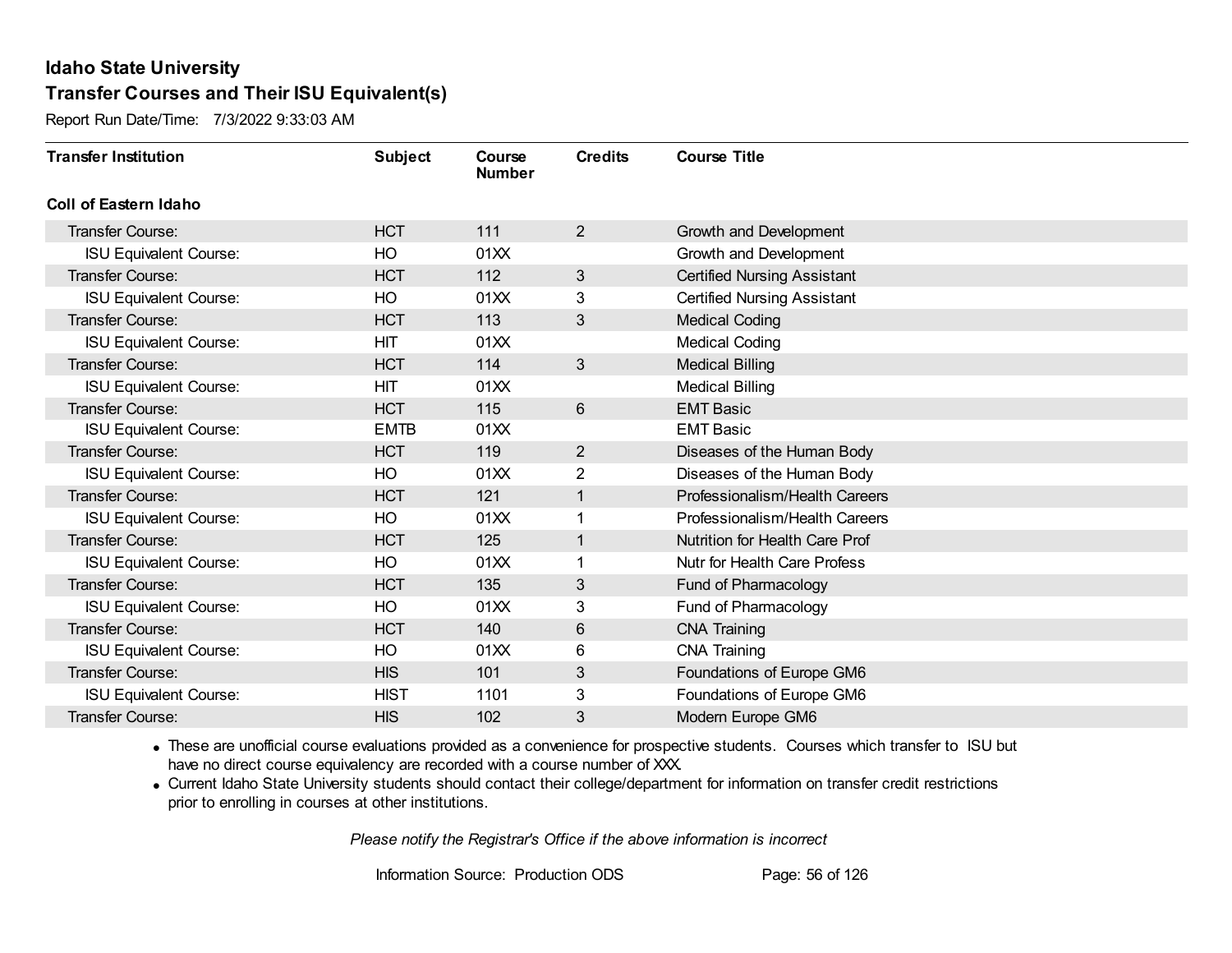Report Run Date/Time: 7/3/2022 9:33:03 AM

| <b>Transfer Institution</b>   | <b>Subject</b> | Course<br><b>Number</b> | <b>Credits</b> | <b>Course Title</b>                |
|-------------------------------|----------------|-------------------------|----------------|------------------------------------|
| Coll of Eastern Idaho         |                |                         |                |                                    |
| Transfer Course:              | <b>HIS</b>     | 102                     | 3              | Modern Europe GM6                  |
| <b>ISU Equivalent Course:</b> | <b>HIST</b>    | 1102                    | 3              | Modern Europe GM6                  |
| Transfer Course:              | <b>HIS</b>     | 111                     | 3              | US History I GM6                   |
| <b>ISU Equivalent Course:</b> | <b>HIST</b>    | 1111                    | 3              | US History to 1865 GM6             |
| <b>Transfer Course:</b>       | <b>HIS</b>     | 112                     | 3              | US History II GM6                  |
| <b>ISU Equivalent Course:</b> | <b>HIST</b>    | 1112                    | 3              | US History 1865 to Present GM6     |
| Transfer Course:              | <b>HIS</b>     | 201                     | 3              | Women in US History                |
| <b>ISU Equivalent Course:</b> | <b>HIST</b>    | 2201                    | 3              | Women in US History                |
| <b>Transfer Course:</b>       | <b>HIST</b>    | 101                     | 3              | World History I GM6                |
| <b>ISU Equivalent Course:</b> | <b>HIST</b>    | 1101                    | 3              | World History I GM6                |
| Transfer Course:              | <b>HIST</b>    | 102                     | 3              | World History II GM 6              |
| <b>ISU Equivalent Course:</b> | <b>HIST</b>    | 1102                    | 3              | World History II GM6               |
| Transfer Course:              | <b>HIST</b>    | 103                     | 3              | <b>Western Civilization I GM6</b>  |
| <b>ISU Equivalent Course:</b> | <b>HIST</b>    | 1105                    | 3              | Foundations of Europe GM6          |
| Transfer Course:              | <b>HIST</b>    | 104                     | 3              | <b>Western Civilization II GM6</b> |
| <b>ISU Equivalent Course:</b> | <b>HIST</b>    | 1106                    | 3              | Modern Europe GM6                  |
| Transfer Course:              | <b>HIST</b>    | 111                     | 3              | US History 1 GM6                   |
| <b>ISU Equivalent Course:</b> | <b>HIST</b>    | 1111                    | 3              | United States History I GM6        |
| Transfer Course:              | <b>HIST</b>    | 112                     | 3              | US History 2 GM6                   |
| <b>ISU Equivalent Course:</b> | <b>HIST</b>    | 1112                    | 3              | United States History II GM6       |
| <b>Transfer Course:</b>       | <b>HIST</b>    | 201                     | 3              | Women in US History IGM            |
| <b>ISU Equivalent Course:</b> | <b>HIST</b>    | 2201                    | 3              | Women in US History IGM            |
| <b>Transfer Course:</b>       | <b>HIST</b>    | 291                     | 3              | Historian's Craft IGM              |

· These are unofficial course evaluations provided as a convenience for prospective students. Courses which transfer to ISU but have no direct course equivalency are recorded with a course number of XXX.

· Current Idaho State University students should contact their college/department for information on transfer credit restrictions prior to enrolling in courses at other institutions.

*Please notify the Registrar's Office if the above information is incorrect*

Information Source: Production ODS Page: 57 of 126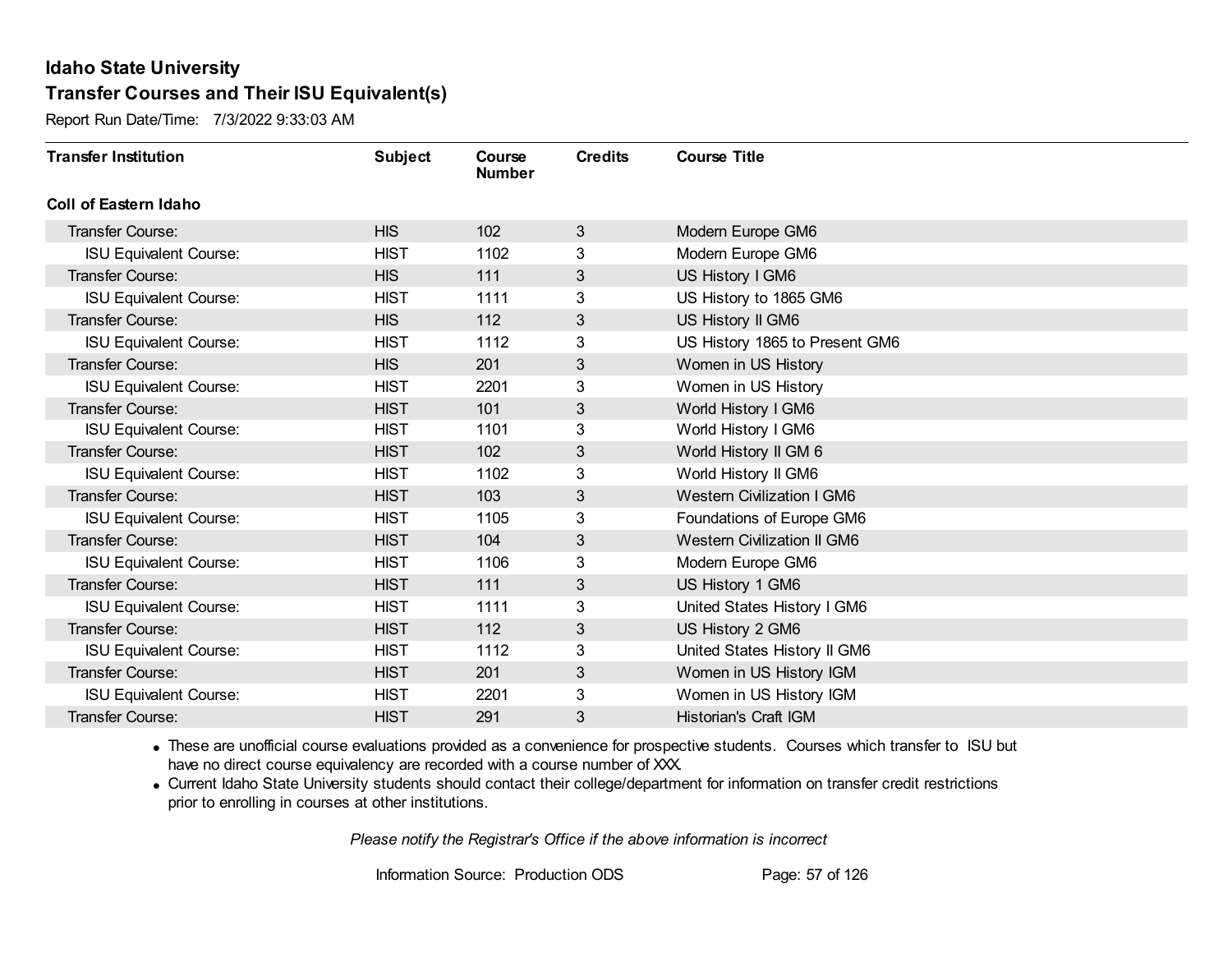Report Run Date/Time: 7/3/2022 9:33:03 AM

| <b>Transfer Institution</b>   | <b>Subject</b> | Course<br><b>Number</b> | <b>Credits</b> | <b>Course Title</b>           |
|-------------------------------|----------------|-------------------------|----------------|-------------------------------|
| Coll of Eastern Idaho         |                |                         |                |                               |
| Transfer Course:              | <b>HIST</b>    | 291                     | 3              | Historian's Craft IGM         |
| <b>ISU Equivalent Course:</b> | <b>HIST</b>    | 2291                    | 3              | The Historian's Craft IGM     |
| Transfer Course:              | <b>HOR</b>     | 102                     | 3              | <b>Prin of Plant Sciences</b> |
| <b>ISU Equivalent Course:</b> | <b>BIOL</b>    | 1XXX                    |                | <b>Prin of Plant Sciences</b> |
| <b>Transfer Course:</b>       | <b>HOR</b>     | 115                     | $\mathbf{1}$   | Orientation to Horticulture   |
| <b>ISU Equivalent Course:</b> | <b>ELEC</b>    | 01XX                    |                | Orientation to Horticulture   |
| <b>Transfer Course:</b>       | <b>HOR</b>     | 121                     | $\mathfrak{S}$ | Woody Landscape Plants        |
| <b>ISU Equivalent Course:</b> | <b>ELEC</b>    | 01XX                    |                | Woody Landscape Plants        |
| Transfer Course:              | <b>HOR</b>     | 124                     | $\mathfrak{S}$ | Herbaceous Landscape Plants   |
| <b>ISU Equivalent Course:</b> | <b>ELEC</b>    | 01XX                    |                | Herbaceous Landscape Plants   |
| <b>Transfer Course:</b>       | <b>HOR</b>     | 130                     | $\mathbf{3}$   | Intro to Landscape Desi       |
| <b>ISU Equivalent Course:</b> | <b>ELEC</b>    | 01XX                    |                | Intro to Landscape Desi       |
| Transfer Course:              | <b>HOR</b>     | 133                     | 3              | <b>General Soils</b>          |
| <b>ISU Equivalent Course:</b> | <b>ELEC</b>    | 01XX                    |                | <b>General Soils</b>          |
| Transfer Course:              | <b>HOR</b>     | 134                     | $\mathbf{1}$   | <b>General Soils Lab</b>      |
| <b>ISU Equivalent Course:</b> | <b>ELEC</b>    | 01XX                    |                | General Soils Lab             |
| Transfer Course:              | <b>HOR</b>     | 212                     | $\mathbf{3}$   | Landscape Pest Control        |
| <b>ISU Equivalent Course:</b> | <b>ELEC</b>    | 02XX                    |                | Landscape Pest Control        |
| Transfer Course:              | <b>HOR</b>     | 218                     | $\overline{2}$ | Turfgrass Management          |
| <b>ISU Equivalent Course:</b> | <b>ELEC</b>    | 02XX                    |                | <b>Turfgrass Management</b>   |
| <b>Transfer Course:</b>       | <b>HOR</b>     | 219                     | $\overline{2}$ | Tree and Shrub Care           |
| <b>ISU Equivalent Course:</b> | <b>ELEC</b>    | 02XX                    |                | Tree and Shrub Care           |
| Transfer Course:              | <b>HOR</b>     | 220                     | 3              | Plant Propagation             |

· These are unofficial course evaluations provided as a convenience for prospective students. Courses which transfer to ISU but have no direct course equivalency are recorded with a course number of XXX.

· Current Idaho State University students should contact their college/department for information on transfer credit restrictions prior to enrolling in courses at other institutions.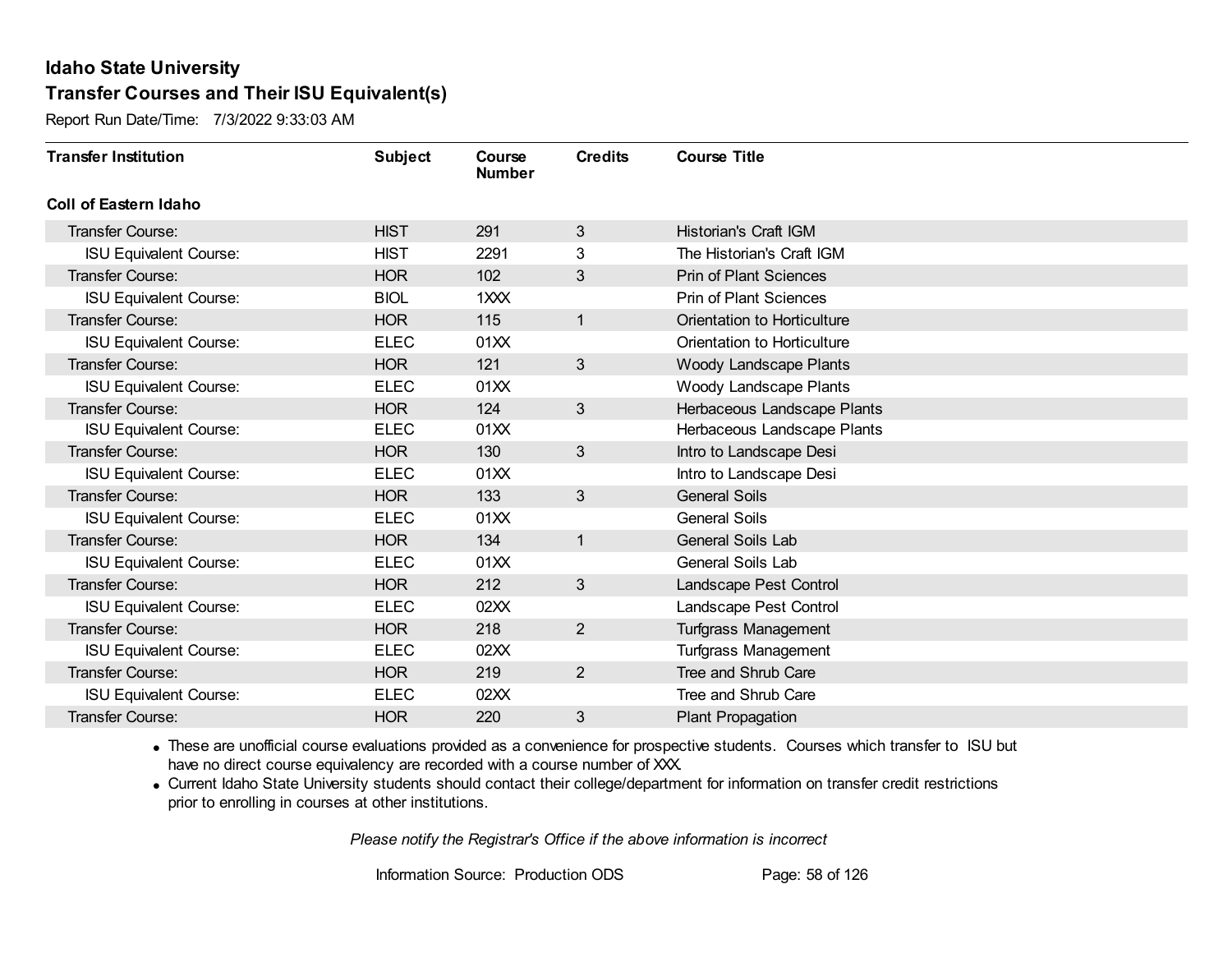Report Run Date/Time: 7/3/2022 9:33:03 AM

| <b>Transfer Institution</b>   | <b>Subject</b> | Course<br><b>Number</b> | <b>Credits</b>  | <b>Course Title</b>           |
|-------------------------------|----------------|-------------------------|-----------------|-------------------------------|
| Coll of Eastern Idaho         |                |                         |                 |                               |
| Transfer Course:              | <b>HOR</b>     | 220                     | $3\overline{3}$ | Plant Propagation             |
| <b>ISU Equivalent Course:</b> | <b>ELEC</b>    | 02XX                    |                 | Plant Propagation             |
| Transfer Course:              | <b>HOR</b>     | 229                     | $\overline{2}$  | Landscape Irrigation          |
| <b>ISU Equivalent Course:</b> | <b>ELEC</b>    | 02XX                    |                 | Landscape Irrigation          |
| <b>Transfer Course:</b>       | <b>HOR</b>     | 230                     | $\mathbf{3}$    | Advanced Landscape Design     |
| <b>ISU Equivalent Course:</b> | <b>ELEC</b>    | 02XX                    |                 | Advanced Landscape Design     |
| <b>Transfer Course:</b>       | <b>HOR</b>     | 234                     | $\mathfrak{S}$  | <b>Greenhouse Operation</b>   |
| <b>ISU Equivalent Course:</b> | <b>ELEC</b>    | 02XX                    |                 | <b>Greenhouse Operation</b>   |
| Transfer Course:              | <b>HOR</b>     | 251                     | 3               | <b>Estimating and Bidding</b> |
| <b>ISU Equivalent Course:</b> | <b>ELEC</b>    | 02XX                    |                 | <b>Estimating and Bidding</b> |
| <b>Transfer Course:</b>       | <b>HOR</b>     | 252                     | $\overline{2}$  | Landscape Construction        |
| <b>ISU Equivalent Course:</b> | <b>ELEC</b>    | 02XX                    |                 | <b>Landscape Construction</b> |
| Transfer Course:              | <b>HOR</b>     | 298                     | $3\phantom{.}$  | Supervised Work Experience    |
| <b>ISU Equivalent Course:</b> | <b>ELEC</b>    | 02XX                    |                 | Supervised Work Experience    |
| Transfer Course:              | <b>HR</b>      | 100                     | 3               | <b>Human Relations</b>        |
| <b>ISU Equivalent Course:</b> | <b>ELEC</b>    | 01XX                    | 3               | <b>Human Relations</b>        |
| Transfer Course:              | <b>HUM</b>     | 101                     | 3               | Intro to Humanities 1 GM5     |
| <b>ISU Equivalent Course:</b> | <b>ELEC</b>    | 1XXX                    | 3               | Intro to Humanities 1 GM5     |
| Transfer Course:              | <b>HUM</b>     | 102                     | 3               | Intro to Humanities 2 GM5     |
| <b>ISU Equivalent Course:</b> | <b>ELEC</b>    | 1XXX                    | 3               | Intro to Humanities 2 GM5     |
| Transfer Course:              | <b>HZM</b>     | 101                     | $\overline{2}$  | Haz Materials Regs I          |
| <b>ISU Equivalent Course:</b> | <b>ELEC</b>    | 01XX                    |                 | Haz Materials Regs I          |
| Transfer Course:              | <b>HZM</b>     | 102                     | $\overline{2}$  | Haz Materials Regs II         |

· These are unofficial course evaluations provided as a convenience for prospective students. Courses which transfer to ISU but have no direct course equivalency are recorded with a course number of XXX.

· Current Idaho State University students should contact their college/department for information on transfer credit restrictions prior to enrolling in courses at other institutions.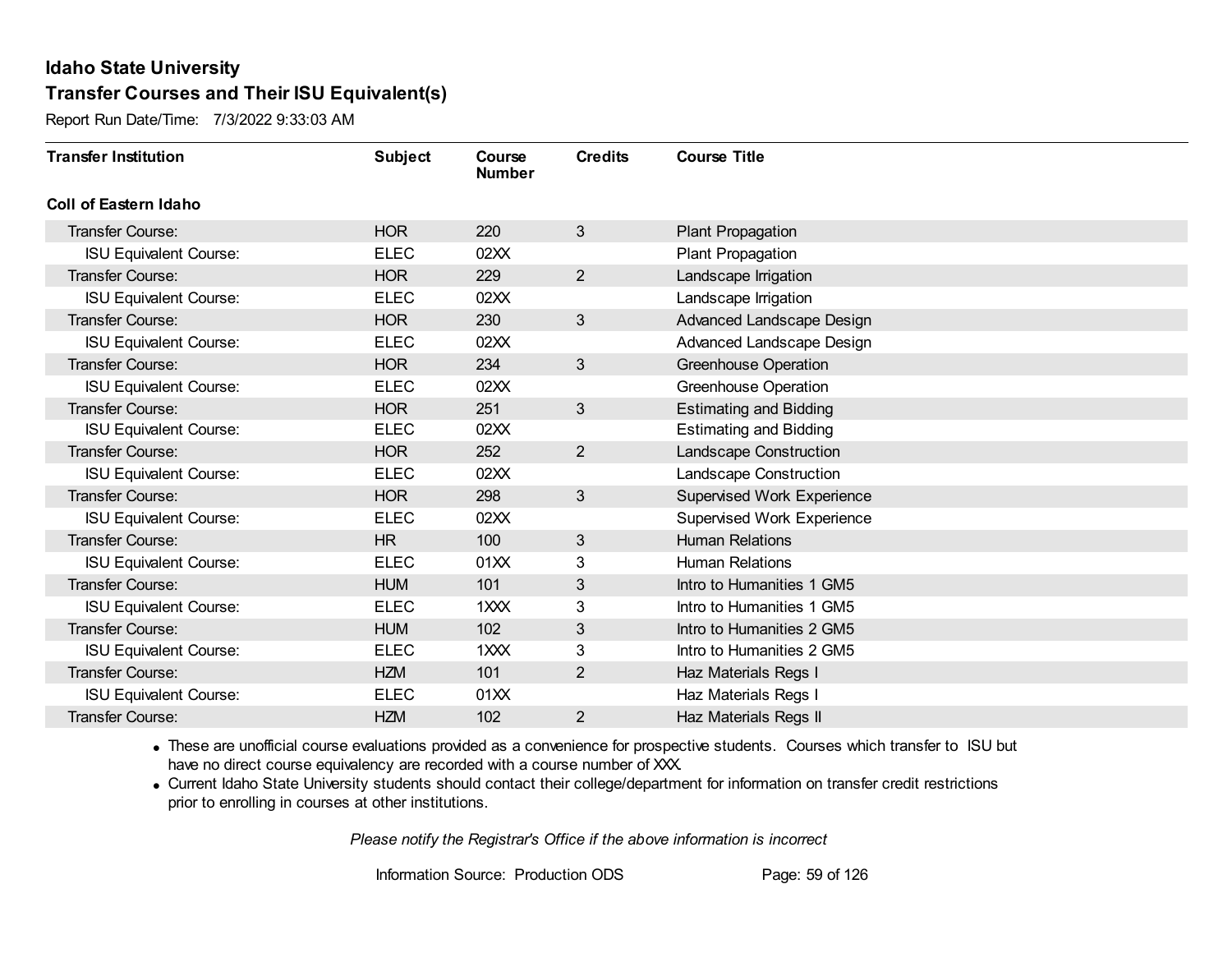Report Run Date/Time: 7/3/2022 9:33:03 AM

| <b>Transfer Institution</b>   | <b>Subject</b> | Course<br><b>Number</b> | <b>Credits</b> | <b>Course Title</b>               |
|-------------------------------|----------------|-------------------------|----------------|-----------------------------------|
| <b>Coll of Eastern Idaho</b>  |                |                         |                |                                   |
| Transfer Course:              | <b>HZM</b>     | 102                     | $\overline{2}$ | Haz Materials Regs II             |
| <b>ISU Equivalent Course:</b> | <b>ELEC</b>    | 01XX                    |                | Haz Materials Regs II             |
| <b>Transfer Course:</b>       | <b>HZM</b>     | 103                     | $\overline{2}$ | <b>Industrial Processes</b>       |
| <b>ISU Equivalent Course:</b> | <b>ELEC</b>    | 01XX                    |                | <b>Industrial Processes</b>       |
| <b>Transfer Course:</b>       | <b>HZM</b>     | 104                     | $\overline{2}$ | Haz Communication Standard        |
| <b>ISU Equivalent Course:</b> | <b>ELEC</b>    | 01XX                    |                | Haz Communication Standard        |
| <b>Transfer Course:</b>       | <b>HZM</b>     | 105                     | $\mathbf{1}$   | Intro Computers II                |
| <b>ISU Equivalent Course:</b> | BI             | 01XX                    |                | Intro Computers II                |
| <b>Transfer Course:</b>       | <b>HZM</b>     | 106                     | $\overline{2}$ | Haz Materials Regs III            |
| <b>ISU Equivalent Course:</b> | <b>ELEC</b>    | 01XX                    |                | Haz Materials Regs III            |
| <b>Transfer Course:</b>       | <b>HZM</b>     | 107                     | $\overline{2}$ | Sampling & Analysis               |
| <b>ISU Equivalent Course:</b> | <b>ELEC</b>    | 01XX                    |                | Sampling & Analysis               |
| Transfer Course:              | <b>HZM</b>     | 108                     | 4              | Super Work Experience I           |
| <b>ISU Equivalent Course:</b> | <b>ELEC</b>    | 01XX                    |                | Super Work Experience I           |
| Transfer Course:              | <b>INDS</b>    | 299                     | $\mathbf{1}$   | Anat & Phys Ind Study             |
| <b>ISU Equivalent Course:</b> | <b>BIOL</b>    | 2XXX                    |                | Anat & Phys Ind Study             |
| <b>Transfer Course:</b>       | IR             | 250                     | $\overline{4}$ | Supervised Work Experience        |
| <b>ISU Equivalent Course:</b> | <b>ELEC</b>    | 02XX                    | 4              | <b>Supervised Work Experience</b> |
| <b>Transfer Course:</b>       | $\mathsf{I}$   | 103                     | $\overline{7}$ | <b>Basic Industrial Welding</b>   |
| <b>ISU Equivalent Course:</b> | <b>WELD</b>    | 01XX                    |                | <b>Basic Industrial Welding</b>   |
| <b>Transfer Course:</b>       | $\Pi$          | 104                     | 6              | <b>Basic Machine Shop</b>         |
| <b>ISU Equivalent Course:</b> | WELD           | 01XX                    |                | <b>Basic Machine Shop</b>         |
| Transfer Course:              | IT             | 107                     | 4              | <b>Hydraulics and Pneumatics</b>  |

· These are unofficial course evaluations provided as a convenience for prospective students. Courses which transfer to ISU but have no direct course equivalency are recorded with a course number of XXX.

· Current Idaho State University students should contact their college/department for information on transfer credit restrictions prior to enrolling in courses at other institutions.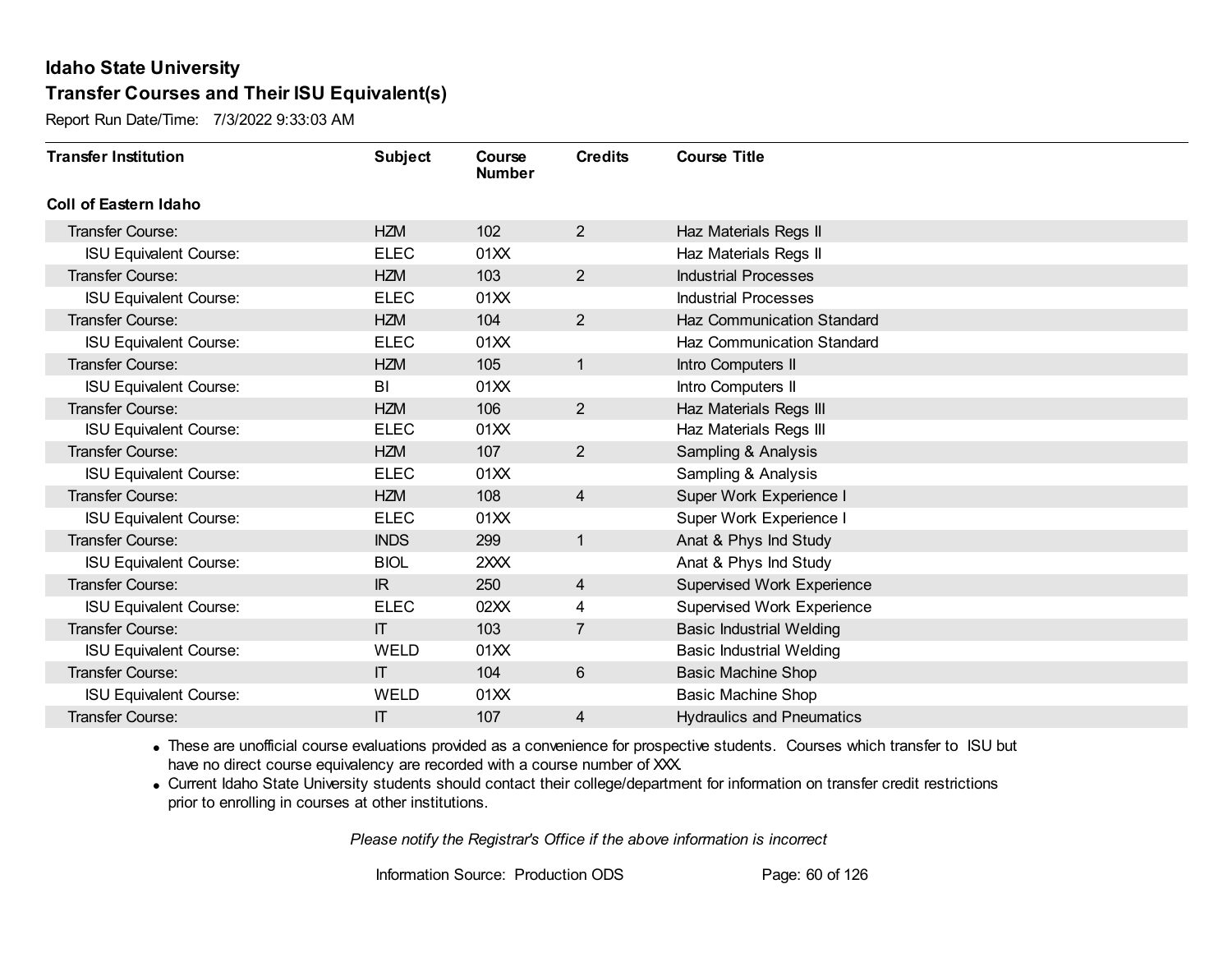Report Run Date/Time: 7/3/2022 9:33:03 AM

| <b>Transfer Institution</b>   | <b>Subject</b> | Course<br><b>Number</b> | <b>Credits</b> | <b>Course Title</b>                  |
|-------------------------------|----------------|-------------------------|----------------|--------------------------------------|
| <b>Coll of Eastern Idaho</b>  |                |                         |                |                                      |
| Transfer Course:              | $\Pi$          | 107                     | $\overline{4}$ | <b>Hydraulics and Pneumatics</b>     |
| <b>ISU Equivalent Course:</b> | <b>WELD</b>    | 01XX                    |                | <b>Hydraulics and Pneumatics</b>     |
| <b>Transfer Course:</b>       | $\Pi$          | 114                     | $\overline{7}$ | Millwright                           |
| <b>ISU Equivalent Course:</b> | <b>WELD</b>    | 01XX                    |                | Millwright                           |
| <b>Transfer Course:</b>       | $\Pi$          | 115                     | $\mathbf{1}$   | <b>Blueprint</b>                     |
| <b>ISU Equivalent Course:</b> | <b>WELD</b>    | 01XX                    |                | <b>Blueprint</b>                     |
| <b>Transfer Course:</b>       | $\Pi$          | 118                     | $\mathbf{1}$   | <b>Basic Mathematics</b>             |
| <b>ISU Equivalent Course:</b> | <b>WELD</b>    | 01XX                    |                | <b>Basic Mathematics</b>             |
| <b>Transfer Course:</b>       | $\Pi$          | 120                     | $\mathbf{1}$   | Safety                               |
| <b>ISU Equivalent Course:</b> | <b>WELD</b>    | 01XX                    |                | Safety                               |
| <b>Transfer Course:</b>       | <b>LAB</b>     | 110                     | 5              | <b>Basic Electronics Lab I</b>       |
| <b>ISU Equivalent Course:</b> | <b>ELEC</b>    | 01XX                    | 5              | <b>Basic Electronics Lab I</b>       |
| <b>Transfer Course:</b>       | <b>LAB</b>     | 120                     | 5              | <b>Basic Electronics II Lab</b>      |
| <b>ISU Equivalent Course:</b> | <b>ELEC</b>    | 01XX                    | 5              | Basic Electronics II Lab             |
| Transfer Course:              | <b>LAB</b>     | 130                     | 6              | <b>Advanced Electronics Lab</b>      |
| <b>ISU Equivalent Course:</b> | <b>ELEC</b>    | 01XX                    | $6\phantom{1}$ | <b>Advanced Electronics Lab</b>      |
| <b>Transfer Course:</b>       | <b>LAB</b>     | 135                     | 4              | Discrete Components Lab              |
| <b>ISU Equivalent Course:</b> | <b>ELEC</b>    | 01XX                    | 4              | Discrete Components Lab              |
| Transfer Course:              | <b>LAB</b>     | 140                     | 5              | Device Configuration & RF Comm       |
| <b>ISU Equivalent Course:</b> | <b>ELEC</b>    | 01XX                    | 5              | Device Configuration & RF Comm       |
| <b>Transfer Course:</b>       | LAB            | 150                     | $6\phantom{1}$ | <b>Basic Television Lab</b>          |
| <b>ISU Equivalent Course:</b> | <b>ELEC</b>    | 01XX                    | 6              | <b>Basic Television Lab</b>          |
| Transfer Course:              | <b>LAB</b>     | 210                     | 4              | <b>Basic Digital Electronics Lab</b> |

· These are unofficial course evaluations provided as a convenience for prospective students. Courses which transfer to ISU but have no direct course equivalency are recorded with a course number of XXX.

· Current Idaho State University students should contact their college/department for information on transfer credit restrictions prior to enrolling in courses at other institutions.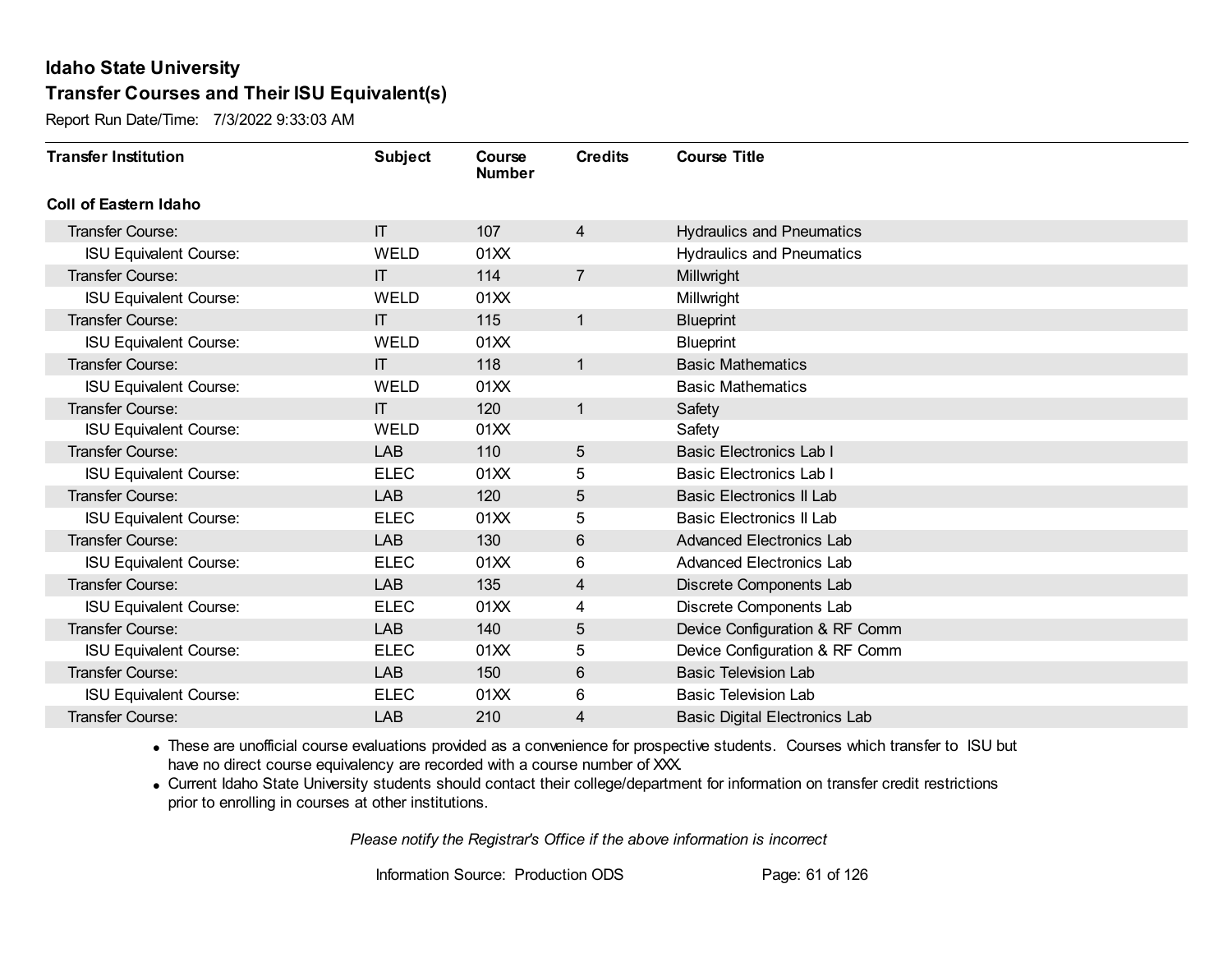Report Run Date/Time: 7/3/2022 9:33:03 AM

| <b>Transfer Institution</b>   | <b>Subject</b> | Course<br><b>Number</b> | <b>Credits</b> | <b>Course Title</b>                  |
|-------------------------------|----------------|-------------------------|----------------|--------------------------------------|
| Coll of Eastern Idaho         |                |                         |                |                                      |
| Transfer Course:              | <b>LAB</b>     | 210                     | $\overline{4}$ | <b>Basic Digital Electronics Lab</b> |
| <b>ISU Equivalent Course:</b> | <b>ELEC</b>    | 02XX                    | 4              | <b>Basic Digital Electronics Lab</b> |
| Transfer Course:              | LAB            | 215                     | 4              | Adv Digital Electronics Lab          |
| <b>ISU Equivalent Course:</b> | <b>ELEC</b>    | 02XX                    | 4              | Adv Digital Electronics Lab          |
| <b>Transfer Course:</b>       | <b>LAB</b>     | 220                     | 5              | <b>Basic Computer Lab</b>            |
| <b>ISU Equivalent Course:</b> | <b>ELEC</b>    | 02XX                    | 5              | <b>Basic Computer Lab</b>            |
| Transfer Course:              | <b>LAB</b>     | 230                     | 5              | Adv Computer Princ Lab               |
| <b>ISU Equivalent Course:</b> | <b>ELEC</b>    | 02XX                    | 5              | Adv Computer Princ Lab               |
| Transfer Course:              | <b>LAB</b>     | 250                     | 1              | Computer Syst Interfacing Lab        |
| <b>ISU Equivalent Course:</b> | <b>ELEC</b>    | 02XX                    |                | Computer Syst Interfacing Lab        |
| Transfer Course:              | <b>LGL</b>     | 102                     | 3              | Law Office Procedure & Tech          |
| <b>ISU Equivalent Course:</b> | <b>PARA</b>    | 01XX                    | 3              | Law Office Procedure & Tech          |
| Transfer Course:              | <b>LGL</b>     | 103                     | 3              | Legal Terminology                    |
| <b>ISU Equivalent Course:</b> | <b>PARA</b>    | 01XX                    | 3              | Legal Terminology                    |
| Transfer Course:              | <b>LGL</b>     | 105                     | 3              | Civil Litigation                     |
| <b>ISU Equivalent Course:</b> | <b>PARA</b>    | 01XX                    |                | Civil Litigation                     |
| Transfer Course:              | <b>LGL</b>     | 108                     | $\overline{2}$ | <b>Legal Document Drafting</b>       |
| <b>ISU Equivalent Course:</b> | <b>PARA</b>    | 01XX                    |                | <b>Legal Document Drafting</b>       |
| Transfer Course:              | <b>LGL</b>     | 109                     | 3              | <b>Basic Legal Research</b>          |
| <b>ISU Equivalent Course:</b> | <b>PARA</b>    | 01XX                    |                | <b>Basic Legal Research</b>          |
| Transfer Course:              | <b>LGL</b>     | 110                     | $\mathfrak{S}$ | Civil Litigation I                   |
| <b>ISU Equivalent Course:</b> | <b>PARA</b>    | 01XX                    | 3              | Civil Litigation I                   |
| Transfer Course:              | LGL            | 120                     | 3              | Contract Law I                       |

· These are unofficial course evaluations provided as a convenience for prospective students. Courses which transfer to ISU but have no direct course equivalency are recorded with a course number of XXX.

· Current Idaho State University students should contact their college/department for information on transfer credit restrictions prior to enrolling in courses at other institutions.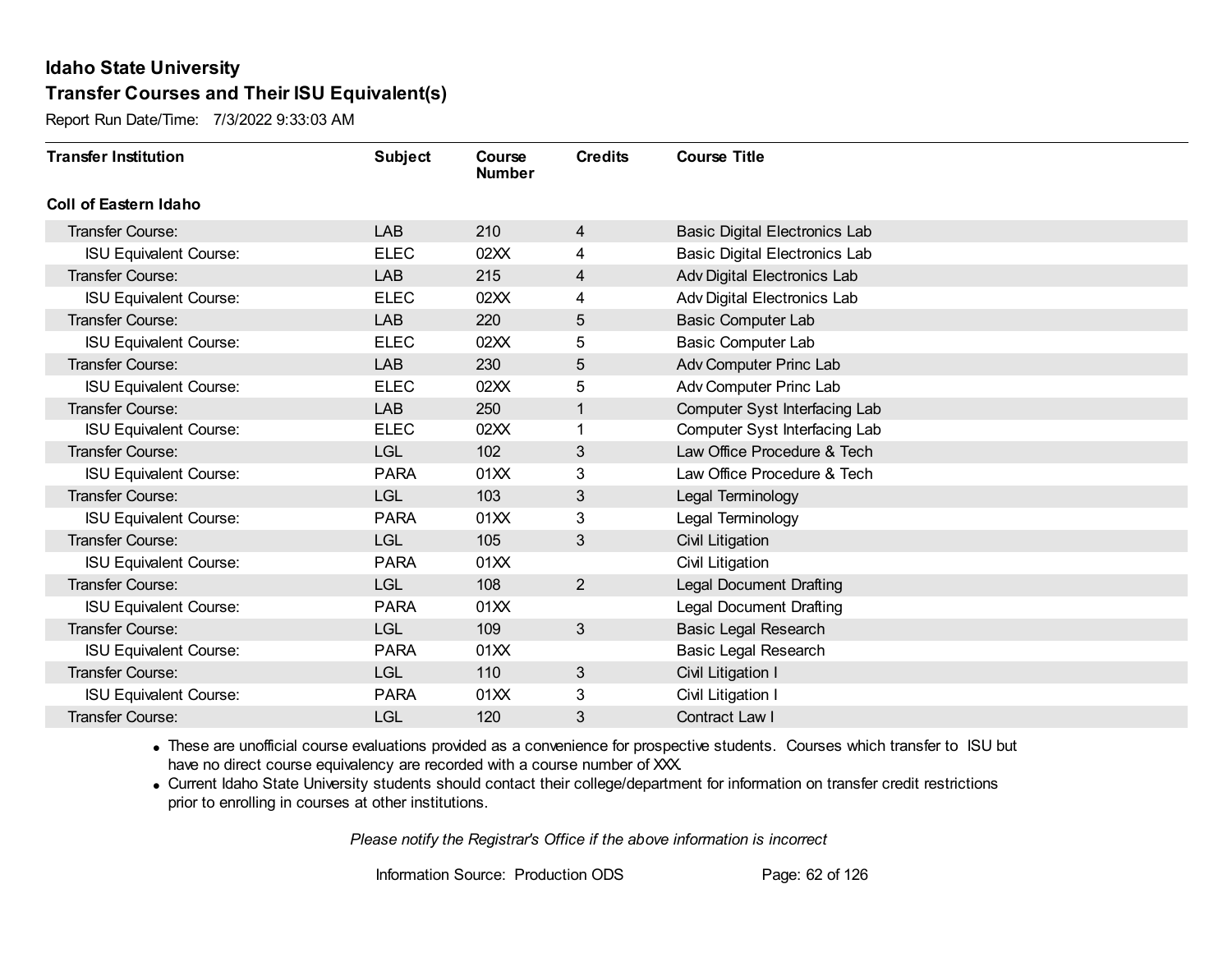Report Run Date/Time: 7/3/2022 9:33:03 AM

| <b>Transfer Institution</b>   | <b>Subject</b> | Course<br><b>Number</b> | <b>Credits</b> | <b>Course Title</b>                  |
|-------------------------------|----------------|-------------------------|----------------|--------------------------------------|
| Coll of Eastern Idaho         |                |                         |                |                                      |
| <b>Transfer Course:</b>       | <b>LGL</b>     | 120                     | 3              | Contract Law I                       |
| <b>ISU Equivalent Course:</b> | <b>PARA</b>    | 01XX                    | 3              | Contract Law I                       |
| Transfer Course:              | <b>LGL</b>     | 121                     | 3              | Contract Law II                      |
| <b>ISU Equivalent Course:</b> | <b>PARA</b>    | 01XX                    | 3              | Contract Law II                      |
| <b>Transfer Course:</b>       | <b>LGL</b>     | 122                     | 3              | <b>Practical Ethics &amp; Prof</b>   |
| <b>ISU Equivalent Course:</b> | <b>PARA</b>    | 01XX                    | 3              | <b>Practical Ethics &amp; Prof</b>   |
| <b>Transfer Course:</b>       | <b>LGL</b>     | 123                     | 3              | Intro to Law                         |
| <b>ISU Equivalent Course:</b> | <b>PARA</b>    | 01XX                    | 3              | Intro to Law                         |
| <b>Transfer Course:</b>       | <b>LGL</b>     | 200                     | $\overline{2}$ | <b>Bankruptcy Law</b>                |
| <b>ISU Equivalent Course:</b> | <b>PARA</b>    | 02XX                    | $\overline{2}$ | <b>Bankruptcy Law</b>                |
| <b>Transfer Course:</b>       | <b>LGL</b>     | 201                     | 3              | Legal Research & Wri                 |
| <b>ISU Equivalent Course:</b> | <b>PARA</b>    | 02XX                    |                | Legal Research & Wri                 |
| Transfer Course:              | <b>LGL</b>     | 202                     | 3              | Real Estate Law                      |
| <b>ISU Equivalent Course:</b> | <b>PARA</b>    | 02XX                    |                | Real Estate Law                      |
| Transfer Course:              | <b>LGL</b>     | 203                     | 3              | Crim Law for Paralgls                |
| <b>ISU Equivalent Course:</b> | <b>PARA</b>    | 02XX                    |                | Crim Law for Paralgls                |
| Transfer Course:              | <b>LGL</b>     | 204                     | $\overline{2}$ | <b>Estate Planning &amp; Probate</b> |
| <b>ISU Equivalent Course:</b> | <b>PARA</b>    | 02XX                    |                | <b>Estate Planning &amp; Probate</b> |
| Transfer Course:              | <b>LGL</b>     | 207                     | 3              | Procedures of Bankruptcy Law         |
| <b>ISU Equivalent Course:</b> | <b>PARA</b>    | 02XX                    | 3              | Procedures of Bankruptcy Law         |
| <b>Transfer Course:</b>       | <b>LGL</b>     | 209                     | 3              | Fund of Corp                         |
| <b>ISU Equivalent Course:</b> | <b>PARA</b>    | 02XX                    |                | Fund of Corp                         |
| Transfer Course:              | LGL            | 210                     | 3              | Internship                           |

· These are unofficial course evaluations provided as a convenience for prospective students. Courses which transfer to ISU but have no direct course equivalency are recorded with a course number of XXX.

· Current Idaho State University students should contact their college/department for information on transfer credit restrictions prior to enrolling in courses at other institutions.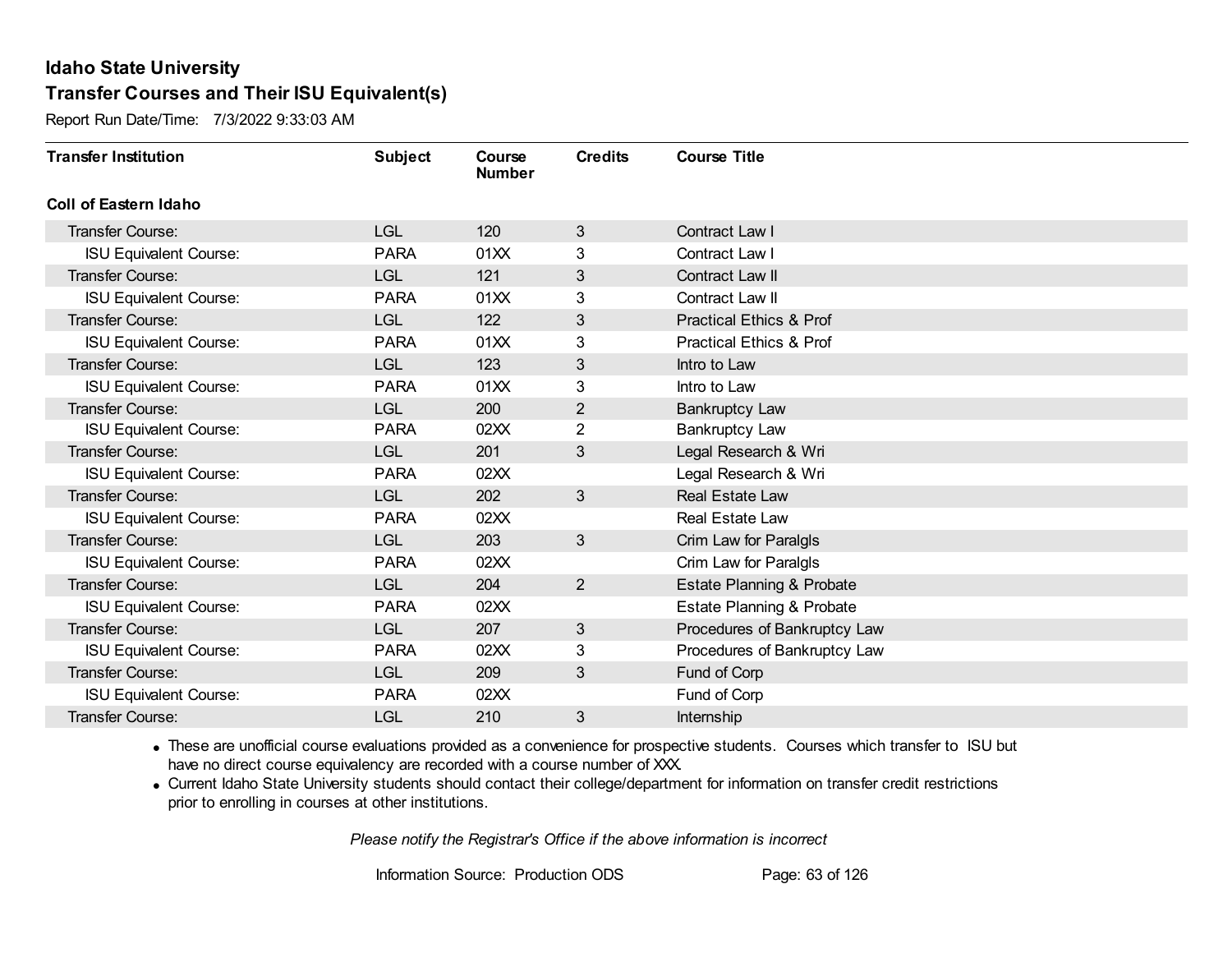Report Run Date/Time: 7/3/2022 9:33:03 AM

| <b>Transfer Institution</b>   | <b>Subject</b> | Course<br><b>Number</b> | <b>Credits</b> | <b>Course Title</b>                 |
|-------------------------------|----------------|-------------------------|----------------|-------------------------------------|
| Coll of Eastern Idaho         |                |                         |                |                                     |
| Transfer Course:              | <b>LGL</b>     | 210                     | 3              | Internship                          |
| <b>ISU Equivalent Course:</b> | <b>PARA</b>    | 02XX                    | 3              | Internship                          |
| Transfer Course:              | <b>LGL</b>     | 211                     | 3              | Civil Litigation II                 |
| <b>ISU Equivalent Course:</b> | <b>PARA</b>    | 02XX                    | 3              | Civil Litigation II                 |
| Transfer Course:              | <b>LGL</b>     | 212                     | 3              | <b>Criminal Law</b>                 |
| <b>ISU Equivalent Course:</b> | <b>PARA</b>    | 02XX                    | 3              | Criminal Law                        |
| Transfer Course:              | <b>LGL</b>     | 216                     | $\overline{2}$ | <b>Legal Assistant Practices</b>    |
| <b>ISU Equivalent Course:</b> | <b>PARA</b>    | 02XX                    | 2              | <b>Legal Assistant Practices</b>    |
| <b>Transfer Course:</b>       | <b>LGL</b>     | 217                     | 1              | <b>Legal Practices</b>              |
| <b>ISU Equivalent Course:</b> | <b>PARA</b>    | 02XX                    | 1              | <b>Legal Practices</b>              |
| Transfer Course:              | <b>LGL</b>     | 218                     | 3              | <b>Basic Legal Research</b>         |
| <b>ISU Equivalent Course:</b> | <b>PARA</b>    | 02XX                    | 3              | <b>Basic Legal Research</b>         |
| Transfer Course:              | <b>LGL</b>     | 219                     | 3              | Debtor/Creditor Law/Bankruptcy      |
| <b>ISU Equivalent Course:</b> | <b>PARA</b>    | 02XX                    | 3              | Debtor/Creditor Law/Bankruptcy      |
| Transfer Course:              | <b>LGL</b>     | 220                     | $\overline{2}$ | Legal Employment Strategies         |
| <b>ISU Equivalent Course:</b> | <b>PARA</b>    | 02XX                    | $\overline{2}$ | <b>Legal Employment Strategies</b>  |
| Transfer Course:              | <b>MAC</b>     | 103                     | 6              | Machine Shop Lab I                  |
| <b>ISU Equivalent Course:</b> | <b>ELEC</b>    | 01XX                    | 6              | Machine Shop Lab I                  |
| Transfer Course:              | <b>MAC</b>     | 104                     | $6\,$          | Machine Shop Lab II                 |
| <b>ISU Equivalent Course:</b> | <b>ELEC</b>    | 01XX                    | 6              | Machine Shop Lab II                 |
| <b>Transfer Course:</b>       | <b>MAC</b>     | 126                     | $\overline{2}$ | Related Blueprint Reading I         |
| <b>ISU Equivalent Course:</b> | <b>ELEC</b>    | 01XX                    | $\overline{2}$ | Related Blueprint Reading I         |
| Transfer Course:              | <b>MAC</b>     | 127                     | 2              | <b>Related Blueprint Reading II</b> |

· These are unofficial course evaluations provided as a convenience for prospective students. Courses which transfer to ISU but have no direct course equivalency are recorded with a course number of XXX.

· Current Idaho State University students should contact their college/department for information on transfer credit restrictions prior to enrolling in courses at other institutions.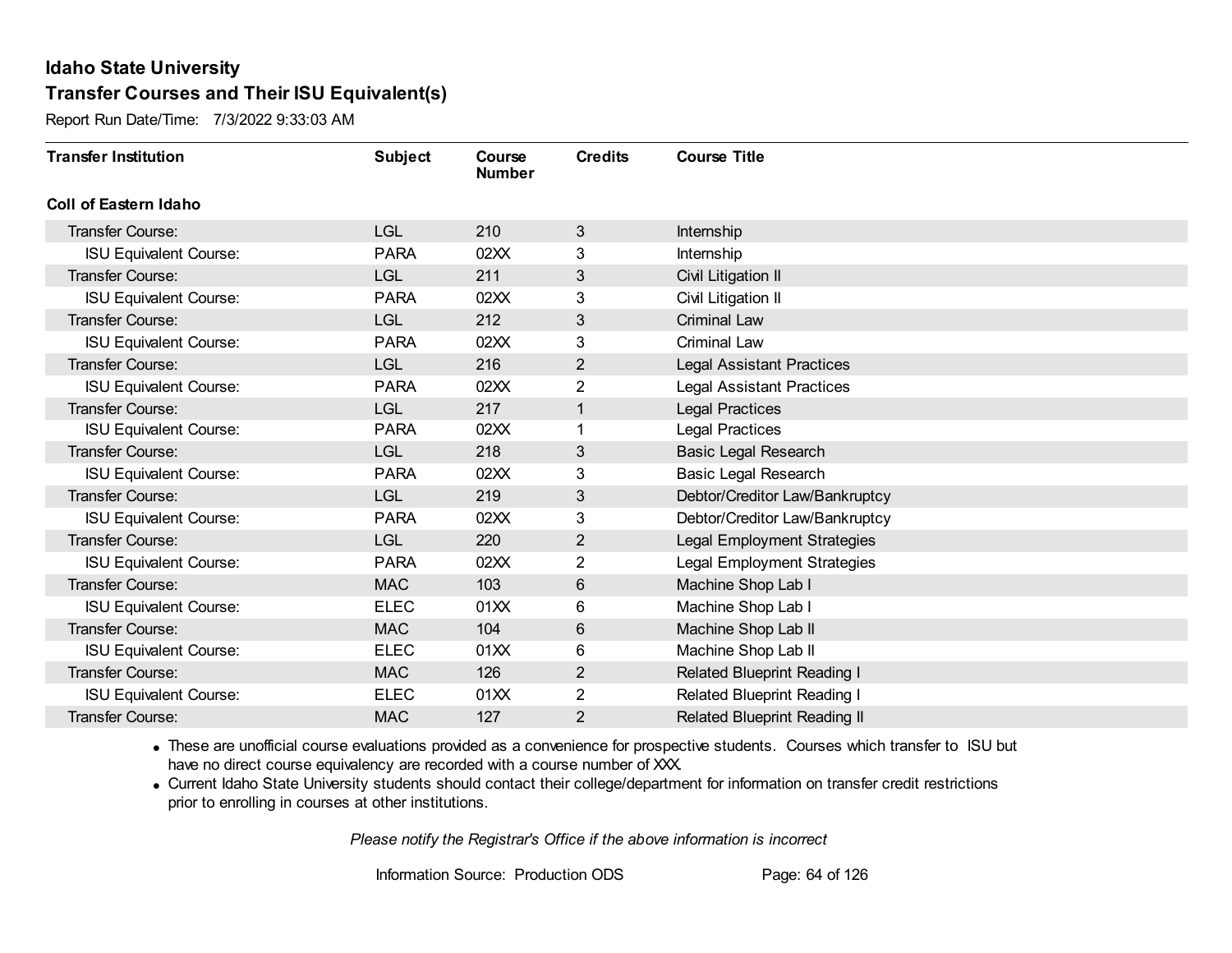Report Run Date/Time: 7/3/2022 9:33:03 AM

| <b>Transfer Institution</b>   | <b>Subject</b> | Course<br><b>Number</b> | <b>Credits</b> | <b>Course Title</b>                 |
|-------------------------------|----------------|-------------------------|----------------|-------------------------------------|
| Coll of Eastern Idaho         |                |                         |                |                                     |
| Transfer Course:              | <b>MAC</b>     | 127                     | $\overline{2}$ | Related Blueprint Reading II        |
| <b>ISU Equivalent Course:</b> | <b>ELEC</b>    | 01XX                    | 2              | Related Blueprint Reading II        |
| Transfer Course:              | <b>MAC</b>     | 143                     | 3              | Related Machine Shop Math           |
| <b>ISU Equivalent Course:</b> | <b>ELEC</b>    | 01XX                    | 3              | Related Machine Shop Math           |
| Transfer Course:              | <b>MAC</b>     | 153                     | $\mathfrak{S}$ | Machine Shop Theory I               |
| <b>ISU Equivalent Course:</b> | <b>ELEC</b>    | 01XX                    | 3              | Machine Shop Theory I               |
| Transfer Course:              | <b>MAC</b>     | 154                     | 3              | Machine Shop Theory II              |
| <b>ISU Equivalent Course:</b> | <b>ELEC</b>    | 01XX                    | 3              | Machine Shop Theory II              |
| <b>Transfer Course:</b>       | <b>MAC</b>     | 203                     | 6              | Adv Machine Shop Lab I              |
| <b>ISU Equivalent Course:</b> | <b>ELEC</b>    | 02XX                    | 6              | Adv Machine Shop Lab I              |
| <b>Transfer Course:</b>       | <b>MAC</b>     | 204                     | 6              | Adv Machine Shop Lab II             |
| <b>ISU Equivalent Course:</b> | <b>ELEC</b>    | 02XX                    | 6              | Adv Machine Shop Lab II             |
| Transfer Course:              | <b>MAC</b>     | 211                     | $\overline{2}$ | Fund/CADD                           |
| <b>ISU Equivalent Course:</b> | <b>CADD</b>    | 02XX                    | 2              | Fund/CADD                           |
| Transfer Course:              | <b>MAC</b>     | 212                     | 3              | <b>Computer-Aided Manufacturing</b> |
| <b>ISU Equivalent Course:</b> | <b>ELEC</b>    | 02XX                    | 3              | <b>Computer-Aided Manufacturing</b> |
| Transfer Course:              | <b>MAC</b>     | 224                     | $\overline{2}$ | Tool Design for Manufacturing       |
| <b>ISU Equivalent Course:</b> | <b>ELEC</b>    | 02XX                    | 2              | Tool Design for Manufacturing       |
| Transfer Course:              | <b>MAC</b>     | 225                     | $\overline{2}$ | Geometric Dimens/Tolerance I        |
| <b>ISU Equivalent Course:</b> | <b>ELEC</b>    | 02XX                    | 2              | Geometric Dimens/Tolerance I        |
| Transfer Course:              | <b>MAC</b>     | 253                     | $\sqrt{3}$     | Adv Machine Shop Theory II          |
| <b>ISU Equivalent Course:</b> | <b>ELEC</b>    | 02XX                    | 3              | Adv Machine Shop Theory II          |
| Transfer Course:              | <b>MAC</b>     | 254                     | 3              | Adv Machine Shop Theory             |

· These are unofficial course evaluations provided as a convenience for prospective students. Courses which transfer to ISU but have no direct course equivalency are recorded with a course number of XXX.

· Current Idaho State University students should contact their college/department for information on transfer credit restrictions prior to enrolling in courses at other institutions.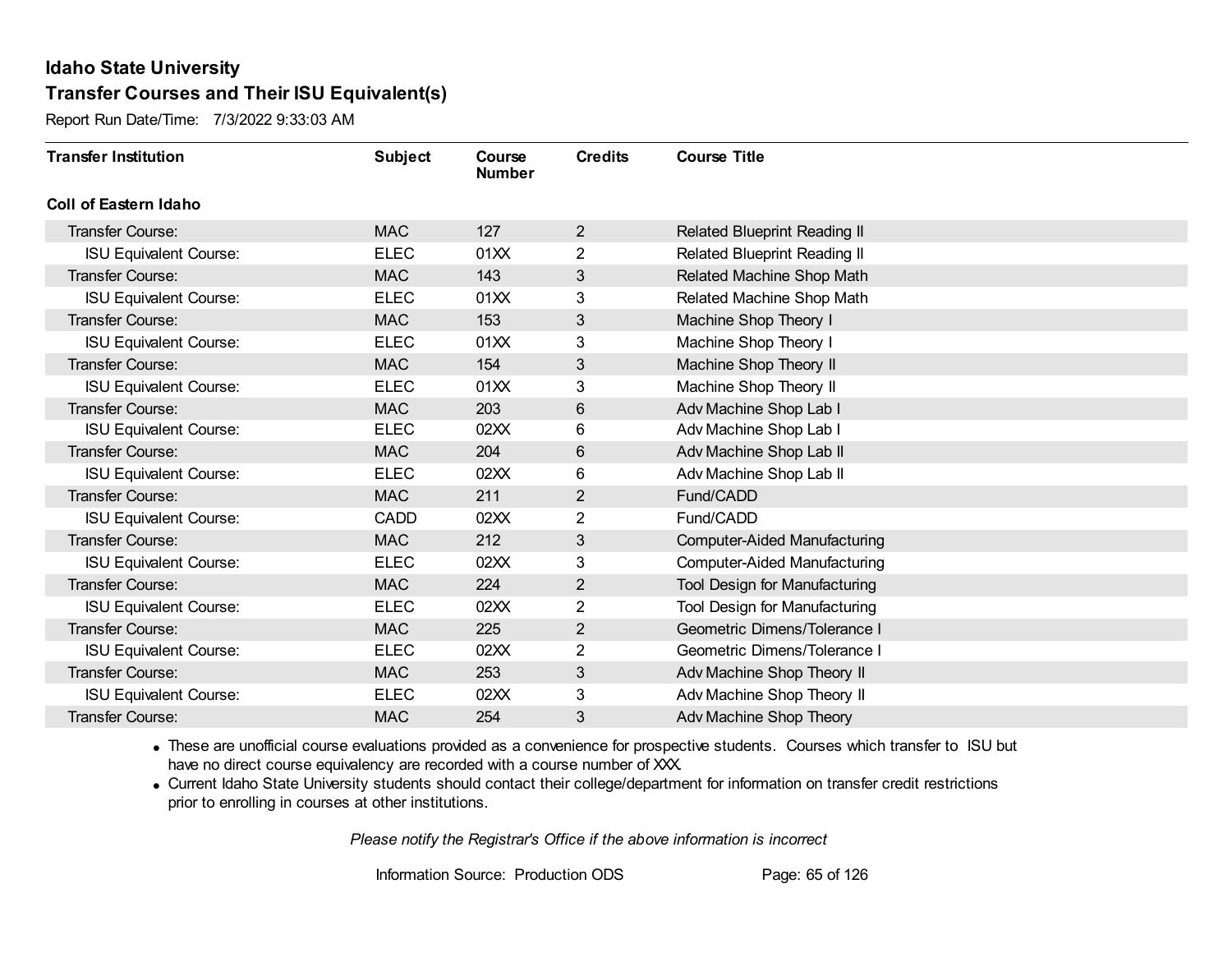Report Run Date/Time: 7/3/2022 9:33:03 AM

| <b>Transfer Institution</b>   | <b>Subject</b> | Course<br><b>Number</b> | <b>Credits</b> | <b>Course Title</b>                  |
|-------------------------------|----------------|-------------------------|----------------|--------------------------------------|
| Coll of Eastern Idaho         |                |                         |                |                                      |
| Transfer Course:              | <b>MAC</b>     | 254                     | 3              | Adv Machine Shop Theory              |
| <b>ISU Equivalent Course:</b> | <b>ELEC</b>    | 02XX                    | 3              | Adv Machine Shop Theory              |
| Transfer Course:              | <b>MAS</b>     | 101                     | $\overline{2}$ | Pharmacology for Health Prof         |
| <b>ISU Equivalent Course:</b> | МA             | 01XX                    | $\overline{2}$ | Pharmacology for Health Prof         |
| <b>Transfer Course:</b>       | <b>MAS</b>     | 103                     | 3              | <b>Clinical Skills for Med Asst</b>  |
| <b>ISU Equivalent Course:</b> | МA             | 01XX                    |                | <b>Clinical Skills for Med Asst</b>  |
| Transfer Course:              | <b>MAS</b>     | 104                     | 3              | <b>Medical Office Proc</b>           |
| <b>ISU Equivalent Course:</b> | МA             | 01XX                    | 3              | <b>Medical Office Proc</b>           |
| <b>Transfer Course:</b>       | <b>MAS</b>     | 105                     | 3              | <b>Beginning Phlebotomy</b>          |
| <b>ISU Equivalent Course:</b> | MA             | 01XX                    | 3              | <b>Beginning Phlebotomy</b>          |
| <b>Transfer Course:</b>       | <b>MAS</b>     | 106                     | 3              | Externship I                         |
| <b>ISU Equivalent Course:</b> | MA             | 01XX                    | 3              | Externship I                         |
| Transfer Course:              | <b>MAS</b>     | 110                     | 3              | Comp Apps in Health                  |
| <b>ISU Equivalent Course:</b> | МA             | 01XX                    | 3              | Comp Apps in Health                  |
| Transfer Course:              | <b>MAS</b>     | 111                     | 3              | Admin Skills for Med Asst            |
| <b>ISU Equivalent Course:</b> | МA             | 01XX                    |                | Admin Skills for Med Asst            |
| Transfer Course:              | <b>MAS</b>     | 112                     | $\mathbf{3}$   | <b>Admin Skills for Medical Asst</b> |
| <b>ISU Equivalent Course:</b> | МA             | 01XX                    |                | <b>Admin Skills for Medical Asst</b> |
| Transfer Course:              | <b>MAS</b>     | 120                     | $\overline{2}$ | Diseases of the Human Body           |
| <b>ISU Equivalent Course:</b> | МA             | 01XX                    | $\overline{2}$ | Diseases of the Human Body           |
| Transfer Course:              | <b>MAS</b>     | 121                     | 4              | Beginning Admin Skills for MA        |
| <b>ISU Equivalent Course:</b> | МA             | 01XX                    | 4              | Beginning Admin Skills for MA        |
| Transfer Course:              | <b>MAS</b>     | 122                     | 4              | <b>Beginning Clinical Skills MA</b>  |

· These are unofficial course evaluations provided as a convenience for prospective students. Courses which transfer to ISU but have no direct course equivalency are recorded with a course number of XXX.

· Current Idaho State University students should contact their college/department for information on transfer credit restrictions prior to enrolling in courses at other institutions.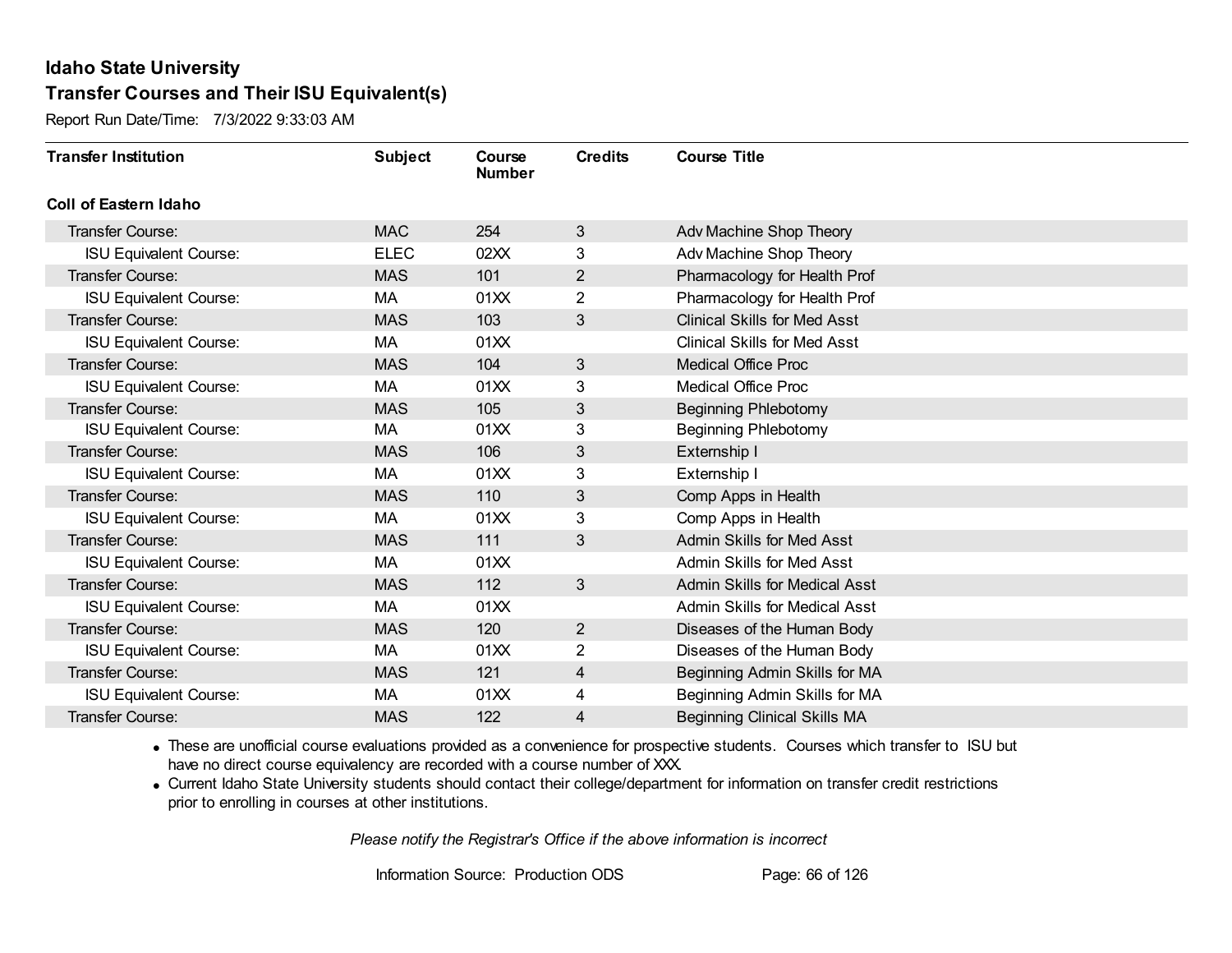Report Run Date/Time: 7/3/2022 9:33:03 AM

| <b>Transfer Institution</b>   | <b>Subject</b> | Course<br><b>Number</b> | <b>Credits</b> | <b>Course Title</b>                  |
|-------------------------------|----------------|-------------------------|----------------|--------------------------------------|
| Coll of Eastern Idaho         |                |                         |                |                                      |
| Transfer Course:              | <b>MAS</b>     | 122                     | 4              | <b>Beginning Clinical Skills MA</b>  |
| <b>ISU Equivalent Course:</b> | МA             | 01XX                    | 4              | <b>Beginning Clinical Skills MA</b>  |
| Transfer Course:              | <b>MAS</b>     | 203                     | 3              | <b>Clinical Skills for Med Asst</b>  |
| <b>ISU Equivalent Course:</b> | МA             | 02XX                    |                | <b>Clinical Skills for Med Asst</b>  |
| <b>Transfer Course:</b>       | <b>MAS</b>     | 205                     | $\overline{2}$ | <b>Administration of Medications</b> |
| <b>ISU Equivalent Course:</b> | MA             | 02XX                    | 2              | <b>Administration of Medications</b> |
| Transfer Course:              | <b>MAS</b>     | 210                     | $6\,$          | Externship II                        |
| <b>ISU Equivalent Course:</b> | МA             | 02XX                    | 6              | Externship II                        |
| <b>Transfer Course:</b>       | <b>MAS</b>     | 221                     | 4              | Adv Admin Skills for MA              |
| <b>ISU Equivalent Course:</b> | МA             | 02XX                    | 4              | Adv Admin Skills for MA              |
| <b>Transfer Course:</b>       | <b>MAS</b>     | 222                     | 4              | <b>Adv Clinical Skills MA</b>        |
| <b>ISU Equivalent Course:</b> | MA             | 02XX                    | 4              | <b>Adv Clinical Skills MA</b>        |
| Transfer Course:              | <b>MAT</b>     | 100                     | 4              | Intro to Algebra                     |
| <b>ISU Equivalent Course:</b> | <b>MATH</b>    | 0025                    | 4              | Elementary Algebra                   |
| Transfer Course:              | <b>MAT</b>     | 101                     | 2              | Algebra & Trig                       |
| <b>ISU Equivalent Course:</b> | <b>MATH</b>    | 01XX                    |                | Algebra & Trig                       |
| Transfer Course:              | <b>MAT</b>     | 102                     | $\overline{2}$ | Advanced Algebra                     |
| <b>ISU Equivalent Course:</b> | <b>MATH</b>    | 01XX                    |                | Advanced Algebra                     |
| Transfer Course:              | <b>MAT</b>     | 104                     | 3              | <b>Welding Mathematics</b>           |
| <b>ISU Equivalent Course:</b> | <b>WELD</b>    | 01XX                    | 3              | <b>Welding Mathematics</b>           |
| Transfer Course:              | <b>MAT</b>     | 105                     | 3              | <b>Business Mathematics</b>          |
| <b>ISU Equivalent Course:</b> | <b>ELEC</b>    | 01XX                    | 3              | <b>Business Mathematics</b>          |
| Transfer Course:              | <b>MAT</b>     | 106                     | 3              | Algebra and Trigonometry             |

· These are unofficial course evaluations provided as a convenience for prospective students. Courses which transfer to ISU but have no direct course equivalency are recorded with a course number of XXX.

· Current Idaho State University students should contact their college/department for information on transfer credit restrictions prior to enrolling in courses at other institutions.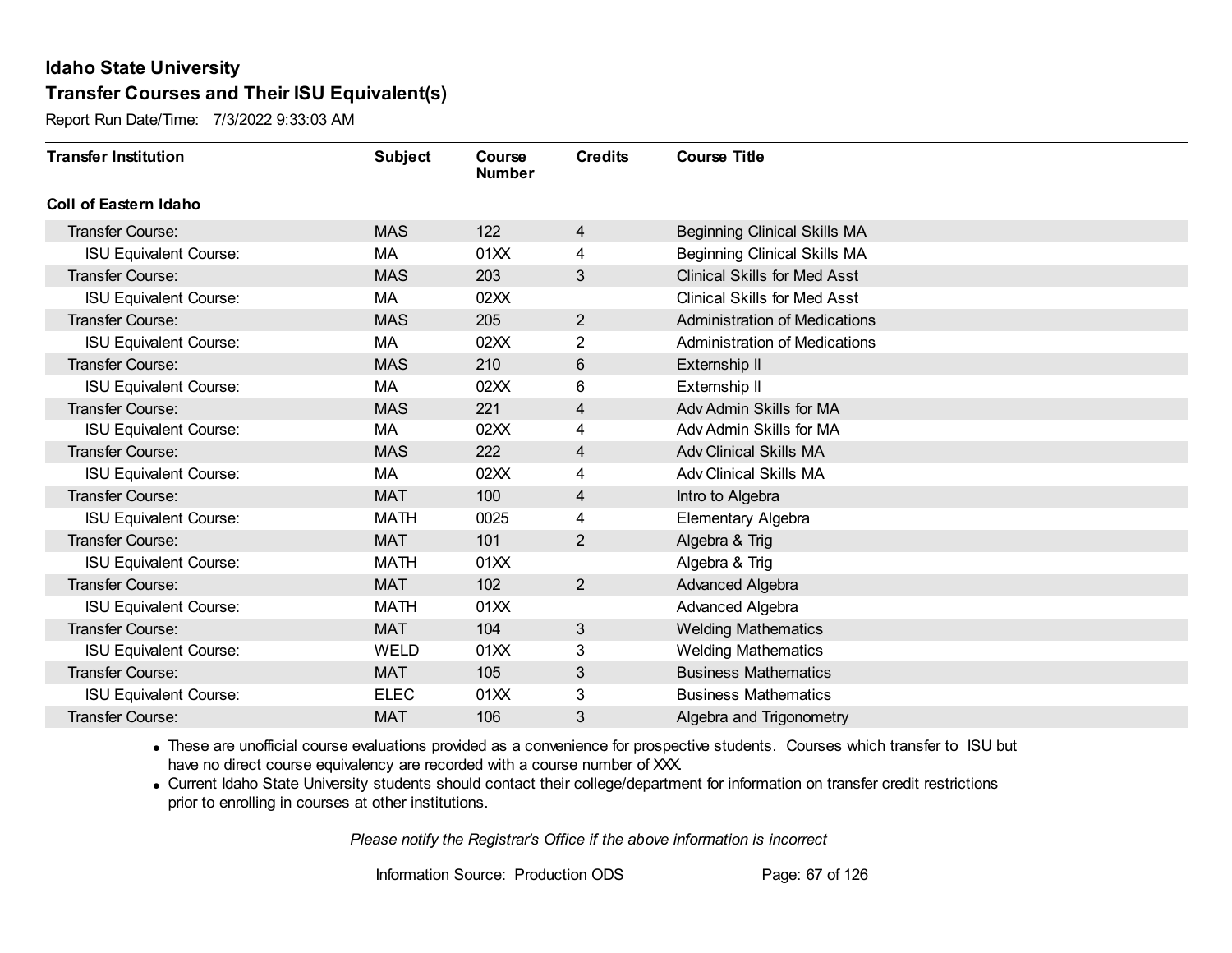Report Run Date/Time: 7/3/2022 9:33:03 AM

| <b>Transfer Institution</b>   | <b>Subject</b> | Course<br><b>Number</b> | <b>Credits</b> | <b>Course Title</b>          |
|-------------------------------|----------------|-------------------------|----------------|------------------------------|
| <b>Coll of Eastern Idaho</b>  |                |                         |                |                              |
| Transfer Course:              | <b>MAT</b>     | 106                     | 3              | Algebra and Trigonometry     |
| <b>ISU Equivalent Course:</b> | MATH           | 01XX                    |                | Algebra and Trigonometry     |
| <b>Transfer Course:</b>       | <b>MAT</b>     | 108                     | $\mathbf{3}$   | Intermediate Algebra         |
| <b>ISU Equivalent Course:</b> | MATH           | 1108                    |                | Intermediate Algebra         |
| <b>Transfer Course:</b>       | <b>MAT</b>     | 110                     | $\mathbf{3}$   | <b>Technical Mathematics</b> |
| <b>ISU Equivalent Course:</b> | <b>ELEC</b>    | 01XX                    | 3              | <b>Technical Mathematics</b> |
| <b>Transfer Course:</b>       | <b>MAT</b>     | 112                     | 3              | Math for Health Professions  |
| <b>ISU Equivalent Course:</b> | HO             | 01XX                    | 3              | Math for Health Professions  |
| <b>Transfer Course:</b>       | <b>MAT</b>     | 123                     | $\sqrt{3}$     | Math in Modern Society GM3   |
| <b>ISU Equivalent Course:</b> | <b>MATH</b>    | 1123                    | 3              | Math in Modern Society GM3   |
| <b>Transfer Course:</b>       | <b>MAT</b>     | 123L                    | $\mathbf{0}$   | Math In Modern Society Lab   |
| <b>ISU Equivalent Course:</b> | <b>MATH</b>    | 1XXX                    |                | Math In Modern Society Lab   |
| <b>Transfer Course:</b>       | <b>MAT</b>     | 123P                    | $\mathbf{1}$   | Math in Modern Society Plus  |
| <b>ISU Equivalent Course:</b> | MATH           | $1$ $\times$ $\times$   |                | Math in Modern Society Plus  |
| Transfer Course:              | <b>MAT</b>     | 140                     | $\mathfrak{B}$ | <b>Technical Math</b>        |
| <b>ISU Equivalent Course:</b> | MATH           | 01XX                    | 3              | <b>Technical Math</b>        |
| <b>Transfer Course:</b>       | <b>MAT</b>     | 143                     | 3              | College Algebra GM3          |
| <b>ISU Equivalent Course:</b> | <b>MATH</b>    | 1143                    | 3              | College Algebra              |
| <b>Transfer Course:</b>       | <b>MAT</b>     | 144                     | $\overline{2}$ | Trigonometry                 |
| <b>ISU Equivalent Course:</b> | MATH           | 1144                    |                | Trigonometry                 |
| <b>Transfer Course:</b>       | <b>MAT</b>     | 147                     | $\overline{5}$ | Precalculus GM4              |
| <b>ISU Equivalent Course:</b> | <b>MATH</b>    | 1147                    | 5              | Precalculus                  |
| Transfer Course:              | <b>MAT</b>     | 160                     | 4              | <b>Brief Calculus GM3</b>    |

· These are unofficial course evaluations provided as a convenience for prospective students. Courses which transfer to ISU but have no direct course equivalency are recorded with a course number of XXX.

· Current Idaho State University students should contact their college/department for information on transfer credit restrictions prior to enrolling in courses at other institutions.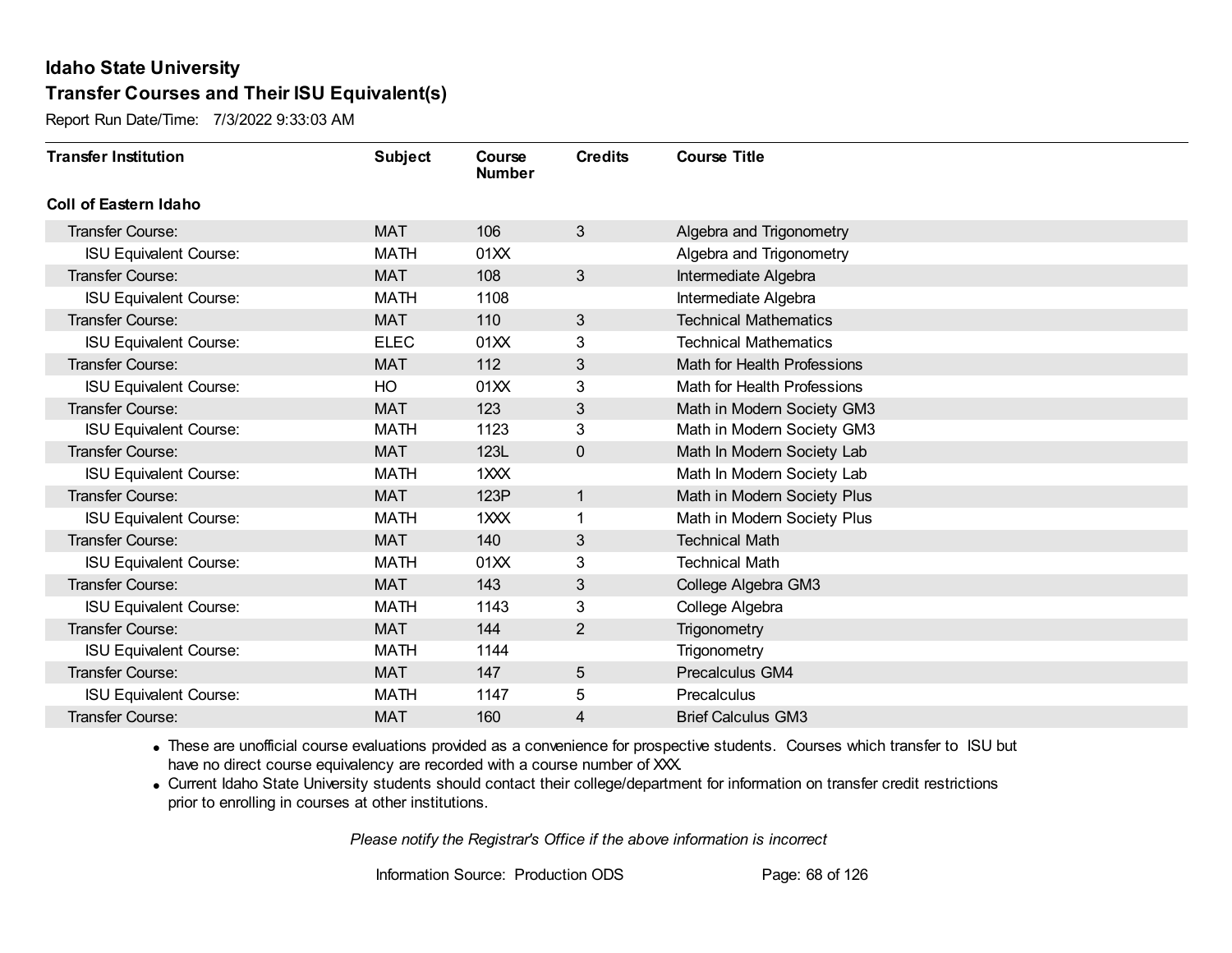Report Run Date/Time: 7/3/2022 9:33:03 AM

| <b>Transfer Institution</b>   | <b>Subject</b> | Course<br><b>Number</b> | <b>Credits</b> | <b>Course Title</b>              |
|-------------------------------|----------------|-------------------------|----------------|----------------------------------|
| <b>Coll of Eastern Idaho</b>  |                |                         |                |                                  |
| Transfer Course:              | <b>MAT</b>     | 160                     | 4              | <b>Brief Calculus GM3</b>        |
| <b>ISU Equivalent Course:</b> | <b>MATH</b>    | 1160                    | 4              | <b>Applied Calculus GM3</b>      |
| <b>Transfer Course:</b>       | <b>MAT</b>     | 170                     | 4              | Calculus 1 GM3                   |
| <b>ISU Equivalent Course:</b> | <b>MATH</b>    | 1170                    | 4              | Calculus I GM3                   |
| Transfer Course:              | <b>MAT</b>     | 201                     | $\overline{2}$ | <b>Differential Calculus</b>     |
| <b>ISU Equivalent Course:</b> | <b>MATH</b>    | 02XX                    |                | <b>Differential Calculus</b>     |
| <b>Transfer Course:</b>       | <b>MAT</b>     | 253                     | 4              | <b>Elementary Statistics GM3</b> |
| <b>ISU Equivalent Course:</b> | <b>MATH</b>    | 1153                    | 4              | Introduction to Statistics GM3   |
| <b>Transfer Course:</b>       | <b>MATH</b>    | 100                     | 0              | Intro to Algebra                 |
| <b>ISU Equivalent Course:</b> | <b>TGE</b>     | 0100A                   | 0              | Algebra I                        |
| <b>Transfer Course:</b>       | <b>MATH</b>    | 101                     | $\overline{2}$ | Algebra & Trigonometry           |
| <b>ISU Equivalent Course:</b> | <b>ELEC</b>    | 1XXX                    |                | Algebra & Trigonometry           |
| <b>Transfer Course:</b>       | <b>MATH</b>    | 102                     | $\overline{2}$ | Advanced Algebra                 |
| <b>ISU Equivalent Course:</b> | <b>ELEC</b>    | 1XXX                    |                | Advanced Algebra                 |
| <b>Transfer Course:</b>       | <b>MATH</b>    | 104                     | $\mathbf{3}$   | <b>Welding Mathematics</b>       |
| <b>ISU Equivalent Course:</b> | <b>MATH</b>    | 01XX                    | 3              | <b>Welding Mathematics</b>       |
| Transfer Course:              | <b>MATH</b>    | 105                     | 3              | <b>Business Mathematics</b>      |
| <b>ISU Equivalent Course:</b> | <b>MATH</b>    | 1XXX                    | 3              | <b>Business Mathematics</b>      |
| <b>Transfer Course:</b>       | <b>MATH</b>    | 108                     | 3              | Intermediate Algebra             |
| <b>ISU Equivalent Course:</b> | <b>MATH</b>    | 1108                    | 3              | Intermediate Algebra             |
| <b>Transfer Course:</b>       | <b>MATH</b>    | 112                     | 3              | Mathematics/Health Profession    |
| <b>ISU Equivalent Course:</b> | <b>MATH</b>    | 1XXX                    | 3              | Mathematics/Health Profession    |
| <b>Transfer Course:</b>       | <b>MATH</b>    | 123                     | 3              | Math in Modern Society GM3       |

· These are unofficial course evaluations provided as a convenience for prospective students. Courses which transfer to ISU but have no direct course equivalency are recorded with a course number of XXX.

· Current Idaho State University students should contact their college/department for information on transfer credit restrictions prior to enrolling in courses at other institutions.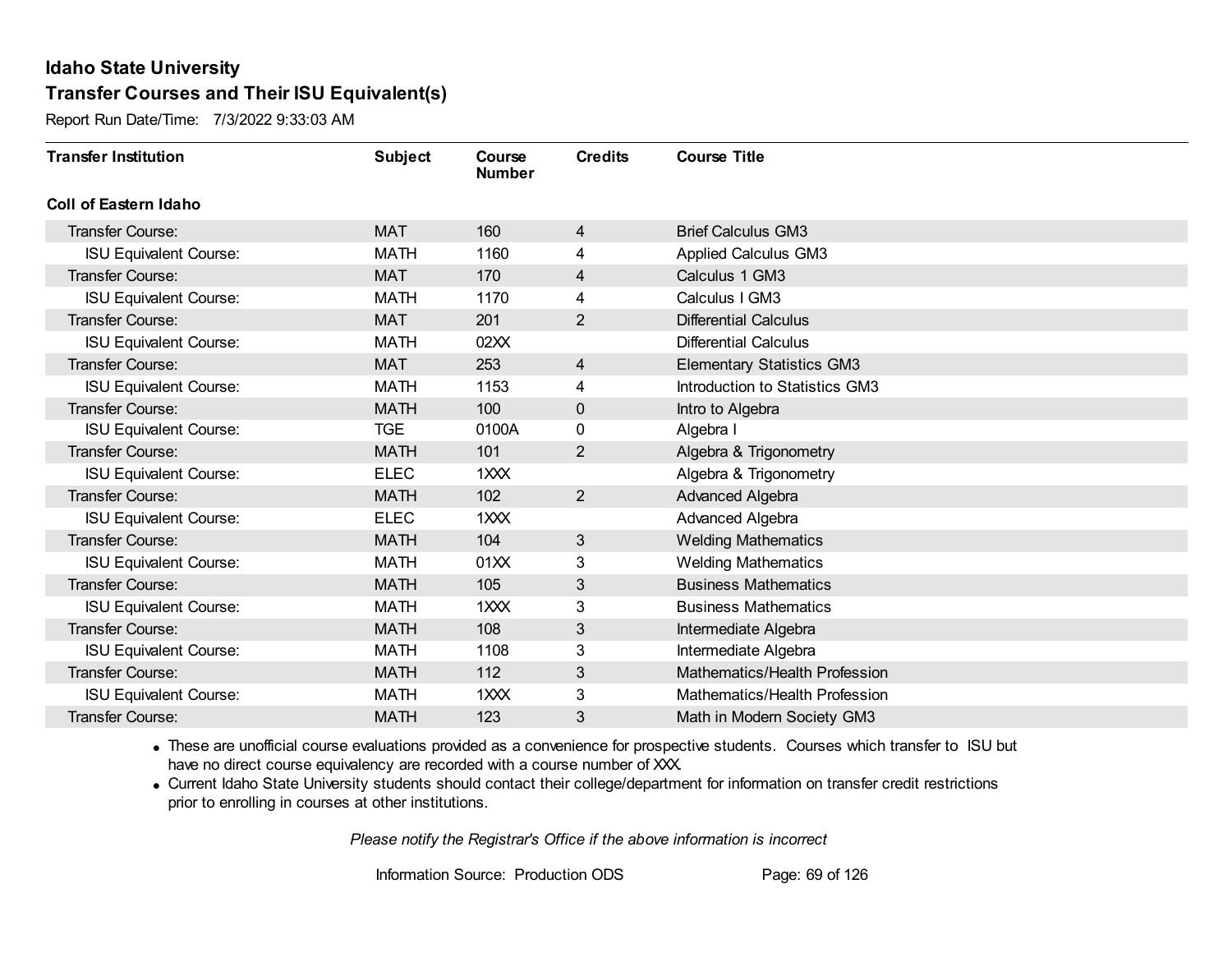Report Run Date/Time: 7/3/2022 9:33:03 AM

| <b>Transfer Institution</b>   | <b>Subject</b> | Course<br><b>Number</b> | <b>Credits</b> | <b>Course Title</b>               |
|-------------------------------|----------------|-------------------------|----------------|-----------------------------------|
| Coll of Eastern Idaho         |                |                         |                |                                   |
| Transfer Course:              | <b>MATH</b>    | 123                     | 3              | Math in Modern Society GM3        |
| <b>ISU Equivalent Course:</b> | <b>MATH</b>    | 1123                    | 3              | Math in Modern Society GM3        |
| Transfer Course:              | <b>MATH</b>    | 123P                    | 1              | Math in Modern Society Plus       |
| <b>ISU Equivalent Course:</b> | <b>MATH</b>    | 1XXX                    | 1              | Math in Modern Society Plus       |
| <b>Transfer Course:</b>       | <b>MATH</b>    | 143                     | 3              | College Algebra GM3               |
| <b>ISU Equivalent Course:</b> | <b>MATH</b>    | 1143                    | 3              | College Algebra GM3               |
| Transfer Course:              | <b>MATH</b>    | 143P                    | 1              | College Algebra Plus              |
| <b>ISU Equivalent Course:</b> | <b>MATH</b>    | 1XXX                    | 1              | College Algebra Plus              |
| Transfer Course:              | <b>MATH</b>    | 144                     | $\overline{2}$ | Trigonometry                      |
| <b>ISU Equivalent Course:</b> | <b>MATH</b>    | 1144                    | $\overline{2}$ | Trigonometry                      |
| <b>Transfer Course:</b>       | <b>MATH</b>    | 147                     | 5              | College Algebra/Trig GM3          |
| <b>ISU Equivalent Course:</b> | <b>MATH</b>    | 1147                    | 5              | College Algebra/Trig GM3          |
| Transfer Course:              | <b>MATH</b>    | 153                     | 3              | <b>Statistical Reasoning GM3</b>  |
| <b>ISU Equivalent Course:</b> | <b>MATH</b>    | 1153                    | 3              | <b>Statistical Reasoning GM3</b>  |
| Transfer Course:              | <b>MATH</b>    | 153P                    | 1              | <b>Statistical Reasoning Plus</b> |
| <b>ISU Equivalent Course:</b> | <b>MATH</b>    | 1XXX                    | 1              | <b>Statistical Reasoning Plus</b> |
| Transfer Course:              | <b>MATH</b>    | 160                     | 3              | Survey of Calculus GM3            |
| <b>ISU Equivalent Course:</b> | <b>MATH</b>    | 1160                    | 3              | Survey of Calculus GM3            |
| Transfer Course:              | <b>MATH</b>    | 170                     | 4              | Calculus I GM3                    |
| <b>ISU Equivalent Course:</b> | <b>MATH</b>    | 1170                    | 4              | Calculus I GM3                    |
| Transfer Course:              | <b>MATH</b>    | 175                     | 4              | Calculus II                       |
| <b>ISU Equivalent Course:</b> | <b>MATH</b>    | 1175                    | 4              | Calculus II                       |
| Transfer Course:              | <b>MATH</b>    | 253                     | 3              | <b>Elementary Statistics GM</b>   |

· These are unofficial course evaluations provided as a convenience for prospective students. Courses which transfer to ISU but have no direct course equivalency are recorded with a course number of XXX.

· Current Idaho State University students should contact their college/department for information on transfer credit restrictions prior to enrolling in courses at other institutions.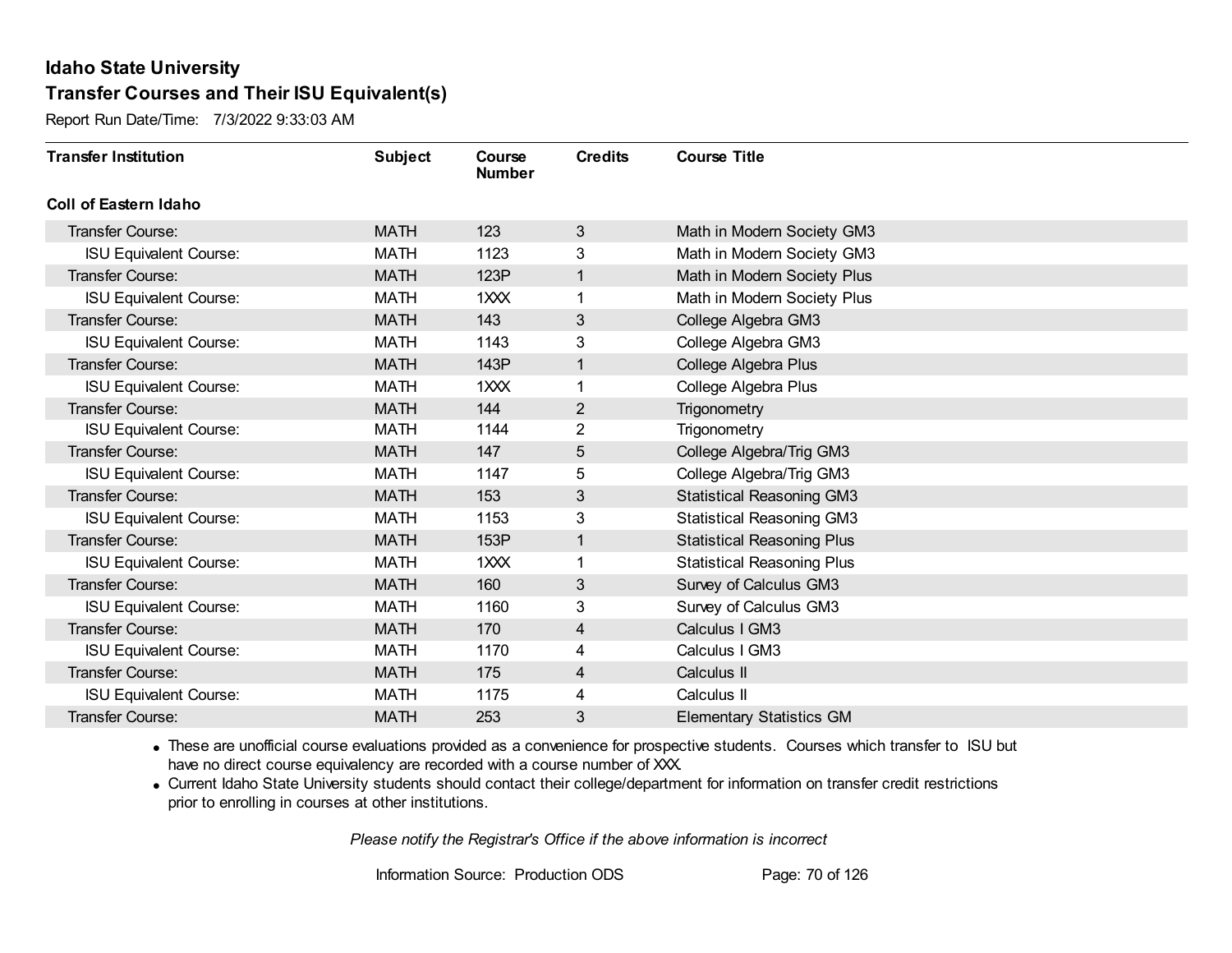Report Run Date/Time: 7/3/2022 9:33:03 AM

| <b>Transfer Institution</b>   | <b>Subject</b> | Course<br><b>Number</b> | <b>Credits</b> | <b>Course Title</b>              |
|-------------------------------|----------------|-------------------------|----------------|----------------------------------|
| <b>Coll of Eastern Idaho</b>  |                |                         |                |                                  |
| Transfer Course:              | <b>MATH</b>    | 253                     | 3              | <b>Elementary Statistics GM</b>  |
| <b>ISU Equivalent Course:</b> | <b>MATH</b>    | 1153                    | 3              | Introduction to Statistics       |
| <b>Transfer Course:</b>       | <b>MATH</b>    | 256                     | $\mathfrak{B}$ | Struct/Arith Elem Sch Tch GM3    |
| <b>ISU Equivalent Course:</b> | <b>MATH</b>    | 2256                    | 3              | Structure of Arith EI Ed GM3     |
| <b>Transfer Course:</b>       | <b>MATH</b>    | 257                     | $\mathfrak{B}$ | Struct/Geo/Prob El Sch GM3       |
| <b>ISU Equivalent Course:</b> | <b>MATH</b>    | 2257                    | 3              | Structure Geo/Prob El Ed GM3     |
| <b>Transfer Course:</b>       | <b>MECH</b>    | 104                     | 3              | <b>Brake Systems</b>             |
| <b>ISU Equivalent Course:</b> | <b>AUTM</b>    | 01XX                    | 3              | <b>Brake Systems</b>             |
| <b>Transfer Course:</b>       | <b>MECH</b>    | 107                     | $\sqrt{3}$     | <b>Gasoline Fuel Systems</b>     |
| <b>ISU Equivalent Course:</b> | <b>AUTM</b>    | 01XX                    | 3              | Gasoline Fuel Systems            |
| <b>Transfer Course:</b>       | <b>MECH</b>    | 112                     | $\overline{2}$ | <b>Basic Power Plant Systems</b> |
| <b>ISU Equivalent Course:</b> | <b>AUTM</b>    | 01XX                    | $\overline{2}$ | <b>Basic Power Plant Systems</b> |
| Transfer Course:              | <b>MECH</b>    | 113                     | $\overline{2}$ | <b>Upper Power Plant Systems</b> |
| <b>ISU Equivalent Course:</b> | <b>AUTM</b>    | 01XX                    | $\overline{2}$ | <b>Upper Power Plant Systems</b> |
| Transfer Course:              | <b>MECH</b>    | 114                     | $\overline{2}$ | Lower Power Plant Systems        |
| <b>ISU Equivalent Course:</b> | <b>AUTM</b>    | 01XX                    | $\overline{2}$ | Lower Power Plant Systems        |
| <b>Transfer Course:</b>       | <b>MECH</b>    | 117                     | 3              | Basic Suspense & Steering Syst   |
| <b>ISU Equivalent Course:</b> | <b>AUTM</b>    | 01XX                    | 3              | Basic Suspense & Steering Syst   |
| <b>Transfer Course:</b>       | <b>MECH</b>    | 121                     | $\overline{2}$ | <b>Basic Fluid Power Systems</b> |
| <b>ISU Equivalent Course:</b> | <b>AUTM</b>    | 01XX                    | $\overline{2}$ | <b>Basic Fluid Power Systems</b> |
| <b>Transfer Course:</b>       | <b>MECH</b>    | 123                     | $\mathfrak{B}$ | Ignition Systems & Tune-Up       |
| <b>ISU Equivalent Course:</b> | <b>AUTM</b>    | 01XX                    | 3              | Ignition Systems & Tune-Up       |
| Transfer Course:              | <b>MECH</b>    | 124                     | 2              | Ignition Systems & Tune-up       |

· These are unofficial course evaluations provided as a convenience for prospective students. Courses which transfer to ISU but have no direct course equivalency are recorded with a course number of XXX.

· Current Idaho State University students should contact their college/department for information on transfer credit restrictions prior to enrolling in courses at other institutions.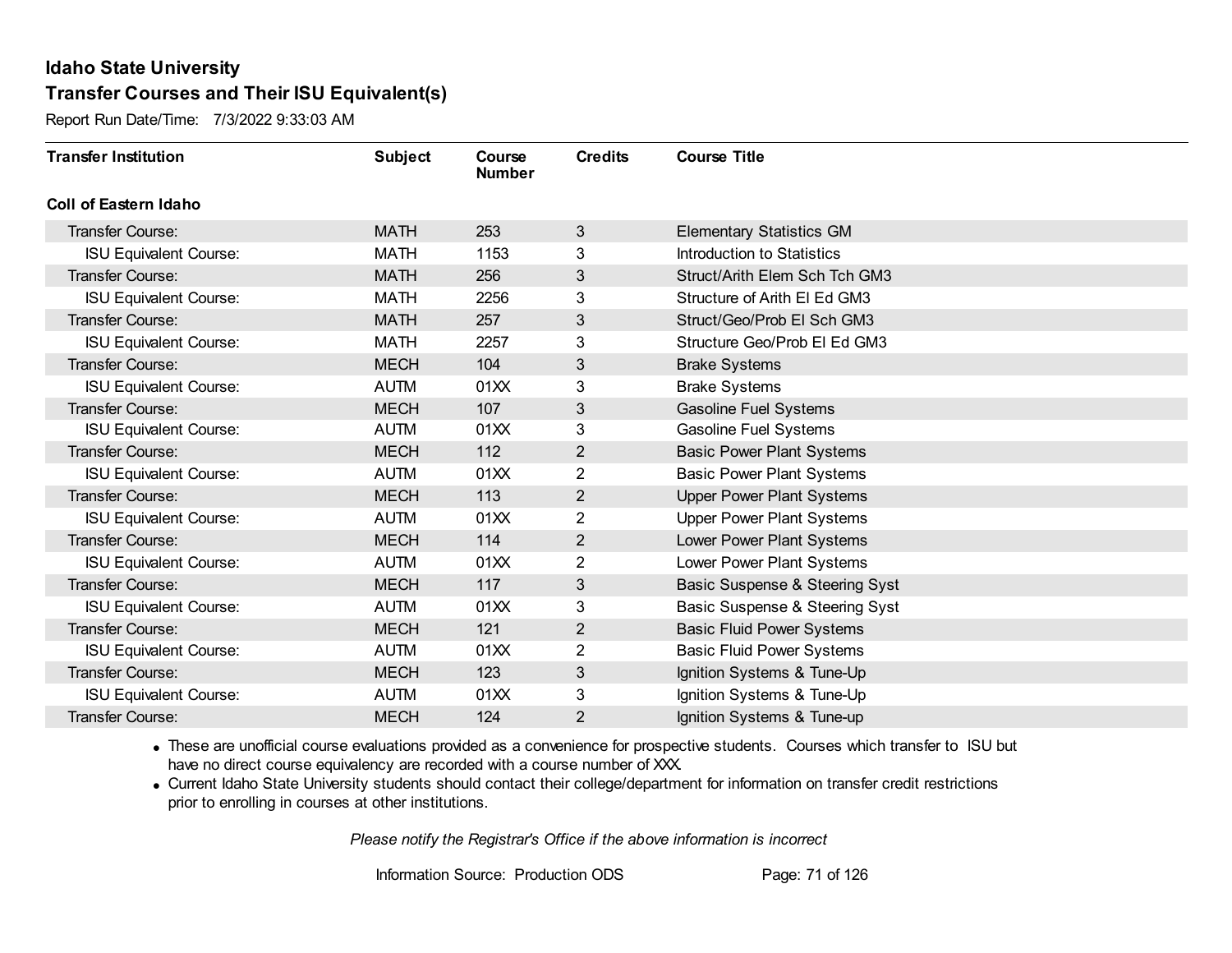Report Run Date/Time: 7/3/2022 9:33:03 AM

| <b>Transfer Institution</b>   | <b>Subject</b> | Course<br><b>Number</b> | <b>Credits</b> | <b>Course Title</b>                  |
|-------------------------------|----------------|-------------------------|----------------|--------------------------------------|
| Coll of Eastern Idaho         |                |                         |                |                                      |
| Transfer Course:              | <b>MECH</b>    | 124                     | $\overline{2}$ | Ignition Systems & Tune-up           |
| <b>ISU Equivalent Course:</b> | <b>AUTM</b>    | 01XX                    | $\overline{2}$ | Ignition Systems & Tune-up           |
| Transfer Course:              | <b>MECH</b>    | 125                     | $\mathfrak{B}$ | <b>Basic Power Trains</b>            |
| <b>ISU Equivalent Course:</b> | <b>AUTM</b>    | 01XX                    | 3              | <b>Basic Power Trains</b>            |
| <b>Transfer Course:</b>       | <b>MECH</b>    | 132                     | $\mathbf{1}$   | <b>Basic Mathematics</b>             |
| <b>ISU Equivalent Course:</b> | <b>AUTM</b>    | 01XX                    |                | <b>Basic Mathematics</b>             |
| Transfer Course:              | <b>MECH</b>    | 201                     | $\mathfrak{B}$ | <b>Directed Studies</b>              |
| <b>ISU Equivalent Course:</b> | <b>AUTM</b>    | 02XX                    | 3              | <b>Directed Studies</b>              |
| Transfer Course:              | <b>MECH</b>    | 208                     | $\mathfrak{B}$ | Gasoline Fuel Injection System       |
| <b>ISU Equivalent Course:</b> | <b>AUTM</b>    | 02XX                    | 3              | Gasoline Fuel Injection System       |
| <b>Transfer Course:</b>       | <b>MECH</b>    | 218                     | 3              | Adv Suspension & Steering Sys        |
| <b>ISU Equivalent Course:</b> | <b>AUTM</b>    | 02XX                    | 3              | Adv Suspension & Steering Sys        |
| Transfer Course:              | <b>MECH</b>    | 224                     | 3              | <b>Computer Systems</b>              |
| <b>ISU Equivalent Course:</b> | <b>AUTM</b>    | 02XX                    | 3              | <b>Computer Systems</b>              |
| Transfer Course:              | <b>MECH</b>    | 228                     | 3              | <b>Emission Control Systems</b>      |
| <b>ISU Equivalent Course:</b> | <b>AUTM</b>    | 02XX                    | 3              | <b>Emission Control Systems</b>      |
| Transfer Course:              | <b>MET</b>     | 110                     | $\mathbf{1}$   | <b>Basic Math for Electronics</b>    |
| <b>ISU Equivalent Course:</b> | <b>ELEC</b>    | 01XX                    |                | <b>Basic Math for Electronics</b>    |
| Transfer Course:              | <b>MET</b>     | 120                     | $\overline{2}$ | <b>Advanced Math for Electronics</b> |
| <b>ISU Equivalent Course:</b> | <b>ELEC</b>    | 01XX                    | 2              | <b>Advanced Math for Electronics</b> |
| Transfer Course:              | <b>MET</b>     | 210                     | $\overline{2}$ | <b>Basic Digital Math</b>            |
| <b>ISU Equivalent Course:</b> | <b>ELEC</b>    | 02XX                    | $\overline{2}$ | <b>Basic Digital Math</b>            |
| Transfer Course:              | <b>MET</b>     | 215                     |                | Adv Digital Math                     |

· These are unofficial course evaluations provided as a convenience for prospective students. Courses which transfer to ISU but have no direct course equivalency are recorded with a course number of XXX.

· Current Idaho State University students should contact their college/department for information on transfer credit restrictions prior to enrolling in courses at other institutions.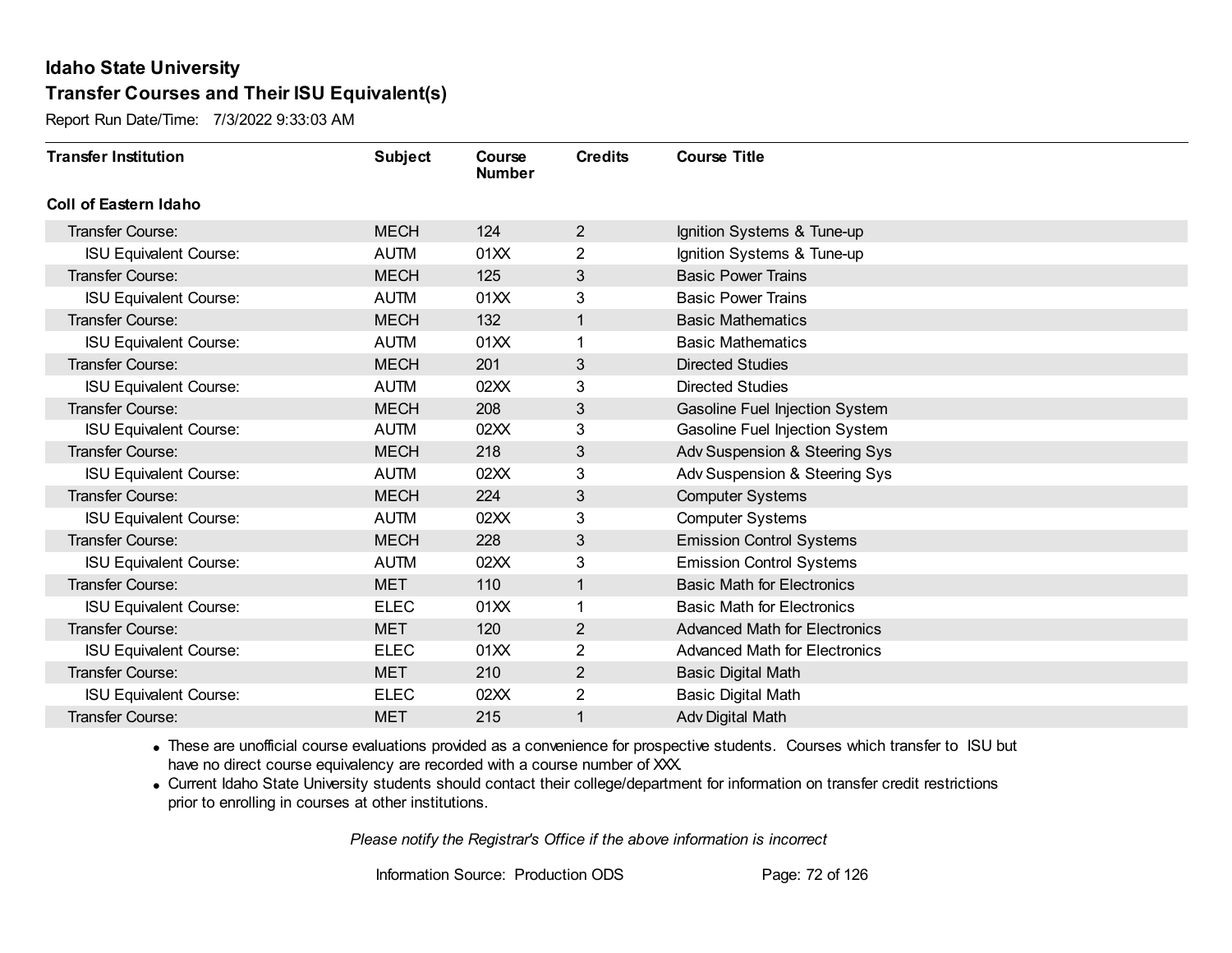Report Run Date/Time: 7/3/2022 9:33:03 AM

| <b>Transfer Institution</b>   | <b>Subject</b> | Course<br><b>Number</b> | <b>Credits</b> | <b>Course Title</b>               |
|-------------------------------|----------------|-------------------------|----------------|-----------------------------------|
| <b>Coll of Eastern Idaho</b>  |                |                         |                |                                   |
| <b>Transfer Course:</b>       | <b>MET</b>     | 215                     | $\mathbf{1}$   | Adv Digital Math                  |
| <b>ISU Equivalent Course:</b> | <b>ELEC</b>    | 02XX                    |                | Adv Digital Math                  |
| Transfer Course:              | <b>MET</b>     | 220                     | $\overline{1}$ | A                                 |
| <b>ISU Equivalent Course:</b> | <b>ELEC</b>    | 02XX                    |                | A                                 |
| <b>Transfer Course:</b>       | <b>MGT</b>     | 115                     | $\mathbf{1}$   | Leadership Workshops              |
| <b>ISU Equivalent Course:</b> | <b>ELEC</b>    | 01XX                    |                | Leadership Workshops              |
| <b>Transfer Course:</b>       | <b>MGT</b>     | 116                     | $\mathbf{1}$   | Call Center Tech Training         |
| <b>ISU Equivalent Course:</b> | <b>ELEC</b>    | 01XX                    |                | Call Center Tech Training         |
| <b>Transfer Course:</b>       | <b>MGT</b>     | 121                     | 3              | Prin of Management                |
| <b>ISU Equivalent Course:</b> | <b>ELEC</b>    | 01XX                    | 3              | Prin of Management                |
| <b>Transfer Course:</b>       | <b>MGT</b>     | 122                     | $\mathbf{1}$   | <b>Business Lab I</b>             |
| <b>ISU Equivalent Course:</b> | <b>MGT</b>     | 1XXX                    |                | Business Lab I                    |
| Transfer Course:              | <b>MGT</b>     | 123                     | 1              | <b>Business Lab II</b>            |
| <b>ISU Equivalent Course:</b> | <b>MGT</b>     | 1XXX                    |                | Business Lab II                   |
| <b>Transfer Course:</b>       | <b>MGT</b>     | 124                     | 3              | <b>Current Topics in Business</b> |
| <b>ISU Equivalent Course:</b> | <b>MGT</b>     | 1XXX                    | 3              | <b>Current Topics in Business</b> |
| <b>Transfer Course:</b>       | <b>MGT</b>     | 125                     | 3              | <b>Accounting Essentials</b>      |
| <b>ISU Equivalent Course:</b> | <b>MGT</b>     | 1XXX                    | 3              | <b>Accounting Essentials</b>      |
| <b>ISU Equivalent Course:</b> | <b>ELEC</b>    | 01XX                    | 3              | <b>Accounting Essentials</b>      |
| <b>Transfer Course:</b>       | <b>MGT</b>     | 126                     | 3              | Quickbooks                        |
| <b>ISU Equivalent Course:</b> | <b>ELEC</b>    | 01XX                    | 3              | Quickbooks                        |
| Transfer Course:              | <b>MGT</b>     | 201                     |                | Special Topics I                  |
| <b>ISU Equivalent Course:</b> | <b>ELEC</b>    | 02XX                    |                | Special Topics I                  |

· These are unofficial course evaluations provided as a convenience for prospective students. Courses which transfer to ISU but have no direct course equivalency are recorded with a course number of XXX.

· Current Idaho State University students should contact their college/department for information on transfer credit restrictions prior to enrolling in courses at other institutions.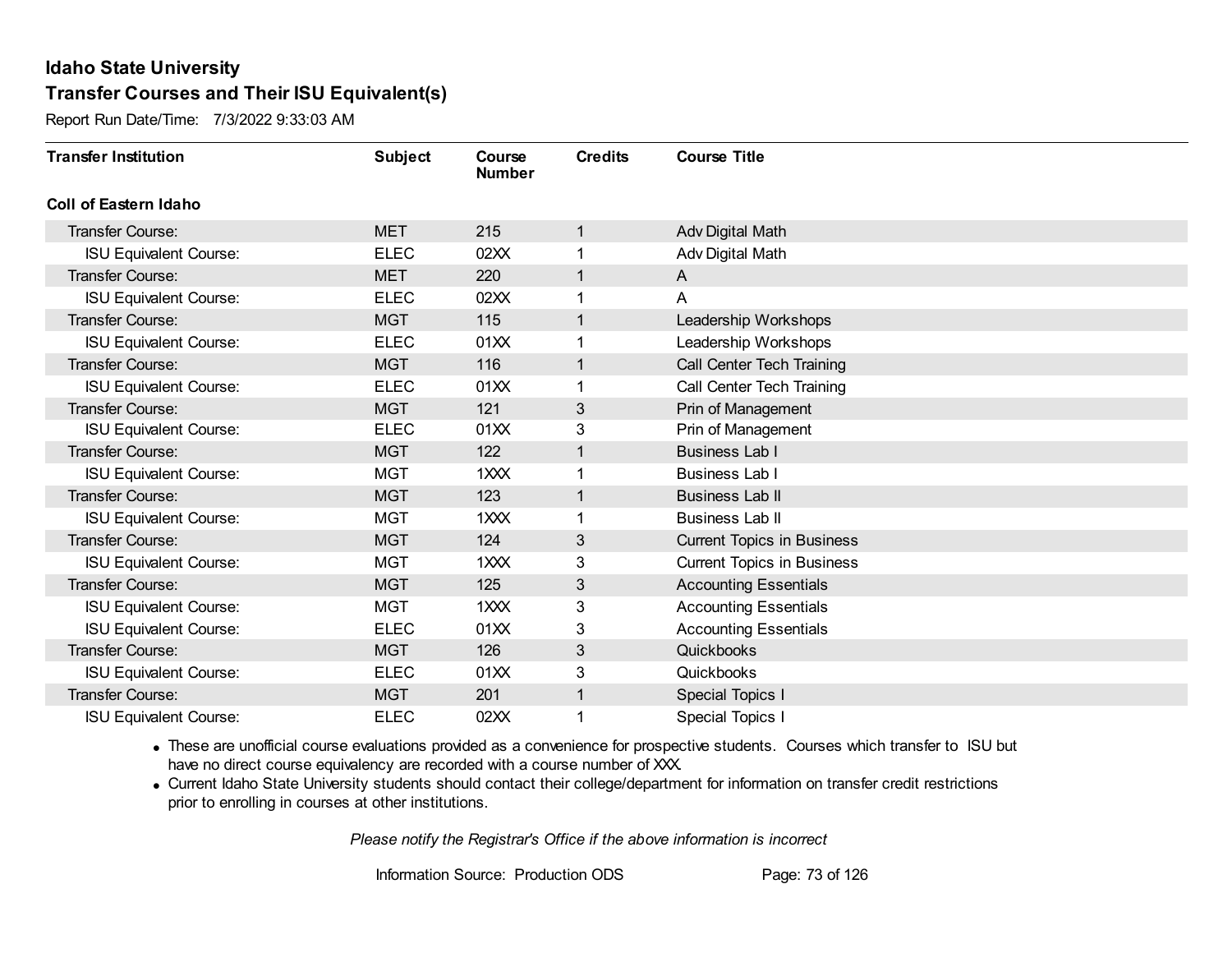Report Run Date/Time: 7/3/2022 9:33:03 AM

| <b>Transfer Institution</b>   | <b>Subject</b> | Course<br><b>Number</b> | <b>Credits</b> | <b>Course Title</b>              |
|-------------------------------|----------------|-------------------------|----------------|----------------------------------|
| Coll of Eastern Idaho         |                |                         |                |                                  |
| Transfer Course:              | <b>MGT</b>     | 202                     | 1              | Special Topics II                |
| <b>ISU Equivalent Course:</b> | <b>ELEC</b>    | 02XX                    | 1              | Special Topics II                |
| Transfer Course:              | <b>MGT</b>     | 203                     | $\overline{c}$ | Special Topics III               |
| <b>ISU Equivalent Course:</b> | <b>ELEC</b>    | 02XX                    | $\overline{2}$ | Special Topics III               |
| Transfer Course:              | <b>MGT</b>     | 204                     | $\overline{2}$ | Special Topics IV                |
| <b>ISU Equivalent Course:</b> | <b>ELEC</b>    | 02XX                    | $\overline{2}$ | Special Topics IV                |
| Transfer Course:              | <b>MGT</b>     | 206                     | 3              | <b>Small Business Management</b> |
| <b>ISU Equivalent Course:</b> | <b>ELEC</b>    | 02XX                    | 3              | Small Business Management        |
| <b>Transfer Course:</b>       | <b>MGT</b>     | 207                     | 3              | <b>Financial Management</b>      |
| <b>ISU Equivalent Course:</b> | <b>ELEC</b>    | 02XX                    | 3              | <b>Financial Management</b>      |
| Transfer Course:              | <b>MGT</b>     | 215                     | 3              | <b>Business Law</b>              |
| <b>ISU Equivalent Course:</b> | <b>ELEC</b>    | 02XX                    | 3              | <b>Business Law</b>              |
| Transfer Course:              | <b>MGT</b>     | 216                     | 3              | Human Resource Mgt               |
| <b>ISU Equivalent Course:</b> | <b>ELEC</b>    | 02XX                    | 3              | Human Resource Mgt               |
| Transfer Course:              | <b>MGT</b>     | 220                     | 4              | Entrepreneurship & Pract         |
| <b>ISU Equivalent Course:</b> | <b>ELEC</b>    | 02XX                    | 4              | entrepreneurship & Pract         |
| Transfer Course:              | <b>MICR</b>    | 111                     | 3              | Intro to Microbiology            |
| <b>ISU Equivalent Course:</b> | <b>BIOL</b>    | 2221                    | 3              | Introductory Microbiology        |
| Transfer Course:              | <b>MICR</b>    | 111L                    | 1              | Intro to Microbiology Lab        |
| <b>ISU Equivalent Course:</b> | <b>BIOL</b>    | 2221L                   |                | Introductory Microbiology Lab    |
| Transfer Course:              | <b>MICR</b>    | 250                     | 3              | General Microbiology GM4         |
| <b>ISU Equivalent Course:</b> | <b>BIOL</b>    | 2235                    |                | General Microbiology             |
| Transfer Course:              | <b>MICR</b>    | 250L                    | 1              | General Microbiology Lab GM4L    |

· These are unofficial course evaluations provided as a convenience for prospective students. Courses which transfer to ISU but have no direct course equivalency are recorded with a course number of XXX.

· Current Idaho State University students should contact their college/department for information on transfer credit restrictions prior to enrolling in courses at other institutions.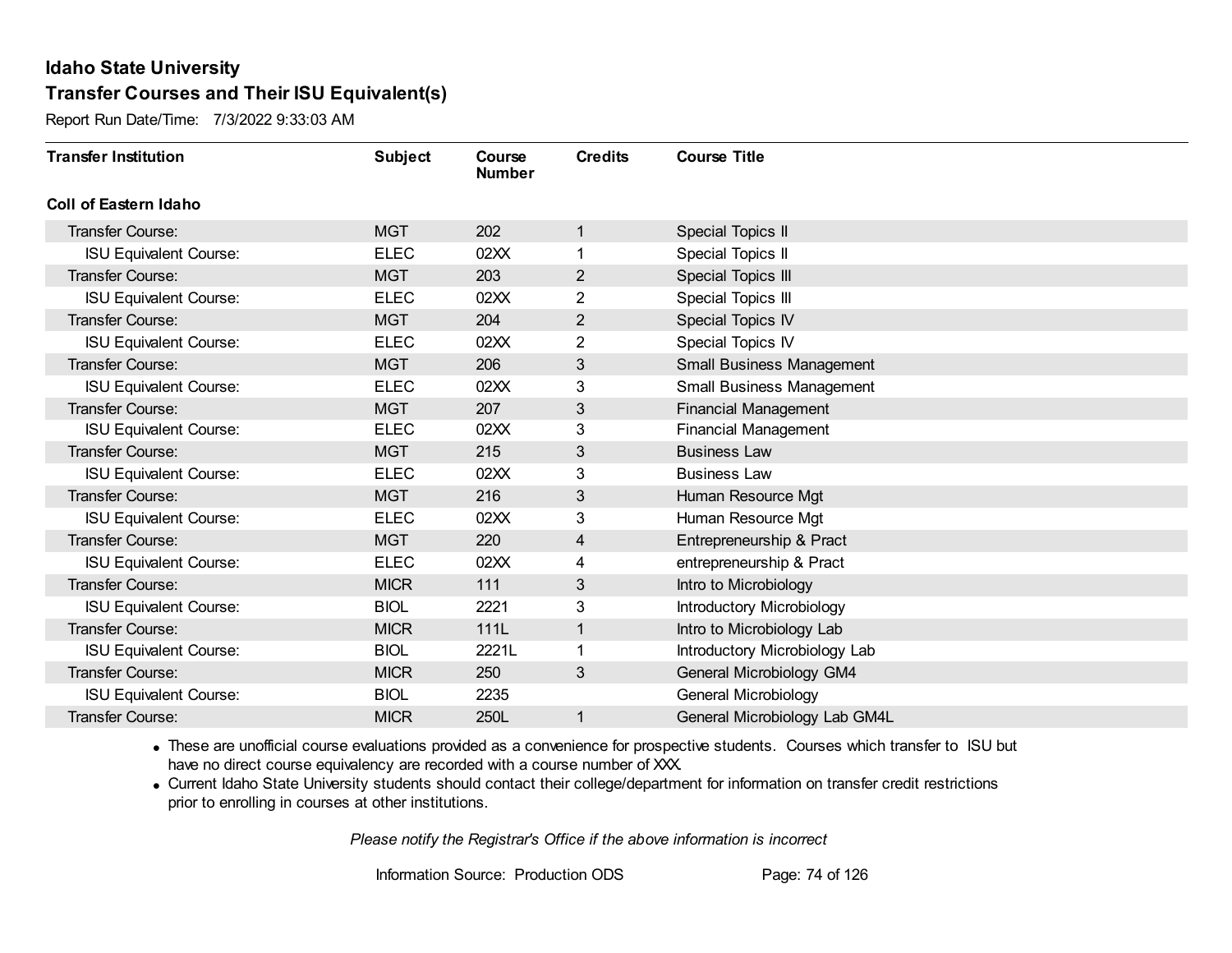Report Run Date/Time: 7/3/2022 9:33:03 AM

| <b>Transfer Institution</b>   | <b>Subject</b> | Course<br><b>Number</b> | <b>Credits</b> | <b>Course Title</b>              |
|-------------------------------|----------------|-------------------------|----------------|----------------------------------|
| <b>Coll of Eastern Idaho</b>  |                |                         |                |                                  |
| Transfer Course:              | <b>MICR</b>    | 250L                    | 1              | General Microbiology Lab GM4L    |
| <b>ISU Equivalent Course:</b> | <b>BIOL</b>    | 2235L                   |                | General Microbiology Lab         |
| <b>Transfer Course:</b>       | <b>MKT</b>     | 101                     | 3              | <b>Business Mathematics</b>      |
| <b>ISU Equivalent Course:</b> | <b>ELEC</b>    | 01XX                    | 3              | <b>Business Mathematics</b>      |
| <b>Transfer Course:</b>       | <b>MKT</b>     | 103                     | 3              | Sales & Computer Serv            |
| <b>ISU Equivalent Course:</b> | <b>ELEC</b>    | 01XX                    | 3              | Sales & Computer Serv            |
| <b>Transfer Course:</b>       | <b>MKT</b>     | 106                     | 4              | <b>Business Law</b>              |
| <b>ISU Equivalent Course:</b> | <b>ELEC</b>    | 01XX                    | 4              | <b>Business Law</b>              |
| <b>Transfer Course:</b>       | <b>MKT</b>     | 108                     | $\overline{2}$ | Leadership/Marketing Act I       |
| <b>ISU Equivalent Course:</b> | <b>ELEC</b>    | 01XX                    | $\overline{2}$ | Leadership/Marketing Act I       |
| <b>Transfer Course:</b>       | <b>MKT</b>     | 109                     | 2              | Leadership/Marketing Act II      |
| <b>ISU Equivalent Course:</b> | <b>ELEC</b>    | 01XX                    | $\overline{2}$ | Leadership/Marketing Act II      |
| <b>Transfer Course:</b>       | <b>MKT</b>     | 110                     | $\overline{2}$ | Practicum I                      |
| <b>ISU Equivalent Course:</b> | <b>ELEC</b>    | 01XX                    | $\overline{2}$ | Practicum I                      |
| <b>Transfer Course:</b>       | <b>MKT</b>     | 111                     | $\overline{2}$ | Practicum II                     |
| <b>ISU Equivalent Course:</b> | <b>ELEC</b>    | 01XX                    | $\overline{2}$ | Practicum II                     |
| <b>Transfer Course:</b>       | <b>MKT</b>     | 112                     | 3              | Intro to Marketing               |
| <b>ISU Equivalent Course:</b> | <b>ELEC</b>    | 01XX                    | 3              | Intro to Marketing               |
| <b>Transfer Course:</b>       | <b>MKT</b>     | 113                     | 3              | Princ of Accounting              |
| <b>ISU Equivalent Course:</b> | <b>ELEC</b>    | 01XX                    | 3              | Princ of Accounting              |
| <b>Transfer Course:</b>       | <b>MKT</b>     | 114                     | 3              | <b>Work Enviroment Relations</b> |
| <b>ISU Equivalent Course:</b> | <b>ELEC</b>    | 01XX                    | 3              | <b>Work Enviroment Relations</b> |
| Transfer Course:              | <b>MKT</b>     | 115                     | 3              | <b>Applied Economics</b>         |

· These are unofficial course evaluations provided as a convenience for prospective students. Courses which transfer to ISU but have no direct course equivalency are recorded with a course number of XXX.

· Current Idaho State University students should contact their college/department for information on transfer credit restrictions prior to enrolling in courses at other institutions.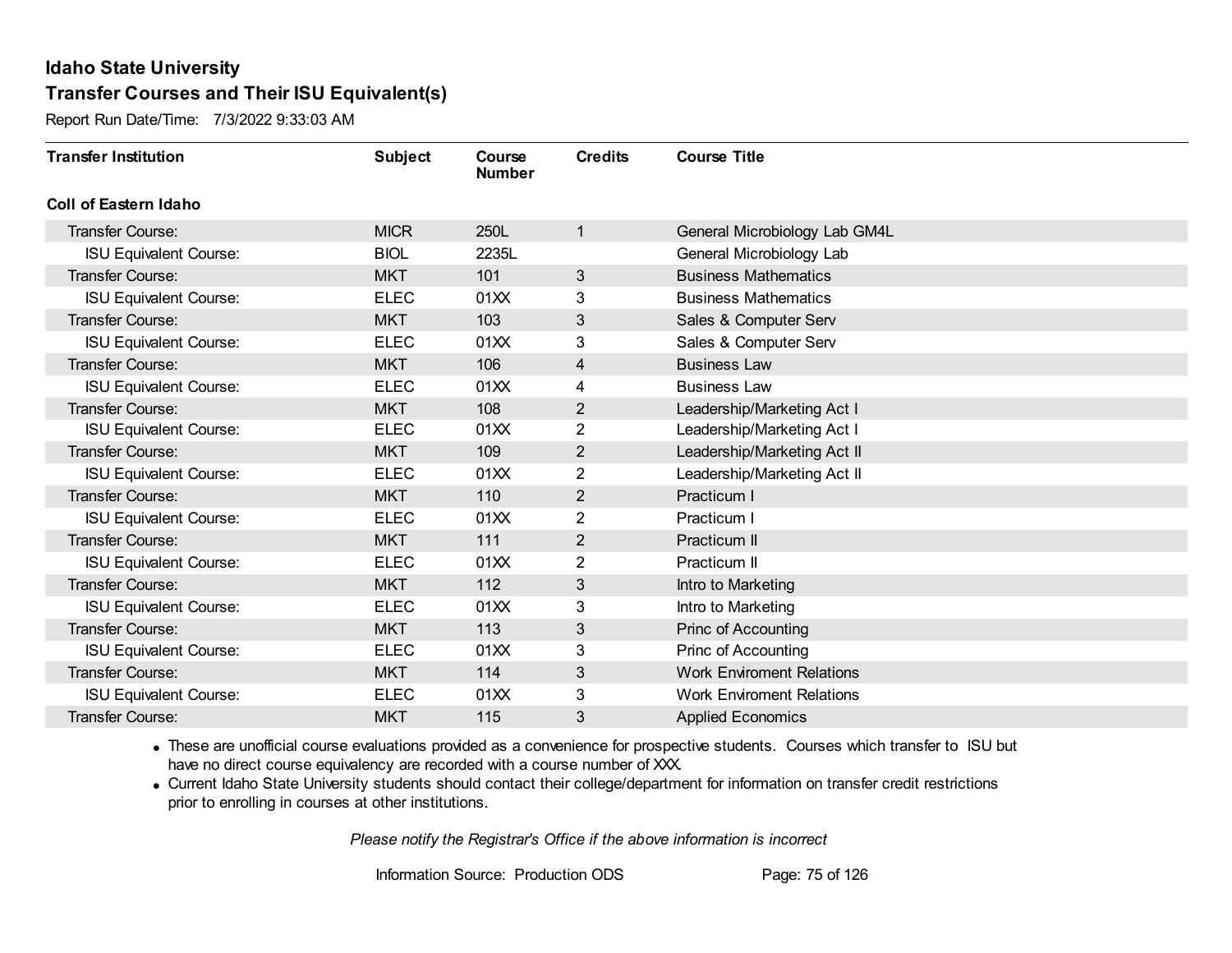Report Run Date/Time: 7/3/2022 9:33:03 AM

| <b>Transfer Institution</b>   | <b>Subject</b> | Course<br><b>Number</b> | <b>Credits</b> | <b>Course Title</b>            |
|-------------------------------|----------------|-------------------------|----------------|--------------------------------|
| <b>Coll of Eastern Idaho</b>  |                |                         |                |                                |
| Transfer Course:              | <b>MKT</b>     | 115                     | 3              | <b>Applied Economics</b>       |
| <b>ISU Equivalent Course:</b> | <b>ELEC</b>    | 01XX                    | 3              | <b>Applied Economics</b>       |
| <b>Transfer Course:</b>       | <b>MKT</b>     | 116                     |                | <b>Employment Seminar</b>      |
| <b>ISU Equivalent Course:</b> | <b>ELEC</b>    | 01XX                    |                | <b>Employment Seminar</b>      |
| <b>Transfer Course:</b>       | <b>MKT</b>     | 117                     | $\mathbf{1}$   | <b>Workshop Credit I</b>       |
| <b>ISU Equivalent Course:</b> | <b>ELEC</b>    | 01XX                    |                | <b>Workshop Credit I</b>       |
| Transfer Course:              | <b>MKT</b>     | 118                     | $\overline{1}$ | Workshop Credit II             |
| <b>ISU Equivalent Course:</b> | <b>ELEC</b>    | 01XX                    |                | Workshop Credit II             |
| <b>Transfer Course:</b>       | <b>MKT</b>     | 119                     | $\overline{2}$ | <b>Special Events Planning</b> |
| <b>ISU Equivalent Course:</b> | <b>ELEC</b>    | 01XX                    | $\overline{2}$ | <b>Special Events Planning</b> |
| <b>Transfer Course:</b>       | <b>MKT</b>     | 120                     | 3              | Marketing on the Internet      |
| <b>ISU Equivalent Course:</b> | <b>ELEC</b>    | 01XX                    | 3              | Marketing on the Internet      |
| <b>Transfer Course:</b>       | <b>MKT</b>     | 121                     | 3              | Principles of Management       |
| <b>ISU Equivalent Course:</b> | <b>ELEC</b>    | 01XX                    | 3              | Principles of Management       |
| <b>Transfer Course:</b>       | <b>MKT</b>     | 123                     |                | Practicum I                    |
| <b>ISU Equivalent Course:</b> | <b>ELEC</b>    | 01XX                    |                | Practicum I                    |
| Transfer Course:              | <b>MKT</b>     | 124                     | $\mathbf{1}$   | Practicum II                   |
| <b>ISU Equivalent Course:</b> | <b>ELEC</b>    | 01XX                    |                | Practicum II                   |
| Transfer Course:              | <b>MKT</b>     | 125                     | 3              | Intro To Marketing Strategies  |
| <b>ISU Equivalent Course:</b> | <b>ELEC</b>    | 01XX                    | 3              | Intro to Marketing Strategies  |
| <b>Transfer Course:</b>       | <b>MKT</b>     | 202                     | $\sqrt{3}$     | Entrepreneurship               |
| <b>ISU Equivalent Course:</b> | <b>ELEC</b>    | 02XX                    | 3              | Entrepreneurship               |
| Transfer Course:              | <b>MKT</b>     | 203                     | 3              | <b>Small Business Mgt</b>      |

· These are unofficial course evaluations provided as a convenience for prospective students. Courses which transfer to ISU but have no direct course equivalency are recorded with a course number of XXX.

· Current Idaho State University students should contact their college/department for information on transfer credit restrictions prior to enrolling in courses at other institutions.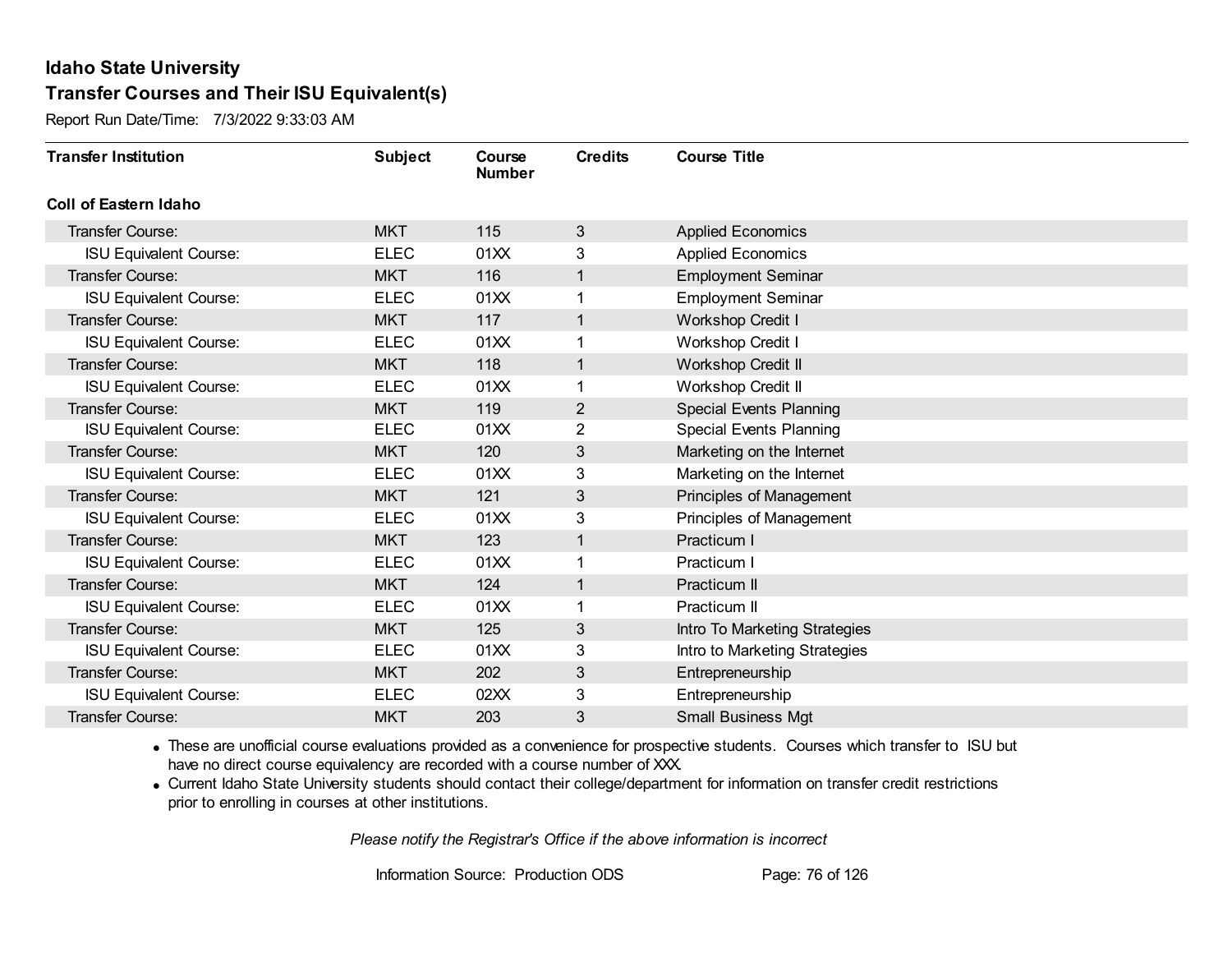Report Run Date/Time: 7/3/2022 9:33:03 AM

| <b>Transfer Institution</b>   | <b>Subject</b> | Course<br><b>Number</b> | <b>Credits</b> | <b>Course Title</b>         |
|-------------------------------|----------------|-------------------------|----------------|-----------------------------|
| <b>Coll of Eastern Idaho</b>  |                |                         |                |                             |
| Transfer Course:              | <b>MKT</b>     | 203                     | 3              | <b>Small Business Mgt</b>   |
| <b>ISU Equivalent Course:</b> | <b>ELEC</b>    | 02XX                    | 3              | <b>Small Business Mgt</b>   |
| <b>Transfer Course:</b>       | <b>MKT</b>     | 206                     | $\mathfrak{S}$ | <b>Financial Management</b> |
| <b>ISU Equivalent Course:</b> | <b>ELEC</b>    | 02XX                    | 3              | <b>Financial Management</b> |
| <b>Transfer Course:</b>       | <b>MKT</b>     | 207                     | 4              | Human Resource Mgmt         |
| <b>ISU Equivalent Course:</b> | <b>ELEC</b>    | 02XX                    | 4              | Human Resource Mgmt         |
| <b>Transfer Course:</b>       | <b>MKT</b>     | 210                     | $\overline{2}$ | Leadership/Mart/Activities  |
| <b>ISU Equivalent Course:</b> | <b>ELEC</b>    | 02XX                    | 2              | Leadership/Mart/Activities  |
| <b>Transfer Course:</b>       | <b>MKT</b>     | 211                     | $\mathbf{2}$   | Leadership/Mart Actvt IV    |
| <b>ISU Equivalent Course:</b> | <b>ELEC</b>    | 02XX                    | $\overline{2}$ | Leadership/Mart Actvt IV    |
| <b>Transfer Course:</b>       | <b>MKT</b>     | 212                     | $\overline{2}$ | Practicum II                |
| <b>ISU Equivalent Course:</b> | <b>ELEC</b>    | 02XX                    | 2              | Practicum II                |
| Transfer Course:              | <b>MKT</b>     | 213                     | $\overline{2}$ | Practicum IV                |
| <b>ISU Equivalent Course:</b> | <b>ELEC</b>    | 02XX                    | $\overline{2}$ | Practicum IV                |
| Transfer Course:              | <b>MKT</b>     | 214                     | $\mathfrak{S}$ | <b>Business Advertising</b> |
| <b>ISU Equivalent Course:</b> | <b>ELEC</b>    | 02XX                    | 3              | <b>Business Advertising</b> |
| <b>Transfer Course:</b>       | <b>MKT</b>     | 215                     | 3              | <b>Business Law</b>         |
| <b>ISU Equivalent Course:</b> | <b>ELEC</b>    | 02XX                    | 3              | <b>Business Law</b>         |
| <b>Transfer Course:</b>       | <b>MKT</b>     | 216                     | 3              | Human Resource Management   |
| <b>ISU Equivalent Course:</b> | <b>ELEC</b>    | 02XX                    | 3              | Human Resource Management   |
| <b>Transfer Course:</b>       | <b>MKT</b>     | 217                     | $\mathfrak{S}$ | Marketing Research          |
| <b>ISU Equivalent Course:</b> | <b>ELEC</b>    | 02XX                    | 3              | Marketing Research          |
| Transfer Course:              | <b>MKT</b>     | 218                     | 3              | Mktg & Fund Raising         |

· These are unofficial course evaluations provided as a convenience for prospective students. Courses which transfer to ISU but have no direct course equivalency are recorded with a course number of XXX.

· Current Idaho State University students should contact their college/department for information on transfer credit restrictions prior to enrolling in courses at other institutions.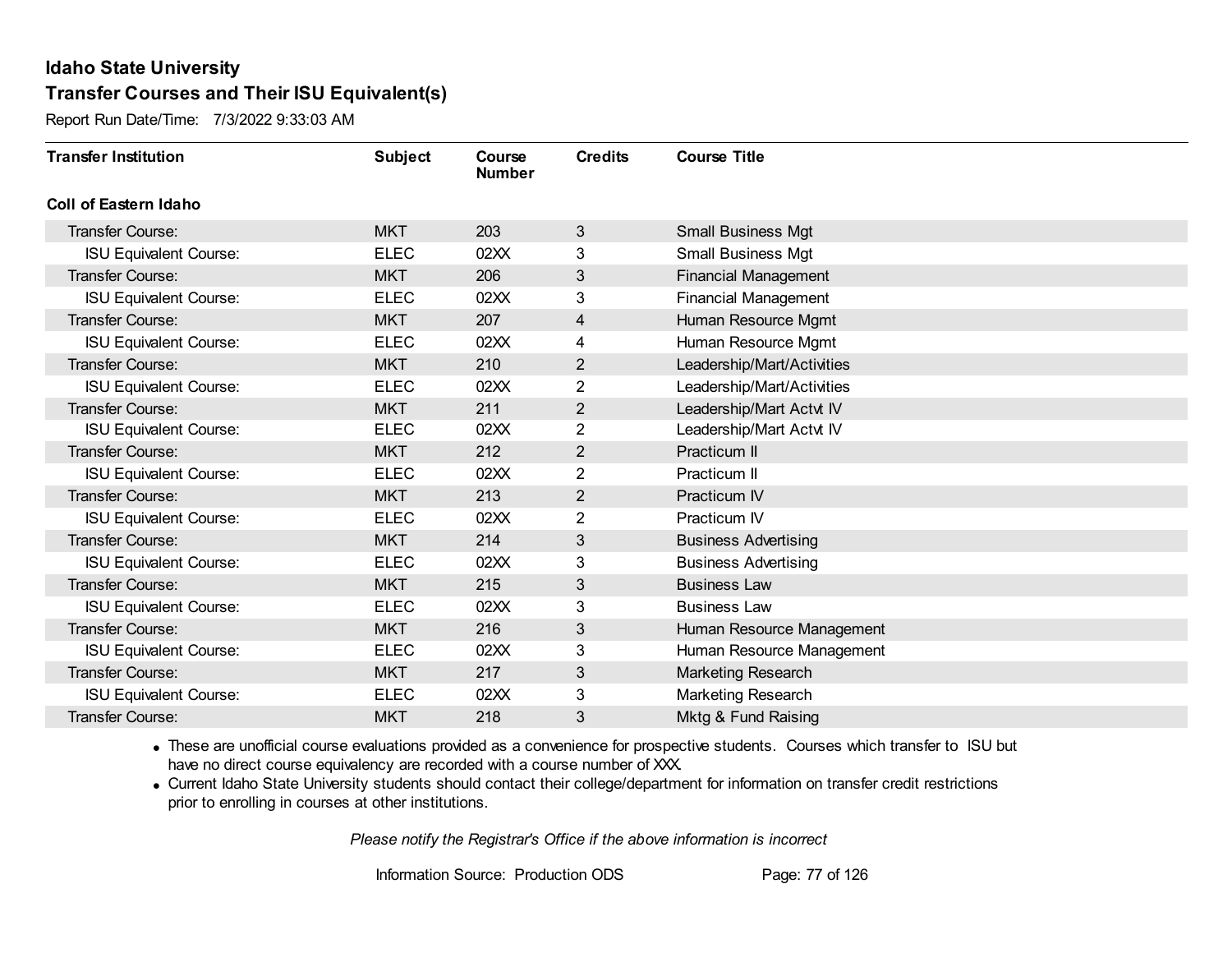Report Run Date/Time: 7/3/2022 9:33:03 AM

| <b>Transfer Institution</b>   | <b>Subject</b> | Course<br><b>Number</b> | <b>Credits</b> | <b>Course Title</b>             |
|-------------------------------|----------------|-------------------------|----------------|---------------------------------|
| <b>Coll of Eastern Idaho</b>  |                |                         |                |                                 |
| Transfer Course:              | <b>MKT</b>     | 218                     | 3              | Mktg & Fund Raising             |
| <b>ISU Equivalent Course:</b> | <b>ELEC</b>    | 02XX                    | 3              | Mktg & Fund Raising             |
| <b>Transfer Course:</b>       | <b>MKT</b>     | 219                     | 1              | Leadrshp/Mart Activ III         |
| <b>ISU Equivalent Course:</b> | <b>ELEC</b>    | 02XX                    |                | Leadrshp/Mart Activ III         |
| <b>Transfer Course:</b>       | <b>MKT</b>     | 221                     | $\mathbf{1}$   | Practicum III                   |
| <b>ISU Equivalent Course:</b> | <b>ELEC</b>    | 02XX                    | 1              | Practicum III                   |
| <b>Transfer Course:</b>       | <b>MKT</b>     | 222                     | $\mathbf 1$    | Practicum IV                    |
| <b>ISU Equivalent Course:</b> | <b>ELEC</b>    | 02XX                    |                | Practicum IV                    |
| <b>Transfer Course:</b>       | <b>MKT</b>     | 223                     | 3              | Practicum V                     |
| <b>ISU Equivalent Course:</b> | <b>ELEC</b>    | 02XX                    | 3              | Practicu V                      |
| <b>Transfer Course:</b>       | <b>MMGT</b>    | 101                     | $\mathbf{1}$   | <b>Basic Math</b>               |
| <b>ISU Equivalent Course:</b> | BI             | 01XX                    |                | <b>Basic Math</b>               |
| <b>Transfer Course:</b>       | <b>MMGT</b>    | 102                     | $\mathbf{1}$   | <b>Basic Retail Mathematics</b> |
| <b>ISU Equivalent Course:</b> | BI             | 01XX                    |                | <b>Basic Retail Mathematics</b> |
| <b>Transfer Course:</b>       | <b>MMGT</b>    | 104                     | 1              | <b>Understanding Consumers</b>  |
| <b>ISU Equivalent Course:</b> | BI             | 01XX                    |                | <b>Understanding Consumers</b>  |
| <b>Transfer Course:</b>       | <b>MMGT</b>    | 105                     | $\mathbf{1}$   | Salesmanship                    |
| <b>ISU Equivalent Course:</b> | BI             | 01XX                    |                | Salesmanship                    |
| <b>Transfer Course:</b>       | <b>MMGT</b>    | 106                     | $\mathbf{1}$   | <b>Business Advertising I</b>   |
| <b>ISU Equivalent Course:</b> | BI             | 01XX                    |                | <b>Business Advertising I</b>   |
| <b>Transfer Course:</b>       | <b>MMGT</b>    | 107                     | $\mathbf{1}$   | <b>Business Advertising II</b>  |
| <b>ISU Equivalent Course:</b> | BI             | 01XX                    |                | <b>Business Advertising II</b>  |
| Transfer Course:              | <b>MMGT</b>    | 108                     | 1              | Promotions                      |

· These are unofficial course evaluations provided as a convenience for prospective students. Courses which transfer to ISU but have no direct course equivalency are recorded with a course number of XXX.

· Current Idaho State University students should contact their college/department for information on transfer credit restrictions prior to enrolling in courses at other institutions.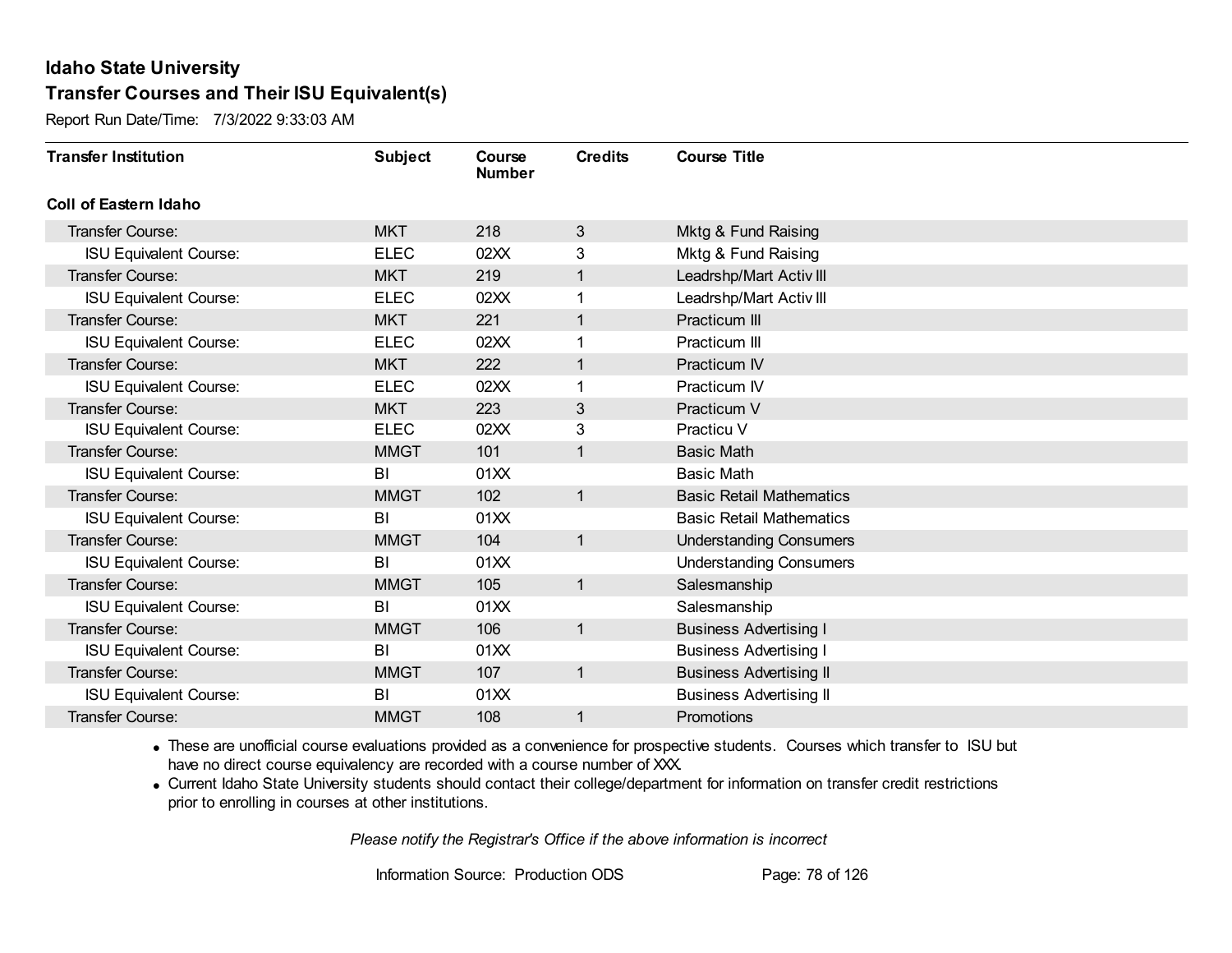Report Run Date/Time: 7/3/2022 9:33:03 AM

| <b>Transfer Institution</b>   | <b>Subject</b> | Course<br><b>Number</b> | <b>Credits</b> | <b>Course Title</b>                  |
|-------------------------------|----------------|-------------------------|----------------|--------------------------------------|
| <b>Coll of Eastern Idaho</b>  |                |                         |                |                                      |
| Transfer Course:              | <b>MMGT</b>    | 108                     | 1              | Promotions                           |
| <b>ISU Equivalent Course:</b> | BI             | 01XX                    |                | Promotions                           |
| <b>Transfer Course:</b>       | <b>MMGT</b>    | 109                     | $\mathbf{1}$   | <b>Promotions II</b>                 |
| <b>ISU Equivalent Course:</b> | BI             | 01XX                    |                | Promotions II                        |
| <b>Transfer Course:</b>       | <b>MMGT</b>    | 110                     | $\overline{2}$ | <b>Business Recordkeeping</b>        |
| <b>ISU Equivalent Course:</b> | BI             | 01XX                    |                | <b>Business Recordkeeping</b>        |
| <b>Transfer Course:</b>       | <b>MMGT</b>    | 111                     | 6              | <b>Management Mktg Activities</b>    |
| <b>ISU Equivalent Course:</b> | BI             | 01XX                    |                | <b>Management Mktg Activities</b>    |
| <b>Transfer Course:</b>       | <b>MMGT</b>    | 112                     | $\mathbf{1}$   | <b>Business Law I</b>                |
| <b>ISU Equivalent Course:</b> | BI             | 01XX                    |                | <b>Business Law I</b>                |
| <b>Transfer Course:</b>       | <b>MMGT</b>    | 113                     | $\mathbf{1}$   | <b>Business Law IBusiness Law II</b> |
| <b>ISU Equivalent Course:</b> | BI             | 01XX                    |                | <b>Business Law II</b>               |
| Transfer Course:              | <b>MMGT</b>    | 118                     | $\mathbf{1}$   | Intro to Retailing & Mrchdsg         |
| <b>ISU Equivalent Course:</b> | BI             | 01XX                    |                | Intro to Retailing & Mrchdsg         |
| Transfer Course:              | <b>MMGT</b>    | 119                     | 0.5            | Human Relations in Retailing         |
| <b>ISU Equivalent Course:</b> | BI             | 01XX                    |                | Human Relations in Retailing         |
| <b>Transfer Course:</b>       | <b>MMGT</b>    | 120                     | 0.5            | Shoplifting & Theft Prevention       |
| <b>ISU Equivalent Course:</b> | BI             | 01XX                    |                | Shoplifting & Theft Prevention       |
| <b>Transfer Course:</b>       | <b>MMGT</b>    | 121                     | $\overline{2}$ | Personnel Management I               |
| <b>ISU Equivalent Course:</b> | BI             | 01XX                    |                | Personnel Management I               |
| <b>Transfer Course:</b>       | <b>MMGT</b>    | 130                     | $\mathbf{1}$   | Cooperative Training                 |
| <b>ISU Equivalent Course:</b> | BI             | 01XX                    |                | <b>Cooperative Training</b>          |
| Transfer Course:              | <b>MP</b>      | 01                      | 1              | <b>Basic Mechanics</b>               |

· These are unofficial course evaluations provided as a convenience for prospective students. Courses which transfer to ISU but have no direct course equivalency are recorded with a course number of XXX.

· Current Idaho State University students should contact their college/department for information on transfer credit restrictions prior to enrolling in courses at other institutions.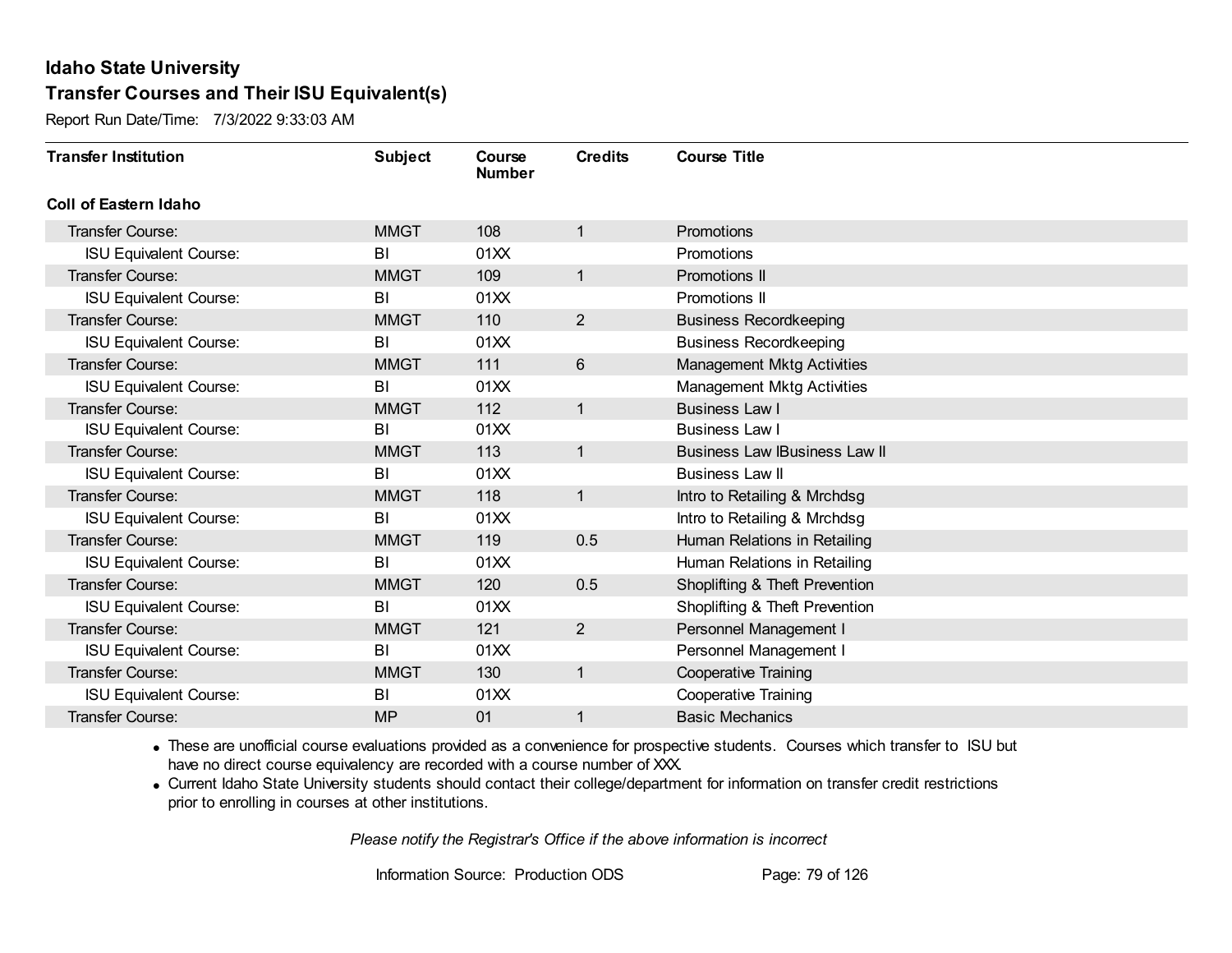Report Run Date/Time: 7/3/2022 9:33:03 AM

| <b>Transfer Institution</b>   | <b>Subject</b> | Course<br><b>Number</b> | <b>Credits</b> | <b>Course Title</b>            |
|-------------------------------|----------------|-------------------------|----------------|--------------------------------|
| Coll of Eastern Idaho         |                |                         |                |                                |
| Transfer Course:              | <b>MP</b>      | 01                      | 1              | <b>Basic Mechanics</b>         |
| <b>ISU Equivalent Course:</b> | <b>AUTM</b>    | 01XX                    |                | <b>Basic Mechanics</b>         |
| Transfer Course:              | <b>MP</b>      | 102.1                   | 4              | <b>Automatic Transmissions</b> |
| <b>ISU Equivalent Course:</b> | <b>AUTO</b>    | 01XX                    | 4              | <b>Automatic Transmissions</b> |
| <b>Transfer Course:</b>       | <b>MP</b>      | 103                     | 3              | <b>Automatic Transmissions</b> |
| <b>ISU Equivalent Course:</b> | <b>AUTM</b>    | 01XX                    | 3              | <b>Automatic Transmissions</b> |
| <b>Transfer Course:</b>       | <b>MP</b>      | 109                     | 3              | <b>Electrical Systems I</b>    |
| <b>ISU Equivalent Course:</b> | <b>AUTM</b>    | 01XX                    | 3              | <b>Electrical Systems I</b>    |
| <b>Transfer Course:</b>       | <b>MP</b>      | 110                     | 3              | <b>Electrical Systems II</b>   |
| <b>ISU Equivalent Course:</b> | <b>AUTM</b>    | 01XX                    | $\mathbf{3}$   | <b>Electrical Systems II</b>   |
| Transfer Course:              | <b>MP</b>      | 200                     | 1              | <b>Communicative Skills</b>    |
| <b>ISU Equivalent Course:</b> | <b>AUTM</b>    | 02XX                    | 1              | <b>Communicative Skills</b>    |
| Transfer Course:              | <b>MTD</b>     | 101                     | 3              | Indust Safety & Report Writing |
| <b>ISU Equivalent Course:</b> | <b>ELEC</b>    | 01XX                    | 3              | Indust Safety & Report Writing |
| Transfer Course:              | <b>MTD</b>     | 102                     | $\overline{2}$ | <b>Industrial Safety</b>       |
| <b>ISU Equivalent Course:</b> | <b>ELEC</b>    | 01XX                    |                | <b>Industrial Safety</b>       |
| Transfer Course:              | <b>MTD</b>     | 103                     | $\overline{2}$ | Auto/Diesel Tech Fund & Safety |
| <b>ISU Equivalent Course:</b> | <b>ELEC</b>    | 01XX                    | $\overline{2}$ | Auto/Diesel Tech Fund & Safety |
| Transfer Course:              | <b>MTD</b>     | 110                     | $\overline{2}$ | <b>Mechanical Math</b>         |
| <b>ISU Equivalent Course:</b> | <b>ELEC</b>    | 01XX                    | 2              | <b>Mechanical Math</b>         |
| <b>Transfer Course:</b>       | <b>MTH</b>     | 245                     | 4              | Math for Mgt/Life/Social Sci   |
| <b>ISU Equivalent Course:</b> | <b>MATH</b>    | 1130                    | 4              | <b>Finite Mathematics</b>      |
| Transfer Course:              | <b>MTP</b>     | 100                     | 1              | <b>Basic Mechanics</b>         |

· These are unofficial course evaluations provided as a convenience for prospective students. Courses which transfer to ISU but have no direct course equivalency are recorded with a course number of XXX.

· Current Idaho State University students should contact their college/department for information on transfer credit restrictions prior to enrolling in courses at other institutions.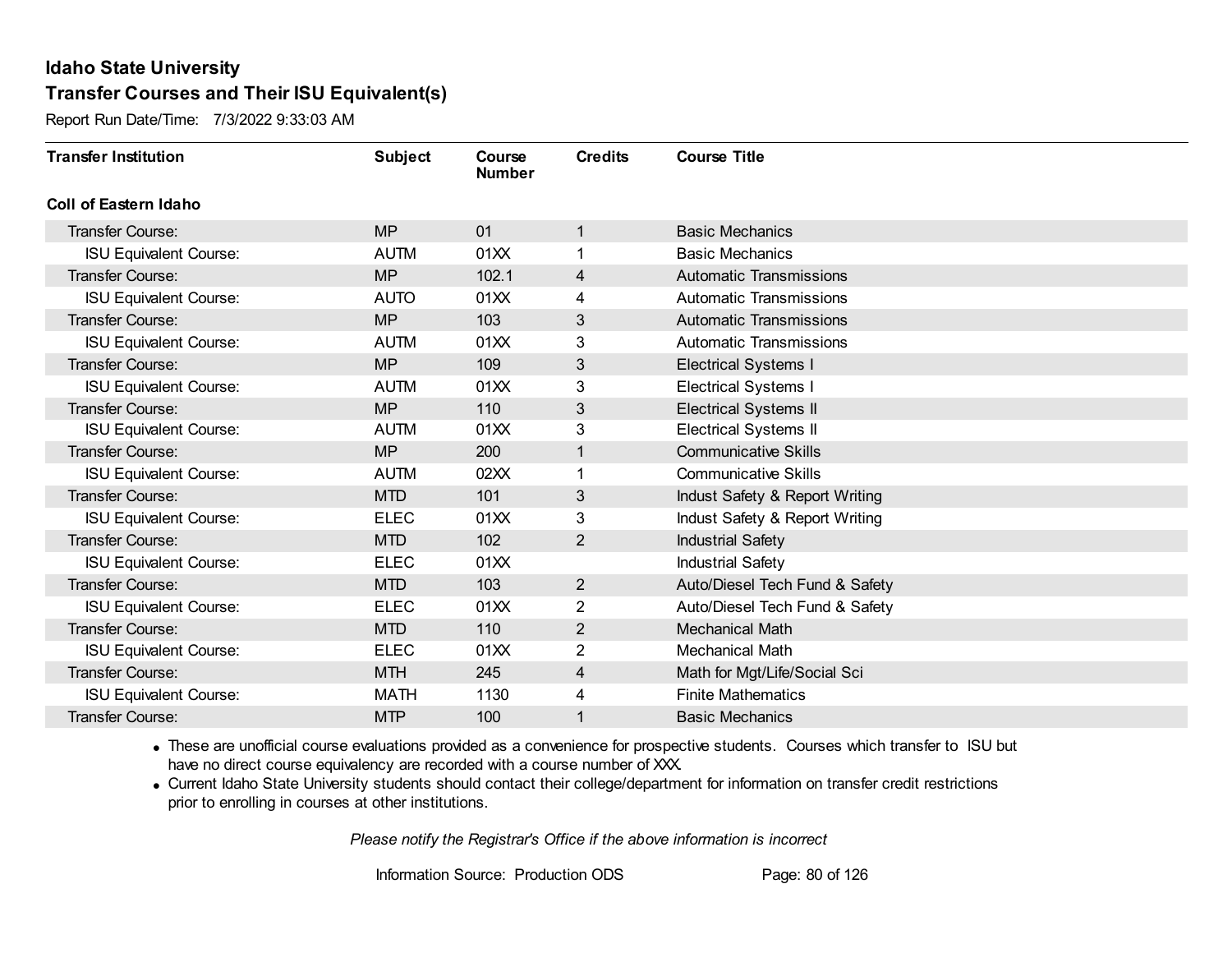Report Run Date/Time: 7/3/2022 9:33:03 AM

| <b>Transfer Institution</b>   | <b>Subject</b> | Course<br><b>Number</b> | <b>Credits</b> | <b>Course Title</b>                   |
|-------------------------------|----------------|-------------------------|----------------|---------------------------------------|
| Coll of Eastern Idaho         |                |                         |                |                                       |
| Transfer Course:              | <b>MTP</b>     | 100                     | 1              | <b>Basic Mechanics</b>                |
| <b>ISU Equivalent Course:</b> | <b>AUTM</b>    | 01XX                    | 1              | <b>Basic Mechanics</b>                |
| Transfer Course:              | <b>MTP</b>     | 101                     | $\overline{2}$ | Cooling/Heating System                |
| <b>ISU Equivalent Course:</b> | <b>AUTM</b>    | 01XX                    | $\overline{2}$ | Cooling/Heating System                |
| <b>Transfer Course:</b>       | <b>MTP</b>     | 102                     | 4              | <b>Basic Auto Transmission</b>        |
| <b>ISU Equivalent Course:</b> | <b>AUTM</b>    | 01XX                    | 4              | <b>Basic Auto Transmission</b>        |
| Transfer Course:              | <b>MTP</b>     | 104                     | 3              | <b>Brake Systems</b>                  |
| <b>ISU Equivalent Course:</b> | <b>AUTM</b>    | 01XX                    | 3              | <b>Brake Systems</b>                  |
| Transfer Course:              | <b>MTP</b>     | 107                     | 3              | Gasoline Fuel System                  |
| <b>ISU Equivalent Course:</b> | <b>AUTM</b>    | 01XX                    | 3              | Gasoline Fuel System                  |
| Transfer Course:              | <b>MTP</b>     | 108                     | 2              | <b>Basic Computer Control Engines</b> |
| <b>ISU Equivalent Course:</b> | <b>AUTM</b>    | 01XX                    | 2              | <b>Basic Computer Control Engines</b> |
| Transfer Course:              | <b>MTP</b>     | 109                     | 3              | <b>Basic Electrical System</b>        |
| <b>ISU Equivalent Course:</b> | <b>AUTM</b>    | 01XX                    | 3              | <b>Basic Electrical System</b>        |
| Transfer Course:              | <b>MTP</b>     | 112                     | $\overline{2}$ | <b>Basic Power Plant Systems</b>      |
| <b>ISU Equivalent Course:</b> | <b>AUTM</b>    | 01XX                    | $\overline{2}$ | <b>Basic Power Plant Systems</b>      |
| Transfer Course:              | <b>MTP</b>     | 113                     | $\overline{2}$ | <b>Upper Power Plant Systems</b>      |
| <b>ISU Equivalent Course:</b> | <b>AUTM</b>    | 01XX                    | 2              | <b>Upper Power Plant Systems</b>      |
| Transfer Course:              | <b>MTP</b>     | 114                     | $\overline{c}$ | Lower Power Plant Systems             |
| <b>ISU Equivalent Course:</b> | <b>AUTM</b>    | 01XX                    | $\overline{2}$ | Lower Power Plant Systems             |
| Transfer Course:              | <b>MTP</b>     | 117                     | 3              | Basic Susp/Strng System               |
| <b>ISU Equivalent Course:</b> | <b>AUTM</b>    | 01XX                    | 3              | Basic Susp/Strng System               |
| Transfer Course:              | <b>MTP</b>     | 121                     | 1              | <b>Basic Fluid Power Systems</b>      |

· These are unofficial course evaluations provided as a convenience for prospective students. Courses which transfer to ISU but have no direct course equivalency are recorded with a course number of XXX.

· Current Idaho State University students should contact their college/department for information on transfer credit restrictions prior to enrolling in courses at other institutions.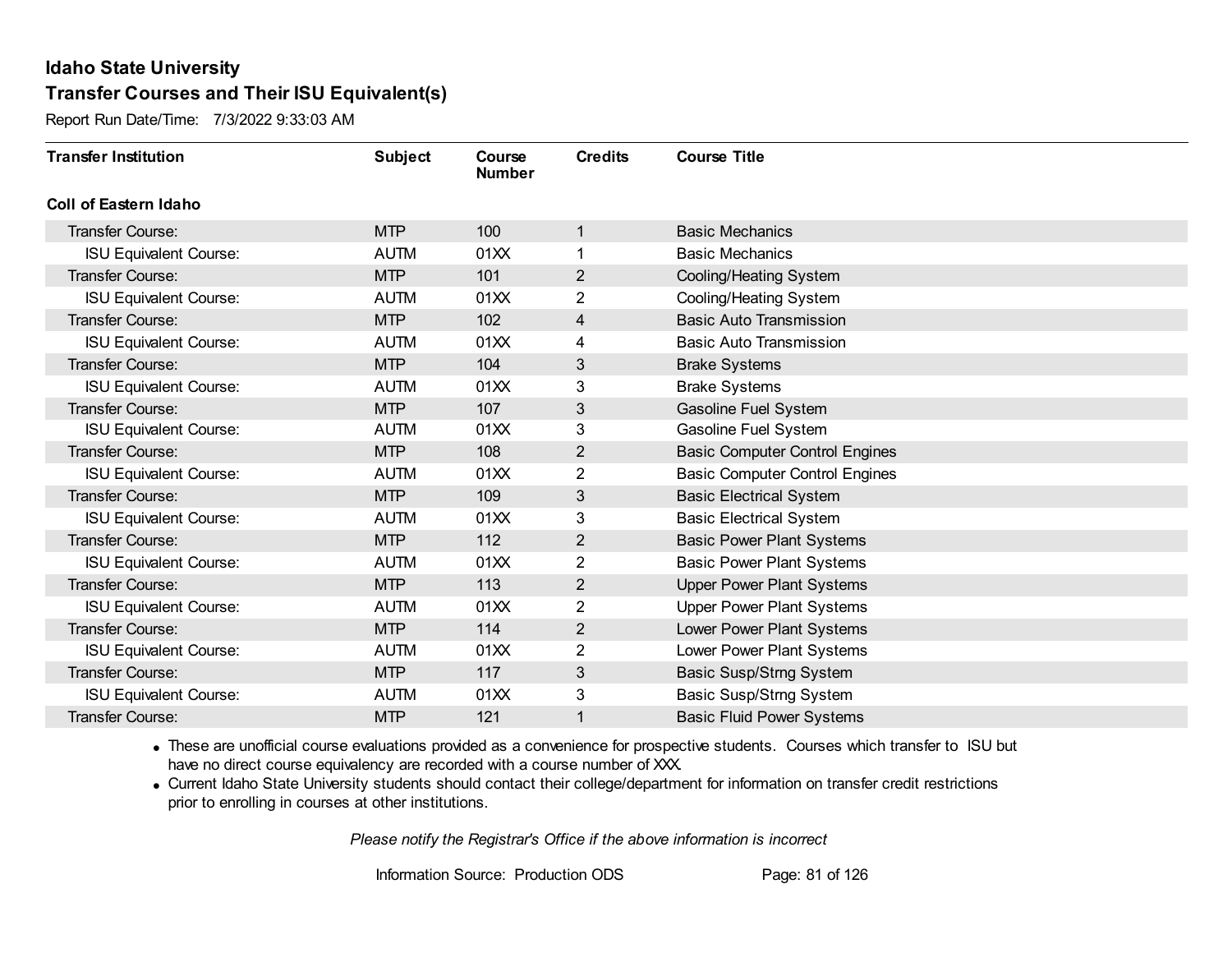Report Run Date/Time: 7/3/2022 9:33:03 AM

| <b>Transfer Institution</b>   | <b>Subject</b> | Course<br><b>Number</b> | <b>Credits</b> | <b>Course Title</b>              |
|-------------------------------|----------------|-------------------------|----------------|----------------------------------|
| Coll of Eastern Idaho         |                |                         |                |                                  |
| Transfer Course:              | <b>MTP</b>     | 121                     | 1              | <b>Basic Fluid Power Systems</b> |
| <b>ISU Equivalent Course:</b> | <b>AUTM</b>    | 01XX                    | 1              | <b>Basic Fluid Power Systems</b> |
| Transfer Course:              | <b>MTP</b>     | 123                     | $\overline{2}$ | Basic Ignition Syst and Tuneup   |
| <b>ISU Equivalent Course:</b> | <b>AUTM</b>    | 01XX                    | $\overline{2}$ | Basic Ignition Syst and Tuneup   |
| <b>Transfer Course:</b>       | <b>MTP</b>     | 124                     | 3              | Adv Ignition System and Tuneup   |
| <b>ISU Equivalent Course:</b> | <b>AUTM</b>    | 01XX                    | 3              | Adv Ignition System and Tuneup   |
| Transfer Course:              | <b>MTP</b>     | 125                     | 4              | <b>Basic Power Trains</b>        |
| <b>ISU Equivalent Course:</b> | <b>AUTM</b>    | 01XX                    | 4              | <b>Basic Power Trains</b>        |
| <b>Transfer Course:</b>       | <b>MTP</b>     | 132                     | 1              | <b>Basic Mathematics</b>         |
| <b>ISU Equivalent Course:</b> | <b>AUTM</b>    | 01XX                    | 1              | <b>Basic Mathematics</b>         |
| <b>Transfer Course:</b>       | <b>MTP</b>     | 203                     | 3              | Automatic Transmission           |
| <b>ISU Equivalent Course:</b> | <b>AUTM</b>    | 02XX                    | 3              | Automatic Transmission           |
| Transfer Course:              | <b>MTP</b>     | 205                     | 3              | <b>Adv Brake Systems</b>         |
| <b>ISU Equivalent Course:</b> | <b>AUTM</b>    | 02XX                    | 3              | <b>Adv Brake Systems</b>         |
| Transfer Course:              | <b>MTP</b>     | 208                     | 3              | Gas Fuel Injection System        |
| <b>ISU Equivalent Course:</b> | <b>AUTM</b>    | 02XX                    | 3              | Gas Fuel Injection System        |
| Transfer Course:              | <b>MTP</b>     | 210                     | 3              | <b>Adv Electrical Systems</b>    |
| <b>ISU Equivalent Course:</b> | <b>AUTM</b>    | 02XX                    | 3              | <b>Adv Electrical Systems</b>    |
| Transfer Course:              | <b>MTP</b>     | 211                     | $\overline{2}$ | Heavy Duty Elec Systems          |
| <b>ISU Equivalent Course:</b> | <b>AUTM</b>    | 02XX                    | $\overline{2}$ | Heavy Duty Elec Systems          |
| Transfer Course:              | <b>MTP</b>     | 218                     | 3              | Adv Susp and Strg Systems        |
| <b>ISU Equivalent Course:</b> | <b>AUTM</b>    | 02XX                    | 3              | Adv Susp and Strg Systems        |
| Transfer Course:              | <b>MTP</b>     | 224                     | 3              | <b>Adv Computer Systems</b>      |

· These are unofficial course evaluations provided as a convenience for prospective students. Courses which transfer to ISU but have no direct course equivalency are recorded with a course number of XXX.

· Current Idaho State University students should contact their college/department for information on transfer credit restrictions prior to enrolling in courses at other institutions.

*Please notify the Registrar's Office if the above information is incorrect*

Information Source: Production ODS Page: 82 of 126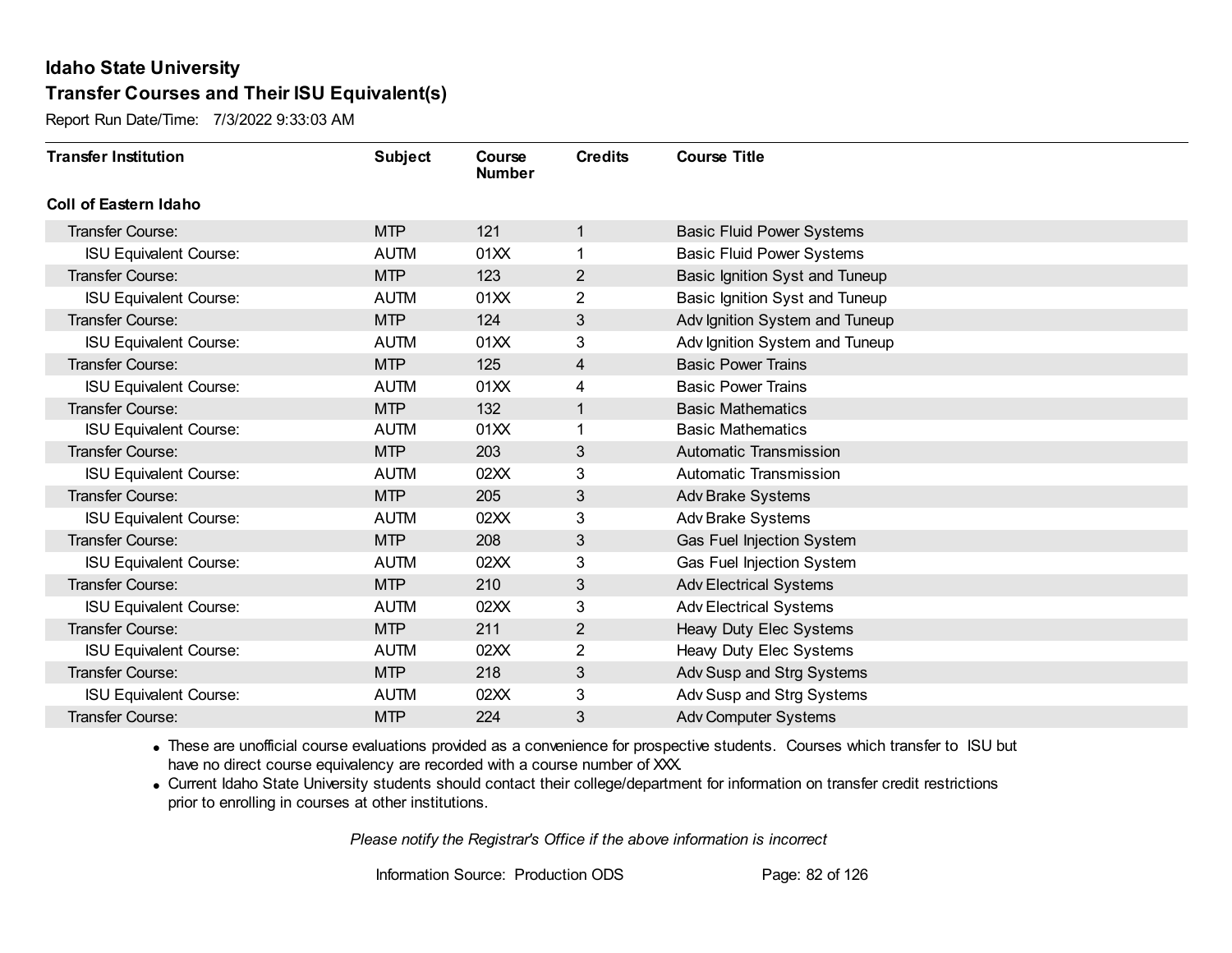Report Run Date/Time: 7/3/2022 9:33:03 AM

| <b>Transfer Institution</b>   | <b>Subject</b> | Course<br><b>Number</b> | <b>Credits</b> | <b>Course Title</b>              |
|-------------------------------|----------------|-------------------------|----------------|----------------------------------|
| <b>Coll of Eastern Idaho</b>  |                |                         |                |                                  |
| Transfer Course:              | <b>MTP</b>     | 224                     | 3              | Adv Computer Systems             |
| <b>ISU Equivalent Course:</b> | <b>AUTM</b>    | 02XX                    | 3              | <b>Adv Computer Systems</b>      |
| <b>Transfer Course:</b>       | <b>MTP</b>     | 225                     |                | <b>Transaxle Power Tran</b>      |
| <b>ISU Equivalent Course:</b> | <b>AUTM</b>    | 02XX                    |                | <b>Transaxle Power Tran</b>      |
| <b>Transfer Course:</b>       | <b>MTP</b>     | 228                     | $\mathfrak{S}$ | <b>Emission Control Systems</b>  |
| <b>ISU Equivalent Course:</b> | <b>AUTM</b>    | 02XX                    | 3              | <b>Emission Control Systems</b>  |
| <b>Transfer Course:</b>       | <b>MUS</b>     | 108                     | 3              | Survey/Jazz & Pop Music GM5      |
| <b>ISU Equivalent Course:</b> | <b>MUSC</b>    | 1 <sub>XX</sub>         | 3              | Survey/Jazz & Pop Music GM5      |
| <b>Transfer Course:</b>       | <b>MUSI</b>    | 108                     | $\sqrt{3}$     | Surv/Jazz & Pop Music GM5A       |
| <b>ISU Equivalent Course:</b> | <b>MUSI</b>    | $1 \times X$            | 3              | Surv/Jazz & Pop Music GM5A       |
| <b>Transfer Course:</b>       | <b>NRS</b>     | 100                     | $\overline{2}$ | Intro to Health Professions      |
| <b>ISU Equivalent Course:</b> | <b>PNUR</b>    | 01XX                    | $\overline{2}$ | Intro to Health Professions      |
| Transfer Course:              | <b>NRS</b>     | 101                     | 3              | Intro Anat & Physiology          |
| <b>ISU Equivalent Course:</b> | <b>PNUR</b>    | 01XX                    |                | Intro Anat & Physiology          |
| Transfer Course:              | <b>NRS</b>     | 106                     | $\overline{4}$ | <b>Nursing Skills I</b>          |
| <b>ISU Equivalent Course:</b> | <b>PNUR</b>    | 01XX                    |                | Nursing Skills I                 |
| <b>Transfer Course:</b>       | <b>NRS</b>     | 109                     | $\overline{4}$ | <b>Nursing Skills II</b>         |
| <b>ISU Equivalent Course:</b> | <b>PNUR</b>    | 01XX                    |                | <b>Nursing Skills II</b>         |
| <b>Transfer Course:</b>       | <b>NRS</b>     | 109L                    | $\mathbf 0$    | Nursing Skills II Lab            |
| <b>ISU Equivalent Course:</b> | <b>PNUR</b>    | 01XX                    | 0              | Nursing Skills II Lab            |
| <b>Transfer Course:</b>       | <b>NRS</b>     | 111                     | $\mathfrak{S}$ | Medical/Surgical Nursing I       |
| <b>ISU Equivalent Course:</b> | <b>PNUR</b>    | 01XX                    |                | Medical/Surgical Nursing I       |
| <b>Transfer Course:</b>       | <b>NRS</b>     | 115                     | 4              | <b>Fundamentals of Nursing I</b> |

· These are unofficial course evaluations provided as a convenience for prospective students. Courses which transfer to ISU but have no direct course equivalency are recorded with a course number of XXX.

· Current Idaho State University students should contact their college/department for information on transfer credit restrictions prior to enrolling in courses at other institutions.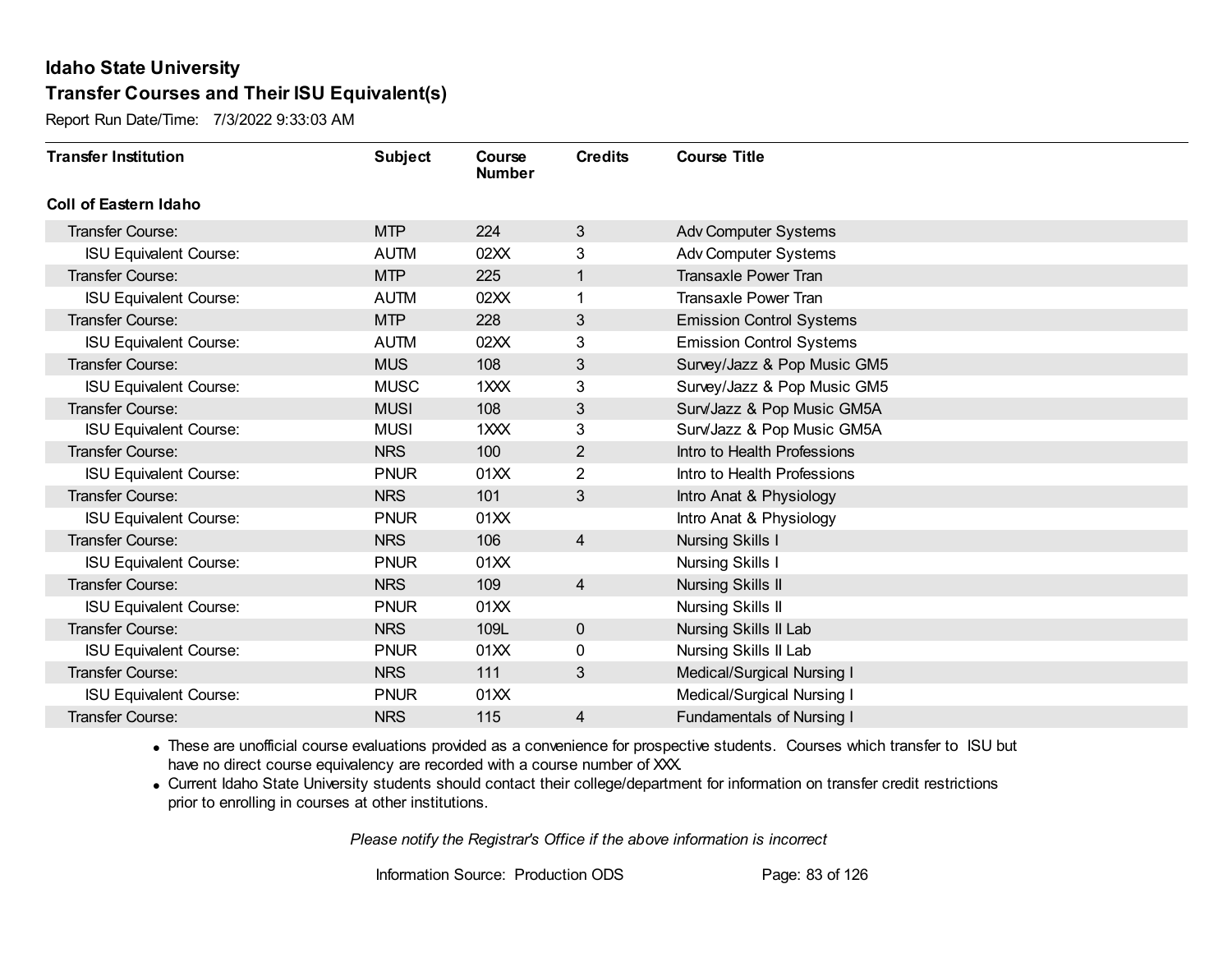Report Run Date/Time: 7/3/2022 9:33:03 AM

| <b>Transfer Institution</b>   | <b>Subject</b> | Course<br><b>Number</b> | <b>Credits</b> | <b>Course Title</b>                  |
|-------------------------------|----------------|-------------------------|----------------|--------------------------------------|
| <b>Coll of Eastern Idaho</b>  |                |                         |                |                                      |
| Transfer Course:              | <b>NRS</b>     | 115                     | 4              | <b>Fundamentals of Nursing I</b>     |
| <b>ISU Equivalent Course:</b> | <b>PNUR</b>    | 01XX                    | 4              | <b>Fundamentals of Nursing I</b>     |
| <b>Transfer Course:</b>       | <b>NRS</b>     | 116                     | 4              | <b>Fundamentals of Nursing II</b>    |
| <b>ISU Equivalent Course:</b> | <b>PNUR</b>    | 01XX                    | 4              | Fundamentals of Nursing II           |
| Transfer Course:              | <b>NRS</b>     | 117                     | 4              | <b>Essential Fund of Nursing</b>     |
| <b>ISU Equivalent Course:</b> | <b>PNUR</b>    | 01XX                    |                | <b>Essential Fund of Nursing</b>     |
| <b>Transfer Course:</b>       | <b>NRS</b>     | 117L                    | $\overline{2}$ | <b>Essential Fund of Nursing Lab</b> |
| <b>ISU Equivalent Course:</b> | <b>PNUR</b>    | 01XX                    | 2              | <b>Essential Fund of Nursing Lab</b> |
| <b>Transfer Course:</b>       | <b>NRS</b>     | 120                     | $\mathfrak{S}$ | <b>Medical Terminology</b>           |
| <b>ISU Equivalent Course:</b> | <b>PNUR</b>    | 01XX                    |                | <b>Medical Terminology</b>           |
| <b>Transfer Course:</b>       | <b>NRS</b>     | 130                     | $2^{\circ}$    | Micro for Health Professionals       |
| <b>ISU Equivalent Course:</b> | <b>PNUR</b>    | 01XX                    |                | Micro for Health Professionals       |
| Transfer Course:              | <b>NRS</b>     | 131                     | $\overline{2}$ | <b>Health and Wellness</b>           |
| <b>ISU Equivalent Course:</b> | <b>PNUR</b>    | 01XX                    |                | <b>Health and Wellness</b>           |
| Transfer Course:              | <b>NRS</b>     | 132                     | $\overline{2}$ | Human Life-Span Development          |
| <b>ISU Equivalent Course:</b> | <b>PNUR</b>    | 01XX                    |                | Human Life-Span Development          |
| <b>Transfer Course:</b>       | <b>NRS</b>     | 135                     | $\mathbf{3}$   | Nursing Practicum I                  |
| <b>ISU Equivalent Course:</b> | <b>PNUR</b>    | 01XX                    |                | Nursing Practicum I                  |
| <b>Transfer Course:</b>       | <b>NRS</b>     | 136                     | $\sqrt{5}$     | <b>Clinical Foundations I</b>        |
| <b>ISU Equivalent Course:</b> | <b>PNUR</b>    | 01XX                    |                | <b>Clinical Foundations I</b>        |
| <b>Transfer Course:</b>       | <b>NRS</b>     | 141                     | $\mathfrak{S}$ | Human Life-Span Dev                  |
| <b>ISU Equivalent Course:</b> | <b>PNUR</b>    | 01XX                    | 3              | Human Life-Span Dev                  |
| <b>Transfer Course:</b>       | <b>NRS</b>     | 142                     | 2              | <b>Mental Health Nursing</b>         |

· These are unofficial course evaluations provided as a convenience for prospective students. Courses which transfer to ISU but have no direct course equivalency are recorded with a course number of XXX.

· Current Idaho State University students should contact their college/department for information on transfer credit restrictions prior to enrolling in courses at other institutions.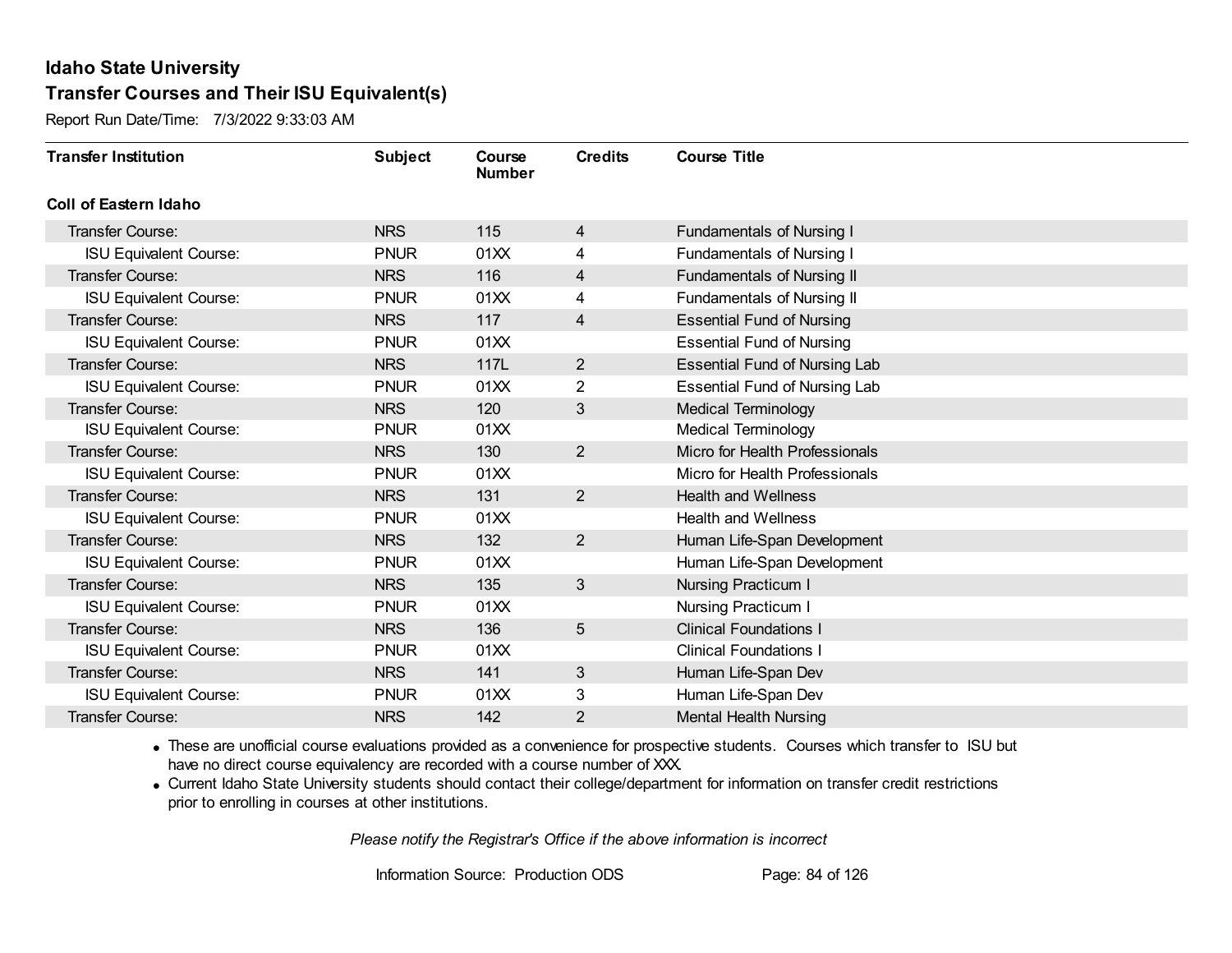Report Run Date/Time: 7/3/2022 9:33:03 AM

| <b>Transfer Institution</b>   | <b>Subject</b> | Course<br><b>Number</b> | <b>Credits</b> | <b>Course Title</b>            |
|-------------------------------|----------------|-------------------------|----------------|--------------------------------|
| Coll of Eastern Idaho         |                |                         |                |                                |
| Transfer Course:              | <b>NRS</b>     | 142                     | $\overline{2}$ | <b>Mental Health Nursing</b>   |
| <b>ISU Equivalent Course:</b> | <b>PNUR</b>    | 01XX                    |                | <b>Clinical Foundations I</b>  |
| Transfer Course:              | <b>NRS</b>     | 143                     | 5              | Foundations of Med/Surg Nrs I  |
| <b>ISU Equivalent Course:</b> | <b>PNUR</b>    | 01XX                    | 5              | Foundations of Med/Surg Nrs I  |
| <b>Transfer Course:</b>       | <b>NRS</b>     | 201                     | $\overline{2}$ | Maternal/Child Nursing         |
| <b>ISU Equivalent Course:</b> | <b>PNUR</b>    | 02XX                    |                | Maternal/Child Nursing         |
| <b>Transfer Course:</b>       | <b>NRS</b>     | 202                     | $\overline{2}$ | Medical/Surgical Nursing II    |
| <b>ISU Equivalent Course:</b> | <b>PNUR</b>    | 02XX                    |                | Medical/Surgical Nursing II    |
| Transfer Course:              | <b>NRS</b>     | 203                     | 8              | <b>Nursing Practicum II</b>    |
| <b>ISU Equivalent Course:</b> | <b>PNUR</b>    | 02XX                    |                | <b>Nursing Practicum II</b>    |
| Transfer Course:              | <b>NRS</b>     | 205                     | $\overline{2}$ | IV Therapy II                  |
| <b>ISU Equivalent Course:</b> | <b>PNUR</b>    | 02XX                    |                | IV Therapy II                  |
| Transfer Course:              | <b>NRS</b>     | 206                     | $\overline{2}$ | <b>LPN Management</b>          |
| <b>ISU Equivalent Course:</b> | <b>PNUR</b>    | 02XX                    |                | <b>LPN Management</b>          |
| Transfer Course:              | <b>NRS</b>     | 207                     | 3              | Intro to Maternal/Child Nurs   |
| <b>ISU Equivalent Course:</b> | <b>ELEC</b>    | 02XX                    | 3              | Intro to Maternal/Child Nurs   |
| Transfer Course:              | <b>NRS</b>     | 208                     | 3              | Leadership                     |
| <b>ISU Equivalent Course:</b> | <b>PNUR</b>    | 02XX                    | 3              | Leadership                     |
| <b>Transfer Course:</b>       | <b>NRS</b>     | 230                     | 2              | Leadership/Practical Nurse     |
| <b>ISU Equivalent Course:</b> | <b>PNUR</b>    | 02XX                    | $\overline{2}$ | Leadership/Practical Nurse     |
| Transfer Course:              | <b>NRS</b>     | 236                     | 5              | <b>Clinical Foundations II</b> |
| <b>ISU Equivalent Course:</b> | <b>PNUR</b>    | 02XX                    |                | <b>Clinical Foundations II</b> |
| Transfer Course:              | <b>NRS</b>     | 243                     | 5              | Found of Med/Surg II           |

· These are unofficial course evaluations provided as a convenience for prospective students. Courses which transfer to ISU but have no direct course equivalency are recorded with a course number of XXX.

· Current Idaho State University students should contact their college/department for information on transfer credit restrictions prior to enrolling in courses at other institutions.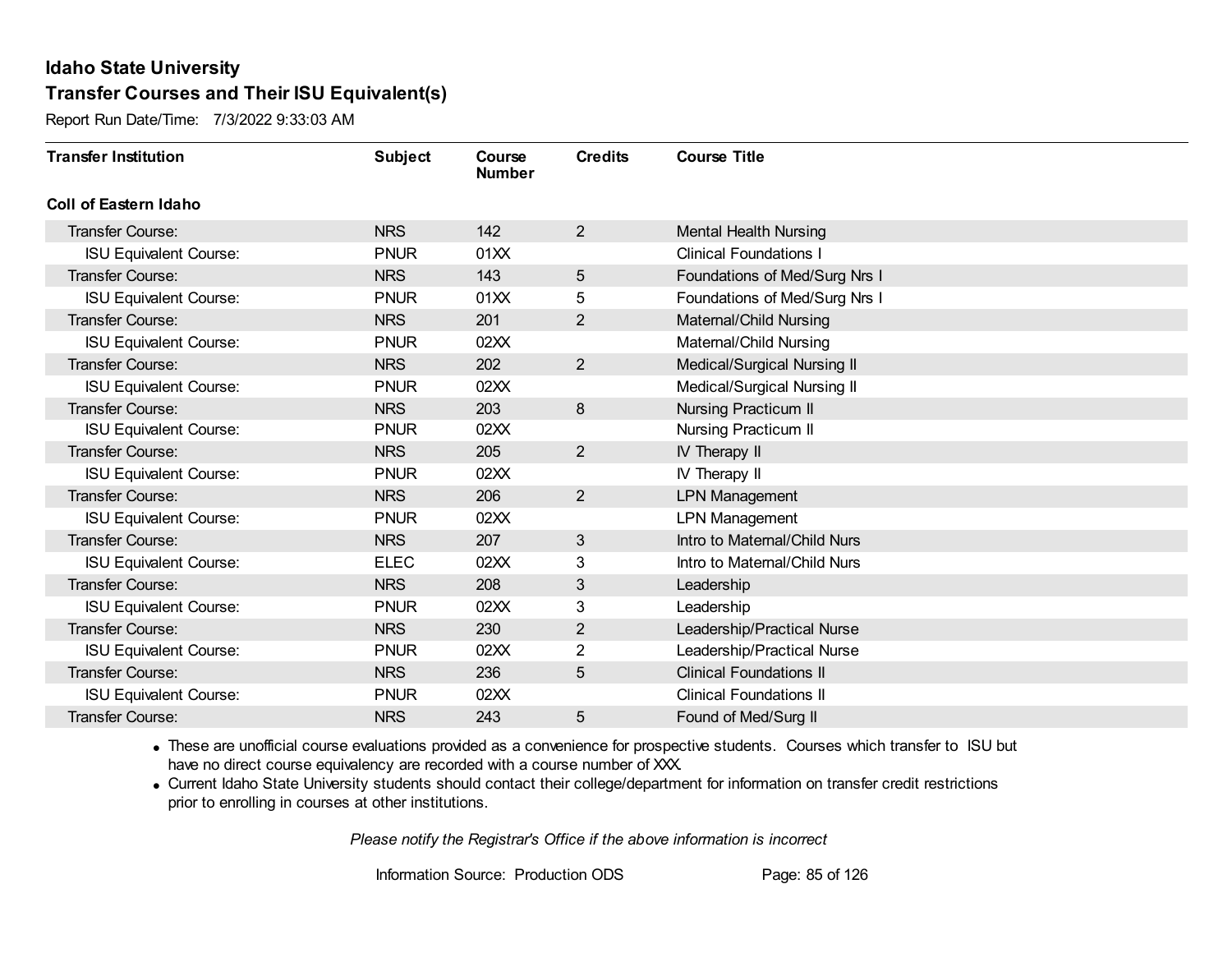Report Run Date/Time: 7/3/2022 9:33:03 AM

| <b>Transfer Institution</b>   | <b>Subject</b> | Course<br><b>Number</b> | <b>Credits</b> | <b>Course Title</b>                |
|-------------------------------|----------------|-------------------------|----------------|------------------------------------|
| Coll of Eastern Idaho         |                |                         |                |                                    |
| Transfer Course:              | <b>NRS</b>     | 243                     | 5              | Found of Med/Surg II               |
| <b>ISU Equivalent Course:</b> | <b>PNUR</b>    | 02XX                    | 5              | Found of Med/Surg II               |
| Transfer Course:              | <b>NRSN</b>    | 010                     | 0              | <b>CNA Skills Exam</b>             |
| <b>ISU Equivalent Course:</b> | HO             | 00 <sub>XX</sub>        |                | <b>CNA SKills Exam</b>             |
| <b>Transfer Course:</b>       | <b>NRSN</b>    | 020                     | $\mathbf 0$    | <b>CNA Written Exam</b>            |
| <b>ISU Equivalent Course:</b> | HO             | 00 <sub>XX</sub>        | 0              | <b>CNA Written Exam</b>            |
| Transfer Course:              | <b>NRSN</b>    | 031                     | $\mathbf 0$    | <b>Assistance with Meds</b>        |
| <b>ISU Equivalent Course:</b> | <b>PNUR</b>    | 00 <sub>XX</sub>        | 0              | Assistance with Meds               |
| <b>Transfer Course:</b>       | <b>NRSN</b>    | 032                     | 0              | <b>Assist with Meds</b>            |
| <b>ISU Equivalent Course:</b> | <b>ELEC</b>    | 01XX                    | 0              | <b>Assist with Meds</b>            |
| <b>Transfer Course:</b>       | <b>NRSN</b>    | 118                     | $\mathbf 0$    | <b>Certified Nursing Assistant</b> |
| <b>ISU Equivalent Course:</b> | <b>NURS</b>    | $1 \times X$            |                | <b>Certified Nursing Assistant</b> |
| Transfer Course:              | <b>NS</b>      | 101                     | 1              | <b>Nuclear Security Safety</b>     |
| <b>ISU Equivalent Course:</b> | LAWE           | 01XX                    |                | <b>Nuclear Security Safety</b>     |
| Transfer Course:              | <b>NS</b>      | 102                     | 4              | <b>Physical Fitness</b>            |
| <b>ISU Equivalent Course:</b> | LAWE           | 02XX                    |                | <b>Physical Fitness</b>            |
| Transfer Course:              | <b>NS</b>      | 103                     | $\overline{2}$ | Self-Defense                       |
| <b>ISU Equivalent Course:</b> | LAWE           | 01XX                    |                | Self-Defense                       |
| <b>Transfer Course:</b>       | <b>NS</b>      | 104                     | $\mathbf{1}$   | Human Relations/Supervisor Trn     |
| <b>ISU Equivalent Course:</b> | LAWE           | 01XX                    |                | Human Relations/Supervisor Trn     |
| Transfer Course:              | <b>NS</b>      | 107                     | $\overline{2}$ | Radio Proced, Patrolling, Sec      |
| <b>ISU Equivalent Course:</b> | LAWE           | 01XX                    |                | Radio Proced, Patrolling, Sec.     |
| Transfer Course:              | <b>NS</b>      | 108                     | 1              | Intro to Physical Security         |

· These are unofficial course evaluations provided as a convenience for prospective students. Courses which transfer to ISU but have no direct course equivalency are recorded with a course number of XXX.

· Current Idaho State University students should contact their college/department for information on transfer credit restrictions prior to enrolling in courses at other institutions.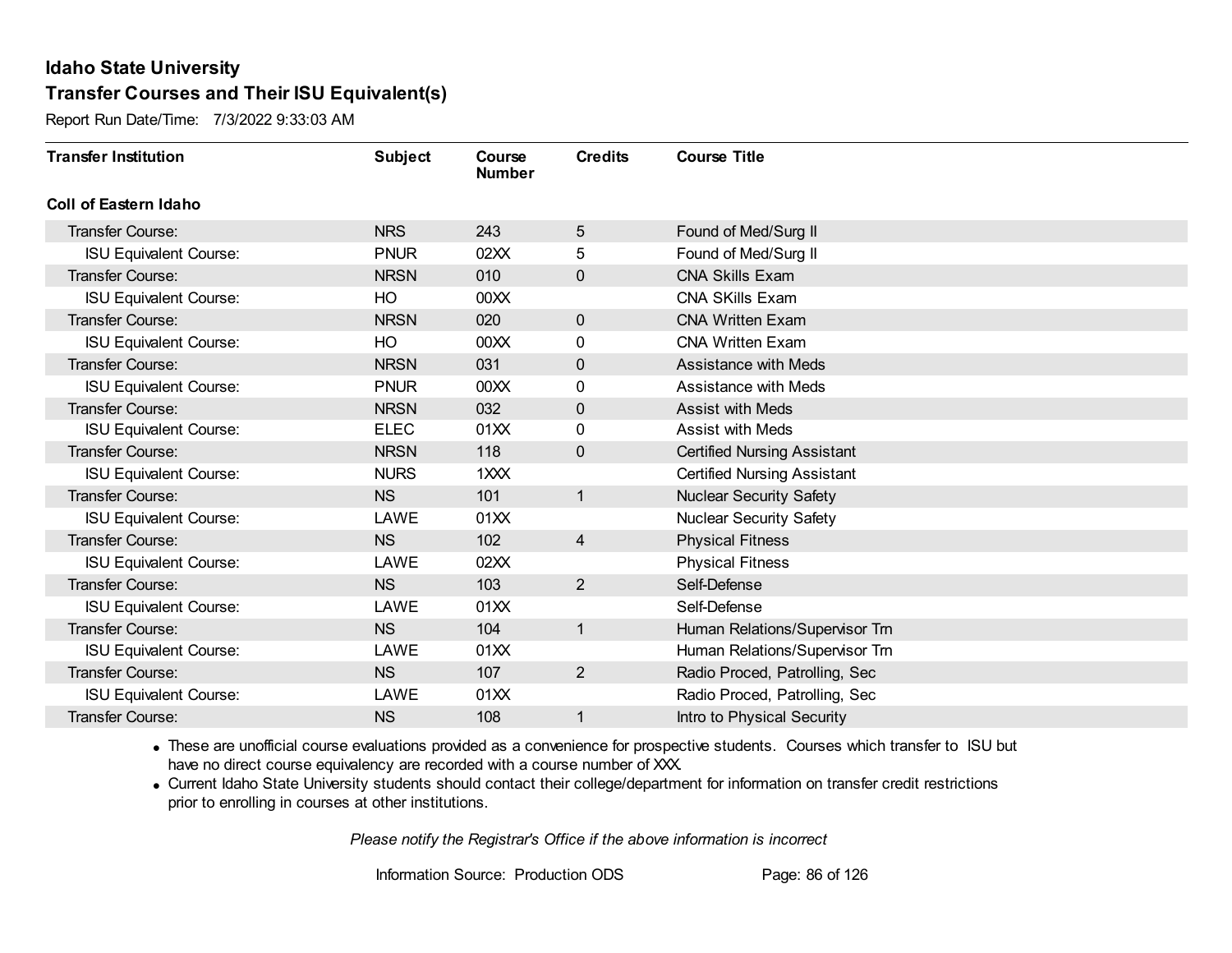Report Run Date/Time: 7/3/2022 9:33:03 AM

| <b>Transfer Institution</b>   | <b>Subject</b> | Course<br><b>Number</b> | <b>Credits</b> | <b>Course Title</b>              |
|-------------------------------|----------------|-------------------------|----------------|----------------------------------|
| Coll of Eastern Idaho         |                |                         |                |                                  |
| Transfer Course:              | <b>NS</b>      | 108                     | 1              | Intro to Physical Security       |
| <b>ISU Equivalent Course:</b> | LAWE           | 01XX                    |                | Intro to Physical Security       |
| Transfer Course:              | <b>NS</b>      | 109                     | $\mathbf{1}$   | Introduction to Legal            |
| <b>ISU Equivalent Course:</b> | LAWE           | 01XX                    |                | Introduction to Legal            |
| <b>Transfer Course:</b>       | <b>NS</b>      | 110                     | 1              | Bomb Recognition, Host Surviv    |
| <b>ISU Equivalent Course:</b> | LAWE           | 01XX                    |                | Bomb Recognition, Host Surv      |
| Transfer Course:              | <b>NS</b>      | 111                     | 1              | <b>Classified Communications</b> |
| <b>ISU Equivalent Course:</b> | LAWE           | 01XX                    |                | <b>Classified Communication</b>  |
| <b>Transfer Course:</b>       | <b>NS</b>      | 112                     | $\overline{2}$ | Vehicle Ops/Advanced Driving     |
| <b>ISU Equivalent Course:</b> | LAWE           | 01XX                    |                | Vehicle Ops/Advanced Driving     |
| <b>Transfer Course:</b>       | <b>NS</b>      | 113.1                   | 1              | <b>Officer Survival</b>          |
| <b>ISU Equivalent Course:</b> | LAWE           | 01XX                    | 1              | <b>Officer Survival</b>          |
| Transfer Course:              | <b>NS</b>      | 113.2                   | 1              | Handgun Range                    |
| <b>ISU Equivalent Course:</b> | LAWE           | 01XX                    |                | Handgun Range                    |
| Transfer Course:              | <b>NS</b>      | 114                     | $\overline{2}$ | Civil Disturb/Legal Authority    |
| <b>ISU Equivalent Course:</b> | LAWE           | 01XX                    |                | Civil Disturb/Legal Authority    |
| Transfer Course:              | <b>NS</b>      | 115                     | $\mathbf{1}$   | Hazardous Materials, SNM         |
| <b>ISU Equivalent Course:</b> | LAWE           | 01XX                    |                | Hazardous Materials, SNM         |
| Transfer Course:              | <b>NS</b>      | 116                     | 1              | Terrorism                        |
| <b>ISU Equivalent Course:</b> | LAWE           | 01XX                    |                | Terrorism                        |
| Transfer Course:              | <b>NS</b>      | 117                     | $\overline{2}$ | <b>Tactics</b>                   |
| <b>ISU Equivalent Course:</b> | LAWE           | 01XX                    |                | <b>Tactics</b>                   |
| Transfer Course:              | <b>NS</b>      | 118                     | 1              | Introduction to Computers        |

· These are unofficial course evaluations provided as a convenience for prospective students. Courses which transfer to ISU but have no direct course equivalency are recorded with a course number of XXX.

· Current Idaho State University students should contact their college/department for information on transfer credit restrictions prior to enrolling in courses at other institutions.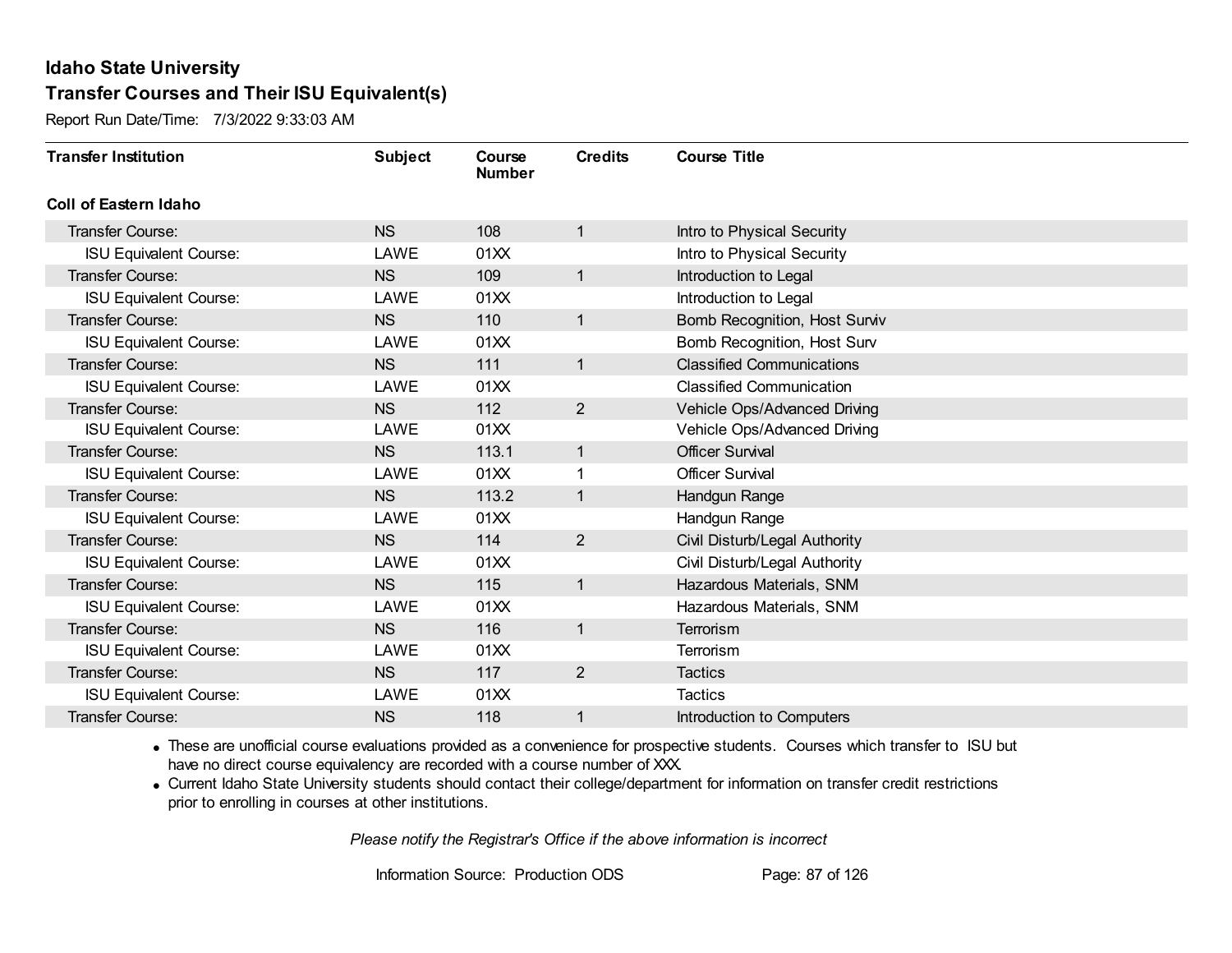Report Run Date/Time: 7/3/2022 9:33:03 AM

| <b>Transfer Institution</b>   | <b>Subject</b> | Course<br><b>Number</b> | <b>Credits</b> | <b>Course Title</b>            |
|-------------------------------|----------------|-------------------------|----------------|--------------------------------|
| <b>Coll of Eastern Idaho</b>  |                |                         |                |                                |
| Transfer Course:              | <b>NS</b>      | 118                     | 1              | Introduction to Computers      |
| <b>ISU Equivalent Course:</b> | LAWE           | 01XX                    |                | Introduction to Computers      |
| <b>Transfer Course:</b>       | <b>NS</b>      | 120                     | $\mathbf{1}$   | Special Weapons                |
| <b>ISU Equivalent Course:</b> | LAWE           | 01XX                    |                | Special Weapons                |
| <b>Transfer Course:</b>       | <b>NSO</b>     | 101                     | $\mathbf{0}$   | <b>New Student Orientation</b> |
| <b>ISU Equivalent Course:</b> | <b>ACAD</b>    | 1XXX                    | 0              | New Student Orientation        |
| <b>Transfer Course:</b>       | <b>NST</b>     | 101                     | 1              | Nuclear Sec Safety             |
| <b>ISU Equivalent Course:</b> | <b>ELEC</b>    | 01XX                    |                | Nuclear Sec Safety             |
| <b>Transfer Course:</b>       | <b>NST</b>     | 102                     | $\mathbf{1}$   | <b>Physical Fitness II</b>     |
| <b>ISU Equivalent Course:</b> | <b>PEAC</b>    | 1XXX                    |                | <b>Physical Fitness</b>        |
| <b>Transfer Course:</b>       | <b>NST</b>     | 103                     | $\mathbf{1}$   | Self Defense                   |
| <b>ISU Equivalent Course:</b> | <b>PEAC</b>    | 1XXX                    |                | Self Defense                   |
| Transfer Course:              | <b>NST</b>     | 104                     | 0.5            | <b>Human Relations</b>         |
| <b>ISU Equivalent Course:</b> | LAWE           | 01XX                    |                | <b>Human Relations</b>         |
| <b>Transfer Course:</b>       | <b>NST</b>     | 105                     | $\overline{2}$ | Intro to Security              |
| <b>ISU Equivalent Course:</b> | LAWE           | 01XX                    |                | Intro to Security              |
| <b>Transfer Course:</b>       | <b>NST</b>     | 106                     | $\overline{2}$ | <b>Physical Security</b>       |
| <b>ISU Equivalent Course:</b> | LAWE           | 01XX                    |                | Intro to Security              |
| Transfer Course:              | <b>NST</b>     | 107                     | $\mathbf{1}$   | Intro to Legal                 |
| <b>ISU Equivalent Course:</b> | LAWE           | 01XX                    |                | Intro to Legal                 |
| <b>Transfer Course:</b>       | <b>NST</b>     | $107 - 1$               | $\mathbf{1}$   | Intro to Legal                 |
| <b>ISU Equivalent Course:</b> | LAWE           | 01XX                    |                | Intro to Legal                 |
| Transfer Course:              | <b>NST</b>     | 108                     | 1              | <b>Hostage Situations</b>      |

· These are unofficial course evaluations provided as a convenience for prospective students. Courses which transfer to ISU but have no direct course equivalency are recorded with a course number of XXX.

· Current Idaho State University students should contact their college/department for information on transfer credit restrictions prior to enrolling in courses at other institutions.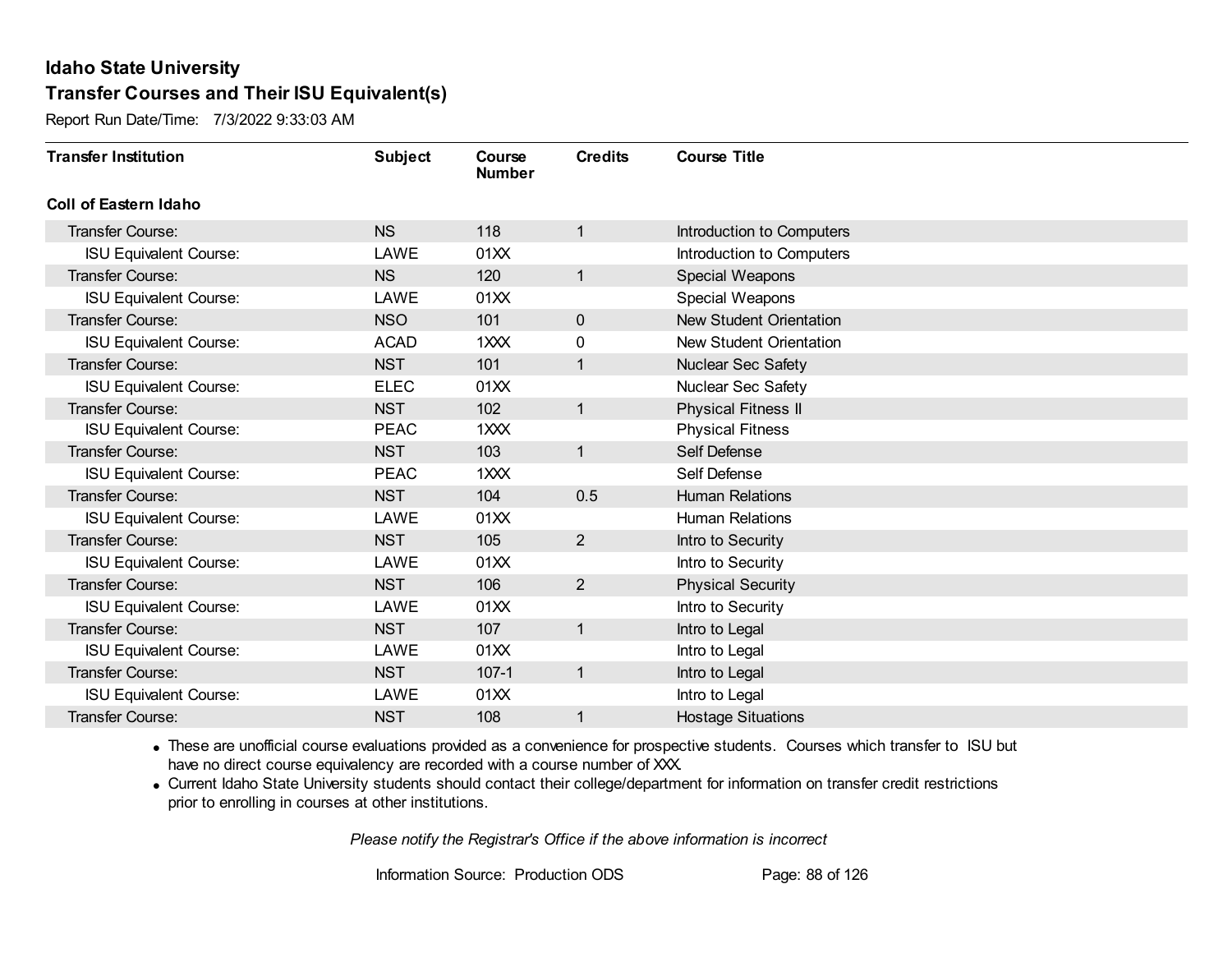Report Run Date/Time: 7/3/2022 9:33:03 AM

| <b>Transfer Institution</b>   | <b>Subject</b> | Course<br><b>Number</b> | <b>Credits</b> | <b>Course Title</b>       |
|-------------------------------|----------------|-------------------------|----------------|---------------------------|
| <b>Coll of Eastern Idaho</b>  |                |                         |                |                           |
| Transfer Course:              | <b>NST</b>     | 108                     | 1              | <b>Hostage Situations</b> |
| <b>ISU Equivalent Course:</b> | LAWE           | 01XX                    |                | <b>Hostage Situations</b> |
| Transfer Course:              | <b>NST</b>     | $108-1$                 | $\mathbf{1}$   | <b>Hostage Situations</b> |
| <b>ISU Equivalent Course:</b> | LAWE           | 01XX                    |                | <b>Hostage Situations</b> |
| Transfer Course:              | <b>NST</b>     | 109                     | $\overline{2}$ | Intro to Security         |
| <b>ISU Equivalent Course:</b> | <b>ELEC</b>    | 01XX                    |                | Intro to Security         |
| Transfer Course:              | <b>NST</b>     | 110                     | $\mathbf{1}$   | Veh Oper & Adv Drive      |
| <b>ISU Equivalent Course:</b> | LAWE           | 01XX                    |                | Veh Oper & Adv Drive      |
| <b>Transfer Course:</b>       | <b>NST</b>     | $110-1$                 | $\mathbf{1}$   | Veh Opera & Adv Driving   |
| <b>ISU Equivalent Course:</b> | LAWE           | 01XX                    |                | Veh Oper & Adv Driving    |
| <b>Transfer Course:</b>       | <b>NST</b>     | 111                     | $\mathbf{1}$   | Intro to Handguns         |
| <b>ISU Equivalent Course:</b> | LAWE           | 01XX                    |                | Intro to Handguns         |
| Transfer Course:              | <b>NST</b>     | $111 - 1$               | 1              | Intro to Handguns         |
| <b>ISU Equivalent Course:</b> | LAWE           | 01XX                    |                | Intro to Handguns         |
| Transfer Course:              | <b>NST</b>     | 112                     | 1              | Handgun Range             |
| <b>ISU Equivalent Course:</b> | LAWE           | 01XX                    |                | Handgun Range             |
| Transfer Course:              | <b>NST</b>     | $112 - 1$               | $\mathbf{1}$   | Handgun Range             |
| <b>ISU Equivalent Course:</b> | LAWE           | 01XX                    |                | Handgun Range             |
| Transfer Course:              | <b>NST</b>     | 113                     | $\mathbf{1}$   | Veh Operatn/Adv Drvg      |
| <b>ISU Equivalent Course:</b> | <b>ELEC</b>    | 01XX                    |                | Veh Operatn/Adv Drvg      |
| Transfer Course:              | <b>NST</b>     | 114                     | $\mathbf{1}$   | Intro to Computers        |
| <b>ISU Equivalent Course:</b> | BI             | 01XX                    |                | Intro to Computers        |
| Transfer Course:              | <b>NST</b>     | 115                     | 1              | <b>Threat Assessment</b>  |

· These are unofficial course evaluations provided as a convenience for prospective students. Courses which transfer to ISU but have no direct course equivalency are recorded with a course number of XXX.

· Current Idaho State University students should contact their college/department for information on transfer credit restrictions prior to enrolling in courses at other institutions.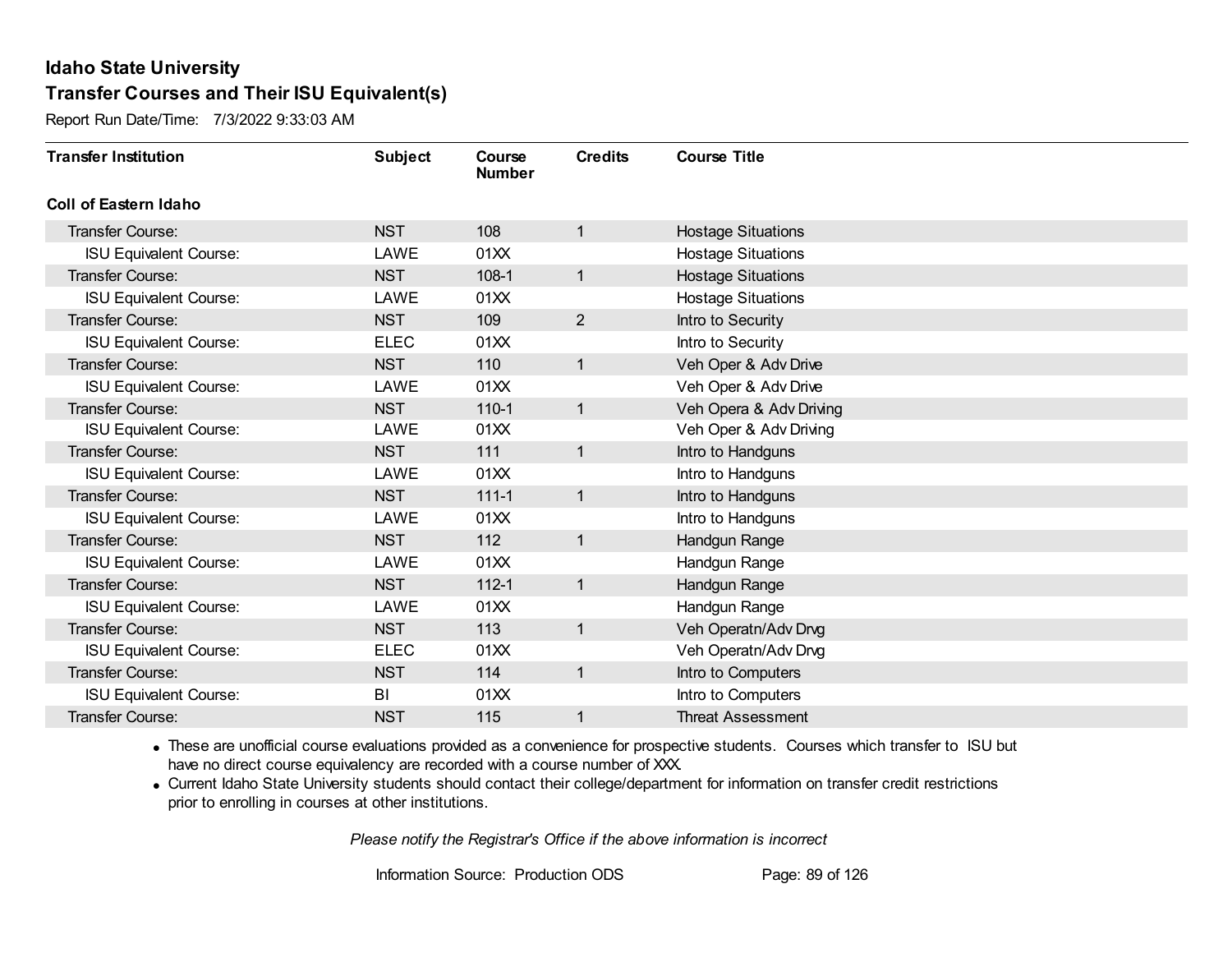Report Run Date/Time: 7/3/2022 9:33:03 AM

| <b>Transfer Institution</b>   | <b>Subject</b> | Course<br><b>Number</b> | <b>Credits</b> | <b>Course Title</b>        |
|-------------------------------|----------------|-------------------------|----------------|----------------------------|
| Coll of Eastern Idaho         |                |                         |                |                            |
| Transfer Course:              | <b>NST</b>     | 115                     | 1              | <b>Threat Assessment</b>   |
| <b>ISU Equivalent Course:</b> | <b>ELEC</b>    | 01XX                    | 1              | <b>Threat Assessment</b>   |
| Transfer Course:              | <b>NST</b>     | 116                     | 1              | Terrorism/Bomb Recog       |
| <b>ISU Equivalent Course:</b> | <b>ELEC</b>    | 01XX                    |                | Terrorism/Bomb Recog       |
| <b>Transfer Course:</b>       | <b>NST</b>     | 117                     | $\mathbf{1}$   | Intro to Computers         |
| <b>ISU Equivalent Course:</b> | BI             | 01XX                    |                | Intro to Computers         |
| Transfer Course:              | <b>NST</b>     | $117 - 1$               | $\mathbf{1}$   | Intro to Computers         |
| <b>ISU Equivalent Course:</b> | BI             | 01XX                    |                | Intro to Computers         |
| <b>Transfer Course:</b>       | <b>NST</b>     | 118                     | 0.5            | DOE Deadly Force           |
| <b>ISU Equivalent Course:</b> | LAWE           | 01XX                    |                | DOE Deadly Force           |
| <b>Transfer Course:</b>       | <b>NST</b>     | 119                     | $\mathbf{1}$   | Intro to Handguns          |
| <b>ISU Equivalent Course:</b> | LAWE           | 01XX                    |                | Intro to Handguns          |
| Transfer Course:              | <b>NST</b>     | 119-2                   | 0.5            | DOE Deadly Force           |
| <b>ISU Equivalent Course:</b> | LAWE           | 01XX                    |                | DOE Deadly Force           |
| Transfer Course:              | <b>NST</b>     | 120                     | $\mathbf{1}$   | <b>Officer Survival</b>    |
| <b>ISU Equivalent Course:</b> | LAWE           | 01XX                    |                | <b>Officer Survival</b>    |
| Transfer Course:              | <b>NST</b>     | $120 - 1$               | $\mathbf{1}$   | <b>Officer Survival</b>    |
| <b>ISU Equivalent Course:</b> | LAWE           | 01XX                    |                | <b>Officer Survival</b>    |
| Transfer Course:              | <b>NST</b>     | 121                     | $\mathbf{1}$   | <b>Physical Fitness I</b>  |
| <b>ISU Equivalent Course:</b> | <b>PEAC</b>    | 1XXX                    |                | <b>Physical Fitness I</b>  |
| Transfer Course:              | <b>NST</b>     | $121 - 1$               | $\mathbf{1}$   | <b>Physical Fitness</b>    |
| <b>ISU Equivalent Course:</b> | <b>PEAC</b>    | 1XXX                    |                | <b>Physical Fitness</b>    |
| Transfer Course:              | <b>NST</b>     | 122                     | 1              | <b>Physical Fitness II</b> |

· These are unofficial course evaluations provided as a convenience for prospective students. Courses which transfer to ISU but have no direct course equivalency are recorded with a course number of XXX.

· Current Idaho State University students should contact their college/department for information on transfer credit restrictions prior to enrolling in courses at other institutions.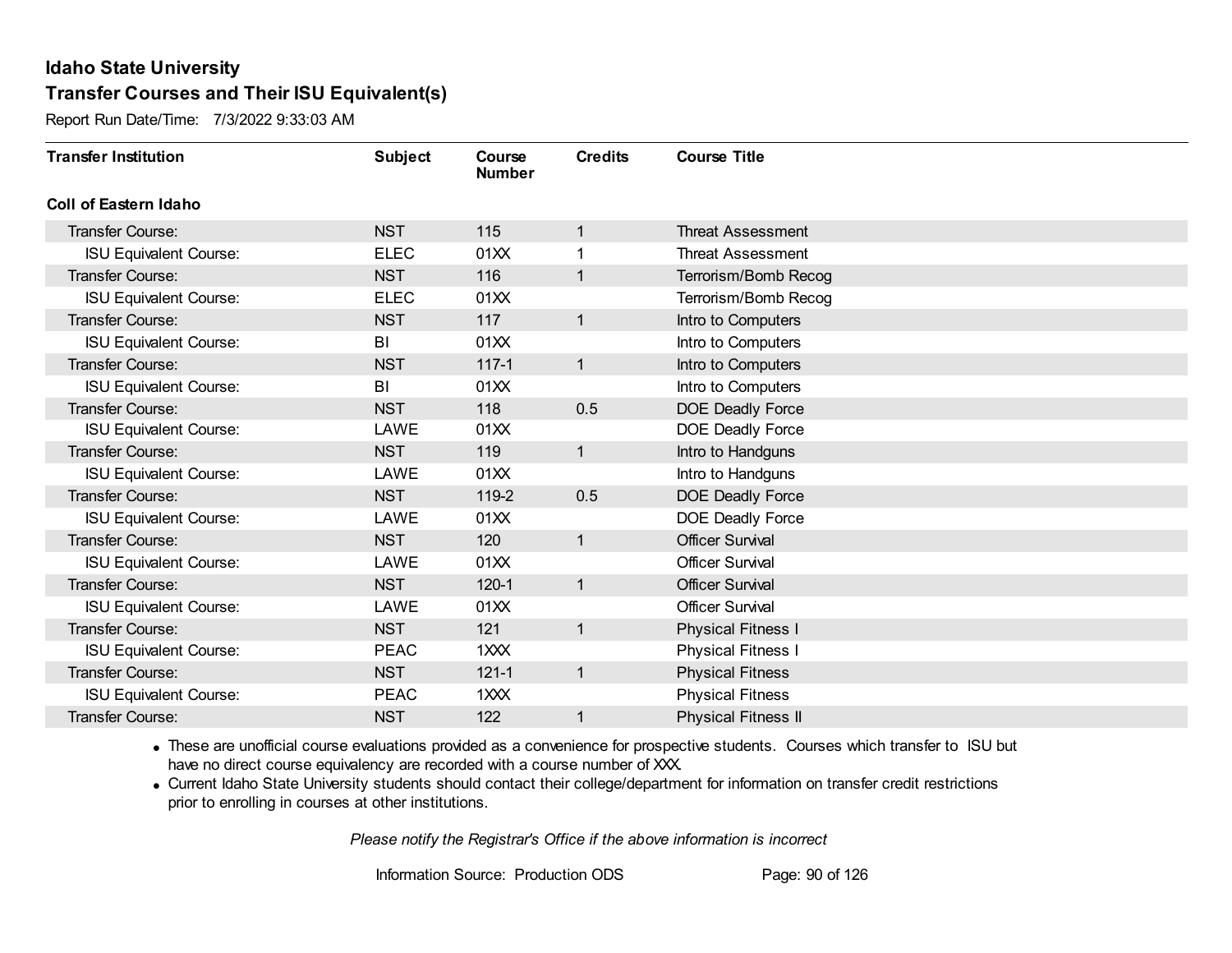Report Run Date/Time: 7/3/2022 9:33:03 AM

| <b>Transfer Institution</b>   | <b>Subject</b> | Course<br><b>Number</b> | <b>Credits</b> | <b>Course Title</b>             |
|-------------------------------|----------------|-------------------------|----------------|---------------------------------|
| <b>Coll of Eastern Idaho</b>  |                |                         |                |                                 |
| Transfer Course:              | <b>NST</b>     | 122                     | $\mathbf{1}$   | <b>Physical Fitness II</b>      |
| <b>ISU Equivalent Course:</b> | <b>PEAC</b>    | $1 \times X$            |                | <b>Physical Fitness II</b>      |
| <b>Transfer Course:</b>       | <b>NST</b>     | $122 - 1$               | $\mathbf{1}$   | <b>Physical Fitness II</b>      |
| <b>ISU Equivalent Course:</b> | <b>PEAC</b>    | 1XXX                    |                | Physical Fitness II             |
| <b>Transfer Course:</b>       | <b>NST</b>     | 123                     | $\mathbf{1}$   | Physical Fitness III            |
| <b>ISU Equivalent Course:</b> | <b>PEAC</b>    | 1XXX                    |                | Physical Fitness III            |
| <b>Transfer Course:</b>       | <b>NST</b>     | $123 - 1$               | $\mathbf{1}$   | Physical Fitness III            |
| <b>ISU Equivalent Course:</b> | <b>PEAC</b>    | 1XXX                    |                | Physical Fitness III            |
| <b>Transfer Course:</b>       | <b>NT</b>      | 201                     | $\overline{2}$ | <b>Technical Math I</b>         |
| <b>ISU Equivalent Course:</b> | <b>TGE</b>     | 02XX                    |                | <b>Technical Math I</b>         |
| <b>Transfer Course:</b>       | <b>NT</b>      | 202                     | $\overline{2}$ | <b>Technical Math II</b>        |
| <b>ISU Equivalent Course:</b> | <b>TGE</b>     | 02XX                    |                | <b>Technical Math II</b>        |
| Transfer Course:              | <b>NT</b>      | 210                     | $\overline{2}$ | <b>Communicative Skills I</b>   |
| <b>ISU Equivalent Course:</b> | <b>TGE</b>     | 02XX                    |                | <b>Communicative Skills I</b>   |
| Transfer Course:              | NT             | 211                     | $\overline{2}$ | <b>Communicative Skills II</b>  |
| <b>ISU Equivalent Course:</b> | <b>TGE</b>     | 02XX                    |                | <b>Communicative Skills II</b>  |
| <b>Transfer Course:</b>       | <b>NT</b>      | 212                     | $\mathbf{1}$   | <b>Communicative Skills III</b> |
| <b>ISU Equivalent Course:</b> | <b>TGE</b>     | 02XX                    |                | <b>Communicative Skills III</b> |
| Transfer Course:              | <b>NT</b>      | 220                     | $\overline{2}$ | Rad Protection Fund I           |
| <b>ISU Equivalent Course:</b> | <b>ELEC</b>    | 02XX                    |                | Rad Protection Fund I           |
| <b>Transfer Course:</b>       | <b>NT</b>      | 221                     | $2^{\circ}$    | Rad Protection Fund II          |
| <b>ISU Equivalent Course:</b> | <b>ELEC</b>    | 02XX                    |                | Rad Protection Fund II          |
| Transfer Course:              | <b>NT</b>      | 222                     | $\overline{2}$ | <b>Rad Protection Fund III</b>  |

· These are unofficial course evaluations provided as a convenience for prospective students. Courses which transfer to ISU but have no direct course equivalency are recorded with a course number of XXX.

· Current Idaho State University students should contact their college/department for information on transfer credit restrictions prior to enrolling in courses at other institutions.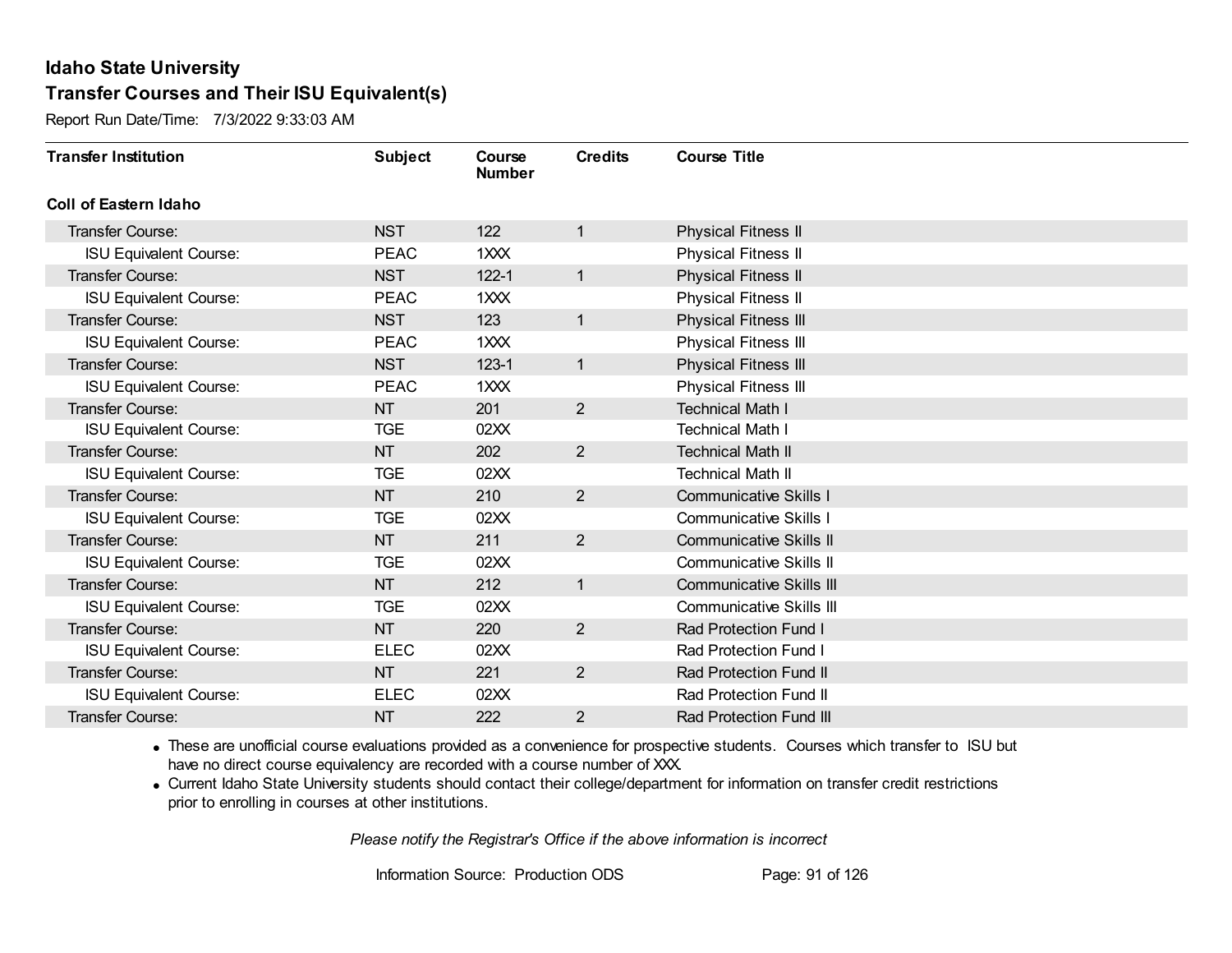Report Run Date/Time: 7/3/2022 9:33:03 AM

| <b>Transfer Institution</b>   | <b>Subject</b> | Course<br><b>Number</b> | <b>Credits</b> | <b>Course Title</b>                   |
|-------------------------------|----------------|-------------------------|----------------|---------------------------------------|
| Coll of Eastern Idaho         |                |                         |                |                                       |
| Transfer Course:              | <b>NT</b>      | 222                     | $\overline{2}$ | Rad Protection Fund III               |
| <b>ISU Equivalent Course:</b> | <b>ELEC</b>    | 02XX                    |                | Rad Protection Fund III               |
| Transfer Course:              | <b>NT</b>      | 230                     | $\overline{2}$ | <b>Basic Instrumentation I</b>        |
| <b>ISU Equivalent Course:</b> | <b>ELEC</b>    | 02XX                    |                | <b>Basic Instrumentation I</b>        |
| <b>Transfer Course:</b>       | <b>NT</b>      | 231                     | $\overline{2}$ | <b>Basic Instrumentation II</b>       |
| <b>ISU Equivalent Course:</b> | <b>ELEC</b>    | 02XX                    |                | Basic Instrumentation II              |
| Transfer Course:              | <b>NT</b>      | 240                     | $\overline{2}$ | <b>Industrial Relations</b>           |
| <b>ISU Equivalent Course:</b> | <b>ELEC</b>    | 02XX                    |                | <b>Industrial Relations</b>           |
| Transfer Course:              | <b>NT</b>      | 250                     | $\overline{2}$ | Gen Indust Safety & Hygiene           |
| <b>ISU Equivalent Course:</b> | <b>ELEC</b>    | 02XX                    |                | Gen Indust Safety & Hygiene           |
| <b>Transfer Course:</b>       | <b>NUTR</b>    | 239                     | 3              | <b>Human Nutrition</b>                |
| <b>ISU Equivalent Course:</b> | <b>NTD</b>     | 2239                    | 3              | <b>Nutrition GM4</b>                  |
| Transfer Course:              | <b>OCR</b>     | 101                     | $\overline{2}$ | <b>Occupational Relations</b>         |
| <b>ISU Equivalent Course:</b> | <b>ELEC</b>    | 01XX                    |                | <b>Occupational Relations</b>         |
| Transfer Course:              | <b>OCR</b>     | 105                     | $\mathfrak{S}$ | <b>Occupational Relations</b>         |
| <b>ISU Equivalent Course:</b> | <b>ELEC</b>    | 01XX                    | 3              | <b>Occupational Relations</b>         |
| Transfer Course:              | <b>OFP</b>     | 110                     | 3              | Keyboarding                           |
| <b>ISU Equivalent Course:</b> | BI             | 01XX                    | 3              | Keyboarding                           |
| Transfer Course:              | <b>OFP</b>     | 112                     | $\overline{1}$ | <b>Business Editing and Proofread</b> |
| <b>ISU Equivalent Course:</b> | BI             | 01XX                    |                | <b>Business Editing and Proofread</b> |
| Transfer Course:              | <b>OFP</b>     | 118                     | $\mathfrak{S}$ | <b>Word Processing</b>                |
| <b>ISU Equivalent Course:</b> | BI             | 01XX                    | 3              | Word Processing                       |
| Transfer Course:              | <b>OFP</b>     | 123                     | 1              | <b>Business Machines</b>              |

· These are unofficial course evaluations provided as a convenience for prospective students. Courses which transfer to ISU but have no direct course equivalency are recorded with a course number of XXX.

· Current Idaho State University students should contact their college/department for information on transfer credit restrictions prior to enrolling in courses at other institutions.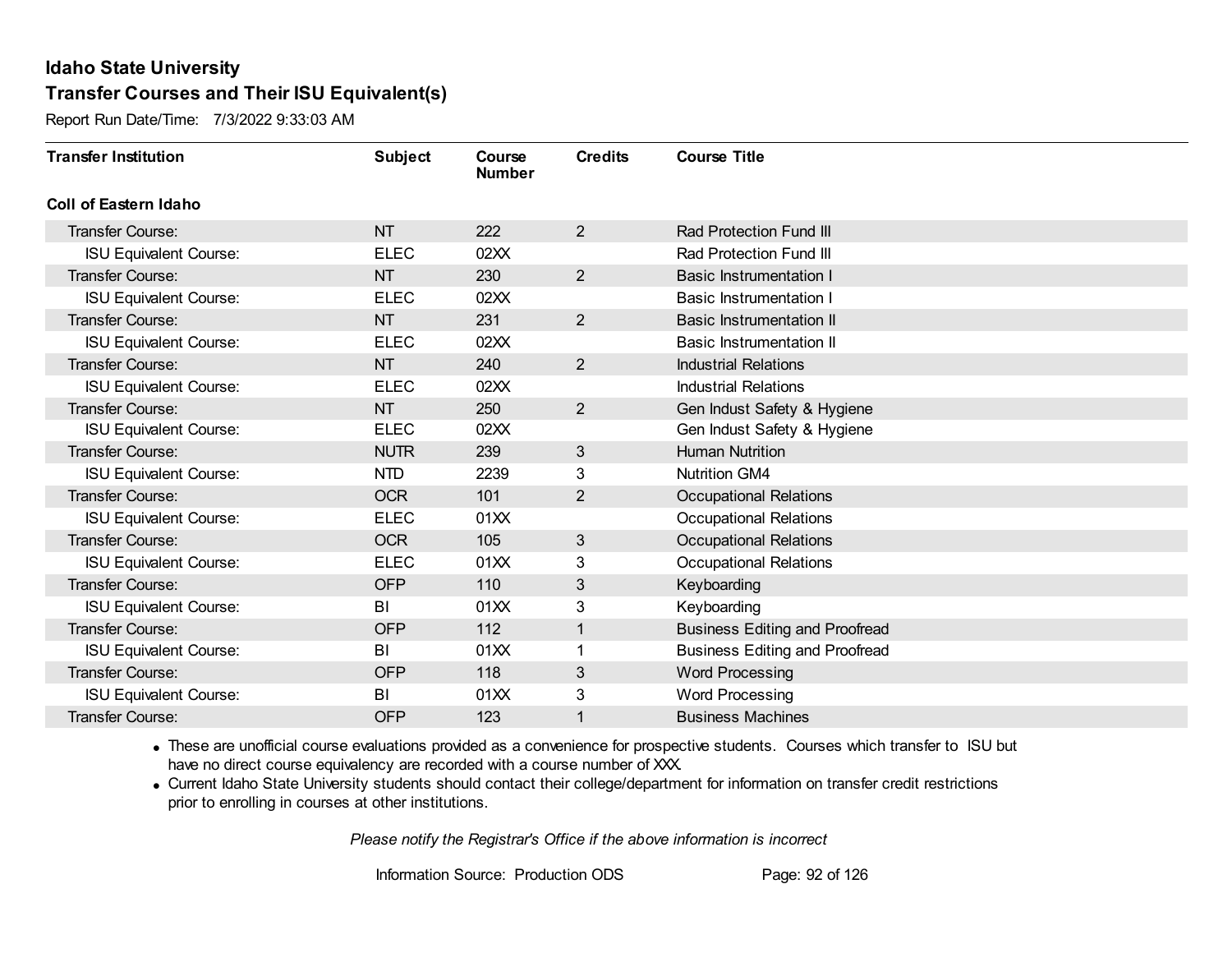Report Run Date/Time: 7/3/2022 9:33:03 AM

| <b>Transfer Institution</b>   | <b>Subject</b> | Course<br><b>Number</b> | <b>Credits</b> | <b>Course Title</b>               |
|-------------------------------|----------------|-------------------------|----------------|-----------------------------------|
| Coll of Eastern Idaho         |                |                         |                |                                   |
| Transfer Course:              | <b>OFP</b>     | 123                     | 1              | <b>Business Machines</b>          |
| <b>ISU Equivalent Course:</b> | BI             | 01XX                    | 1              | <b>Business Machines</b>          |
| Transfer Course:              | <b>OFP</b>     | 130                     | $\mathbf{1}$   | Data Entry-Spreadsheets           |
| <b>ISU Equivalent Course:</b> | <b>BT</b>      | 01XX                    | 1              | Data Entry-Spreadsheets           |
| <b>Transfer Course:</b>       | <b>OFP</b>     | 140                     | 3              | <b>Electronic Office Concepts</b> |
| <b>ISU Equivalent Course:</b> | BI             | 01XX                    | 3              | <b>Electronic Office Concepts</b> |
| Transfer Course:              | <b>OFP</b>     | 141                     | 3              | <b>Business Presentations</b>     |
| <b>ISU Equivalent Course:</b> | BT             | 01XX                    | 3              | <b>Business Presentations</b>     |
| <b>Transfer Course:</b>       | <b>OFP</b>     | 142                     | 3              | <b>Business Spreadsheets</b>      |
| <b>ISU Equivalent Course:</b> | BI             | 01XX                    | 3              | <b>Business Spreadsheets</b>      |
| <b>Transfer Course:</b>       | <b>OFP</b>     | 152                     | $\mathbf{1}$   | Practicum II                      |
| <b>ISU Equivalent Course:</b> | <b>BT</b>      | 01XX                    | 1              | Practicum II                      |
| Transfer Course:              | <b>OFP</b>     | 204                     | $\overline{2}$ | <b>Advanced Word Processing</b>   |
| <b>ISU Equivalent Course:</b> | BI             | 02XX                    | $\overline{2}$ | <b>Advanced Word Processing</b>   |
| Transfer Course:              | <b>OFP</b>     | 210                     | 3              | Adv Office Apps                   |
| <b>ISU Equivalent Course:</b> | <b>BT</b>      | 02XX                    |                | Adv Office Apps                   |
| Transfer Course:              | <b>OFP</b>     | 220                     | 3              | <b>Integrated Office Concepts</b> |
| <b>ISU Equivalent Course:</b> | <b>BT</b>      | 02XX                    |                | Integrated Office Concepts        |
| Transfer Course:              | <b>OFP</b>     | 227                     | 3              | Database Management               |
| <b>ISU Equivalent Course:</b> | BI             | 02XX                    | 3              | Database Management               |
| <b>Transfer Course:</b>       | <b>OFP</b>     | 230                     | 3              | Desktop Publishing                |
| <b>ISU Equivalent Course:</b> | BI             | 02XX                    | 3              | <b>Desktop Publishing</b>         |
| Transfer Course:              | <b>OFP</b>     | 244                     | 1              | Speedbuilding                     |

· These are unofficial course evaluations provided as a convenience for prospective students. Courses which transfer to ISU but have no direct course equivalency are recorded with a course number of XXX.

· Current Idaho State University students should contact their college/department for information on transfer credit restrictions prior to enrolling in courses at other institutions.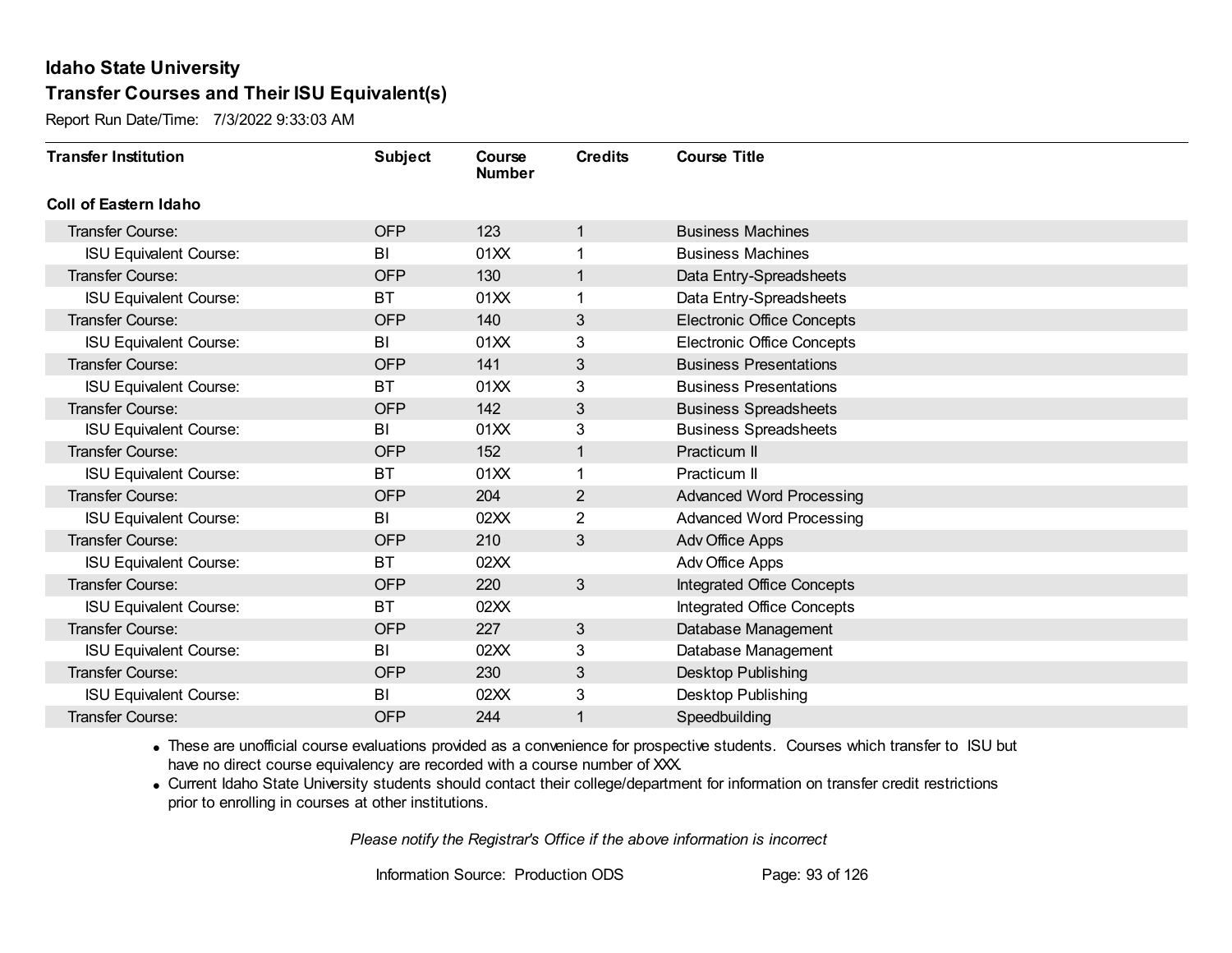Report Run Date/Time: 7/3/2022 9:33:03 AM

| <b>Transfer Institution</b>   | <b>Subject</b> | Course<br><b>Number</b> | <b>Credits</b> | <b>Course Title</b>            |
|-------------------------------|----------------|-------------------------|----------------|--------------------------------|
| <b>Coll of Eastern Idaho</b>  |                |                         |                |                                |
| <b>Transfer Course:</b>       | <b>OFP</b>     | 244                     | 1              | Speedbuilding                  |
| <b>ISU Equivalent Course:</b> | <b>BT</b>      | 02XX                    |                | Speedbuilding                  |
| <b>Transfer Course:</b>       | <b>OFP</b>     | 245                     | $\overline{2}$ | Emerging Trends/Office Tech    |
| <b>ISU Equivalent Course:</b> | <b>BT</b>      | 02XX                    | $\overline{2}$ | Emerging Trends/Office Tech    |
| <b>Transfer Course:</b>       | <b>OFP</b>     | 250                     | 4              | <b>Office Procedures</b>       |
| <b>ISU Equivalent Course:</b> | BI             | 02XX                    | 4              | <b>Office Procedures</b>       |
| <b>Transfer Course:</b>       | <b>OFP</b>     | 252                     | 2              | Practicum II                   |
| <b>ISU Equivalent Course:</b> | <b>BT</b>      | 02XX                    | $\overline{2}$ | Practicum II                   |
| <b>Transfer Course:</b>       | <b>PHI</b>     | 101                     | 3              | Intro to Philosophy GM5        |
| <b>ISU Equivalent Course:</b> | PHIL           | 1101                    | 3              | Introduction to Philosophy GM5 |
| <b>Transfer Course:</b>       | PHI            | 103                     | 3              | <b>Ethics GM5</b>              |
| <b>ISU Equivalent Course:</b> | PHIL           | 1103                    | 3              | Introduction to Ethics GM5     |
| <b>Transfer Course:</b>       | <b>PHIL</b>    | 101                     | 3              | Intro to Philosophy GM5H       |
| <b>ISU Equivalent Course:</b> | PHIL           | 1101                    | 3              | Intro to Philosophy GM5H       |
| Transfer Course:              | <b>PHIL</b>    | 103                     | 3              | Intro to Ethics GM5H           |
| <b>ISU Equivalent Course:</b> | PHIL           | 1103                    | 3              | Introduction to Ethics GM5H    |
| <b>Transfer Course:</b>       | <b>PHIL</b>    | 201                     | 3              | Intro to Logic GM7             |
| <b>ISU Equivalent Course:</b> | <b>PHIL</b>    | 2201                    | 3              | Introduction to Logic GM7      |
| Transfer Course:              | PHL            | 150                     | $\overline{2}$ | <b>Applied Ethics</b>          |
| <b>ISU Equivalent Course:</b> | <b>TGE</b>     | 01XX                    |                | <b>Applied Ethics</b>          |
| <b>Transfer Course:</b>       | <b>PHY</b>     | 100                     | 3              | Survey of Physics GM4          |
| <b>ISU Equivalent Course:</b> | <b>PHYS</b>    | 1 <sub>XX</sub>         | 3              | Survey of Physics GM4          |
| Transfer Course:              | <b>PHY</b>     | 100L                    | 1              | Survey of Physics Lab GM4L     |

· These are unofficial course evaluations provided as a convenience for prospective students. Courses which transfer to ISU but have no direct course equivalency are recorded with a course number of XXX.

· Current Idaho State University students should contact their college/department for information on transfer credit restrictions prior to enrolling in courses at other institutions.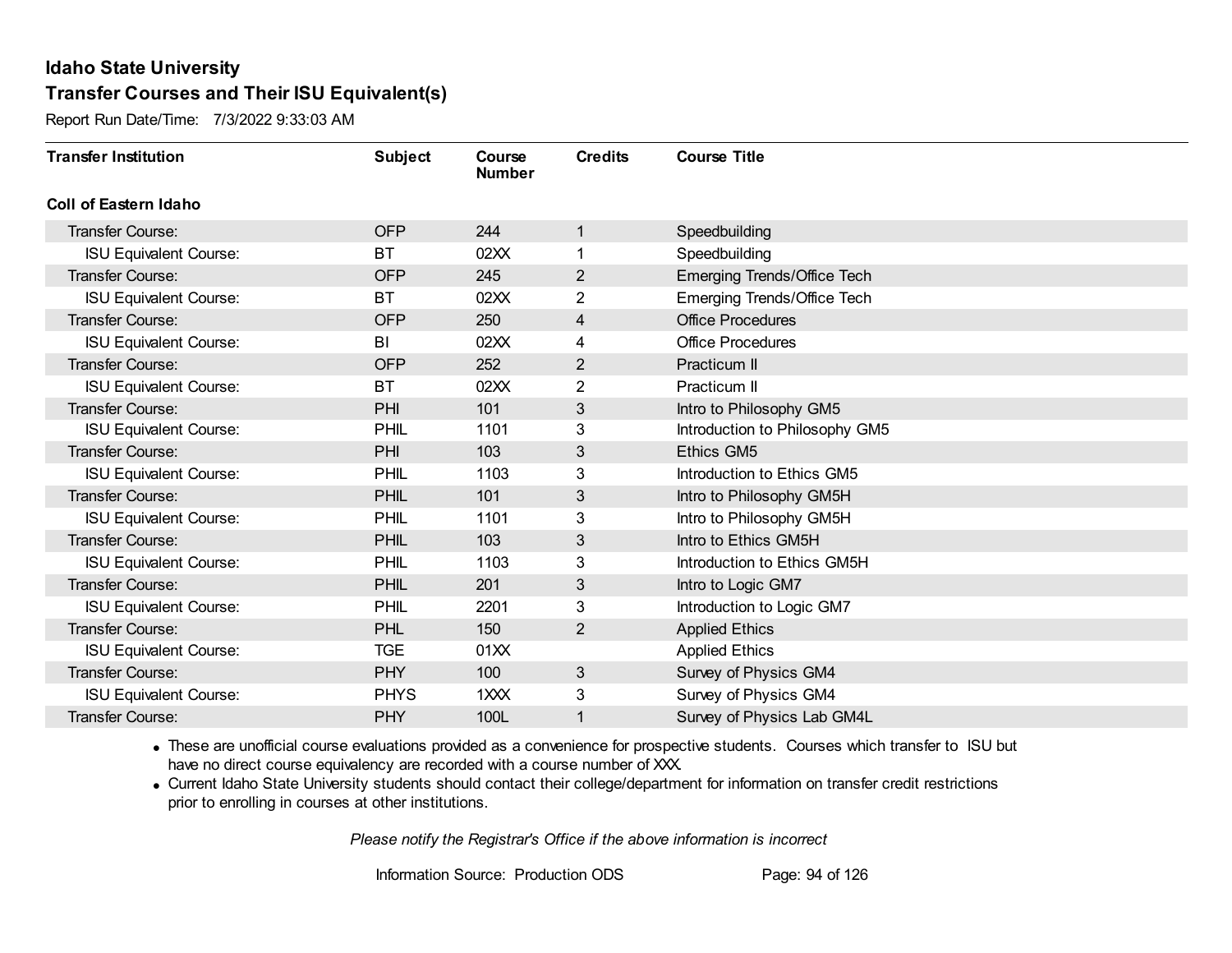Report Run Date/Time: 7/3/2022 9:33:03 AM

| <b>Transfer Institution</b>   | <b>Subject</b> | Course<br><b>Number</b> | <b>Credits</b> | <b>Course Title</b>              |
|-------------------------------|----------------|-------------------------|----------------|----------------------------------|
| Coll of Eastern Idaho         |                |                         |                |                                  |
| Transfer Course:              | <b>PHY</b>     | 100L                    | $\mathbf{1}$   | Survey of Physics Lab GM4L       |
| <b>ISU Equivalent Course:</b> | <b>PHYS</b>    | 1XXX                    | 1.             | Survey of Physics Lab GM4L       |
| Transfer Course:              | <b>PHY</b>     | 101                     | 3              | <b>General Physics GM4</b>       |
| <b>ISU Equivalent Course:</b> | <b>PHYS</b>    | 1101                    | 3              | Elements of Physics GM4          |
| <b>Transfer Course:</b>       | <b>PHY</b>     | 101L                    | $\mathbf{1}$   | Intro to Physics Lab GM4L        |
| <b>ISU Equivalent Course:</b> | <b>PHYS</b>    | 1101L                   | 1              | Elements of Physics I Lab GM4L   |
| Transfer Course:              | <b>PHY</b>     | 102                     | $\mathbf{1}$   | General Physics Lab              |
| <b>ISU Equivalent Course:</b> | <b>PHYS</b>    | 1101L                   |                | Elements of Physics Lab          |
| Transfer Course:              | <b>PHY</b>     | 111                     | $\overline{4}$ | Physics I GM4                    |
| <b>ISU Equivalent Course:</b> | <b>PHYS</b>    | 1111                    | 4              | General Physics GM4              |
| <b>Transfer Course:</b>       | <b>PHY</b>     | 111L                    | 0              | Physics 1 Lab GM4L               |
| <b>ISU Equivalent Course:</b> | <b>PHYS</b>    | 1113                    | 0              | General Physics I Lab GM4L       |
| Transfer Course:              | <b>PHY</b>     | 112                     | 4              | Physics II GM4                   |
| <b>ISU Equivalent Course:</b> | <b>PHYS</b>    | 1112                    | 4              | General Physics II GM4           |
| Transfer Course:              | <b>PHY</b>     | 112L                    | 0              | Physics II Lab GM4L              |
| <b>ISU Equivalent Course:</b> | <b>PHYS</b>    | 1114                    | 0              | General Physics II Lab GM4L      |
| Transfer Course:              | <b>PHYS</b>    | 100                     | 3              | Survey of Physics GM4            |
| <b>ISU Equivalent Course:</b> | <b>PHYS</b>    | 1100                    | 3              | <b>Essentials of Physics GM4</b> |
| Transfer Course:              | <b>PHYS</b>    | 100L                    | $\mathbf{1}$   | Survey of Physics Lab GM4L       |
| <b>ISU Equivalent Course:</b> | <b>PHYS</b>    | 1XXX                    | 1              | Survey of Physics Lab GM4L       |
| Transfer Course:              | <b>PHYS</b>    | 101                     | 3              | Intro to Physics GM4             |
| <b>ISU Equivalent Course:</b> | <b>PHYS</b>    | 1101                    | 3              | <b>Elements of Physics</b>       |
| Transfer Course:              | <b>PHYS</b>    | 101L                    | 1              | Intro to Physics Lab GM4L        |

· These are unofficial course evaluations provided as a convenience for prospective students. Courses which transfer to ISU but have no direct course equivalency are recorded with a course number of XXX.

· Current Idaho State University students should contact their college/department for information on transfer credit restrictions prior to enrolling in courses at other institutions.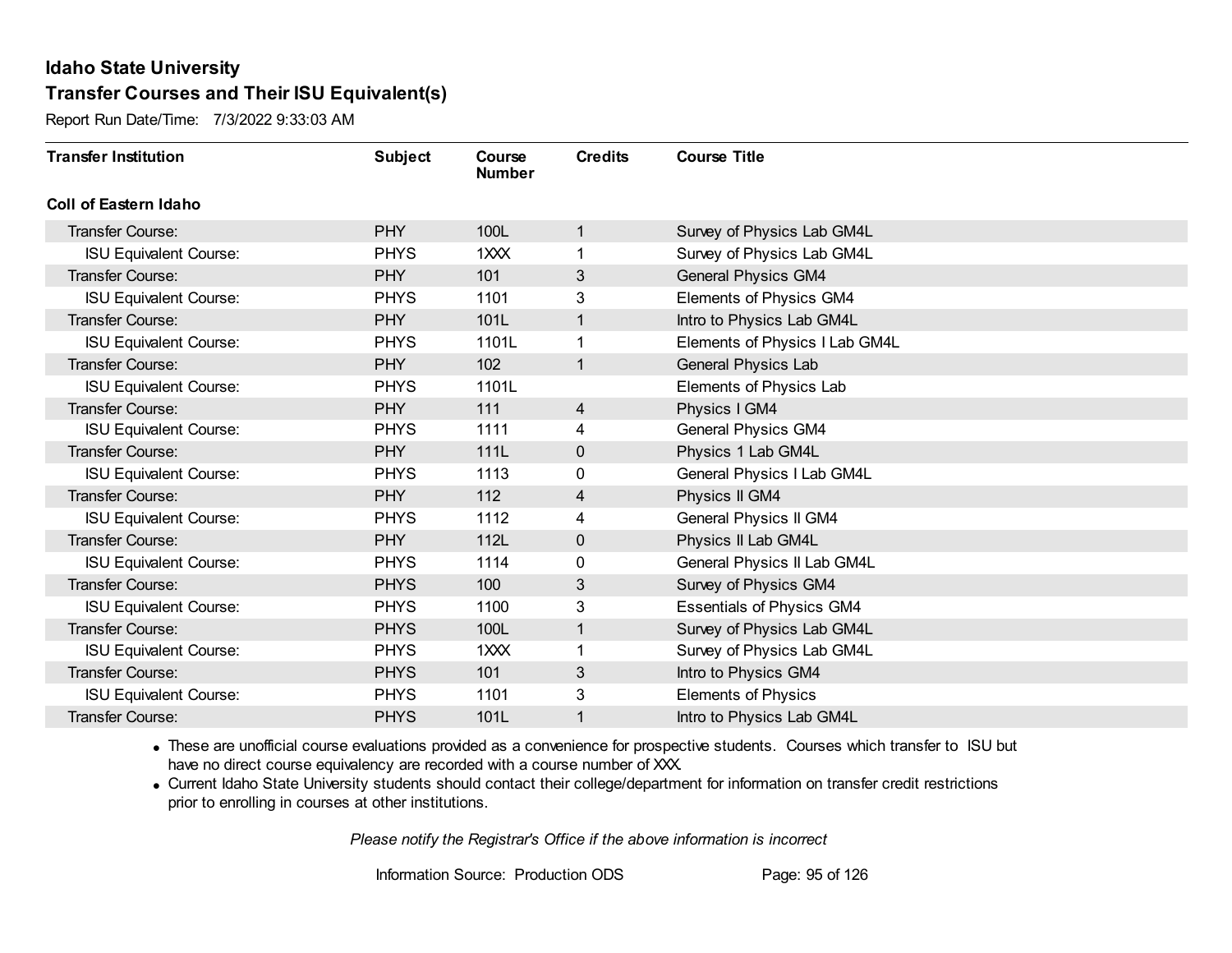Report Run Date/Time: 7/3/2022 9:33:03 AM

| <b>Transfer Institution</b>   | <b>Subject</b> | Course<br><b>Number</b> | <b>Credits</b> | <b>Course Title</b>                |
|-------------------------------|----------------|-------------------------|----------------|------------------------------------|
| <b>Coll of Eastern Idaho</b>  |                |                         |                |                                    |
| Transfer Course:              | <b>PHYS</b>    | 101L                    | 1              | Intro to Physics Lab GM4L          |
| <b>ISU Equivalent Course:</b> | <b>PHYS</b>    | 1101L                   | 1              | Elements of Physics Lab            |
| Transfer Course:              | <b>PHYS</b>    | 102                     | 1              | Gen Physics-Newtonian Mech Lab     |
| <b>ISU Equivalent Course:</b> | <b>ELEC</b>    | 1XXX                    |                | Gen Physics-Newtonian Mech Lab     |
| Transfer Course:              | <b>PHYS</b>    | 111                     | $\overline{4}$ | <b>General Physics I GM4</b>       |
| <b>ISU Equivalent Course:</b> | <b>PHYS</b>    | 1111                    | 4              | General Physics I GM4              |
| Transfer Course:              | <b>PHYS</b>    | 111L                    | $\mathbf 0$    | General Physics I Lab GM4L         |
| <b>ISU Equivalent Course:</b> | <b>PHYS</b>    | 1113                    | 0              | General Physics I Lab GM4L         |
| Transfer Course:              | <b>PHYS</b>    | 112                     | 4              | <b>General Physics II GM4</b>      |
| <b>ISU Equivalent Course:</b> | <b>PHYS</b>    | 1112                    | 4              | General Physics II GM4             |
| Transfer Course:              | <b>PHYS</b>    | 112L                    | $\mathbf 0$    | General Physics II Lab GM4L        |
| <b>ISU Equivalent Course:</b> | <b>PHYS</b>    | 1114                    |                | General Physics II Lab GM4L        |
| Transfer Course:              | <b>PILT</b>    | 1010                    | 3              | Air Transportation                 |
| <b>ISU Equivalent Course:</b> | <b>ELEC</b>    | 01XX                    | 3              | Air Transportation                 |
| Transfer Course:              | <b>PILT</b>    | 1040                    | 1              | <b>Aviation Orientation</b>        |
| <b>ISU Equivalent Course:</b> | <b>ELEC</b>    | 01XX                    | 1              | <b>Aviation Orientation</b>        |
| Transfer Course:              | <b>PILT</b>    | 1100                    | 4              | <b>Private Pilot Ground School</b> |
| <b>ISU Equivalent Course:</b> | <b>ELEC</b>    | 01XX                    | 4              | <b>Private Pilot Ground School</b> |
| Transfer Course:              | <b>PILT</b>    | 1115                    | 4              | Priv Rotor Wing Grnd School        |
| <b>ISU Equivalent Course:</b> | <b>ELEC</b>    | 01XX                    | 4              | Priv Rotor Wing Grnd School        |
| Transfer Course:              | <b>PILT</b>    | 1400                    | 3              | Intro Air Traffic Control          |
| <b>ISU Equivalent Course:</b> | <b>ELEC</b>    | 01XX                    | 3              | Intro Air Traffic Control          |
| <b>Transfer Course:</b>       | <b>PILT</b>    | 1420                    | 3              | <b>Aircraft Systems</b>            |

· These are unofficial course evaluations provided as a convenience for prospective students. Courses which transfer to ISU but have no direct course equivalency are recorded with a course number of XXX.

· Current Idaho State University students should contact their college/department for information on transfer credit restrictions prior to enrolling in courses at other institutions.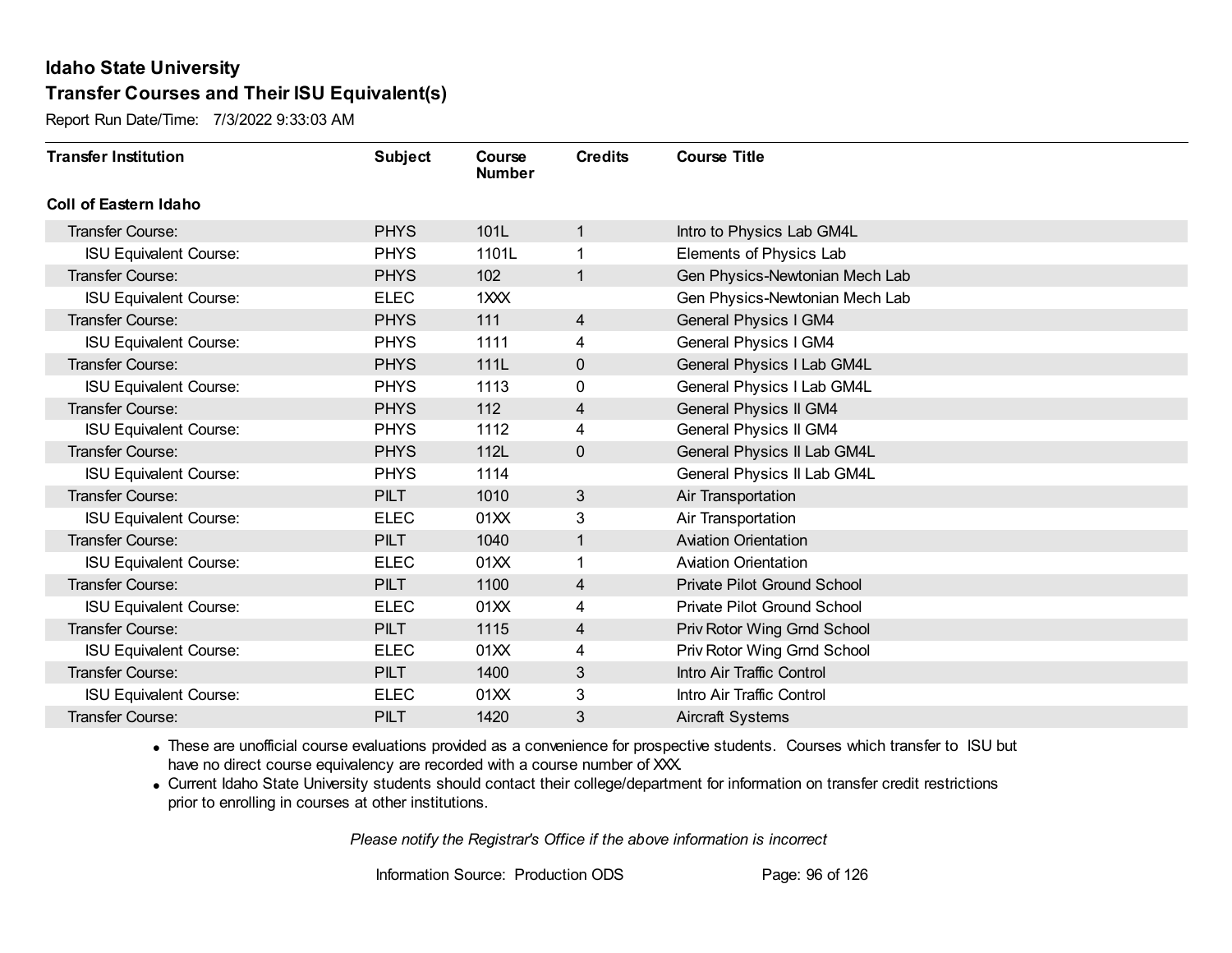Report Run Date/Time: 7/3/2022 9:33:03 AM

| <b>Transfer Institution</b>   | <b>Subject</b> | Course<br><b>Number</b> | <b>Credits</b> | <b>Course Title</b>          |
|-------------------------------|----------------|-------------------------|----------------|------------------------------|
| <b>Coll of Eastern Idaho</b>  |                |                         |                |                              |
| Transfer Course:              | <b>PILT</b>    | 1420                    | 3              | <b>Aircraft Systems</b>      |
| <b>ISU Equivalent Course:</b> | <b>ELEC</b>    | 01XX                    | 3              | <b>Aircraft Systems</b>      |
| <b>Transfer Course:</b>       | <b>PILT</b>    | 2050                    | $\sqrt{3}$     | <b>Aviation Meteorology</b>  |
| <b>ISU Equivalent Course:</b> | <b>ELEC</b>    | 02XX                    | 3              | <b>Aviation Meteorology</b>  |
| <b>Transfer Course:</b>       | <b>PILT</b>    | 2310                    | 3              | Human Factors & Safety       |
| <b>ISU Equivalent Course:</b> | <b>ELEC</b>    | 02XX                    | 3              | Human Factors & Safety       |
| <b>Transfer Course:</b>       | <b>PLG</b>     | 101                     | 3              | Introduction to Paralegalism |
| <b>ISU Equivalent Course:</b> | <b>PARA</b>    | 01XX                    | 3              | Introduction to Paralegalism |
| <b>Transfer Course:</b>       | <b>PLG</b>     | 102                     | 3              | Law Office Management        |
| <b>ISU Equivalent Course:</b> | <b>PARA</b>    | 01XX                    | 3              | Law Office Management        |
| <b>Transfer Course:</b>       | <b>PLG</b>     | 103                     | 3              | Torts                        |
| <b>ISU Equivalent Course:</b> | <b>PARA</b>    | 01XX                    | 3              | Torts                        |
| <b>Transfer Course:</b>       | <b>PLG</b>     | 105                     | 3              | Legal Research/Writing I     |
| <b>ISU Equivalent Course:</b> | <b>PARA</b>    | 01 <sub>XX</sub>        |                | Legal Research/Writing I     |
| <b>Transfer Course:</b>       | <b>PLG</b>     | 111                     | $\mathfrak{S}$ | Civil Litigation             |
| <b>ISU Equivalent Course:</b> | <b>PARA</b>    | 01XX                    | 3              | Civil Litigation             |
| <b>Transfer Course:</b>       | <b>PLG</b>     | 113                     | 3              | Legal Research/Writing II    |
| <b>ISU Equivalent Course:</b> | <b>PARA</b>    | 01XX                    |                | Legal Research/Writing II    |
| <b>Transfer Course:</b>       | <b>PLG</b>     | 114                     | $\mathbf{3}$   | Law of Business Organization |
| <b>ISU Equivalent Course:</b> | <b>PARA</b>    | 01XX                    |                | Law of Business Organization |
| <b>Transfer Course:</b>       | <b>PLG</b>     | 201                     | $\mathbf{3}$   | Real Estate Law              |
| <b>ISU Equivalent Course:</b> | <b>PARA</b>    | 02XX                    |                | Real Estate Law              |
| Transfer Course:              | <b>PLG</b>     | 202                     | 3              | Wills, Trusts, & Estates     |

· These are unofficial course evaluations provided as a convenience for prospective students. Courses which transfer to ISU but have no direct course equivalency are recorded with a course number of XXX.

· Current Idaho State University students should contact their college/department for information on transfer credit restrictions prior to enrolling in courses at other institutions.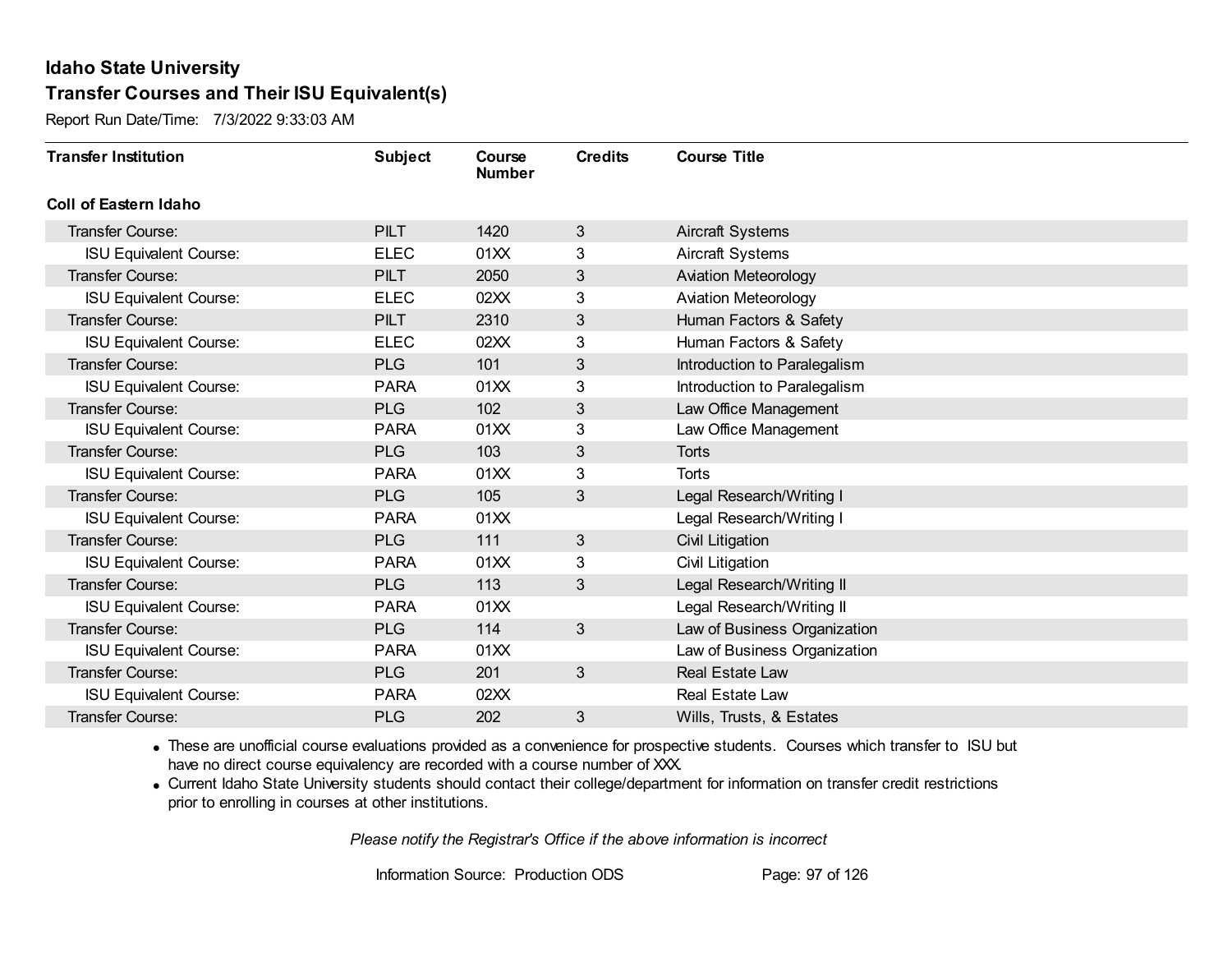Report Run Date/Time: 7/3/2022 9:33:03 AM

| <b>Transfer Institution</b>   | <b>Subject</b> | Course<br><b>Number</b> | <b>Credits</b> | <b>Course Title</b>                |
|-------------------------------|----------------|-------------------------|----------------|------------------------------------|
| Coll of Eastern Idaho         |                |                         |                |                                    |
| Transfer Course:              | <b>PLG</b>     | 202                     | 3              | Wills, Trusts, & Estates           |
| <b>ISU Equivalent Course:</b> | <b>PARA</b>    | 02XX                    |                | Wills, Trusts, & Estates           |
| Transfer Course:              | <b>PLG</b>     | 203                     | 3              | Procedures/Bankruptcy Law          |
| <b>ISU Equivalent Course:</b> | <b>PARA</b>    | 02XX                    |                | Procedures/Bankruptcy Law          |
| <b>Transfer Course:</b>       | <b>PLG</b>     | 204                     | $\mathbf{1}$   | Paralegal Student Assoc I          |
| <b>ISU Equivalent Course:</b> | <b>PARA</b>    | 02XX                    |                | Paralegal Student Assoc I          |
| Transfer Course:              | <b>PLG</b>     | 211                     | 3              | <b>Criminal Law for Paralegals</b> |
| <b>ISU Equivalent Course:</b> | <b>PARA</b>    | 02XX                    |                | <b>Criminal Law for Paralegals</b> |
| Transfer Course:              | <b>PLG</b>     | 212                     | 3              | <b>Administrative Law</b>          |
| <b>ISU Equivalent Course:</b> | <b>PARA</b>    | 02XX                    |                | <b>Administrative Law</b>          |
| <b>Transfer Course:</b>       | <b>PLG</b>     | 213                     | $\mathbf{3}$   | Family Law                         |
| <b>ISU Equivalent Course:</b> | <b>PARA</b>    | 02XX                    |                | Family Law                         |
| Transfer Course:              | <b>PLG</b>     | 214                     | 3              | Internship                         |
| <b>ISU Equivalent Course:</b> | <b>PARA</b>    | 02XX                    |                | Internship                         |
| Transfer Course:              | <b>PLG</b>     | 215                     | $\mathbf{1}$   | Paralegal Student Assn IV          |
| <b>ISU Equivalent Course:</b> | <b>PARA</b>    | 02XX                    |                | Paralegal Student Assn IV          |
| Transfer Course:              | <b>PN</b>      | 000                     | $6\phantom{1}$ | <b>Supervised Clinical Exper</b>   |
| <b>ISU Equivalent Course:</b> | <b>PNUR</b>    | 01XX                    |                | <b>Supervised Clinical Exper</b>   |
| <b>Transfer Course:</b>       | <b>PN</b>      | 000.1                   | $6\phantom{1}$ | <b>Supervised Clinical Exper</b>   |
| <b>ISU Equivalent Course:</b> | <b>PNUR</b>    | 01XX                    |                | <b>Supervised Clinical Exper</b>   |
| Transfer Course:              | <b>PN</b>      | 000.2                   | 6              | <b>Supervised Clinical Exper</b>   |
| <b>ISU Equivalent Course:</b> | <b>PNUR</b>    | 01XX                    |                | <b>Supervised Clinical Exper</b>   |
| Transfer Course:              | PN             | 000.3                   | 6              | <b>Supervised Clinical Exper</b>   |

· These are unofficial course evaluations provided as a convenience for prospective students. Courses which transfer to ISU but have no direct course equivalency are recorded with a course number of XXX.

· Current Idaho State University students should contact their college/department for information on transfer credit restrictions prior to enrolling in courses at other institutions.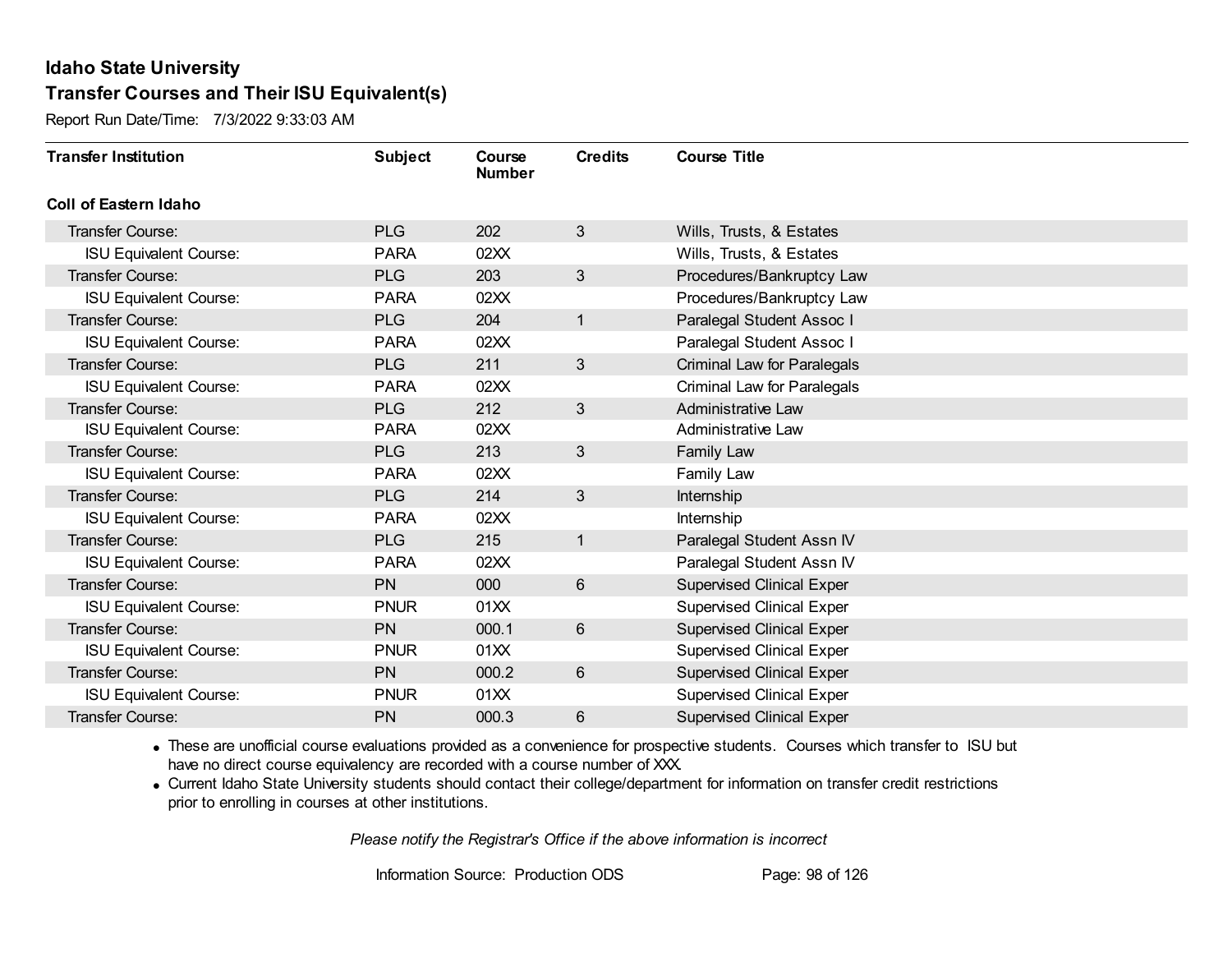Report Run Date/Time: 7/3/2022 9:33:03 AM

| <b>Transfer Institution</b>   | <b>Subject</b> | Course<br><b>Number</b> | <b>Credits</b> | <b>Course Title</b>              |
|-------------------------------|----------------|-------------------------|----------------|----------------------------------|
| <b>Coll of Eastern Idaho</b>  |                |                         |                |                                  |
| Transfer Course:              | <b>PN</b>      | 000.3                   | 6              | <b>Supervised Clinical Exper</b> |
| ISU Equivalent Course:        | <b>PNUR</b>    | 01XX                    |                | <b>Supervised Clinical Exper</b> |
| <b>Transfer Course:</b>       | <b>PN</b>      | 130                     | 0.5            | <b>Professional Concepts</b>     |
| <b>ISU Equivalent Course:</b> | <b>PNUR</b>    | 01XX                    |                | <b>Professional Concepts</b>     |
| <b>Transfer Course:</b>       | <b>PN</b>      | 131                     | 3 <sup>2</sup> | Anatomy & Physiology             |
| <b>ISU Equivalent Course:</b> | <b>PNUR</b>    | 01XX                    |                | Anatomy & Physiology             |
| <b>Transfer Course:</b>       | <b>PN</b>      | 132                     | 0.5            | Introduction to Nutrition        |
| <b>ISU Equivalent Course:</b> | <b>PNUR</b>    | 01XX                    |                | Introduction to Nutrition        |
| <b>Transfer Course:</b>       | <b>PN</b>      | 133                     | 0.5            | Health/Intro to Illness          |
| <b>ISU Equivalent Course:</b> | <b>PNUR</b>    | 01XX                    | 0.5            | Health/Intro to Illness          |
| Transfer Course:              | <b>PN</b>      | 133.1                   | 0.5            | Microbiology                     |
| <b>ISU Equivalent Course:</b> | <b>PNUR</b>    | 01XX                    |                | Microbiology                     |
| Transfer Course:              | <b>PN</b>      | 134                     | $\mathbf{1}$   | <b>Elemnts of Human Behavior</b> |
| <b>ISU Equivalent Course:</b> | <b>PNUR</b>    | 01XX                    |                | <b>Elemnts of Human Behavior</b> |
| <b>Transfer Course:</b>       | <b>PN</b>      | 135                     | 0.5            | Human Growth & Devlpmnt          |
| <b>ISU Equivalent Course:</b> | <b>PNUR</b>    | 01XX                    |                | Human Growth & Devlpmnt          |
| <b>Transfer Course:</b>       | <b>PN</b>      | 136                     | $\mathbf{1}$   | <b>Basic Clinical Techniques</b> |
| <b>ISU Equivalent Course:</b> | <b>PNUR</b>    | 01XX                    |                | <b>Basic Clinical Techniques</b> |
| <b>Transfer Course:</b>       | <b>PN</b>      | 136.1                   | 0.75           | <b>Adv Clinical Techniques</b>   |
| <b>ISU Equivalent Course:</b> | <b>PNUR</b>    | 01XX                    |                | <b>Adv Clinical Techniques</b>   |
| <b>Transfer Course:</b>       | <b>PN</b>      | 136.2                   | 0.25           | <b>First Aid</b>                 |
| <b>ISU Equivalent Course:</b> | <b>PNUR</b>    | 01XX                    |                | <b>First Aid</b>                 |
| Transfer Course:              | <b>PN</b>      | 137                     | 0.25           | Intro to Pharmacology            |

· These are unofficial course evaluations provided as a convenience for prospective students. Courses which transfer to ISU but have no direct course equivalency are recorded with a course number of XXX.

· Current Idaho State University students should contact their college/department for information on transfer credit restrictions prior to enrolling in courses at other institutions.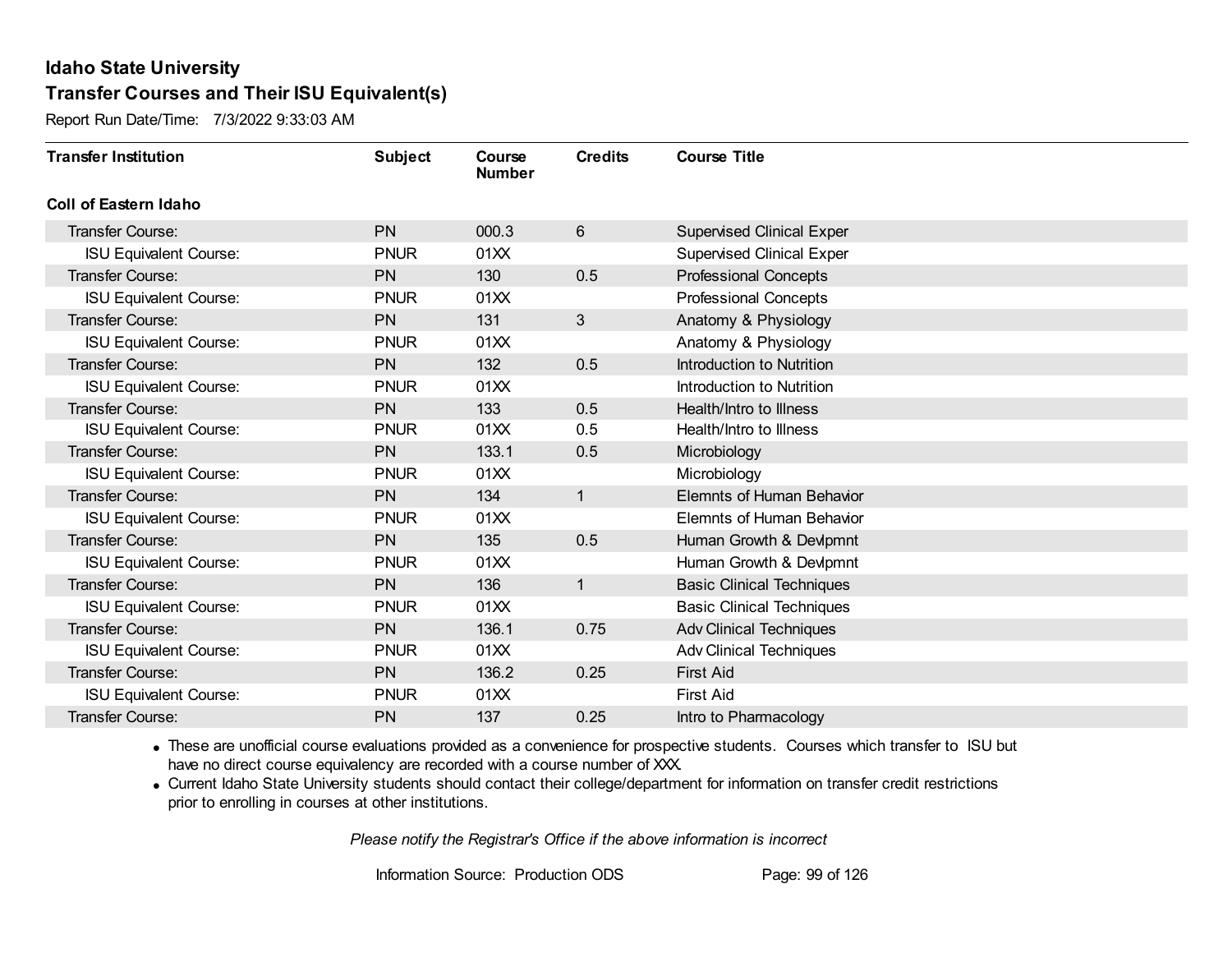Report Run Date/Time: 7/3/2022 9:33:03 AM

| <b>Transfer Institution</b>   | <b>Subject</b> | Course<br><b>Number</b> | <b>Credits</b> | <b>Course Title</b>         |
|-------------------------------|----------------|-------------------------|----------------|-----------------------------|
| Coll of Eastern Idaho         |                |                         |                |                             |
| Transfer Course:              | <b>PN</b>      | 137                     | 0.25           | Intro to Pharmacology       |
| ISU Equivalent Course:        | <b>PNUR</b>    | 01XX                    |                | Intro to Pharmacology       |
| <b>Transfer Course:</b>       | <b>PN</b>      | 139                     | 0.75           | Med Surg Cardiovascular     |
| <b>ISU Equivalent Course:</b> | <b>PNUR</b>    | 01XX                    |                | Med Surg Cardiovascular     |
| <b>Transfer Course:</b>       | <b>PN</b>      | 139.1                   | 0.25           | Med Surg Respiratory        |
| <b>ISU Equivalent Course:</b> | <b>PNUR</b>    | 01XX                    |                | Med Surg Respiratory        |
| Transfer Course:              | <b>PN</b>      | 139.10                  | 0.25           | Med Surg Oncology           |
| <b>ISU Equivalent Course:</b> | <b>PNUR</b>    | 01XX                    |                | Med Surg Oncology           |
| <b>Transfer Course:</b>       | <b>PN</b>      | 139.2                   | 0.25           | Med Surg Endocrine          |
| <b>ISU Equivalent Course:</b> | <b>PNUR</b>    | 01XX                    |                | Med Surg Endocrine          |
| <b>Transfer Course:</b>       | <b>PN</b>      | 139.3                   | 0.25           | Med Surg Genito-urinary     |
| <b>ISU Equivalent Course:</b> | <b>PNUR</b>    | 01XX                    |                | Med Surg Genito-urinary     |
| Transfer Course:              | <b>PN</b>      | 139.4                   | 0.25           | Med Surg Skin & Algergy     |
| <b>ISU Equivalent Course:</b> | <b>PNUR</b>    | 01XX                    |                | Med Surg Skin & Algergy     |
| <b>Transfer Course:</b>       | <b>PN</b>      | 139.5                   | 0.25           | Medical Surg Musculoskeltal |
| <b>ISU Equivalent Course:</b> | <b>PNUR</b>    | 01XX                    |                | Medical Surg Musculoskeltal |
| <b>Transfer Course:</b>       | PN             | 139.6                   | 0.25           | Med Surg/Gastrointestinal   |
| <b>ISU Equivalent Course:</b> | <b>PNUR</b>    | 01XX                    |                | Med Surg/Gastrointestinal   |
| Transfer Course:              | <b>PN</b>      | 139.7                   | 0.75           | Med Surg Neurological       |
| <b>ISU Equivalent Course:</b> | <b>PNUR</b>    | 01XX                    |                | Med Surg Neurological       |
| <b>Transfer Course:</b>       | <b>PN</b>      | 139.8                   | 0.25           | Med Surg Sensory            |
| <b>ISU Equivalent Course:</b> | <b>PNUR</b>    | 01XX                    |                | Med Surg Sensory            |
| Transfer Course:              | <b>PN</b>      | 139.9                   | 0.5            | <b>Med Surg Gynecology</b>  |

· These are unofficial course evaluations provided as a convenience for prospective students. Courses which transfer to ISU but have no direct course equivalency are recorded with a course number of XXX.

· Current Idaho State University students should contact their college/department for information on transfer credit restrictions prior to enrolling in courses at other institutions.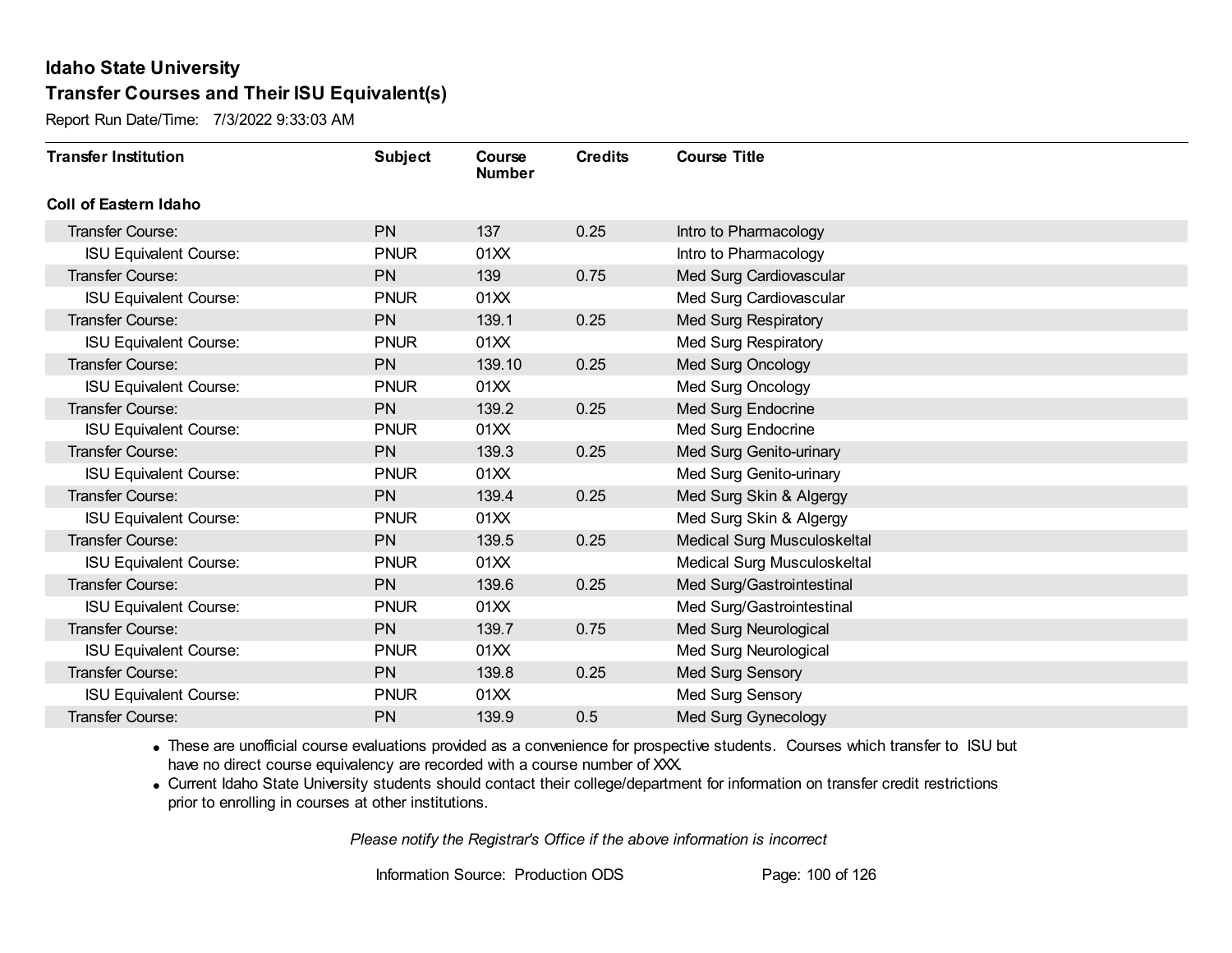Report Run Date/Time: 7/3/2022 9:33:03 AM

| <b>Transfer Institution</b>   | <b>Subject</b> | Course<br><b>Number</b> | <b>Credits</b> | <b>Course Title</b>          |
|-------------------------------|----------------|-------------------------|----------------|------------------------------|
| Coll of Eastern Idaho         |                |                         |                |                              |
| Transfer Course:              | <b>PN</b>      | 139.9                   | 0.5            | Med Surg Gynecology          |
| <b>ISU Equivalent Course:</b> | <b>PNUR</b>    | 01XX                    |                | Med Surg Gynecology          |
| Transfer Course:              | <b>PN</b>      | 140                     | $\mathbf{1}$   | Maternal Newborn Nursg       |
| <b>ISU Equivalent Course:</b> | <b>PNUR</b>    | 01XX                    |                | Maternal Newborn Nursg       |
| Transfer Course:              | <b>PN</b>      | 143                     | 0.5            | <b>Pediatric Nurse</b>       |
| <b>ISU Equivalent Course:</b> | <b>PNUR</b>    | 01XX                    |                | <b>Pediatric Nurse</b>       |
| Transfer Course:              | <b>PN</b>      | 143.1                   | 0.25           | Geriatric                    |
| <b>ISU Equivalent Course:</b> | <b>PNUR</b>    | 01XX                    |                | Geriatric                    |
| Transfer Course:              | <b>PN</b>      | 143.2                   | 0.25           | Death & Dying                |
| <b>ISU Equivalent Course:</b> | <b>PNUR</b>    | 01XX                    |                | Death & Dying                |
| <b>Transfer Course:</b>       | <b>PN</b>      | 145                     | 0.5            | Medical Terminology          |
| <b>ISU Equivalent Course:</b> | <b>PNUR</b>    | 01XX                    | 0.5            | <b>Medical Terminology</b>   |
| Transfer Course:              | <b>PNP</b>     | 101                     | 1              | <b>Professional Concepts</b> |
| <b>ISU Equivalent Course:</b> | <b>ELEC</b>    | 01XX                    | 1.             | <b>Professional Concepts</b> |
| Transfer Course:              | <b>PNP</b>     | 102                     | 3              | Anatomy & Physiology         |
| <b>ISU Equivalent Course:</b> | <b>ELEC</b>    | 01XX                    | $\mathbf{3}$   | Anatomy & Physiology         |
| Transfer Course:              | <b>PNP</b>     | 103                     | $\mathbf{1}$   | Human Growth & Development   |
| <b>ISU Equivalent Course:</b> | <b>ELEC</b>    | 01XX                    | 1              | Human Growth & Development   |
| <b>Transfer Course:</b>       | <b>PNP</b>     | 104                     | $\overline{2}$ | <b>Nursing Skills I</b>      |
| <b>ISU Equivalent Course:</b> | <b>ELEC</b>    | 01XX                    | 2              | <b>Nursing Skills I</b>      |
| Transfer Course:              | <b>PNP</b>     | 105                     | $\mathbf{1}$   | Microbiology                 |
| <b>ISU Equivalent Course:</b> | <b>ELEC</b>    | 01XX                    | 1              | Microbiology                 |
| Transfer Course:              | <b>PNP</b>     | 106                     | 2              | <b>Nursing Skills II</b>     |

· These are unofficial course evaluations provided as a convenience for prospective students. Courses which transfer to ISU but have no direct course equivalency are recorded with a course number of XXX.

· Current Idaho State University students should contact their college/department for information on transfer credit restrictions prior to enrolling in courses at other institutions.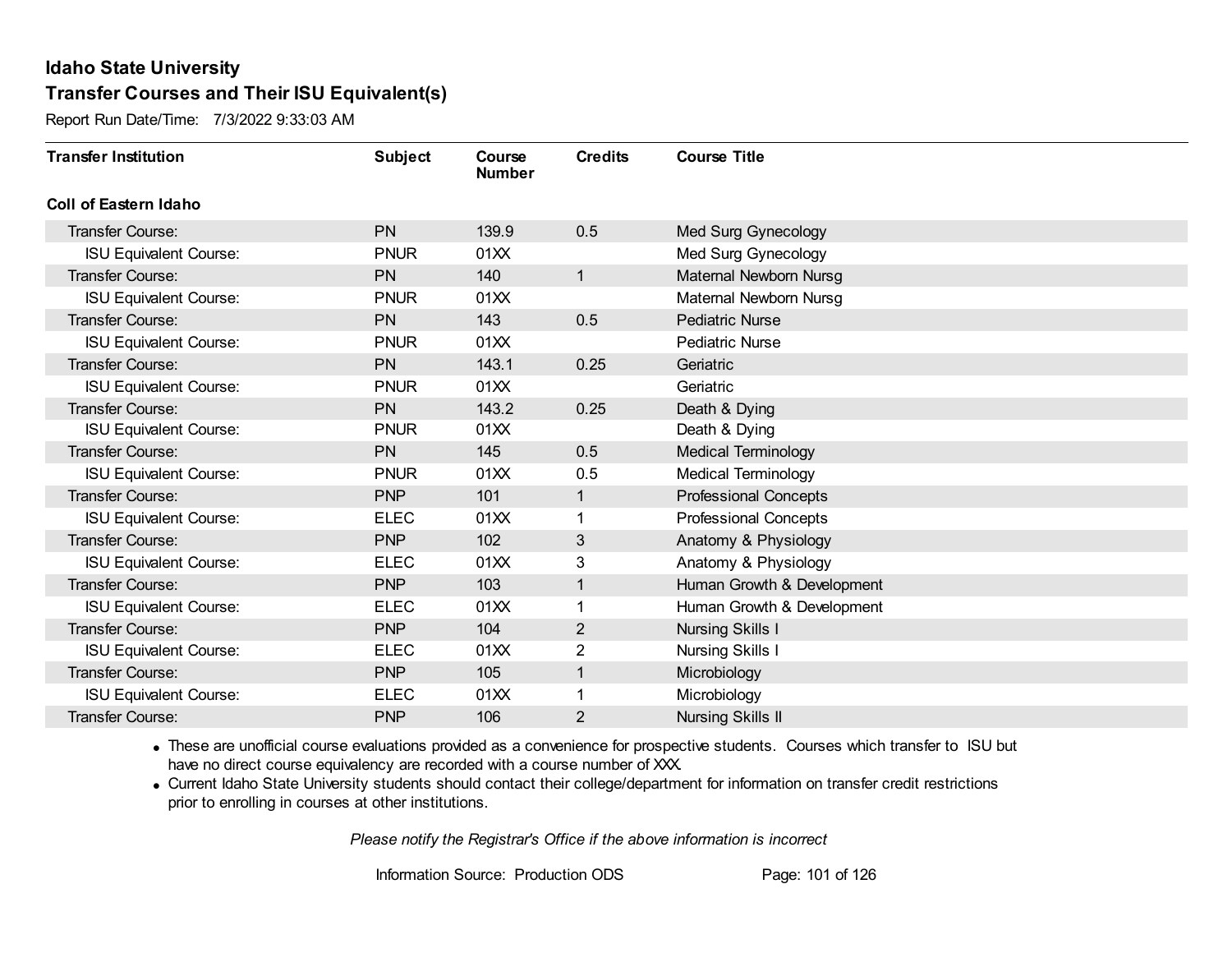Report Run Date/Time: 7/3/2022 9:33:03 AM

| <b>Transfer Institution</b>   | <b>Subject</b> | Course<br><b>Number</b> | <b>Credits</b> | <b>Course Title</b>        |
|-------------------------------|----------------|-------------------------|----------------|----------------------------|
| Coll of Eastern Idaho         |                |                         |                |                            |
| Transfer Course:              | <b>PNP</b>     | 106                     | $\overline{2}$ | <b>Nursing Skills II</b>   |
| <b>ISU Equivalent Course:</b> | <b>ELEC</b>    | 01XX                    | 2              | <b>Nursing Skills II</b>   |
| Transfer Course:              | <b>PNP</b>     | 107                     | 1              | <b>Nutrition</b>           |
| <b>ISU Equivalent Course:</b> | <b>ELEC</b>    | 01XX                    | 1              | Nutrition                  |
| <b>Transfer Course:</b>       | <b>PNP</b>     | 108                     | $\mathbf{1}$   | <b>Nursing Practicum I</b> |
| <b>ISU Equivalent Course:</b> | <b>ELEC</b>    | 01XX                    | 1              | Nursing Practicum I        |
| Transfer Course:              | <b>PNP</b>     | 109                     | $\mathbf{1}$   | Med/Surg. Nursing I        |
| <b>ISU Equivalent Course:</b> | <b>ELEC</b>    | 01XX                    |                | Med/Surg. Nursing I        |
| <b>Transfer Course:</b>       | <b>PNP</b>     | 110                     | $\overline{2}$ | Pharmacology               |
| <b>ISU Equivalent Course:</b> | <b>ELEC</b>    | 01XX                    | $\overline{2}$ | Pharmacology               |
| Transfer Course:              | <b>PNP</b>     | 111                     | $\overline{4}$ | Med/Surg. Nursing II       |
| <b>ISU Equivalent Course:</b> | <b>ELEC</b>    | 01XX                    | 4              | Med/Surg. Nursing II       |
| Transfer Course:              | <b>PNP</b>     | 112                     | $\overline{2}$ | Mental Health Nurs.        |
| <b>ISU Equivalent Course:</b> | <b>ELEC</b>    | 01XX                    | 2              | Mental Health Nurs.        |
| Transfer Course:              | <b>PNP</b>     | 113                     | 3              | Nursing Practicum II       |
| <b>ISU Equivalent Course:</b> | <b>ELEC</b>    | 01XX                    | 3              | Nursing Practicum II       |
| Transfer Course:              | <b>PNP</b>     | 114                     | $\mathbf{1}$   | <b>Nursing Skills III</b>  |
| <b>ISU Equivalent Course:</b> | <b>ELEC</b>    | 01XX                    | 1              | <b>Nursing Skills III</b>  |
| Transfer Course:              | <b>PNP</b>     | 115                     | $\mathbf{1}$   | Med/Surg. Nursing III      |
| <b>ISU Equivalent Course:</b> | <b>ELEC</b>    | 01XX                    |                | Med/Surg. Nursing III      |
| <b>Transfer Course:</b>       | <b>PNP</b>     | 116                     | $\overline{2}$ | Matrnl./Newborn Nursing    |
| <b>ISU Equivalent Course:</b> | <b>ELEC</b>    | 01XX                    | 2              | Matrnl./Newborn Nursing    |
| Transfer Course:              | <b>PNP</b>     | 117                     | 1              | <b>Nursing Skills IV</b>   |

· These are unofficial course evaluations provided as a convenience for prospective students. Courses which transfer to ISU but have no direct course equivalency are recorded with a course number of XXX.

· Current Idaho State University students should contact their college/department for information on transfer credit restrictions prior to enrolling in courses at other institutions.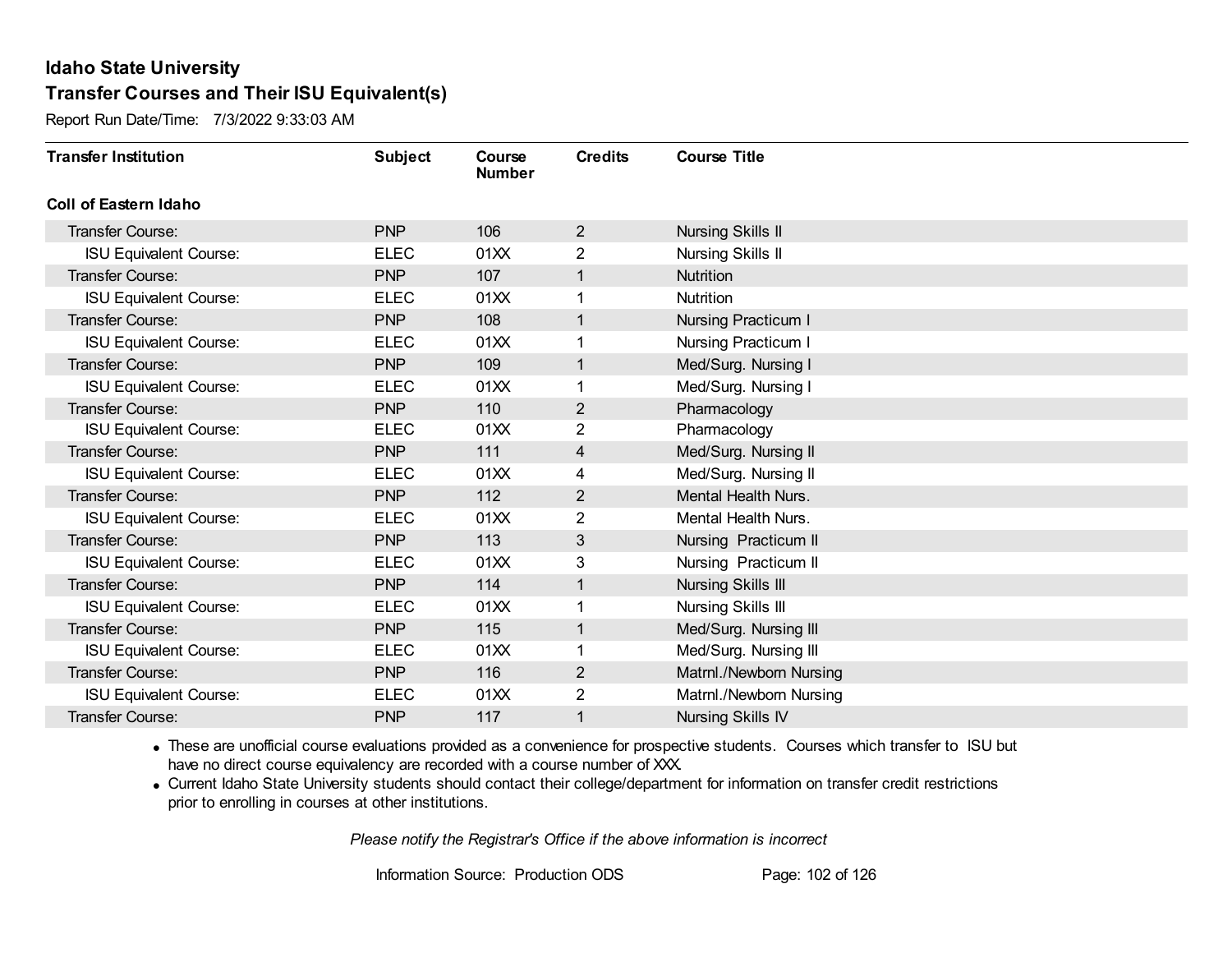Report Run Date/Time: 7/3/2022 9:33:03 AM

| <b>Transfer Institution</b>   | <b>Subject</b> | Course<br><b>Number</b> | <b>Credits</b> | <b>Course Title</b>              |
|-------------------------------|----------------|-------------------------|----------------|----------------------------------|
| Coll of Eastern Idaho         |                |                         |                |                                  |
| Transfer Course:              | <b>PNP</b>     | 117                     | 1              | Nursing Skills IV                |
| <b>ISU Equivalent Course:</b> | <b>ELEC</b>    | 01XX                    |                | Nursing Skills IV                |
| Transfer Course:              | <b>PNP</b>     | 118                     | 4              | <b>Nursing Practicum III</b>     |
| <b>ISU Equivalent Course:</b> | <b>ELEC</b>    | 01XX                    | 4              | <b>Nursing Practicum III</b>     |
| <b>Transfer Course:</b>       | <b>PNP</b>     | 119                     | 4              | <b>Nursing Practicum IV</b>      |
| <b>ISU Equivalent Course:</b> | <b>ELEC</b>    | 01XX                    | 4              | Nursing Practicum IV             |
| Transfer Course:              | <b>PNP</b>     | 120                     | 3              | Med/Surg. Nursing IV             |
| <b>ISU Equivalent Course:</b> | <b>ELEC</b>    | 01XX                    | 3              | Med/Surg. Nursing IV             |
| Transfer Course:              | <b>POL</b>     | 101                     | $\mathfrak{S}$ | American National Gov GM6        |
| <b>ISU Equivalent Course:</b> | <b>POLS</b>    | 1101                    | 3              | American National Gov GM6        |
| Transfer Course:              | <b>POL</b>     | 102                     | 3              | Intro to Political Science GM6   |
| <b>ISU Equivalent Course:</b> | <b>POLS</b>    | 1XXX                    | 3              | Intro to Political Science GM6   |
| Transfer Course:              | <b>POL</b>     | 221                     | 3              | Intro International Relations    |
| <b>ISU Equivalent Course:</b> | <b>POLS</b>    | 2221                    | 3              | <b>International Relations</b>   |
| Transfer Course:              | <b>POLS</b>    | 101                     | $\mathfrak{S}$ | <b>American National Gov GM6</b> |
| <b>ISU Equivalent Course:</b> | <b>POLS</b>    | 1101                    | 3              | American National Gov GM6        |
| Transfer Course:              | <b>POLS</b>    | 102                     | $\mathfrak{S}$ | Intro to Political Science       |
| <b>ISU Equivalent Course:</b> | <b>POLS</b>    | 2202                    | 3              | Introduction to Politics         |
| Transfer Course:              | <b>POLS</b>    | 221                     | 3              | Intro International Relations    |
| <b>ISU Equivalent Course:</b> | <b>POLS</b>    | 2221                    | 3              | <b>International Relations</b>   |
| Transfer Course:              | <b>PSY</b>     | 101                     | $\mathfrak{S}$ | Intro to Psychology GM6          |
| <b>ISU Equivalent Course:</b> | <b>PSYC</b>    | 1101                    | 3              | Intro to Gen Psychology GM6      |
| Transfer Course:              | <b>PSY</b>     | 103                     | 3              | <b>Occupational Relations</b>    |

· These are unofficial course evaluations provided as a convenience for prospective students. Courses which transfer to ISU but have no direct course equivalency are recorded with a course number of XXX.

· Current Idaho State University students should contact their college/department for information on transfer credit restrictions prior to enrolling in courses at other institutions.

*Please notify the Registrar's Office if the above information is incorrect*

Information Source: Production ODS Page: 103 of 126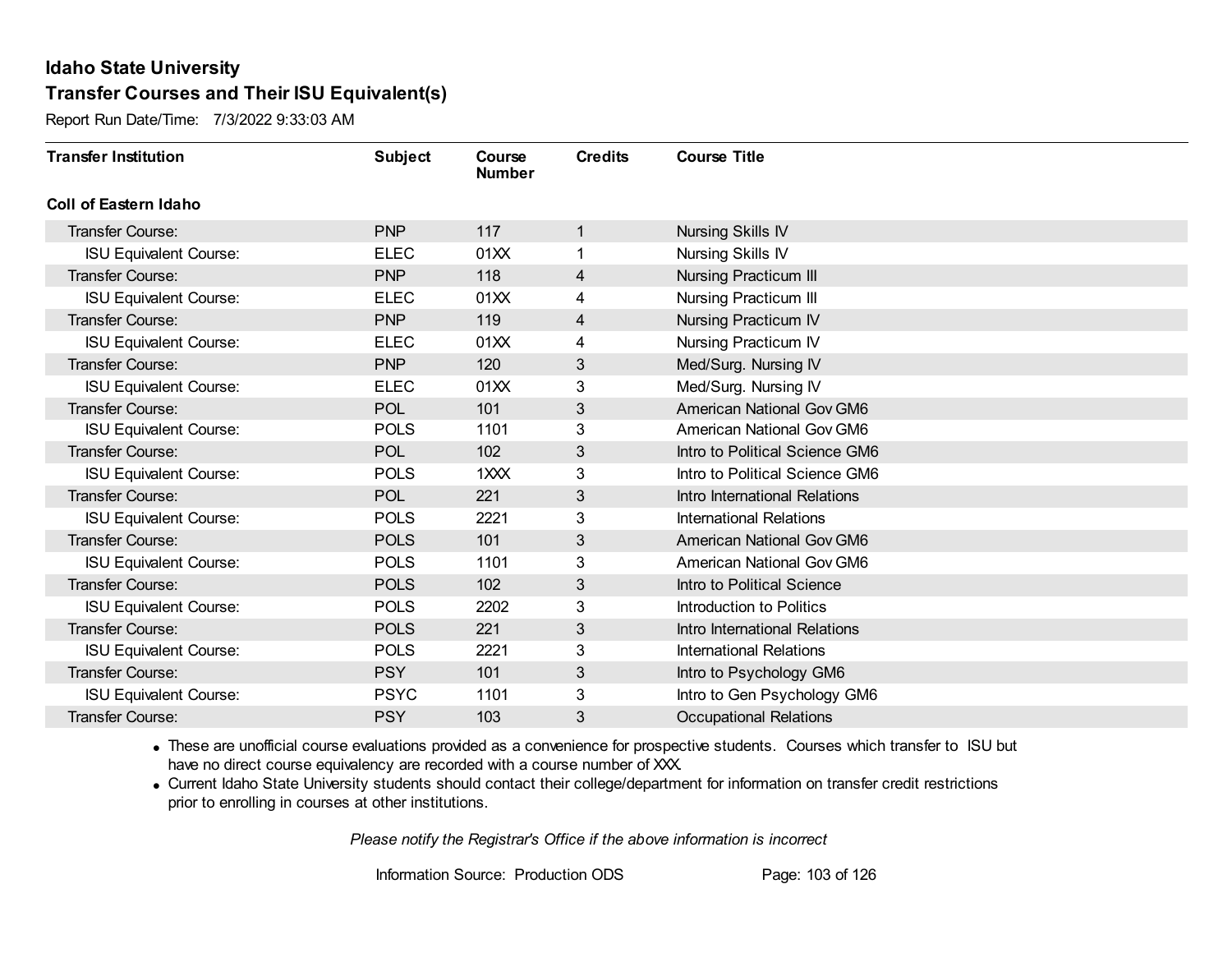Report Run Date/Time: 7/3/2022 9:33:03 AM

| <b>Transfer Institution</b>   | <b>Subject</b> | Course<br><b>Number</b> | <b>Credits</b> | <b>Course Title</b>            |
|-------------------------------|----------------|-------------------------|----------------|--------------------------------|
| <b>Coll of Eastern Idaho</b>  |                |                         |                |                                |
| Transfer Course:              | <b>PSY</b>     | 103                     | 3              | <b>Occupational Relations</b>  |
| <b>ISU Equivalent Course:</b> | BI             | 01XX                    |                | <b>Occupational Relations</b>  |
| <b>Transfer Course:</b>       | <b>PSY</b>     | 120                     | $\overline{1}$ | Careers in Psychology          |
| <b>ISU Equivalent Course:</b> | <b>PSYC</b>    | 1XXX                    |                | Careers in Psychology          |
| Transfer Course:              | <b>PSY</b>     | 150                     | $\mathfrak{S}$ | Human Life Span & Development  |
| <b>ISU Equivalent Course:</b> | <b>ELEC</b>    | 01XX                    |                | Human Life Span & Development  |
| <b>Transfer Course:</b>       | <b>PSY</b>     | 201                     | 3              | Childhood/Adolescent Behavior  |
| <b>ISU Equivalent Course:</b> | <b>PSYC</b>    | 2XXX                    | 3              | Childhood/Adolescent Behavior  |
| <b>Transfer Course:</b>       | <b>PSY</b>     | 211                     | 3              | Psychology of Death & Dying    |
| <b>ISU Equivalent Course:</b> | <b>PSYC</b>    | 2XXX                    | 3              | Psychology of Death & Dying    |
| <b>Transfer Course:</b>       | <b>PSY</b>     | 225                     | 3              | Child Development              |
| <b>ISU Equivalent Course:</b> | <b>PSYC</b>    | 2XXX                    | 3              | Child Development              |
| Transfer Course:              | <b>PSYC</b>    | 101                     | 3              | Intro to Psychology GM6        |
| <b>ISU Equivalent Course:</b> | <b>PSYC</b>    | 1101                    | 3              | Introduction to Psychology GM6 |
| Transfer Course:              | <b>PSYC</b>    | 120                     |                | Careers in Psychology          |
| <b>ISU Equivalent Course:</b> | <b>PSYC</b>    | 2201                    |                | Careers in Psychology          |
| <b>Transfer Course:</b>       | <b>PSYC</b>    | 211                     | 3              | Psychology of Death & Dying    |
| <b>ISU Equivalent Course:</b> | <b>PSYC</b>    | 2XXX                    | 3              | Psychology of Death & Dying    |
| <b>Transfer Course:</b>       | <b>PSYC</b>    | 225                     | 3              | Child Development              |
| <b>ISU Equivalent Course:</b> | <b>PSYC</b>    | 2225                    | 3              | Child Development              |
| <b>Transfer Course:</b>       | <b>PT</b>      | 111.1                   | $\mathbf{2}$   | <b>Technical Math/Part I</b>   |
| <b>ISU Equivalent Course:</b> | <b>TGE</b>     | 01XX                    | $\overline{2}$ | <b>Technical Math/Part I</b>   |
| Transfer Course:              | PT             | 111.2                   | $\overline{2}$ | <b>Technical Math/Part II</b>  |

· These are unofficial course evaluations provided as a convenience for prospective students. Courses which transfer to ISU but have no direct course equivalency are recorded with a course number of XXX.

· Current Idaho State University students should contact their college/department for information on transfer credit restrictions prior to enrolling in courses at other institutions.

*Please notify the Registrar's Office if the above information is incorrect*

Information Source: Production ODS Page: 104 of 126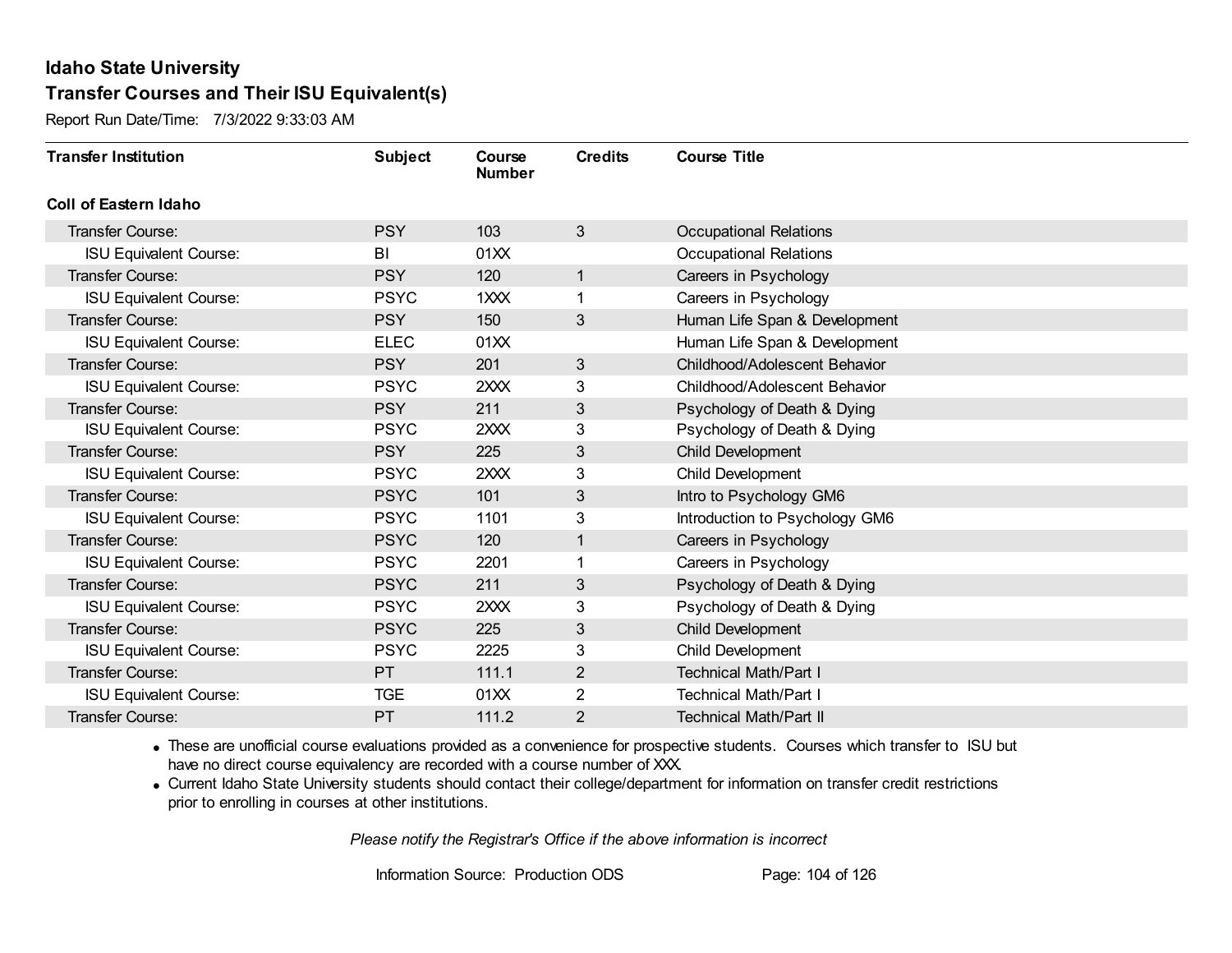Report Run Date/Time: 7/3/2022 9:33:03 AM

| <b>Transfer Institution</b>   | <b>Subject</b> | Course<br><b>Number</b> | <b>Credits</b> | <b>Course Title</b>                  |
|-------------------------------|----------------|-------------------------|----------------|--------------------------------------|
| <b>Coll of Eastern Idaho</b>  |                |                         |                |                                      |
| Transfer Course:              | <b>PT</b>      | 111.2                   | $\overline{2}$ | <b>Technical Math/Part II</b>        |
| <b>ISU Equivalent Course:</b> | <b>TGE</b>     | 01XX                    | $\overline{2}$ | <b>Technical Math/Part II</b>        |
| <b>Transfer Course:</b>       | <b>PT</b>      | 112.1                   | $\overline{2}$ | <b>Basic Physics Part I</b>          |
| <b>ISU Equivalent Course:</b> | <b>ELEC</b>    | 01XX                    | $\overline{c}$ | Basic Physics Part I                 |
| <b>Transfer Course:</b>       | <b>PT</b>      | 112.2                   | $\mathbf{2}$   | Basic Physics/Part II                |
| <b>ISU Equivalent Course:</b> | <b>ELEC</b>    | 01XX                    | 2              | Basic Physics/Part II                |
| <b>Transfer Course:</b>       | <b>PT</b>      | 113.1                   | $\overline{2}$ | Basic Chemistry/Part I               |
| <b>ISU Equivalent Course:</b> | <b>ELEC</b>    | 01XX                    | 2              | <b>Basic Chemistry/Part I</b>        |
| <b>Transfer Course:</b>       | <b>PT</b>      | 113.2                   | $\mathbf{1}$   | Basic Chemistry/Part II              |
| <b>ISU Equivalent Course:</b> | <b>ELEC</b>    | 01XX                    |                | Basic Chemistry/Part II              |
| <b>Transfer Course:</b>       | PT             | 114.1                   | $\overline{2}$ | Process Instrumentation              |
| <b>ISU Equivalent Course:</b> | <b>ELEC</b>    | 01XX                    | 2              | Process Instrumentation              |
| <b>Transfer Course:</b>       | <b>PT</b>      | 114.2                   | 3              | Process Instrumentation              |
| <b>ISU Equivalent Course:</b> | <b>ELEC</b>    | 01XX                    | 3              | Process Instrumentation              |
| Transfer Course:              | PT.            | 115.1                   | $\overline{2}$ | <b>Industrial Processes</b>          |
| <b>ISU Equivalent Course:</b> | <b>ELEC</b>    | 01XX                    | $\overline{2}$ | <b>Industrial Processes</b>          |
| <b>Transfer Course:</b>       | <b>PT</b>      | 115.2                   | 3              | <b>Industrial Processes</b>          |
| <b>ISU Equivalent Course:</b> | <b>ELEC</b>    | 01XX                    | 3              | <b>Industrial Processes</b>          |
| Transfer Course:              | <b>PT</b>      | 117.1                   | $\overline{2}$ | <b>Control Principles</b>            |
| <b>ISU Equivalent Course:</b> | <b>ELEC</b>    | 01XX                    | $\overline{2}$ | <b>Control Principles</b>            |
| <b>Transfer Course:</b>       | <b>PT</b>      | 117.2                   | $\mathbf{1}$   | <b>Control Practices</b>             |
| <b>ISU Equivalent Course:</b> | <b>ELEC</b>    | 01XX                    |                | <b>Control Practices</b>             |
| Transfer Course:              | PT             | 120                     | 2              | <b>Industrial Water/Waste Trtmnt</b> |

· These are unofficial course evaluations provided as a convenience for prospective students. Courses which transfer to ISU but have no direct course equivalency are recorded with a course number of XXX.

· Current Idaho State University students should contact their college/department for information on transfer credit restrictions prior to enrolling in courses at other institutions.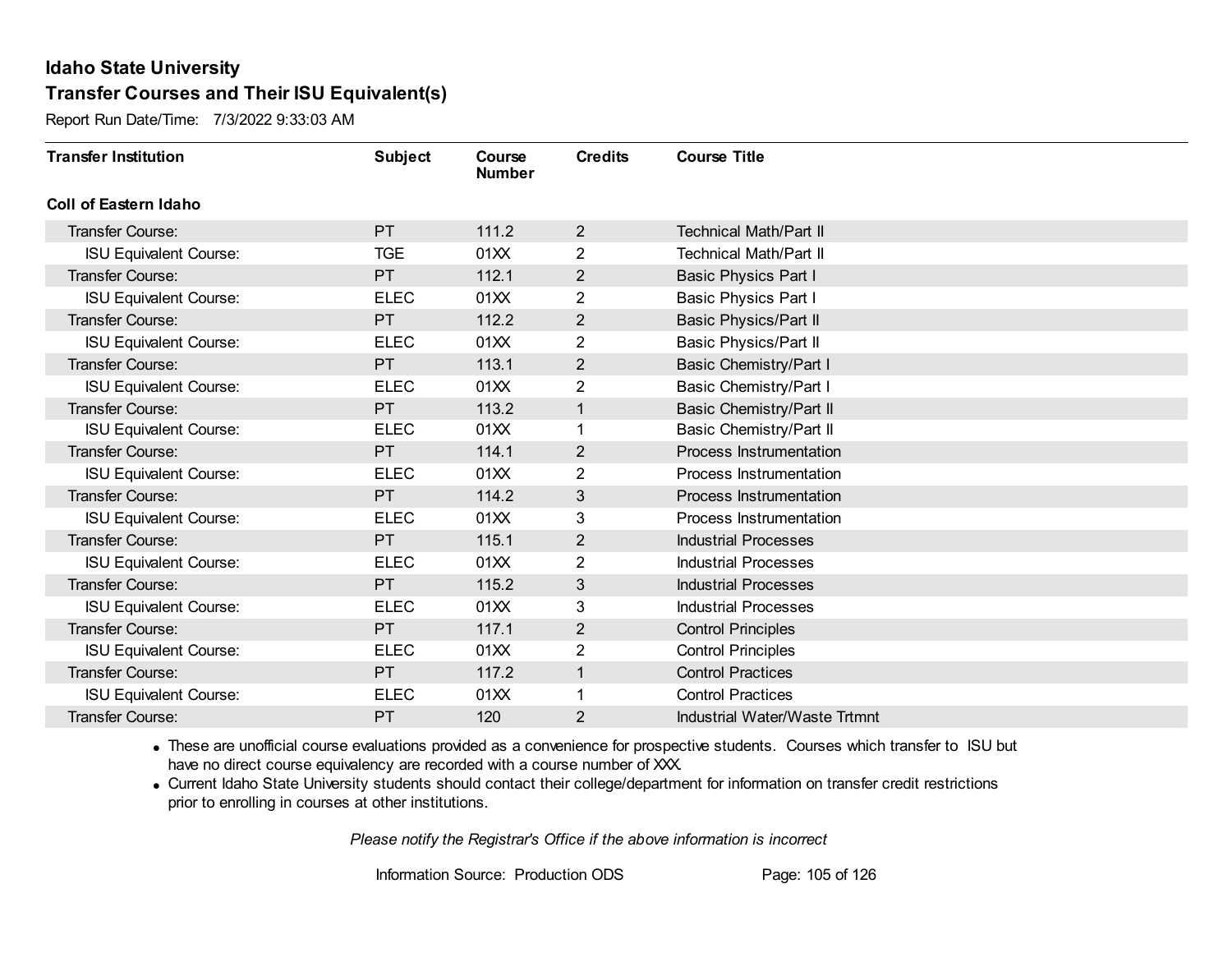Report Run Date/Time: 7/3/2022 9:33:03 AM

| <b>Transfer Institution</b>   | <b>Subject</b> | Course<br><b>Number</b> | <b>Credits</b> | <b>Course Title</b>                   |
|-------------------------------|----------------|-------------------------|----------------|---------------------------------------|
| Coll of Eastern Idaho         |                |                         |                |                                       |
| Transfer Course:              | <b>PT</b>      | 120                     | $\overline{2}$ | Industrial Water/Waste Trtmnt         |
| <b>ISU Equivalent Course:</b> | <b>ELEC</b>    | 01XX                    | 2              | Industrial Water/Waste Trtmnt         |
| Transfer Course:              | PT             | 121                     | 6              | <b>Supervised Work Experience</b>     |
| <b>ISU Equivalent Course:</b> | <b>ELEC</b>    | 01XX                    | 6              | <b>Supervised Work Experience</b>     |
| <b>Transfer Course:</b>       | <b>PTD</b>     | 101                     | 5              | Prof Truck Driving Fundamental        |
| <b>ISU Equivalent Course:</b> | <b>ELEC</b>    | 01XX                    | 5              | Prof Truck Driving Fundamental        |
| <b>Transfer Course:</b>       | <b>PTD</b>     | 102                     | 1              | <b>Basic Driving Skills Develop</b>   |
| <b>ISU Equivalent Course:</b> | <b>ELEC</b>    | 01XX                    |                | <b>Basic Driving Skills Develop</b>   |
| Transfer Course:              | <b>PTD</b>     | 103                     | $\overline{4}$ | <b>Adv Driving Skills Development</b> |
| <b>ISU Equivalent Course:</b> | <b>ELEC</b>    | 01XX                    | 4              | Adv Driving Skills Development        |
| Transfer Course:              | QA             | 101                     | 1.5            | <b>Technical Mathematics</b>          |
| <b>ISU Equivalent Course:</b> | <b>MATH</b>    | 01XX                    |                | <b>Technical Mathematics</b>          |
| Transfer Course:              | QA             | 102                     | 1.5            | <b>Technical Math II</b>              |
| <b>ISU Equivalent Course:</b> | MATH           | 01XX                    |                | <b>Technical Math II</b>              |
| Transfer Course:              | QA             | 110                     | $\mathbf{1}$   | <b>Communicative Skills</b>           |
| <b>ISU Equivalent Course:</b> | <b>COMM</b>    | 01XX                    |                | <b>Communicative Skills</b>           |
| Transfer Course:              | QA             | 111                     | $\mathbf{1}$   | <b>Communicative Skills</b>           |
| <b>ISU Equivalent Course:</b> | <b>COMM</b>    | 01XX                    |                | <b>Communicative Skills</b>           |
| <b>Transfer Course:</b>       | QA             | 120                     | 1.5            | <b>Radiation Protection Fund</b>      |
| <b>ISU Equivalent Course:</b> | <b>ELEC</b>    | 01XX                    |                | <b>Radiation Protection Fund</b>      |
| Transfer Course:              | QA             | 121                     | 1.5            | <b>Radiation Protection Fund</b>      |
| <b>ISU Equivalent Course:</b> | <b>ELEC</b>    | 01XX                    |                | <b>Radiation Protection Fund</b>      |
| Transfer Course:              | QA             | 140                     | 1              | <b>Industrial Relations</b>           |

· These are unofficial course evaluations provided as a convenience for prospective students. Courses which transfer to ISU but have no direct course equivalency are recorded with a course number of XXX.

· Current Idaho State University students should contact their college/department for information on transfer credit restrictions prior to enrolling in courses at other institutions.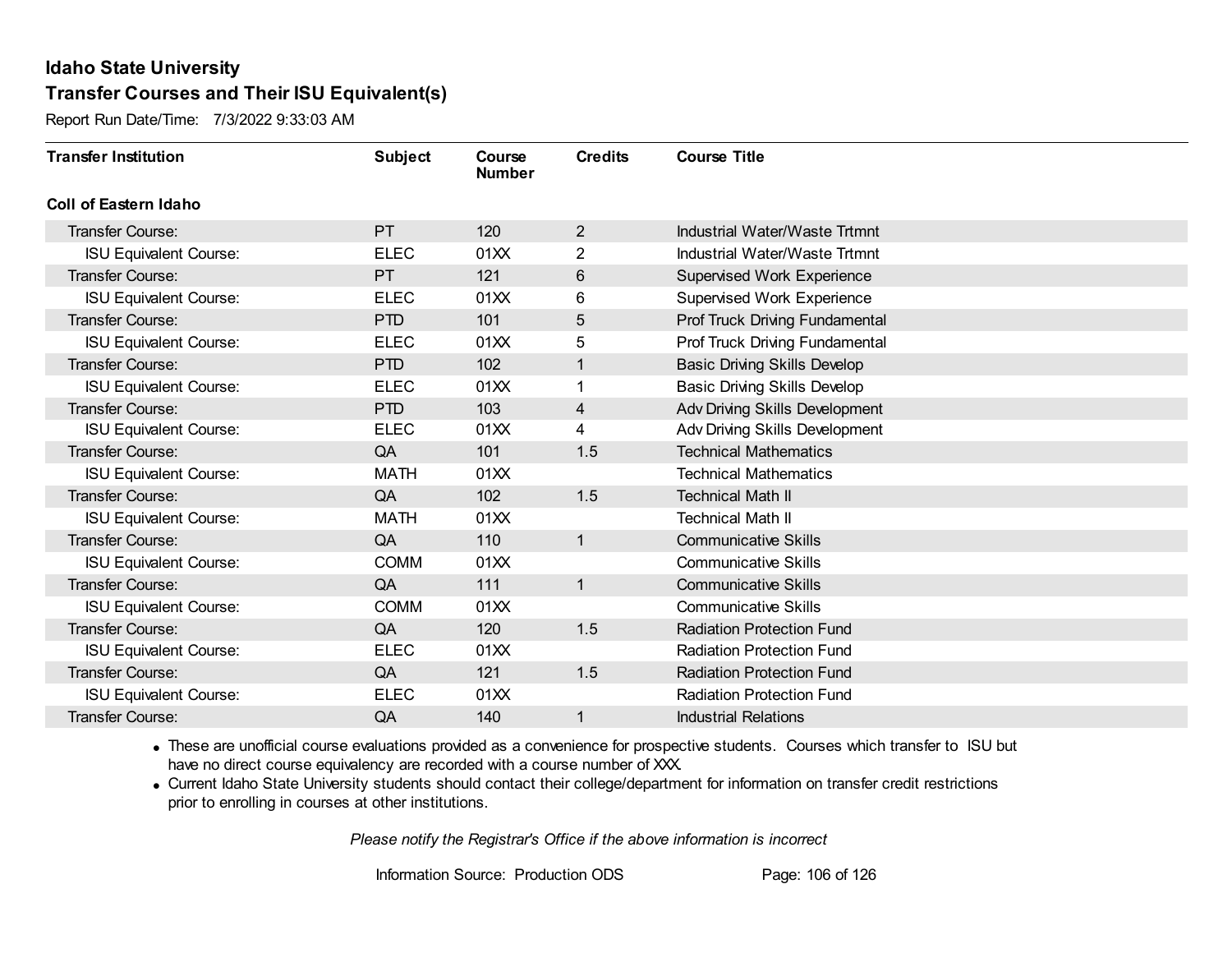Report Run Date/Time: 7/3/2022 9:33:03 AM

| <b>Transfer Institution</b>   | <b>Subject</b> | Course<br><b>Number</b> | <b>Credits</b> | <b>Course Title</b>               |
|-------------------------------|----------------|-------------------------|----------------|-----------------------------------|
| Coll of Eastern Idaho         |                |                         |                |                                   |
| Transfer Course:              | QA             | 140                     | 1              | <b>Industrial Relations</b>       |
| <b>ISU Equivalent Course:</b> | <b>ELEC</b>    | 01XX                    |                | <b>Industrial Relations</b>       |
| Transfer Course:              | QA             | 150                     | $\mathbf{1}$   | Gen Industrial Safety & Hygn      |
| <b>ISU Equivalent Course:</b> | <b>ELEC</b>    | 01XX                    |                | Gen Industrial Safety & Hygn      |
| <b>Transfer Course:</b>       | QA             | 171                     | 15             | <b>Supervised Work Experience</b> |
| <b>ISU Equivalent Course:</b> | <b>ELEC</b>    | 01XX                    |                | <b>Supervised Work Experience</b> |
| Transfer Course:              | QA             | 171.1                   | 7.5            | <b>Supervised Work Experience</b> |
| <b>ISU Equivalent Course:</b> | <b>ELEC</b>    | 01XX                    | 7.5            | <b>Supervised Work Experience</b> |
| Transfer Course:              | QA             | 173.1                   | $\mathbf{1}$   | Dye Penetrant Theory              |
| <b>ISU Equivalent Course:</b> | <b>ELEC</b>    | 01XX                    |                | Dye Penetrant Theory              |
| <b>Transfer Course:</b>       | QA             | 173.2                   | $\overline{2}$ | X-Ray & Gamma Ray Theory          |
| <b>ISU Equivalent Course:</b> | <b>ELEC</b>    | 01XX                    |                | X-Ray & Gamma Ray Theory          |
| Transfer Course:              | QA             | 174.1                   | 1              | Magnetic Particle Theory          |
| <b>ISU Equivalent Course:</b> | <b>ELEC</b>    | 01XX                    |                | Magnetic Particle Theory          |
| Transfer Course:              | QA             | 174.2                   | $\mathbf{1}$   | <b>Eddy Current Theory</b>        |
| <b>ISU Equivalent Course:</b> | <b>ELEC</b>    | 01XX                    |                | Eddy Current Theory               |
| Transfer Course:              | QA             | 175                     | 3              | <b>Ultrasonic Theory</b>          |
| <b>ISU Equivalent Course:</b> | <b>ELEC</b>    | 01XX                    |                | <b>Ultrasonic Theory</b>          |
| Transfer Course:              | QA             | 190                     | $\mathbf{1}$   | Visual Inspection                 |
| <b>ISU Equivalent Course:</b> | <b>ELEC</b>    | 01XX                    |                | Visual Inspection                 |
| Transfer Course:              | QA             | 191                     | $\mathbf{1}$   | Intro to Qual Assur & Qual Cnt    |
| <b>ISU Equivalent Course:</b> | <b>ELEC</b>    | 01XX                    |                | Intro to Qual Assur & Qual Cnt    |
| Transfer Course:              | QA             | 192                     | 1              | Leak Testing Theory               |

· These are unofficial course evaluations provided as a convenience for prospective students. Courses which transfer to ISU but have no direct course equivalency are recorded with a course number of XXX.

· Current Idaho State University students should contact their college/department for information on transfer credit restrictions prior to enrolling in courses at other institutions.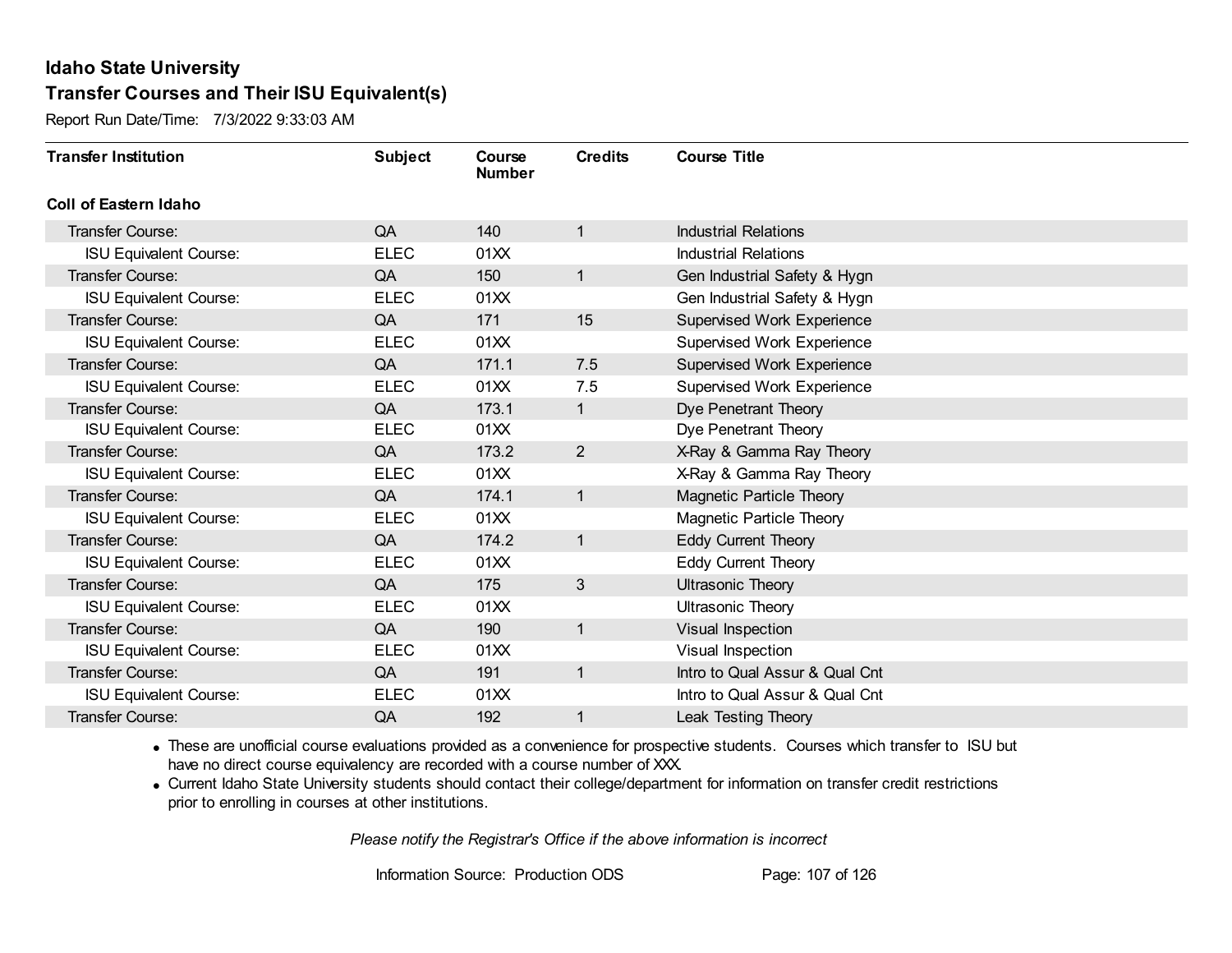Report Run Date/Time: 7/3/2022 9:33:03 AM

| <b>Transfer Institution</b>   | <b>Subject</b> | Course<br><b>Number</b> | <b>Credits</b> | <b>Course Title</b>              |
|-------------------------------|----------------|-------------------------|----------------|----------------------------------|
| Coll of Eastern Idaho         |                |                         |                |                                  |
| Transfer Course:              | QA             | 192                     | 1              | Leak Testing Theory              |
| <b>ISU Equivalent Course:</b> | <b>ELEC</b>    | 01XX                    |                | Leak Testing Theory              |
| Transfer Course:              | QA             | 193                     | $\mathbf{1}$   | Metrology Testing Theory         |
| <b>ISU Equivalent Course:</b> | <b>ELEC</b>    | 01XX                    |                | Metrology Testing Theory         |
| Transfer Course:              | QA             | 194                     | $\mathbf{1}$   | Mechanical Inspection            |
| <b>ISU Equivalent Course:</b> | <b>ELEC</b>    | 01XX                    |                | Mechanical Inspection            |
| Transfer Course:              | QA             | 195                     | 1              | Welding Inspection               |
| <b>ISU Equivalent Course:</b> | <b>ELEC</b>    | 01XX                    |                | Welding Inspection               |
| <b>Transfer Course:</b>       | QA             | 196                     | $\mathbf{1}$   | Mech Component Char & Specs      |
| <b>ISU Equivalent Course:</b> | <b>ELEC</b>    | 01XX                    |                | Mech Component Char & Specs      |
| <b>Transfer Course:</b>       | QA             | 197                     | $\mathbf{1}$   | <b>Blueprint Interpretation</b>  |
| <b>ISU Equivalent Course:</b> | <b>ELEC</b>    | 01XX                    | 1              | <b>Blueprint Interpretation</b>  |
| Transfer Course:              | <b>QUAL</b>    | 101                     | 1              | Applied Tech Math                |
| <b>ISU Equivalent Course:</b> | <b>ELEC</b>    | 01XX                    |                | Applied Tech Math                |
| Transfer Course:              | <b>QUAL</b>    | 102                     | $\overline{2}$ | <b>Radiation Protection Fund</b> |
| <b>ISU Equivalent Course:</b> | <b>ELEC</b>    | 01XX                    | $\overline{2}$ | <b>Radiation Protection Fund</b> |
| Transfer Course:              | <b>QUAL</b>    | 103                     | 1              | <b>Industrial Relations</b>      |
| <b>ISU Equivalent Course:</b> | <b>ELEC</b>    | 01XX                    | 1              | <b>Industrial Relations</b>      |
| Transfer Course:              | <b>QUAL</b>    | 104                     | $\mathbf{1}$   | <b>General Industrial Safety</b> |
| <b>ISU Equivalent Course:</b> | <b>ELEC</b>    | 01XX                    |                | <b>General Industrial Safety</b> |
| Transfer Course:              | <b>QUAL</b>    | 105                     | $\bf 8$        | Supervised Work Experience       |
| <b>ISU Equivalent Course:</b> | <b>ELEC</b>    | 01XX                    | 8              | Supervised Work Experience       |
| Transfer Course:              | <b>QUAL</b>    | 106                     | 1              | <b>Liquid Penetrant Testing</b>  |

· These are unofficial course evaluations provided as a convenience for prospective students. Courses which transfer to ISU but have no direct course equivalency are recorded with a course number of XXX.

· Current Idaho State University students should contact their college/department for information on transfer credit restrictions prior to enrolling in courses at other institutions.

*Please notify the Registrar's Office if the above information is incorrect*

Information Source: Production ODS Page: 108 of 126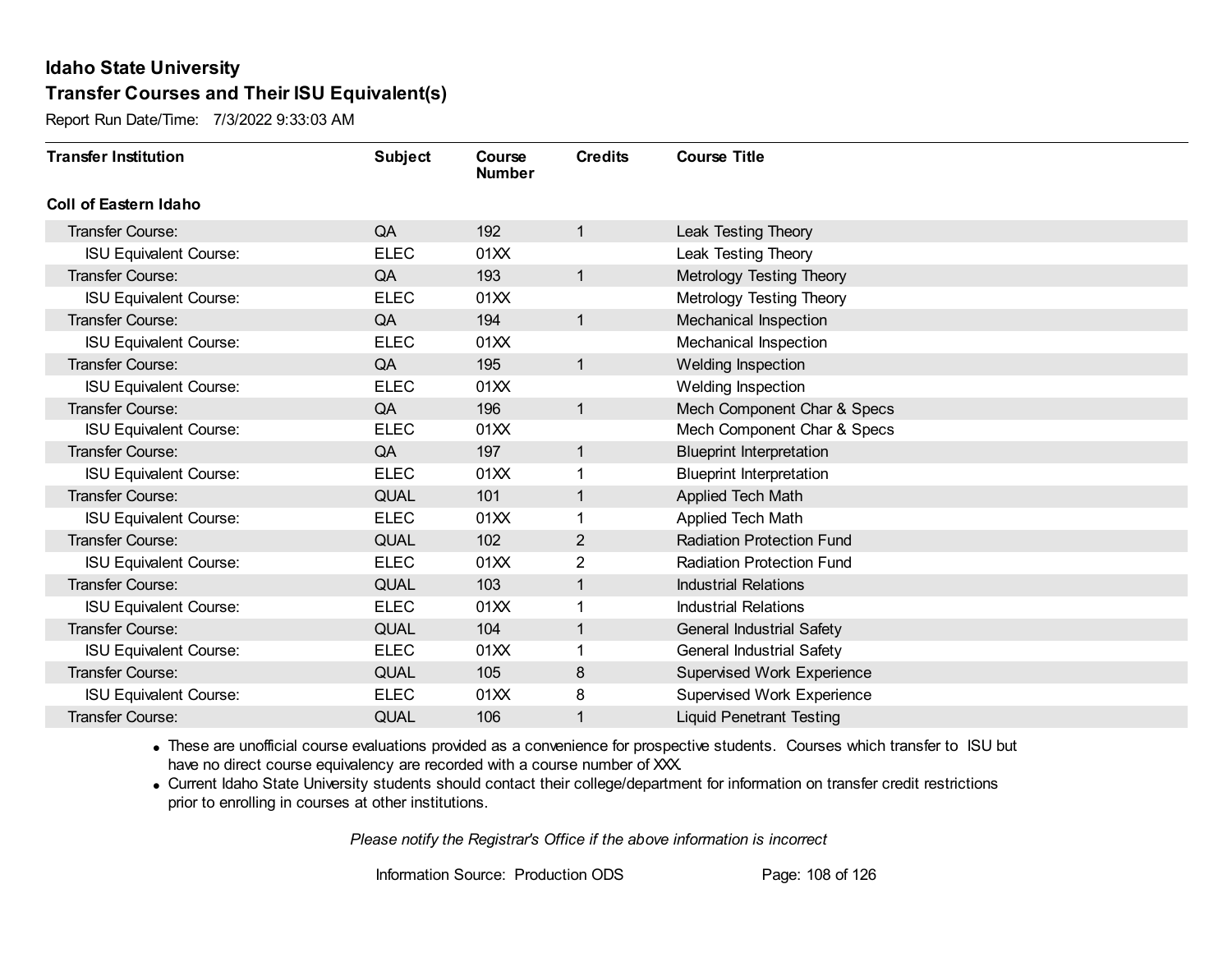Report Run Date/Time: 7/3/2022 9:33:03 AM

| <b>Transfer Institution</b>   | <b>Subject</b> | Course<br><b>Number</b> | <b>Credits</b> | <b>Course Title</b>              |
|-------------------------------|----------------|-------------------------|----------------|----------------------------------|
| Coll of Eastern Idaho         |                |                         |                |                                  |
| Transfer Course:              | <b>QUAL</b>    | 106                     | 1              | <b>Liquid Penetrant Testing</b>  |
| <b>ISU Equivalent Course:</b> | <b>ELEC</b>    | 01XX                    | 1              | <b>Liquid Penetrant Testing</b>  |
| Transfer Course:              | <b>QUAL</b>    | 107                     | $\overline{2}$ | X-Ray & Gamma Ray Testing        |
| <b>ISU Equivalent Course:</b> | <b>ELEC</b>    | 01XX                    | $\overline{2}$ | X-Ray & Gamma Ray Testing        |
| <b>Transfer Course:</b>       | <b>QUAL</b>    | 108                     | 1              | <b>Magnetic Particle Testing</b> |
| <b>ISU Equivalent Course:</b> | <b>ELEC</b>    | 01XX                    |                | <b>Magnetic Particle Testing</b> |
| Transfer Course:              | <b>QUAL</b>    | 109                     | 3              | <b>Ultrasonic Testing Theory</b> |
| <b>ISU Equivalent Course:</b> | <b>ELEC</b>    | 01XX                    | 3              | <b>Ultrasonic Testing Theory</b> |
| Transfer Course:              | <b>QUAL</b>    | 110                     | 1              | Visual Inspection                |
| <b>ISU Equivalent Course:</b> | <b>ELEC</b>    | 01XX                    | 1              | Visual Inspection                |
| <b>Transfer Course:</b>       | <b>QUAL</b>    | 111                     | 1              | Intro to Quality Assurance       |
| <b>ISU Equivalent Course:</b> | <b>ELEC</b>    | 01XX                    |                | Intro to Quality Assurance       |
| Transfer Course:              | <b>QUAL</b>    | 112                     | 1              | Leak Testing Theory              |
| <b>ISU Equivalent Course:</b> | <b>ELEC</b>    | 01XX                    | 1              | Leak Testing Theory              |
| Transfer Course:              | <b>QUAL</b>    | 113                     | 1              | Metrology                        |
| <b>ISU Equivalent Course:</b> | <b>ELEC</b>    | 01XX                    | 1              | Metrology                        |
| Transfer Course:              | <b>QUAL</b>    | 114                     | 1              | Mechanical Inspection            |
| <b>ISU Equivalent Course:</b> | <b>ELEC</b>    | 01XX                    |                | Mechanical Inspection            |
| <b>Transfer Course:</b>       | <b>QUAL</b>    | 115                     | 1              | Welding Inspection               |
| <b>ISU Equivalent Course:</b> | <b>ELEC</b>    | 01XX                    |                | Welding Inspection               |
| Transfer Course:              | <b>QUAL</b>    | 116                     | 1              | Mechanical Component Charact     |
| <b>ISU Equivalent Course:</b> | <b>ELEC</b>    | 01XX                    | 1              | Mechanical Component Charact     |
| Transfer Course:              | <b>QUAL</b>    | 117                     | 1              | <b>Blueprint Interpretation</b>  |

· These are unofficial course evaluations provided as a convenience for prospective students. Courses which transfer to ISU but have no direct course equivalency are recorded with a course number of XXX.

· Current Idaho State University students should contact their college/department for information on transfer credit restrictions prior to enrolling in courses at other institutions.

*Please notify the Registrar's Office if the above information is incorrect*

Information Source: Production ODS Page: 109 of 126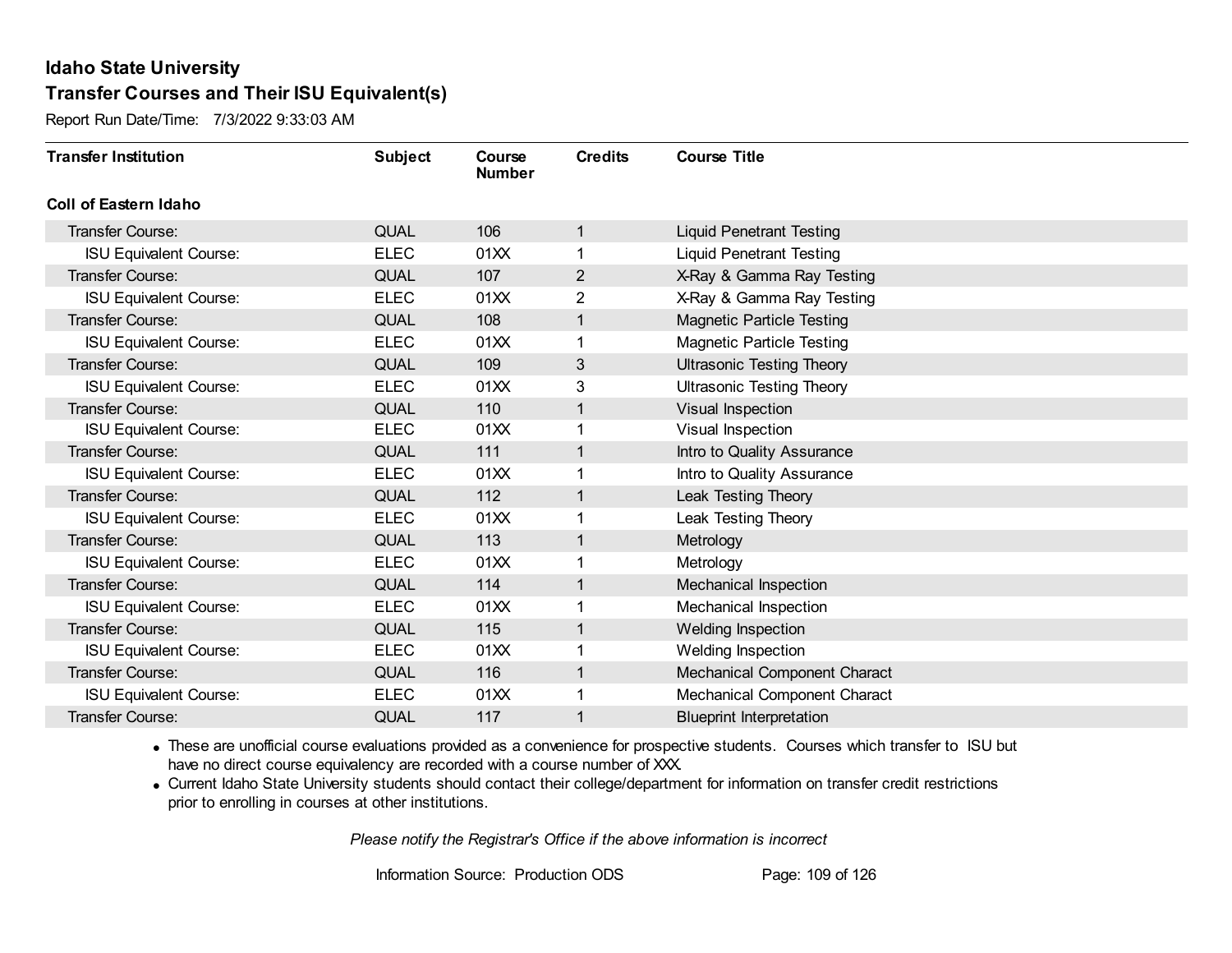Report Run Date/Time: 7/3/2022 9:33:03 AM

| <b>Transfer Institution</b>   | <b>Subject</b> | Course<br><b>Number</b> | <b>Credits</b> | <b>Course Title</b>                  |
|-------------------------------|----------------|-------------------------|----------------|--------------------------------------|
| <b>Coll of Eastern Idaho</b>  |                |                         |                |                                      |
| <b>Transfer Course:</b>       | <b>QUAL</b>    | 117                     | $\mathbf{1}$   | <b>Blueprint Interpretation</b>      |
| <b>ISU Equivalent Course:</b> | <b>ELEC</b>    | 01XX                    |                | <b>Blueprint Interpretation</b>      |
| <b>Transfer Course:</b>       | <b>QUAL</b>    | 121                     |                | Applied Technical Math-Ultraso       |
| <b>ISU Equivalent Course:</b> | <b>ELEC</b>    | 01XX                    |                | Applied Technical Math-Ultraso       |
| <b>Transfer Course:</b>       | <b>RAD</b>     | 108                     | $\overline{2}$ | Gen Ind Safety & Hyg                 |
| <b>ISU Equivalent Course:</b> | <b>ELEC</b>    | 01XX                    |                | Gen Ind Safety & Hyg                 |
| <b>Transfer Course:</b>       | <b>RDS</b>     | 101                     | 5              | <b>Basic Radiation Protect Princ</b> |
| <b>ISU Equivalent Course:</b> | <b>ELEC</b>    | 01XX                    | 5              | <b>Basic Rad Protection</b>          |
| <b>Transfer Course:</b>       | <b>RDS</b>     | 102                     | 5              | Inter Rad Protect Principles         |
| <b>ISU Equivalent Course:</b> | <b>ELEC</b>    | 01XX                    | 5              | Inter Rad Protect Principles         |
| <b>Transfer Course:</b>       | <b>RDS</b>     | 103                     | $\mathbf{1}$   | Inter Rad Protect Prin Lab           |
| <b>ISU Equivalent Course:</b> | <b>ELEC</b>    | 01XX                    |                | Inter Rad Protect Prin Lab           |
| <b>Transfer Course:</b>       | <b>RDS</b>     | 104                     | $\mathbf{1}$   | <b>Adv Rad Protection Princ</b>      |
| <b>ISU Equivalent Course:</b> | <b>ELEC</b>    | 01XX                    |                | <b>Adv Rad Protection Princ</b>      |
| Transfer Course:              | <b>RDS</b>     | 104L                    | $\mathbf{1}$   | Adv Rad Protection Lab               |
| <b>ISU Equivalent Course:</b> | <b>ELEC</b>    | 01XX                    |                | Adv Rad Protection Lab               |
| <b>Transfer Course:</b>       | <b>RDS</b>     | 105                     | $\mathbf{1}$   | Adv Rad Protection Lab               |
| <b>ISU Equivalent Course:</b> | <b>ELEC</b>    | 01XX                    |                | Adv Rad Protection Lab               |
| Transfer Course:              | <b>RDS</b>     | 106                     | $\mathbf{1}$   | <b>Basic Radiological Chem</b>       |
| <b>ISU Equivalent Course:</b> | <b>ELEC</b>    | 01XX                    |                | <b>Basic Radiological Chem</b>       |
| <b>Transfer Course:</b>       | <b>RDS</b>     | 106L                    | $\mathbf{1}$   | Basic Radiologic Chemistry Lab       |
| <b>ISU Equivalent Course:</b> | <b>ELEC</b>    | 01XX                    |                | Basic Radiologic Chemistry Lab       |
| Transfer Course:              | <b>RDS</b>     | 107                     |                | Basic Rad Chemistry Lab              |

· These are unofficial course evaluations provided as a convenience for prospective students. Courses which transfer to ISU but have no direct course equivalency are recorded with a course number of XXX.

· Current Idaho State University students should contact their college/department for information on transfer credit restrictions prior to enrolling in courses at other institutions.

*Please notify the Registrar's Office if the above information is incorrect*

Information Source: Production ODS Page: 110 of 126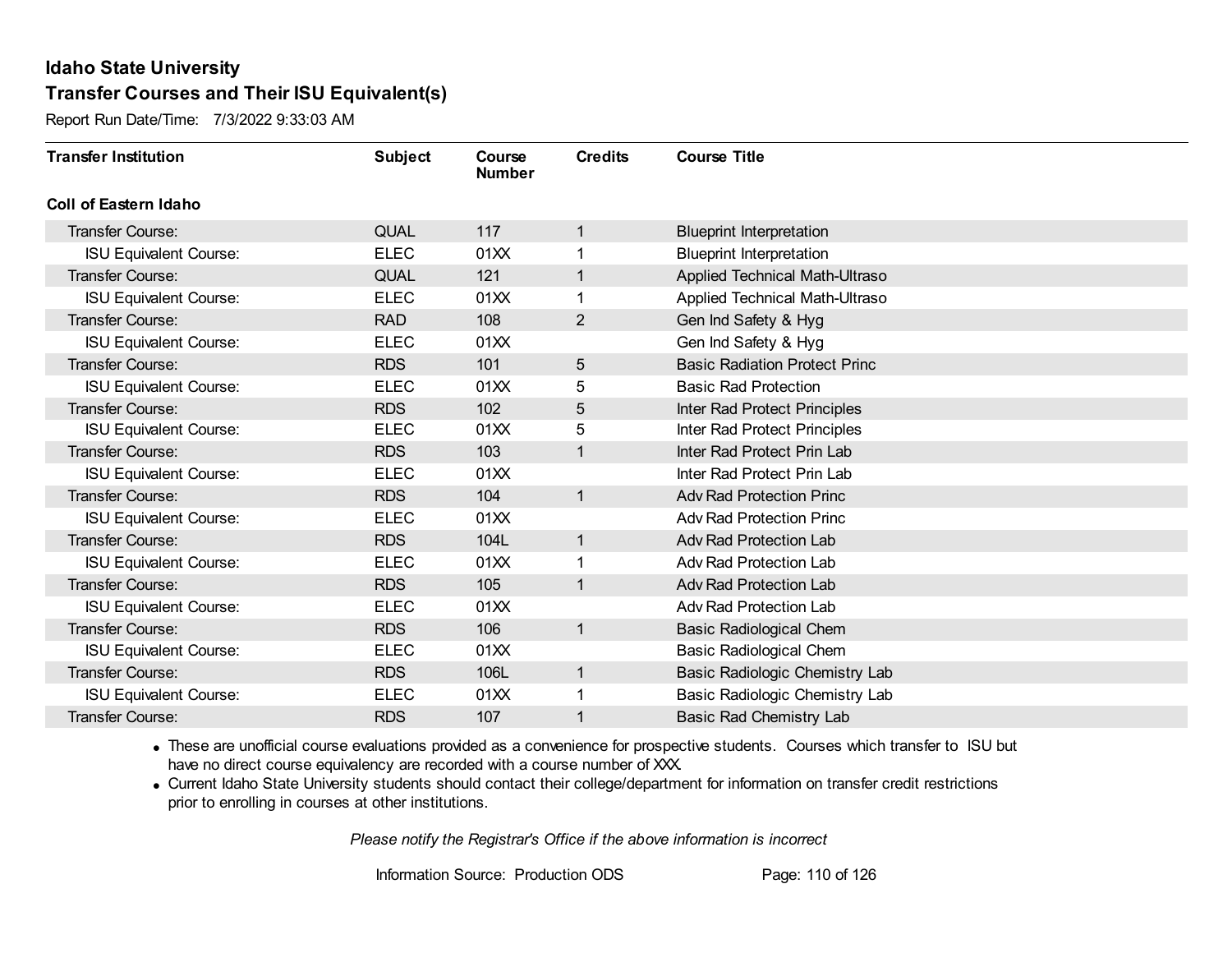Report Run Date/Time: 7/3/2022 9:33:03 AM

| <b>Transfer Institution</b>   | <b>Subject</b> | <b>Course</b><br><b>Number</b> | <b>Credits</b> | <b>Course Title</b>                   |
|-------------------------------|----------------|--------------------------------|----------------|---------------------------------------|
| <b>Coll of Eastern Idaho</b>  |                |                                |                |                                       |
| Transfer Course:              | <b>RDS</b>     | 107                            | $\mathbf{1}$   | Basic Rad Chemistry Lab               |
| <b>ISU Equivalent Course:</b> | <b>ELEC</b>    | 01XX                           |                | Basic Rad Chemistry Lab               |
| Transfer Course:              | <b>RDS</b>     | 108                            | $\overline{7}$ | Rad Safety Super Wrk Exp              |
| <b>ISU Equivalent Course:</b> | <b>ELEC</b>    | 01XX                           |                | Rad Safety Super Wrk Exp              |
| Transfer Course:              | <b>RDS</b>     | 109                            | $\mathbf{1}$   | <b>Nuclear Regulatory Pract</b>       |
| <b>ISU Equivalent Course:</b> | <b>ELEC</b>    | 01XX                           | 1              | <b>Nuclear Regulatory Pract</b>       |
| Transfer Course:              | <b>RDS</b>     | 111                            | 6              | Supervised Work Experience            |
| <b>ISU Equivalent Course:</b> | <b>ELEC</b>    | 01XX                           | 6              | <b>Supervised Work Experience</b>     |
| Transfer Course:              | <b>RDS</b>     | 121                            | 5              | <b>Radiation Protect Principles</b>   |
| <b>ISU Equivalent Course:</b> | <b>ELEC</b>    | 01XX                           | 5              | <b>Radiation Protect Principles</b>   |
| <b>Transfer Course:</b>       | <b>RDS</b>     | 121L                           | $\mathbf{1}$   | Radiation Safety Lab 1                |
| <b>ISU Equivalent Course:</b> | <b>ELEC</b>    | 01XX                           |                | Radiation Safety Lab 1                |
| Transfer Course:              | <b>RDS</b>     | 122                            | 5              | <b>Radiation Protect PrinciplesII</b> |
| <b>ISU Equivalent Course:</b> | <b>ELEC</b>    | 01XX                           | 5              | <b>Radiation Protect PrinciplesII</b> |
| Transfer Course:              | <b>RDS</b>     | 122L                           | $\mathbf{1}$   | Radiation Safety Lab 2                |
| <b>ISU Equivalent Course:</b> | <b>ELEC</b>    | 01XX                           | 1              | Radiation Safety Lab 2                |
| Transfer Course:              | <b>RDS</b>     | 123                            | 5              | <b>Radiation Protect PrincipleIII</b> |
| <b>ISU Equivalent Course:</b> | <b>ELEC</b>    | 01XX                           | 5              | <b>Radiation Protect PrincipleIII</b> |
| Transfer Course:              | <b>RDS</b>     | 123L                           | $\mathbf{1}$   | Radiation Safety Lab III              |
| <b>ISU Equivalent Course:</b> | <b>ELEC</b>    | 01XX                           |                | Radiation Safety Lab III              |
| Transfer Course:              | <b>RDS</b>     | 124                            | 5              | <b>Radiation Protect PrinciplesIV</b> |
| <b>ISU Equivalent Course:</b> | <b>ELEC</b>    | 01XX                           | 5              | <b>Radiation Protect PrinciplesIV</b> |
| Transfer Course:              | <b>RDS</b>     | 124L                           | 1              | Radiation Safety Lab IV               |

· These are unofficial course evaluations provided as a convenience for prospective students. Courses which transfer to ISU but have no direct course equivalency are recorded with a course number of XXX.

· Current Idaho State University students should contact their college/department for information on transfer credit restrictions prior to enrolling in courses at other institutions.

*Please notify the Registrar's Office if the above information is incorrect*

Information Source: Production ODS Page: 111 of 126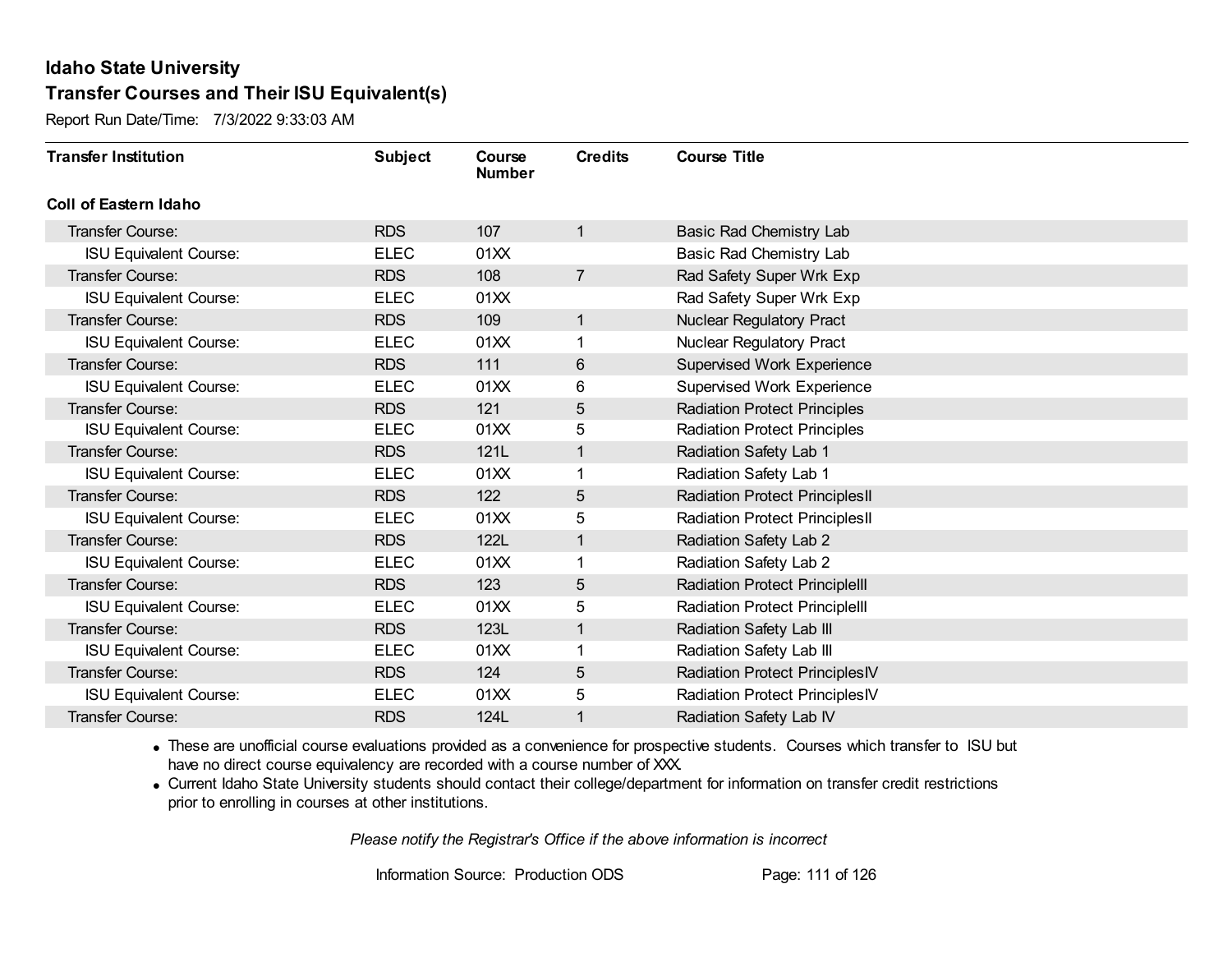Report Run Date/Time: 7/3/2022 9:33:03 AM

| <b>Transfer Institution</b>   | <b>Subject</b> | Course<br><b>Number</b> | <b>Credits</b> | <b>Course Title</b>             |
|-------------------------------|----------------|-------------------------|----------------|---------------------------------|
| Coll of Eastern Idaho         |                |                         |                |                                 |
| Transfer Course:              | <b>RDS</b>     | 124L                    | 1              | Radiation Safety Lab IV         |
| <b>ISU Equivalent Course:</b> | <b>ELEC</b>    | 01XX                    | 1              | Radiation Protect PrinciplesIV  |
| Transfer Course:              | <b>REA</b>     | 100                     | $\overline{2}$ | Intro: Tech Read/Wrtg           |
| <b>ISU Equivalent Course:</b> | <b>ENGL</b>    | 01XX                    |                | Intro: Tech Read/Wrtg           |
| <b>Transfer Course:</b>       | <b>REI</b>     | 105                     | 3              | <b>Workplace Communication</b>  |
| <b>ISU Equivalent Course:</b> | <b>ELEC</b>    | 01XX                    |                | <b>Workplace Communication</b>  |
| Transfer Course:              | <b>REL</b>     | 101                     | $\mathbf{1}$   | Rad Worker Training             |
| <b>ISU Equivalent Course:</b> | <b>ELEC</b>    | 01XX                    |                | Rad Worker Training             |
| Transfer Course:              | <b>REL</b>     | 102                     | $\mathbf{1}$   | 40 Hr OSHA/HAZMAT               |
| <b>ISU Equivalent Course:</b> | <b>ELEC</b>    | 01XX                    |                | 40 Hr OSHA/HAZMAT               |
| <b>Transfer Course:</b>       | <b>REL</b>     | 103                     | $\overline{2}$ | <b>Nuclear Plant Systems</b>    |
| <b>ISU Equivalent Course:</b> | <b>ELEC</b>    | 01XX                    |                | <b>Nuclear Plant Systems</b>    |
| Transfer Course:              | <b>REL</b>     | 104                     | $\overline{2}$ | Comm in Radiological Safety     |
| <b>ISU Equivalent Course:</b> | <b>ELEC</b>    | 01XX                    | $\overline{2}$ | Comm in Radiological Safety     |
| Transfer Course:              | <b>REL</b>     | 105                     | 1              | Communication/Comp Skill        |
| <b>ISU Equivalent Course:</b> | <b>ELEC</b>    | 01XX                    |                | <b>Communication/Comp Skill</b> |
| Transfer Course:              | <b>REL</b>     | 106                     | $\mathfrak{S}$ | Introduction to Computers       |
| <b>ISU Equivalent Course:</b> | BI             | 01XX                    |                | Introduction to Computers       |
| Transfer Course:              | <b>REL</b>     | 107                     | $\mathbf{1}$   | Nuclear Components & Plant Sys  |
| <b>ISU Equivalent Course:</b> | <b>ELEC</b>    | 01XX                    |                | Nuclear Components & Plant Sys  |
| Transfer Course:              | <b>RS</b>      | 102                     | $\overline{2}$ | <b>Technical Mathematics</b>    |
| <b>ISU Equivalent Course:</b> | <b>TGE</b>     | 01XX                    | 2              | <b>Technical Mathematics</b>    |
| Transfer Course:              | <b>RS</b>      | 201                     | 2              | <b>Technical Math</b>           |

· These are unofficial course evaluations provided as a convenience for prospective students. Courses which transfer to ISU but have no direct course equivalency are recorded with a course number of XXX.

· Current Idaho State University students should contact their college/department for information on transfer credit restrictions prior to enrolling in courses at other institutions.

*Please notify the Registrar's Office if the above information is incorrect*

Information Source: Production ODS Page: 112 of 126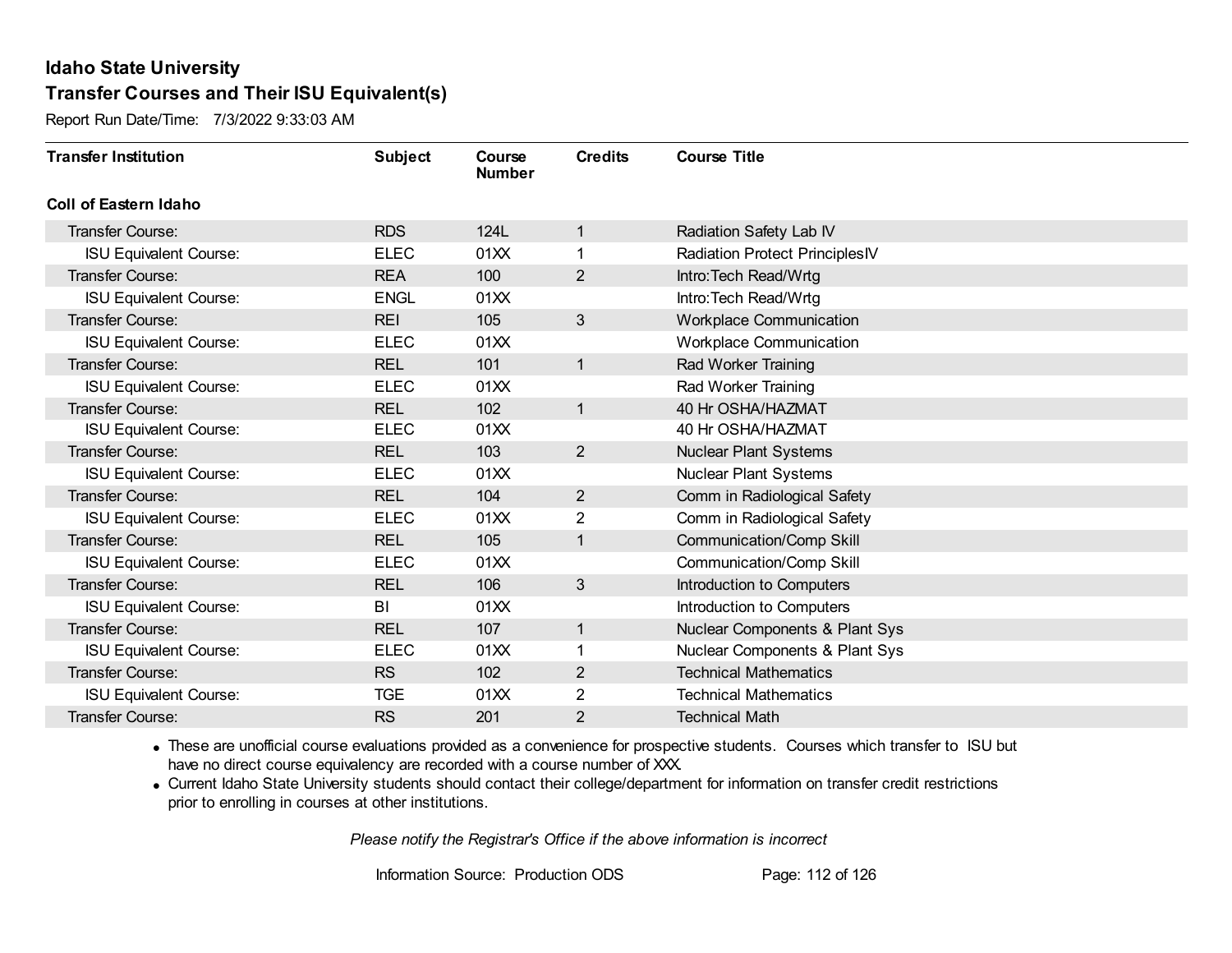Report Run Date/Time: 7/3/2022 9:33:03 AM

| <b>Transfer Institution</b>   | <b>Subject</b> | Course<br><b>Number</b> | <b>Credits</b> | <b>Course Title</b>                 |
|-------------------------------|----------------|-------------------------|----------------|-------------------------------------|
| <b>Coll of Eastern Idaho</b>  |                |                         |                |                                     |
| <b>Transfer Course:</b>       | <b>RS</b>      | 201                     | $\overline{2}$ | <b>Technical Math</b>               |
| <b>ISU Equivalent Course:</b> | <b>ELEC</b>    | 02XX                    | $\overline{2}$ | <b>Technical Math</b>               |
| <b>Transfer Course:</b>       | <b>RS</b>      | 202                     | $\overline{2}$ | <b>Adv Technical Mathematics</b>    |
| <b>ISU Equivalent Course:</b> | <b>ELEC</b>    | 02XX                    | $\overline{2}$ | <b>Adv Technical Mathematics</b>    |
| <b>Transfer Course:</b>       | <b>RS</b>      | 211                     | $\overline{2}$ | <b>Applied Communications</b>       |
| <b>ISU Equivalent Course:</b> | <b>ELEC</b>    | 02XX                    | 2              | <b>Applied Communications</b>       |
| <b>Transfer Course:</b>       | <b>RS</b>      | 220                     | $\overline{2}$ | <b>Basic Radiation Protect Fund</b> |
| <b>ISU Equivalent Course:</b> | <b>ELEC</b>    | 02XX                    | $\overline{2}$ | <b>Basic Radiation Protect Fund</b> |
| <b>Transfer Course:</b>       | <b>RS</b>      | 221                     | $\overline{2}$ | <b>Intermed Radiation Prot Fund</b> |
| <b>ISU Equivalent Course:</b> | <b>ELEC</b>    | 02XX                    | $\overline{2}$ | Intermed Radiation Prot Fund        |
| <b>Transfer Course:</b>       | <b>RS</b>      | 222                     | $\overline{2}$ | <b>Adv Radiation Protect Fund</b>   |
| <b>ISU Equivalent Course:</b> | <b>ELEC</b>    | 02XX                    | $\overline{2}$ | <b>Adv Radiation Protect Fund</b>   |
| <b>Transfer Course:</b>       | <b>RS</b>      | 230                     | $\overline{2}$ | <b>Basic Instrumentation</b>        |
| <b>ISU Equivalent Course:</b> | <b>ELEC</b>    | 02XX                    | $\overline{2}$ | <b>Basic Instrumentation</b>        |
| Transfer Course:              | <b>RS</b>      | 231                     | $\overline{2}$ | Advanced Instrumentation            |
| <b>ISU Equivalent Course:</b> | <b>ELEC</b>    | 02XX                    | $\overline{2}$ | Advanced Instrumentation            |
| <b>Transfer Course:</b>       | <b>RS</b>      | 240                     | $\overline{2}$ | <b>Industrial Relations</b>         |
| <b>ISU Equivalent Course:</b> | <b>ELEC</b>    | 02XX                    | $\overline{2}$ | <b>Industrial Relations</b>         |
| Transfer Course:              | <b>RS</b>      | 250                     | $\overline{2}$ | Gen Industrial Safety/Hyg           |
| <b>ISU Equivalent Course:</b> | <b>ELEC</b>    | 02XX                    | $\overline{2}$ | Gen Industrial Safety/Hyg           |
| <b>Transfer Course:</b>       | <b>RS</b>      | 260                     | $\mathbf{1}$   | <b>Decontamination Techniques</b>   |
| <b>ISU Equivalent Course:</b> | <b>ELEC</b>    | 02XX                    |                | <b>Decontamination Techniques</b>   |
| Transfer Course:              | <b>RS</b>      | 269                     | 8              | Super Work Exp in Rad Safety        |

· These are unofficial course evaluations provided as a convenience for prospective students. Courses which transfer to ISU but have no direct course equivalency are recorded with a course number of XXX.

· Current Idaho State University students should contact their college/department for information on transfer credit restrictions prior to enrolling in courses at other institutions.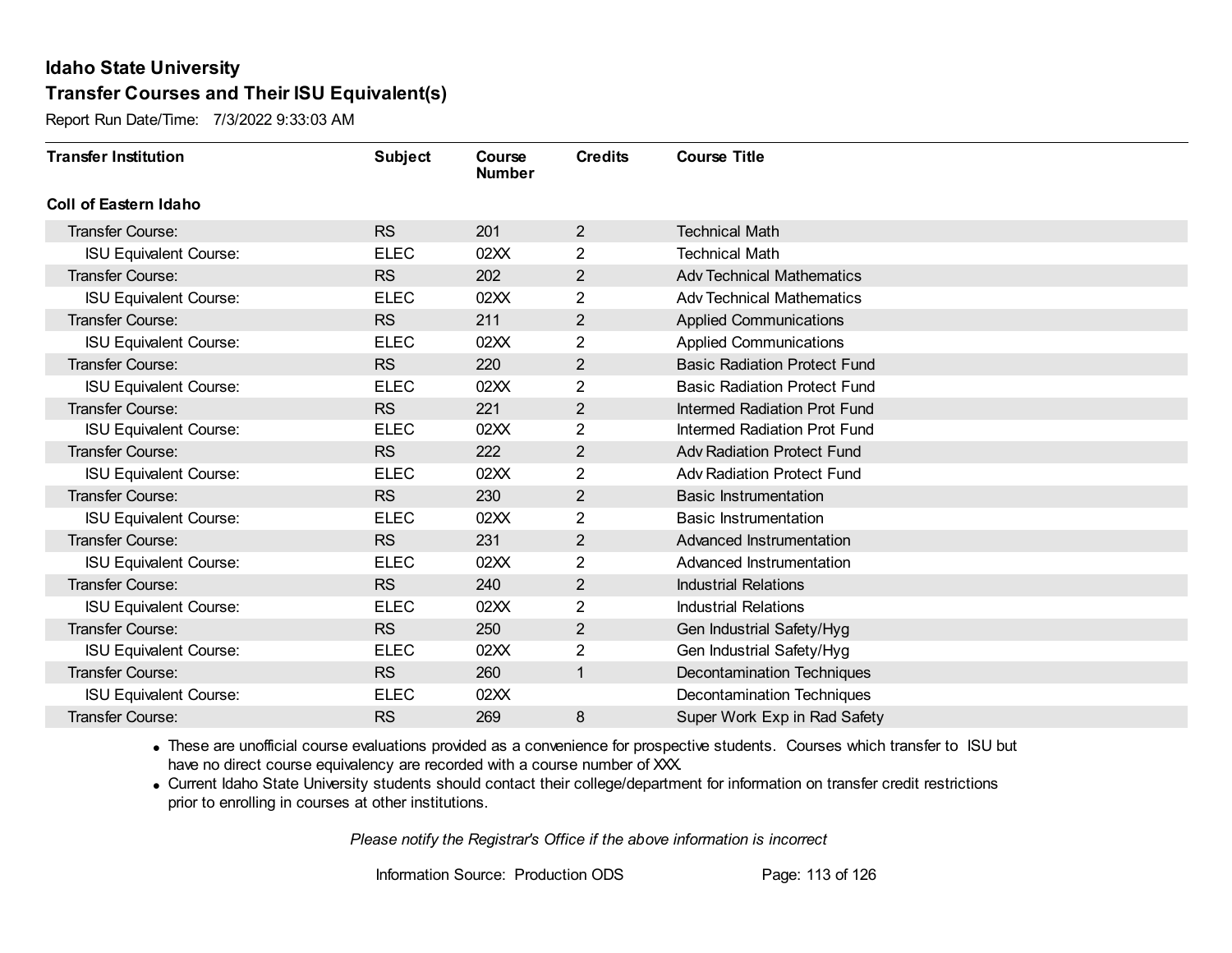Report Run Date/Time: 7/3/2022 9:33:03 AM

| <b>Transfer Institution</b>   | <b>Subject</b> | Course<br><b>Number</b> | <b>Credits</b> | <b>Course Title</b>                   |
|-------------------------------|----------------|-------------------------|----------------|---------------------------------------|
| Coll of Eastern Idaho         |                |                         |                |                                       |
| Transfer Course:              | <b>RS</b>      | 269                     | 8              | Super Work Exp in Rad Safety          |
| ISU Equivalent Course:        | <b>ELEC</b>    | 02XX                    |                | Super Work Exp in Rad Safety          |
| Transfer Course:              | <b>SLS</b>     | 102                     | 0.5            | <b>Telephone Etiquette</b>            |
| <b>ISU Equivalent Course:</b> | <b>ELEC</b>    | 01XX                    |                | <b>Telephone Etiquette</b>            |
| Transfer Course:              | <b>SLS</b>     | 103                     | 1.5            | Prod Knowledge& Mgt                   |
| <b>ISU Equivalent Course:</b> | <b>ELEC</b>    | 01XX                    |                | Prod Knowledge& Mgt                   |
| Transfer Course:              | <b>SOAR</b>    | 101                     | $\mathbf 0$    | Stu Orientation Adv Reg               |
| <b>ISU Equivalent Course:</b> | <b>ELEC</b>    | 1XXX                    |                | Stu Orientation Adv Reg               |
| Transfer Course:              | <b>SOC</b>     | 101                     | $\sqrt{3}$     | Introduction to Sociology GM6         |
| <b>ISU Equivalent Course:</b> | <b>SOC</b>     | 1101                    | 3              | Introduction to Sociology GM6         |
| Transfer Course:              | <b>SOC</b>     | 102                     | 3              | Social Problems GM6                   |
| <b>ISU Equivalent Course:</b> | <b>SOC</b>     | 1102                    | 3              | Social Problems GM6                   |
| Transfer Course:              | <b>SOC</b>     | 130                     | 3              | Introduction to Criminology           |
| <b>ISU Equivalent Course:</b> | <b>SOC</b>     | 1XXX                    | 3              | Introduction to Criminology           |
| Transfer Course:              | <b>SOC</b>     | 248                     | $\mathfrak{S}$ | <b>Critical Analysis/Social Diver</b> |
| <b>ISU Equivalent Course:</b> | <b>SOC</b>     | 2248                    | 3              | Crit Analysis Social Diversity        |
| Transfer Course:              | <b>SPAN</b>    | 101                     | 4              | Elementary Spanish I GM4L             |
| <b>ISU Equivalent Course:</b> | <b>SPAN</b>    | 1101                    | 4              | Elementary Spanish I GM4L             |
| <b>Transfer Course:</b>       | <b>SPAN</b>    | 102                     | 4              | Elementary Spanish II GM9             |
| <b>ISU Equivalent Course:</b> | <b>SPAN</b>    | 1102                    | 4              | Elementary Spanish II GM9             |
| Transfer Course:              | <b>SPE</b>     | 101                     | 3              | Intro to Speech                       |
| <b>ISU Equivalent Course:</b> | <b>COMM</b>    | 1101                    |                | Principles of Speech                  |
| Transfer Course:              | <b>SRT</b>     | 101                     | 4              | <b>Operating Room Techniques I</b>    |

· These are unofficial course evaluations provided as a convenience for prospective students. Courses which transfer to ISU but have no direct course equivalency are recorded with a course number of XXX.

· Current Idaho State University students should contact their college/department for information on transfer credit restrictions prior to enrolling in courses at other institutions.

*Please notify the Registrar's Office if the above information is incorrect*

Information Source: Production ODS Page: 114 of 126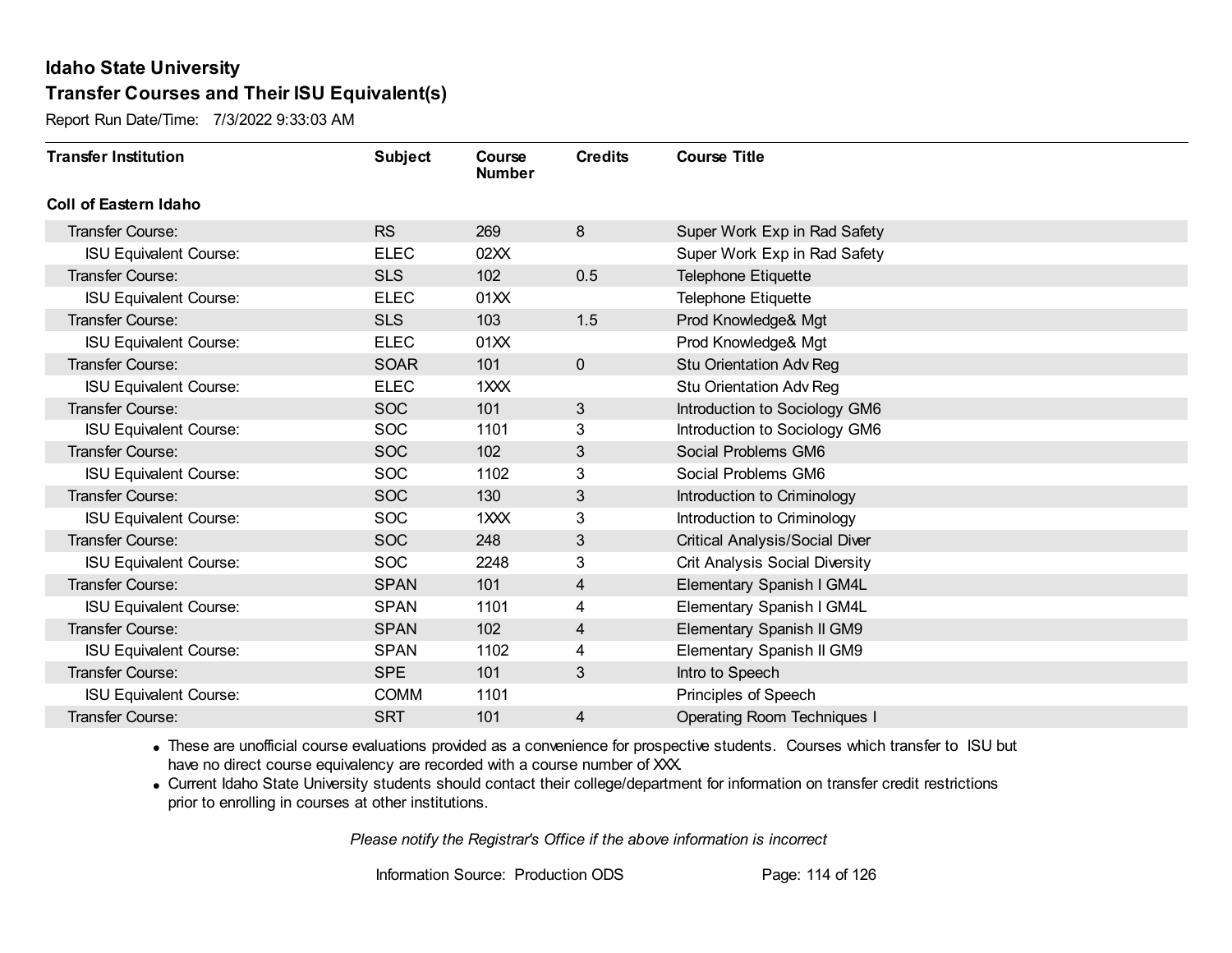Report Run Date/Time: 7/3/2022 9:33:03 AM

| <b>Transfer Institution</b>   | <b>Subject</b> | Course<br><b>Number</b> | <b>Credits</b> | <b>Course Title</b>                 |
|-------------------------------|----------------|-------------------------|----------------|-------------------------------------|
| Coll of Eastern Idaho         |                |                         |                |                                     |
| Transfer Course:              | <b>SRT</b>     | 101                     | $\overline{4}$ | <b>Operating Room Techniques I</b>  |
| <b>ISU Equivalent Course:</b> | <b>ELEC</b>    | 01XX                    | 4              | <b>Operating Room Techniques I</b>  |
| Transfer Course:              | <b>SRT</b>     | 102                     | 4              | <b>Surgical Procedures I</b>        |
| <b>ISU Equivalent Course:</b> | <b>ELEC</b>    | 01XX                    | 4              | <b>Surgical Procedures I</b>        |
| <b>Transfer Course:</b>       | <b>SRT</b>     | 103                     | 3              | Prep of the Surgical Patient        |
| <b>ISU Equivalent Course:</b> | <b>ELEC</b>    | 01XX                    | 3              | Prep of the Surgical Patient        |
| Transfer Course:              | <b>SRT</b>     | 104                     | 5              | <b>Clinical Practicum</b>           |
| <b>ISU Equivalent Course:</b> | <b>ELEC</b>    | 01XX                    | 5              | <b>Clinical Practicum</b>           |
| Transfer Course:              | <b>SRT</b>     | 105                     | $\overline{2}$ | Pharm for Surg Tech                 |
| <b>ISU Equivalent Course:</b> | <b>ELEC</b>    | 01XX                    | $\overline{2}$ | Pharm for Surg Tech                 |
| <b>Transfer Course:</b>       | <b>SRT</b>     | 111                     | 4              | <b>Surgical Techniques I</b>        |
| <b>ISU Equivalent Course:</b> | <b>ELEC</b>    | 01XX                    | 4              | <b>Surgical Techniques I</b>        |
| Transfer Course:              | <b>SRT</b>     | 114                     | 8              | Surgical Clinic I                   |
| <b>ISU Equivalent Course:</b> | <b>ELEC</b>    | 01XX                    | 8              | Surgical Clinic I                   |
| Transfer Course:              | <b>SRT</b>     | 201                     | 4              | <b>Operating Room Techniques II</b> |
| <b>ISU Equivalent Course:</b> | <b>ELEC</b>    | 02XX                    | 4              | <b>Operating Room Techniques II</b> |
| Transfer Course:              | <b>SRT</b>     | 202                     | 4              | <b>Surgical Procedures II</b>       |
| <b>ISU Equivalent Course:</b> | <b>ELEC</b>    | 02XX                    | 4              | <b>Surgical Procedures II</b>       |
| Transfer Course:              | <b>SRT</b>     | 204                     | 8              | <b>Advanced Clinical Practicum</b>  |
| <b>ISU Equivalent Course:</b> | <b>ELEC</b>    | 02XX                    | 8              | <b>Advanced Clinical Practicum</b>  |
| Transfer Course:              | <b>SRT</b>     | 211                     | 4              | Surgical Techniques II              |
| <b>ISU Equivalent Course:</b> | <b>ELEC</b>    | 01XX                    | 4              | Surgical Techniques II              |
| Transfer Course:              | <b>SRT</b>     | 214                     | 8              | Surgical Clinic II                  |

· These are unofficial course evaluations provided as a convenience for prospective students. Courses which transfer to ISU but have no direct course equivalency are recorded with a course number of XXX.

· Current Idaho State University students should contact their college/department for information on transfer credit restrictions prior to enrolling in courses at other institutions.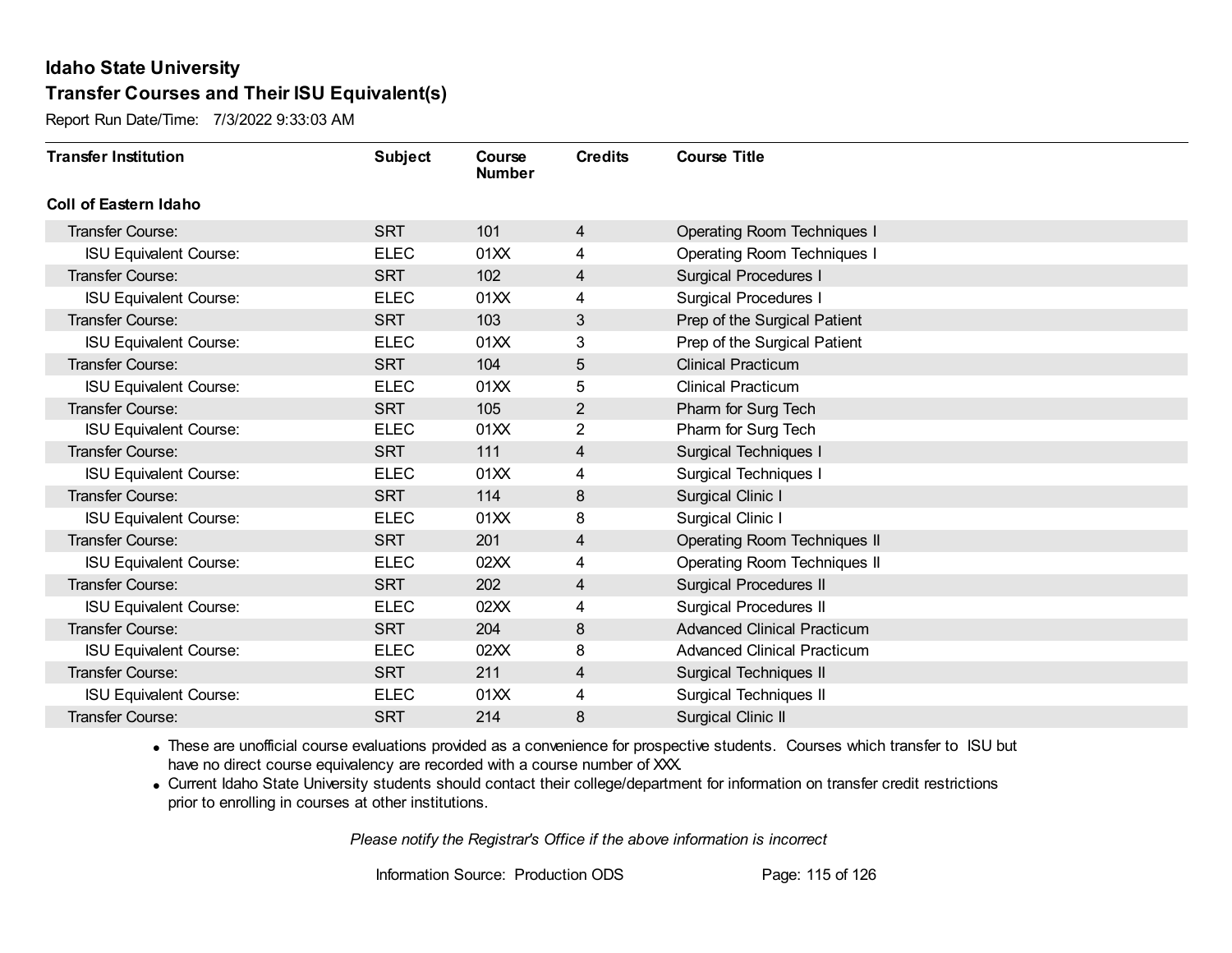Report Run Date/Time: 7/3/2022 9:33:03 AM

| <b>Transfer Institution</b>   | <b>Subject</b> | Course<br><b>Number</b> | <b>Credits</b> | <b>Course Title</b>              |
|-------------------------------|----------------|-------------------------|----------------|----------------------------------|
| <b>Coll of Eastern Idaho</b>  |                |                         |                |                                  |
| Transfer Course:              | <b>SRT</b>     | 214                     | 8              | Surgical Clinic II               |
| <b>ISU Equivalent Course:</b> | <b>ELEC</b>    | 02XX                    | 8              | Surgical Clinic II               |
| <b>Transfer Course:</b>       | <b>SWK</b>     | 271                     | 3              | Intro to Social Work             |
| <b>ISU Equivalent Course:</b> | <b>SOWK</b>    | 2271                    | 3              | Introduction to Social Work      |
| <b>Transfer Course:</b>       | <b>SWK</b>     | 272                     | 3              | Human Behavior/Soc Environment   |
| <b>ISU Equivalent Course:</b> | <b>SOWK</b>    | 2272                    | 3              | Human Developmnt and Diversity   |
| <b>Transfer Course:</b>       | $\top$         | 101                     | 2              | Overview/Orient to TTA           |
| <b>ISU Equivalent Course:</b> | <b>ELEC</b>    | 01XX                    | $\overline{2}$ | Overview/Orient to TTA           |
| <b>Transfer Course:</b>       | $\top$         | 102                     | 1              | <b>Body Structure/Function</b>   |
| <b>ISU Equivalent Course:</b> | <b>ELEC</b>    | 01XX                    | 1              | <b>Body Structure/Function</b>   |
| <b>Transfer Course:</b>       | $\top$         | 103                     | 1              | <b>Physical Care of Patients</b> |
| <b>ISU Equivalent Course:</b> | <b>ELEC</b>    | 01XX                    |                | <b>Physical Care of Patients</b> |
| Transfer Course:              | $\pi$          | 104                     | $\mathbf 1$    | <b>Emergency Procedures</b>      |
| <b>ISU Equivalent Course:</b> | <b>ELEC</b>    | 01XX                    |                | <b>Emergency Procedures</b>      |
| Transfer Course:              | $\top$         | 105                     | 1              | Growth & Development             |
| <b>ISU Equivalent Course:</b> | <b>ELEC</b>    | 01XX                    | 1              | Growth & Development             |
| <b>Transfer Course:</b>       | $\top$         | 106                     | 1              | Communications                   |
| <b>ISU Equivalent Course:</b> | <b>ELEC</b>    | 01XX                    |                | Communications                   |
| Transfer Course:              | $\top$         | 107                     | 1              | Psycho-Social Care               |
| <b>ISU Equivalent Course:</b> | <b>ELEC</b>    | 01XX                    |                | Psycho-Social Care               |
| <b>Transfer Course:</b>       | TT             | 108                     | $\bf 8$        | Orient to Mental III & Ther      |
| <b>ISU Equivalent Course:</b> | <b>ELEC</b>    | 01XX                    | 8              | Orient to Mental III & Ther      |
| Transfer Course:              | π              | 109                     | 8              | Orient to Specialized Care       |

· These are unofficial course evaluations provided as a convenience for prospective students. Courses which transfer to ISU but have no direct course equivalency are recorded with a course number of XXX.

· Current Idaho State University students should contact their college/department for information on transfer credit restrictions prior to enrolling in courses at other institutions.

*Please notify the Registrar's Office if the above information is incorrect*

Information Source: Production ODS Page: 116 of 126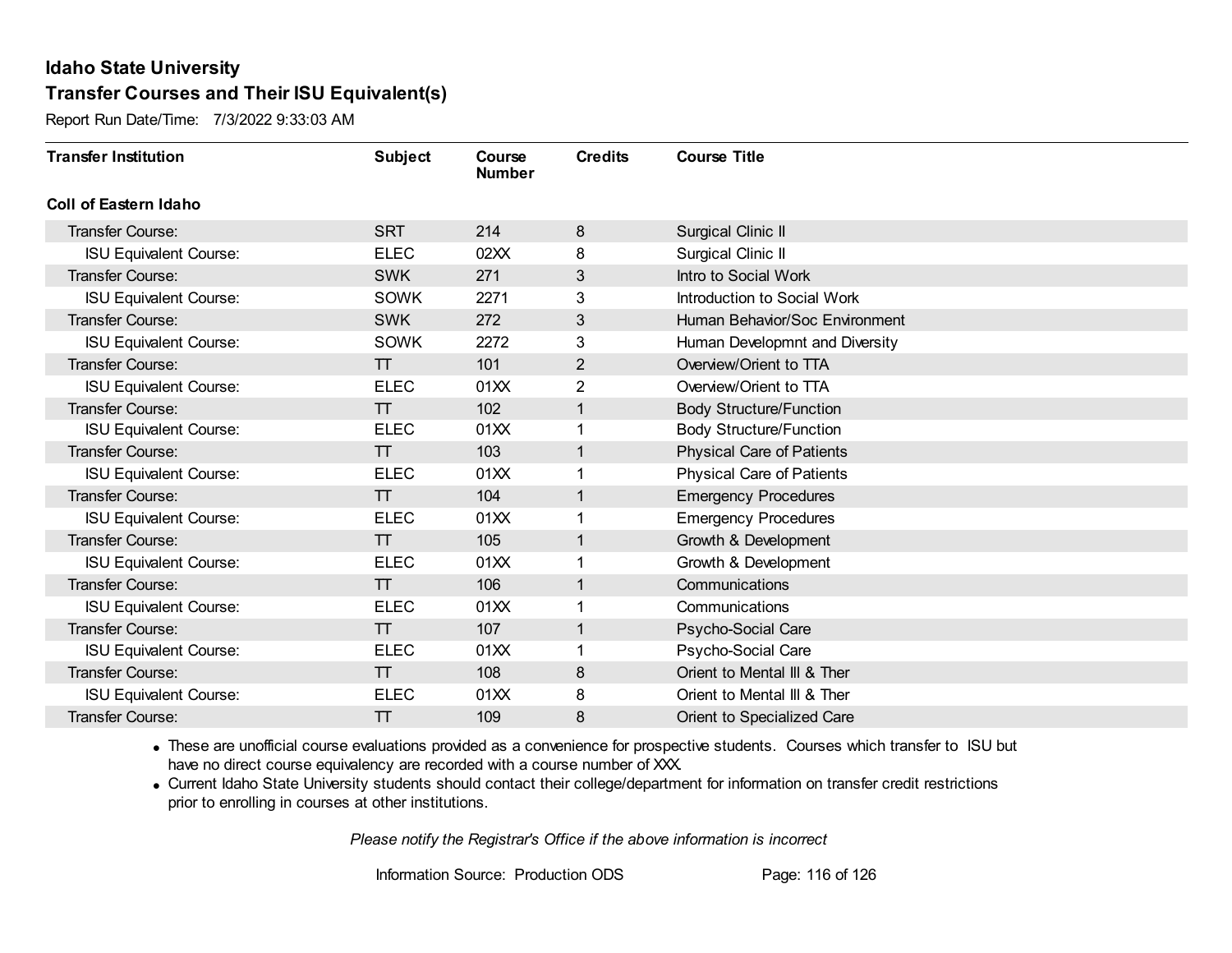Report Run Date/Time: 7/3/2022 9:33:03 AM

| <b>Transfer Institution</b>   | <b>Subject</b> | Course<br><b>Number</b> | <b>Credits</b> | <b>Course Title</b>                    |
|-------------------------------|----------------|-------------------------|----------------|----------------------------------------|
| Coll of Eastern Idaho         |                |                         |                |                                        |
| Transfer Course:              | $\top$         | 109                     | 8              | Orient to Specialized Care             |
| <b>ISU Equivalent Course:</b> | <b>ELEC</b>    | 01XX                    | 8              | Orient to Specialized Care             |
| <b>Transfer Course:</b>       | π              | 110                     | $\mathfrak{S}$ | Orient to Mental Retard                |
| <b>ISU Equivalent Course:</b> | <b>ELEC</b>    | 01XX                    | 3              | Orient to Mental Retard                |
| <b>Transfer Course:</b>       | $\top$         | 111                     | $\overline{2}$ | Orient to Emo Disturbed                |
| <b>ISU Equivalent Course:</b> | <b>ELEC</b>    | 01XX                    | 2              | Orient to Emo Disturbed                |
| <b>Transfer Course:</b>       | $\top$         | 112                     | 3              | Orient to Juvenile Behav               |
| <b>ISU Equivalent Course:</b> | <b>ELEC</b>    | 01XX                    | 3              | Orient to Juvenile Behav               |
| <b>Transfer Course:</b>       | <b>WFM</b>     | 100                     | 45             | Wildland Fire Management               |
| <b>ISU Equivalent Course:</b> | <b>ELEC</b>    | 01XX                    | 45             | <b>Wildland Fire Management</b>        |
| <b>Transfer Course:</b>       | <b>WFM</b>     | 101                     | 2.25           | <b>Basic Fire School</b>               |
| <b>ISU Equivalent Course:</b> | <b>ELEC</b>    | 01XX                    | 2.25           | <b>Basic Fire School</b>               |
| Transfer Course:              | <b>WFM</b>     | 104                     | 0.5            | Portable Pumps & Water Use             |
| <b>ISU Equivalent Course:</b> | <b>ELEC</b>    | 01XX                    | 0.5            | Portable Pumps & Water Use             |
| Transfer Course:              | <b>WFM</b>     | 105                     | 0.75           | <b>Wildfire Power Saws</b>             |
| <b>ISU Equivalent Course:</b> | <b>ELEC</b>    | 01XX                    | 0.75           | <b>Wildfire Power Saws</b>             |
| <b>Transfer Course:</b>       | <b>WFM</b>     | 108                     | $\mathbf{1}$   | <b>Supervising Concepts &amp; Tech</b> |
| <b>ISU Equivalent Course:</b> | <b>ELEC</b>    | 01XX                    |                | <b>Supervising Concepts &amp; Tech</b> |
| <b>Transfer Course:</b>       | <b>WFM</b>     | 109                     | $\mathbf{1}$   | Dozer Boss-Single Resource             |
| <b>ISU Equivalent Course:</b> | ELEC           | 01XX                    |                | Dozer Boss-Single Resource             |
| <b>Transfer Course:</b>       | <b>WFM</b>     | 110                     | $\overline{1}$ | Interagency Incid Busi Mngmnt          |
| <b>ISU Equivalent Course:</b> | <b>ELEC</b>    | 01XX                    |                | Interagency Incid Busi Mngmnt          |
| Transfer Course:              | <b>WFM</b>     | 111                     |                | <b>Basic Air Operations</b>            |

· These are unofficial course evaluations provided as a convenience for prospective students. Courses which transfer to ISU but have no direct course equivalency are recorded with a course number of XXX.

· Current Idaho State University students should contact their college/department for information on transfer credit restrictions prior to enrolling in courses at other institutions.

*Please notify the Registrar's Office if the above information is incorrect*

Information Source: Production ODS Page: 117 of 126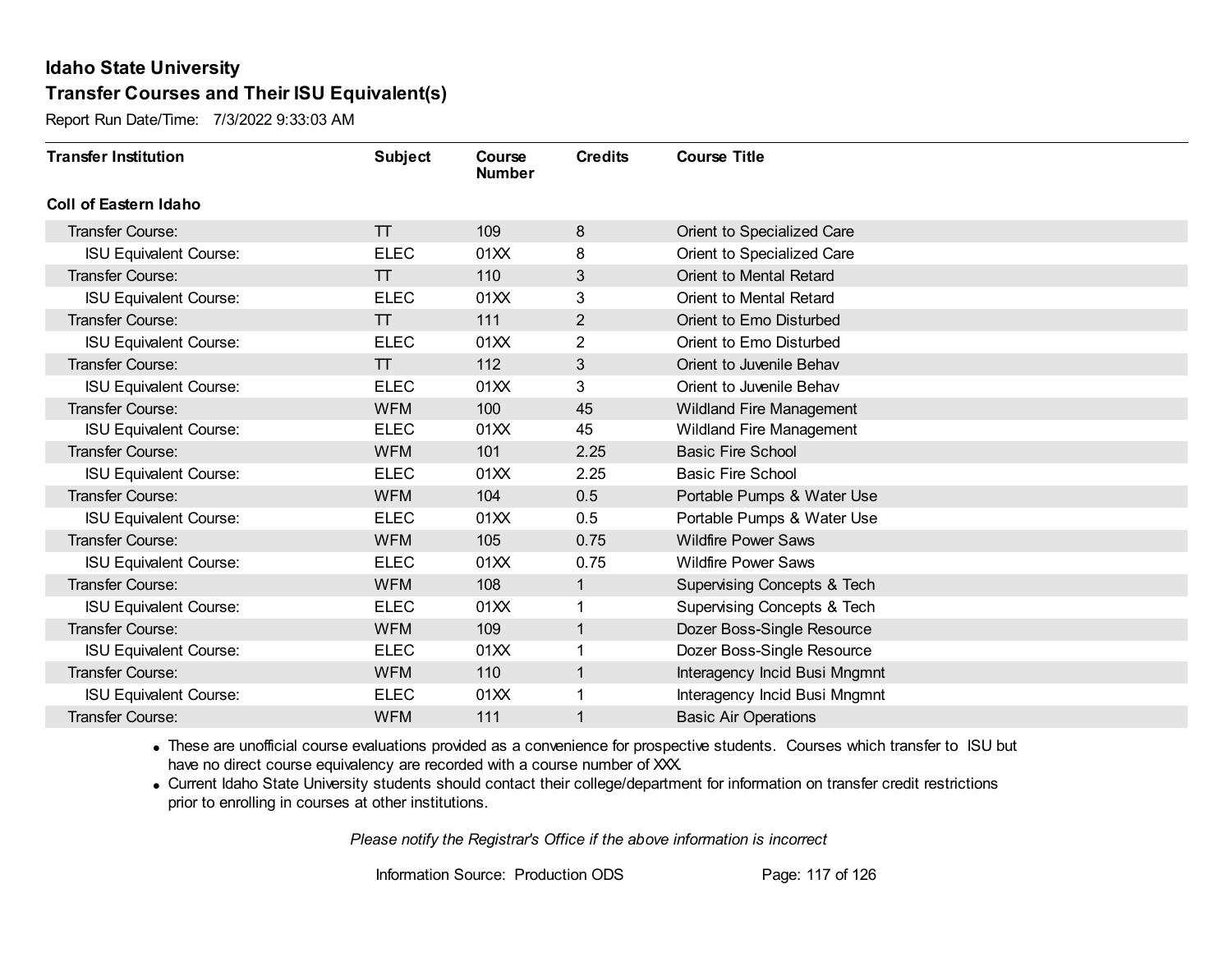Report Run Date/Time: 7/3/2022 9:33:03 AM

| <b>Transfer Institution</b>   | <b>Subject</b> | Course<br><b>Number</b> | <b>Credits</b> | <b>Course Title</b>                   |
|-------------------------------|----------------|-------------------------|----------------|---------------------------------------|
| <b>Coll of Eastern Idaho</b>  |                |                         |                |                                       |
| Transfer Course:              | <b>WFM</b>     | 111                     | $\mathbf{1}$   | <b>Basic Air Operations</b>           |
| <b>ISU Equivalent Course:</b> | <b>ELEC</b>    | 01XX                    |                | <b>Basic Air Operations</b>           |
| Transfer Course:              | <b>WFM</b>     | 112                     | $\overline{2}$ | Intermed Wildland Fire Behvr          |
| <b>ISU Equivalent Course:</b> | <b>ELEC</b>    | 01XX                    | $\overline{2}$ | Intermed Wildland Fire Behvr          |
| <b>Transfer Course:</b>       | <b>WFM</b>     | 115                     | 1.5            | Crew Boss - Single Resource           |
| <b>ISU Equivalent Course:</b> | <b>ELEC</b>    | 01XX                    | 1.5            | Crew Boss - Single Resource           |
| Transfer Course:              | <b>WFM</b>     | 121                     | $\mathbf{1}$   | Incident Comman Ext Attack            |
| <b>ISU Equivalent Course:</b> | <b>ELEC</b>    | 01XX                    |                | Incident Comman Ext Attack            |
| Transfer Course:              | <b>WFM</b>     | 123                     | $\mathbf{1}$   | Applied Interag Inci Bus Mngt         |
| <b>ISU Equivalent Course:</b> | <b>ELEC</b>    | 01XX                    |                | Applied Interag Inci Bus Mngt         |
| Transfer Course:              | <b>WFM</b>     | 125                     | 0.5            | Firefighter Type I Training           |
| <b>ISU Equivalent Course:</b> | <b>ELEC</b>    | 01XX                    | 0.5            | Firefighter Type I Training           |
| Transfer Course:              | <b>WFM</b>     | 126                     | $\overline{2}$ | Interagency Helicopter Train G        |
| <b>ISU Equivalent Course:</b> | <b>ELEC</b>    | 01XX                    | $\overline{2}$ | Interagency Helicopter Train G        |
| Transfer Course:              | <b>WFM</b>     | 131                     | 0.7            | <b>Basic Insid Command System</b>     |
| <b>ISU Equivalent Course:</b> | <b>ELEC</b>    | 01XX                    |                | <b>Basic Insid Command System</b>     |
| Transfer Course:              | <b>WFM</b>     | 135                     | $\mathbf{3}$   | <b>Fitness Training/Work Capacity</b> |
| <b>ISU Equivalent Course:</b> | <b>ELEC</b>    | 01XX                    | 3              | Fitness Training/Work Capacity        |
| Transfer Course:              | <b>WFM</b>     | 136                     | $\overline{2}$ | Position Task Book (FFT1)             |
| <b>ISU Equivalent Course:</b> | <b>ELEC</b>    | 01XX                    | $\overline{2}$ | Position Task Book (FFT1)             |
| Transfer Course:              | <b>WFM</b>     | 138                     | $\overline{2}$ | Position Task Book (FFT2)             |
| <b>ISU Equivalent Course:</b> | <b>ELEC</b>    | 01XX                    | $\overline{2}$ | Position Task Book (FFT2)             |
| Transfer Course:              | <b>WFM</b>     | 141                     | 2              | Engine Operator (PMS 419)             |

· These are unofficial course evaluations provided as a convenience for prospective students. Courses which transfer to ISU but have no direct course equivalency are recorded with a course number of XXX.

· Current Idaho State University students should contact their college/department for information on transfer credit restrictions prior to enrolling in courses at other institutions.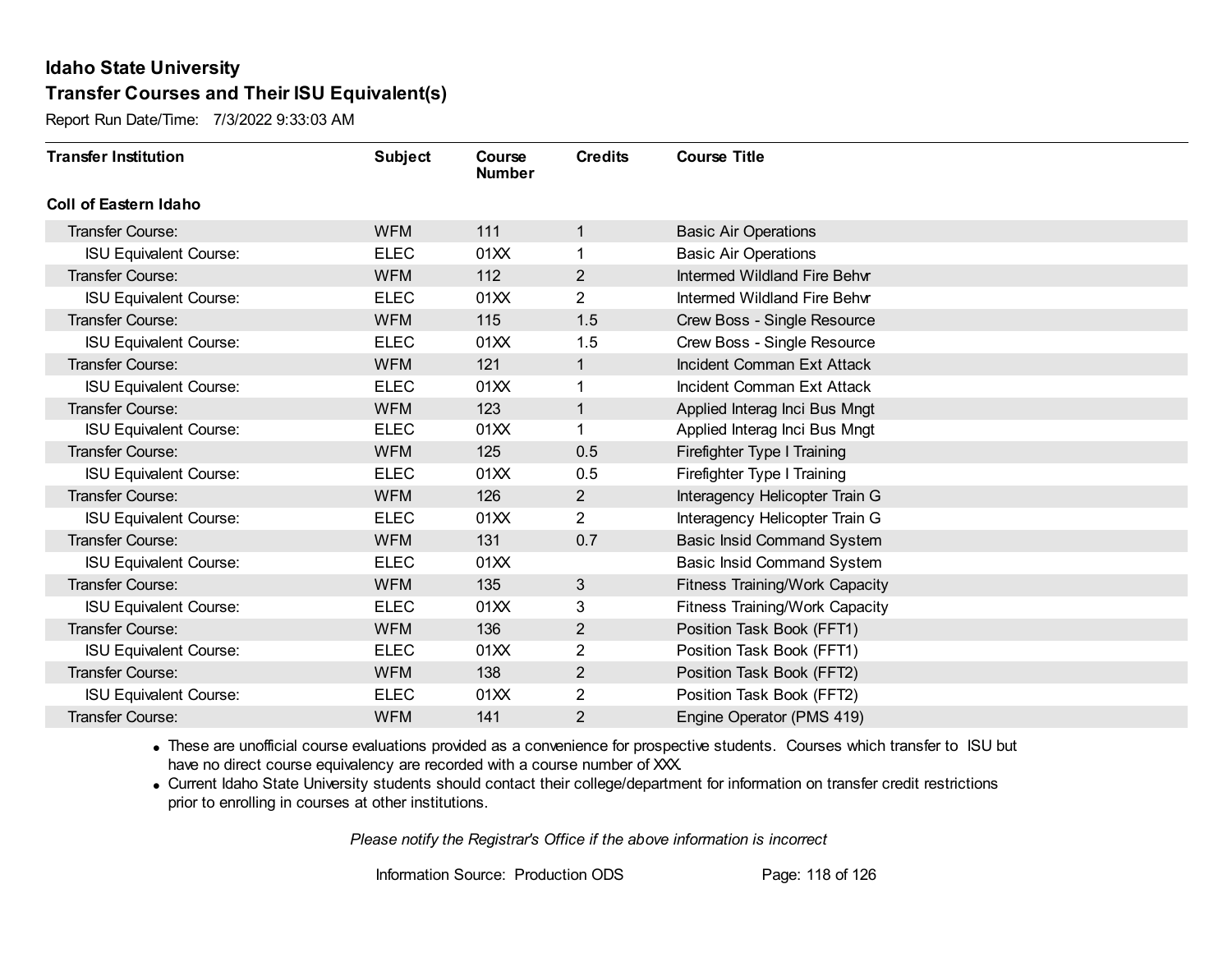Report Run Date/Time: 7/3/2022 9:33:03 AM

| <b>Transfer Institution</b>   | <b>Subject</b> | Course<br><b>Number</b> | <b>Credits</b> | <b>Course Title</b>                |
|-------------------------------|----------------|-------------------------|----------------|------------------------------------|
| <b>Coll of Eastern Idaho</b>  |                |                         |                |                                    |
| Transfer Course:              | <b>WFM</b>     | 141                     | $\overline{2}$ | Engine Operator (PMS 419)          |
| <b>ISU Equivalent Course:</b> | <b>ELEC</b>    | 01XX                    | $\overline{2}$ | Engine Operator (PMS 419)          |
| <b>Transfer Course:</b>       | <b>WFM</b>     | 142                     |                | <b>Heavy Equipment Boss</b>        |
| <b>ISU Equivalent Course:</b> | <b>ELEC</b>    | 01XX                    |                | Heavy Equipment Boss               |
| <b>Transfer Course:</b>       | <b>WFM</b>     | 203                     | $\overline{2}$ | <b>Wildland Fire Behavior Calc</b> |
| <b>ISU Equivalent Course:</b> | <b>ELEC</b>    | 02XX                    | 2              | <b>Wildland Fire Behavior Calc</b> |
| <b>Transfer Course:</b>       | <b>WFM</b>     | 206                     | $\overline{2}$ | Fire Operations/Urban Interfac     |
| <b>ISU Equivalent Course:</b> | <b>ELEC</b>    | 02XX                    | $\overline{2}$ | Fire Operations/Urban Interfac     |
| <b>Transfer Course:</b>       | <b>WFM</b>     | 208                     | 0.5            | Engine Boss                        |
| <b>ISU Equivalent Course:</b> | <b>ELEC</b>    | 02XX                    | 0.5            | <b>Engine Boss</b>                 |
| <b>Transfer Course:</b>       | <b>WFM</b>     | 209                     | $\mathbf{2}$   | Intro to Fire Effects              |
| <b>ISU Equivalent Course:</b> | <b>ELEC</b>    | 02XX                    | $\overline{2}$ | Intro to Fire Effects              |
| <b>Transfer Course:</b>       | <b>WFM</b>     | 210                     | 1.5            | Tsk Frce/Strike Team Lder          |
| <b>ISU Equivalent Course:</b> | <b>ELEC</b>    | 02XX                    | 1.5            | <b>Tsk Frce/Strike Team Lder</b>   |
| <b>Transfer Course:</b>       | <b>WFM</b>     | 212                     | $\mathbf{1}$   | Initial Attack Incident Comd       |
| <b>ISU Equivalent Course:</b> | <b>ELEC</b>    | 02XX                    |                | Initial Attack Incident Comd       |
| <b>Transfer Course:</b>       | <b>WFM</b>     | 220                     | 1.75           | Intermed Inci Com System           |
| <b>ISU Equivalent Course:</b> | <b>ELEC</b>    | 02XX                    | 1.75           | Intermed Inci Com System           |
| <b>Transfer Course:</b>       | <b>WFM</b>     | 221                     | $\overline{2}$ | Leadership/Organizational Dev      |
| <b>ISU Equivalent Course:</b> | <b>ELEC</b>    | 02XX                    | $\overline{2}$ | Leadership/Organizational Dev      |
| <b>Transfer Course:</b>       | <b>WFM</b>     | 222                     | $\mathbf{2}$   | Posit Task Book/St T Ldr Engin     |
| <b>ISU Equivalent Course:</b> | <b>ELEC</b>    | 02XX                    | 2              | Posit Task Book/St T Ldr Engin     |
| Transfer Course:              | <b>WFM</b>     | 223                     | 2              | Posit Task Book/St T Ldr Crew      |

· These are unofficial course evaluations provided as a convenience for prospective students. Courses which transfer to ISU but have no direct course equivalency are recorded with a course number of XXX.

· Current Idaho State University students should contact their college/department for information on transfer credit restrictions prior to enrolling in courses at other institutions.

*Please notify the Registrar's Office if the above information is incorrect*

Information Source: Production ODS Page: 119 of 126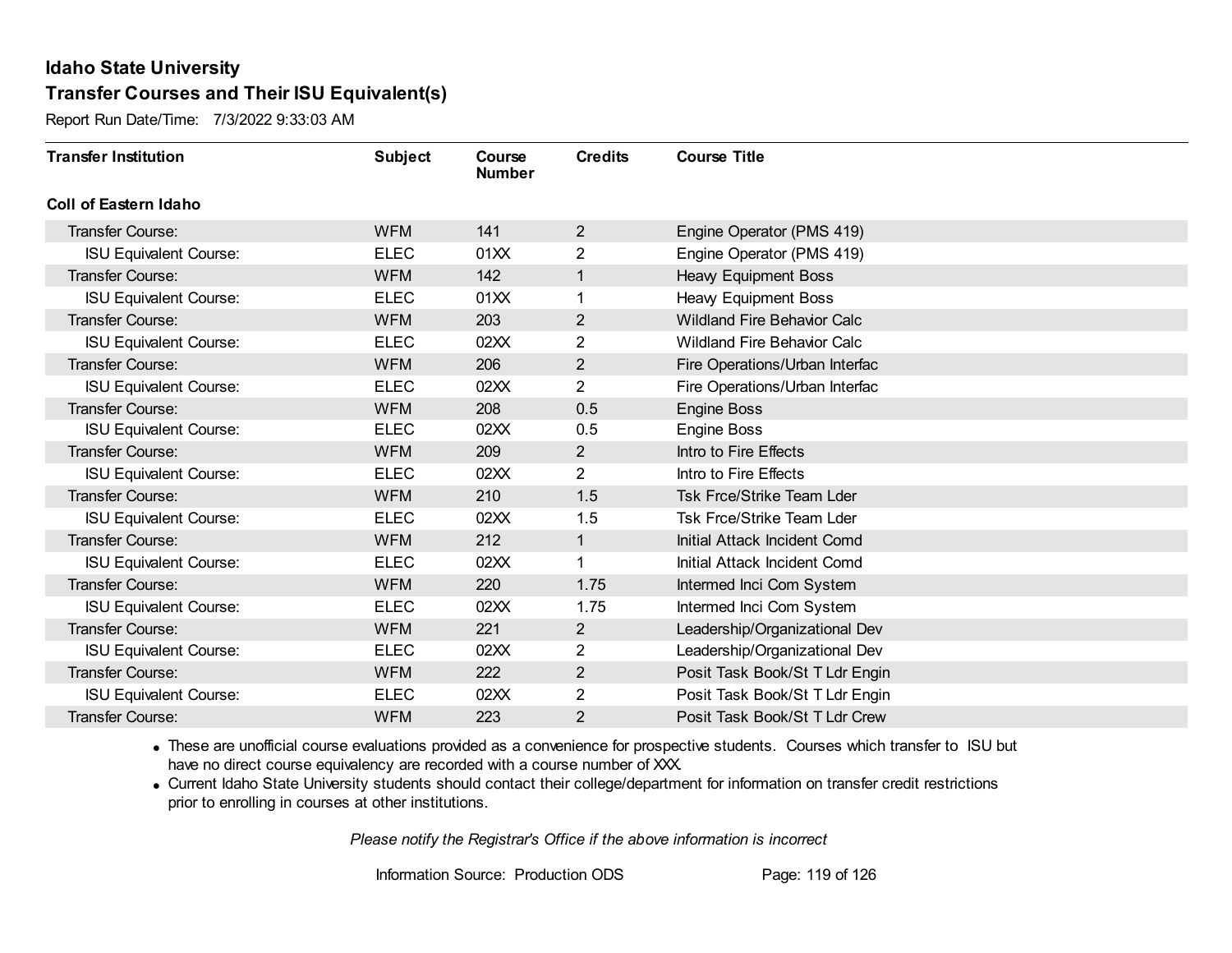Report Run Date/Time: 7/3/2022 9:33:03 AM

| <b>Transfer Institution</b>   | <b>Subject</b> | Course<br><b>Number</b> | <b>Credits</b> | <b>Course Title</b>              |
|-------------------------------|----------------|-------------------------|----------------|----------------------------------|
| Coll of Eastern Idaho         |                |                         |                |                                  |
| <b>Transfer Course:</b>       | <b>WFM</b>     | 223                     | $\overline{2}$ | Posit Task Book/St T Ldr Crew    |
| <b>ISU Equivalent Course:</b> | <b>ELEC</b>    | 02XX                    | $\overline{2}$ | Posit Task Book/St T Ldr Crew    |
| <b>Transfer Course:</b>       | <b>WFM</b>     | 224                     | $\overline{2}$ | Posit Task Book/St T Ldr Dozer   |
| <b>ISU Equivalent Course:</b> | <b>ELEC</b>    | 02XX                    | $\overline{2}$ | Posit Task Book/St T Ldr Dozer   |
| <b>Transfer Course:</b>       | <b>WFM</b>     | 225                     | $\overline{2}$ | Posit Task Book/Task Force Ldr   |
| <b>ISU Equivalent Course:</b> | <b>ELEC</b>    | 02XX                    | $\overline{2}$ | Posit Task Book/Task Force Ldr   |
| <b>Transfer Course:</b>       | <b>WFM</b>     | 226                     | $\overline{2}$ | Posit Task Book/Incid Comm T4    |
| <b>ISU Equivalent Course:</b> | <b>ELEC</b>    | 02XX                    | $\overline{2}$ | Posit Task Book/Incid Comm T4    |
| <b>Transfer Course:</b>       | <b>WFM</b>     | 227                     | 1.5            | <b>Crew Boss-Single Resource</b> |
| <b>ISU Equivalent Course:</b> | <b>ELEC</b>    | 02XX                    | 1.5            | Crew Boss-Single Resource        |
| Transfer Course:              | <b>WFM</b>     | 228                     | $\overline{2}$ | Ignition Operations              |
| <b>ISU Equivalent Course:</b> | <b>ELEC</b>    | 02XX                    | $\overline{2}$ | Ignition Operations              |
| <b>Transfer Course:</b>       | <b>WFM</b>     | 229                     | $\overline{2}$ | Position Task Book/Crew Boss     |
| <b>ISU Equivalent Course:</b> | <b>ELEC</b>    | 02XX                    | $\overline{2}$ | Position Task Book/Crew Boss     |
| Transfer Course:              | <b>WFM</b>     | 230                     | $\overline{2}$ | Position Task Book/Dozer Boss    |
| <b>ISU Equivalent Course:</b> | <b>ELEC</b>    | 02XX                    | $\overline{2}$ | Position Task Book/Dozer Boss    |
| <b>Transfer Course:</b>       | <b>WFM</b>     | 231                     | $\overline{2}$ | Position Task Book/Engine Boss   |
| <b>ISU Equivalent Course:</b> | <b>ELEC</b>    | 02XX                    | $\overline{2}$ | Position TAsk Book/Engine Boss   |
| <b>Transfer Course:</b>       | <b>WKP</b>     | 100                     | 3              | Workplace Spanish                |
| <b>ISU Equivalent Course:</b> | <b>ELEC</b>    | 01XX                    |                | Workplace Spanish                |
| <b>Transfer Course:</b>       | <b>WKP</b>     | 105                     | 3              | Workspace Spanish                |
| <b>ISU Equivalent Course:</b> | <b>ELEC</b>    | 01XX                    |                | Workspace Spanish                |
| Transfer Course:              | <b>WLD</b>     | 101                     | 3              | <b>Welding Mathematics</b>       |

· These are unofficial course evaluations provided as a convenience for prospective students. Courses which transfer to ISU but have no direct course equivalency are recorded with a course number of XXX.

· Current Idaho State University students should contact their college/department for information on transfer credit restrictions prior to enrolling in courses at other institutions.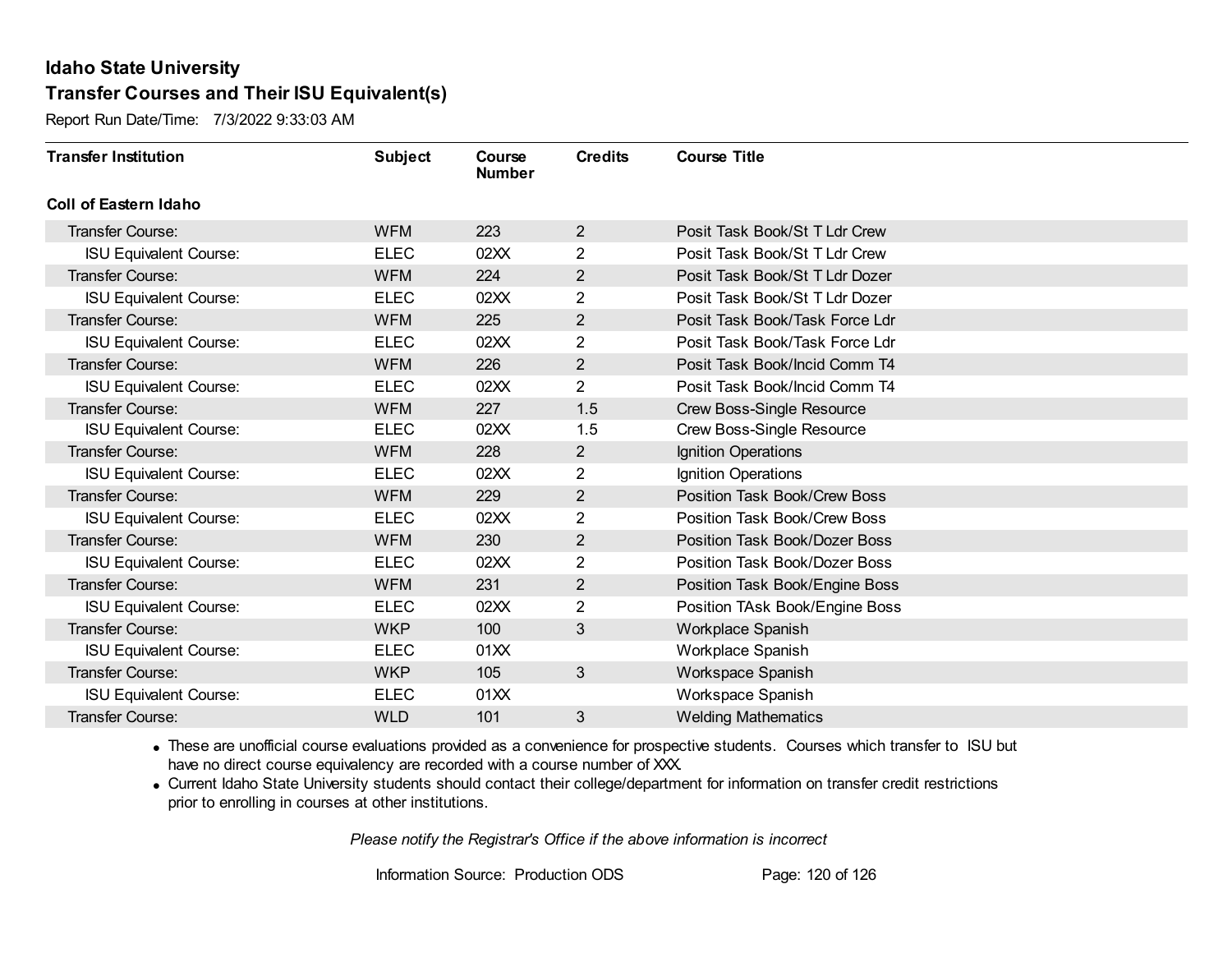Report Run Date/Time: 7/3/2022 9:33:03 AM

| <b>Transfer Institution</b>   | <b>Subject</b> | Course<br><b>Number</b> | <b>Credits</b> | <b>Course Title</b>            |
|-------------------------------|----------------|-------------------------|----------------|--------------------------------|
| Coll of Eastern Idaho         |                |                         |                |                                |
| Transfer Course:              | <b>WLD</b>     | 101                     | 3              | <b>Welding Mathematics</b>     |
| <b>ISU Equivalent Course:</b> | <b>WELD</b>    | 01XX                    |                | <b>Welding Mathematics</b>     |
| <b>Transfer Course:</b>       | <b>WLD</b>     | 102                     | $\mathbf{3}$   | Welding Tech & Theory          |
| <b>ISU Equivalent Course:</b> | <b>WELD</b>    | 01XX                    |                | Welding Tech & Theory          |
| <b>Transfer Course:</b>       | <b>WLD</b>     | 103                     | $6\phantom{1}$ | <b>Basic Arc Welding</b>       |
| <b>ISU Equivalent Course:</b> | <b>WELD</b>    | 01XX                    |                | <b>Basic Arc Welding</b>       |
| <b>Transfer Course:</b>       | <b>WLD</b>     | 104                     | $\overline{2}$ | Oxy-Acetylene Cutting and Weld |
| <b>ISU Equivalent Course:</b> | <b>WELD</b>    | 01XX                    | 2              | Oxy-Acetylene Cutting and Weld |
| <b>Transfer Course:</b>       | <b>WLD</b>     | 106                     | $\mathbf{1}$   | <b>Welding Symbol Ident</b>    |
| <b>ISU Equivalent Course:</b> | <b>WELD</b>    | 01XX                    |                | Welding Symbol Ident           |
| <b>Transfer Course:</b>       | <b>WLD</b>     | 107                     | 4              | Blueprint Read/Layout/Fld Draw |
| <b>ISU Equivalent Course:</b> | WELD           | 01XX                    | 4              | Blueprint Read/Layout/Fld Draw |
| <b>Transfer Course:</b>       | <b>WLD</b>     | 108                     | 4              | Low Hydrogen Welding           |
| <b>ISU Equivalent Course:</b> | <b>WELD</b>    | 01XX                    | 4              | Low Hydrogen Welding           |
| <b>Transfer Course:</b>       | <b>WLD</b>     | 109                     | 4              | Metallic Inert Gas Welding     |
| <b>ISU Equivalent Course:</b> | <b>WELD</b>    | 01XX                    |                | Metallic Inert Gas Welding     |
| <b>Transfer Course:</b>       | <b>WLD</b>     | 110                     | $\overline{4}$ | T.I.G. Welding                 |
| <b>ISU Equivalent Course:</b> | <b>WELD</b>    | 01XX                    |                | T.I.G. Welding                 |
| Transfer Course:              | <b>WLD</b>     | 111                     | $\overline{4}$ | Testing & Qualif.              |
| <b>ISU Equivalent Course:</b> | <b>WELD</b>    | 01XX                    |                | Testing & Qualif.              |
| <b>Transfer Course:</b>       | <b>WLD</b>     | 112                     | $\mathbf{1}$   | Carbon Air/Plasma Arc Cutting  |
| <b>ISU Equivalent Course:</b> | <b>WELD</b>    | 01XX                    |                | Carbon Air/Plasma Arc Cutting  |
| Transfer Course:              | <b>WLD</b>     | 113                     | 4              | Pipe Welding                   |

· These are unofficial course evaluations provided as a convenience for prospective students. Courses which transfer to ISU but have no direct course equivalency are recorded with a course number of XXX.

· Current Idaho State University students should contact their college/department for information on transfer credit restrictions prior to enrolling in courses at other institutions.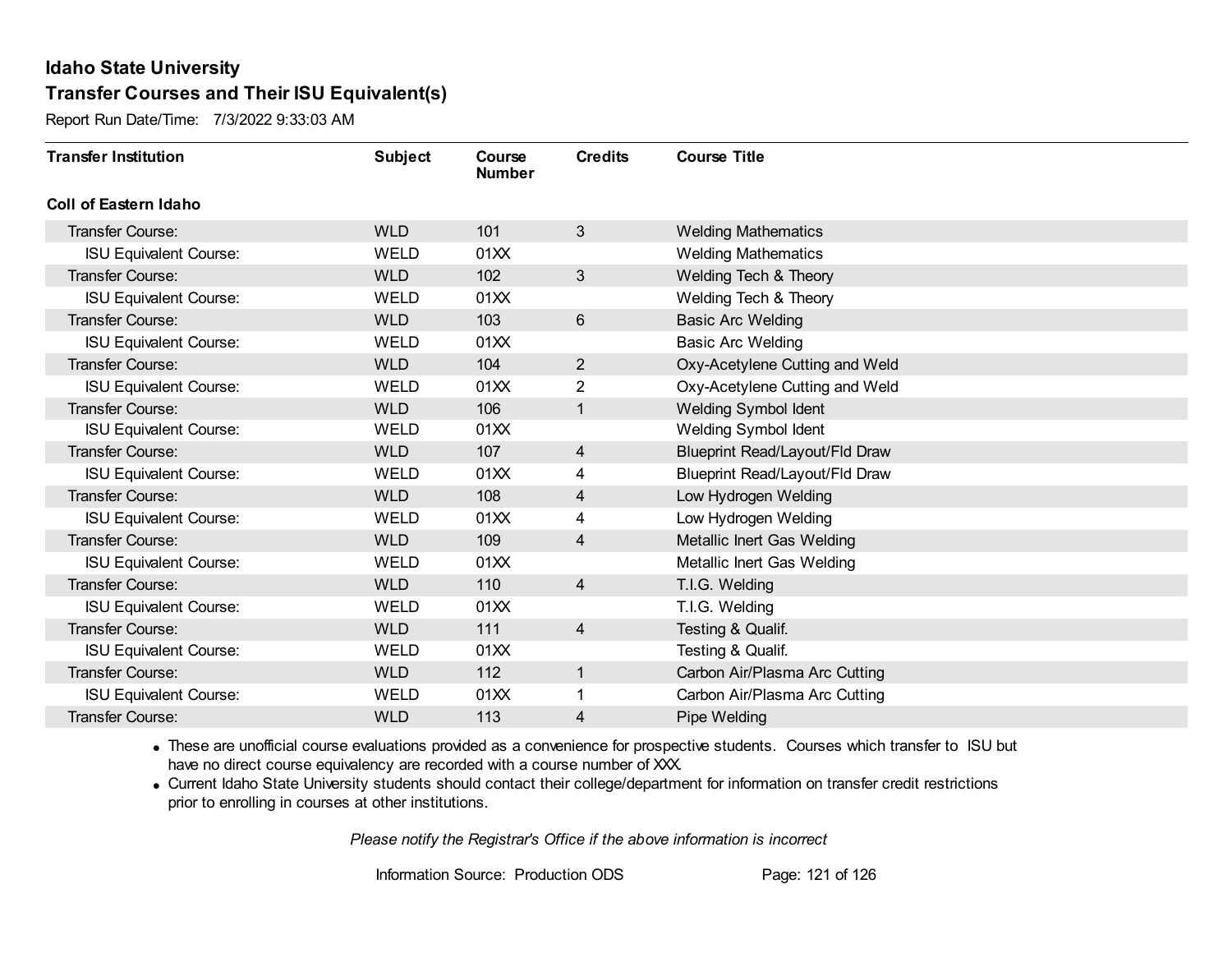Report Run Date/Time: 7/3/2022 9:33:03 AM

| <b>Transfer Institution</b>   | <b>Subject</b> | Course<br><b>Number</b> | <b>Credits</b> | <b>Course Title</b>            |
|-------------------------------|----------------|-------------------------|----------------|--------------------------------|
| Coll of Eastern Idaho         |                |                         |                |                                |
| Transfer Course:              | <b>WLD</b>     | 113                     | 4              | Pipe Welding                   |
| <b>ISU Equivalent Course:</b> | <b>WELD</b>    | 01XX                    |                | Pipe Welding                   |
| Transfer Course:              | <b>WLD</b>     | 114                     | 5              | <b>Welding Theory/Metal</b>    |
| <b>ISU Equivalent Course:</b> | <b>WELD</b>    | 01XX                    | 5              | <b>Welding Theory/Metal</b>    |
| Transfer Course:              | <b>WLD</b>     | 115                     | $\mathbf{1}$   | <b>Industrial Safety</b>       |
| <b>ISU Equivalent Course:</b> | <b>WELD</b>    | 01XX                    |                | <b>Industrial Safety</b>       |
| Transfer Course:              | <b>WLD</b>     | 116                     | 5              | <b>Basic Arc Welding</b>       |
| <b>ISU Equivalent Course:</b> | WELD           | 01XX                    |                | <b>Basic Arc Welding</b>       |
| <b>Transfer Course:</b>       | <b>WLD</b>     | 117                     | 4              | Welding Theory & Metallurgy    |
| <b>ISU Equivalent Course:</b> | WELD           | 01XX                    | 4              | Welding Theory & Metallurgy    |
| <b>Transfer Course:</b>       | <b>WLD</b>     | 118                     | 4              | Arc Welding                    |
| <b>ISU Equivalent Course:</b> | <b>WELD</b>    | 01XX                    | 4              | Arc Welding                    |
| Transfer Course:              | <b>WLD</b>     | 119                     | 5              | Metallic Inert Gas WId/Flux Co |
| <b>ISU Equivalent Course:</b> | <b>WELD</b>    | 01XX                    | 5              | Metallic Inert Gas WId/Flux Co |
| Transfer Course:              | <b>WLD</b>     | 120                     | $\overline{2}$ | Basic Arc Welding I            |
| <b>ISU Equivalent Course:</b> | <b>WELD</b>    | 01XX                    | 2              | <b>Basic Arc Welding I</b>     |
| Transfer Course:              | <b>WLD</b>     | 121                     | $\overline{2}$ | <b>Basic Arc Welding II</b>    |
| <b>ISU Equivalent Course:</b> | WELD           | 01XX                    | 2              | Basic Arc Welding II           |
| Transfer Course:              | <b>WLD</b>     | 123                     | $\overline{2}$ | Metallic Inert Gas Welding I   |
| <b>ISU Equivalent Course:</b> | WELD           | 01XX                    | 2              | Metallic Inert Gas Welding I   |
| <b>Transfer Course:</b>       | <b>WLD</b>     | 124                     | $\overline{2}$ | Metallic Inert Gas Welding II  |
| <b>ISU Equivalent Course:</b> | <b>WELD</b>    | 01XX                    | 2              | Metallic Inert Gas Welding II  |
| <b>Transfer Course:</b>       | <b>WLD</b>     | 125                     | 1              | Flux Cored Arc Welding         |

· These are unofficial course evaluations provided as a convenience for prospective students. Courses which transfer to ISU but have no direct course equivalency are recorded with a course number of XXX.

· Current Idaho State University students should contact their college/department for information on transfer credit restrictions prior to enrolling in courses at other institutions.

*Please notify the Registrar's Office if the above information is incorrect*

Information Source: Production ODS Page: 122 of 126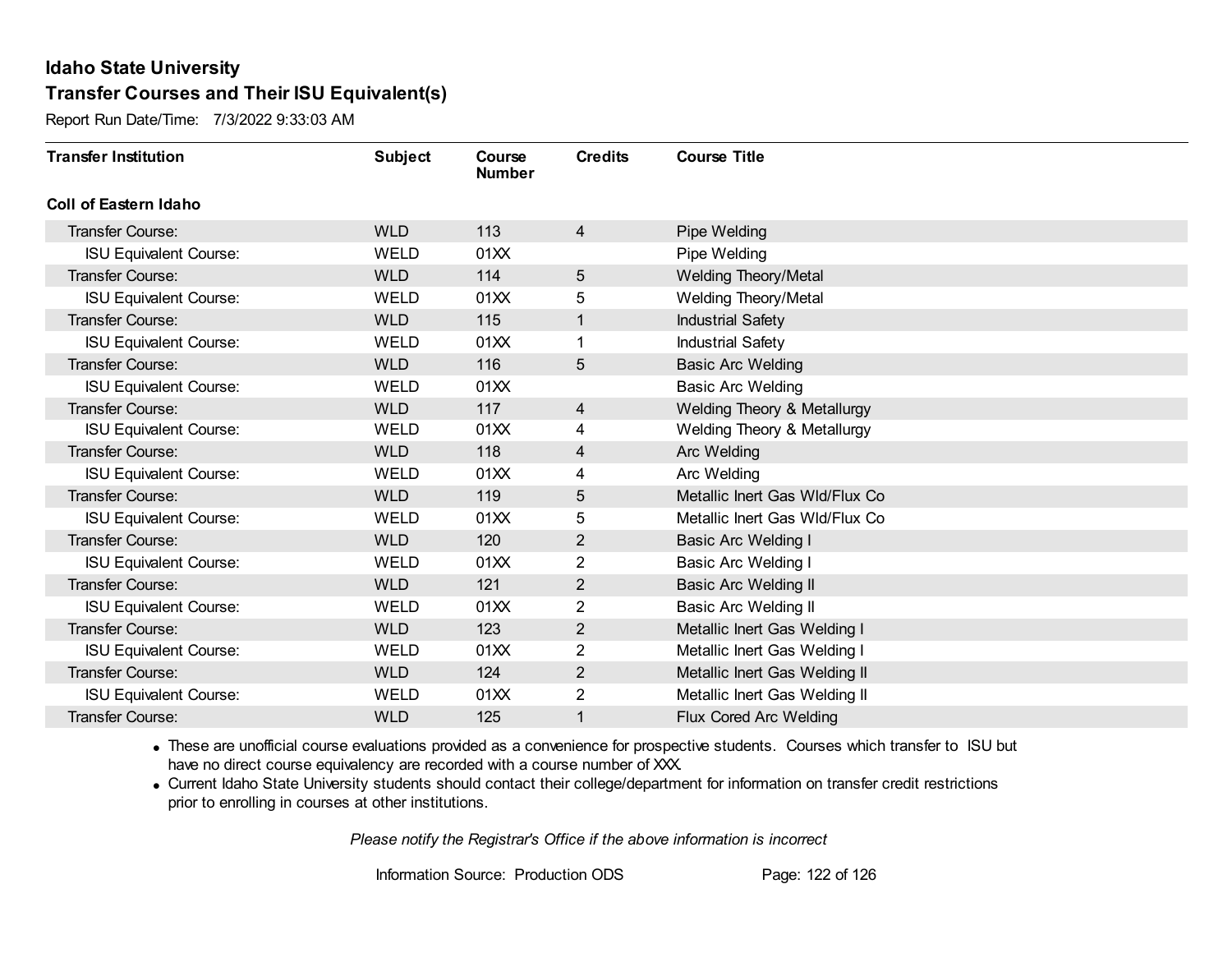Report Run Date/Time: 7/3/2022 9:33:03 AM

| <b>Transfer Institution</b>   | <b>Subject</b> | Course<br><b>Number</b> | <b>Credits</b> | <b>Course Title</b>                  |
|-------------------------------|----------------|-------------------------|----------------|--------------------------------------|
| <b>Coll of Eastern Idaho</b>  |                |                         |                |                                      |
| Transfer Course:              | <b>WLD</b>     | 125                     | 1              | Flux Cored Arc Welding               |
| <b>ISU Equivalent Course:</b> | WELD           | 01XX                    | 1              | Flux Cored Arc Welding               |
| Transfer Course:              | <b>WLD</b>     | 131                     | $\overline{2}$ | Safety and Leadership                |
| <b>ISU Equivalent Course:</b> | <b>WELD</b>    | 01XX                    | $\overline{2}$ | Safety and Leadership                |
| <b>Transfer Course:</b>       | <b>WLD</b>     | 132                     | $\overline{2}$ | <b>Blueprint Reading for Welders</b> |
| <b>ISU Equivalent Course:</b> | <b>WELD</b>    | 01XX                    | 2              | <b>Blueprint Reading for Welders</b> |
| <b>Transfer Course:</b>       | <b>WLD</b>     | 133                     | 2              | <b>Welding Theory</b>                |
| <b>ISU Equivalent Course:</b> | WELD           | 01XX                    | 2              | <b>Welding Theory</b>                |
| <b>Transfer Course:</b>       | <b>WLD</b>     | 134                     | $\overline{4}$ | <b>SMAW Practical</b>                |
| <b>ISU Equivalent Course:</b> | <b>WELD</b>    | 01XX                    | 4              | <b>SMAW Practical</b>                |
| <b>Transfer Course:</b>       | <b>WLD</b>     | 135                     | 2              | <b>Cutting Operations Lab I</b>      |
| <b>ISU Equivalent Course:</b> | <b>WELD</b>    | 01XX                    | 2              | <b>Cutting Operations Lab I</b>      |
| Transfer Course:              | <b>WLD</b>     | 141                     | 2              | <b>Blueprint Reading II</b>          |
| <b>ISU Equivalent Course:</b> | WELD           | 01XX                    | $\overline{2}$ | <b>Blueprint Reading II</b>          |
| Transfer Course:              | <b>WLD</b>     | 142                     | 10             | Welding Lab 1                        |
| <b>ISU Equivalent Course:</b> | WELD           | 01XX                    | 10             | Welding Lab 1                        |
| <b>Transfer Course:</b>       | <b>WLD</b>     | 201                     | 4              | Tungsten Inert Gas Welding           |
| <b>ISU Equivalent Course:</b> | <b>WELD</b>    | 02XX                    | 4              | Tungsten Inert Gas Welding           |
| <b>Transfer Course:</b>       | <b>WLD</b>     | 202                     | 4              | Pipe Welding                         |
| <b>ISU Equivalent Course:</b> | <b>WELD</b>    | 02XX                    | 4              | Pipe Welding                         |
| <b>Transfer Course:</b>       | <b>WLD</b>     | 203                     | 3              | Quality Control And NDT              |
| <b>ISU Equivalent Course:</b> | <b>WELD</b>    | 02XX                    |                | Quality Control And NDT              |
| Transfer Course:              | <b>WLD</b>     | 204                     | 4              | <b>Testing and Qualifications</b>    |

· These are unofficial course evaluations provided as a convenience for prospective students. Courses which transfer to ISU but have no direct course equivalency are recorded with a course number of XXX.

· Current Idaho State University students should contact their college/department for information on transfer credit restrictions prior to enrolling in courses at other institutions.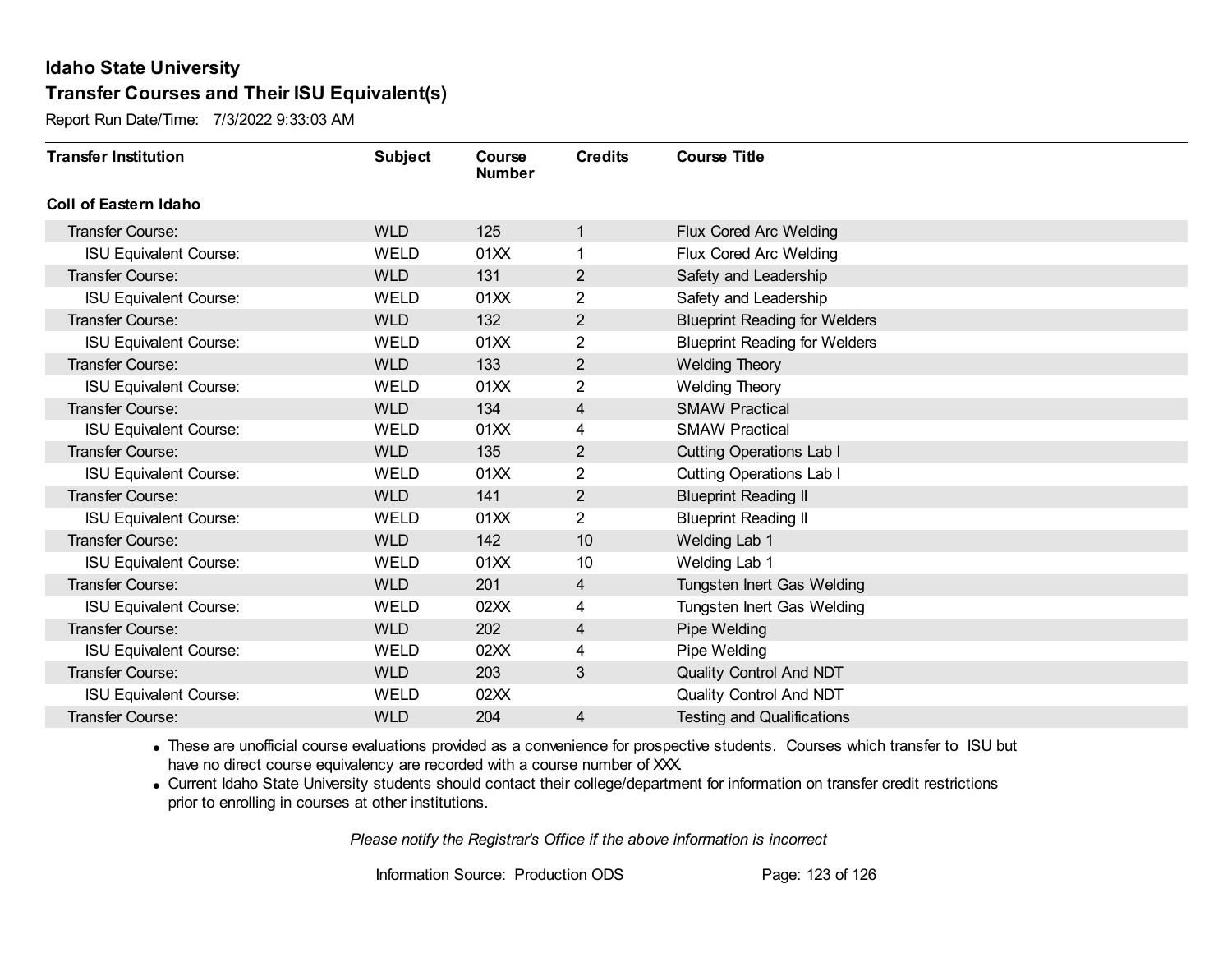Report Run Date/Time: 7/3/2022 9:33:03 AM

| <b>Transfer Institution</b>   | <b>Subject</b> | Course<br><b>Number</b> | <b>Credits</b> | <b>Course Title</b>               |
|-------------------------------|----------------|-------------------------|----------------|-----------------------------------|
| <b>Coll of Eastern Idaho</b>  |                |                         |                |                                   |
| <b>Transfer Course:</b>       | <b>WLD</b>     | 204                     | 4              | <b>Testing and Qualifications</b> |
| <b>ISU Equivalent Course:</b> | <b>WELD</b>    | 02XX                    | 4              | <b>Testing and Qualifications</b> |
| <b>Transfer Course:</b>       | <b>WLD</b>     | 205                     | 4              | <b>Applied Work Experience</b>    |
| <b>ISU Equivalent Course:</b> | <b>WELD</b>    | 02XX                    | 4              | Applied Work Experience           |
| <b>Transfer Course:</b>       | <b>WLD</b>     | 206                     | $\mathbf{1}$   | Non Destructive Evaluation        |
| <b>ISU Equivalent Course:</b> | <b>WELD</b>    | 02XX                    |                | Non Destructive Evaluation        |
| <b>Transfer Course:</b>       | <b>WLD</b>     | 220                     | $\overline{2}$ | Tungsten Inert Gas Welding I      |
| <b>ISU Equivalent Course:</b> | <b>WELD</b>    | 02XX                    | 2              | Tungsten Inert Gas Welding I      |
| <b>Transfer Course:</b>       | <b>WLD</b>     | 221                     | $\overline{2}$ | Tungsten Inert Gas Welding II     |
| <b>ISU Equivalent Course:</b> | <b>WELD</b>    | 02XX                    | $\overline{2}$ | Tungsten Inert Gas Welding II     |
| <b>Transfer Course:</b>       | <b>WLD</b>     | 231                     | $\overline{2}$ | Welding Theory II                 |
| <b>ISU Equivalent Course:</b> | <b>WELD</b>    | 02XX                    | $\overline{2}$ | Welding Theory II                 |
| <b>Transfer Course:</b>       | <b>WLD</b>     | 232                     | $\mathbf{1}$   | Welding Lab II                    |
| <b>ISU Equivalent Course:</b> | <b>WELD</b>    | 02XX                    |                | Welding Lab II                    |
| Transfer Course:              | <b>WLD</b>     | 233                     | 10             | Welding Lab III                   |
| <b>ISU Equivalent Course:</b> | <b>WELD</b>    | 02XX                    | 10             | Welding Lab III                   |
| <b>Transfer Course:</b>       | <b>WLD</b>     | 234                     | $\overline{2}$ | <b>Welding Fabrication Lab</b>    |
| <b>ISU Equivalent Course:</b> | <b>WELD</b>    | 02XX                    | 2              | <b>Welding Fabrication Lab</b>    |
| <b>Transfer Course:</b>       | WT             | 110                     | $\mathbf{1}$   | <b>General Mathematics</b>        |
| <b>ISU Equivalent Course:</b> | <b>WELD</b>    | 01XX                    |                | <b>General Mathematics</b>        |
| <b>Transfer Course:</b>       | <b>WT</b>      | 110.1                   | $\overline{1}$ | <b>Applied Mathematics</b>        |
| <b>ISU Equivalent Course:</b> | WELD           | 01XX                    |                | <b>Applied Mathematics</b>        |
| Transfer Course:              | WT             | 110.2                   |                | <b>Applied Mathematics</b>        |

· These are unofficial course evaluations provided as a convenience for prospective students. Courses which transfer to ISU but have no direct course equivalency are recorded with a course number of XXX.

· Current Idaho State University students should contact their college/department for information on transfer credit restrictions prior to enrolling in courses at other institutions.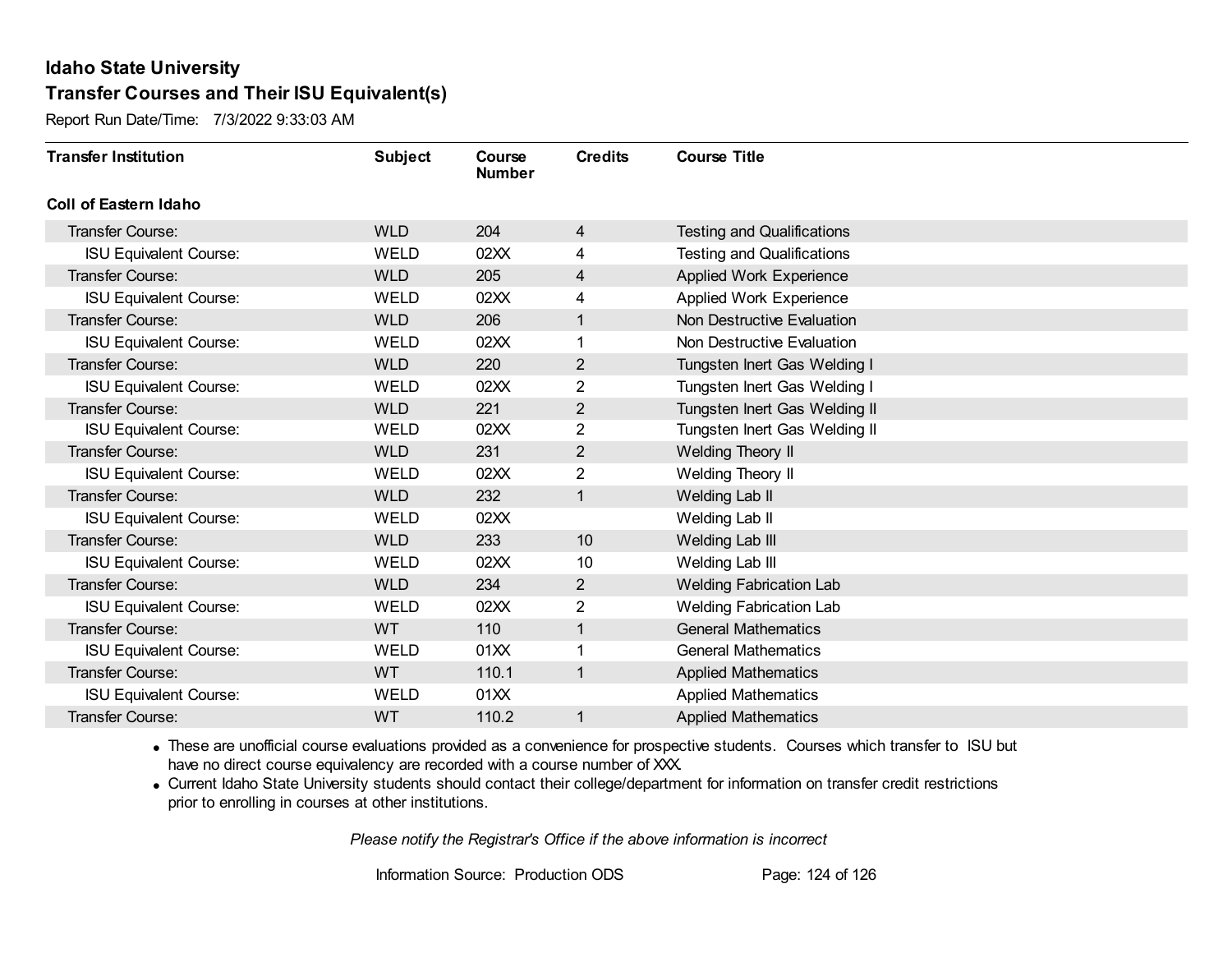Report Run Date/Time: 7/3/2022 9:33:03 AM

| <b>Transfer Institution</b>   | <b>Subject</b> | Course<br><b>Number</b> | <b>Credits</b>  | <b>Course Title</b>                       |
|-------------------------------|----------------|-------------------------|-----------------|-------------------------------------------|
| <b>Coll of Eastern Idaho</b>  |                |                         |                 |                                           |
| Transfer Course:              | <b>WT</b>      | 110.2                   | 1               | <b>Applied Mathematics</b>                |
| <b>ISU Equivalent Course:</b> | <b>WELD</b>    | 01XX                    |                 | <b>Applied Mathematics</b>                |
| <b>Transfer Course:</b>       | <b>WT</b>      | 111.1                   | 1.5             | Bluepring Reading & Fld Drawng            |
| <b>ISU Equivalent Course:</b> | <b>WELD</b>    | 01XX                    |                 | Bluepring Reading & Fld Drawng            |
| <b>Transfer Course:</b>       | <b>WT</b>      | 111.2                   | 1.5             | <b>Bluepring Reading &amp; Fld Drawng</b> |
| <b>ISU Equivalent Course:</b> | <b>WELD</b>    | 01XX                    |                 | Bluepring Reading & Fld Drawng            |
| <b>Transfer Course:</b>       | <b>WT</b>      | 113                     | $\overline{2}$  | Oxy-Acetylene Welding                     |
| <b>ISU Equivalent Course:</b> | WELD           | 01XX                    |                 | Oxy-Acetylene Welding                     |
| <b>Transfer Course:</b>       | <b>WT</b>      | 114                     | 3               | Oxy-Acetylene Flame Cutting               |
| <b>ISU Equivalent Course:</b> | <b>WELD</b>    | 01XX                    | 3               | Oxy-Acetylene Flame Cutting               |
| Transfer Course:              | <b>WT</b>      | 115                     | 1               | Properties & Uses of Metals               |
| <b>ISU Equivalent Course:</b> | <b>WELD</b>    | 01XX                    |                 | Properties & Uses of Metals               |
| Transfer Course:              | WT             | 116.1                   | $3\overline{3}$ | <b>Basic Arc Welding</b>                  |
| <b>ISU Equivalent Course:</b> | <b>WELD</b>    | 01XX                    |                 | <b>Basic Arc Welding</b>                  |
| Transfer Course:              | <b>WT</b>      | 116.2                   | $\mathbf{3}$    | <b>Basic Arc Welding</b>                  |
| <b>ISU Equivalent Course:</b> | WELD           | 01XX                    |                 | <b>Basic Arc Welding</b>                  |
| <b>Transfer Course:</b>       | <b>WT</b>      | 117                     | $\overline{4}$  | Low Hydrogen Welding                      |
| <b>ISU Equivalent Course:</b> | <b>WELD</b>    | 01XX                    |                 | Low Hydrogen Welding                      |
| <b>Transfer Course:</b>       | <b>WT</b>      | 118                     | $\overline{4}$  | Layout & Fabrication                      |
| <b>ISU Equivalent Course:</b> | WELD           | 01XX                    |                 | Layout & Fabrication                      |
| <b>Transfer Course:</b>       | <b>WT</b>      | 119                     | $\overline{4}$  | Metallic Inert Gas Welding                |
| <b>ISU Equivalent Course:</b> | WELD           | 01XX                    |                 | Metallic Inert Gas Welding                |
| Transfer Course:              | <b>WT</b>      | 120.1                   | $\overline{2}$  | Tungsten Inert Gas Welding                |

· These are unofficial course evaluations provided as a convenience for prospective students. Courses which transfer to ISU but have no direct course equivalency are recorded with a course number of XXX.

· Current Idaho State University students should contact their college/department for information on transfer credit restrictions prior to enrolling in courses at other institutions.